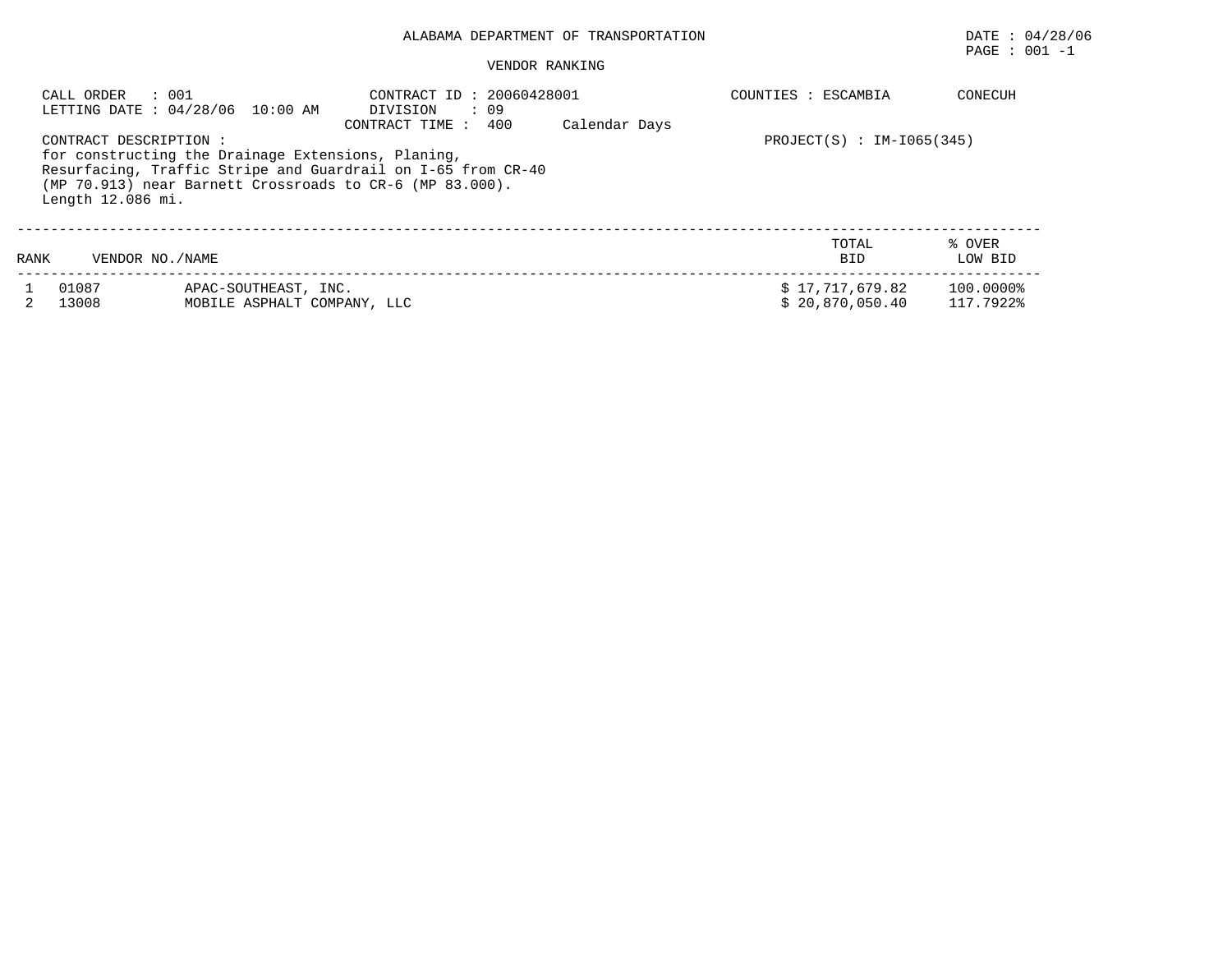| CALL ORDER : 001<br>LETTING DATE : 04/28/06 10:00 AM                               |                 |      | CONTRACT ID: 20060428001<br>DIVISION                         | : 09                 |             | COUNTIES : ESCAMBIA |            | CONECUH |        |
|------------------------------------------------------------------------------------|-----------------|------|--------------------------------------------------------------|----------------------|-------------|---------------------|------------|---------|--------|
|                                                                                    |                 |      | 1) 01087<br>APAC-SOUTHEAST, INC. MOBILE ASPHALT COMPANY, LLC |                      | $(2)$ 13008 |                     |            |         |        |
| LINE NO / ITEM CODE / ALT<br>ITEM DESCRIPTION                                      | OUANTITY        |      | UNIT PRICE AMOUNT UNIT PRICE                                 |                      |             | <b>AMOUNT</b>       | UNIT PRICE |         | AMOUNT |
| SECTION 0001 Total                                                                 |                 |      |                                                              |                      |             |                     |            |         |        |
| 0010 201A002<br>Clearing And Grubbing (Maximum<br>Allowable Bid \$ 4000 Per        |                 | LUMP |                                                              | 35000.00000 35000.00 | 40000.00000 | 40000.00            |            |         |        |
| Acre)(Approximately 10 Acres)<br>0020 206D001<br>Removing Guardrail                | 2857.000 LF     |      | 1.25000                                                      | 3571.25              | 1.30000     | 3714.10             |            |         |        |
| 0030 206D007<br>Removing Concrete Flume                                            | 17555.000 LF    |      | 2.35000                                                      | 41254.25             | 3.15000     | 55298.25            |            |         |        |
| 0040 206E000<br>Removing Headwalls                                                 | 72.000 EACH     |      | 225.00000                                                    | 16200.00             | 290.00000   | 20880.00            |            |         |        |
| 0050 206E001<br>Removing Inlets                                                    | 1.000 EACH      |      | 225.00000                                                    | 225.00               | 450.00000   | 450.00              |            |         |        |
| 0060 206E008<br>Removing Guardrail End Anchor (All Type                            | 48.000 EACH     |      | 125.00000                                                    | 6000.00              | 130.00000   | 6240.00             |            |         |        |
| 0070 210A000<br>Unclassified Excavation                                            | 16738.000 CUYD  |      | 6.55000                                                      | 109633.90            | 14.75000    | 246885.50           |            |         |        |
| 0080 210D012<br>Borrow Excavation $(A-2-4(0)$ Or $A-4(0)$                          | 1192.000 CUYD   |      | 15.00000                                                     | 17880.00             | 14.75000    | 17582.00            |            |         |        |
| 0090 214A000<br>Structure Excavation                                               | 552.000 CUYD    |      | 6.25000                                                      | 3450.00              | 6.55000     | 3615.60             |            |         |        |
| 0100 214B001<br>Foundation Backfill, Commercial                                    | 829.000 CUYD    |      | 34.00000                                                     | 28186.00             | 41,00000    | 33989.00            |            |         |        |
| 0110 301A012<br>Crushed Aggregate Base Course, Type B,                             | 355.000 SQYD    |      | 20.25000                                                     | 7188.75              | 20,00000    | 7100.00             |            |         |        |
| Plant Mixed, 6" Compacted Thickness<br>0120 401A000                                | 355.000 SOYD    |      | 1.16000                                                      | 411.80               | 1,00000     | 355.00              |            |         |        |
| Bituminous Treatment A<br>0130 401B105<br>Bituminous Treatment L (With Polymer     | 162633.000 SOYD |      | 3.65000                                                      | 593610.45            | 4.70000     | 764375.10           |            |         |        |
| Additive)<br>0140 405A000                                                          | 101140.000 GAL  |      | 1.98000                                                      | 200257.20            | 1,20000     | 121368.00           |            |         |        |
| Tack Coat<br>0150 408A051<br>Planing Existing Pavement                             | 57648.000 SQYD  |      | 0.33000                                                      | 19023.84             | 1.00000     | 57648.00            |            |         |        |
| (Approximately 0.00" Thru 1.0" Thick)<br>0160 408A052<br>Planing Existing Pavement | 313825.000 SOYD |      | 0.50000                                                      | 156912.50            | 0.70000     | 219677.50           |            |         |        |
| (Approximately 1.10" Thru 2.0" Thick)                                              |                 |      |                                                              |                      |             |                     |            |         |        |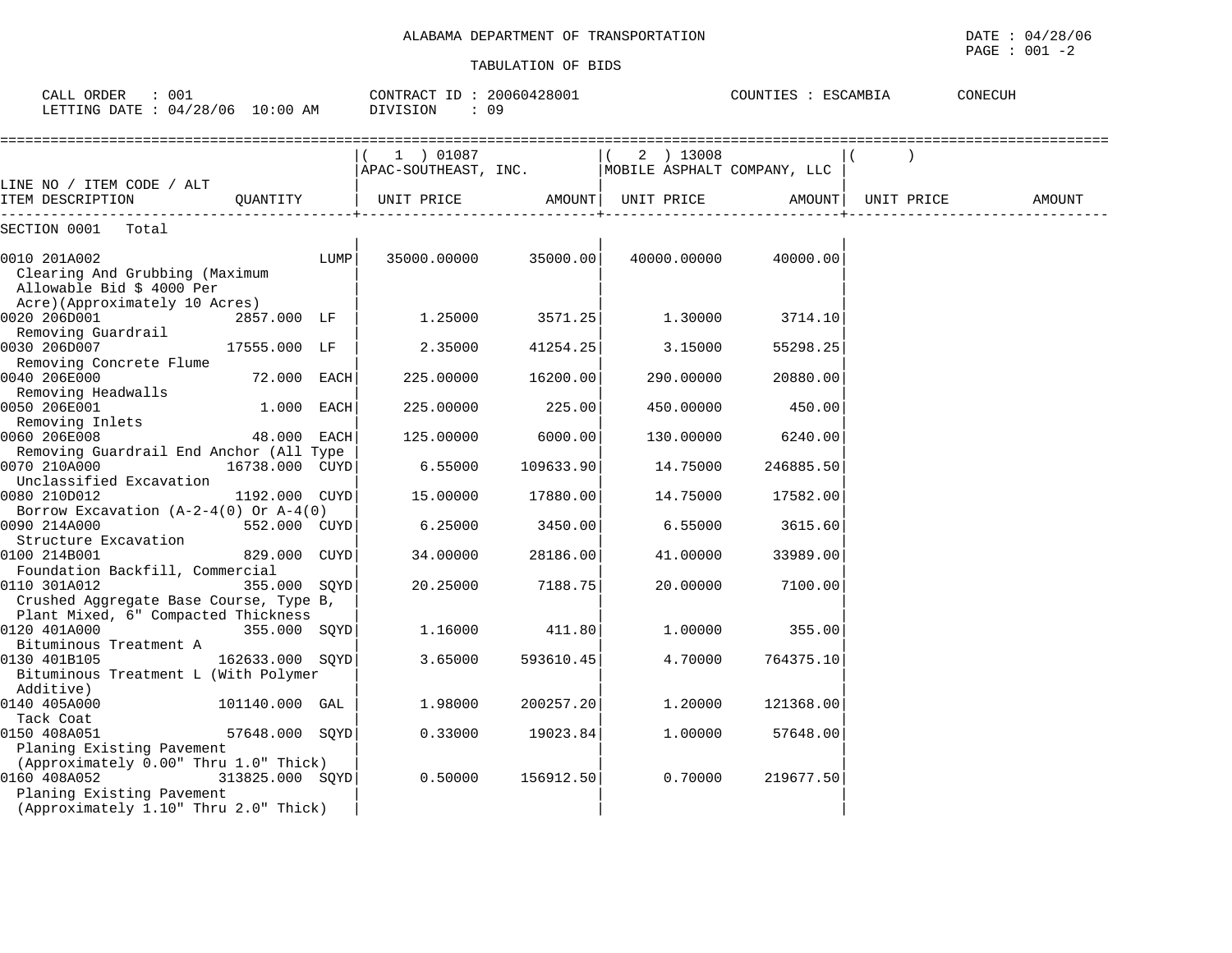| CALL ORDER : 001<br>LETTING DATE : 04/28/06 10:00 AM DIVISION                                                                   |               | CONTRACT ID: 20060428001<br>$\therefore$ 09                     |                  |                                  | COUNTIES : ESCAMBIA | CONECUH |
|---------------------------------------------------------------------------------------------------------------------------------|---------------|-----------------------------------------------------------------|------------------|----------------------------------|---------------------|---------|
|                                                                                                                                 |               | $(1)$ 01087<br>APAC-SOUTHEAST, INC. MOBILE ASPHALT COMPANY, LLC |                  | $(2)$ 13008                      |                     |         |
| LINE NO / ITEM CODE / ALT                                                                                                       |               |                                                                 |                  |                                  |                     | AMOUNT  |
| 0170 408A053<br>Planing Existing Pavement<br>(Approximately 2.10" Thru 3.0" Thick)                                              |               | $179770.000$ SQYD 0.57000 102468.90                             |                  | 0.45000                          | 80896.50            |         |
| 0180 410C000 1.000 EACH<br>Contractor Retained Profilograph                                                                     |               |                                                                 |                  | 10811.19000 10811.19 52000.00000 | 52000.00            |         |
| 0190 410H000<br>Material Remixing Device                                                                                        | $1.000$ EACH  | 242671.90000                                                    | 242671.90        | 365000.00000                     | 365000.00           |         |
| 0200 420A015<br>Polymer Modified Open Graded Friction<br>Course                                                                 | 16611.000 TON | 91.34000                                                        | 1517248.74       | 90.25000                         | 1499142.75          |         |
| 0210 423A002<br>33746.000 TON<br>Stone Matrix Asphalt Wearing Layer,<br>3/4" Maximum Aggregate Size                             |               | 68.65000                                                        | 2316662.90       | 73.00000                         | 2463458.00          |         |
| 0220 423B002<br>Stone Matrix Asphalt Binder Layer, 3/4"<br>Maximum Aggregate Size                                               | 42625.000 TON | 68.46000                                                        | 2918107.50       | 74.00000                         | 3154250.00          |         |
| 0230 424A360<br>Superpave Bituminous Concrete Wearing<br>Surface Layer, 1/2" Maximum Aggregate<br>Size Mix, ESAL Range C/D      | 125.000 TON   |                                                                 | 72.61000 9076.25 | 73.00000                         | 9125.00             |         |
| 0240 424A361<br>Superpave Bituminous Concrete Wearing<br>Surface Layer, 3/4" Maximum Aggregate<br>Size Mix, ESAL Range C/D      | 11643.000 TON | 49.73000                                                        | 579006.39        | 48.75000                         | 567596.25           |         |
| 0250 424B284<br>Superpave Bituminous Concrete Upper<br>Binder Layer, Patching, 3/4" Maximum<br>Aggregate Size Mix, ESAL Range E | 100.000 TON   |                                                                 | 87.49000 8749.00 | 100.00000                        | 10000.00            |         |
| 0260 424B580<br>Superpave Bituminous Concrete Lower<br>Binder Layer, 3/4" Maximum Aggregate<br>Size Mix, ESAL Range E           | 34261.000 TON | 51.20000                                                        | 1754163.20       | 47.20000                         | 1617119.20          |         |
| 0270 424B588<br>Superpave Bituminous Concrete Lower<br>Binder Layer, Leveling, 3/4" Maximum<br>Aggregate Size Mix, ESAL E       | 16263.000 TON | 53.32000                                                        | 867143.16        | 48.90000                         | 795260.70           |         |
| 0280 424B650<br>Superpave Bituminous Concrete Upper<br>Binder Layer, 3/4" Maximum Aggregate<br>Size Mix, ESAL Range C/D         | 14889.000 TON | 49.58000                                                        | 738196.62        | 46.80000                         | 696805.20           |         |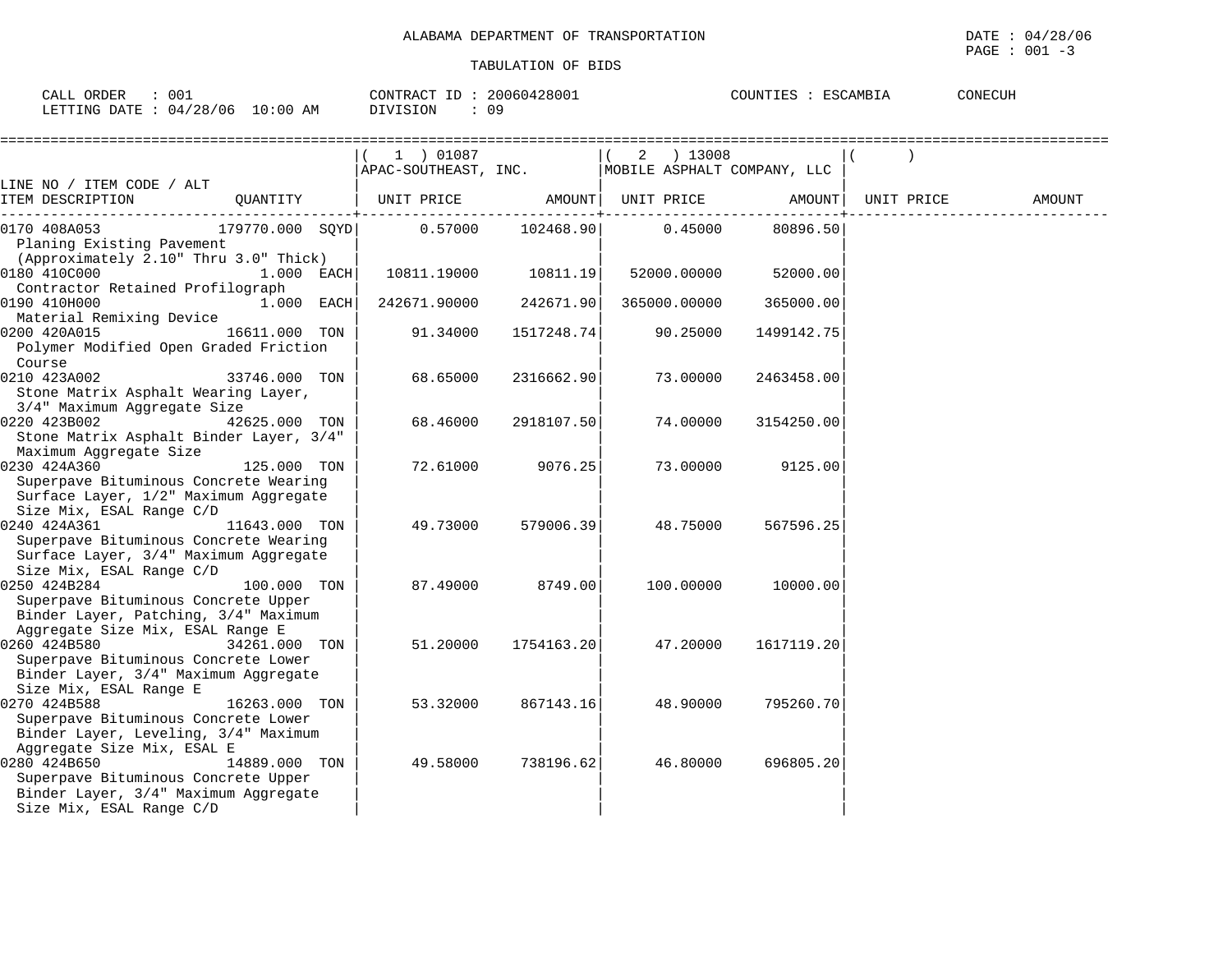| 001<br>CALL ORDER                    | 20060428001<br>CONTRACT ID | CONECUH<br>ESCAMBIA<br>COUNTIES |
|--------------------------------------|----------------------------|---------------------------------|
| LETTING DATE: 04/28/06<br>$10:00$ AM | DIVISION<br>09             |                                 |

|                                                                                                                                        |               | 1 ) 01087<br>APAC-SOUTHEAST, INC.   MOBILE ASPHALT COMPANY, LLC |                           | $(2)$ 13008                           |           |            |        |
|----------------------------------------------------------------------------------------------------------------------------------------|---------------|-----------------------------------------------------------------|---------------------------|---------------------------------------|-----------|------------|--------|
| LINE NO / ITEM CODE / ALT<br>ITEM DESCRIPTION                                                                                          | OUANTITY      |                                                                 | $- - - - - - - - - - - -$ | UNIT PRICE AMOUNT   UNIT PRICE AMOUNT |           | UNIT PRICE | AMOUNT |
| 0290 424B663<br>Superpave Bituminous Concrete Upper<br>Binder Layer, Widening, 1 1/2" Maximum<br>Aggregate Size Mix, ESAL Range C/D    | 207.000 TON   | 67.27000                                                        | 13924.89                  | 69.00000                              | 14283.00  |            |        |
| 0300 424B680<br>Superpave Bituminous Concrete Lower<br>Binder Layer, 3/4" Maximum Aggregate<br>Size Mix, ESAL Range C/D                | 5825.000 TON  | 50.50000                                                        | 294162.50                 | 46.85000                              | 272901.25 |            |        |
| 0310 424B681<br>15956.000 TON<br>Superpave Bituminous Concrete Lower<br>Binder Layer, 1" Maximum Aggregate Size<br>Mix, ESAL Range C/D |               | 48.57000                                                        | 774982.92                 | 48.00000                              | 765888.00 |            |        |
| 0320 428C000<br>Scoring Bituminous Pavement Surface By<br>Cutting                                                                      | 249060.000 LF | 0.09000                                                         | 22415.40                  | 0.06000                               | 14943.60  |            |        |
| 0330 430B044<br>Aggregate Surfacing (ALDOT #4)                                                                                         | 5329.000 TON  | 29.50000                                                        | 157205.50                 | 57.75000                              | 307749.75 |            |        |
| 0340 490A000<br>Blast Cleaning                                                                                                         | 6395.000 SQYD | 10.00000                                                        | 63950.00                  | 11.15000                              | 71304.25  |            |        |
| 0350 490B003<br>Bridge Deck Overlay                                                                                                    | 6395.000 SQYD | 105.00000                                                       | 671475.00                 | 117.00000                             | 748215.00 |            |        |
| 0360 502A000<br>Steel Reinforcement                                                                                                    | 263.000 LB    | 0.74000                                                         | 194.62                    | 0.90000                               | 236.70    |            |        |
| 0370 524B011<br>Culvert Concrete Extension (Cast In<br>Place)                                                                          | 1.000 CUYD    | 750.00000                                                       | 750.00                    | 1260.00000                            | 1260.00   |            |        |
| 0380 530A001<br>18" Roadway Pipe (Class 3 R.C.)                                                                                        | 2000.000 LF   | 29.45000                                                        | 58900.00                  | 42.00000                              | 84000.00  |            |        |
| 0390 530A002<br>24" Roadway Pipe (Class 3 R.C.)                                                                                        | 87.000 LF     | 35.60000                                                        | 3097.20                   | 50.00000                              | 4350.00   |            |        |
| 0400 530A003<br>30" Roadway Pipe (Class 3 R.C.)                                                                                        | $8.000$ LF    | 55.30000                                                        | 442.40                    | 73.50000                              | 588.00    |            |        |
| 0410 530A100<br>15" Roadway Pipe (Class 3 R.C.)<br>(Extension)                                                                         | 226.000 LF    | 32.25000                                                        | 7288.50                   | 57.00000                              | 12882.00  |            |        |
| 0420 530A101<br>18" Roadway Pipe (Class 3 R.C.)<br>(Extension)                                                                         | 46.000 LF     | 35.00000                                                        | 1610.00                   | 69.00000                              | 3174.00   |            |        |
| 0430 530A102<br>24" Roadway Pipe (Class 3 R.C.)<br>(Extension)                                                                         | 159.000 LF    | 45.60000                                                        | 7250.40                   | 102.00000                             | 16218.00  |            |        |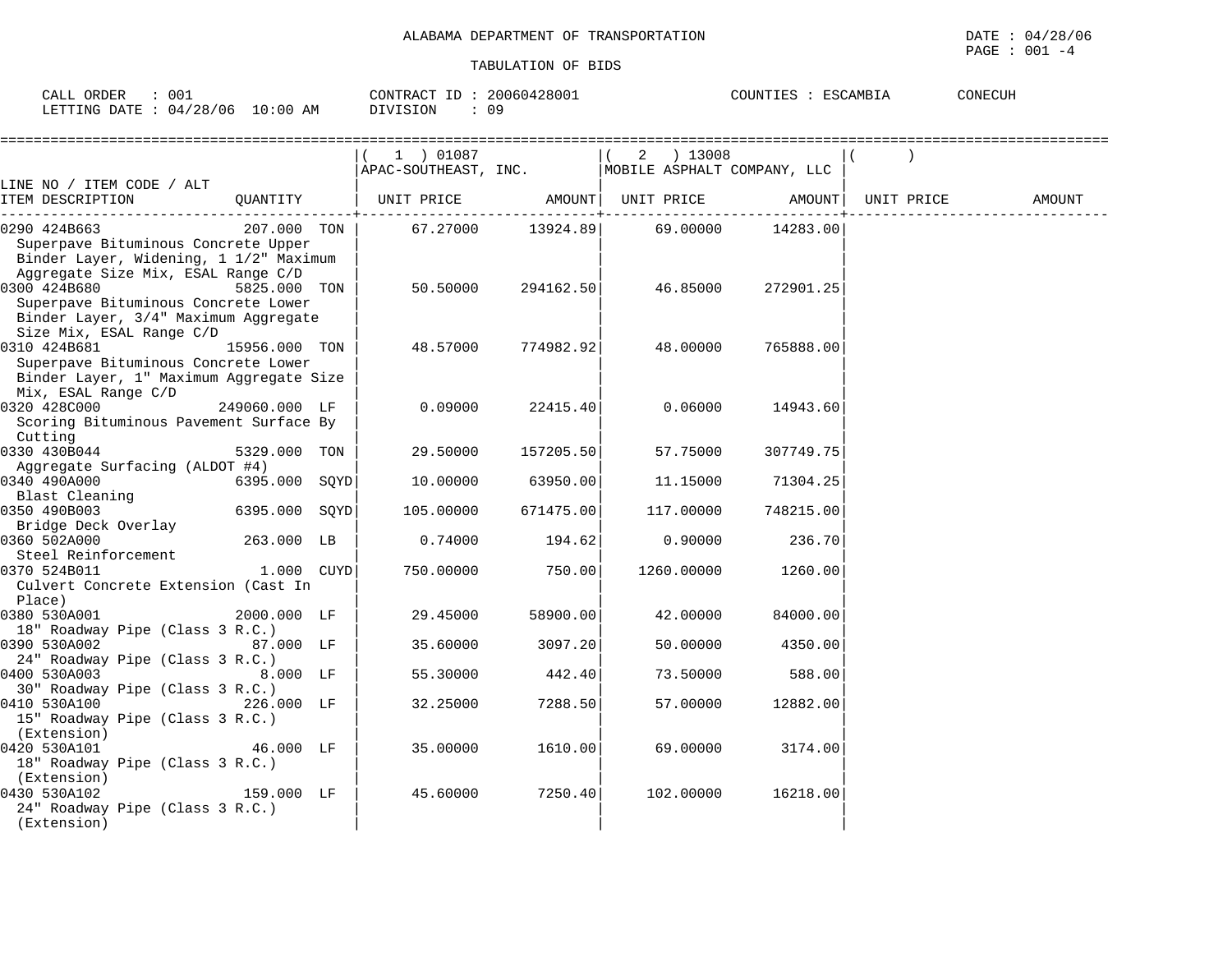| 001<br>ORDER<br>$\bigcap \pi$ $\top$<br>- HITL. | 20060428001<br>CONTR.<br>∴RAC <sup>I</sup> T | <b>ESCAMBIA</b><br>COUNTIES | CONECUH |
|-------------------------------------------------|----------------------------------------------|-----------------------------|---------|
| 10:00<br>.4/28/06<br>LETTING DATE<br>ΆM<br>04/  | 0 S                                          |                             |         |

|                                                                                                            |             | 1 ) 01087                                                                             |         | 2 ) 13008                                  |                  |        |
|------------------------------------------------------------------------------------------------------------|-------------|---------------------------------------------------------------------------------------|---------|--------------------------------------------|------------------|--------|
|                                                                                                            |             | APAC-SOUTHEAST, INC. MOBILE ASPHALT COMPANY, LLC                                      |         |                                            |                  |        |
| LINE NO / ITEM CODE / ALT                                                                                  |             |                                                                                       |         |                                            |                  |        |
| ITEM DESCRIPTION QUANTITY                                                                                  |             | UNIT PRICE                 AMOUNT    UNIT PRICE                  AMOUNT    UNIT PRICE |         | -------+--------                           |                  | AMOUNT |
| 0440 530A103<br>30" Roadway Pipe (Class 3 R.C.)<br>(Extension)                                             | 49.000 LF   | 52.20000                                                                              |         | 2557.80 147.00000                          | 7203.00          |        |
| 0450 530A104<br>36" Roadway Pipe (Class 3 R.C.)<br>(Extension)                                             | 57.000 LF   |                                                                                       |         | $74.60000$ $4252.20$ $155.00000$ $8835.00$ |                  |        |
| 0460 530A105<br>47.000 LF<br>42" Roadway Pipe (Class 3 R.C.)<br>(Extension)                                |             | 88.90000                                                                              | 4178.30 | 160.00000                                  | 7520.00          |        |
| 0470 530A106<br>48" Roadway Pipe (Class 3 R.C.)<br>(Extension)                                             | 52.000 LF   | 122.50000                                                                             | 6370.00 | 175.00000                                  | 9100.00          |        |
| 0480 530A107<br>39.000 LF<br>54" Roadway Pipe (Class 3 R.C.)<br>(Extension)                                |             | 210.00000                                                                             | 8190.00 | 187.00000                                  | 7293.00          |        |
| 10.000 LF<br>0490 530B006<br>59" Span, 36" Rise Roadway Pipe (Class<br>3 R.C.)                             |             | 230.00000                                                                             | 2300.00 | 240.00000                                  | 2400.00          |        |
| 0500 530B011<br>276.000 LF<br>18" Span, 11" Rise Roadway Pipe (Class<br>3 R.C.) (Extension)                |             | 36.10000                                                                              | 9963.60 | 50.00000                                   | 13800.00         |        |
| 0510 530B013<br>29" Span, 18" Rise Roadway Pipe (Class<br>3 R.C.) (Extension)                              | 36.000 LF   | 88.60000                                                                              | 3189.60 |                                            | 70.00000 2520.00 |        |
| 2030.000 LF<br>0520 534E000<br>Cleaning Existing Culvert (Less Than Or<br>Equal To 48" Horizontal Opening) |             | 2.93000                                                                               | 5947.90 | 68.25000                                   | 138547.50        |        |
| 0530 534F000<br>Cleaning Existing Culvert (Greater Than<br>48" Horizontal Opening)                         | 343.000 LF  | 4.33000                                                                               | 1485.19 | 90.00000                                   | 30870.00         |        |
| 36.000 LF<br>0540 535A078<br>15" Side Drain Pipe (Class 3 R.C.)                                            |             | 35.00000                                                                              | 1260.00 | 31.50000                                   | 1134.00          |        |
| 0550 600A000<br>Mobilization                                                                               | <b>LUMP</b> | 868000.00000 868000.00                                                                |         | 985000.00000                               | 985000.00        |        |
| 0560 605A002<br>Pavement Edge Drain (Aggregate Filled<br>Underdrain)                                       | 200.000 LF  | 8.50000                                                                               | 1700.00 | 12.00000                                   | 2400.00          |        |
| 0570 605B000<br>Special Underdrain Outlet, Type A                                                          |             | 2.000 EACH 185.00000                                                                  | 370.00  | 385.00000                                  | 770.00           |        |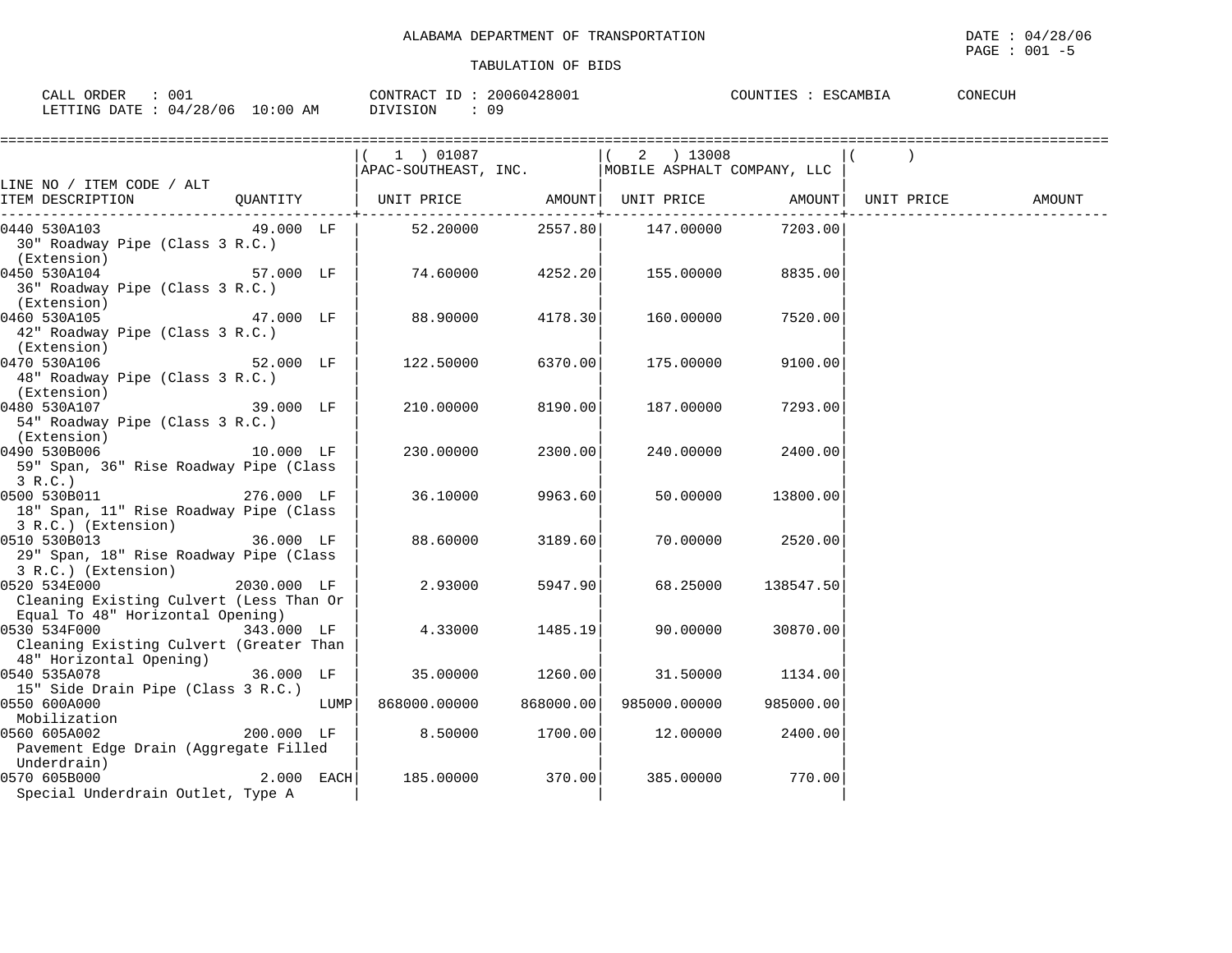| ORDEL<br>001<br>$\cap$ $\Delta$ T.,<br>. كمب                                                             | 2006042<br>CONTRACT<br>.  | COUNTIES | CONECUH |
|----------------------------------------------------------------------------------------------------------|---------------------------|----------|---------|
| :00<br>706<br>100<br>ח י<br><b>DATE</b><br>$mm+17$<br>AΜ<br>04.<br>T TIME<br>$. \,$ 4.8 $^\circ$<br>. н. | <b>ROTE</b><br>09<br>- 71 |          |         |

|                                                                                                  | 1 ) 01087                                        |           | 2 ) 13008  |           |        |
|--------------------------------------------------------------------------------------------------|--------------------------------------------------|-----------|------------|-----------|--------|
|                                                                                                  | APAC-SOUTHEAST, INC. MOBILE ASPHALT COMPANY, LLC |           |            |           |        |
| LINE NO / ITEM CODE / ALT                                                                        |                                                  |           |            |           |        |
| QUANTITY   UNIT PRICE       AMOUNT  UNIT PRICE       AMOUNT  UNIT PRICE<br>ITEM DESCRIPTION      |                                                  |           |            |           | AMOUNT |
| ------------------------------------                                                             |                                                  |           |            |           |        |
| 596.000    TON               35.00000             20860.00              56.75000<br>0580 610C001 |                                                  |           |            | 33823.00  |        |
| Loose Riprap, Class 2                                                                            |                                                  |           |            |           |        |
| 712.000 SQYD<br>0590 610D003                                                                     | 3.20000                                          | 2278.40   | 3.40000    | 2420.80   |        |
| Filter Blanket, Geotextile                                                                       |                                                  |           |            |           |        |
| 1967.000 CUYD<br>0600 614A000                                                                    | 205.00000                                        | 403235.00 | 378.00000  | 743526.00 |        |
| Slope Paving<br>610 619A001 12.000 EACH                                                          |                                                  |           |            |           |        |
| 0610 619A001                                                                                     | 450.00000                                        | 5400.00   | 735.00000  | 8820.00   |        |
| 15" Roadway Pipe End Treatment, Class 1                                                          |                                                  |           |            |           |        |
| 0620 619A002<br>16.000 EACH                                                                      | 525.00000                                        | 8400.00   | 770.00000  | 12320.00  |        |
| 18" Roadway Pipe End Treatment, Class 1                                                          |                                                  |           |            |           |        |
| 0630 619A003<br>10.000 EACH                                                                      | 650.00000                                        | 6500.00   | 840.00000  | 8400.00   |        |
| 24" Roadway Pipe End Treatment, Class 1                                                          |                                                  |           |            |           |        |
| 0640 619A004<br>5.000 EACH<br>30" Roadway Pipe End Treatment, Class 1                            | 725.00000                                        | 3625.00   | 875.00000  | 4375.00   |        |
| 4.000 EACH                                                                                       |                                                  | 5800.00   |            |           |        |
| 36" Roadway Pipe End Treatment, Class 2                                                          | 1450.00000                                       |           | 1490.00000 | 5960.00   |        |
| 0660 619A056<br>2.000 EACH                                                                       | 1650.00000                                       | 3300.00   | 1600.00000 | 3200.00   |        |
| 42" Roadway Pipe End Treatment, Class 2                                                          |                                                  |           |            |           |        |
| 0670 619A057<br>3.000 EACH                                                                       | 2100.00000                                       | 6300.00   | 2100.00000 | 6300.00   |        |
| 48" Roadway Pipe End Treatment, Class 2                                                          |                                                  |           |            |           |        |
| 2.000 EACH                                                                                       | 2425.00000                                       | 4850.00   | 2360.00000 | 4720.00   |        |
| 54" Roadway Pipe End Treatment, Class 2                                                          |                                                  |           |            |           |        |
| 2.000 EACH<br>0690 619A127                                                                       | 1050.00000                                       | 2100.00   | 1375.00000 | 2750.00   |        |
| 24" Side Drain Pipe End Treatment,                                                               |                                                  |           |            |           |        |
| Class 2                                                                                          |                                                  |           |            |           |        |
| $20.000$ EACH<br>0700 619B015                                                                    | 550.00000                                        | 11000.00  | 770.00000  | 15400.00  |        |
| 18" Span, 11" Rise Roadway Pipe End                                                              |                                                  |           |            |           |        |
| Treatment, Class 1                                                                               |                                                  |           |            |           |        |
| $1.000$ EACH<br>0710 619B142                                                                     | 1075.00000                                       | 1075.00   | 1490.00000 | 1490.00   |        |
| 29" Span, 18" Rise Side Drain Pipe End                                                           |                                                  |           |            |           |        |
| Treatment, Class 2                                                                               |                                                  |           |            |           |        |
| 0720 620A000 20.000 CUYD                                                                         | 800.00000                                        | 16000.00  | 1365.00000 | 27300.00  |        |
| Minor Structure Concrete                                                                         |                                                  |           |            |           |        |
| 27.000 EACH<br>0730 621A000                                                                      | 2050.00000                                       | 55350.00  | 2100.00000 | 56700.00  |        |
| Junction Boxes, Type 1, 1P Or 5                                                                  |                                                  |           |            |           |        |
| 0740 621A001<br>$1.000$ EACH                                                                     | 2225.00000                                       | 2225.00   | 2625.00000 | 2625.00   |        |
| Junction Boxes, Type 1, 2P Or 5                                                                  |                                                  |           |            |           |        |
| <b>7.000 EACH</b><br>0750 621B000                                                                | 500.00000                                        | 3500.00   | 315.00000  | 2205.00   |        |
| Junction Box Units, Type 1, 1P Or 5                                                              |                                                  |           |            |           |        |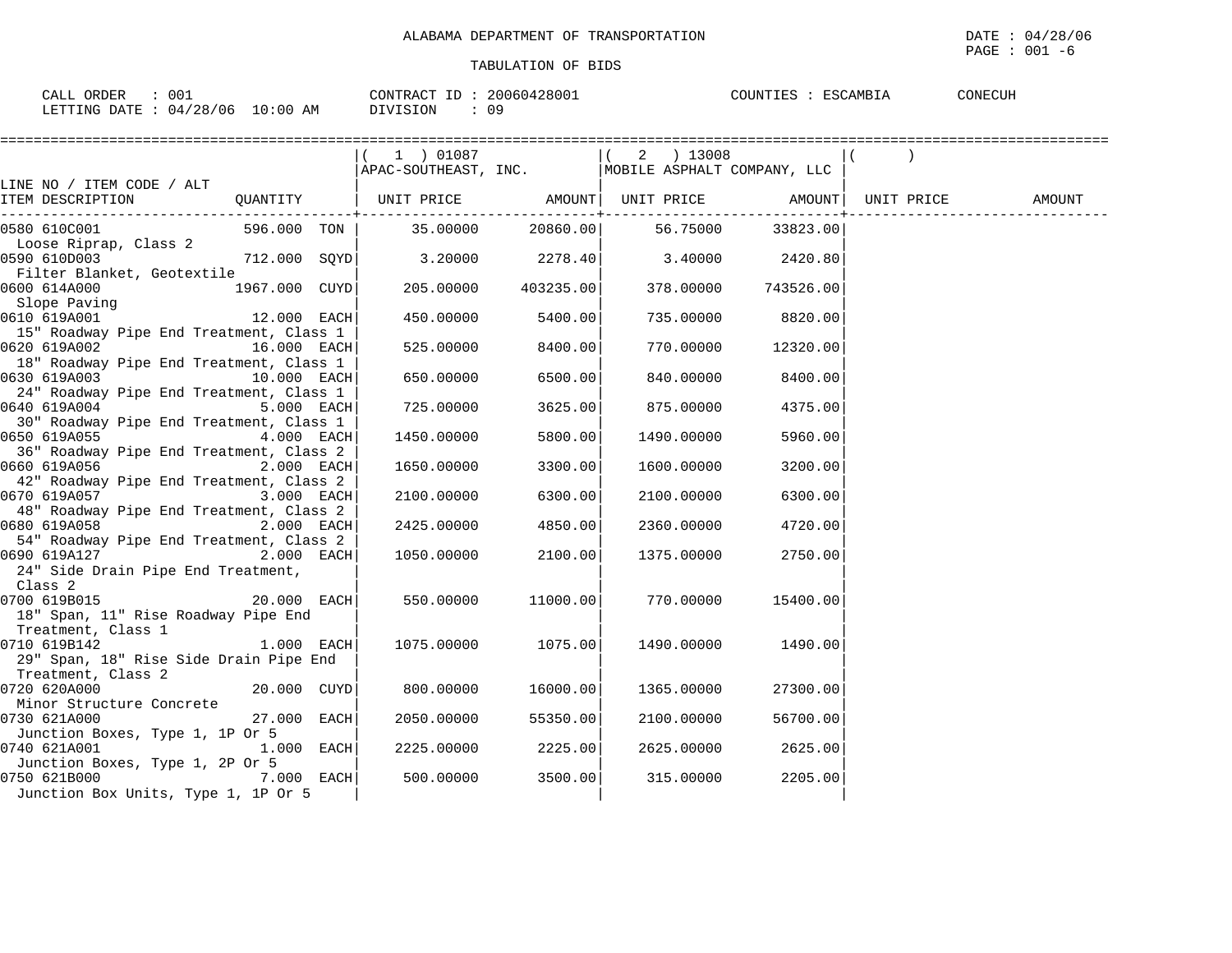| 001<br>CALL ORDER                | 20060428001<br>CONTRACT ID: | ESCAMBIA<br>COUNTIES : | CONECUH |
|----------------------------------|-----------------------------|------------------------|---------|
| LETTING DATE : 04/28/06 10:00 AM | 09<br>DIVISION              |                        |         |

|                                                                                                                            |                                                              |                     |                    | :================ |            |        |
|----------------------------------------------------------------------------------------------------------------------------|--------------------------------------------------------------|---------------------|--------------------|-------------------|------------|--------|
|                                                                                                                            | 1) 01087<br>APAC-SOUTHEAST, INC. MOBILE ASPHALT COMPANY, LLC |                     | $(2)$ 13008        |                   |            |        |
| LINE NO / ITEM CODE / ALT                                                                                                  |                                                              |                     |                    |                   |            |        |
| QUANTITY   UNIT PRICE     AMOUNT  UNIT PRICE     AMOUNT <br>ITEM DESCRIPTION<br>-------------------------                  |                                                              | ------------+------ |                    | -----------+      | UNIT PRICE | AMOUNT |
| 0760 621B014                                                                                                               |                                                              |                     |                    |                   |            |        |
| Junction Box Units, Type 1 Or 2P<br>0770 621C020<br>$3.000$ EACH                                                           | $1550.00000$ 4650.00                                         |                     | 1600.00000 4800.00 |                   |            |        |
| Inlets, Type Y<br>$2.000$ EACH<br>0780 621D019                                                                             | 500.00000                                                    | 1000.00             | 400.00000          | 800.00            |            |        |
| Inlet Units, Type Y<br>0790 630A033 2529.000 LF<br>Steel Beam Guardrail, Class A, Type 2<br>(7'-0" Post)                   | 18.50000                                                     | 46786.50            | 19.40000           | 49062.60          |            |        |
| $10.000$ EACH<br>0800 630C001                                                                                              | 650.00000 6500.00                                            |                     | 680.00000          | 6800.00           |            |        |
| Guardrail End Anchor, Type 8<br>$1.000$ EACH<br>0810 630C003<br>Guardrail End Anchor, Type 13                              | 1350.00000                                                   | 1350.00             | 1415.00000         | 1415.00           |            |        |
| 18.000 EACH<br>0820 630C050<br>Guardrail End Anchor, Type 20 Series                                                        | 2200.00000                                                   | 39600.00            | 2305.00000         | 41490.00          |            |        |
| 0830 630C055<br>$4.000$ EACH                                                                                               | 650.00000                                                    | 2600.00             | 680.00000          | 2720.00           |            |        |
| Guardrail End Anchor, Type 2A (Retrofit<br>0840 630C070<br>21.000 EACH                                                     |                                                              | 1800.00000 37800.00 | 1890.00000         | 39690.00          |            |        |
| Guardrail End Anchor, Type 10 Series<br>0850 631F001<br>27431.000 LF<br>Steel Beam Guardrail, Class A, Type 2<br>Relocated | 7.50000                                                      | 205732.50           | 7.90000            | 216704.90         |            |        |
| 0860 631G008<br>20.000 EACH<br>Guardrail End Anchor, Type 8 Relocated                                                      | 400.00000                                                    | 8000.00             | 420.00000          | 8400.00           |            |        |
| 52889.000 CUYD<br>0870 650A000<br>Topsoil                                                                                  | 10.50000                                                     | 555334.50           | 13.60000           | 719290.40         |            |        |
| 0880 652A100<br>132.000 ACRE<br>Seeding                                                                                    | 450.00000                                                    | 59400.00            | 655.00000          | 86460.00          |            |        |
| 0890 652C000<br>382.000 ACRE<br>Mowing                                                                                     | 30.00000                                                     | 11460.00            | 63.00000           | 24066.00          |            |        |
| 0900 654A001<br>16797.000 SOYD<br>Solid Sodding (Bermuda)                                                                  | 3.00000                                                      | 50391.00            | 4.60000            | 77266.20          |            |        |
| 0910 656A010<br>132.000 ACRE<br>Mulching                                                                                   | 400.00000                                                    | 52800.00            | 525.00000          | 69300.00          |            |        |
| $10252.000$ SQYD<br>0920 659A036<br>Rolled Erosion Control Product, Type<br>(2D)                                           | 1.30000                                                      | 13327.60            | 1.90000            | 19478.80          |            |        |
| $960.000$ SQYD<br>0930 659A041<br>Rolled Erosion Control Product, Type<br>(3B)                                             | $1.75000$ 1680.00                                            |                     |                    | 2.00000 1920.00   |            |        |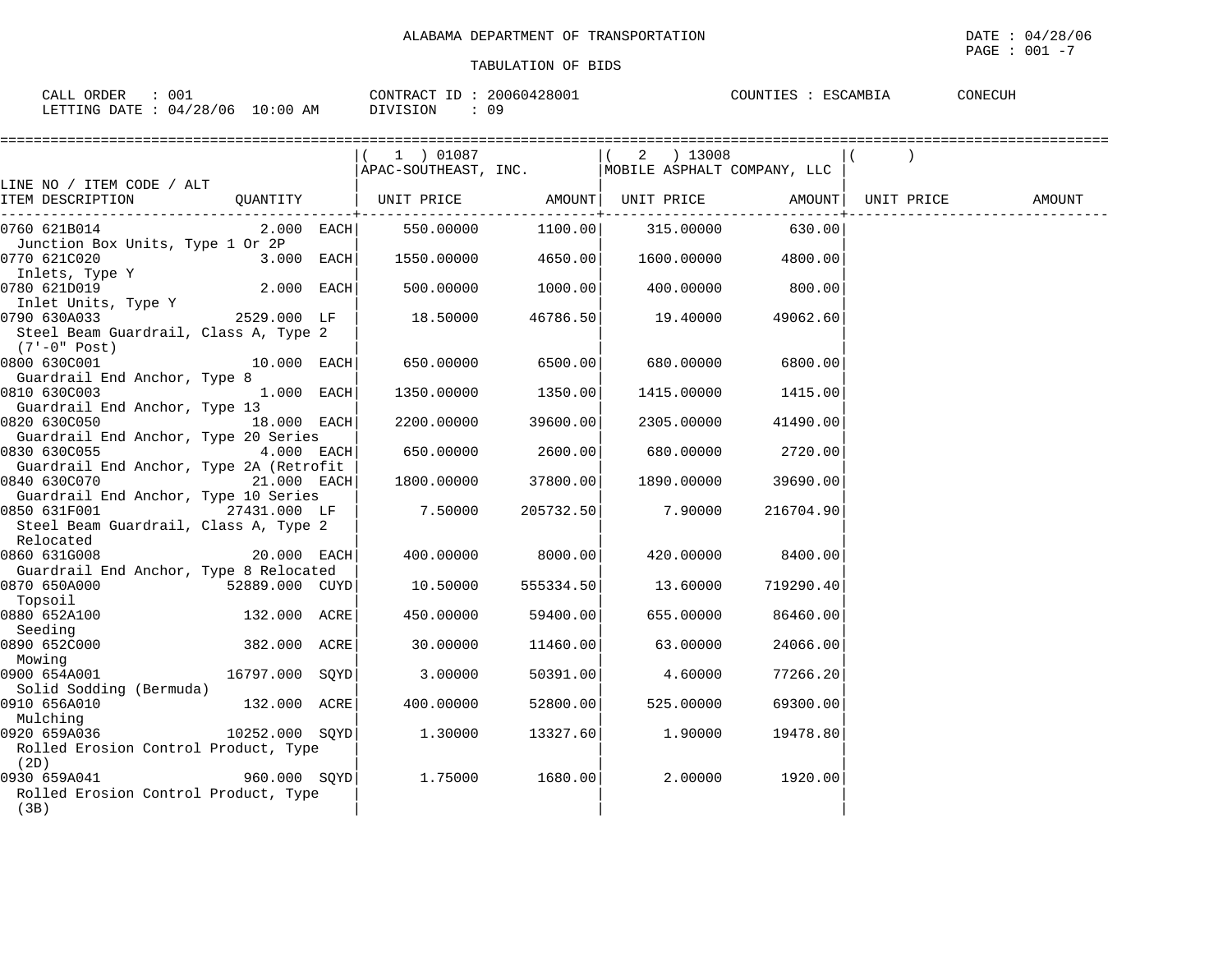| 001<br>CALL ORDER                | 20060428001<br>CONTRACT ID: | COUNTIES : ESCAMBIA | CONECUH |
|----------------------------------|-----------------------------|---------------------|---------|
| LETTING DATE : 04/28/06 10:00 AM | DIVISION<br>09              |                     |         |

|                                                                                         |                |      | 1 ) 01087<br>APAC-SOUTHEAST, INC. MOBILE ASPHALT COMPANY, LLC |                         | 2 ) 13008              |              |            |        |
|-----------------------------------------------------------------------------------------|----------------|------|---------------------------------------------------------------|-------------------------|------------------------|--------------|------------|--------|
| LINE NO / ITEM CODE / ALT                                                               |                |      |                                                               |                         |                        |              |            |        |
| ITEM DESCRIPTION                                                                        |                |      | QUANTITY   UNIT PRICE AMOUNT  UNIT PRICE AMOUNT               | -------------+--------- |                        | -----------+ | UNIT PRICE | AMOUNT |
| 0940 659A048<br>Rolled Erosion Control Product, Type<br>(5A)                            |                |      | 2566.000 SQYD 4.00000 10264.00                                |                         | 5.80000                | 14882.80     |            |        |
| 0950 665G000<br>Sand Bags                                                               | 5080.000 EACH  |      | 3.25000                                                       | 16510.00                | 3.20000                | 16256.00     |            |        |
| 0960 6651000<br>Temporary Riprap, Class 2                                               | 378.000 TON    |      | 35.00000                                                      | 13230.00                | 72.50000               | 27405.00     |            |        |
| 0970 665J000                                                                            | 36304.000 LF   |      | 3.00000                                                       | 108912.00               | 4.10000                | 148846.40    |            |        |
| Silt Fence, Type A<br>0980 665K000                                                      | 579.000 CUYD   |      | 12.00000                                                      | 6948.00                 | 19.00000               | 11001.00     |            |        |
| Drainage Sump Excavation<br>0990 665L000                                                | 1200.000 LF    |      | 11.00000                                                      | 13200.00                | 14.70000               | 17640.00     |            |        |
| Floating Basin Boom<br>1000 6650001                                                     | 36304.000 LF   |      | 0.14000                                                       | 5082.56                 | 0.65000                | 23597.60     |            |        |
| Silt Fence Removal<br>1010 665Q001                                                      | 5020.000 LF    |      | 6.25000                                                       | 31375.00                | 6.60000                | 33132.00     |            |        |
| 20 Inch Wattle<br>1020 666A001                                                          | 127.000 ACRE   |      | 0.01000                                                       | 1.27                    | 11.00000               | 1397.00      |            |        |
| Pest Control Treatment<br>1030 672B000                                                  | 200.000 LB     |      | 10.50000                                                      | 2100.00                 | 16.00000               | 3200.00      |            |        |
| Flocculant Powder<br>1040 680A000                                                       |                | LUMP | 29536.58000                                                   |                         | 29536.58 1256000.00000 | 1256000.00   |            |        |
| Engineering Controls<br>1050 701A028                                                    | 26.000 MILE    |      | 1875.00000                                                    | 48750.00                | 1990.00000             | 51740.00     |            |        |
| Solid White, Class 2, Type A Traffic<br>Stripe (0.06" Thick) (6" Wide)                  |                |      |                                                               |                         |                        |              |            |        |
| 1060 701A032<br>Solid Yellow, Class 2, Type A Traffic<br>Stripe (0.06" Thick) (6" Wide) | 26.000 MILE    |      | 1875.00000                                                    | 48750.00                | 1990.00000             | 51740.00     |            |        |
| 1070 701A041<br>Broken White, Class 2, Type A Traffic                                   | 25.000 MILE    |      | 1100.00000                                                    | 27500.00                | 1165.00000             | 29125.00     |            |        |
| Stripe (0.09" Thick) (6" Wide)<br>1080 701A048<br>Solid Yellow, Class 2, Type A Traffic | 1.000 MILE     |      | 2250.00000                                                    | 2250.00                 | 2385.00000             | 2385.00      |            |        |
| Stripe (0.09" Thick) (6" Wide)<br>1090 701B009<br>Dotted Class 2, Type A Traffic Stripe | 3058.000 LF    |      | 1.25000                                                       | 3822.50                 | 1.35000                | 4128.30      |            |        |
| $(0.09"$ Thick $)(6"$ Wide $)$<br>1100 701C000<br>Broken Temporary Traffic Stripe       | $100.000$ MILE |      | 720.00000                                                     | 72000.00                | 765.00000              | 76500.00     |            |        |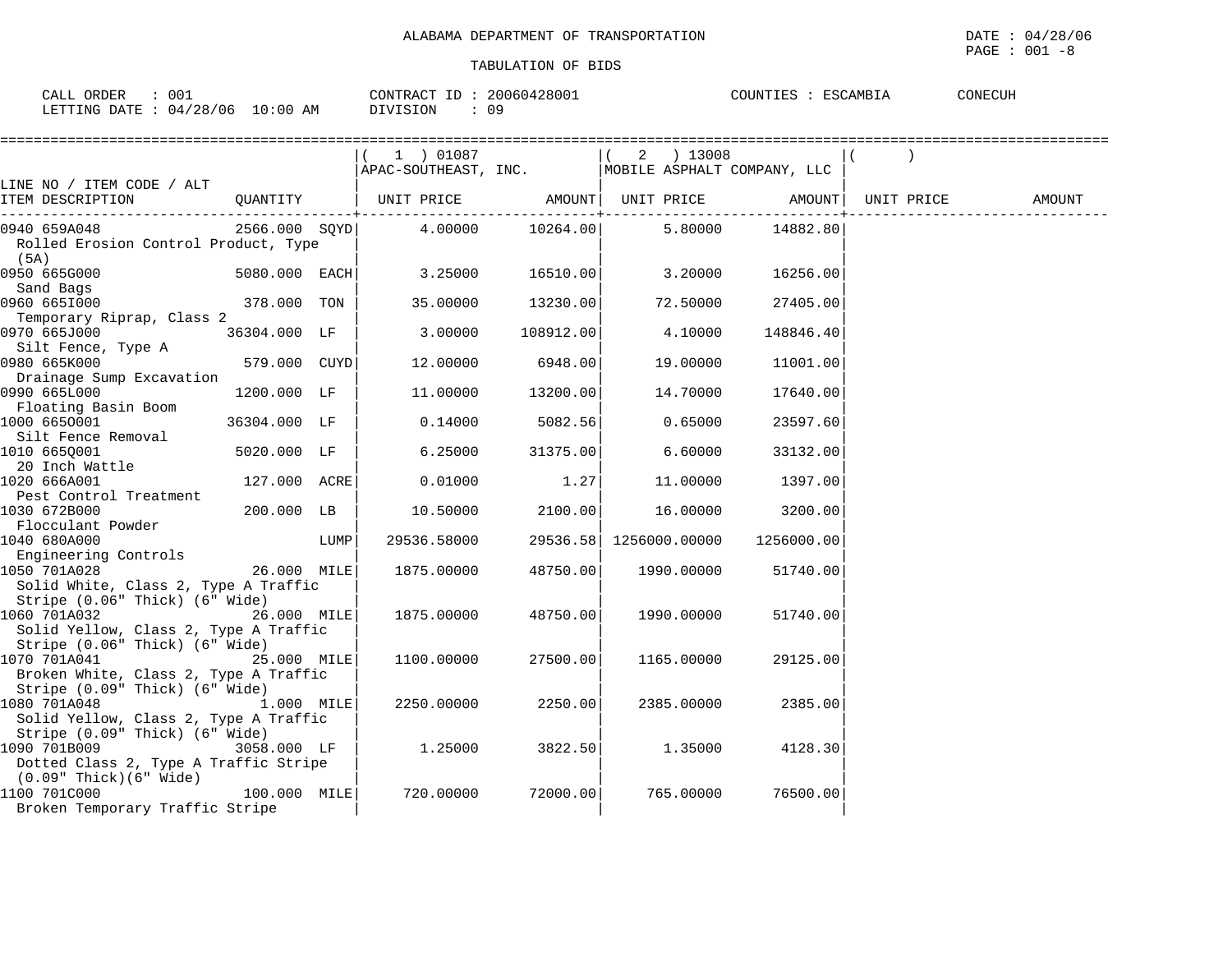| 001                                        | 20060428001    | COUNTIES : 1 |  |
|--------------------------------------------|----------------|--------------|--|
| ORDER                                      | CONTRACT       | CONECUH      |  |
| CALL                                       | ID             | ESCAMBIA     |  |
| : 04/28/06 10:00<br>LETTING DATE : /<br>AM | DIVISION<br>09 |              |  |

|                                                                            |               | 1 ) 01087<br>APAC-SOUTHEAST, INC. MOBILE ASPHALT COMPANY, LLC |                     | 2 ) 13008                  |           |            |        |
|----------------------------------------------------------------------------|---------------|---------------------------------------------------------------|---------------------|----------------------------|-----------|------------|--------|
| LINE NO / ITEM CODE / ALT                                                  |               |                                                               |                     |                            |           |            |        |
| ITEM DESCRIPTION                                                           | QUANTITY      | UNIT PRICE                                                    | ----------+-------- | AMOUNT   UNIT PRICE AMOUNT |           | UNIT PRICE | AMOUNT |
| 1110 701C001                                                               |               | 203.000 MILE 790.00000 160370.00 835.00000                    |                     |                            | 169505.00 |            |        |
| Solid Temporary Traffic Stripe                                             |               |                                                               |                     |                            |           |            |        |
| 1120 701G121<br>Broken White, Class 3W, Type A Traffic<br>Stripe (6" Wide) | 1718.000 LF   | 2.00000                                                       | 3436.00             | 2.10000                    | 3607.80   |            |        |
| 1130 701G125                                                               | 2242.000 LF   | 4.00000                                                       | 8968.00             | 4.25000                    | 9528.50   |            |        |
| Solid White, Class 3W, Type A Traffic<br>Stripe (6" Wide)                  |               |                                                               |                     |                            |           |            |        |
| 1140 701G133<br>Solid Yellow, Class 3W, Type A Traffic                     | 2242.000 LF   | 4.00000                                                       | 8968.00             | 4.25000                    | 9528.50   |            |        |
| Stripe (6" Wide)<br>1150 701H001                                           | 1864.000 LF   | 1.00000                                                       | 1864.00             | 1.05000                    | 1957.20   |            |        |
| Solid Traffic Stripe Removed (Plastic)                                     |               |                                                               |                     |                            |           |            |        |
| 1160 701H006                                                               | 408.000 LF    | 1.00000                                                       | 408.00              | 1.05000                    | 428.40    |            |        |
| Broken Traffic Stripe Removed (Plastic)                                    |               |                                                               |                     |                            |           |            |        |
| 1170 703A002<br>Traffic Control Markings, Class 2, Type<br>A               | 1856.000 SOFT | 3.00000                                                       | 5568.00             | 3.20000                    | 5939.20   |            |        |
| 1180 703D001                                                               | 506.000 SQFT  | 1.50000                                                       | 759.00              | 1.60000                    | 809.60    |            |        |
| Temporary Traffic Control Markings                                         |               |                                                               |                     |                            |           |            |        |
| 1190 705A030                                                               | 437.000 EACH  | 5.00000                                                       | 2185.00             | 5.30000                    | 2316.10   |            |        |
| Pavement Markers, Class A-H, Type 2-C                                      |               |                                                               |                     |                            |           |            |        |
| 1200 705A031                                                               | 1927.000 EACH | 5.00000                                                       | 9635.00             | 5.30000                    | 10213.10  |            |        |
| Pavement Markers, Class A-H, Type 1-A<br>1210 705A032                      | 112.000 EACH  | 5.00000                                                       | 560.00              | 5.30000                    | 593.60    |            |        |
| Pavement Markers, Class A-H, Type 1-B                                      |               |                                                               |                     |                            |           |            |        |
| 1220 705A037                                                               | $26.000$ EACH | 5.00000                                                       | 130.00              | 5.30000                    | 137.80    |            |        |
| Pavement Markers, Class A-H, Type 2-D                                      |               |                                                               |                     |                            |           |            |        |
| 1230 707A006                                                               | $23.000$ EACH | 52.50000                                                      | 1207.50             | 55.00000                   | 1265.00   |            |        |
| Type 1, Clear Delineator Installation                                      |               |                                                               |                     |                            |           |            |        |
| 1240 707A007                                                               | 16.000 EACH   | 52.50000                                                      | 840.00              | 55.00000                   | 880.00    |            |        |
| Type 2, Clear Delineator Installation<br>1250 707A024                      | 10.000 EACH   | 52.50000                                                      | 525.00              | 55.00000                   | 550.00    |            |        |
| Type 2B, Red And Amber Delineator<br>Installation                          |               |                                                               |                     |                            |           |            |        |
| 1260 707A026<br>Type 1B, Clear And Red Delineator                          | $20.000$ EACH | 52.50000                                                      | 1050.00             | 55.00000                   | 1100.00   |            |        |
| Installation                                                               |               |                                                               |                     |                            |           |            |        |
| 1270 710B014                                                               | 47.000 LF     | 157.50000                                                     | 7402.501            | 170.00000                  | 7990.00   |            |        |
| Roadway Sign Post (W10 x 26 Steel Beam)                                    |               |                                                               |                     |                            |           |            |        |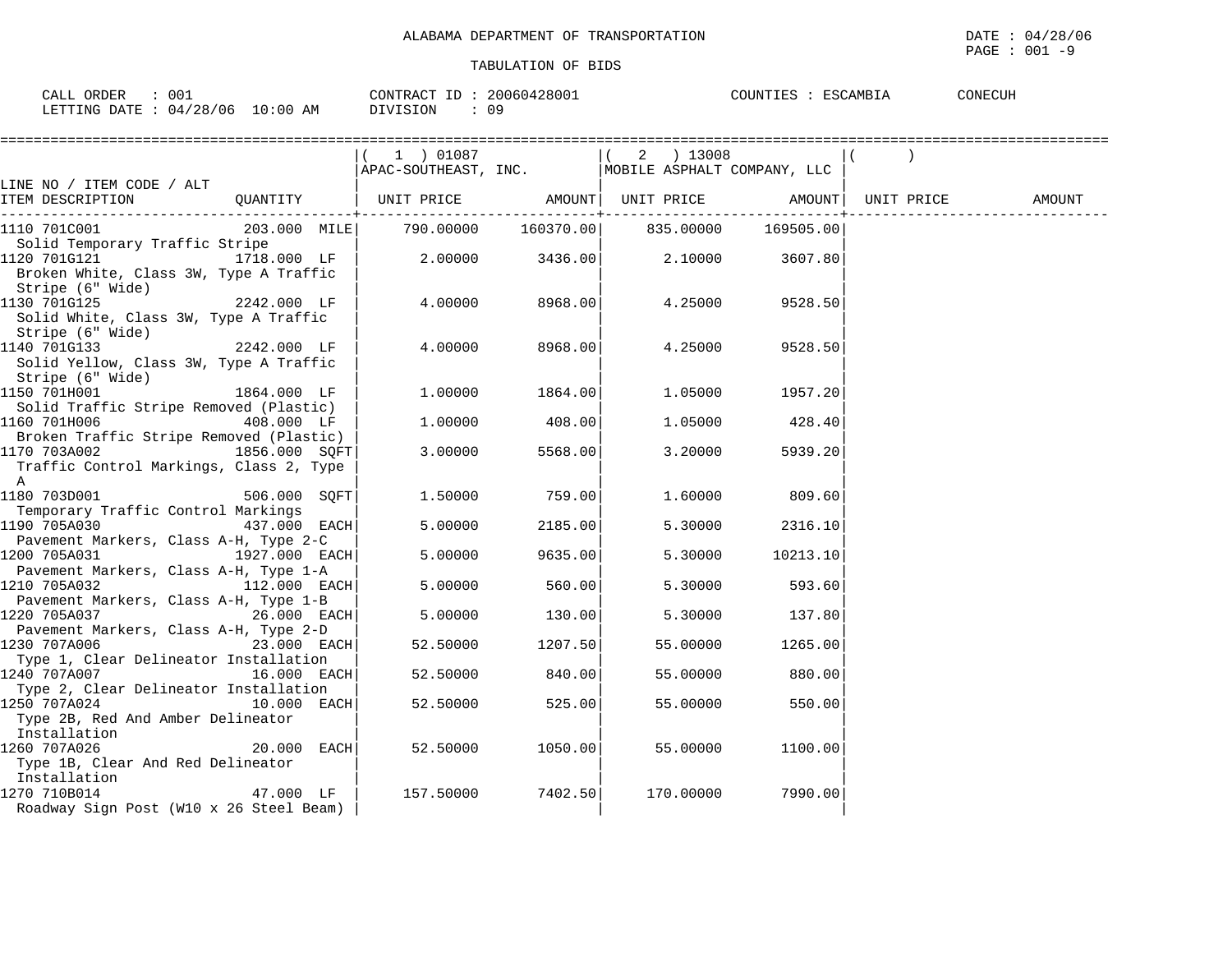| 001<br>ORDER<br>$\sim$ $\sim$ $\sim$<br>-ALL - | 20060428001<br>CONTRACT<br>ID | ESCAMBIA<br>COUNTIES | CONECUH |
|------------------------------------------------|-------------------------------|----------------------|---------|
| 04/28/06<br>10:00<br>LETTING DATE<br>ΑM        | 09<br>17   S   ON             |                      |         |

|                                         |                                                   | $(1)$ 01087 $(2)$ 13008                            |                      |                                         |                  |                              |                                   |
|-----------------------------------------|---------------------------------------------------|----------------------------------------------------|----------------------|-----------------------------------------|------------------|------------------------------|-----------------------------------|
|                                         |                                                   | APAC-SOUTHEAST, INC.   MOBILE ASPHALT COMPANY, LLC |                      |                                         |                  |                              |                                   |
| LINE NO / ITEM CODE / ALT               |                                                   |                                                    |                      |                                         |                  |                              |                                   |
| ITEM DESCRIPTION                        |                                                   | QUANTITY   UNIT PRICE AMOUNT                       |                      |                                         |                  | UNIT PRICE AMOUNT UNIT PRICE | AMOUNT                            |
| 1280 711A000                            | <b>EXAMPLE TO THE EXAMPLE TO THE SET OF STATE</b> |                                                    | 2625.00000 2625.00   | 2800.00000                              | 2800.00          |                              |                                   |
| Roadway Sign Relocation                 |                                                   |                                                    |                      |                                         |                  |                              |                                   |
| 1290 731A010                            | $2.000$ EACH                                      |                                                    | 7560.00000 15120.00  | 8000.00000                              | 16000.00         |                              |                                   |
| Traffic Counting Units, Type K          |                                                   |                                                    |                      |                                         |                  |                              |                                   |
| 1300 740B000<br>$3714.000$ SQFT         |                                                   | 7.88000                                            | 29266.32             | 8.40000                                 | 31197.60         |                              |                                   |
| Construction Signs                      |                                                   |                                                    |                      |                                         |                  |                              |                                   |
| 33.000 SQFT<br>1310 740C000             |                                                   | 8.40000                                            | 277.20               | 8.50000                                 | 280.50           |                              |                                   |
| Special Construction Signs              |                                                   |                                                    |                      |                                         |                  |                              |                                   |
| 1320 740D000                            | 200.000 EACH                                      | 30.36000                                           | 6072.00              | 55.00000                                | 11000.00         |                              |                                   |
| Channelizing Drums                      |                                                   |                                                    |                      |                                         |                  |                              |                                   |
| 1330 740E000                            | 300.000 EACH                                      | 11.48000                                           | 3444.00              | 11,00000                                | 3300.00          |                              |                                   |
| Cones (36 Inches High)                  |                                                   |                                                    |                      |                                         |                  |                              |                                   |
| $100.000$ EACH<br>1340 7401001          |                                                   | 34.45000                                           | 3445.00              | 90.00000                                | 9000.00          |                              |                                   |
| Warning Lights, Type A                  |                                                   |                                                    |                      |                                         |                  |                              |                                   |
| 1350 7401005<br>$4.000$ EACH            |                                                   | 114.82000                                          | 459.28               | 500.00000                               | 2000.00          |                              |                                   |
| Warning Lights, Type B (Detachable Head |                                                   |                                                    |                      |                                         |                  |                              |                                   |
| 1360 740M001<br>$300.000$ EACH          |                                                   | 6.89000                                            | 2067.00              | 7.00000                                 | 2100.00          |                              |                                   |
| Ballast For Cone                        |                                                   |                                                    |                      |                                         |                  |                              |                                   |
| 2.000 EACH<br>1370 741C010              |                                                   | 2870.57000                                         | 5741.14              | 4500.00000                              | 9000.00          |                              |                                   |
| Portable Sequential Arrow And Chevron   |                                                   |                                                    |                      |                                         |                  |                              |                                   |
| Sign Unit                               |                                                   |                                                    |                      |                                         |                  |                              |                                   |
| 1380 742A001                            | $2.000$ EACH                                      |                                                    | 9759.93000 19519.86  | 14500.00000                             | 29000.00         |                              |                                   |
| Portable Changeable Message Sign, Type  |                                                   |                                                    |                      |                                         |                  |                              |                                   |
| 1390 998A000<br><b>LUMP</b>             |                                                   |                                                    | 12500.00000 12500.00 |                                         | $0.00000$ 0.00   |                              |                                   |
| Construction Fuel (Maximum Bid Limited  |                                                   |                                                    |                      |                                         |                  |                              |                                   |
| To \$ 802,000)                          |                                                   |                                                    |                      |                                         |                  |                              |                                   |
| 1500.000 HOUR<br>1400 999 000           |                                                   |                                                    |                      | $0.80000$ $1200.00$ $0.80000$ $1200.00$ |                  |                              |                                   |
| Trainee Hours At 80 Cents Per Hour      |                                                   |                                                    |                      |                                         |                  |                              |                                   |
| SECTION TOTALS                          |                                                   |                                                    | \$17,717,679.82]     |                                         | \$20,870,050.40] |                              | $\boldsymbol{\mathsf{S}}$<br>0.00 |
| CONTRACT TOTALS                         |                                                   |                                                    |                      | $$17,717,679.82$ $$20,870,050.40$       |                  |                              | \$                                |
|                                         |                                                   |                                                    |                      |                                         |                  |                              |                                   |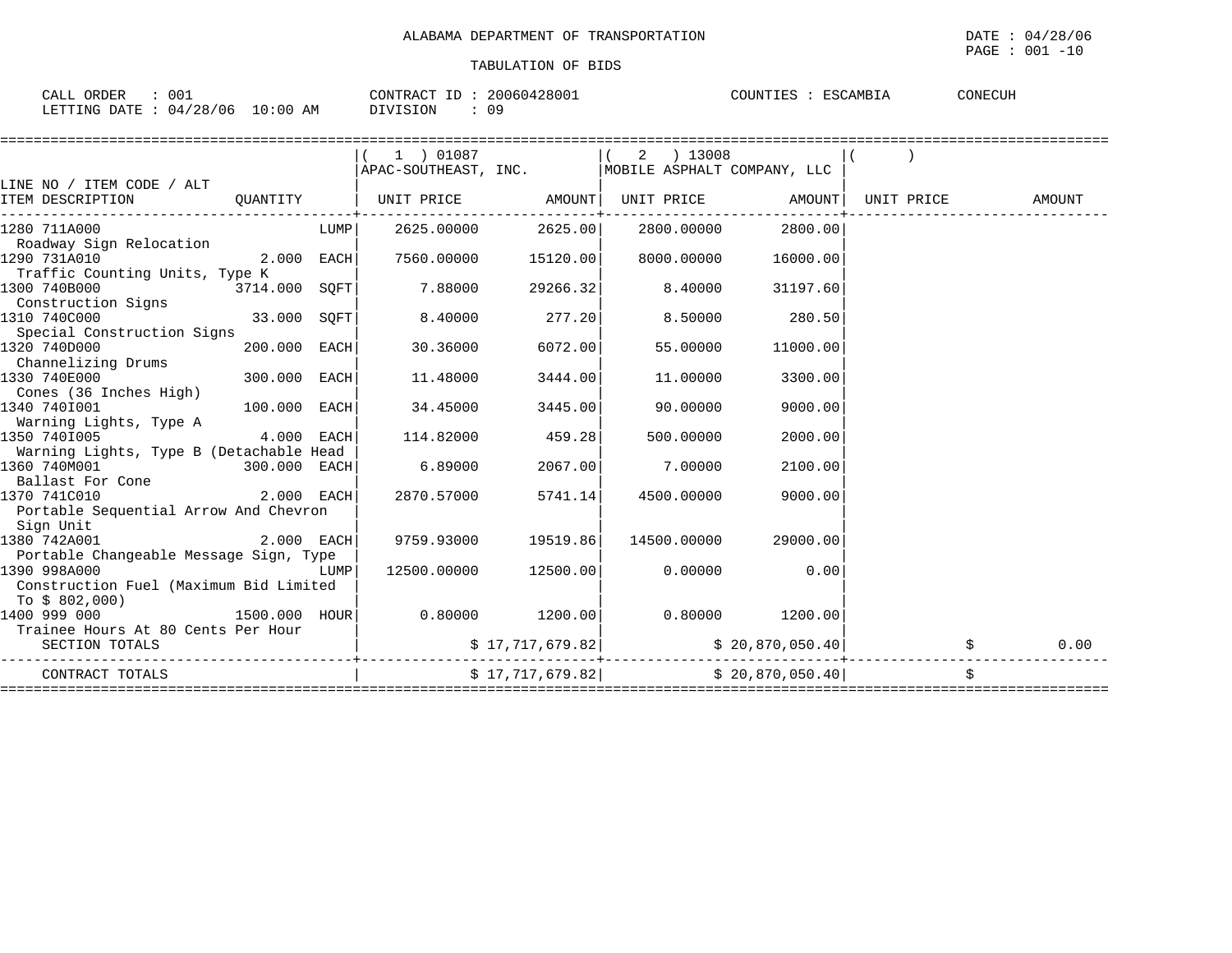# ALABAMA DEPARTMENT OF TRANSPORTATION DATE : 04/28/06

# $\texttt{PAGE}$  :  $004$  -1

#### VENDOR RANKING

|      | : 004<br>CALL ORDER           | LETTING DATE : 04/28/06 10:00 AM | CONTRACT ID: 20060428004<br>DIVISION<br>$\therefore$ 03                                                                                                                                                                          |                 | COUNTIES : WALKER              | <b>JEFFERSON</b>  |
|------|-------------------------------|----------------------------------|----------------------------------------------------------------------------------------------------------------------------------------------------------------------------------------------------------------------------------|-----------------|--------------------------------|-------------------|
|      | CONTRACT DESCRIPTION :<br>mi. |                                  | CONTRACT TIME: $06/01/07$<br>BIRMINGHAM<br>for constructing the Ultimate Pavement, Traffic Stripe,<br>Signing and Lighting on I-22 (Corridor "X") from CR-81 south<br>of Burnwell to CR-105 just west of Coalburg. Length 13.127 | COMPLETION DATE | $PROJECT(S)$ : $APD-0471(530)$ |                   |
| RANK | VENDOR NO. / NAME             |                                  |                                                                                                                                                                                                                                  |                 | TOTAL<br><b>BID</b>            | % OVER<br>LOW BID |
|      | 01087                         | APAC-SOUTHEAST, INC.             |                                                                                                                                                                                                                                  |                 | \$13,415,808.89                | $100.0000\%$      |
|      | 04013                         | DUNN CONSTRUCTION COMPANY, INC.  |                                                                                                                                                                                                                                  |                 | \$14,530,071.20                | 108.3056%         |
|      | 07002                         | GOOD HOPE CONTRACTING CO., INC.  |                                                                                                                                                                                                                                  |                 | \$14,586,839.11                | 108.7287%         |
|      | 19074                         | S & M EOUIPMENT CO., INC.        |                                                                                                                                                                                                                                  |                 | \$14.804.901.95                | 110.3542%         |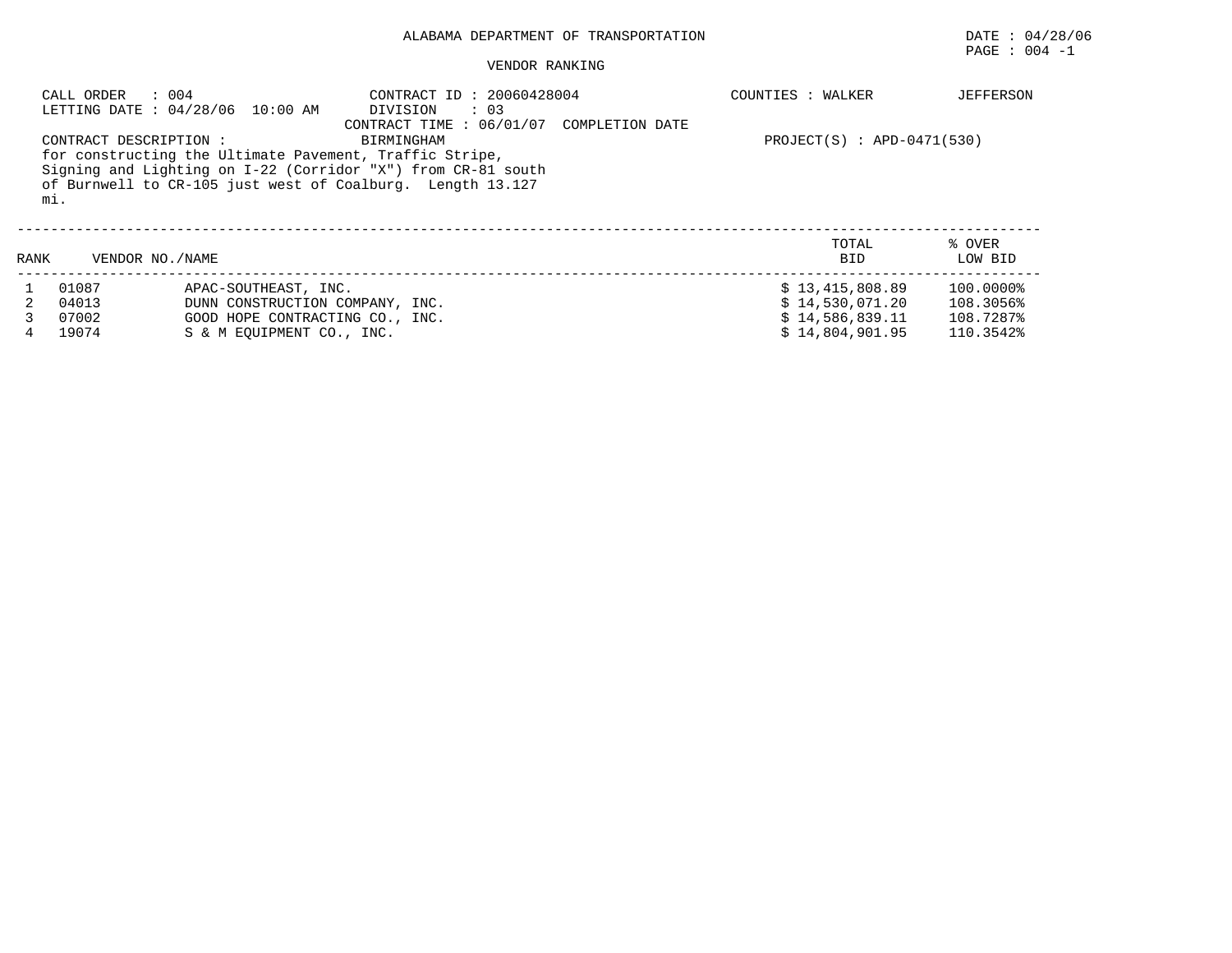| ORDER<br>004<br>CALL                                                | 128004<br>2006′<br>CONTRACT | COUNTIE<br>WALKER | FERSON |
|---------------------------------------------------------------------|-----------------------------|-------------------|--------|
| DATE.<br>04/28/06<br>0:00<br>LETT <sup>.</sup><br><b>TING</b><br>AΜ | SION<br>$\sim$              |                   |        |

|                                                           |               |      | 1 ) 01087    |            | 2 ) 04013                                                                                    |                                | 3 ) 07002    |            |
|-----------------------------------------------------------|---------------|------|--------------|------------|----------------------------------------------------------------------------------------------|--------------------------------|--------------|------------|
|                                                           |               |      |              |            | $ $ APAC-SOUTHEAST, INC. $ $ DUNN CONSTRUCTION CO., INC. $ $ GOOD HOPE CONTRACTING CO., INC. |                                |              |            |
| LINE NO / ITEM CODE / ALT                                 |               |      |              |            |                                                                                              |                                |              |            |
| ITEM DESCRIPTION                                          | QUANTITY      |      | UNIT PRICE   | AMOUNT     | UNIT PRICE                                                                                   | AMOUNT  <br>-----------------+ | UNIT PRICE   | AMOUNT     |
| SECTION 0001<br>Total                                     |               |      |              |            |                                                                                              |                                |              |            |
| 0010 206C023                                              | 500.000 SOYD  |      | 5.13000      | 2565.00    | 14.98000                                                                                     | 7490.00                        | 8.00000      | 4000.00    |
| Removing Riprap                                           |               |      |              |            |                                                                                              |                                |              |            |
| 0020 206D000                                              | 68.000 LF     |      | 2.05000      | 139.40     | 7.23000                                                                                      | 491.64                         | 10.00000     | 680.00     |
| Removing Pipe<br>0030 210A000                             | 280.000 CUYD  |      | 5.64000      | 1579.20    | 6.10000                                                                                      | 1708.00                        | 15.00000     | 4200.00    |
| Unclassified Excavation                                   |               |      |              |            |                                                                                              |                                |              |            |
| 0040 210D001                                              | 2335.000      | CUYD | 6.46000      | 15084.10   | 6.65000                                                                                      | 15527.75                       | 8,00000      | 18680.00   |
| Borrow Excavation (Loose Truckbed                         |               |      |              |            |                                                                                              |                                |              |            |
| Measurement)                                              |               |      |              |            |                                                                                              |                                |              |            |
| 0050 401B108                                              | 3300.000 SOYD |      | 3.71000      | 12243.00   | 4.05000                                                                                      | 13365.00                       | 3.66000      | 12078.00   |
| Bituminous Treatment G (With Polymer                      |               |      |              |            |                                                                                              |                                |              |            |
| Additive)                                                 |               |      |              |            |                                                                                              |                                |              |            |
| 0060 405A000                                              | 54751.000 GAL |      | 1.25000      | 68438.75   | 1.47000                                                                                      | 80483.97                       | 1,60000      | 87601.60   |
| Tack Coat                                                 |               |      |              |            |                                                                                              |                                |              |            |
| 0070 410C000                                              | 1.000 EACH    |      | 24560.00000  | 24560.00   | 14993.00000                                                                                  | 14993.00                       | 20000.00000  | 20000.00   |
| Contractor Retained Profilograph                          |               |      |              |            |                                                                                              |                                |              |            |
| 0080 410H000                                              | 1.000 EACH    |      | 280000.00000 | 280000.00  | 177984.80000                                                                                 | 177984.80                      | 177000.00000 | 177000.00  |
| Material Remixing Device<br>0090 420A015<br>22891.000 TON |               |      |              |            |                                                                                              |                                |              |            |
|                                                           |               |      | 71.05000     | 1626405.55 | 65.64000                                                                                     | 1502565.24                     | 62.63000     | 1433663.33 |
| Polymer Modified Open Graded Friction<br>Course           |               |      |              |            |                                                                                              |                                |              |            |
| 0100 423A002                                              | 40034.000 TON |      | 53.43000     | 2139016.62 | 56.51000                                                                                     | 2262321.34                     | 62.00000     | 2482108.00 |
| Stone Matrix Asphalt Wearing Layer,                       |               |      |              |            |                                                                                              |                                |              |            |
| 3/4" Maximum Aggregate Size                               |               |      |              |            |                                                                                              |                                |              |            |
| 0110 423B001                                              | 85591.000 TON |      | 51.02000     | 4366852.82 | 53.61000                                                                                     | 4588533.51                     | 57.74000     | 4942024.34 |
| Stone Matrix Asphalt Binder Layer, 1.0"                   |               |      |              |            |                                                                                              |                                |              |            |
| Maximum Aggregate Size                                    |               |      |              |            |                                                                                              |                                |              |            |
| 0120 424A360                                              | 6144.000 TON  |      | 47.97000     | 294727.68  | 50.02000                                                                                     | 307322.88                      | 49.14000     | 301916.16  |
| Superpave Bituminous Concrete Wearing                     |               |      |              |            |                                                                                              |                                |              |            |
| Surface Layer, 1/2" Maximum Aggregate                     |               |      |              |            |                                                                                              |                                |              |            |
| Size Mix, ESAL Range C/D                                  |               |      |              |            |                                                                                              |                                |              |            |
| 0130 424A361                                              | 6067.000 TON  |      | 41.87000     | 254025.29  | 41.85000                                                                                     | 253903.95                      | 48.88000     | 296554.96  |
| Superpave Bituminous Concrete Wearing                     |               |      |              |            |                                                                                              |                                |              |            |
| Surface Layer, 3/4" Maximum Aggregate                     |               |      |              |            |                                                                                              |                                |              |            |
| Size Mix, ESAL Range C/D                                  |               |      |              |            |                                                                                              |                                |              |            |
| 0140 424B651                                              | 16334.000 TON |      | 39.36000     | 642906.24  | 39.47000                                                                                     | 644702.98                      | 44.00000     | 718696.00  |
| Superpave Bituminous Concrete Upper                       |               |      |              |            |                                                                                              |                                |              |            |
| Binder Layer, 1" Maximum Aggregate Size                   |               |      |              |            |                                                                                              |                                |              |            |
| Mix, ESAL Range C/D                                       |               |      |              |            |                                                                                              |                                |              |            |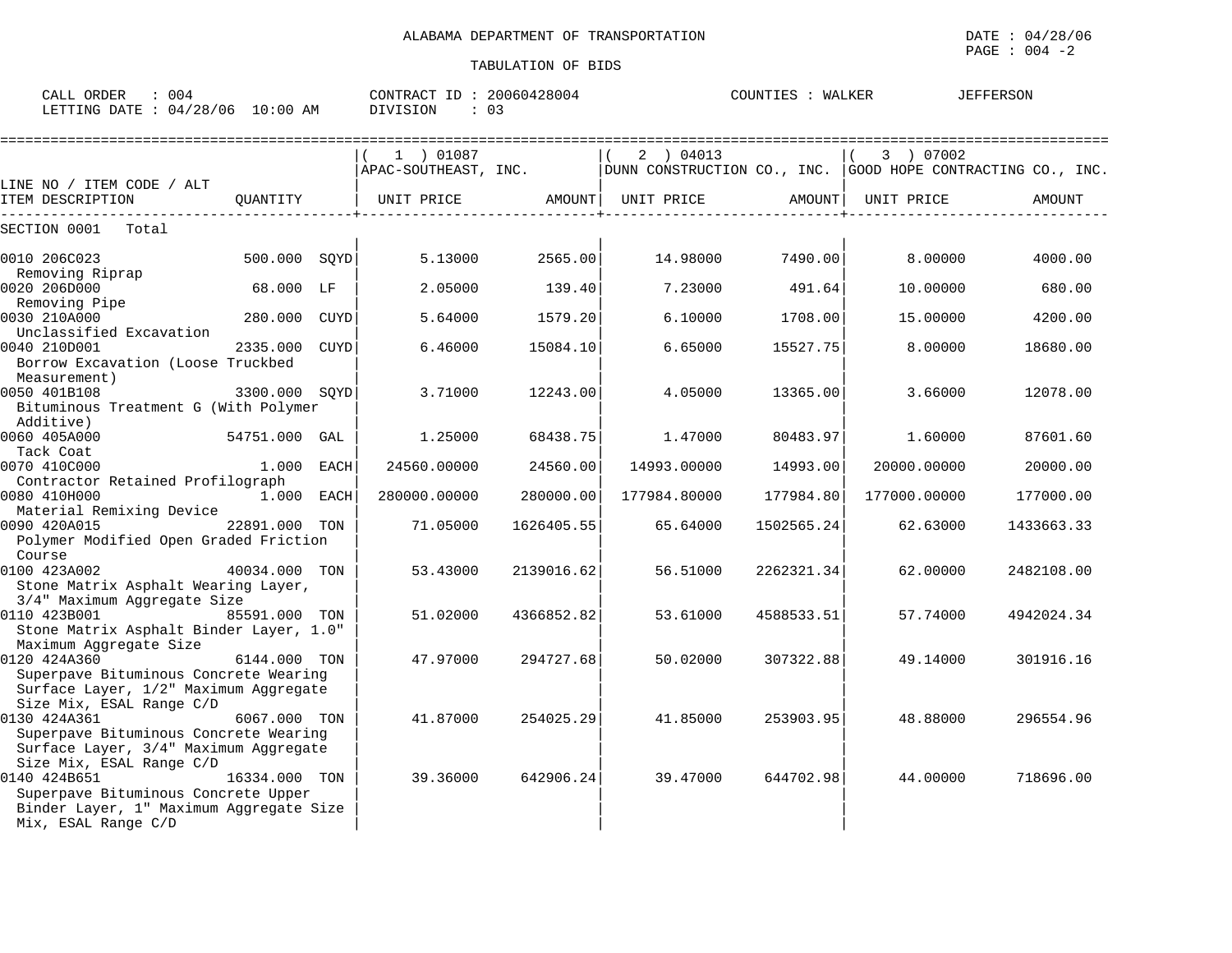| 004<br>ORDER<br>CALL                   | 20060428004<br>CONTRACT ID | <b>JEFFERSON</b><br>COUNTIES<br>WALKER |  |
|----------------------------------------|----------------------------|----------------------------------------|--|
| 10:00 AM<br>LETTING DATE<br>: 04/28/06 | DIVISION<br>$\mathbf{U}$ . |                                        |  |

|                                                                                                               |                |      |             |           |                                                                                                            |           |              | ========================== |
|---------------------------------------------------------------------------------------------------------------|----------------|------|-------------|-----------|------------------------------------------------------------------------------------------------------------|-----------|--------------|----------------------------|
|                                                                                                               |                |      | 1 ) 01087   |           | 04013<br>2<br>$ $ APAC-SOUTHEAST, INC. $ $ DUNN CONSTRUCTION CO., INC. $ $ GOOD HOPE CONTRACTING CO., INC. |           | 3 ) 07002    |                            |
| LINE NO / ITEM CODE / ALT                                                                                     |                |      |             |           |                                                                                                            |           |              |                            |
| ITEM DESCRIPTION                                                                                              | OUANTITY       |      |             |           | UNIT PRICE AMOUNT  UNIT PRICE AMOUNT                                                                       |           | UNIT PRICE   | AMOUNT                     |
| 0150 424C360<br>Superpave Bituminous Concrete Base<br>Layer, 1" Maximum Aggregate Size Mix,<br>ESAL Range C/D | 1318.000 TON   |      | 45.14000    | 59494.52  | 46.04000                                                                                                   | 60680.72  | 44,00000     | 57992.00                   |
| 0160 428C000<br>Scoring Bituminous Pavement Surface By<br>Cutting                                             | 67600.000 LF   |      | 0.10000     | 6760.00   | 0.07000                                                                                                    | 4732.00   | 0.20000      | 13520.00                   |
| 0170 450B000<br>Reinforced Cement Concrete Bridge End<br>Slab                                                 | 14.000 SOYD    |      | 60.90000    | 852.60    | 66.52000                                                                                                   | 931.28    | 200,00000    | 2800.00                    |
| 0180 600A000<br>Mobilization                                                                                  |                | LUMP | 68000.00000 | 68000.001 | 262946.03000                                                                                               | 262946.03 | 586650.00000 | 586650.00                  |
| 0182 603A002<br>Furnishing Type 3 Field Office                                                                | 1.000 EACH     |      | 24125.00000 | 24125.00  | 22349.22000                                                                                                | 22349.22  | 30000.00000  | 30000.00                   |
| 0190 614A000<br>Slope Paving                                                                                  | 177.000 CUYD   |      | 253.75000   | 44913.75  | 277.16000                                                                                                  | 49057.32  | 268,00000    | 47436.00                   |
| 0200 623B000<br>Concrete Curb, Type N                                                                         | 561.000 LF     |      | 12.18000    | 6832.98   | 13.30000                                                                                                   | 7461.30   | 10.10000     | 5666.10                    |
| 0210 623B001<br>Concrete Curb, Type N Special                                                                 | 94.000 LF      |      | 38.06000    | 3577.64   | 41.57000                                                                                                   | 3907.58   | 39.90000     | 3750.60                    |
| 0220 629A055<br>Concrete Median Or Safety Barrier, Type<br>TES (Modified)                                     | 14.000 LF      |      | 152.25000   | 2131.50   | 166.30000                                                                                                  | 2328.20   | 227.25000    | 3181.50                    |
| 0230 629A057<br>Concrete Median Or Safety Barrier, Type<br>$GS-54$                                            | 1510.000 LF    |      | 71.05000    | 107285.50 | 77.60000                                                                                                   | 117176.00 | 72.22000     | 109052.20                  |
| 0240 630A001<br>Steel Beam Guardrail, Class A, Type 2                                                         | 5813,000 LF    |      | 17.26000    | 100332.38 | 19.00000                                                                                                   | 110447.00 | 17.00000     | 98821.00                   |
| 0250 630C000<br>Guardrail End Anchor, Type 10                                                                 | 19.000 EACH    |      | 1877.75000  | 35677.25  | 2067.30000                                                                                                 | 39278.70  | 1850.00000   | 35150.00                   |
| 0260 630C001<br>Guardrail End Anchor, Type 8                                                                  | 14.000 EACH    |      | 659.75000   | 9236.50   | 726.35000                                                                                                  | 10168.90  | 650.00000    | 9100.00                    |
| 0270 630C003<br>Guardrail End Anchor, Type 13                                                                 | 8.000 EACH     |      | 1421.00000  | 11368.00  | 1564.45000                                                                                                 | 12515.60  | 1400,00000   | 11200.00                   |
| 0280 630C050<br>Guardrail End Anchor, Type 20 Series                                                          | 3.000 EACH     |      | 2233.00000  | 6699.00   | 2458.41000                                                                                                 | 7375.23   | 2200.00000   | 6600.00                    |
| 0290 650A000<br>Topsoil                                                                                       | 35484.000 CUYD |      | 7.18000     | 254775.12 | 7.76000                                                                                                    | 275355.84 | 8,00000      | 283872.00                  |
| 0300 652A100<br>Seeding                                                                                       | 58.000 ACRE    |      | 456.75000   | 26491.50  | 498.89000                                                                                                  | 28935.62  | 700,00000    | 40600.00                   |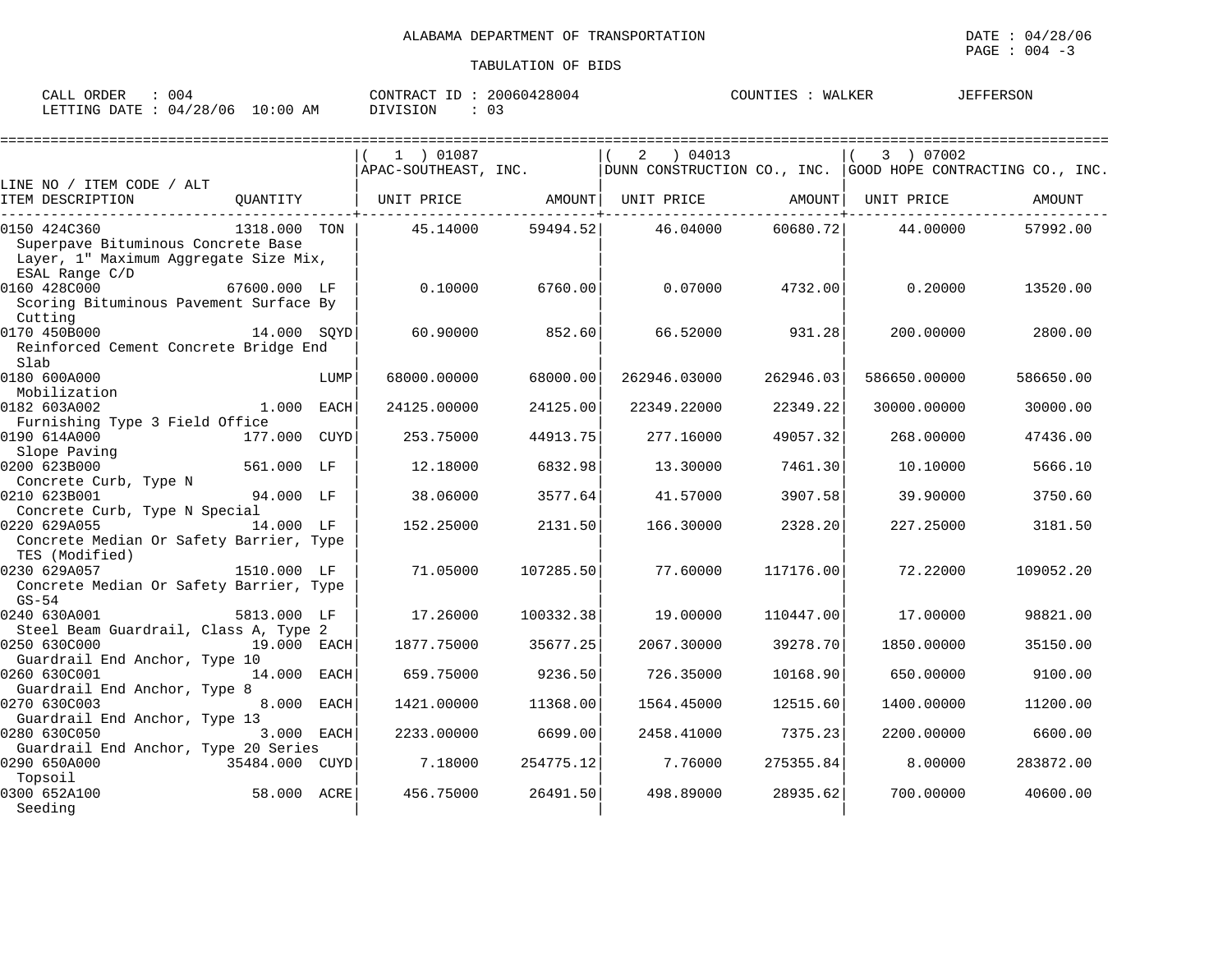| 004<br>ORDER<br>CALL                   | 20060428004<br>CONTRACT ID : | COUNTIES<br>WALKER | <b>JEFFERSON</b> |
|----------------------------------------|------------------------------|--------------------|------------------|
| $10:00$ AM<br>04/28/06<br>LETTING DATE | DIVISION                     |                    |                  |

|                                                |                   |      | 1 ) 01087                    |          | $2 \t04013$                                                 |           | 3 ) 07002   |          |
|------------------------------------------------|-------------------|------|------------------------------|----------|-------------------------------------------------------------|-----------|-------------|----------|
|                                                |                   |      | APAC-SOUTHEAST, INC.         |          | DUNN CONSTRUCTION CO., INC. GOOD HOPE CONTRACTING CO., INC. |           |             |          |
| LINE NO / ITEM CODE / ALT                      |                   |      |                              |          |                                                             |           |             |          |
| ITEM DESCRIPTION                               |                   |      | QUANTITY   UNIT PRICE AMOUNT |          | UNIT PRICE AMOUNT                                           |           | UNIT PRICE  | AMOUNT   |
| 0310 652C000                                   | 116.000 ACRE      |      | 35.50000                     | 4118.00  | 38.80000 4500.80                                            |           | 60.00000    | 6960.00  |
| Mowing                                         |                   |      |                              |          |                                                             |           |             |          |
| 0320 656A010                                   | 58.000 ACRE       |      | 436.45000                    | 25314.10 | 476.71000                                                   | 27649.18  | 450.00000   | 26100.00 |
| Mulching                                       |                   |      |                              |          |                                                             |           |             |          |
| 0330 665A000                                   | 58.000 ACRE       |      | 507.50000                    | 29435.00 | 554.32000                                                   | 32150.56  | 450.00000   | 26100.00 |
| Temporary Seeding                              |                   |      |                              |          |                                                             |           |             |          |
| 0340 665B000                                   | 58.000 ACRE       |      | 456.75000                    | 26491.50 | 498.89000                                                   | 28935.62  | 450.00000   | 26100.00 |
| Temporary Mulching                             |                   |      |                              |          |                                                             |           |             |          |
| 0350 665J000<br>Silt Fence, Type A             | 15475.000 LF      |      | 3.30000                      | 51067.50 | 4.80000                                                     | 74280.00  | 3.00000     | 46425.00 |
| 0360 6650001                                   | 25475.000 LF      |      | 0.51000                      | 12992.25 | 0.55000                                                     | 14011.25  | 1,00000     | 25475.00 |
| Silt Fence Removal                             |                   |      |                              |          |                                                             |           |             |          |
| 0370 6650001                                   | 3000.000 LF       |      | 6.09000                      | 18270.00 | 7.88000                                                     | 23640.00  | 7.00000     | 21000.00 |
| 20 Inch Wattle                                 |                   |      |                              |          |                                                             |           |             |          |
| 0380 666A001                                   | 58.000 ACRE       |      | 5.08000                      | 294.64   | 5.54000                                                     | 321.32    | 35.00000    | 2030.00  |
| Pest Control Treatment                         |                   |      |                              |          |                                                             |           |             |          |
| 0390 680A000                                   |                   | LUMP | 57670.00000                  | 57670.00 | 117627.48000                                                | 117627.48 | 20000.00000 | 20000.00 |
| Engineering Controls                           |                   |      |                              |          |                                                             |           |             |          |
| 0400 701A028                                   | $39.000$ MILE     |      | 1845.45000                   | 71972.55 | 2011.43000                                                  | 78445.77  | 1818.00000  | 70902.00 |
| Solid White, Class 2, Type A Traffic           |                   |      |                              |          |                                                             |           |             |          |
| Stripe (0.06" Thick) (6" Wide)                 |                   |      |                              |          |                                                             |           |             |          |
| 0410 701A032                                   | 30.000 MILE       |      | 1845.45000                   | 55363.50 | 2011.43000                                                  | 60342.90  | 1818.00000  | 54540.00 |
| Solid Yellow, Class 2, Type A Traffic          |                   |      |                              |          |                                                             |           |             |          |
| Stripe (0.06" Thick) (6" Wide)                 |                   |      |                              |          |                                                             |           |             |          |
| 0420 701A041                                   | 55.000 MILE       |      | 1127.78000                   | 62027.90 | 1229.21000                                                  | 67606.55  | 1111.00000  | 61105.00 |
| Broken White, Class 2, Type A Traffic          |                   |      |                              |          |                                                             |           |             |          |
| Stripe (0.09" Thick) (6" Wide)<br>0430 701A046 | 4.000 MILE        |      | 1127.78000                   | 4511.12  | 1229.21000                                                  | 4916.84   | 1111.00000  | 4444.00  |
| Broken Yellow, Class 2, Type A Traffic         |                   |      |                              |          |                                                             |           |             |          |
| Stripe $(0.09"$ Thick) $(6"$ Wide)             |                   |      |                              |          |                                                             |           |             |          |
| 0440 701A048                                   | 9.000 MILE        |      | 2101.77000                   | 18915.93 | 2290.80000                                                  | 20617.20  | 2070.50000  | 18634.50 |
| Solid Yellow, Class 2, Type A Traffic          |                   |      |                              |          |                                                             |           |             |          |
| Stripe (0.09" Thick) (6" Wide)                 |                   |      |                              |          |                                                             |           |             |          |
| 0450 701A061                                   | 3.000 MILE        |      | 8509.60000                   | 25528.80 | 9274.93000                                                  | 27824.79  | 8383.00000  | 25149.00 |
| Broken White, Class 3W, Type A Traffic         |                   |      |                              |          |                                                             |           |             |          |
| Stripe (6" Wide)                               |                   |      |                              |          |                                                             |           |             |          |
| 0460 701A065                                   | $\sim$ 2.000 MILE |      | 17941.92000                  | 35883.84 | 19555.57000                                                 | 39111.14  | 17675.00000 | 35350.00 |
| Solid White, Class 3W, Type A Traffic          |                   |      |                              |          |                                                             |           |             |          |
| Stripe (6" Wide)                               |                   |      |                              |          |                                                             |           |             |          |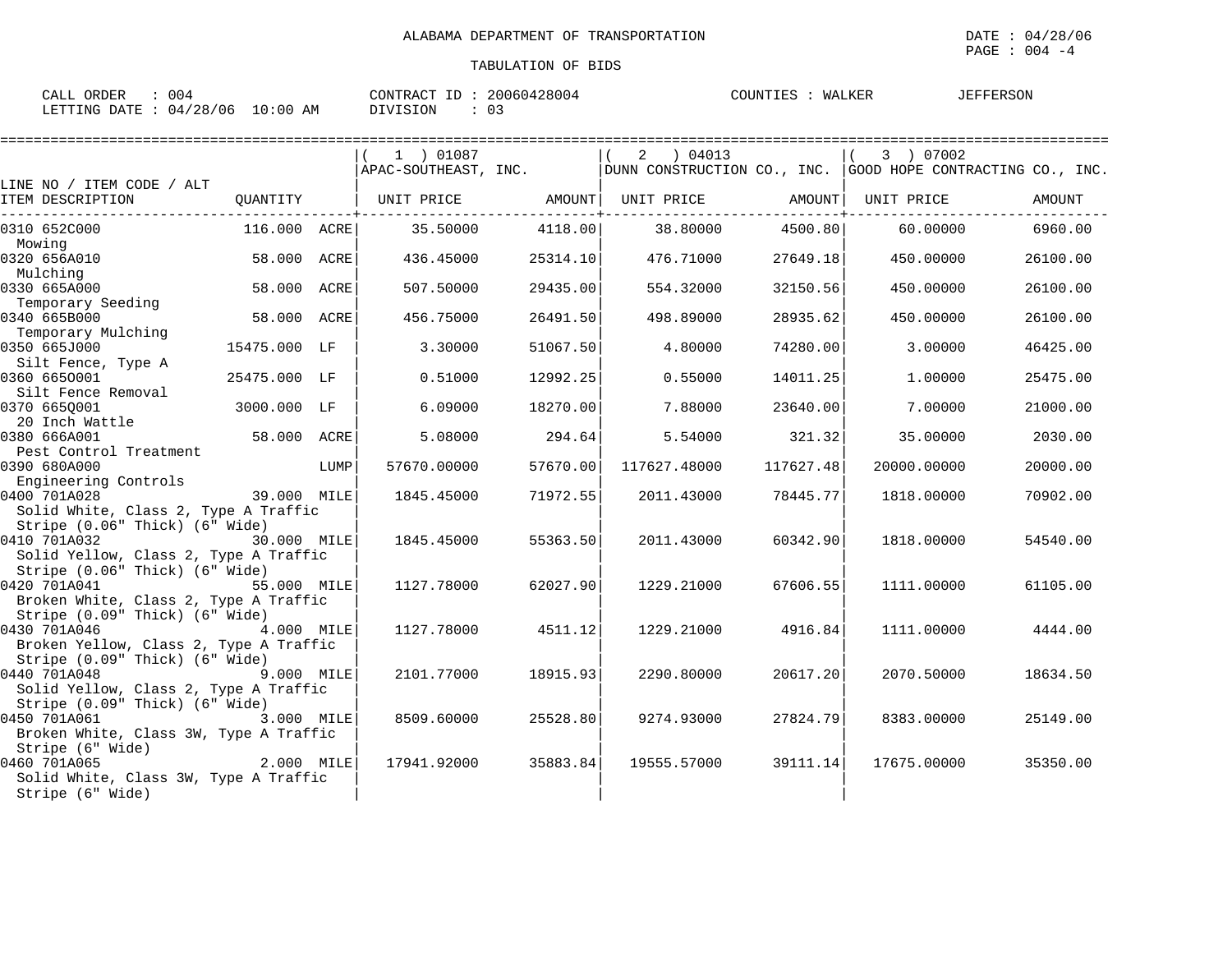| 004<br>ORDER<br>CALL            | CONTRACT ID: 20060428004 | COUNTIES : WALKER | <b>JEFFERSON</b> |
|---------------------------------|--------------------------|-------------------|------------------|
| LETTING DATE: 04/28/06 10:00 AM | -03<br>DIVISION          |                   |                  |

|                                                                                      |                | 1 ) 01087  |                      | 2 ) 04013                                                                                                                                  |          | 3 ) 07002        |          |
|--------------------------------------------------------------------------------------|----------------|------------|----------------------|--------------------------------------------------------------------------------------------------------------------------------------------|----------|------------------|----------|
|                                                                                      |                |            |                      | $\Delta$ PAC-SOUTHEAST, INC. $\overline{\phantom{a}}$ DUNN CONSTRUCTION CO., INC. $\overline{\phantom{a}}$ GOOD HOPE CONTRACTING CO., INC. |          |                  |          |
| LINE NO / ITEM CODE / ALT<br>ITEM DESCRIPTION                                        |                |            |                      | QUANTITY   UNIT PRICE       AMOUNT  UNIT PRICE       AMOUNT  UNIT PRICE                                                                    |          |                  | AMOUNT   |
| 0470 701A073<br>Solid Yellow, Class 3W, Type A Traffic<br>Stripe (6" Wide)           | $2.000$ MILE   |            | 17941.92000 35883.84 | 19555.57000                                                                                                                                |          |                  | 35350.00 |
| 0480 701B009<br>Dotted Class 2, Type A Traffic Stripe<br>(0.09" Thick)(6" Wide)      | 17191.000 LF   | 1.23000    | 21144.93             | 1.34000                                                                                                                                    |          | 23035.94 1.21000 | 20801.11 |
| 0490 701B016<br>Dotted, Class 3W, Type A Traffic Stripe<br>(6" Wide)                 | 2255.000 LF    | 4.61000    | 10395.55             | 5.03000                                                                                                                                    | 11342.65 | 4.55000          | 10260.25 |
| 0500 701C001<br>Solid Temporary Traffic Stripe                                       | 7.000 MILE     | 820.20000  | 5741.40              | 893.97000                                                                                                                                  | 6257.79  | 808,00000        | 5656.00  |
| 0510 701D008<br>Solid Traffic Stripe Removed (Plastic)                               | 7.000 MILE     | 1896.70000 | 13276.90             | 2067.30000                                                                                                                                 | 14471.10 | 1868.50000       | 13079.50 |
| 0520 701E006<br>Solid Temporary Traffic Stripe<br>(Removable Tape)                   | 2680.000 LF    | 2.56000    | 6860.80              | 2.79000                                                                                                                                    | 7477.20  | 2.53000          | 6780.40  |
| 0530 701H002<br>Solid Traffic Stripe Removed (Tape)                                  | 2680.000 LF    | 0.77000    | 2063.60              | 0.84000                                                                                                                                    | 2251.20  | 0.76000          | 2036.80  |
| 0540 703A002<br>Traffic Control Markings, Class 2, Type<br>$\mathsf{A}$              | 12585.000 SOFT | 3.59000    | 45180.15             | 3.91000                                                                                                                                    | 49207.35 | 3.54000          | 44550.90 |
| 0550 703B002<br>Traffic Control Legends, Class 2, Type                               | 2225.000 SOFT  | 4.10000    | 9122.50              | 4.47000                                                                                                                                    | 9945.75  | 4.04000          | 8989.00  |
| 0560 703C001<br>Removal Of Existing Traffic Control<br>Markings Or Legends (Plastic) | 3900.000 SOFT  | 3.60000    | 14040.00             | 3.91000                                                                                                                                    | 15249.00 | 3.54000          | 13806.00 |
| 0570 705A030<br>Pavement Markers, Class A-H, Type 2-C                                | 1710.000 EACH  | 5.64000    | 9644.40              | 6.15000                                                                                                                                    | 10516.50 | 5.56000          | 9507.60  |
| 0580 705A031<br>Pavement Markers, Class A-H, Type 1-A                                | 9473.000 EACH  | 5.64000    | 53427.72             | 6.15000                                                                                                                                    | 58258.95 | 5.56000          | 52669.88 |
| 0590 705A032<br>Pavement Markers, Class A-H, Type 1-B                                | 3133.000 EACH  | 5.64000    | 17670.12             | 6.15000                                                                                                                                    | 19267.95 | 5.56000          | 17419.48 |
| 0600 705A037<br>Pavement Markers, Class A-H, Type 2-D                                | 406.000 EACH   | 5.64000    | 2289.84              | 6.15000                                                                                                                                    | 2496.90  | 5.56000          | 2257.36  |
| 0610 705A038<br>Pavement Markers, Class A-H, Type 2-E                                | 960.000 EACH   | 5.64000    | 5414.40              | 6.15000                                                                                                                                    | 5904.00  | 5.56000          | 5337.60  |
| 0620 707G000<br>Barrier Rail Mounted Delineator<br>(Mono-Directional)                | 87.000 EACH    | 38,00000   | 3306.00              | 29.41000                                                                                                                                   | 2558.67  | 50.00000         | 4350.00  |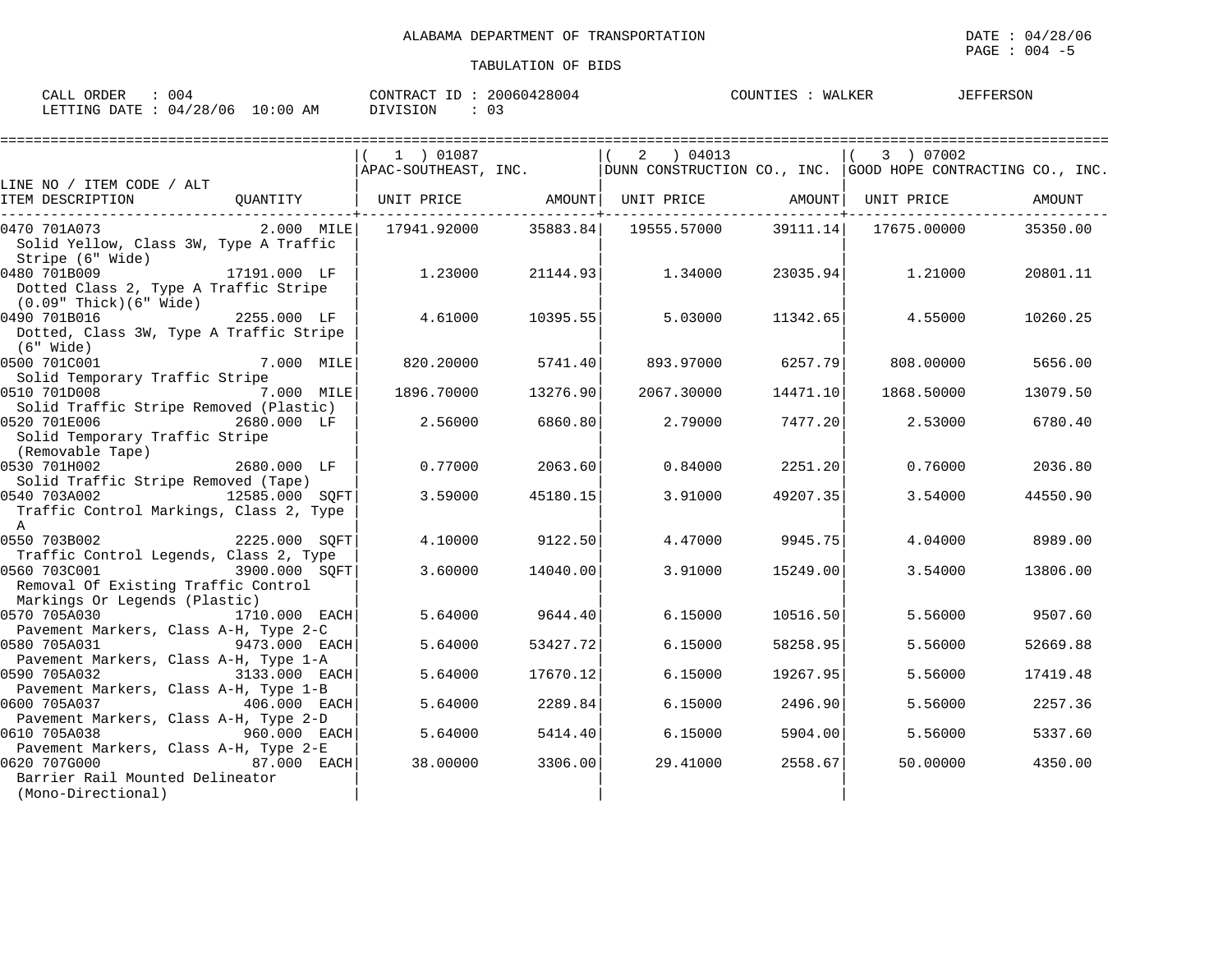| 004<br>ORDER<br>∴⊥ىلطات                                   | 428004<br>،00604<br>⊓ת∩ר<br><b>TID A OFF</b><br>11.71<br>-011 | JEFFERSON<br>WALKER<br>COUNTIE: |
|-----------------------------------------------------------|---------------------------------------------------------------|---------------------------------|
| 0:00<br>LETTING<br>706<br>DATE.<br>/ つ 요<br>04<br>АM<br>⊷ | $\sim$<br>ັບ                                                  |                                 |

|                                                                                  |               | 1 ) 01087            |           | 04013<br>2                                                      |           | 3 ) 07002   |           |
|----------------------------------------------------------------------------------|---------------|----------------------|-----------|-----------------------------------------------------------------|-----------|-------------|-----------|
|                                                                                  |               | APAC-SOUTHEAST, INC. |           | DUNN CONSTRUCTION CO., INC. $ $ GOOD HOPE CONTRACTING CO., INC. |           |             |           |
| LINE NO / ITEM CODE / ALT                                                        |               |                      |           |                                                                 |           |             |           |
| ITEM DESCRIPTION                                                                 | OUANTITY      | UNIT PRICE           | AMOUNT    | UNIT PRICE                                                      | AMOUNT    | UNIT PRICE  | AMOUNT    |
| 0630 709A000                                                                     | $26.000$ EACH | 126.88000            | 3298.88   | 139.68000                                                       | 3631.68   | 200.00000   | 5200.00   |
| Milepost, Type A                                                                 |               |                      |           |                                                                 |           |             |           |
| 0640 710A115                                                                     | 1358.000 SOFT | 18.78000             | 25503.24  | 20.67000                                                        | 28069.86  | 14.00000    | 19012.00  |
| Class 4, Aluminum Flat Sign Panels 0.                                            |               |                      |           |                                                                 |           |             |           |
| 08" Thick Or Steel Flat Sign Panels 14<br>Gauge (Type III Or Type IV Background) |               |                      |           |                                                                 |           |             |           |
| 0650 710A126                                                                     | 565.000 SOFT  | 20.81000             | 11757.65  | 22.91000                                                        | 12944.15  | 21,00000    | 11865.00  |
| Class 8, Aluminum Flat Sign Panels 0.                                            |               |                      |           |                                                                 |           |             |           |
| 08" Thick Or Steel Flat Sign Panels 14                                           |               |                      |           |                                                                 |           |             |           |
| Gauge (Type IX Background)                                                       |               |                      |           |                                                                 |           |             |           |
| 0660 710A140                                                                     | 7898.000 SOFT | 22.33000             | 176362.34 | 24.58000                                                        | 194132.84 | 23,00000    | 181654.00 |
| Class 6, Aluminum Multiple Flat Sign                                             |               |                      |           |                                                                 |           |             |           |
| Panels 0.125" Thick Or Steel Multiple                                            |               |                      |           |                                                                 |           |             |           |
| Flat Sign Panels 12 Gauge(Ty. III                                                |               |                      |           |                                                                 |           |             |           |
| Background)<br>0670 710A141                                                      | 629.000 SOFT  | 23.35000             | 14687.15  | 25.70000                                                        | 16165.30  | 24.00000    | 15096.00  |
| Class 6, Aluminum Flat Sign Panels 0.                                            |               |                      |           |                                                                 |           |             |           |
| 125" Thick Or Steel Flat Sign Panels 12                                          |               |                      |           |                                                                 |           |             |           |
| Gauge (Type III Background)                                                      |               |                      |           |                                                                 |           |             |           |
| 0680 710B001                                                                     | 4446.000 LF   | 7.61000              | 33834.06  | 8.38000                                                         | 37257.48  | 5.50000     | 24453.00  |
| Roadway Sign Post (#3 "U" Channel                                                |               |                      |           |                                                                 |           |             |           |
| Galvanized Steel)                                                                |               |                      |           |                                                                 |           |             |           |
| 0690 710B007                                                                     | 412.000 LF    | 65.98000             | 27183.76  | 72.63000                                                        | 29923.56  | 57.00000    | 23484.00  |
| Roadway Sign Post (W6 x 15 Steel Beam)<br>0700 710B008                           | 854.000 LF    | 71.05000             | 60676.70  | 78.22000                                                        | 66799.88  | 60.00000    | 51240.00  |
| Roadway Sign Post (W8 x 18 Steel Beam)                                           |               |                      |           |                                                                 |           |             |           |
| 0710 710B012                                                                     | 313.000 LF    | 76.13000             | 23828.69  | 83.81000                                                        | 26232.53  | 70.00000    | 21910.00  |
| Roadway Sign Post (W8 x 21 Steel Beam)                                           |               |                      |           |                                                                 |           |             |           |
| 0720 720A016                                                                     | 1.000 EACH    | 15225.00000          | 15225.00  | 11528.37000                                                     | 11528.37  | 11200.00000 | 11200.00  |
| Vehicular Impact Attenuator Assembly                                             |               |                      |           |                                                                 |           |             |           |
| 0730 726B000<br>Portable Concrete Safety Barriers, Type                          | 3450.000 LF   | 60.98000             | 210381.00 | 56.71000                                                        | 195649.50 | 35,00000    | 120750.00 |
| 6                                                                                |               |                      |           |                                                                 |           |             |           |
| 0740 726G001                                                                     | 1715.000 LF   | 115.50000            | 198082.50 | 109.65000                                                       | 188049.75 | 97.00000    | 166355.00 |
| Contractor Furnished, State Retained                                             |               |                      |           |                                                                 |           |             |           |
| Portable Safety Barrier (Triton Barrier)                                         |               |                      |           |                                                                 |           |             |           |
| 0750 740B000                                                                     | 2884.000 SOFT | 8.61000              | 24831.24  | 8.53000                                                         | 24600.52  | 8,48000     | 24456.32  |
| Construction Signs                                                               |               |                      |           |                                                                 |           |             |           |
| 0760 740D000                                                                     | 25.000 EACH   | 80.62000             | 2015.50   | 52.93000                                                        | 1323.25   | 85.96000    | 2149.00   |
| Channelizing Drums                                                               |               |                      |           |                                                                 |           |             |           |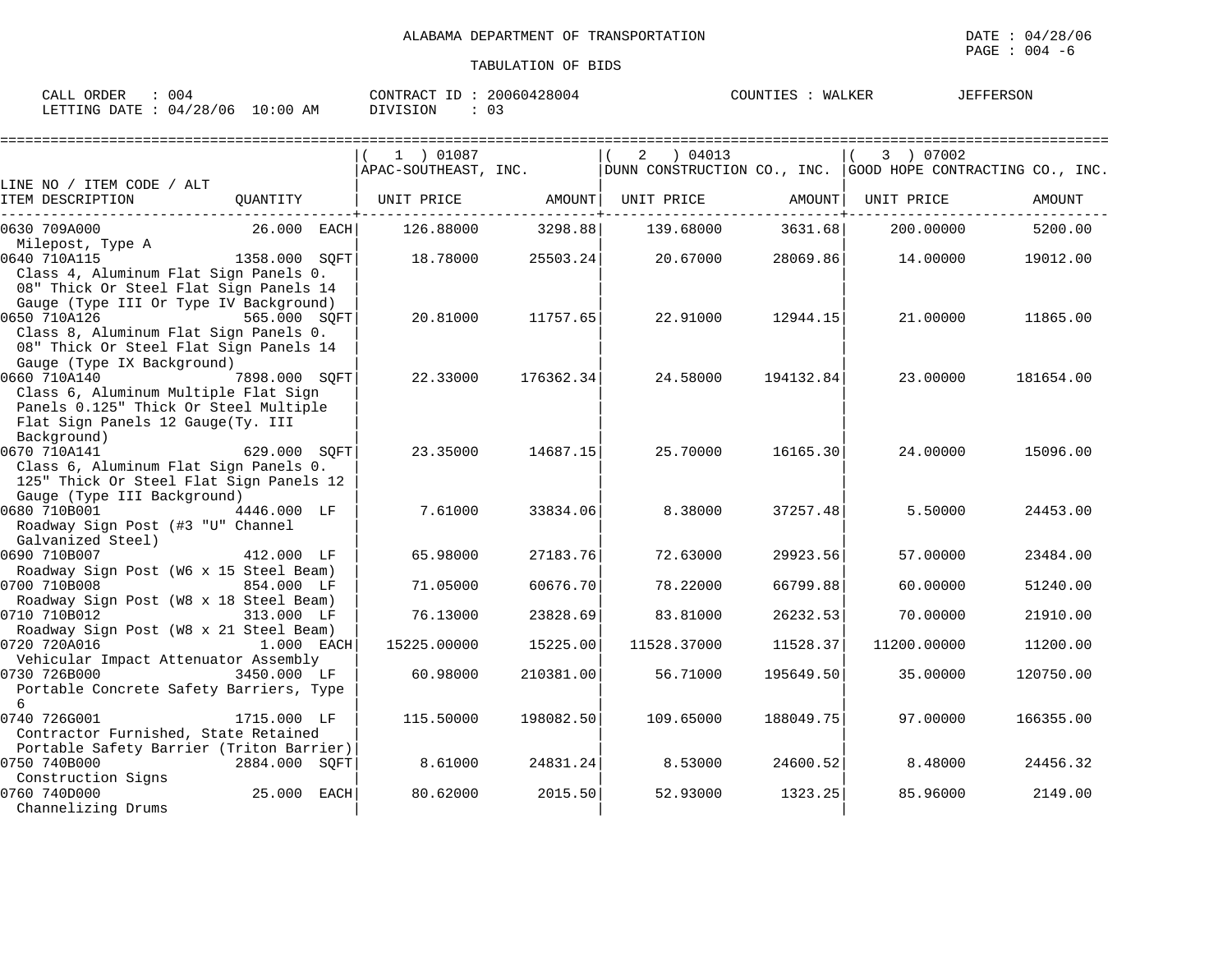| 004<br><b>OBDFP</b><br>CALL<br>UNDEN    | 20060428004<br>CONTRACT<br>$\tau$ | WALKER<br>COUNTIES | JEFFERSON |
|-----------------------------------------|-----------------------------------|--------------------|-----------|
| 10:00<br>04/28/06<br>LETTING DATE<br>AM | 03<br>IVISION                     |                    |           |

| 1 ) 01087 | 2 04013                                                                                                            |                                                                                                                                                           | 3 ) 07002     |                                                                                                                                                                                                                                                             |
|-----------|--------------------------------------------------------------------------------------------------------------------|-----------------------------------------------------------------------------------------------------------------------------------------------------------|---------------|-------------------------------------------------------------------------------------------------------------------------------------------------------------------------------------------------------------------------------------------------------------|
|           |                                                                                                                    |                                                                                                                                                           |               |                                                                                                                                                                                                                                                             |
|           |                                                                                                                    |                                                                                                                                                           |               |                                                                                                                                                                                                                                                             |
|           |                                                                                                                    |                                                                                                                                                           | UNIT PRICE    | AMOUNT                                                                                                                                                                                                                                                      |
|           | 194.09000                                                                                                          |                                                                                                                                                           | 201.40000     | 19938.60                                                                                                                                                                                                                                                    |
|           |                                                                                                                    |                                                                                                                                                           |               | 26116.02                                                                                                                                                                                                                                                    |
|           |                                                                                                                    |                                                                                                                                                           |               |                                                                                                                                                                                                                                                             |
|           | 5410.86000                                                                                                         |                                                                                                                                                           | 2500.00000    | 5000.00                                                                                                                                                                                                                                                     |
|           |                                                                                                                    |                                                                                                                                                           |               |                                                                                                                                                                                                                                                             |
|           |                                                                                                                    |                                                                                                                                                           |               |                                                                                                                                                                                                                                                             |
|           |                                                                                                                    |                                                                                                                                                           | 15000.00000   | 30000.00                                                                                                                                                                                                                                                    |
|           |                                                                                                                    |                                                                                                                                                           |               |                                                                                                                                                                                                                                                             |
|           | 476475,00000                                                                                                       |                                                                                                                                                           | 0.00000       | 0.00                                                                                                                                                                                                                                                        |
|           |                                                                                                                    |                                                                                                                                                           |               |                                                                                                                                                                                                                                                             |
|           |                                                                                                                    |                                                                                                                                                           |               |                                                                                                                                                                                                                                                             |
|           |                                                                                                                    |                                                                                                                                                           | 0.80000       | 1200.00                                                                                                                                                                                                                                                     |
|           |                                                                                                                    |                                                                                                                                                           |               |                                                                                                                                                                                                                                                             |
|           |                                                                                                                    |                                                                                                                                                           |               |                                                                                                                                                                                                                                                             |
|           |                                                                                                                    |                                                                                                                                                           |               |                                                                                                                                                                                                                                                             |
|           |                                                                                                                    |                                                                                                                                                           | 1258000.00000 | 1258000.00                                                                                                                                                                                                                                                  |
|           |                                                                                                                    |                                                                                                                                                           |               |                                                                                                                                                                                                                                                             |
|           |                                                                                                                    |                                                                                                                                                           |               |                                                                                                                                                                                                                                                             |
|           |                                                                                                                    |                                                                                                                                                           |               |                                                                                                                                                                                                                                                             |
|           |                                                                                                                    |                                                                                                                                                           |               | \$14,586,839.11                                                                                                                                                                                                                                             |
|           |                                                                                                                    |                                                                                                                                                           |               | \$14,586,839.11                                                                                                                                                                                                                                             |
|           | APAC-SOUTHEAST, INC.<br>226.07000<br>491.16000<br>4200.00000<br>12675.97000<br>0.00000<br>0.80000<br>1251870.00000 | AMOUNT<br>22380.93<br>26522.64<br>446.98000<br>8400.00<br>14115.30000<br>25351.94<br>0.00<br>1200.001<br>1251870.00<br>\$13,415,808.89<br>\$13,415,808.89 |               | $ $ DUNN CONSTRUCTION CO., INC. $ $ GOOD HOPE CONTRACTING CO., INC.<br>UNIT PRICE AMOUNT<br>19214.91<br>24136.92<br>483.63000<br>10821.72<br>28230.60<br>476475.00<br>$0.80000$ 1200.00<br>1347309.29000 1347309.29<br>\$14,530,071.20]<br>\$14,530,071.20] |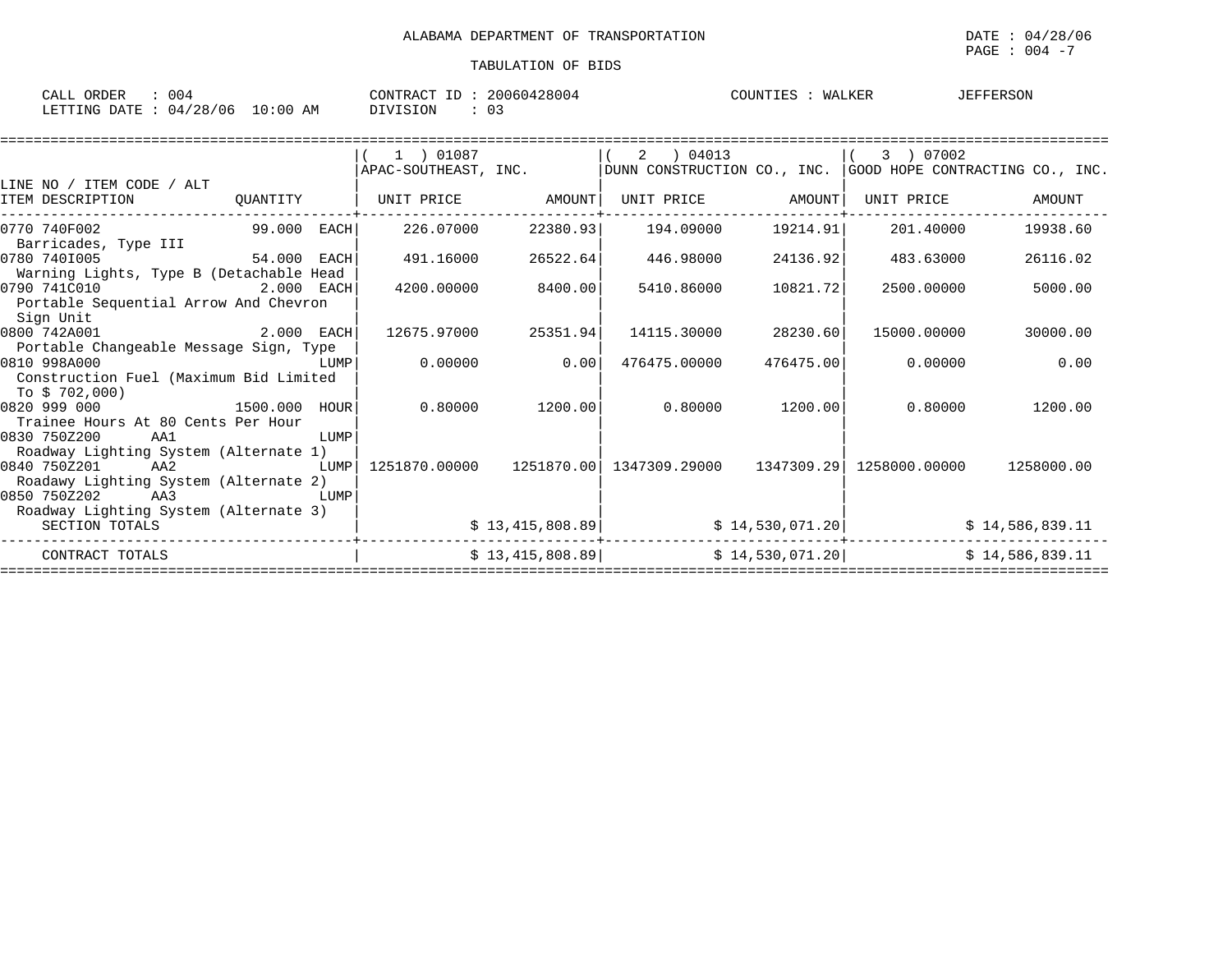# ALABAMA DEPARTMENT OF TRANSPORTATION **DATE** : 04/28/06

| CALL ORDER<br>: 004<br>LETTING DATE : 04/28/06 10:00 AM                                                                    |               | CONTRACT ID: 20060428004<br>DIVISION<br>: 03 |            |            | COUNTIES : WALKER |            | <b>JEFFERSON</b> |
|----------------------------------------------------------------------------------------------------------------------------|---------------|----------------------------------------------|------------|------------|-------------------|------------|------------------|
| LINE NO / ITEM CODE / ALT                                                                                                  |               | 4 ) 19074<br>S & M EQUIPMENT CO., INC.       |            |            |                   |            |                  |
| ITEM DESCRIPTION                                                                                                           | QUANTITY      | UNIT PRICE                                   | AMOUNT     | UNIT PRICE | AMOUNT            | UNIT PRICE | AMOUNT           |
| SECTION 0001<br>Total                                                                                                      |               |                                              |            |            |                   |            |                  |
| 0010 206C023                                                                                                               | 500.000 SOYD  | 8,00000                                      | 4000.00    |            |                   |            |                  |
| Removing Riprap<br>0020 206D000                                                                                            | 68.000 LF     | 5.00000                                      | 340.00     |            |                   |            |                  |
| Removing Pipe<br>0030 210A000<br>Unclassified Excavation                                                                   | 280.000 CUYD  | 10.00000                                     | 2800.00    |            |                   |            |                  |
| 0040 210D001<br>Borrow Excavation (Loose Truckbed<br>Measurement)                                                          | 2335.000 CUYD | 10.00000                                     | 23350.00   |            |                   |            |                  |
| 0050 401B108<br>Bituminous Treatment G (With Polymer<br>Additive)                                                          | 3300.000 SQYD | 4.02000                                      | 13266.00   |            |                   |            |                  |
| 0060 405A000<br>Tack Coat                                                                                                  | 54751.000 GAL | 2,00000                                      | 109502.00  |            |                   |            |                  |
| 0070 410C000<br>Contractor Retained Profilograph                                                                           | 1.000 EACH    | 46230.00000                                  | 46230.00   |            |                   |            |                  |
| 0080 410H000<br>Material Remixing Device                                                                                   | 1.000 EACH    | 200000.00000                                 | 200000.00  |            |                   |            |                  |
| 0090 420A015<br>Polymer Modified Open Graded Friction<br>Course                                                            | 22891.000 TON | 55.00000                                     | 1259005.00 |            |                   |            |                  |
| 0100 423A002<br>Stone Matrix Asphalt Wearing Layer,<br>3/4" Maximum Aggregate Size                                         | 40034.000 TON | 58.00000                                     | 2321972.00 |            |                   |            |                  |
| 0110 423B001<br>Stone Matrix Asphalt Binder Layer, 1.0"<br>Maximum Aggregate Size                                          | 85591.000 TON | 56.00000                                     | 4793096.00 |            |                   |            |                  |
| 0120 424A360<br>Superpave Bituminous Concrete Wearing<br>Surface Layer, 1/2" Maximum Aggregate<br>Size Mix, ESAL Range C/D | 6144.000 TON  | 49.00000                                     | 301056.00  |            |                   |            |                  |
| 0130 424A361<br>Superpave Bituminous Concrete Wearing<br>Surface Layer, 3/4" Maximum Aggregate<br>Size Mix, ESAL Range C/D | 6067.000 TON  | 48.00000                                     | 291216.00  |            |                   |            |                  |
| 0140 424B651<br>Superpave Bituminous Concrete Upper<br>Binder Layer, 1" Maximum Aggregate Size<br>Mix, ESAL Range C/D      | 16334.000 TON | 40.00000                                     | 653360.00  |            |                   |            |                  |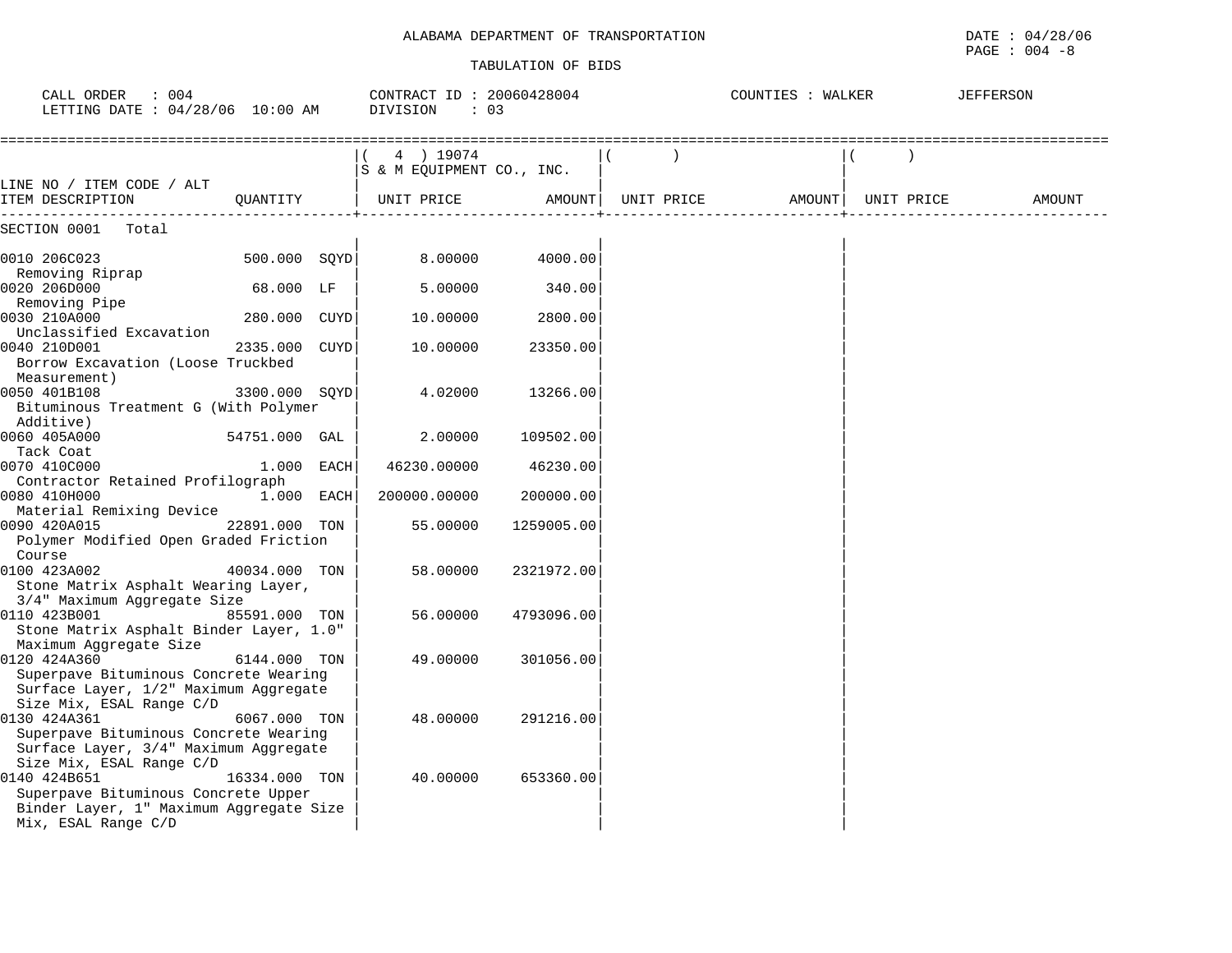| ORDER<br>⊂∆τ<br>004                                                                                                                                                                        | 2800<br>2006<br>RAL. | IALKEF<br>'OUN'. | FERSON |
|--------------------------------------------------------------------------------------------------------------------------------------------------------------------------------------------|----------------------|------------------|--------|
| '28.<br>ING<br>AΜ<br>ነ7 ጥኮ<br><b>DED</b><br>0:00<br>ი ()<br>114<br>J Pr<br>the contract of the contract of the contract of the contract of the contract of the contract of the contract of | .S TOD<br>. U.J      |                  |        |

|                                                                                                               |                  |      | 4 ) 19074<br>S & M EQUIPMENT CO., INC. |           |  |                                |  |        |
|---------------------------------------------------------------------------------------------------------------|------------------|------|----------------------------------------|-----------|--|--------------------------------|--|--------|
| LINE NO / ITEM CODE / ALT                                                                                     |                  |      |                                        |           |  |                                |  |        |
| ITEM DESCRIPTION                                                                                              | OUANTITY         |      | UNIT PRICE                             | AMOUNT    |  | UNIT PRICE AMOUNT   UNIT PRICE |  | AMOUNT |
| 0150 424C360<br>Superpave Bituminous Concrete Base<br>Layer, 1" Maximum Aggregate Size Mix,<br>ESAL Range C/D | 1318.000 TON     |      | 45.00000                               | 59310.00  |  |                                |  |        |
| 0160 428C000<br>Scoring Bituminous Pavement Surface By<br>Cutting                                             | 67600.000 LF     |      | 0.20000                                | 13520.00  |  |                                |  |        |
| 0170 450B000<br>Reinforced Cement Concrete Bridge End<br>Slab                                                 | 14.000 SOYD      |      | 250.00000                              | 3500.00   |  |                                |  |        |
| 0180 600A000<br>Mobilization                                                                                  |                  | LUMP | 335000.00000                           | 335000.00 |  |                                |  |        |
| 0182 603A002<br>Furnishing Type 3 Field Office                                                                | 1.000 EACH       |      | 25000.00000                            | 25000.00  |  |                                |  |        |
| 0190 614A000<br>Slope Paving                                                                                  | 177.000 CUYD     |      | 250.00000                              | 44250.00  |  |                                |  |        |
| 0200 623B000<br>Concrete Curb, Type N                                                                         | 561.000 LF       |      | 11.00000                               | 6171.00   |  |                                |  |        |
| 0210 623B001<br>Concrete Curb, Type N Special                                                                 | 94.000 LF        |      | 43.45000                               | 4084.30   |  |                                |  |        |
| 0220 629A055<br>Concrete Median Or Safety Barrier, Type<br>TES (Modified)                                     | 14.000 LF        |      | 247.50000                              | 3465.00   |  |                                |  |        |
| 0230 629A057<br>Concrete Median Or Safety Barrier, Type<br>GS-54                                              | 1510.000 LF      |      | 78.65000                               | 118761.50 |  |                                |  |        |
| 0240 630A001<br>Steel Beam Guardrail, Class A, Type 2                                                         | 5813.000 LF      |      | 18.70000                               | 108703.10 |  |                                |  |        |
| 0250 630C000<br>Guardrail End Anchor, Type 10                                                                 | 19.000 EACH      |      | 2035.00000                             | 38665.00  |  |                                |  |        |
| 0260 630C001<br>Guardrail End Anchor, Type 8                                                                  | 14.000 EACH      |      | 715.00000                              | 10010.00  |  |                                |  |        |
| 0270 630C003<br>Guardrail End Anchor, Type 13                                                                 | 8.000 EACH       |      | 1540.00000                             | 12320.00  |  |                                |  |        |
| 0280 630C050<br>Guardrail End Anchor, Type 20 Series                                                          | 3.000 EACH       |      | 2420.00000                             | 7260.00   |  |                                |  |        |
| 0290 650A000<br>Topsoil                                                                                       | $35484.000$ CUYD |      | 6.50000                                | 230646.00 |  |                                |  |        |
| 0300 652A100<br>Seeding                                                                                       | 58.000 ACRE      |      | 547.80000                              | 31772.40  |  |                                |  |        |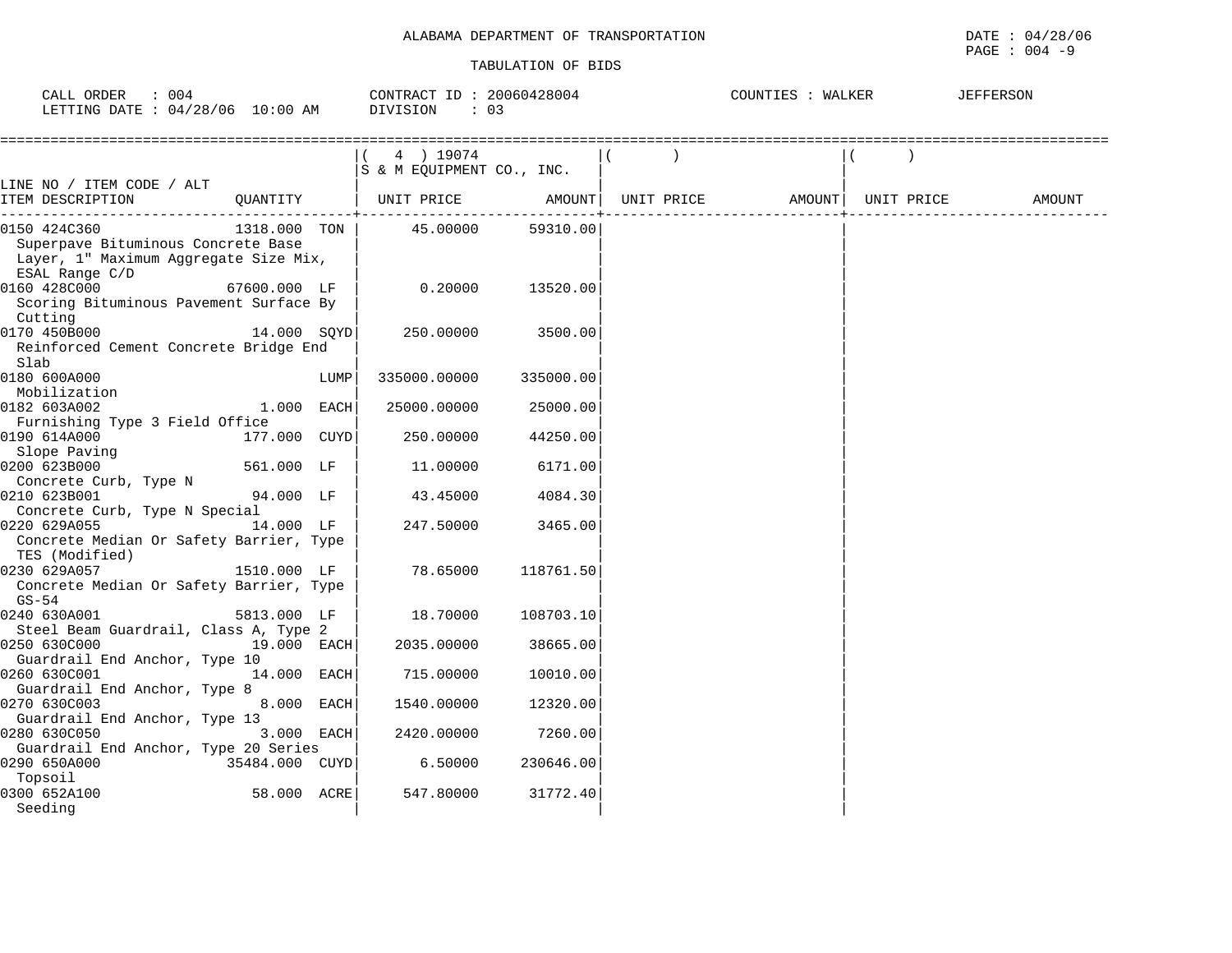| $TAT$ .<br>ORDER<br>004           | CONTRACT       | 28004<br>200604 | COUNTIL | <b>JEFFERSON</b> |
|-----------------------------------|----------------|-----------------|---------|------------------|
| ' 06<br>DATE:<br>100<br>04<br>20. | $\Omega$<br>ΑM | U 3             |         |                  |

|                                                                    |                       |      | 4 ) 19074<br>S & M EQUIPMENT CO., INC. |           |                              |  |        |
|--------------------------------------------------------------------|-----------------------|------|----------------------------------------|-----------|------------------------------|--|--------|
| LINE NO / ITEM CODE / ALT<br>ITEM DESCRIPTION<br>_________________ |                       |      | QUANTITY   UNIT PRICE AMOUNT           |           | UNIT PRICE AMOUNT UNIT PRICE |  | AMOUNT |
| 0310 652C000                                                       | 116.000 ACRE          |      | 88.00000                               | 10208.00  |                              |  |        |
| Mowing                                                             |                       |      |                                        |           |                              |  |        |
| 0320 656A010                                                       | 58.000 ACRE           |      | 539.00000                              | 31262.00  |                              |  |        |
| Mulching                                                           |                       |      |                                        |           |                              |  |        |
| 0330 665A000                                                       | 58.000 ACRE           |      | 495.00000                              | 28710.00  |                              |  |        |
| Temporary Seeding                                                  |                       |      |                                        |           |                              |  |        |
| 0340 665B000                                                       | 58.000 ACRE           |      | 495.00000                              | 28710.00  |                              |  |        |
| Temporary Mulching                                                 |                       |      |                                        |           |                              |  |        |
| 0350 665J000                                                       | 15475.000 LF          |      | 3.28000                                | 50758.00  |                              |  |        |
| Silt Fence, Type A                                                 |                       |      |                                        |           |                              |  |        |
| 0360 6650001                                                       | 25475.000 LF          |      | 1,74000                                | 44326.50  |                              |  |        |
| Silt Fence Removal                                                 |                       |      |                                        |           |                              |  |        |
| 0370 665Q001                                                       | 3000.000 LF           |      | 9.17000                                | 27510.00  |                              |  |        |
| 20 Inch Wattle<br>0380 666A001                                     | 58.000 ACRE           |      | 0.11000                                | 6.38      |                              |  |        |
| Pest Control Treatment                                             |                       |      |                                        |           |                              |  |        |
| 0390 680A000                                                       |                       | LUMP | 100000.00000                           | 100000.00 |                              |  |        |
| Engineering Controls                                               |                       |      |                                        |           |                              |  |        |
| 0400 701A028                                                       | 101012<br>39.000 MILE |      | 1980.00000                             | 77220.00  |                              |  |        |
| Solid White, Class 2, Type A Traffic                               |                       |      |                                        |           |                              |  |        |
| Stripe (0.06" Thick) (6" Wide)                                     |                       |      |                                        |           |                              |  |        |
| 0410 701A032                                                       | 30.000 MILE           |      | 1980.00000                             | 59400.00  |                              |  |        |
| Solid Yellow, Class 2, Type A Traffic                              |                       |      |                                        |           |                              |  |        |
| Stripe (0.06" Thick) (6" Wide)                                     |                       |      |                                        |           |                              |  |        |
| 0420 701A041                                                       | 55.000 MILE           |      | 1210.00000                             | 66550.00  |                              |  |        |
| Broken White, Class 2, Type A Traffic                              |                       |      |                                        |           |                              |  |        |
| Stripe (0.09" Thick) (6" Wide)                                     |                       |      |                                        |           |                              |  |        |
| 0430 701A046                                                       | 4.000 MILE            |      | 1210.00000                             | 4840.00   |                              |  |        |
| Broken Yellow, Class 2, Type A Traffic                             |                       |      |                                        |           |                              |  |        |
| Stripe (0.09" Thick) (6" Wide)                                     |                       |      |                                        |           |                              |  |        |
| 0440 701A048                                                       | 9.000 MILE            |      | 2255,00000                             | 20295.00  |                              |  |        |
| Solid Yellow, Class 2, Type A Traffic                              |                       |      |                                        |           |                              |  |        |
| Stripe (0.09" Thick) (6" Wide)                                     |                       |      |                                        |           |                              |  |        |
| 0450 701A061                                                       | 3.000 MILE            |      | 9130.00000                             | 27390.00  |                              |  |        |
| Broken White, Class 3W, Type A Traffic                             |                       |      |                                        |           |                              |  |        |
| Stripe (6" Wide)                                                   |                       |      |                                        |           |                              |  |        |
| 0460 701A065                                                       | 2.000 MILE            |      | 19250.00000                            | 38500.00  |                              |  |        |
| Solid White, Class 3W, Type A Traffic                              |                       |      |                                        |           |                              |  |        |
| Stripe (6" Wide)                                                   |                       |      |                                        |           |                              |  |        |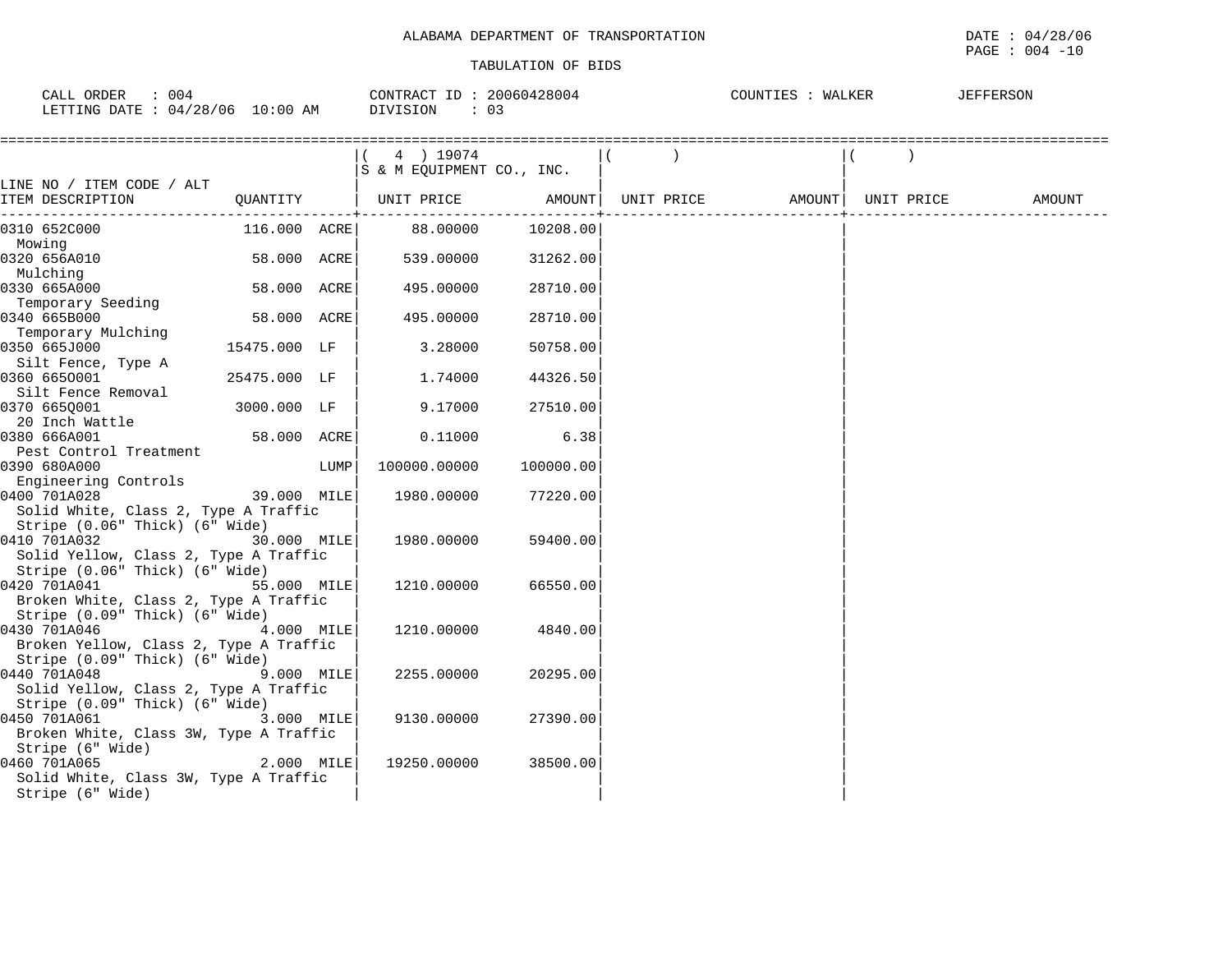|                                                                                                                               |                                         | TABULATION OF BIDS |       |                   | PAGE : 004 -11    |
|-------------------------------------------------------------------------------------------------------------------------------|-----------------------------------------|--------------------|-------|-------------------|-------------------|
| CALL ORDER : 004<br>LETTING DATE : 04/28/06 10:00 AM DIVISION                                                                 | CONTRACT ID: 20060428004<br>$\colon$ 03 |                    |       | COUNTIES : WALKER | JEFFERSON         |
|                                                                                                                               | (4) 19074<br>S & M EQUIPMENT CO., INC.  |                    | $($ ) |                   |                   |
| LINE NO / ITEM CODE / ALT<br>QUANTITY   UNIT PRICE     AMOUNT  UNIT PRICE     AMOUNT <br>ITEM DESCRIPTION                     |                                         |                    |       |                   | UNIT PRICE AMOUNT |
| $2.000$ MILE   19250.00000 38500.00<br>0470 701A073<br>Solid Yellow, Class 3W, Type A Traffic<br>Stripe (6" Wide)             |                                         |                    |       |                   |                   |
| 17191.000 LF  <br>0480 701B009<br>Dotted Class 2, Type A Traffic Stripe<br>(0.09" Thick)(6" Wide)                             | 1.32000                                 | 22692.12           |       |                   |                   |
| 0490 701B016<br>$2255.000$ LF  <br>Dotted, Class 3W, Type A Traffic Stripe<br>(6" Wide)                                       | 4.95000                                 | 11162.25           |       |                   |                   |
| 0500 701C001<br>7.000 MILE                                                                                                    | 880.00000                               | 6160.00            |       |                   |                   |
| Solid Temporary Traffic Stripe<br>0510 701D008<br>7.000 MILE                                                                  | 2035.00000                              | 14245.00           |       |                   |                   |
| Solid Traffic Stripe Removed (Plastic)<br>0520 701E006<br>2680.000 LF<br>Solid Temporary Traffic Stripe                       | 2.75000                                 | 7370.00            |       |                   |                   |
| (Removable Tape)<br>0530 701H002<br>2680.000 LF                                                                               | 0.83000                                 | 2224.40            |       |                   |                   |
| Solid Traffic Stripe Removed (Tape)<br>12585.000 SQFT<br>0540 703A002<br>Traffic Control Markings, Class 2, Type<br>A         | 3.85000                                 | 48452.25           |       |                   |                   |
| 0550 703B002<br>2225.000 SOFT<br>Traffic Control Legends, Class 2, Type                                                       | 4.40000                                 | 9790.00            |       |                   |                   |
| 0560 703C001<br>3900.000 SOFT<br>Removal Of Existing Traffic Control                                                          | 3.85000                                 | 15015.00           |       |                   |                   |
| Markings Or Legends (Plastic)<br>0570 705A030 1710.000 EACH                                                                   | 6.05000                                 | 10345.50           |       |                   |                   |
| Pavement Markers, Class A-H, Type 2-C<br>0580 705A031<br>9473.000 EACH                                                        | 6.05000                                 | 57311.65           |       |                   |                   |
| Pavement Markers, Class A-H, Type 1-A<br>0590 705A032<br>3133.000 EACH                                                        | 6.05000                                 | 18954.65           |       |                   |                   |
| Pavement Markers, Class A-H, Type 1-B<br>0600 705A037<br>406.000 EACH                                                         | 6.05000                                 | 2456.30            |       |                   |                   |
| Pavement Markers, Class A-H, Type 2-D<br>$960.000$ EACH<br>0610 705A038                                                       | 6.05000                                 | 5808.00            |       |                   |                   |
| Pavement Markers, Class A-H, Type 2-E<br>0620 707G000<br>87.000 EACH<br>Barrier Rail Mounted Delineator<br>(Mono-Directional) | 25.00000                                | 2175.00            |       |                   |                   |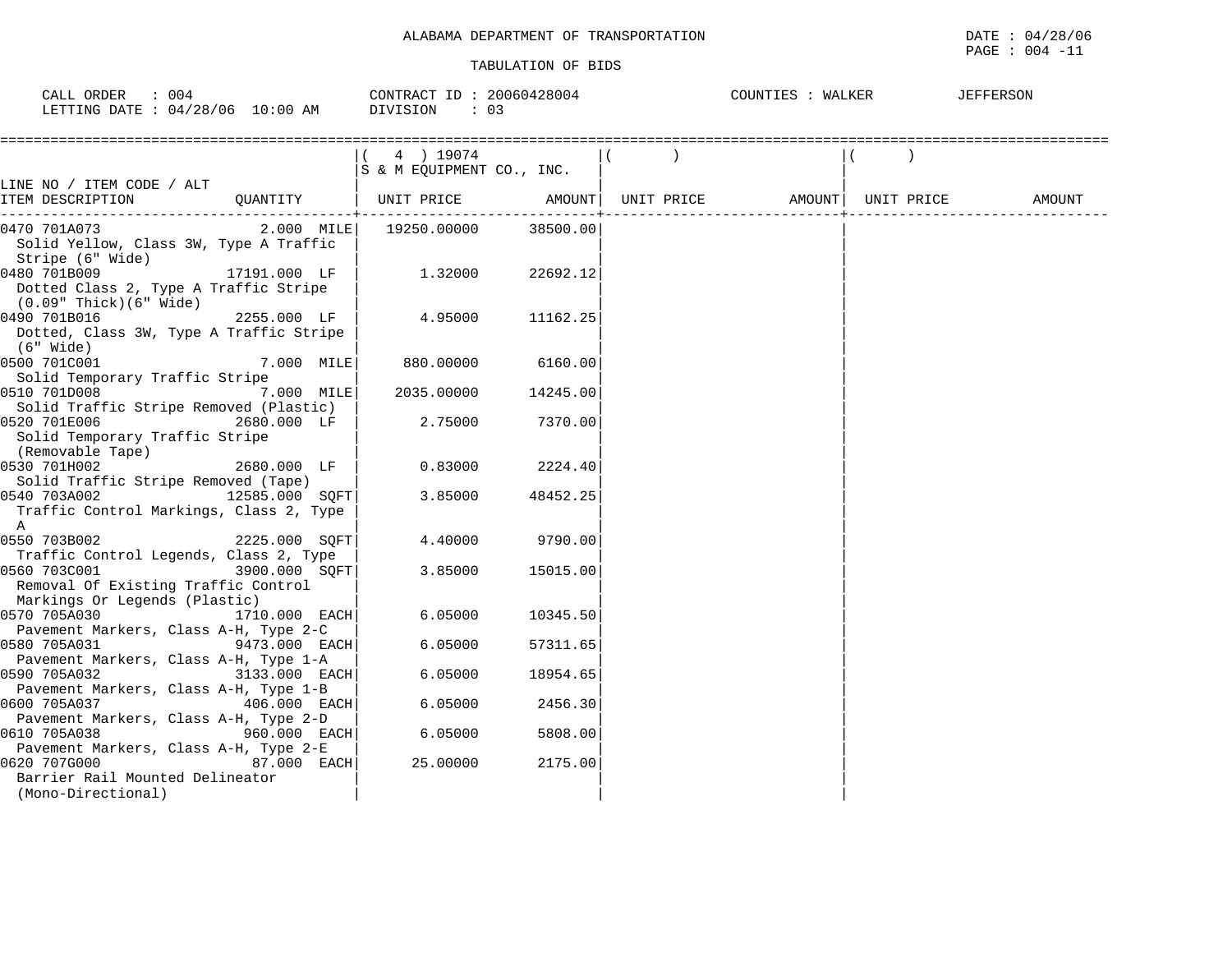| 004<br>CALL ORDER                | CONTRACT ID: 20060428004 | COUNTIES<br>WALKER | JEFFERSON |
|----------------------------------|--------------------------|--------------------|-----------|
| LETTING DATE : 04/28/06 10:00 AM | DIVISION                 |                    |           |

|                                                                      | 4 ) 19074<br>S & M EQUIPMENT CO., INC. |           |            |        |            |        |
|----------------------------------------------------------------------|----------------------------------------|-----------|------------|--------|------------|--------|
| LINE NO / ITEM CODE / ALT                                            |                                        |           |            |        |            |        |
| ITEM DESCRIPTION<br>OUANTITY                                         | UNIT PRICE                             | AMOUNT    | UNIT PRICE | AMOUNT | UNIT PRICE | AMOUNT |
| 26.000 EACH<br>0630 709A000                                          | 137.50000                              | 3575.00   |            |        |            |        |
| Milepost, Type A                                                     |                                        |           |            |        |            |        |
| 0640 710A115<br>1358.000 SOFT                                        | 20.35000                               | 27635.30  |            |        |            |        |
| Class 4, Aluminum Flat Sign Panels 0.                                |                                        |           |            |        |            |        |
| 08" Thick Or Steel Flat Sign Panels 14                               |                                        |           |            |        |            |        |
| Gauge (Type III Or Type IV Background)                               |                                        |           |            |        |            |        |
| 0650 710A126<br>565.000 SOFT                                         | 22.55000                               | 12740.75  |            |        |            |        |
| Class 8, Aluminum Flat Sign Panels 0.                                |                                        |           |            |        |            |        |
| 08" Thick Or Steel Flat Sign Panels 14<br>Gauge (Type IX Background) |                                        |           |            |        |            |        |
| 0660 710A140<br>7898.000 SOFT                                        | 24.20000                               | 191131.60 |            |        |            |        |
| Class 6, Aluminum Multiple Flat Sign                                 |                                        |           |            |        |            |        |
| Panels 0.125" Thick Or Steel Multiple                                |                                        |           |            |        |            |        |
| Flat Sign Panels 12 Gauge(Ty. III                                    |                                        |           |            |        |            |        |
| Background)                                                          |                                        |           |            |        |            |        |
| 0670 710A141<br>629.000 SOFT                                         | 25.30000                               | 15913.70  |            |        |            |        |
| Class 6, Aluminum Flat Sign Panels 0.                                |                                        |           |            |        |            |        |
| 125" Thick Or Steel Flat Sign Panels 12                              |                                        |           |            |        |            |        |
| Gauge (Type III Background)                                          |                                        |           |            |        |            |        |
| 0680 710B001<br>4446.000 LF                                          | 8.25000                                | 36679.50  |            |        |            |        |
| Roadway Sign Post (#3 "U" Channel                                    |                                        |           |            |        |            |        |
| Galvanized Steel)                                                    |                                        |           |            |        |            |        |
| 0690 710B007<br>412.000 LF                                           | 71.50000                               | 29458.00  |            |        |            |        |
| Roadway Sign Post (W6 x 15 Steel Beam)                               |                                        |           |            |        |            |        |
| 0700 710B008<br>854.000 LF                                           | 77.00000                               | 65758.00  |            |        |            |        |
| Roadway Sign Post (W8 x 18 Steel Beam)                               |                                        |           |            |        |            |        |
| 0710 710B012<br>313.000 LF                                           | 82.50000                               | 25822.50  |            |        |            |        |
| Roadway Sign Post (W8 x 21 Steel Beam)                               |                                        |           |            |        |            |        |
| 0720 720A016<br>1.000 EACH                                           | 7040.00000                             | 7040.00   |            |        |            |        |
| Vehicular Impact Attenuator Assembly                                 |                                        |           |            |        |            |        |
| 0730 726B000<br>3450.000 LF                                          | 72.13000                               | 248848.50 |            |        |            |        |
| Portable Concrete Safety Barriers, Type<br>$6^{\circ}$               |                                        |           |            |        |            |        |
| 0740 726G001<br>1715.000 LF                                          | 103.83000                              | 178068.45 |            |        |            |        |
| Contractor Furnished, State Retained                                 |                                        |           |            |        |            |        |
| Portable Safety Barrier (Triton Barrier)                             |                                        |           |            |        |            |        |
| 0750 740B000<br>2884.000 SQFT                                        | 7.98000                                | 23014.32  |            |        |            |        |
| Construction Signs                                                   |                                        |           |            |        |            |        |
| 0760 740D000<br>25.000 EACH                                          | 60.50000                               | 1512.50   |            |        |            |        |
| Channelizing Drums                                                   |                                        |           |            |        |            |        |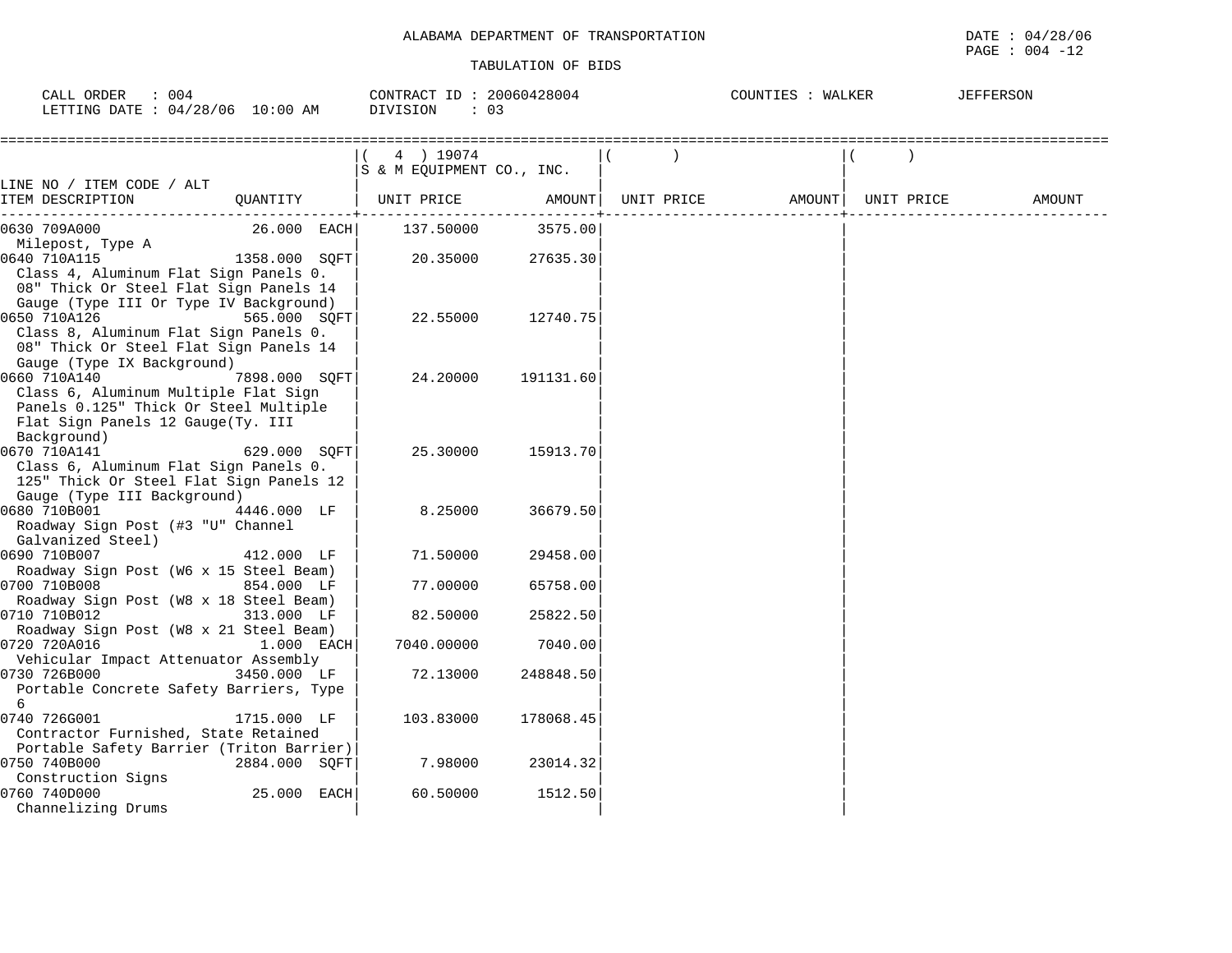| CALL ORDER<br>: 004<br>LETTING DATE: 04/28/06 10:00 AM DIVISION     | CONTRACT ID: 20060428004<br>: 03       |                  |  | COUNTIES : WALKER |                   |  | JEFFERSON  |   |        |
|---------------------------------------------------------------------|----------------------------------------|------------------|--|-------------------|-------------------|--|------------|---|--------|
|                                                                     | 4 ) 19074<br>S & M EOUIPMENT CO., INC. |                  |  |                   |                   |  |            |   |        |
| LINE NO / ITEM CODE / ALT<br>ITEM DESCRIPTION<br>QUANTITY           | UNIT PRICE           AMOUNT            |                  |  |                   | UNIT PRICE AMOUNT |  | UNIT PRICE |   | AMOUNT |
| 99.000 EACH<br>0770 740F002                                         | 209.00000                              | 20691.00         |  |                   |                   |  |            |   |        |
| Barricades, Type III                                                |                                        |                  |  |                   |                   |  |            |   |        |
| 0780 7401005<br>54.000 EACH                                         | 79.20000                               | 4276.80          |  |                   |                   |  |            |   |        |
| Warning Lights, Type B (Detachable Head                             |                                        |                  |  |                   |                   |  |            |   |        |
| 0790 741C010<br>2.000 EACH                                          | 2200.00000                             | 4400.00          |  |                   |                   |  |            |   |        |
| Portable Sequential Arrow And Chevron<br>Sign Unit                  |                                        |                  |  |                   |                   |  |            |   |        |
| $2.000$ EACH<br>0800 742A001                                        | 10450.00000                            | 20900.00         |  |                   |                   |  |            |   |        |
| Portable Changeable Message Sign, Type                              |                                        |                  |  |                   |                   |  |            |   |        |
| 0810 998A000<br>LUMP                                                | 600000.00000                           | 600000.00        |  |                   |                   |  |            |   |        |
| Construction Fuel (Maximum Bid Limited                              |                                        |                  |  |                   |                   |  |            |   |        |
| To \$ 702,000)                                                      |                                        |                  |  |                   |                   |  |            |   |        |
| 0820 999 000<br>1500.000 HOUR<br>Trainee Hours At 80 Cents Per Hour | 0.80000                                | 1200.00          |  |                   |                   |  |            |   |        |
| 0830 750Z200<br>AA1<br>LUMP                                         |                                        |                  |  |                   |                   |  |            |   |        |
| Roadway Lighting System (Alternate 1)                               |                                        |                  |  |                   |                   |  |            |   |        |
| 0840 750Z201<br>AA2<br>LUMP                                         | 1326256.73000                          | 1326256.73       |  |                   |                   |  |            |   |        |
| Roadawy Lighting System (Alternate 2)                               |                                        |                  |  |                   |                   |  |            |   |        |
| 0850 750Z202<br>AA3<br>LUMP                                         |                                        |                  |  |                   |                   |  |            |   |        |
| Roadway Lighting System (Alternate 3)                               |                                        |                  |  |                   |                   |  |            |   |        |
| SECTION TOTALS                                                      |                                        | \$14,804,901.95] |  |                   | 0.00              |  |            |   | 0.00   |
| CONTRACT TOTALS                                                     |                                        | \$14,804,901.95  |  | \$                | 0.00              |  |            | Ś |        |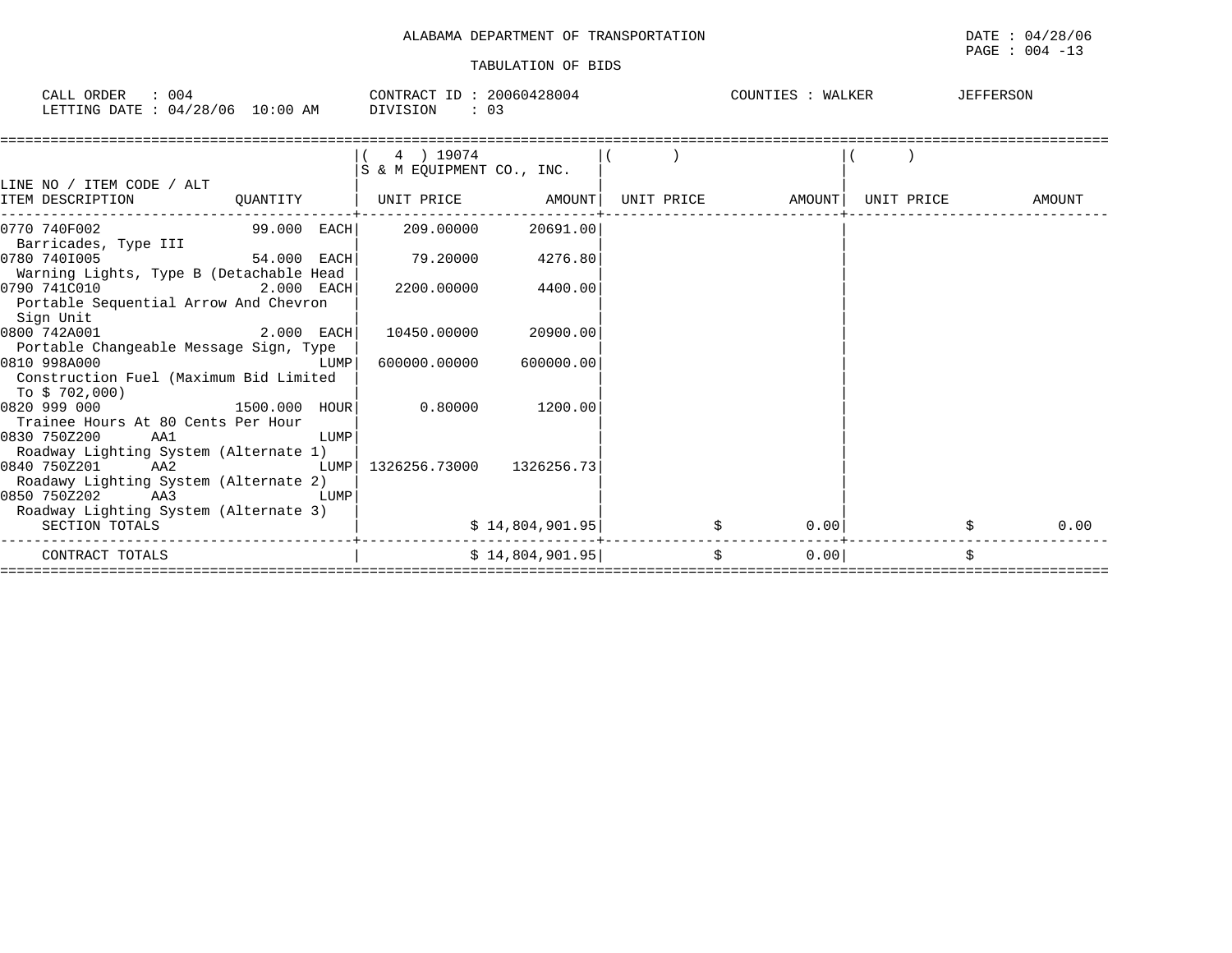# ALABAMA DEPARTMENT OF TRANSPORTATION DATE : 04/28/06

# $\texttt{PAGE}$  : 008 -1

#### VENDOR RANKING

|      | CALL ORDER<br>: 008    | LETTING DATE : 04/28/06 10:00 AM                                                                                                                                                             | CONTRACT ID: 20060428008<br>: 09<br>DIVISION<br>100<br>CONTRACT TIME : | Working Days                 | COUNTIES : MOBILE                |                     |                        |
|------|------------------------|----------------------------------------------------------------------------------------------------------------------------------------------------------------------------------------------|------------------------------------------------------------------------|------------------------------|----------------------------------|---------------------|------------------------|
|      | CONTRACT DESCRIPTION : | for constructing the Resurfacing and Traffic Stripe on SR-42<br>(US-98) from the Mississippi state line through Wilmer to<br>west of Snow Road $(CR-25)$ (MP $10.572$ ). Length $10.587$ mi. | (available days)<br>$PROJECT(S)$ : EBF-0042(506)                       | $99 - 309 - 491 - 042 - 606$ |                                  |                     |                        |
| RANK | VENDOR NO. / NAME      |                                                                                                                                                                                              |                                                                        |                              |                                  | TOTAL<br><b>BID</b> | % OVER<br>LOW BID      |
|      | 23011<br>13008         | HOSEA O. WEAVER & SONS, INC.<br>MOBILE ASPHALT COMPANY, LLC                                                                                                                                  |                                                                        |                              | \$1,532,105.46<br>\$1.661.246.60 |                     | 100.0000%<br>108.4290% |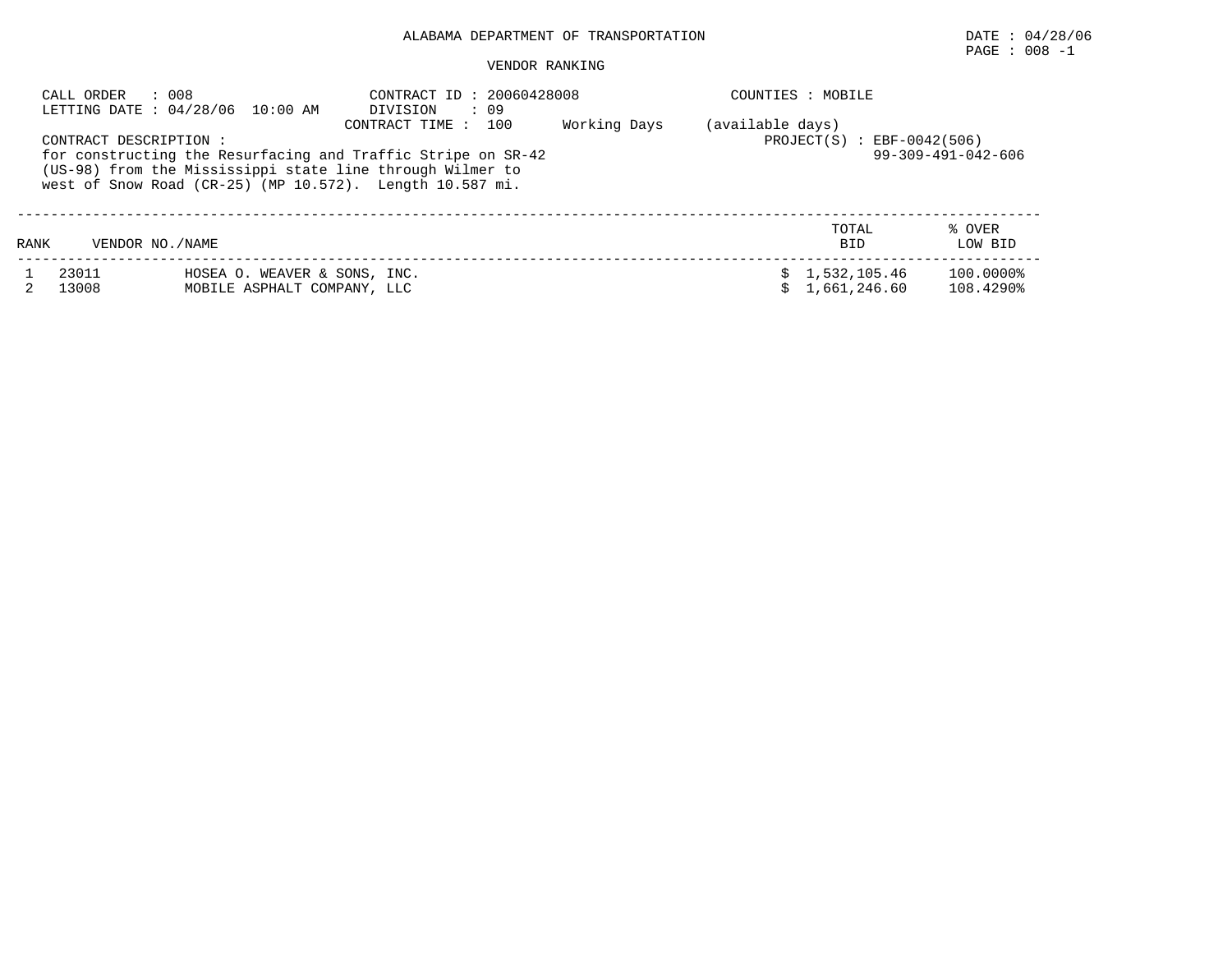| ALABAMA DEPARTMENT OF<br>TRANSPORTATION | DATE<br>/28/06<br>- 01<br>the contract of the contract of the contract of the contract of the contract of the contract of the contract of |
|-----------------------------------------|-------------------------------------------------------------------------------------------------------------------------------------------|
|                                         | 008<br>PAGE<br>$\overline{\phantom{0}}$                                                                                                   |

| $\therefore$ 008<br>CALL ORDER<br>LETTING DATE : 04/28/06 10:00 AM                                                 |                |      | CONTRACT ID: 20060428008<br>DIVISION<br>: 09                             |           |             | COUNTIES : MOBILE |            |        |
|--------------------------------------------------------------------------------------------------------------------|----------------|------|--------------------------------------------------------------------------|-----------|-------------|-------------------|------------|--------|
|                                                                                                                    |                |      | $(1)$ 23011<br>HOSEA O. WEAVER & SONS, INC   MOBILE ASPHALT COMPANY, LLC |           | $(2)$ 13008 |                   |            |        |
| LINE NO / ITEM CODE / ALT<br>ITEM DESCRIPTION                                                                      | OUANTITY       |      | UNIT PRICE                                                               | AMOUNT    | UNIT PRICE  | AMOUNT            | UNIT PRICE | AMOUNT |
| SECTION 0001 Total                                                                                                 |                |      |                                                                          |           |             |                   |            |        |
| 0010 206D001<br>Removing Guardrail                                                                                 | 682.000 LF     |      | 2.00000                                                                  | 1364.00   | 3.10000     | 2114.20           |            |        |
| 0020 206E008<br>Removing Guardrail End Anchor (All Type                                                            | 10.000 EACH    |      | 200,00000                                                                | 2000.00   | 260.00000   | 2600.00           |            |        |
| 0030 210D022<br>Borrow Excavation (Loose Truckbed                                                                  | 570.000 CUYD   |      | 34.91000                                                                 | 19898.70  | 25.00000    | 14250.00          |            |        |
| Measurement) $(A-2-4(0)$ Or $A-4(0)$<br>0040 405A000                                                               | 11920.000 GAL  |      | 1.75000                                                                  | 20860.00  | 1.25000     | 14900.00          |            |        |
| Tack Coat<br>0050 408A052<br>Planing Existing Pavement                                                             | 12000.000 SOYD |      | 0.97000                                                                  | 11640.00  | 3.25000     | 39000.00          |            |        |
| (Approximately 1.10" Thru 2.0" Thick)<br>0060 410H000                                                              | $1.000$ EACH   |      | 27786.86000                                                              | 27786.86  | 20000.00000 | 20000.00          |            |        |
| Material Remixing Device<br>0070 424A280                                                                           | 13500.000 TON  |      | 62.51000                                                                 | 843885.00 | 65.50000    | 884250.00         |            |        |
| Superpave Bituminous Concrete Wearing<br>Surface Layer, 1/2" Maximum Aggregate                                     |                |      |                                                                          |           |             |                   |            |        |
| Size Mix, ESAL Range E<br>0080 424A283                                                                             | 50.000 TON     |      | 103.08000                                                                | 5154.00   | 80.00000    | 4000.00           |            |        |
| Superpave Bituminous Concrete Wearing<br>Surface Layer, Patching, 1/2" Maximum                                     |                |      |                                                                          |           |             |                   |            |        |
| Aggregate Size Mix, ESAL Range E<br>0090 424A286                                                                   | 1200.000 TON   |      | 74.19000                                                                 | 89028.00  | 65.50000    | 78600.00          |            |        |
| Superpave Bituminous Concrete Wearing<br>Surface Layer, Leveling, 1/2" Maximum<br>Aggregate Size Mix, ESAL Range E |                |      |                                                                          |           |             |                   |            |        |
| 0100 428B000<br>Scoring Bituminous Pavement Surface By                                                             | 91600.000 LF   |      | 0.13000                                                                  | 11908.00  | 0.05000     | 4580.00           |            |        |
| Rolling<br>0110 600A000                                                                                            |                | LUMP | 64442.33000                                                              | 64442.33  | 65000.00000 | 65000.00          |            |        |
| Mobilization<br>0120 630A001<br>Steel Beam Guardrail, Class A, Type 2                                              | 1557.000 LF    |      | 14.25000                                                                 | 22187.25  | 17.50000    | 27247.50          |            |        |
| 0130 630C003<br>Guardrail End Anchor, Type 13                                                                      | 6.000 EACH     |      | 1050.00000                                                               | 6300.00   | 1340.00000  | 8040.00           |            |        |
| 0140 630C050<br>Guardrail End Anchor, Type 20 Series                                                               | 6.000 EACH     |      | 1450.00000                                                               | 8700.00   | 1960.00000  | 11760.00          |            |        |
|                                                                                                                    |                |      |                                                                          |           |             |                   |            |        |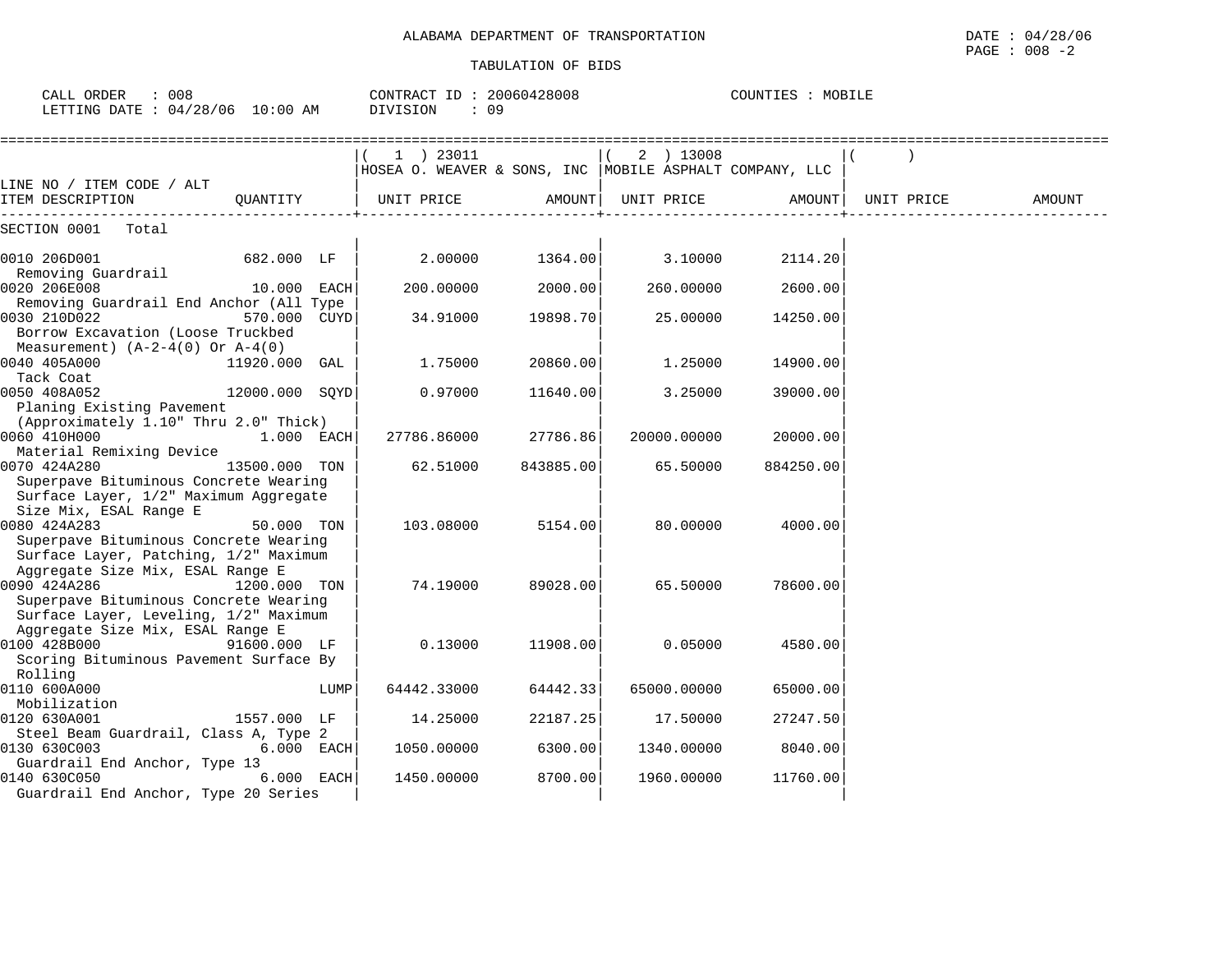| ORDER<br>$\sim$ $\sim$ $\sim$<br>$\Delta$ | 008                          | 20060428008<br>ID<br>CONTRACT | MOBILF<br>COUNTIES<br>1 H. S<br>⊿⊥⊥⊪ |
|-------------------------------------------|------------------------------|-------------------------------|--------------------------------------|
| LETTING<br>DATE                           | 10:00<br>/28/06<br>AM<br>04/ | 09<br><b>DIVISION</b>         |                                      |

|                                                                            |               |      | $(1)$ 23011                                               |          | $(2)$ 13008                  |                                 |            |        |
|----------------------------------------------------------------------------|---------------|------|-----------------------------------------------------------|----------|------------------------------|---------------------------------|------------|--------|
|                                                                            |               |      | HOSEA O. WEAVER & SONS, INC   MOBILE ASPHALT COMPANY, LLC |          |                              |                                 |            |        |
| LINE NO / ITEM CODE / ALT<br>ITEM DESCRIPTION                              |               |      | QUANTITY   UNIT PRICE                                     |          | AMOUNT UNIT PRICE            | AMOUNT                          | UNIT PRICE | AMOUNT |
|                                                                            |               |      |                                                           |          | --------------+------------- | . _ _ _ _ _ _ _ _ _ _ _ _ _ _ _ |            |        |
| 0150 631G009<br>Guardrail End Anchor, Type 10 Series<br>Relocated          | $2.000$ EACH  |      | 850.00000                                                 | 1700.00  | 775.00000                    | 1550.00                         |            |        |
| 0160 650A000<br>Topsoil                                                    | 4200.000 CUYD |      | 11.20000                                                  | 47040.00 | 17.50000                     | 73500.00                        |            |        |
| 0170 652A100<br>Seeding                                                    | 15.000 ACRE   |      | 550.00000                                                 | 8250.00  | 725.00000                    | 10875.00                        |            |        |
| 0180 654A001<br>Solid Sodding (Bermuda)                                    | 625.000 SOYD  |      | $4\ldots00000$                                            | 2500.00  | 5.20000                      | 3250.00                         |            |        |
| 0190 656A010<br>Mulching                                                   | 15.000 ACRE   |      | 500,00000                                                 | 7500.00  | 515.00000                    | 7725.00                         |            |        |
| 0200 665F000<br>Hay Bales                                                  | 200.000 EACH  |      | 6.70000                                                   | 1340.00  | 6.20000                      | 1240.00                         |            |        |
| 0210 665J000                                                               | 7306.000 LF   |      | 3.67000                                                   | 26813.02 | 4.00000                      | 29224.00                        |            |        |
| Silt Fence, Type A<br>0220 6650001                                         | 7306.000 LF   |      | 1.94000                                                   | 14173.64 | 1.75000                      | 12785.50                        |            |        |
| Silt Fence Removal<br>0230 6650001                                         | 1000.000 LF   |      | 10.66000                                                  | 10660.00 | 8.25000                      | 8250.00                         |            |        |
| 20 Inch Wattle<br>0240 666A001                                             | 15.000 ACRE   |      | 75.00000                                                  | 1125.00  | 50.00000                     | 750.00                          |            |        |
| Pest Control Treatment<br>0250 680A000                                     |               | LUMP | 4297.77000                                                | 4297.77  | 65000.00000                  | 65000.00                        |            |        |
| Engineering Controls<br>0260 701C000                                       | 11.000 MILE   |      | 620.00000                                                 | 6820.00  | 645.00000                    | 7095.00                         |            |        |
| Broken Temporary Traffic Stripe<br>0270 701C001                            | 19.000 MILE   |      | 680.00000                                                 | 12920.00 | 710.00000                    | 13490.00                        |            |        |
| Solid Temporary Traffic Stripe<br>0280 701G125                             | 3628.000 LF   |      | 4.50000                                                   | 16326.00 | 4.70000                      | 17051.60                        |            |        |
| Solid White, Class 3W, Type A Traffic<br>Stripe (6" Wide)                  |               |      |                                                           |          |                              |                                 |            |        |
| 0290 701G129<br>Broken Yellow, Class 3W, Type A Traffic                    | 1814.000 LF   |      | 4.00000                                                   | 7256.00  | 4.20000                      | 7618.80                         |            |        |
| Stripe (6" Wide)<br>0300 701G133                                           | 182.000 LF    |      | 5.00000                                                   | 910.00   | 5.20000                      | 946.40                          |            |        |
| Solid Yellow, Class 3W, Type A Traffic<br>Stripe (6" Wide)<br>0310 701H001 |               |      | 0.75000                                                   | 2857.50  |                              |                                 |            |        |
| Solid Traffic Stripe Removed (Plastic)                                     | 3810.000 LF   |      |                                                           |          | 0.80000                      | 3048.00                         |            |        |
| 0320 701H006<br>Broken Traffic Stripe Removed (Plastic)                    | 1814.000 LF   |      | 0.75000                                                   | 1360.50  | 0.80000                      | 1451.20                         |            |        |
|                                                                            |               |      |                                                           |          |                              |                                 |            |        |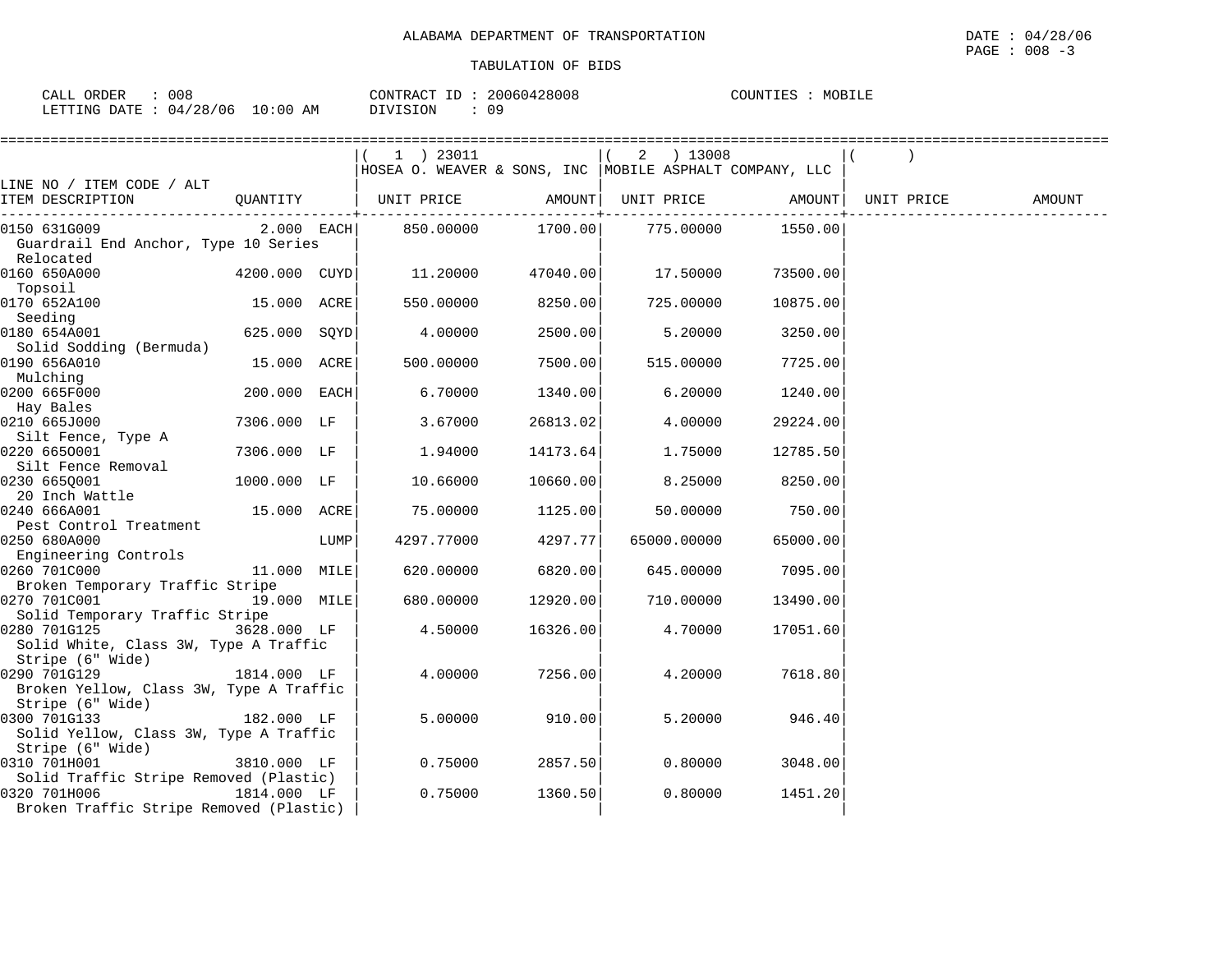| CALL<br>ORDER                   | 008 | CONTRACT ID: 20060428008 |    | COUNTIES | MOBILE |
|---------------------------------|-----|--------------------------|----|----------|--------|
| LETTING DATE: 04/28/06 10:00 AM |     | <b>DIVISION</b>          | 09 |          |        |

|                                                                                                                 |                    | 1 ) 23011<br> HOSEA O. WEAVER & SONS, INC  MOBILE ASPHALT COMPANY, LLC |          | 2 ) 13008                                       |              |            |        |
|-----------------------------------------------------------------------------------------------------------------|--------------------|------------------------------------------------------------------------|----------|-------------------------------------------------|--------------|------------|--------|
| LINE NO / ITEM CODE / ALT<br>ITEM DESCRIPTION                                                                   | QUANTITY           | UNIT PRICE                                                             |          | AMOUNT UNIT PRICE AMOUNT<br>-------+----------- | . <u>.</u> . | UNIT PRICE | AMOUNT |
| 0330 701I013<br>Solid White, Class 2, Type A Traffic<br>Stripe (Type 1 And 4 Beads) (0.<br>09"Thick) (6"Wide)   | 21.000 MILE        |                                                                        |          | 2500.00000 52500.00 2600.00000 54600.00         |              |            |        |
| 0340 701I019<br>Solid Yellow, Class 2, Type A Traffic<br>Stripe (Type 1 And 4 Beads) (0.09"<br>Thick) (6" Wide) | 19.000 MILE        | 2500.00000                                                             | 47500.00 | 2600.00000                                      | 49400.00     |            |        |
| 0350 7011021<br>Broken Yellow, Class 2, Type A Traffic<br>Stripe (Type 1 And 4 Beads) (0.09"<br>Thick) (6"Wide) | 11.000 MILE        | 1490.00000                                                             | 16390.00 | 1550.00000                                      | 17050.00     |            |        |
| 0360 701J011<br>Dotted Class 2, Type A Traffic Stripe<br>(Type 1 And 4 Beads) (0.09" Thick) (6"<br>Wide)        | 1526.000 LF        | 1.50000                                                                | 2289.00  | 1.60000                                         | 2441.60      |            |        |
| 0370 703A002<br>Traffic Control Markings, Class 2, Type<br>$\mathbb{A}$                                         | 8452.000 SQFT      | 3.25000                                                                | 27469.00 | 3.40000                                         | 28736.80     |            |        |
| 0380 703B002<br>Traffic Control Legends, Class 2, Type                                                          | 610.000 SQFT       | 3.75000                                                                | 2287.50  | 3.90000                                         | 2379.00      |            |        |
| 0390 703D001<br>Temporary Traffic Control Markings                                                              | 4267.000 SOFT      | 1,20000                                                                | 5120.40  | 1,30000                                         | 5547.10      |            |        |
| 0400 703E001<br>Temporary Traffic Control Legends                                                               | 273.000 SOFT       | 1,20000                                                                | 327.60   | 1,30000                                         | 354.90       |            |        |
| 0410 705A030<br>Pavement Markers, Class A-H, Type 2-C                                                           | <b>90.000 EACH</b> | 5.00000                                                                | 450.00   | 5.20000                                         | 468.00       |            |        |
| 0420 705A032<br>Pavement Markers, Class A-H, Type 1-B                                                           | 1680.000 EACH      | 5.00000                                                                | 8400.00  | 5.20000                                         | 8736.00      |            |        |
| 0430 705A037                                                                                                    | 1600.000 EACH      | 5.00000                                                                | 8000.00  | 5.20000                                         | 8320.00      |            |        |
| Pavement Markers, Class A-H, Type 2-D<br>0440 705A038                                                           | 815.000 EACH       | 5.00000                                                                | 4075.00  | 5.20000                                         | 4238.00      |            |        |
| Pavement Markers, Class A-H, Type 2-E<br>0450 731A012<br>Traffic Counting Units, Type M                         | $1.000$ EACH       | 8229.00000                                                             | 8229.00  | 8550.00000                                      | 8550.00      |            |        |
| 0460 740B000<br>Construction Signs                                                                              | 804.000 SOFT       | 15.18000                                                               | 12204.72 | 8.25000                                         | 6633.00      |            |        |
| 0470 740D000<br>Channelizing Drums                                                                              | $280.000$ EACH     | 76.87000                                                               | 21523.60 | 55.00000                                        | 15400.00     |            |        |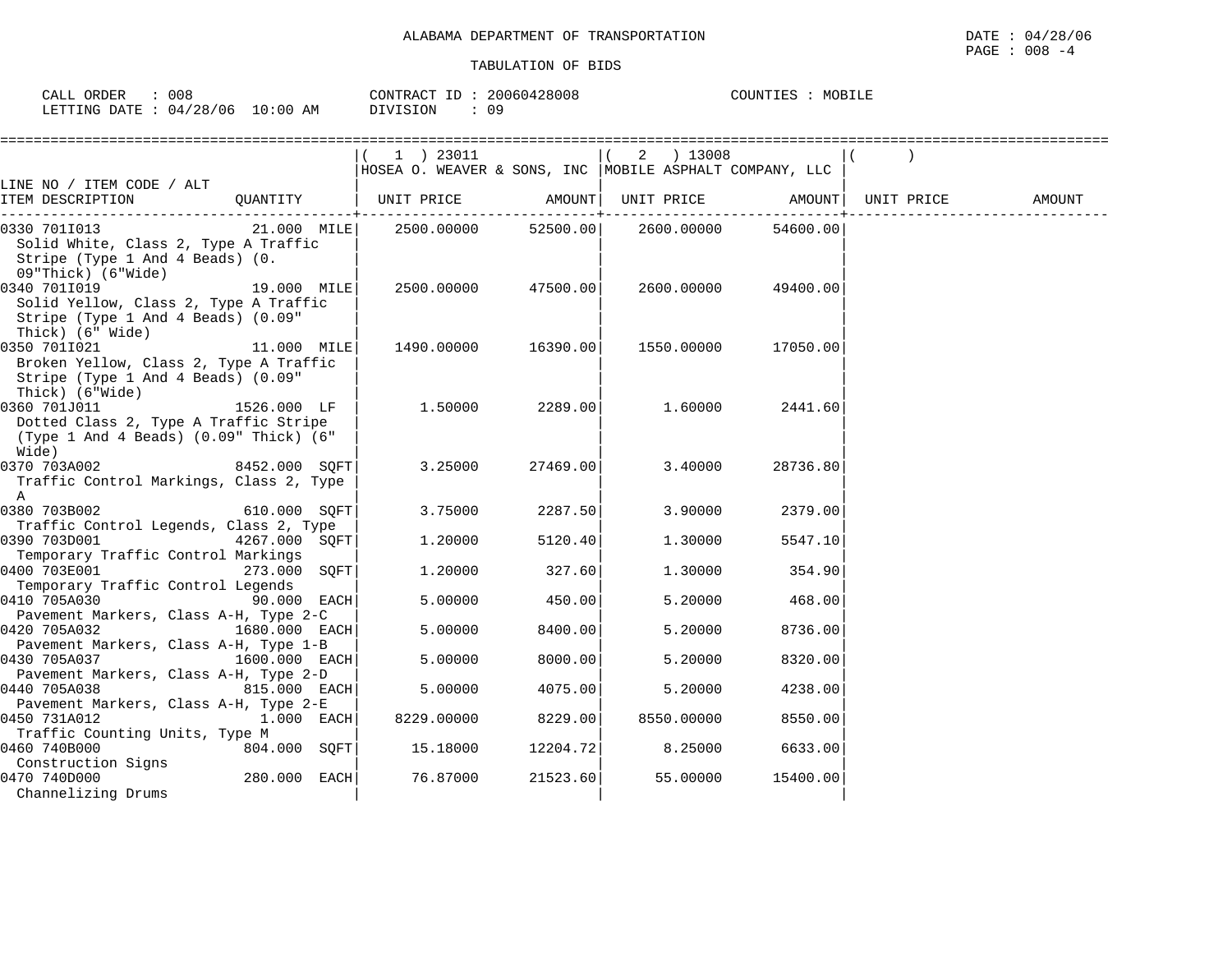| CALL<br>ORDER    | $\sim$ $\sim$ $\sim$<br>u u c |                                         | CONTF<br>، ۱۷ س | 20060428008 | ™UNT⊥<br>- TR2. | MOB.<br>டபட |
|------------------|-------------------------------|-----------------------------------------|-----------------|-------------|-----------------|-------------|
| LETTING<br>RATE: | $' \cap 6$<br>04/28           | $\textcolor{red}{\textbf{10:00}}$<br>AM |                 | n c<br>U -  |                 |             |

|          |      | (1) 23011                                                                                                                  |                                                                            |            |                                                                                               |                                                                                                  |                                   |
|----------|------|----------------------------------------------------------------------------------------------------------------------------|----------------------------------------------------------------------------|------------|-----------------------------------------------------------------------------------------------|--------------------------------------------------------------------------------------------------|-----------------------------------|
|          |      |                                                                                                                            |                                                                            |            |                                                                                               |                                                                                                  |                                   |
|          |      |                                                                                                                            |                                                                            |            |                                                                                               |                                                                                                  |                                   |
| QUANTITY |      |                                                                                                                            |                                                                            |            |                                                                                               | UNIT PRICE                                                                                       | AMOUNT                            |
|          |      | 16.57000                                                                                                                   |                                                                            | 11.00000   | 1375.00                                                                                       |                                                                                                  |                                   |
|          |      | 325.21000                                                                                                                  |                                                                            | 325,00000  | 650.00                                                                                        |                                                                                                  |                                   |
|          |      |                                                                                                                            |                                                                            |            |                                                                                               |                                                                                                  |                                   |
|          |      | 9.28000                                                                                                                    |                                                                            | 7.00000    | 875.00                                                                                        |                                                                                                  |                                   |
|          |      | 2454.40000                                                                                                                 |                                                                            | 4300.00000 | 4300.00                                                                                       |                                                                                                  |                                   |
|          |      |                                                                                                                            |                                                                            |            |                                                                                               |                                                                                                  |                                   |
|          | LUMP | 0.00000                                                                                                                    |                                                                            | 0.00000    | 0.00                                                                                          |                                                                                                  |                                   |
|          |      |                                                                                                                            |                                                                            |            |                                                                                               |                                                                                                  |                                   |
|          |      |                                                                                                                            |                                                                            |            |                                                                                               |                                                                                                  | 0.00                              |
|          |      |                                                                                                                            |                                                                            |            |                                                                                               |                                                                                                  | Ś.                                |
|          |      | Warning Lights, Type B (Detachable Head<br>Portable Sequential Arrow And Chevron<br>Construction Fuel (Maximum Bid Limited | UNIT PRICE<br>$125.000$ EACH<br>2.000 EACH<br>125.000 EACH<br>$1.000$ EACH |            | AMOUNT<br>2071.25<br>650.42<br>1160.00<br>2454.40<br>0.00<br>\$1,532,105.46<br>\$1,532,105.46 | $(2)$ 13008<br>HOSEA O. WEAVER & SONS, INC   MOBILE ASPHALT COMPANY, LLC<br>AMOUNT<br>UNIT PRICE | \$1,661,246.60]<br>\$1,661,246.60 |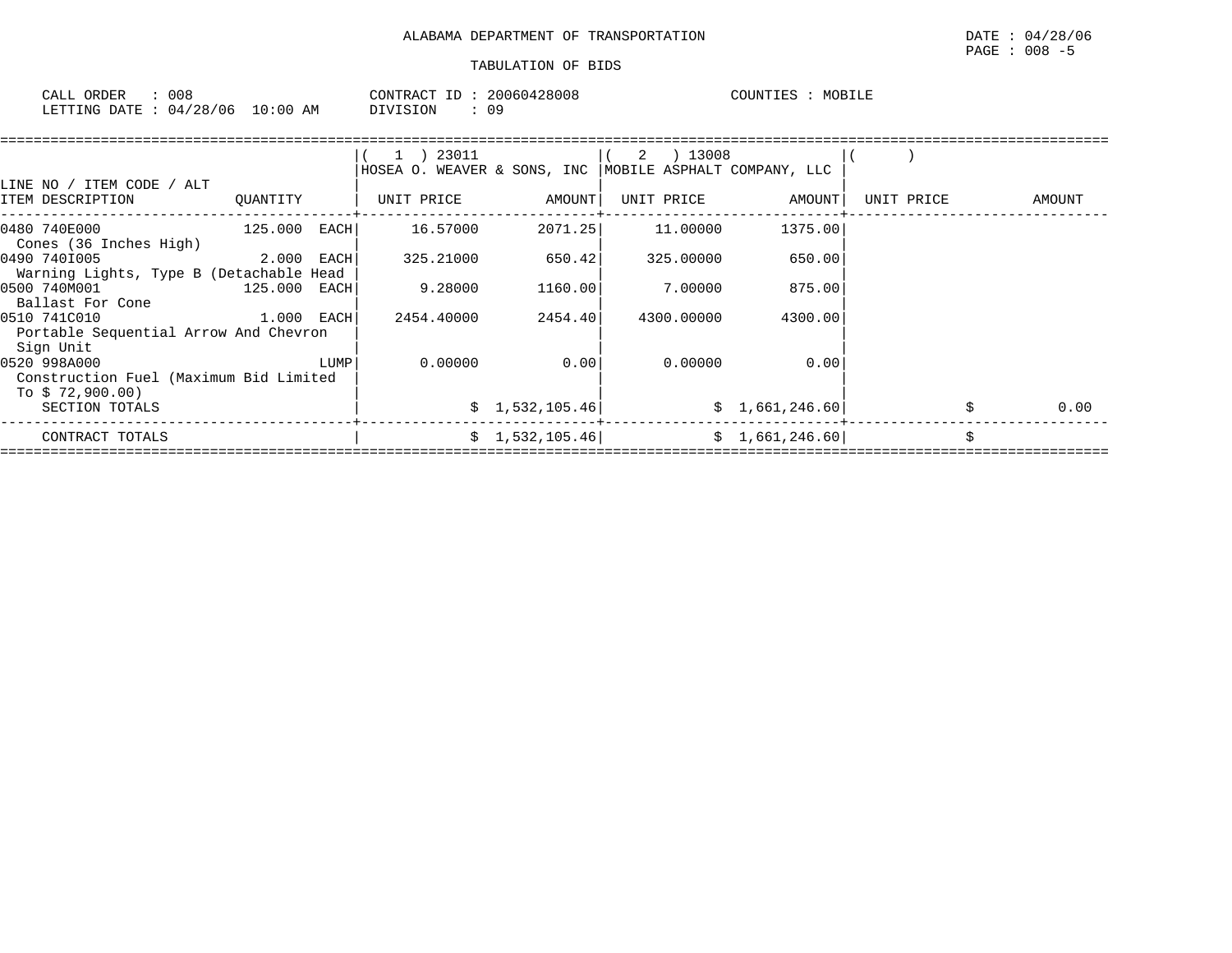# ALABAMA DEPARTMENT OF TRANSPORTATION DATE : 04/28/06

# $\texttt{PAGE}$  : 013 -1

#### VENDOR RANKING

| CALL ORDER<br>: 013<br>LETTING DATE : 04/28/06 10:00 AM |                       | CONTRACT ID: 20060428013<br>DIVISION<br>$\therefore$ 01                                                                |                                                               |              | COUNTIES : MORGAN |                     |                   |  |  |
|---------------------------------------------------------|-----------------------|------------------------------------------------------------------------------------------------------------------------|---------------------------------------------------------------|--------------|-------------------|---------------------|-------------------|--|--|
|                                                         | CONTRACT DESCRIPTION: | for constructing the Planing, Resurfacing and Traffic Stripe<br>on SR-20 (US-72) from the Lawrence county line to SR-3 | (available days)<br>$PROJECT(S)$ : $EBF - STPSAF - 0020(505)$ |              |                   |                     |                   |  |  |
| (US-31) in Decatur. Length 7.830 mi.                    |                       |                                                                                                                        |                                                               |              |                   |                     |                   |  |  |
| RANK                                                    | VENDOR NO. / NAME     |                                                                                                                        |                                                               |              |                   | TOTAL<br><b>BID</b> | % OVER<br>LOW BID |  |  |
|                                                         | 01087                 | APAC-SOUTHEAST, INC.                                                                                                   |                                                               |              |                   | \$3,531,691.49      | 100.0000%         |  |  |
|                                                         | 19010                 | SHELBY CONTRACTING CO., INC.                                                                                           |                                                               | 4,039,822.71 | 114.3878%         |                     |                   |  |  |
|                                                         | 19074                 | S & M EOUIPMENT CO., INC.                                                                                              |                                                               | 4,571,679.47 | 129.4473%         |                     |                   |  |  |
| 4                                                       | 18037                 | REED CONTRACTING SERVICES, INC.                                                                                        |                                                               | 4,673,740.48 | 132.3372%         |                     |                   |  |  |
| 5.                                                      | 11014                 | JOE KEENUM EXCAVATION & CONSTRUCTION, INC.                                                                             |                                                               | 5,379,460.40 | 152.3197%         |                     |                   |  |  |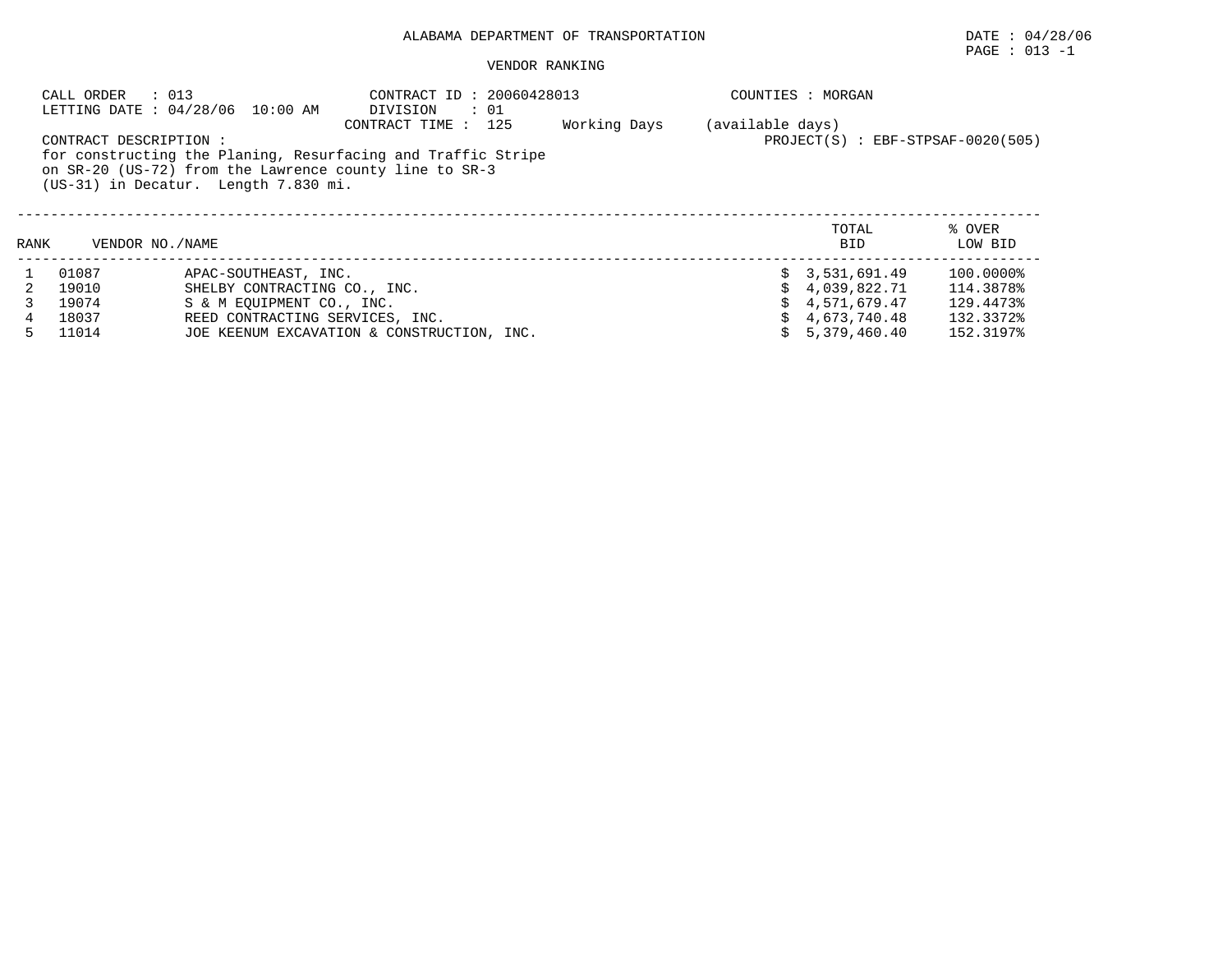| : 013<br>CALL ORDER<br>LETTING DATE : 04/28/06 10:00 AM | CONTRACT ID: 20060428013<br>$\therefore$ 01<br>DIVISION | COUNTIES : MORGAN                                                      |                      |
|---------------------------------------------------------|---------------------------------------------------------|------------------------------------------------------------------------|----------------------|
| LINE NO / ITEM CODE / ALT                               | 01087<br>APAC-SOUTHEAST, INC.                           | 2 ) 19010<br>SHELBY CONTRACTING CO., INC $ S \& M$ EOUIPMENT CO., INC. | 3 ) 19074            |
| ITEM DESCRIPTION<br>OUANTITY                            | AMOUNT  <br>UNIT PRICE                                  | AMOUNT  <br>UNIT PRICE                                                 | UNIT PRICE<br>AMOUNT |

| LINE NO / ITEM CODE / ALT                                                                                      |                 |             |               |             |            |             |               |
|----------------------------------------------------------------------------------------------------------------|-----------------|-------------|---------------|-------------|------------|-------------|---------------|
| ITEM DESCRIPTION                                                                                               | OUANTITY        | UNIT PRICE  | <b>AMOUNT</b> | UNIT PRICE  | AMOUNT     | UNIT PRICE  | <b>AMOUNT</b> |
| SECTION 0001 Total                                                                                             |                 |             |               |             |            |             |               |
| 0010 206C010                                                                                                   | 1947.000 SOYD   | 2.00000     | 3894.00       | 3.00000     | 5841.00    | 4.00000     | 7788.00       |
| Removing Concrete Driveway<br>0020 405A000<br>Tack Coat                                                        | 16997.000 GAL   | 1.46000     | 24815.62      | 1.25000     | 21246.25   | 2.00000     | 33994.00      |
| 0030 408A051<br>Planing Existing Pavement                                                                      | 180847.000 SQYD | 0.57000     | 103082.79     | 0.80000     | 144677.60  | 1.25000     | 226058.75     |
| (Approximately 0.00" Thru 1.0" Thick)<br>$29920.000$ SQYD<br>0040 408A052<br>Planing Existing Pavement         |                 | 0.61000     | 18251.20      | 0.80000     | 23936.00   | 1.50000     | 44880.00      |
| (Approximately 1.10" Thru 2.0" Thick)<br>0050 408A053<br>Planing Existing Pavement                             | 31680.000 SOYD  | 1.03000     | 32630.40      | 0.80000     | 25344.00   | 2,00000     | 63360.00      |
| (Approximately 2.10" Thru 3.0" Thick)<br>0060 408A054<br>Planing Existing Pavement                             | 7000.000 SOYD   | 0.79000     | 5530.00       | 0.80000     | 5600.00    | 2.25000     | 15750.00      |
| (Approximately 3.10" Thru 4.0" Thick)<br>0070 408A055                                                          | 13940.000 SOYD  | 1.05000     | 14637.00      | 0.80000     | 11152.00   | 2.50000     | 34850.00      |
| Planing Existing Pavement<br>(Approximately 4.10" Thru 5.0" Thick)<br>0080 410H000                             | 1.000 EACH      | 96494.91000 | 96494.91      | 26000.00000 | 26000.00   | 65000.00000 | 65000.00      |
| Material Remixing Device<br>1426.000 TON<br>0090 420A015<br>Polymer Modified Open Graded Friction              |                 | 60.54000    | 86330.04      | 66.47000    | 94786.22   | 65.00000    | 92690.00      |
| Course<br>0100 423A002<br>Stone Matrix Asphalt Wearing Layer,                                                  | 6160.000 TON    | 47.93000    | 295248.80     | 58.01000    | 357341.60  | 65.00000    | 400400.00     |
| 3/4" Maximum Aggregate Size<br>0110 423A003<br>13959.000 TON<br>Stone Matrix Asphalt Wearing Layer,            |                 | 50.06000    | 698787.54     | 58.15000    | 811715.85  | 65.00000    | 907335.00     |
| 1/2" Maximum Aggregate Size<br>0120 423A006<br>Stone Matrix Asphalt Wearing Layer,                             | 2239.000 TON    | 64.93000    | 145378.27     | 56.03000    | 125451.17  | 70.00000    | 156730.00     |
| 3/4" Maximum Aggregate Size, Leveling<br>0130 423B001 27916.000 TON<br>Stone Matrix Asphalt Binder Layer, 1.0" |                 | 44.07000    | 1230258.12    | 55.14000    | 1539288.24 | 56.00000    | 1563296.00    |
| Maximum Aggregate Size<br>0140 424B581<br>Superpave Bituminous Concrete Lower                                  | 2440.000 TON    | 34.19000    | 83423.60      | 44.06000    | 107506.40  | 45.00000    | 109800.00     |
| Binder Layer, 1" Maximum Aggregate Size<br>Mix, ESAL Range E                                                   |                 |             |               |             |            |             |               |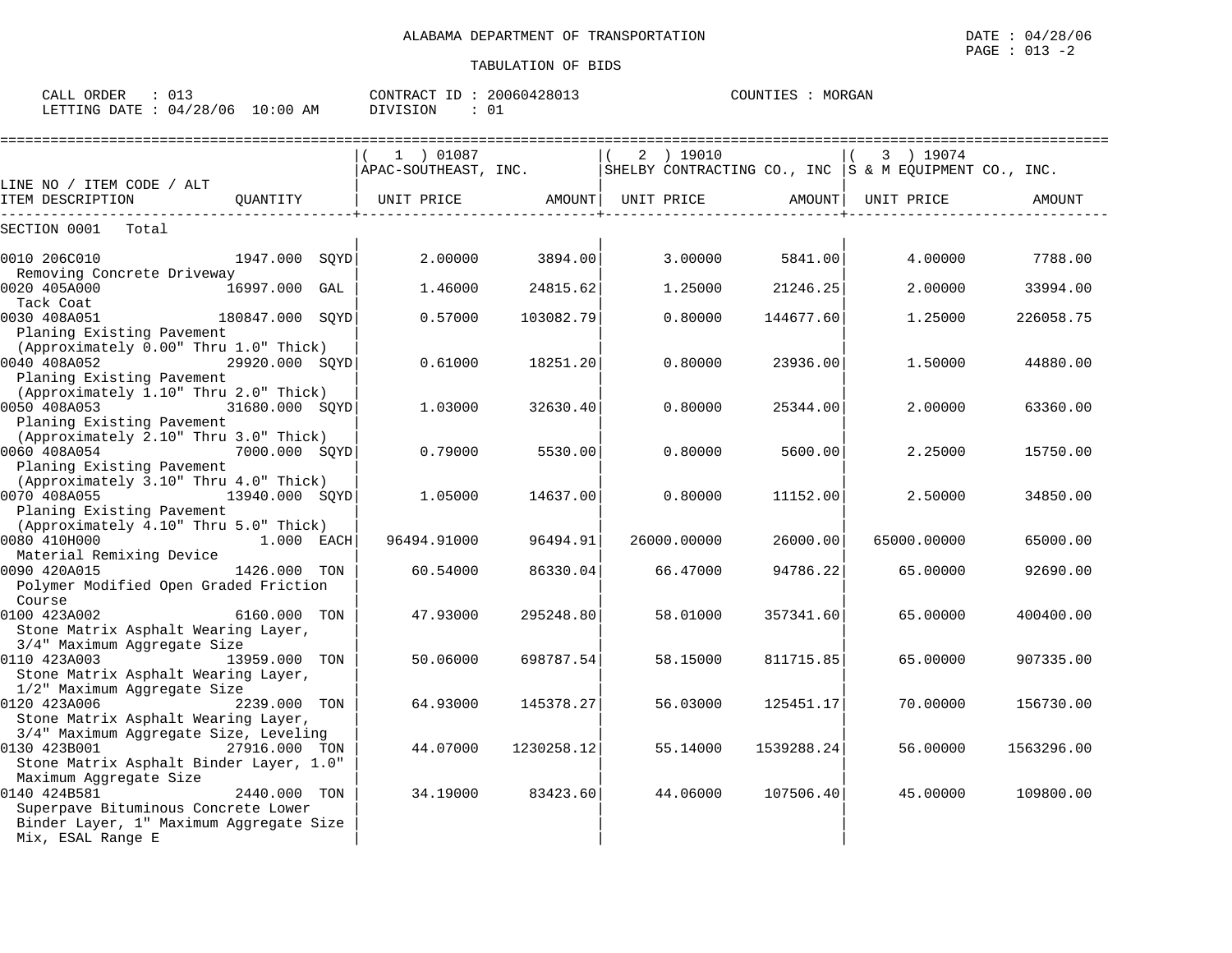| ORDER<br>CALL (                  | 01: |          | CONTRACT ID: 20060428013 | COUNTIES | MORGAN |
|----------------------------------|-----|----------|--------------------------|----------|--------|
| LETTING DATE : 04/28/06 10:00 AM |     | DIVISION |                          |          |        |

|                                                                                                                                 |              |      | =========================<br>1 ) 01087<br>APAC-SOUTHEAST, INC. |           | 2<br>) 19010<br>SHELBY CONTRACTING CO., INC $ S \& M$ EQUIPMENT CO., INC. |           | 3 ) 19074   | . ============================= |
|---------------------------------------------------------------------------------------------------------------------------------|--------------|------|----------------------------------------------------------------|-----------|---------------------------------------------------------------------------|-----------|-------------|---------------------------------|
| LINE NO / ITEM CODE / ALT                                                                                                       |              |      |                                                                |           |                                                                           |           |             |                                 |
| ITEM DESCRIPTION                                                                                                                | OUANTITY     |      |                                                                |           | UNIT PRICE     AMOUNT  UNIT PRICE     AMOUNT                              |           | UNIT PRICE  | AMOUNT                          |
| 0150 424B659<br>Superpave Bituminous Concrete Upper<br>Binder Layer, Leveling, 1" Maximum                                       | 1225.000 TON |      | 41.84000                                                       | 51254.00  | 43.98000                                                                  | 53875.50  | 47.00000    | 57575.00                        |
| Aggregate Size Mix, ESAL Range C/D<br>0160 424B692<br>Superpave Bituminous Concrete Lower<br>Binder Layer, Widening, 1" Maximum | 4994.000     | TON  | 49.81000                                                       | 248751.14 | 43.45000                                                                  | 216989.30 | 47.00000    | 234718.00                       |
| Aggregate Size Mix, ESAL Range C/D<br>0170 430B040<br>Aggregate Surfacing (Crushed Aggregate                                    | 862.000 TON  |      | 15.38000                                                       | 13257.56  | 12.43000                                                                  | 10714.66  | 15.00000    | 12930.00                        |
| Base, Type B)<br>0180 600A000                                                                                                   |              | LUMP | 57324.92000                                                    | 57324.92  | 110700.00000                                                              | 110700.00 | 50000.00000 | 50000.00                        |
| Mobilization<br>0190 652A100<br>Seeding                                                                                         | 6.000 ACRE   |      | 1182.89000                                                     | 7097.34   | 600.00000                                                                 | 3600.00   | 1250.00000  | 7500.00                         |
| 0200 656A010<br>Mulching                                                                                                        | 6.000 ACRE   |      | 404.43000                                                      | 2426.58   | 600,00000                                                                 | 3600.00   | 1250.00000  | 7500.00                         |
| 0210 665J000<br>Silt Fence, Type A                                                                                              | 1000.000 LF  |      | 3.99000                                                        | 3990.00   | 2.60000                                                                   | 2600.00   | 10.00000    | 10000.00                        |
| 0220 6650001<br>Silt Fence Removal                                                                                              | 1000.000 LF  |      | 1.59000                                                        | 1590.00   | 0.25000                                                                   | 250.00    | 5.00000     | 5000.00                         |
| 0230 6650001<br>20 Inch Wattle                                                                                                  | 250.000 LF   |      | 7.39000                                                        | 1847.50   | 5.20000                                                                   | 1300.00   | 10.00000    | 2500.00                         |
| 0240 680A000<br>Engineering Controls                                                                                            |              | LUMP | 892.73000                                                      | 892.73    | 11500.00000                                                               | 11500.00  | 15000.00000 | 15000.00                        |
| 0250 701A028<br>Solid White, Class 2, Type A Traffic<br>Stripe (0.06" Thick) (6" Wide)                                          | 13.000 MILE  |      | 1836.00000                                                     | 23868.00  | 1800.00000                                                                | 23400.00  | 1980.00000  | 25740.00                        |
| 0260 701A032<br>Solid Yellow, Class 2, Type A Traffic<br>Stripe (0.06" Thick) (6" Wide)                                         | 13.000 MILE  |      | 1836.00000                                                     | 23868.00  | 1800.00000                                                                | 23400.00  | 1980.00000  | 25740.00                        |
| 0270 701A041<br>Broken White, Class 2, Type A Traffic<br>Stripe (0.09" Thick) (6" Wide)                                         | 16.000 MILE  |      | 1020.00000                                                     | 16320.00  | 1000.00000                                                                | 16000.00  | 1210.00000  | 19360.00                        |
| 0280 701A046<br>4.000 MILE<br>Broken Yellow, Class 2, Type A Traffic<br>Stripe (0.09" Thick) (6" Wide)                          |              |      | 1020.00000                                                     | 4080.00   | 1000.00000                                                                | 4000.00   | 1210.00000  | 4840.00                         |
| 0290 701A048<br>Solid Yellow, Class 2, Type A Traffic<br>Stripe (0.09" Thick) (6" Wide)                                         | 4.000 MILE   |      | 2040.00000                                                     | 8160.00   | 2000.00000                                                                | 8000.001  | 2255.00000  | 9020.00                         |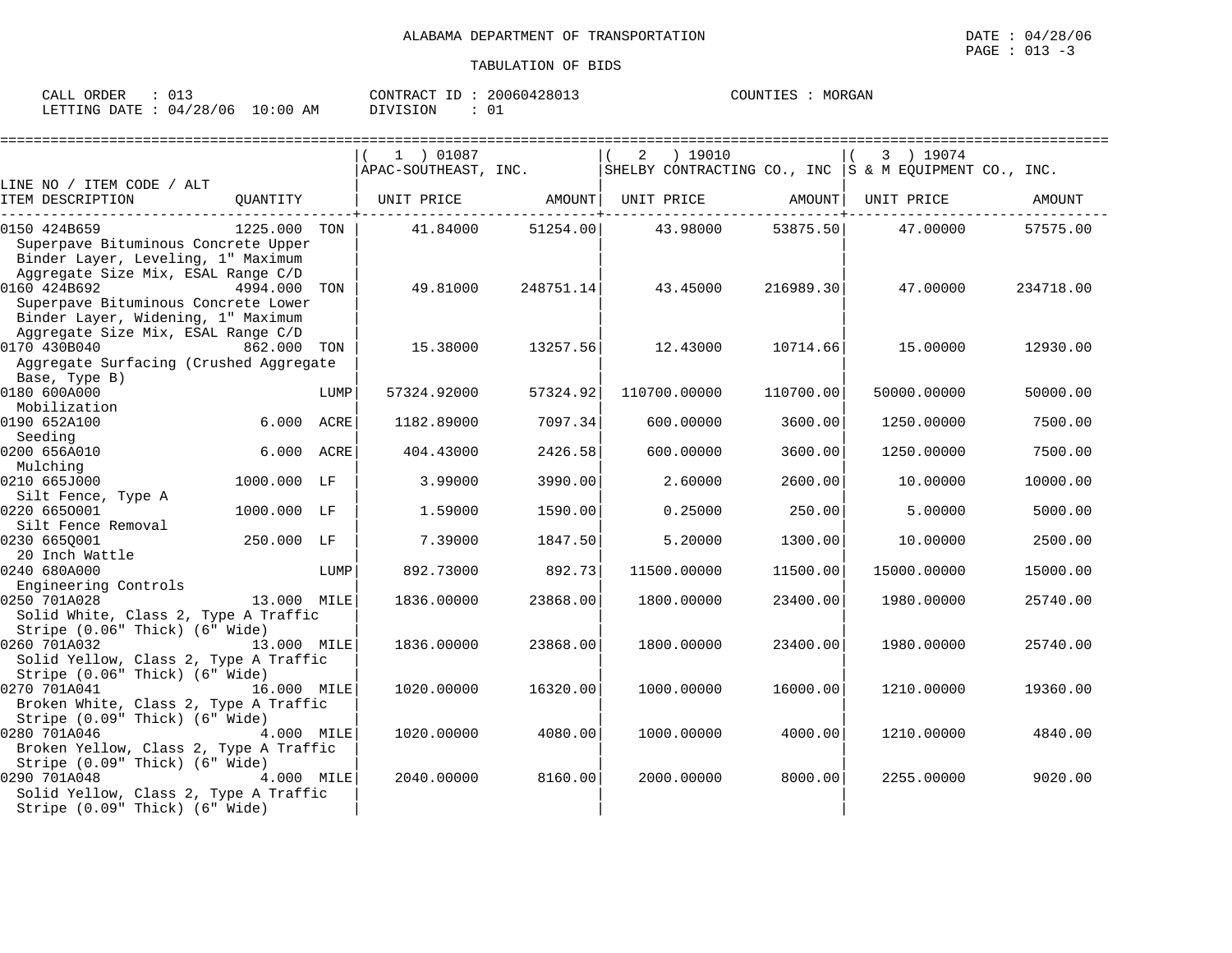| ORDER<br>CALL \                 | -011 |          | CONTRACT ID: 20060428013 | COUNTIES | MORGAN |
|---------------------------------|------|----------|--------------------------|----------|--------|
| LETTING DATE: 04/28/06 10:00 AM |      | DIVISION | 0.                       |          |        |

| ===================                                                                                            |           |          |           |          |                                                                            |          |
|----------------------------------------------------------------------------------------------------------------|-----------|----------|-----------|----------|----------------------------------------------------------------------------|----------|
|                                                                                                                | 1 ) 01087 |          | 2 ) 19010 |          | 3 ) 19074                                                                  |          |
|                                                                                                                |           |          |           |          | APAC-SOUTHEAST, INC. SHELBY CONTRACTING CO., INC S & M EQUIPMENT CO., INC. |          |
| LINE NO / ITEM CODE / ALT                                                                                      |           |          |           |          |                                                                            |          |
| QUANTITY   UNIT PRICE     AMOUNT  UNIT PRICE     AMOUNT  UNIT PRICE<br>ITEM DESCRIPTION                        |           |          |           |          |                                                                            | AMOUNT   |
| 21970.000 LF<br>0300 701B009                                                                                   | 1.02000   | 22409.40 | 1.00000   | 21970.00 | 1.65000                                                                    | 36250.50 |
| Dotted Class 2, Type A Traffic Stripe<br>(0.09" Thick)(6" Wide)                                                |           |          |           |          |                                                                            |          |
| 0310 701C000<br>32.000 MILE<br>Broken Temporary Traffic Stripe                                                 | 765.00000 | 24480.00 | 750.00000 | 24000.00 | 792.00000                                                                  | 25344.00 |
| 0320 701C001<br>53.000 MILE<br>Solid Temporary Traffic Stripe                                                  | 816.00000 | 43248.00 | 800,00000 | 42400.00 | 869,00000                                                                  | 46057.00 |
| 0330 701G121<br><b>635.000 LF</b><br>Broken White, Class 3W, Type A Traffic                                    | 2.04000   | 1295.40  | 2,00000   | 1270.00  | 3.85000                                                                    | 2444.75  |
| Stripe (6" Wide)<br>1057.000 LF<br>0340 701G125<br>Solid White, Class 3W, Type A Traffic                       | 4.59000   | 4851.63  | 4.50000   | 4756.50  | 5.50000                                                                    | 5813.50  |
| Stripe (6" Wide)<br>0350 701G129<br>212.000 LF<br>Broken Yellow, Class 3W, Type A Traffic                      | 2.04000   | 432.48   | 2,00000   | 424.00   | 3.85000                                                                    | 816.20   |
| Stripe (6" Wide)<br>212.000 LF<br>0360 701G133<br>Solid Yellow, Class 3W, Type A Traffic                       | 4.59000   | 973.08   | 4.50000   | 954.00   | 5.50000                                                                    | 1166.00  |
| Stripe (6" Wide)<br>0370 701H001<br>1268.000 LF<br>Solid Traffic Stripe Removed (Plastic)                      | 0.51000   | 646.68   | 0.50000   | 634.00   | 1.10000                                                                    | 1394.80  |
| 846.000 LF<br>0380 701H006<br>Broken Traffic Stripe Removed (Plastic)                                          | 0.51000   | 431.46   | 0.50000   | 423.00   | 1,10000                                                                    | 930.60   |
| 12158.000 SQFT<br>0390 703A002<br>Traffic Control Markings, Class 2, Type<br>$\mathsf{A}$                      | 3.06000   | 37203.48 | 3.00000   | 36474.00 | 3.85000                                                                    | 46808.30 |
| 1758.000 SQFT<br>0400 703B002<br>Traffic Control Legends, Class 2, Type                                        | 4.08000   | 7172.64  | 4.00000   | 7032.00  | 3.85000                                                                    | 6768.30  |
| 0410 703D001<br>8524.000 SOFT<br>Temporary Traffic Control Markings                                            | 2.04000   | 17388.96 | 2,00000   | 17048.00 | 1.38000                                                                    | 11763.12 |
| 0420 703E001<br>1557.000 SOFT                                                                                  | 2.55000   | 3970.35  | 2.50000   | 3892.50  | 1.38000                                                                    | 2148.66  |
| Temporary Traffic Control Legends<br>0430 705A030<br>541.000 EACH                                              | 6.12000   | 3310.92  | 6.00000   | 3246.00  | 6.05000                                                                    | 3273.05  |
| Pavement Markers, Class A-H, Type 2-C<br>0440 705A031<br>1036.000 EACH                                         | 6.12000   | 6340.32  | 6,00000   | 6216.00  | 6.05000                                                                    | 6267.80  |
| Pavement Markers, Class A-H, Type 1-A<br>0450 705A032<br>232.000 EACH                                          | 6.12000   | 1419.84  | 6,00000   | 1392.00  | 6.05000                                                                    | 1403.60  |
| Pavement Markers, Class A-H, Type 1-B<br>0460 705A037<br>232.000 EACH<br>Pavement Markers, Class A-H, Type 2-D | 6.12000   | 1419.84  | 6,00000   | 1392.00  | 6.05000                                                                    | 1403.60  |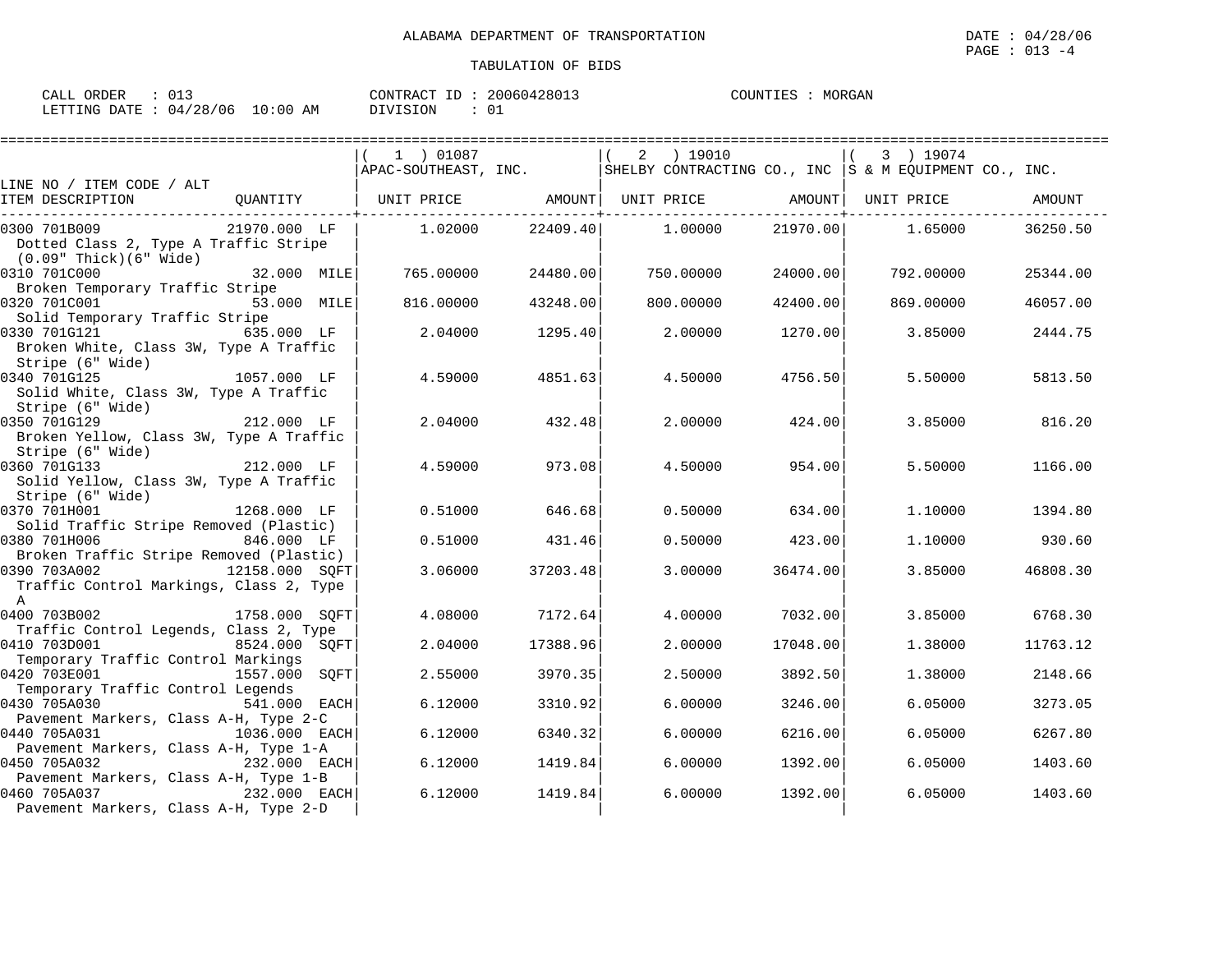| CALL ORDER                       |  | CONTRACT ID: 20060428013 | MORGAN<br>COUNTIES : |
|----------------------------------|--|--------------------------|----------------------|
| LETTING DATE : 04/28/06 10:00 AM |  | DIVISION                 |                      |

|                                                                     |              |      | 1 ) 01087<br>APAC-SOUTHEAST, INC. |                | 2<br>) 19010<br>SHELBY CONTRACTING CO., INC |                 | ) 19074<br>3<br>S & M EOUIPMENT CO., INC. |              |
|---------------------------------------------------------------------|--------------|------|-----------------------------------|----------------|---------------------------------------------|-----------------|-------------------------------------------|--------------|
| LINE NO / ITEM CODE / ALT<br>ITEM DESCRIPTION                       | OUANTITY     |      | UNIT PRICE                        | AMOUNT         | UNIT PRICE                                  | AMOUNT          | UNIT PRICE                                | AMOUNT       |
| 0470 730H001<br>Loop Wire                                           | 10500.000 LF |      | 2.21000                           | 23205.00       | 2.45000                                     | 25725.00        | 2.20000                                   | 23100.00     |
| 0480 7301001<br>Loop Detector Lead-In-Cable                         | 8550.000     | LF   | 1.65000                           | 14107.50       | 3.00000                                     | 25650.00        | 1.65000                                   | 14107.50     |
| 0490 731A003<br>Traffic Counting Units, Type D                      | 1,000        | EACH | 5513.61000                        | 5513.61        | 3000.00000                                  | 3000.00         | 5500.00000                                | 5500.00      |
| 0500 740B000<br>Construction Signs                                  | 728.000      | SQFT | 7.78000                           | 5663.84        | 12.14000                                    | 8837.92         | 7.98000                                   | 5809.44      |
| 0510 740D000<br>Channelizing Drums                                  | 100.000      | EACH | 22.03000                          | 2203.00        | 62.50000                                    | 6250.00         | 66.00000                                  | 6600.00      |
| 0520 740E000<br>Cones (36 Inches High)                              | 200,000      | EACH | 0.01000                           | 2.00           | 14.50000                                    | 2900.00         | 14.92000                                  | 2984.00      |
| 0530 740M001<br>Ballast For Cone                                    | 200,000      | EACH | 0.01000                           | 2.00           | 8,10000                                     | 1620.00         | 8.35000                                   | 1670.00      |
| 0540 741C010<br>Portable Sequential Arrow And Chevron               | 1.000 EACH   |      | 510.00000                         | 510.00         | 2500.00000                                  | 2500.00         | 2500.00000                                | 2500.00      |
| Sign Unit<br>0550 998A000<br>Construction Fuel (Maximum Bid Limited |              | LUMP | 0.00000                           | 0.00           | 0.00000                                     | 0.00            | 100000.00000                              | 100000.00    |
| To $$234,000$<br>SECTION TOTALS                                     |              |      |                                   | 3,531,691.49   |                                             | \$4,039,822.71  | Ŝ.                                        | 4,571,679.47 |
| CONTRACT TOTALS                                                     |              |      |                                   | \$3,531,691.49 |                                             | \$4,039,822.71] | Ŝ.                                        | 4,571,679.47 |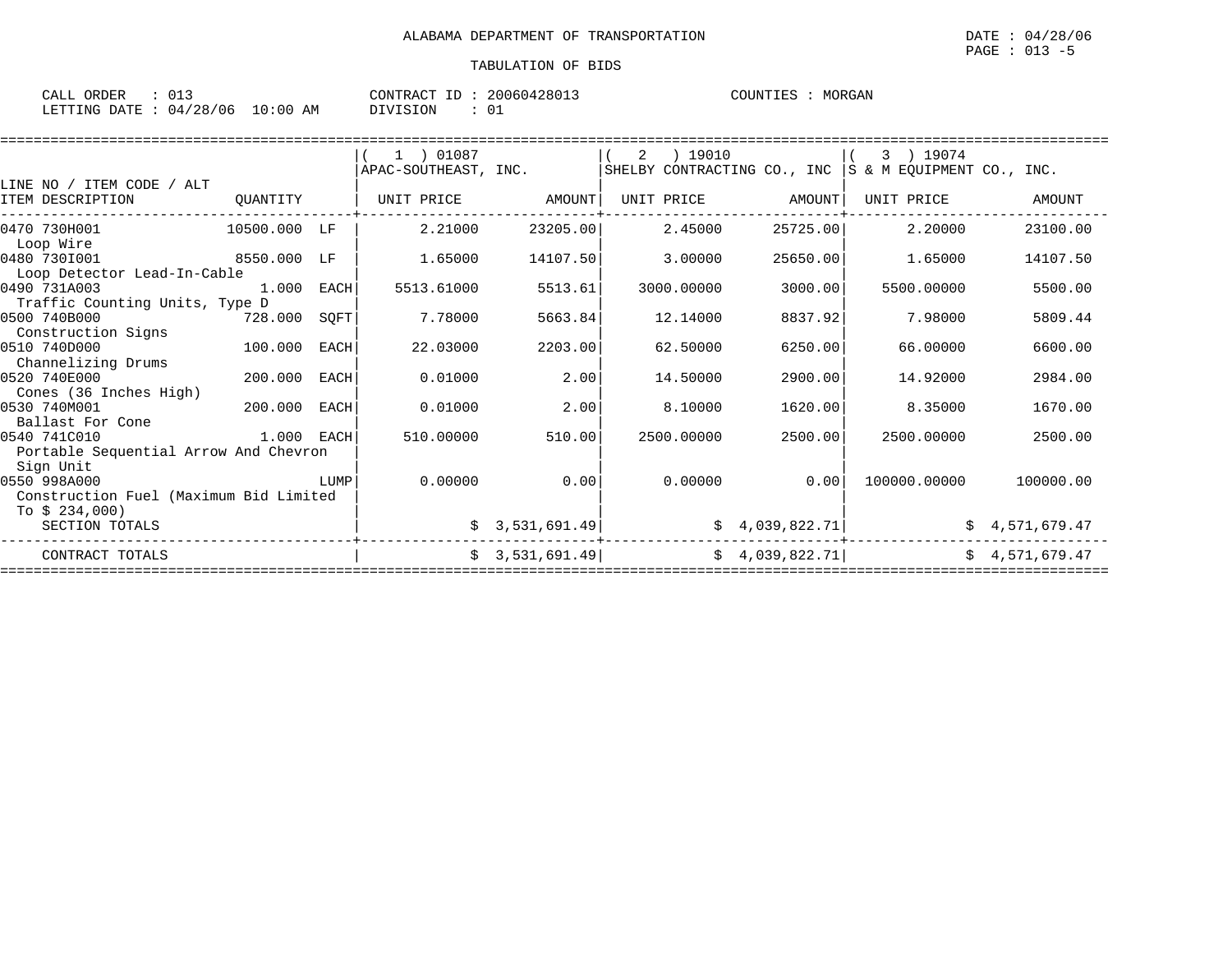| 01.<br>CALL ORDER               | CONTRACT ID: 20060428013 | MORGAN<br>COUNTIES : |
|---------------------------------|--------------------------|----------------------|
| LETTING DATE: 04/28/06 10:00 AM | DIVISION                 |                      |

|                                                                                                                                               |                 | 4 ) 18037<br>REED CONTRACTING SERVICES, JJOE KEENUM EXCAVATION & CON |            | 5 ) 11014    |            |            |        |
|-----------------------------------------------------------------------------------------------------------------------------------------------|-----------------|----------------------------------------------------------------------|------------|--------------|------------|------------|--------|
| LINE NO / ITEM CODE / ALT                                                                                                                     |                 |                                                                      |            |              |            |            |        |
| ITEM DESCRIPTION                                                                                                                              | QUANTITY        | UNIT PRICE                                                           | AMOUNT     | UNIT PRICE   | AMOUNT     | UNIT PRICE | AMOUNT |
| SECTION 0001<br>Total                                                                                                                         |                 |                                                                      |            |              |            |            |        |
| 0010 206C010<br>Removing Concrete Driveway                                                                                                    | 1947.000 SQYD   | 8.21000                                                              | 15984.87   | 20.00000     | 38940.00   |            |        |
| 0020 405A000<br>Tack Coat                                                                                                                     | 16997.000 GAL   | 1.36000                                                              | 23115.92   | 1.45000      | 24645.65   |            |        |
| 0030 408A051<br>Planing Existing Pavement                                                                                                     | 180847.000 SQYD | 0.49000                                                              | 88615.03   | 1,25000      | 226058.75  |            |        |
| (Approximately 0.00" Thru 1.0" Thick)<br>0040 408A052<br>Planing Existing Pavement                                                            | 29920.000 SOYD  | 0.41000                                                              | 12267.20   | 1.50000      | 44880.00   |            |        |
| (Approximately 1.10" Thru 2.0" Thick)<br>0050 408A053<br>$31680.000$ SQYD<br>Planing Existing Pavement                                        |                 | 0.39000                                                              | 12355.20   | 2,00000      | 63360.00   |            |        |
| (Approximately 2.10" Thru 3.0" Thick)<br>0060 408A054<br>Planing Existing Pavement                                                            | 7000.000 SQYD   | 1.05000                                                              | 7350.00    | 2.50000      | 17500.00   |            |        |
| (Approximately 3.10" Thru 4.0" Thick)<br>0070 408A055<br>Planing Existing Pavement                                                            | 13940.000 SOYD  | 1.05000                                                              | 14637.00   | 3.00000      | 41820.00   |            |        |
| (Approximately 4.10" Thru 5.0" Thick)<br>0080 410H000<br>Material Remixing Device                                                             | 1.000 EACH      | 126326.09000                                                         | 126326.09  | 120000.00000 | 120000.00  |            |        |
| 0090 420A015<br>Polymer Modified Open Graded Friction<br>Course                                                                               | 1426.000 TON    | 80.07000                                                             | 114179.82  | 100.00000    | 142600.00  |            |        |
| 0100 423A002<br>Stone Matrix Asphalt Wearing Layer,                                                                                           | 6160.000 TON    | 65.23000                                                             | 401816.80  | 70.00000     | 431200.00  |            |        |
| 3/4" Maximum Aggregate Size<br>0110 423A003<br>Stone Matrix Asphalt Wearing Layer,                                                            | 13959.000 TON   | 74.78000                                                             | 1043854.02 | 75.00000     | 1046925.00 |            |        |
| 1/2" Maximum Aggregate Size<br>0120 423A006<br>Stone Matrix Asphalt Wearing Layer,                                                            | 2239.000 TON    | 71.68000                                                             | 160491.52  | 65.00000     | 145535.00  |            |        |
| 3/4" Maximum Aggregate Size, Leveling<br>0130 423B001<br>Stone Matrix Asphalt Binder Layer, 1.0"                                              | 27916.000 TON   | 54.77000                                                             | 1528959.32 | 58.00000     | 1619128.00 |            |        |
| Maximum Aggregate Size<br>0140 424B581<br>Superpave Bituminous Concrete Lower<br>Binder Layer, 1" Maximum Aggregate Size<br>Mix, ESAL Range E | 2440.000 TON    | 39.94000                                                             | 97453.60   | 44.00000     | 107360.00  |            |        |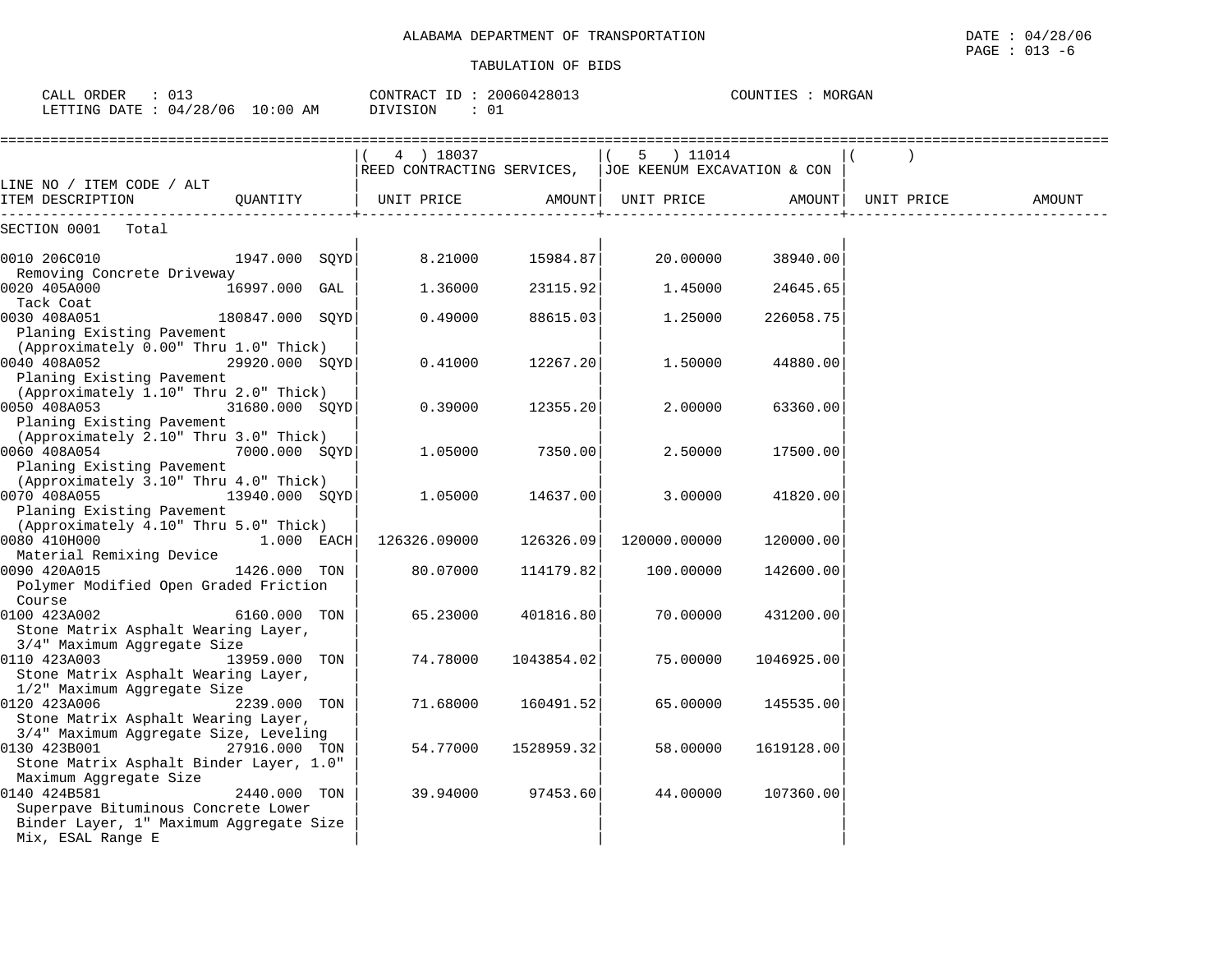| $\sim$ $\sim$ $\sim$<br>ORDER<br>CALL<br>∪⊥آب |          | 20060428013<br>CONTRACT ID | MORGAN<br>COUNTIES |
|-----------------------------------------------|----------|----------------------------|--------------------|
| 04/28/06<br>LETTING DATE                      | 10:00 AM | $\cap$<br>DIVISION<br>ັ∪⊥  |                    |

|                                                     |              |      | 4 ) 18037                                                |           | 5 ) 11014    |                                       |            |        |
|-----------------------------------------------------|--------------|------|----------------------------------------------------------|-----------|--------------|---------------------------------------|------------|--------|
|                                                     |              |      | REED CONTRACTING SERVICES,   JOE KEENUM EXCAVATION & CON |           |              |                                       |            |        |
| LINE NO / ITEM CODE / ALT                           |              |      |                                                          |           |              |                                       |            |        |
| ITEM DESCRIPTION                                    |              |      | QUANTITY   UNIT PRICE AMOUNT  UNIT PRICE AMOUNT          |           |              |                                       | UNIT PRICE | AMOUNT |
|                                                     |              |      |                                                          | 48889.75  |              | . _ _ _ _ _ _ _ _ _ _ _ _<br>53900.00 |            |        |
| 0150 424B659<br>Superpave Bituminous Concrete Upper | 1225.000 TON |      | 39.91000                                                 |           | 44.00000     |                                       |            |        |
| Binder Layer, Leveling, 1" Maximum                  |              |      |                                                          |           |              |                                       |            |        |
| Aggregate Size Mix, ESAL Range C/D                  |              |      |                                                          |           |              |                                       |            |        |
| 0160 424B692                                        | 4994.000     | TON  | 54.77000                                                 | 273521.38 | 52.00000     | 259688.00                             |            |        |
| Superpave Bituminous Concrete Lower                 |              |      |                                                          |           |              |                                       |            |        |
| Binder Layer, Widening, 1" Maximum                  |              |      |                                                          |           |              |                                       |            |        |
| Aggregate Size Mix, ESAL Range C/D                  |              |      |                                                          |           |              |                                       |            |        |
| 0170 430B040                                        | 862.000 TON  |      | 18.78000                                                 | 16188.36  | 18.00000     | 15516.00                              |            |        |
| Aggregate Surfacing (Crushed Aggregate              |              |      |                                                          |           |              |                                       |            |        |
| Base, Type B)                                       |              |      |                                                          |           |              |                                       |            |        |
| 0180 600A000                                        |              | LUMP | 329731.60000                                             | 329731.60 | 320000.00000 | 320000.00                             |            |        |
| Mobilization                                        |              |      |                                                          |           |              |                                       |            |        |
| 0190 652A100                                        | 6.000 ACRE   |      | 1140.77000                                               | 6844.62   | 2000.00000   | 12000.00                              |            |        |
| Seeding                                             |              |      |                                                          |           |              |                                       |            |        |
| 0200 656A010                                        | 6.000 ACRE   |      | 1211.79000                                               | 7270.74   | 2000.00000   | 12000.00                              |            |        |
| Mulching                                            |              |      |                                                          |           |              |                                       |            |        |
| 0210 665J000                                        | 1000.000 LF  |      | 3.42000                                                  | 3420.00   | 4.00000      | 4000.00                               |            |        |
| Silt Fence, Type A                                  |              |      |                                                          |           |              |                                       |            |        |
| 0220 6650001                                        | 1000.000 LF  |      | 1.15000                                                  | 1150.00   | 2.00000      | 2000.00                               |            |        |
| Silt Fence Removal                                  |              |      |                                                          |           |              |                                       |            |        |
| 0230 6650001<br>20 Inch Wattle                      | 250.000 LF   |      | 9.16000                                                  | 2290.00   | 4.00000      | 1000.00                               |            |        |
| 0240 680A000                                        |              | LUMP | 969.79000                                                | 969.79    | 75000.00000  | 75000.00                              |            |        |
| Engineering Controls                                |              |      |                                                          |           |              |                                       |            |        |
| 0250 701A028                                        | 13.000 MILE  |      | 1890.00000                                               | 24570.00  | 1800.00000   | 23400.00                              |            |        |
| Solid White, Class 2, Type A Traffic                |              |      |                                                          |           |              |                                       |            |        |
| Stripe (0.06" Thick) (6" Wide)                      |              |      |                                                          |           |              |                                       |            |        |
| 0260 701A032<br>13.000 MILE                         |              |      | 1890.00000                                               | 24570.00  | 1800.00000   | 23400.00                              |            |        |
| Solid Yellow, Class 2, Type A Traffic               |              |      |                                                          |           |              |                                       |            |        |
| Stripe (0.06" Thick) (6" Wide)                      |              |      |                                                          |           |              |                                       |            |        |
| 0270 701A041                                        | 16.000 MILE  |      | 1050.00000                                               | 16800.00  | 1000.00000   | 16000.00                              |            |        |
| Broken White, Class 2, Type A Traffic               |              |      |                                                          |           |              |                                       |            |        |
| Stripe (0.09" Thick) (6" Wide)                      |              |      |                                                          |           |              |                                       |            |        |
| 0280 701A046                                        | 4.000 MILE   |      | 1050.00000                                               | 4200.00   | 1000.00000   | 4000.00                               |            |        |
| Broken Yellow, Class 2, Type A Traffic              |              |      |                                                          |           |              |                                       |            |        |
| Stripe (0.09" Thick) (6" Wide)                      |              |      |                                                          |           |              |                                       |            |        |
| 0290 701A048                                        | 4.000 MILE   |      | 2100.00000                                               | 8400.00   | 2000.00000   | 8000.00                               |            |        |
| Solid Yellow, Class 2, Type A Traffic               |              |      |                                                          |           |              |                                       |            |        |
| Stripe (0.09" Thick) (6" Wide)                      |              |      |                                                          |           |              |                                       |            |        |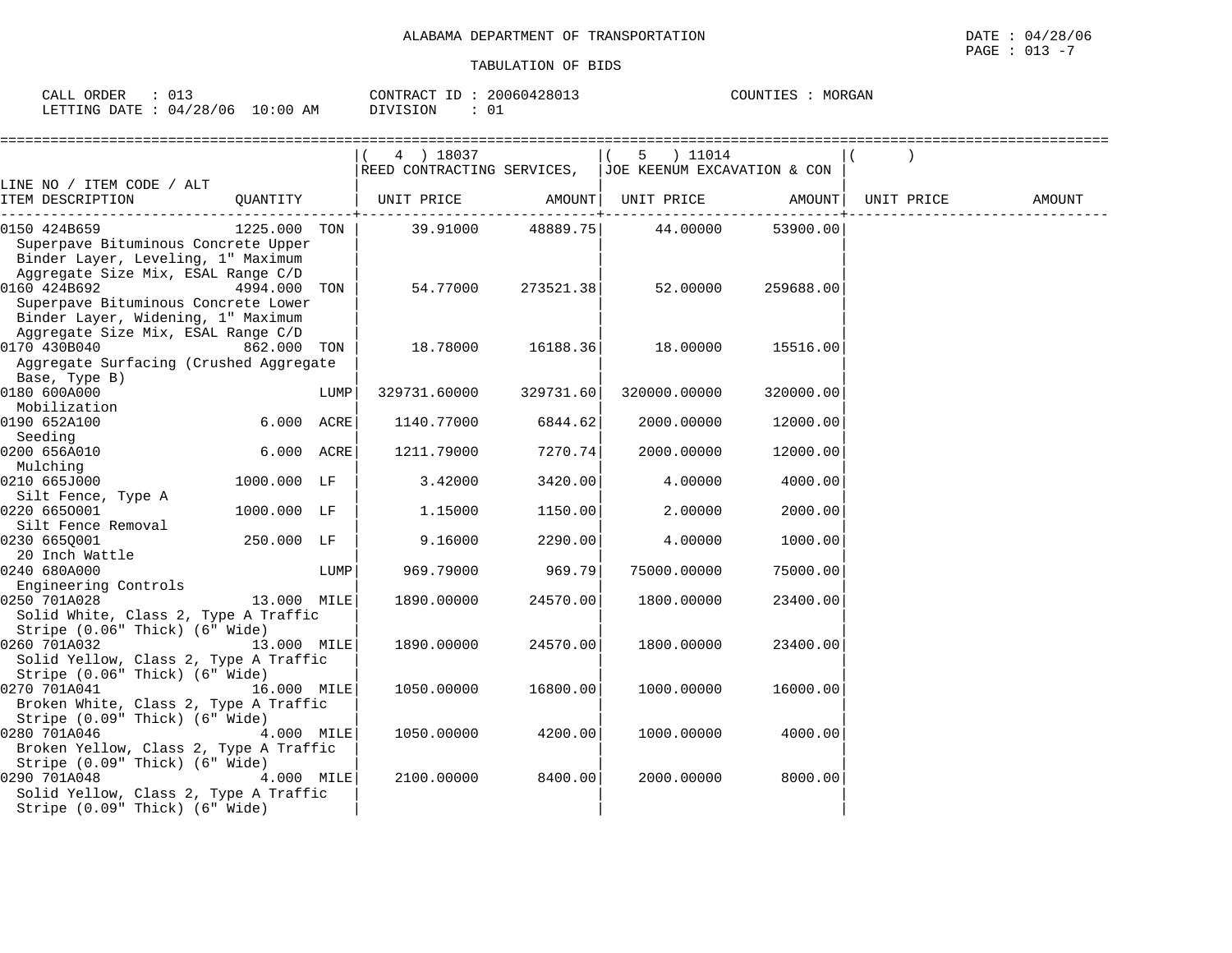| $\sim$ $\sim$<br>$\sim$ $\sim$ $\sim$<br>ORDER<br>-'ALL<br>◡⊥◡ |             | 20060428013<br>$ -$<br>CONTRACT        | MORGAN<br>COUNTIES<br>. H.Y |
|----------------------------------------------------------------|-------------|----------------------------------------|-----------------------------|
| /28/06<br>LETTING<br>$\bigcap$<br>DATE.<br>. . 4               | 10:00<br>ΆM | $\cap$ <sup>-</sup><br>OIVISION<br>ັ∪⊥ |                             |

|                                                       |                | 4 ) 18037                                                               |          | 5 ) 11014                                                |          |        |
|-------------------------------------------------------|----------------|-------------------------------------------------------------------------|----------|----------------------------------------------------------|----------|--------|
|                                                       |                |                                                                         |          | REED CONTRACTING SERVICES,   JOE KEENUM EXCAVATION & CON |          |        |
| LINE NO / ITEM CODE / ALT                             |                |                                                                         |          |                                                          |          |        |
| ITEM DESCRIPTION                                      |                | QUANTITY   UNIT PRICE       AMOUNT  UNIT PRICE       AMOUNT  UNIT PRICE |          |                                                          |          | AMOUNT |
| 0300 701B009                                          | $21970.000$ LF | 1.05000                                                                 |          | 23068.50 1.00000                                         | 21970.00 |        |
| Dotted Class 2, Type A Traffic Stripe                 |                |                                                                         |          |                                                          |          |        |
| (0.09" Thick)(6" Wide)                                |                |                                                                         |          |                                                          |          |        |
| 0310 701C000                                          | 32.000 MILE    | 787.50000                                                               | 25200.00 | 750.00000                                                | 24000.00 |        |
| Broken Temporary Traffic Stripe                       |                |                                                                         |          |                                                          |          |        |
| 0320 701C001                                          | 53.000 MILE    | 840.00000                                                               | 44520.00 | 800.00000                                                | 42400.00 |        |
| Solid Temporary Traffic Stripe                        |                |                                                                         |          |                                                          |          |        |
| 0330 701G121                                          | $635.000$ LF   | 2.10000                                                                 | 1333.50  | 2.00000                                                  | 1270.00  |        |
| Broken White, Class 3W, Type A Traffic                |                |                                                                         |          |                                                          |          |        |
| Stripe (6" Wide)<br>0340 701G125                      | 1057.000 LF    | 4.73000                                                                 | 4999.61  | 4.50000                                                  | 4756.50  |        |
| Solid White, Class 3W, Type A Traffic                 |                |                                                                         |          |                                                          |          |        |
| Stripe (6" Wide)                                      |                |                                                                         |          |                                                          |          |        |
| 0350 701G129                                          | 212.000 LF     | 2.10000                                                                 | 445.20   | 2.00000                                                  | 424.00   |        |
| Broken Yellow, Class 3W, Type A Traffic               |                |                                                                         |          |                                                          |          |        |
| Stripe (6" Wide)                                      |                |                                                                         |          |                                                          |          |        |
| 0360 701G133                                          | 212.000 LF     | 4.73000                                                                 | 1002.76  | 4.50000                                                  | 954.00   |        |
| Solid Yellow, Class 3W, Type A Traffic                |                |                                                                         |          |                                                          |          |        |
| Stripe (6" Wide)                                      |                |                                                                         |          |                                                          |          |        |
| 0370 701H001                                          | 1268.000 LF    | 0.53000                                                                 | 672.04   | 0.50000                                                  | 634.00   |        |
| Solid Traffic Stripe Removed (Plastic)                |                |                                                                         |          |                                                          |          |        |
| 0380 701H006                                          | 846.000 LF     | 0.53000                                                                 | 448.38   | 0.50000                                                  | 423.00   |        |
| Broken Traffic Stripe Removed (Plastic)               |                |                                                                         |          |                                                          |          |        |
| 0390 703A002 12158.000 SOFT                           |                | 3.15000                                                                 | 38297.70 | 3.00000                                                  | 36474.00 |        |
| Traffic Control Markings, Class 2, Type               |                |                                                                         |          |                                                          |          |        |
| A                                                     |                |                                                                         |          |                                                          |          |        |
| 0400 703B002                                          | 1758.000 SOFT  | 4.20000                                                                 | 7383.60  | 4.00000                                                  | 7032.00  |        |
| Traffic Control Legends, Class 2, Type                |                |                                                                         |          |                                                          |          |        |
| 0410 703D001                                          | 8524.000 SQFT  | 2.10000                                                                 | 17900.40 | 2,00000                                                  | 17048.00 |        |
| Temporary Traffic Control Markings                    |                |                                                                         |          |                                                          |          |        |
| 0420 703E001                                          | 1557.000 SOFT  | 2.63000                                                                 | 4094.91  | 2.50000                                                  | 3892.50  |        |
| Temporary Traffic Control Legends                     |                |                                                                         |          |                                                          |          |        |
| 0430 705A030                                          | 541.000 EACH   | 6.30000                                                                 | 3408.30  | 6.00000                                                  | 3246.00  |        |
| Pavement Markers, Class A-H, Type 2-C                 |                | 6.30000                                                                 | 6526.80  | 6.00000                                                  | 6216.00  |        |
| 0440 705A031<br>Pavement Markers, Class A-H, Type 1-A | 1036.000 EACH  |                                                                         |          |                                                          |          |        |
| 0450 705A032                                          | 232.000 EACH   | 6.30000                                                                 | 1461.60  | 6.00000                                                  | 1392.00  |        |
| Pavement Markers, Class A-H, Type 1-B                 |                |                                                                         |          |                                                          |          |        |
| 0460 705A037                                          | 232.000 EACH   | 6.30000                                                                 | 1461.60  | 6,00000                                                  | 1392.00  |        |
| Pavement Markers, Class A-H, Type 2-D                 |                |                                                                         |          |                                                          |          |        |
|                                                       |                |                                                                         |          |                                                          |          |        |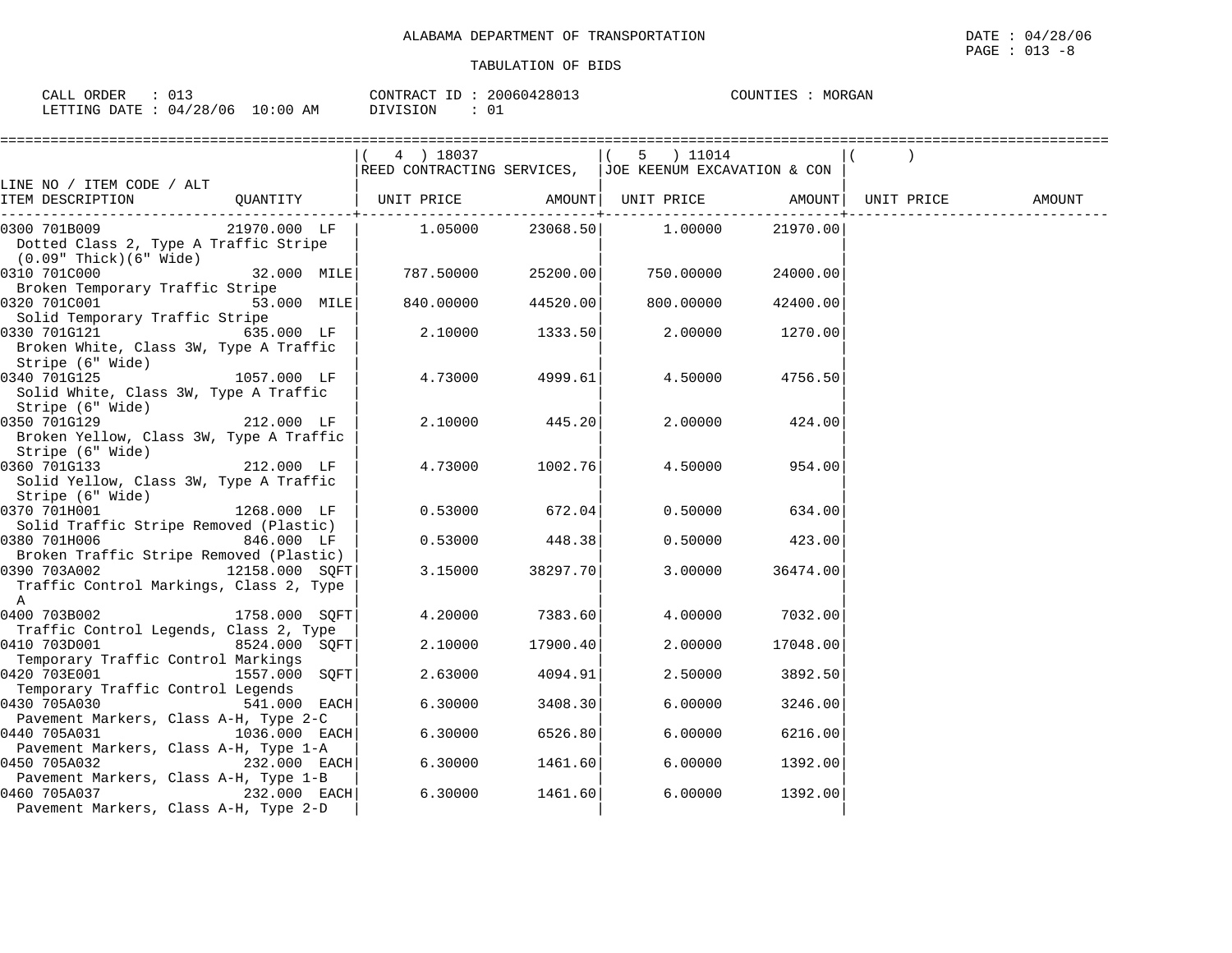| CALL ORDER                       |  | CONTRACT ID: 20060428013 |  | COUNTIES | MORGAN |
|----------------------------------|--|--------------------------|--|----------|--------|
| LETTING DATE : 04/28/06 10:00 AM |  | DIVISION                 |  |          |        |

|                                        |              |      | 4 ) 18037                  |                 | 5 ) 11014                   |                 |            |        |
|----------------------------------------|--------------|------|----------------------------|-----------------|-----------------------------|-----------------|------------|--------|
|                                        |              |      | REED CONTRACTING SERVICES, |                 | JOE KEENUM EXCAVATION & CON |                 |            |        |
| LINE NO / ITEM CODE / ALT              |              |      |                            |                 |                             |                 |            |        |
| ITEM DESCRIPTION                       | QUANTITY     |      | UNIT PRICE                 | AMOUNT          | UNIT PRICE                  | AMOUNT          | UNIT PRICE | AMOUNT |
| 0470 730H001                           | 10500.000 LF |      | 2.76000                    | 28980.00        | 2.50000                     | 26250.00        |            |        |
| Loop Wire                              |              |      |                            |                 |                             |                 |            |        |
| 0480 7301001                           | 8550.000 LF  |      | 1,10000                    | 9405.00         | 1,00000                     | 8550.00         |            |        |
| Loop Detector Lead-In-Cable            |              |      |                            |                 |                             |                 |            |        |
| 0490 731A003                           | 1.000        | EACH | 5526.32000                 | 5526.32         | 5000.00000                  | 5000.00         |            |        |
| Traffic Counting Units, Type D         |              |      |                            |                 |                             |                 |            |        |
| 0500 740B000                           | 728.000 SQFT |      | 19.61000                   | 14276.08        | 10.00000                    | 7280.00         |            |        |
| Construction Signs                     |              |      |                            |                 |                             |                 |            |        |
| 0510 740D000                           | 100.000      | EACH | 88.78000                   | 8878.00         | 50.00000                    | 5000.00         |            |        |
| Channelizing Drums                     |              |      |                            |                 |                             |                 |            |        |
| 0520 740E000                           | 200.000 EACH |      | 21,90000                   | 4380.00         | 20,00000                    | 4000.00         |            |        |
| Cones (36 Inches High)                 |              |      |                            |                 |                             |                 |            |        |
| 0530 740M001                           | 200.000      | EACH | 10.36000                   | 2072.00         | 5.00000                     | 1000.00         |            |        |
| Ballast For Cone                       |              |      |                            |                 |                             |                 |            |        |
| 0540 741C010                           | 1.000 EACH   |      | 1775.54000                 | 1775.54         | 15000.00000                 | 15000.00        |            |        |
| Portable Sequential Arrow And Chevron  |              |      |                            |                 |                             |                 |            |        |
| Sign Unit                              |              |      |                            |                 |                             |                 |            |        |
| 0550 998A000                           |              | LUMP | 0.01000                    | 0.01            | 234000.00000                | 234000.00       |            |        |
| Construction Fuel (Maximum Bid Limited |              |      |                            |                 |                             |                 |            |        |
| To $$234,000$                          |              |      |                            |                 |                             |                 |            |        |
| SECTION TOTALS                         |              |      |                            | \$4,673,740.48] |                             | \$5,379,460.40] |            | 0.00   |
| CONTRACT TOTALS                        |              |      |                            | \$4,673,740.48] |                             | \$5,379,460.40] |            | \$     |
|                                        |              |      |                            |                 |                             |                 |            |        |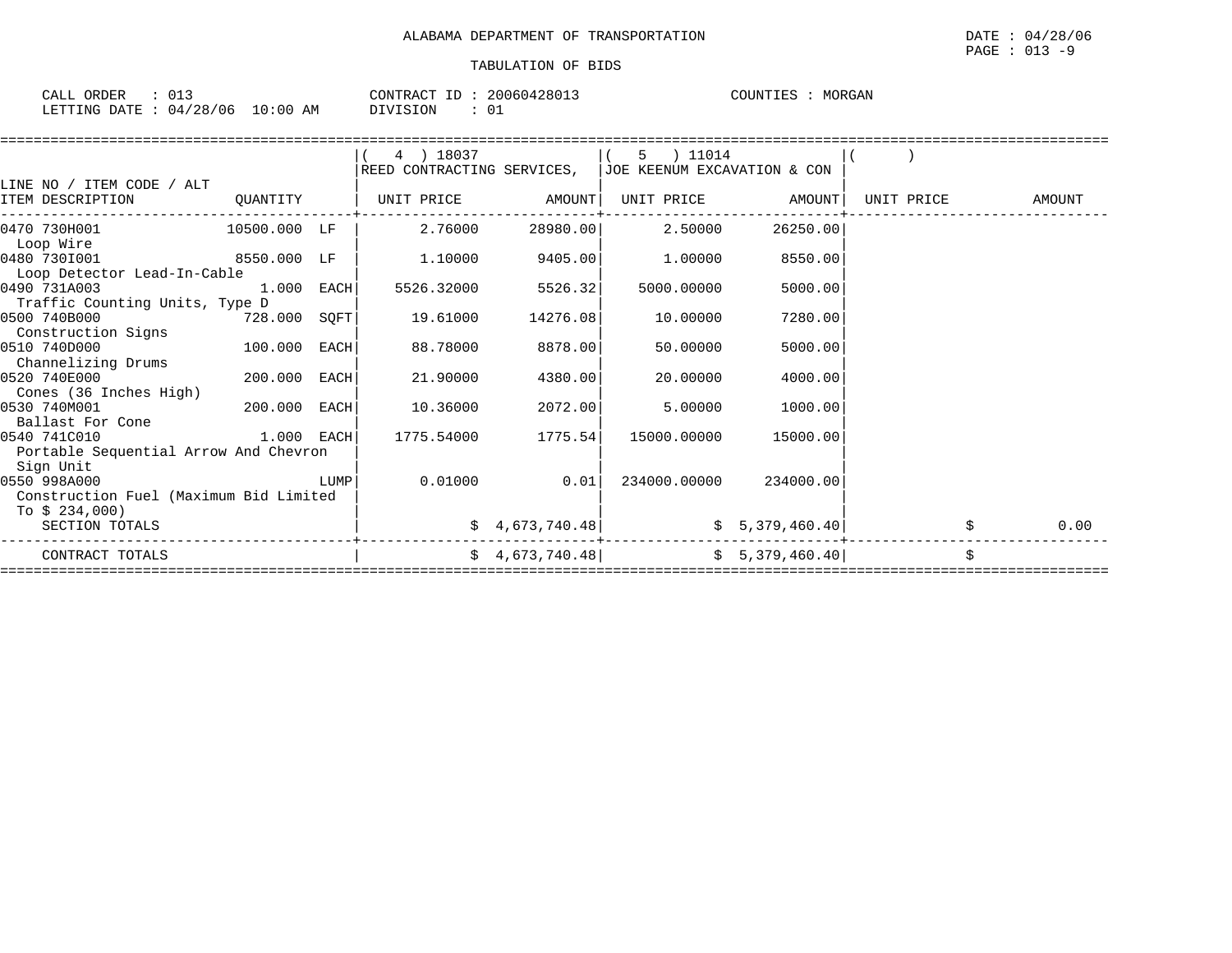## PAGE : 014 -1

| CALL ORDER     | $\therefore$ 014<br>LETTING DATE: 04/28/06 10:00 AM                                                                         | CONTRACT ID: 20060428014<br>$\therefore$ 03<br>DIVISION                              |              | COUNTIES : BLOUNT                                |                        |
|----------------|-----------------------------------------------------------------------------------------------------------------------------|--------------------------------------------------------------------------------------|--------------|--------------------------------------------------|------------------------|
|                | CONTRACT DESCRIPTION :<br>on SR-53 (US-231) from CR-26 in Blountsville to just north<br>of SR-74 (US-278). Length 7.500 mi. | 45<br>CONTRACT TIME:<br>for constructing the Planing, Resurfacing and Traffic Stripe | Working Days | (available days)<br>$PROJECT(S) : NHF-0053(521)$ |                        |
| RANK           | VENDOR NO. / NAME                                                                                                           |                                                                                      |              | TOTAL<br><b>BID</b>                              | % OVER<br>LOW BID      |
| 23009<br>07002 | WHITAKER CONTRACTING CORPORATION<br>GOOD HOPE CONTRACTING CO., INC.                                                         |                                                                                      |              | 999,460.50<br>1,078,015.09                       | 100.0000%<br>107.8597% |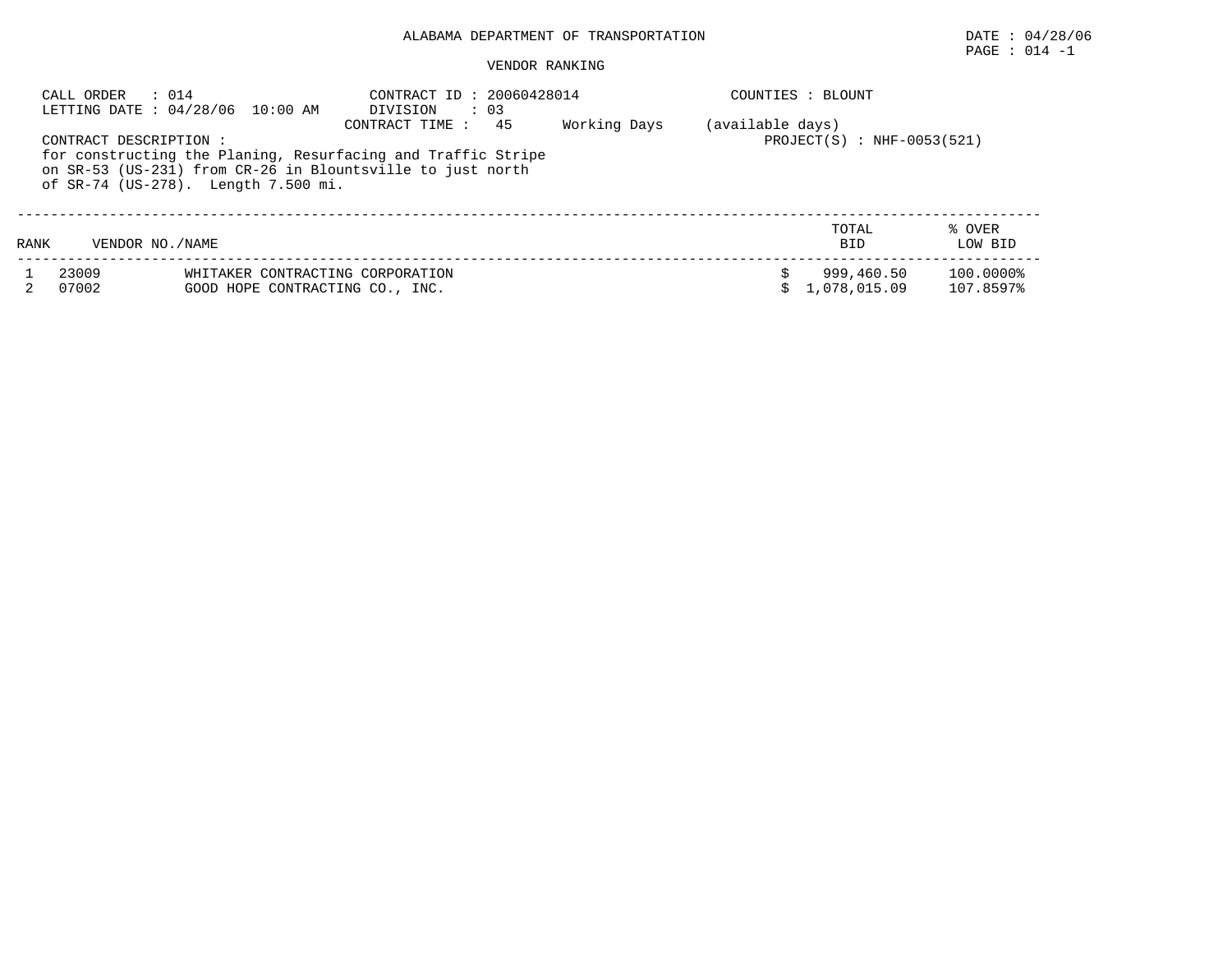CALL ORDER : 014 CONTRACT ID : 20060428014 COUNTIES : BLOUNT

| LETTING DATE: $04/28/06$ 10:00 AM                                                                                               |                 |      | DIVISION<br>: 03                                                        |           |             |           |            |        |
|---------------------------------------------------------------------------------------------------------------------------------|-----------------|------|-------------------------------------------------------------------------|-----------|-------------|-----------|------------|--------|
|                                                                                                                                 |                 |      | $(1)$ 23009<br> WHITAKER CONTRACTING CORPOR  GOOD HOPE CONTRACTING CO., |           | (2) 07002   |           |            |        |
| LINE NO / ITEM CODE / ALT<br>ITEM DESCRIPTION                                                                                   | QUANTITY        |      | UNIT PRICE                                                              | AMOUNT    | UNIT PRICE  | AMOUNT    | UNIT PRICE | AMOUNT |
| Total<br>SECTION 0001                                                                                                           |                 |      |                                                                         |           |             |           |            |        |
| 0010 209A000                                                                                                                    | $9.000$ EACH    |      | 150.00000                                                               | 1350.00   | 150.00000   | 1350.00   |            |        |
| Mailbox Reset, Single<br>0020 209A001                                                                                           | 1.000 EACH      |      | 200.00000                                                               | 200.00    | 200.00000   | 200.00    |            |        |
| Mailbox Reset, Double<br>0030 209A002                                                                                           | 1.000 EACH      |      | 250.00000                                                               | 250.00    | 300.00000   | 300.00    |            |        |
| Mailbox Reset, Multiple<br>0040 401B108<br>Bituminous Treatment G (With Polymer<br>Additive)                                    | 65586.000 SOYD  |      | 0.79000                                                                 | 51812.94  | 0.89000     | 58371.54  |            |        |
| 0050 405A000<br>Tack Coat                                                                                                       | 3774.000 GAL    |      | 1.75000                                                                 | 6604.50   | 1.60000     | 6038.40   |            |        |
| 0060 407A000<br>Joint Sealant For Hot Mix Asphalt                                                                               | 559.000 GAL     |      | 14.40000                                                                | 8049.60   | 30.00000    | 16770.00  |            |        |
| Pavement<br>0070 408A052<br>Planing Existing Pavement                                                                           | 125673.000 SQYD |      | 0.62000                                                                 | 77917.26  | 1.25000     | 157091.25 |            |        |
| (Approximately 1.10" Thru 2.0" Thick)<br>0080 410H000<br>Material Remixing Device                                               | $1.000$ EACH    |      | 30000.00000                                                             | 30000.00  | 25000.00000 | 25000.00  |            |        |
| 0090 424A361<br>Superpave Bituminous Concrete Wearing<br>Surface Layer, 3/4" Maximum Aggregate                                  | 10370.000 TON   |      | 49.96000                                                                | 518085.20 | 55.00000    | 570350.00 |            |        |
| Size Mix, ESAL Range C/D<br>0100 424A366<br>Superpave Bituminous Concrete Wearing<br>Surface Layer, Leveling, 1/2" Maximum      | 250.000 TON     |      | 59.84000                                                                | 14960.00  | 65.99000    | 16497.50  |            |        |
| Aggregate Size Mix, ESAL Range C/D<br>0110 424B685<br>Superpave Bituminous Concrete Lower<br>Binder Layer, Patching, 1" Maximum | 400.000 TON     |      | 54.55000                                                                | 21820.00  | 80.00000    | 32000.00  |            |        |
| Aggregate Size Mix, ESAL Range C/D<br>0120 600A000<br>Mobilization                                                              |                 | LUMP | 103000.00000                                                            | 103000.00 | 64950.00000 | 64950.00  |            |        |
| 0130 665F000<br>Hay Bales                                                                                                       | 50.000 EACH     |      | 8.00000                                                                 | 400.00    | 10.00000    | 500.00    |            |        |
| 0140 665J000<br>Silt Fence, Type A                                                                                              | 150.000 LF      |      | 2.50000                                                                 | 375.00    | 4.00000     | 600.00    |            |        |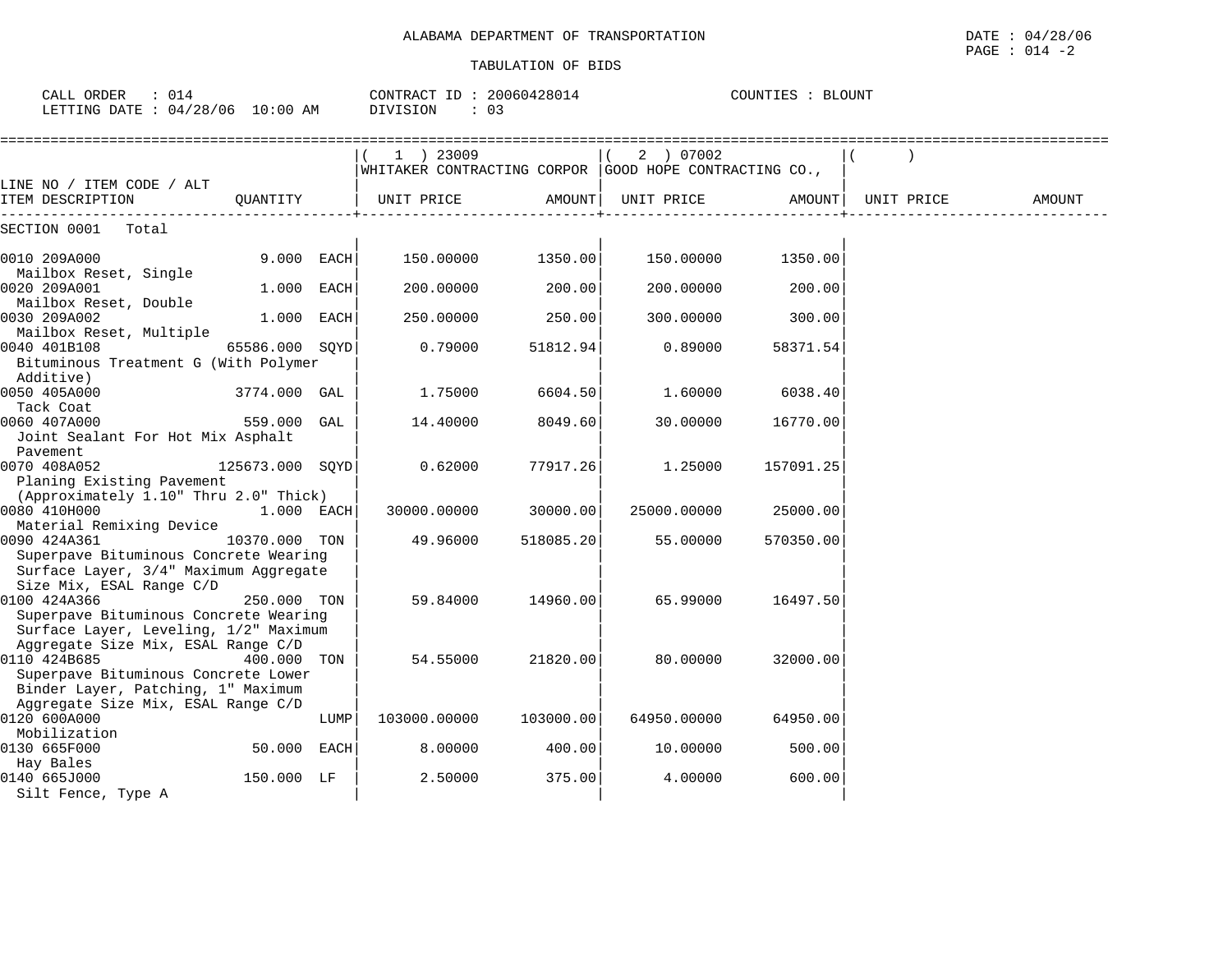| CALL ORDER                       | 014 |          | CONTRACT ID: 20060428014 | : BLOUNT<br>COUNTIES |
|----------------------------------|-----|----------|--------------------------|----------------------|
| LETTING DATE : 04/28/06 10:00 AM |     | DIVISION | U3                       |                      |

|                                                                                                                               |              | $(1)$ 23009                                                    |          | $(2)$ 07002 |                    |                   |  |
|-------------------------------------------------------------------------------------------------------------------------------|--------------|----------------------------------------------------------------|----------|-------------|--------------------|-------------------|--|
| LINE NO / ITEM CODE / ALT                                                                                                     |              | $ $ WHITAKER CONTRACTING CORPOR $ $ GOOD HOPE CONTRACTING CO., |          |             |                    |                   |  |
| ITEM DESCRIPTION                                                                                                              |              |                                                                |          |             |                    | UNIT PRICE AMOUNT |  |
| 0150 6650001                                                                                                                  | 150.000 LF   | $1.00000$ $150.00$ $1.00000$ $150.00$                          |          |             |                    |                   |  |
| Silt Fence Removal<br>0160 701A028<br>Solid White, Class 2, Type A Traffic                                                    |              | $16.000$ MILE $\vert$ 1800.00000 28800.00 1927.08000 30833.28  |          |             |                    |                   |  |
| Stripe (0.06" Thick) (6" Wide)<br>7.000 MILE<br>0170 701A046<br>Broken Yellow, Class 2, Type A Traffic                        |              | 1100.00000                                                     | 7700.00  |             | 1150.90000 8056.30 |                   |  |
| Stripe (0.09" Thick) (6" Wide)<br>0180 701A048<br>Solid Yellow, Class 2, Type A Traffic                                       | 8.000 MILE   | 2000.00000 16000.00                                            |          | 2194.73000  | 17557.84           |                   |  |
| Stripe (0.09" Thick) (6" Wide)<br>0190 701B009 1215.000 LF<br>Dotted Class 2, Type A Traffic Stripe<br>(0.09" Thick)(6" Wide) |              | 1.00000                                                        | 1215.00  | 1.34000     | 1628.10            |                   |  |
| 0200 701C000<br>Broken Temporary Traffic Stripe                                                                               | 13.000 MILE  | 750.00000                                                      | 9750.00  | 695.89000   | 9046.57            |                   |  |
| 0210 701C001<br>Solid Temporary Traffic Stripe                                                                                | 16.000 MILE  | 800.00000                                                      | 12800.00 | 802.95000   | 12847.20           |                   |  |
| 0220 703A000 37.000 SQFT<br>Traffic Control Markings, Class 1, Type                                                           |              | 2.00000                                                        | 74.00    | 2.14000     | 79.18              |                   |  |
| $\mathbb A$<br>0230 703A002 4950.000 SQFT<br>Traffic Control Markings, Class 2, Type<br>$\mathbb A$                           |              | 3.00000                                                        | 14850.00 | 3.48000     | 17226.00           |                   |  |
| 0240 703B002<br>Traffic Control Legends, Class 2, Type                                                                        | 514.000 SOFT | 4.00000                                                        | 2056.00  | 4.28000     | 2199.92            |                   |  |
| 0250 703D001<br>Temporary Traffic Control Markings                                                                            | 576.000 SQFT | 2.00000                                                        | 1152.00  | 2.14000     | 1232.64            |                   |  |
| 0260 705A030<br>208.000 EACH                                                                                                  |              | 6.00000                                                        | 1248.00  | 5.89000     | 1225.12            |                   |  |
| Pavement Markers, Class A-H, Type 2-C<br>0270 705A032                                                                         | 206.000 EACH | 6.00000                                                        | 1236.00  | 5.89000     | 1213.34            |                   |  |
| Pavement Markers, Class A-H, Type 1-B<br>0280 705A037                                                                         | 950.000 EACH | 6.00000                                                        | 5700.00  | 5.89000     | 5595.50            |                   |  |
| Pavement Markers, Class A-H, Type 2-D<br>416.000 EACH<br>0290 705A038                                                         |              | 6.00000                                                        | 2496.00  | 5.89000     | 2450.24            |                   |  |
| Pavement Markers, Class A-H, Type 2-E<br>0300 730H001<br>Loop Wire                                                            | 1614.000 LF  | 2.50000                                                        | 4035.00  | 3.98000     | 6423.72            |                   |  |
| 150.000 LF<br>0310 7301001<br>Loop Detector Lead-In-Cable                                                                     |              | 1,00000                                                        | 150.00   | 0.53000     | 79.50              |                   |  |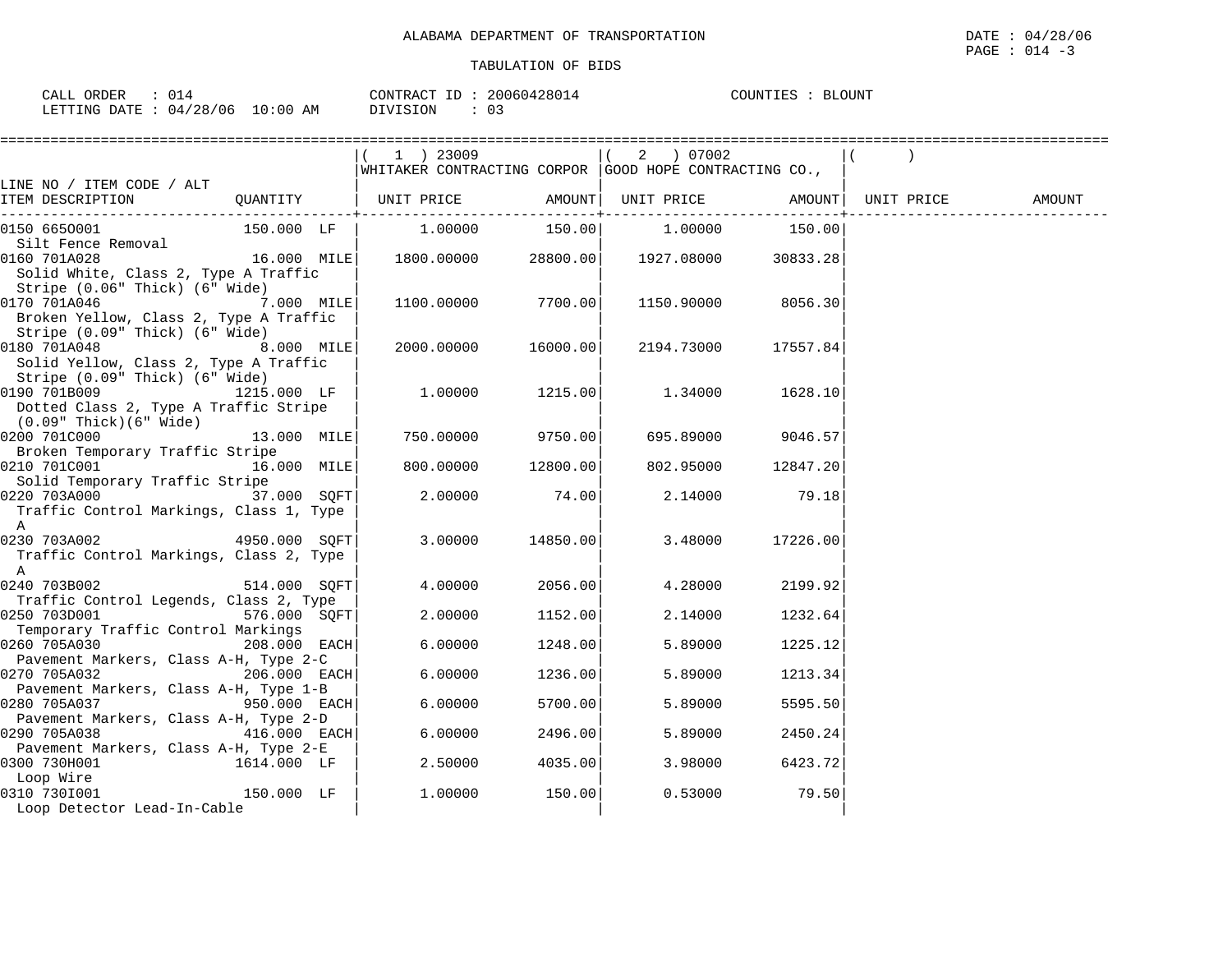| CALL ORDER                       |  |          | CONTRACT ID: 20060428014 | COUNTIES | BLOUNT |
|----------------------------------|--|----------|--------------------------|----------|--------|
| LETTING DATE : 04/28/06 10:00 AM |  | DIVISION |                          |          |        |

| LINE NO / ITEM CODE /<br>ALT                                               |          |      | 23009<br>WHITAKER CONTRACTING CORPOR |             | 07002<br>2<br>GOOD HOPE CONTRACTING CO., |                |            |    |        |
|----------------------------------------------------------------------------|----------|------|--------------------------------------|-------------|------------------------------------------|----------------|------------|----|--------|
| ITEM DESCRIPTION                                                           | QUANTITY |      | UNIT PRICE                           | AMOUNT      | UNIT PRICE                               | AMOUNT         | UNIT PRICE |    | AMOUNT |
| 0320 740B000<br>Construction Signs                                         | 505.000  | SOFT | 8,00000                              | 4040.00     | 8,99000                                  | 4539.95        |            |    |        |
| 0330 740E000<br>Cones (36 Inches High)                                     | 244.000  | EACH | 10.00000                             | 2440.00     | 15,00000                                 | 3660.00        |            |    |        |
| 0340 740M001<br>Ballast For Cone                                           | 244.000  | EACH | 1,00000                              | 244.00      | 8,00000                                  | 1952.00        |            |    |        |
| 0350 998A000<br>Construction Fuel (Maximum Bid Limited<br>To $$48,500.00)$ |          | LUMP | 48500.00000                          | 48500.00    | 0.00000                                  | 0.00           |            |    |        |
| SECTION TOTALS                                                             |          |      | Ŝ.                                   | 999,460.50  |                                          | \$1,078,015.09 |            | Ŝ. | 0.00   |
| CONTRACT TOTALS                                                            |          |      | Ŝ.                                   | 999, 460.50 |                                          | \$1,078,015.09 |            | Ś. |        |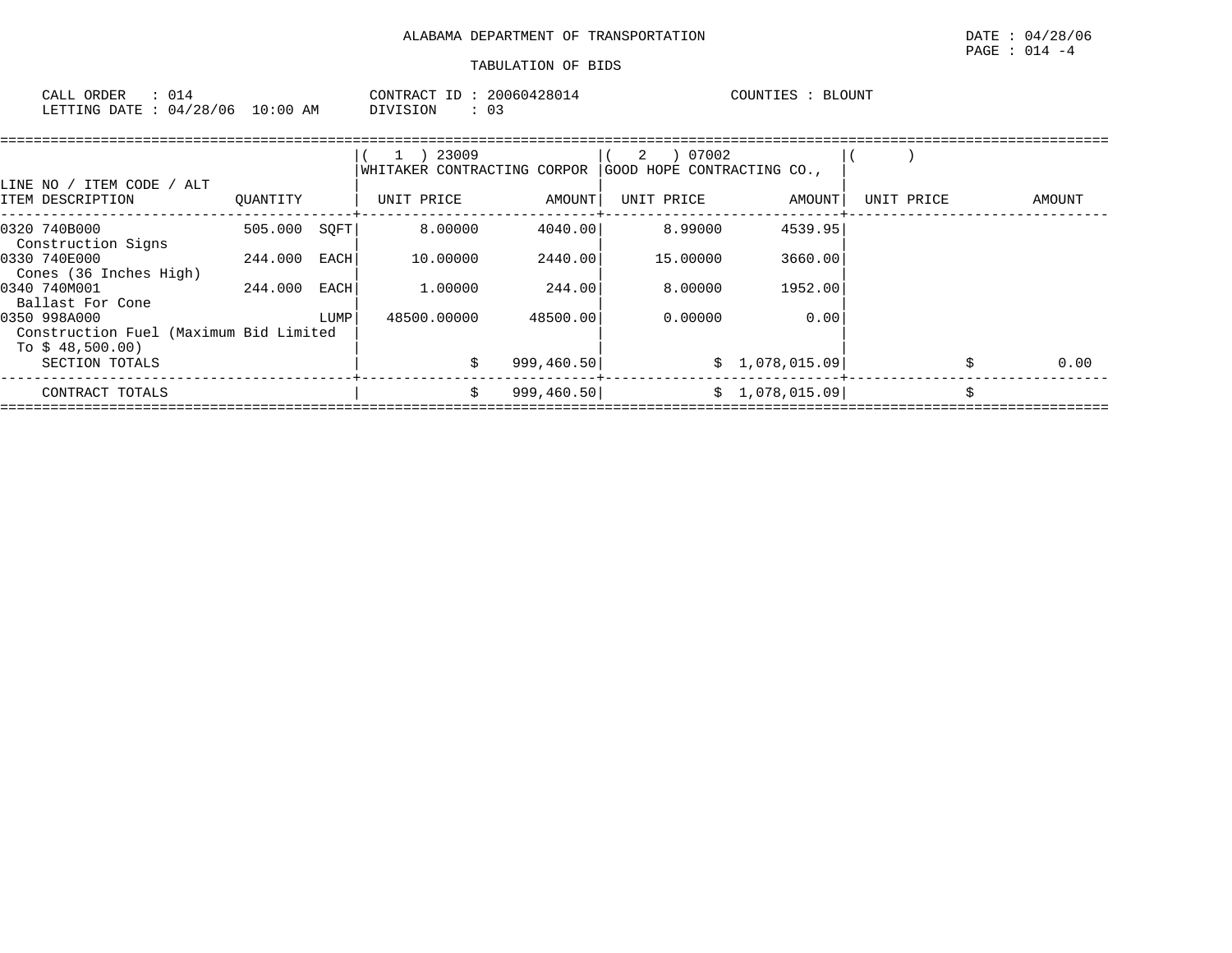## $\texttt{PAGE}$  : 015 -1

|      | : 015<br>CALL ORDER           | LETTING DATE: 04/28/06 10:00 AM | CONTRACT ID: 20060428015<br>$\cdot$ 05<br>DIVISION                                                                                                                                                                              |              |                  | COUNTIES : TUSCALOOSA        |                        |
|------|-------------------------------|---------------------------------|---------------------------------------------------------------------------------------------------------------------------------------------------------------------------------------------------------------------------------|--------------|------------------|------------------------------|------------------------|
|      | CONTRACT DESCRIPTION :<br>mi. |                                 | 60<br>CONTRACT TIME:<br>TUSCALOOSA<br>for constructing the Planing, Resurfacing and Traffic Stripe<br>on SR-69 from Bear Creek Road (MP 141.602) to just south of<br>Skyland Boulevard (MP 142.984) in Tuscaloosa. Length 1.382 | Working Days | (available days) | $PROJECT(S) : EB-0069(511)$  |                        |
| RANK | VENDOR NO. / NAME             |                                 |                                                                                                                                                                                                                                 |              |                  | TOTAL<br><b>BID</b>          | % OVER<br>LOW BID      |
|      | 01087<br>02033                | APAC-SOUTHEAST, INC.            | S. T. BUNN CONSTRUCTION COMPANY, INC.                                                                                                                                                                                           |              |                  | 1,062,338.99<br>1,503,475.41 | 100.0000%<br>141.5250% |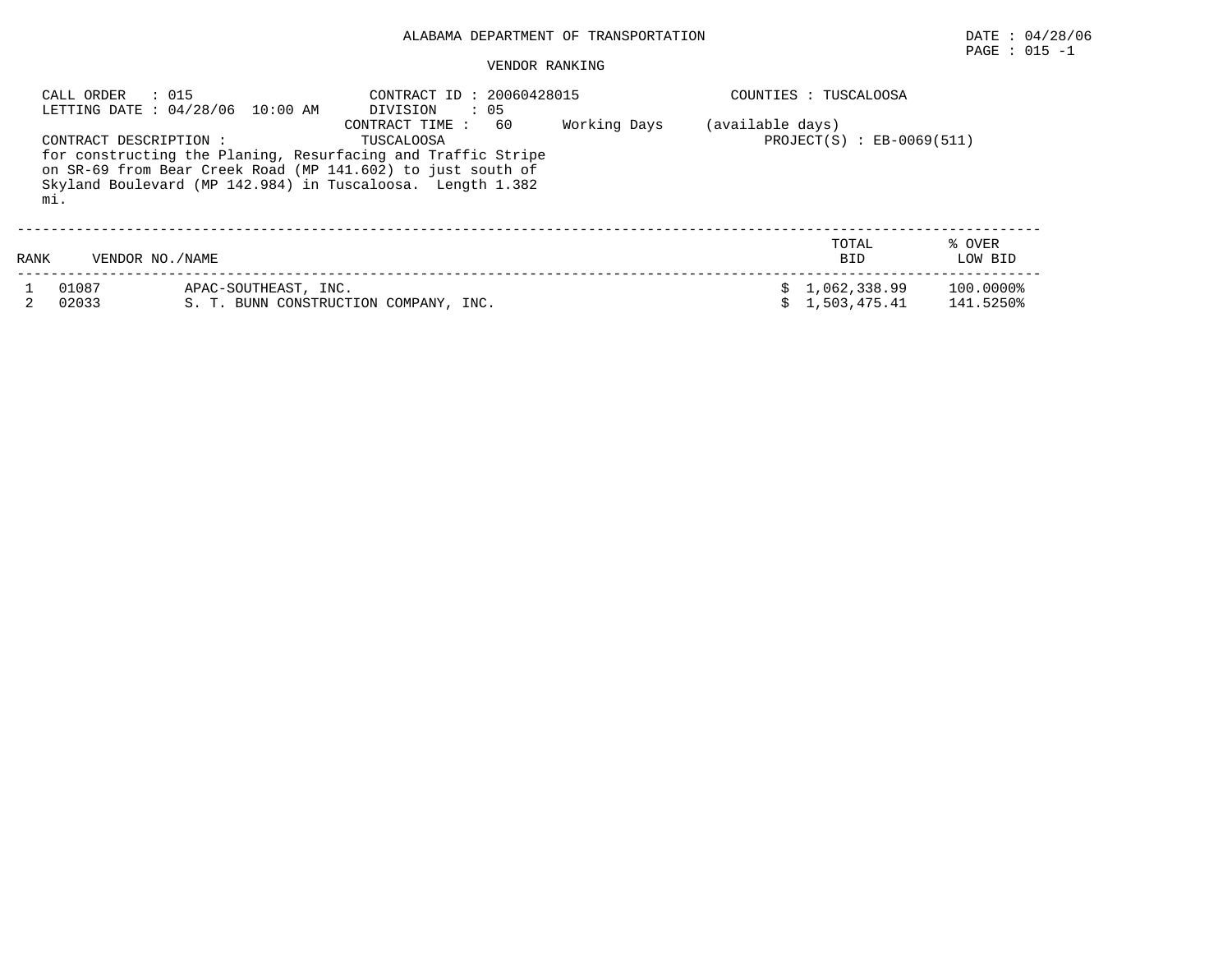| CALL ORDER : 015<br>LETTING DATE : 04/28/06 10:00 AM                                                                                                                                                            |                | CONTRACT ID: 20060428015<br>DIVISION                              | : 05      |                    | COUNTIES : TUSCALOOSA |                    |        |
|-----------------------------------------------------------------------------------------------------------------------------------------------------------------------------------------------------------------|----------------|-------------------------------------------------------------------|-----------|--------------------|-----------------------|--------------------|--------|
|                                                                                                                                                                                                                 |                | 1 ) 01087<br>  APAC-SOUTHEAST, INC.   S. T. BUNN CONSTRUCTION CO. |           | (2) 02033          |                       |                    |        |
| LINE NO / ITEM CODE / ALT<br>ITEM DESCRIPTION                                                                                                                                                                   | OUANTITY       | UNIT PRICE                                                        |           | AMOUNT  UNIT PRICE |                       | AMOUNT  UNIT PRICE | AMOUNT |
| SECTION 0001 Total                                                                                                                                                                                              |                |                                                                   |           |                    |                       |                    |        |
| 0010 206D001<br>Removing Guardrail                                                                                                                                                                              | 350.000 LF     | 3.00000                                                           | 1050.00   | 6.00000            | 2100.00               |                    |        |
| 0020 210D015<br>Borrow Excavation (A-4) (Loose Truckbed                                                                                                                                                         | 1352.000 CUYD  | 13.32000                                                          | 18008.64  | 18.62000           | 25174.24              |                    |        |
| Measurement)<br>0030 212A000                                                                                                                                                                                    | 145.000 STA    | 59.29000                                                          | 8597.05   | 20,00000           | 2900.00               |                    |        |
| Machine Grading Shoulders<br>0040 305B060<br>Crushed Aggregate, Section 825, 1" Down                                                                                                                            | 50.000 TON     | 23.86000                                                          | 1193.00   | 31.00000           | 1550.00               |                    |        |
| For Miscellaneous Use<br>0050 401A000<br>Bituminous Treatment A                                                                                                                                                 | 1247.000 SOYD  | 0.93000                                                           | 1159.71   | 4.00000            | 4988.00               |                    |        |
| 0060 401B108<br>Bituminous Treatment G (With Polymer                                                                                                                                                            | 7057.000 SOYD  | 2.09000                                                           | 14749.13  | 4.00000            | 28228.00              |                    |        |
| Additive)<br>0070 405A000                                                                                                                                                                                       | 6103.000 GAL   | 1.36000                                                           | 8300.08   | 2.50000            | 15257.50              |                    |        |
| Tack Coat<br>0080 408A051<br>Planing Existing Pavement                                                                                                                                                          | 66125.000 SQYD | 1,00000                                                           | 66125.00  | 3.00000            | 198375.00             |                    |        |
| (Approximately 0.00" Thru 1.0" Thick)                                                                                                                                                                           |                |                                                                   |           |                    |                       |                    |        |
| 0090 410H000                                                                                                                                                                                                    | $1.000$ EACH   | 56053.00000                                                       | 56053.00  | 30000.00000        | 30000.00              |                    |        |
| Material Remixing Device<br>0100 420A015<br>Polymer Modified Open Graded Friction                                                                                                                               | 2976.000 TON   | 65.00000                                                          | 193440.00 | 82.61000           | 245847.36             |                    |        |
| Course<br>0110 424A281<br>Superpave Bituminous Concrete Wearing                                                                                                                                                 | 5456.000 TON   | 45.00000                                                          | 245520.00 | 75.26000           | 410618.56             |                    |        |
| Surface Layer, 3/4" Maximum Aggregate<br>Size Mix, ESAL Range E<br>0120 424A287<br>Superpave Bituminous Concrete Wearing                                                                                        | 100.000 TON    | 59.53000                                                          | 5953.00   | 72.34000           | 7234.00               |                    |        |
| Surface Layer, Leveling, 3/4" Maximum<br>Aggregate Size Mix, ESAL Range E<br>0130 424A290<br>Superpave Bituminous Concrete Wearing<br>Surface Layer, Widening, 3/4" Maximum<br>Aggregate Size Mix, ESAL Range E | 100.000 TON    | 72.53000                                                          | 7253.00   | 78.12000           | 7812.00               |                    |        |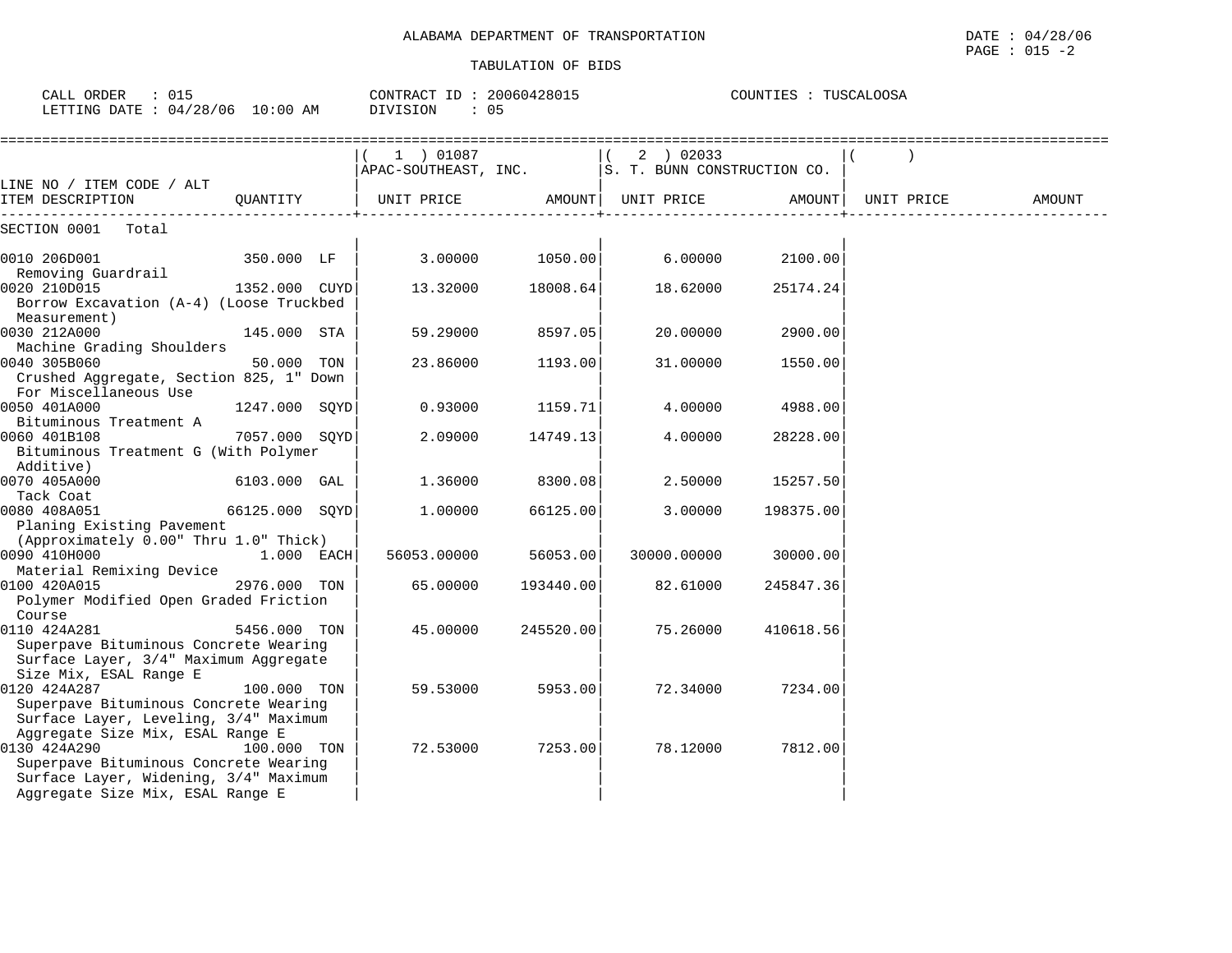| CALL ORDER | 015                             | CONTRACT ID: 20060428015 | TUSCALOOSA<br>COUNTIES |
|------------|---------------------------------|--------------------------|------------------------|
|            | LETTING DATE: 04/28/06 10:00 AM | 05<br>DIVISION           |                        |

|                                                      |               |      | 1 ) 01087            |           | 02033<br>2                  |           |            |        |
|------------------------------------------------------|---------------|------|----------------------|-----------|-----------------------------|-----------|------------|--------|
|                                                      |               |      | APAC-SOUTHEAST, INC. |           | S. T. BUNN CONSTRUCTION CO. |           |            |        |
| LINE NO / ITEM CODE / ALT                            |               |      |                      |           |                             |           |            |        |
| ITEM DESCRIPTION                                     | QUANTITY      |      | UNIT PRICE           | AMOUNT    | UNIT PRICE                  | AMOUNT    | UNIT PRICE | AMOUNT |
| 0140 424B281                                         | 200.000 TON   |      | 56.14000             | 11228.00  | 78.12000                    | 15624.00  |            |        |
| Superpave Bituminous Concrete Upper                  |               |      |                      |           |                             |           |            |        |
| Binder Layer, 1" Maximum Aggregate Size              |               |      |                      |           |                             |           |            |        |
| Mix, ESAL Range E                                    |               |      |                      |           |                             |           |            |        |
| 0150 424B285                                         | 100.000 TON   |      | 90.32000             | 9032.00   | 85.00000                    | 8500.00   |            |        |
| Superpave Bituminous Concrete Upper                  |               |      |                      |           |                             |           |            |        |
| Binder Layer, Patching, 1" Maximum                   |               |      |                      |           |                             |           |            |        |
| Aggregate Size Mix, ESAL Range E                     |               |      |                      |           |                             |           |            |        |
| 0160 424B292                                         | 100.000 TON   |      | 69.27000             | 6927.00   | 78.12000                    | 7812.00   |            |        |
| Superpave Bituminous Concrete Upper                  |               |      |                      |           |                             |           |            |        |
| Binder Layer, Widening, 1" Maximum                   |               |      |                      |           |                             |           |            |        |
| Aggregate Size Mix, ESAL Range E<br>0170 424B581     |               |      |                      |           |                             |           |            |        |
| Superpave Bituminous Concrete Lower                  | 200.000       | TON  | 47.49000             | 9498.00   | 78.12000                    | 15624.00  |            |        |
| Binder Layer, 1" Maximum Aggregate Size              |               |      |                      |           |                             |           |            |        |
| Mix, ESAL Range E                                    |               |      |                      |           |                             |           |            |        |
| 0180 600A000                                         |               | LUMP | 125000.51000         | 125000.51 | 115000.00000                | 115000.00 |            |        |
| Mobilization                                         |               |      |                      |           |                             |           |            |        |
| 0190 629D001                                         | 2.000 EACH    |      | 3500.00000           | 7000.00   | 6500.00000                  | 13000.00  |            |        |
| Bridge Guardrail Retrofit, Type C                    |               |      |                      |           |                             |           |            |        |
| 0200 630A001                                         | 1600.000 LF   |      | 19.75000             | 31600.00  | 16.90000                    | 27040.00  |            |        |
| Steel Beam Guardrail, Class A, Type 2                |               |      |                      |           |                             |           |            |        |
| 0210 630C001                                         | 2.000 EACH    |      | 650.00000            | 1300.00   | 950.00000                   | 1900.00   |            |        |
| Guardrail End Anchor, Type 8                         |               |      |                      |           |                             |           |            |        |
| 0220 630C003                                         | 6.000 EACH    |      | 1400.00000           | 8400.00   | 1760.00000                  | 10560.00  |            |        |
| Guardrail End Anchor, Type 13                        |               |      |                      |           |                             |           |            |        |
| 0230 630C050<br>Guardrail End Anchor, Type 20 Series | 4.000 EACH    |      | 1900.00000           | 7600.00   | 2400.00000                  | 9600.00   |            |        |
| 0240 651B000                                         | 14.000 TON    |      | 100.00000            | 1400.00   | 150.00000                   | 2100.00   |            |        |
| Agricultural Limestone                               |               |      |                      |           |                             |           |            |        |
| 0250 651C000                                         | 6.000         | TON  | 400.00000            | 2400.00   | 500.00000                   | 3000.00   |            |        |
| 8-8-8 Commercial Fertilizer                          |               |      |                      |           |                             |           |            |        |
| 0260 652A100                                         | 7.000 ACRE    |      | 500.00000            | 3500.00   | 800.00000                   | 5600.00   |            |        |
| Seeding                                              |               |      |                      |           |                             |           |            |        |
| 0270 656A010                                         | 7.000 ACRE    |      | 500.00000            | 3500.00   | 850.00000                   | 5950.00   |            |        |
| Mulching                                             |               |      |                      |           |                             |           |            |        |
| 0280 659A028                                         | 1100.000 SOYD |      | 2.50000              | 2750.00   | 2.25000                     | 2475.00   |            |        |
| Rolled Erosion Control Product, Type                 |               |      |                      |           |                             |           |            |        |
| (1D)                                                 |               |      |                      |           |                             |           |            |        |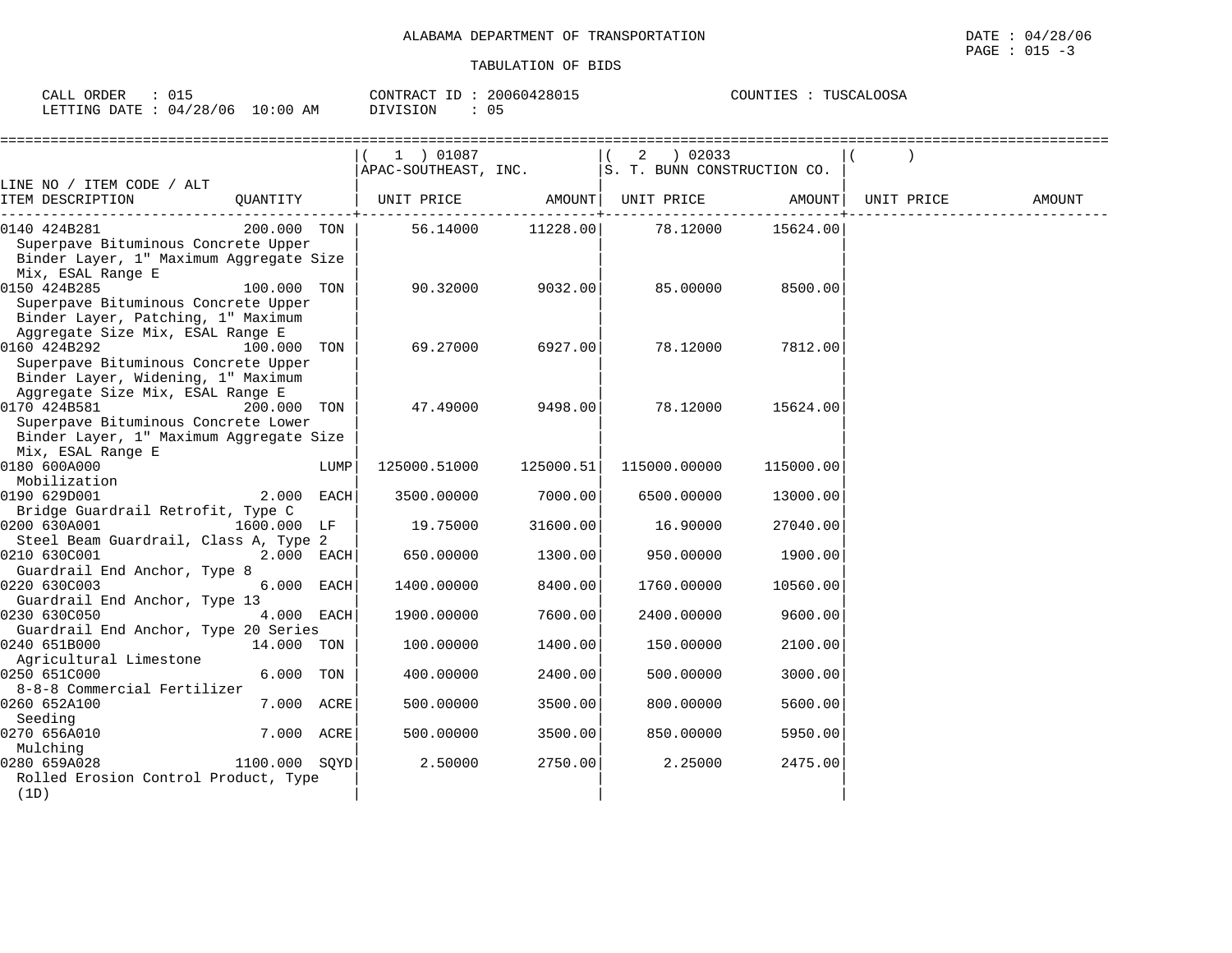PAGE : 015 -4

| $\therefore$ 015<br>CALL ORDER  |          | CONTRACT ID: 20060428015 | COUNTIES : TUSCALOOSA |
|---------------------------------|----------|--------------------------|-----------------------|
| LETTING DATE: 04/28/06 10:00 AM | DIVISION |                          |                       |

| ==================                                        |                | ============================ |                      |                                                             |                |        |
|-----------------------------------------------------------|----------------|------------------------------|----------------------|-------------------------------------------------------------|----------------|--------|
|                                                           |                | 1 ) 01087                    |                      | $(2)$ 02033                                                 |                |        |
|                                                           |                |                              |                      | $APAC-SOUTHEAST, INC.$ $ S. T. BUNN CONSTRUCTION CO.$       |                |        |
| LINE NO / ITEM CODE / ALT                                 |                |                              |                      |                                                             |                |        |
| ITEM DESCRIPTION<br>-------------------                   |                |                              |                      | QUANTITY   UNIT PRICE AMOUNT  UNIT PRICE AMOUNT  UNIT PRICE |                | AMOUNT |
| 0290 665J000                                              | 4000.000 LF    | 4.00000                      | 16000.00             | 3.50000                                                     | 14000.00       |        |
| Silt Fence, Type A                                        |                |                              |                      |                                                             |                |        |
| 0300 6650001                                              | 4000.000 LF    | 1.00000                      | 4000.00              | 1.50000 6000.00                                             |                |        |
| Silt Fence Removal                                        |                |                              |                      |                                                             |                |        |
| 0310 6650000                                              | 520.000 LF     | 5,00000                      | 2600.00              | 6.00000                                                     | 3120.00        |        |
| 12 Inch Wattle                                            |                |                              |                      |                                                             |                |        |
| 0320 6650001                                              | 400.000 LF     | 7.00000                      | 2800.00              | 6.50000                                                     | 2600.00        |        |
| 20 Inch Wattle                                            |                |                              |                      |                                                             |                |        |
| 0330 666A001<br>Pest Control Treatment                    | $7.000$ ACRE   | 100.00000                    | 700.00               | 100.00000                                                   | 700.00         |        |
| 0340 701A028                                              | $3.000$ MILE   | 1800.00000                   | 5400.00              | 1800.00000                                                  | 5400.00        |        |
| Solid White, Class 2, Type A Traffic                      |                |                              |                      |                                                             |                |        |
| Stripe (0.06" Thick) (6" Wide)                            |                |                              |                      |                                                             |                |        |
| 0350 701A032                                              | $3.000$ MILE   | 1800.00000                   | 5400.00              | 1800.00000                                                  | 5400.00        |        |
| Solid Yellow, Class 2, Type A Traffic                     |                |                              |                      |                                                             |                |        |
| Stripe (0.06" Thick) (6" Wide)                            |                |                              |                      |                                                             |                |        |
| 0360 701A041                                              | $3.000$ MILE   | 1100.00000                   | 3300.00              | 1100.00000                                                  | 3300.00        |        |
| Broken White, Class 2, Type A Traffic                     |                |                              |                      |                                                             |                |        |
| Stripe (0.09" Thick) (6" Wide)                            |                |                              |                      |                                                             |                |        |
| 0370 701B009                                              | 6484.000 LF    | 1.20000                      | 7780.80              | 2.20000                                                     | 14264.80       |        |
| Dotted Class 2, Type A Traffic Stripe                     |                |                              |                      |                                                             |                |        |
| $(0.09"$ Thick $)(6"$ Wide $)$                            |                |                              |                      |                                                             |                |        |
| 0380 701C000<br>$6.000$ MILE                              |                | 750.00000                    | 4500.00              | 750.00000                                                   | 4500.00        |        |
| Broken Temporary Traffic Stripe                           |                |                              |                      |                                                             |                |        |
| 0390 701G121                                              | 620.000 LF     | 5,00000                      | 3100.00              | 5,00000                                                     | 3100.00        |        |
| Broken White, Class 3W, Type A Traffic                    |                |                              |                      |                                                             |                |        |
| Stripe (6" Wide)                                          | 620.000 LF     |                              |                      |                                                             |                |        |
| 0400 701G125                                              |                | 5.00000                      | 3100.00              | 5.00000                                                     | 3100.00        |        |
| Solid White, Class 3W, Type A Traffic<br>Stripe (6" Wide) |                |                              |                      |                                                             |                |        |
| 0410 701G133                                              | $620.000$ LF   | 5.00000                      | 3100.00              | 5.00000                                                     | 3100.00        |        |
| Solid Yellow, Class 3W, Type A Traffic                    |                |                              |                      |                                                             |                |        |
| Stripe (6" Wide)                                          |                |                              |                      |                                                             |                |        |
| 0420 701H001                                              | 1240.000 LF    | 1.00000                      | 1240.00              | 1,00000                                                     | 1240.00        |        |
| Solid Traffic Stripe Removed (Plastic)                    |                |                              |                      |                                                             |                |        |
| 0430 701H006                                              | 620.000 LF     | 1.00000                      | 620.00               |                                                             | 1.00000 620.00 |        |
| Broken Traffic Stripe Removed (Plastic)                   |                |                              |                      |                                                             |                |        |
| 0440 703A002                                              | 14979.000 SQFT |                              | $3.50000$ $52426.50$ | 4.50000                                                     | 67405.50       |        |
| Traffic Control Markings, Class 2, Type                   |                |                              |                      |                                                             |                |        |
| Α                                                         |                |                              |                      |                                                             |                |        |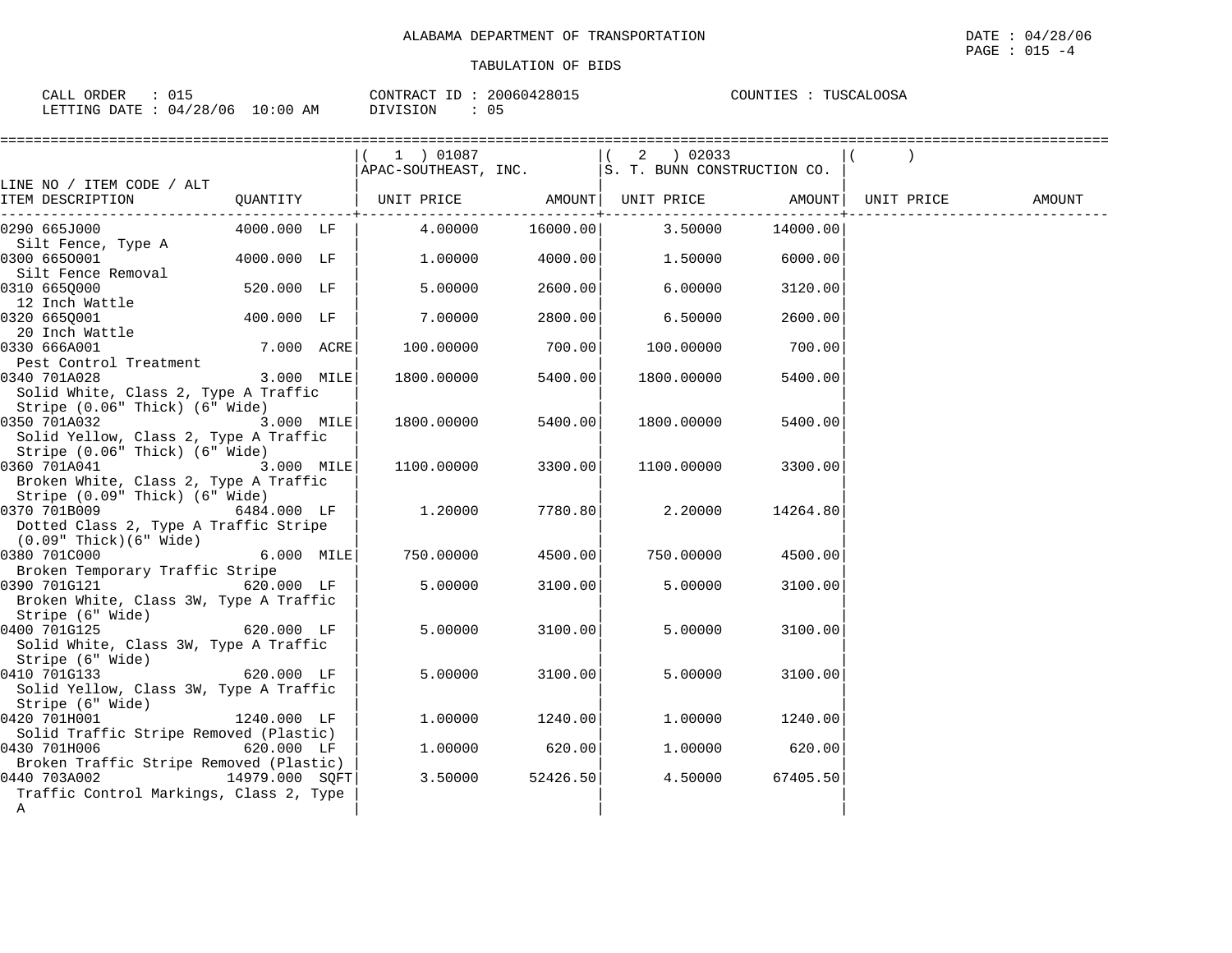| 015<br>CALL ORDER                |          | CONTRACT ID: 20060428015 | TUSCALOOSA<br>COUNTIES : |
|----------------------------------|----------|--------------------------|--------------------------|
| LETTING DATE : 04/28/06 10:00 AM | DIVISION |                          |                          |

|                                         |               |      | 1 ) 01087                                                   |                     |                                                      |                 |        |
|-----------------------------------------|---------------|------|-------------------------------------------------------------|---------------------|------------------------------------------------------|-----------------|--------|
|                                         |               |      | $ $ APAC-SOUTHEAST, INC. $ $ S. T. BUNN CONSTRUCTION CO.    |                     |                                                      |                 |        |
| LINE NO / ITEM CODE / ALT               |               |      |                                                             |                     |                                                      |                 |        |
| ITEM DESCRIPTION                        |               |      | QUANTITY   UNIT PRICE AMOUNT  UNIT PRICE AMOUNT  UNIT PRICE |                     |                                                      |                 | AMOUNT |
| 0450 703B002                            | 897.000 SQFT  |      | 3.75000                                                     | 3363.75             |                                                      | 3.75000 3363.75 |        |
| Traffic Control Legends, Class 2, Type  |               |      |                                                             |                     |                                                      |                 |        |
| 0460 703D001                            |               |      | $\frac{1}{2}$ 1.50000 1485.00                               |                     |                                                      | 1.50000 1485.00 |        |
| Temporary Traffic Control Markings      |               |      |                                                             |                     |                                                      |                 |        |
| 0470 705A030                            | $16.000$ EACH |      | 5.50000                                                     | 88.00               | 5.50000                                              | 88.00           |        |
| Pavement Markers, Class A-H, Type 2-C   |               |      |                                                             |                     |                                                      |                 |        |
| 0480 705A031                            | 198.000 EACH  |      | 5.50000                                                     | 1089.00             | 5.50000                                              | 1089.00         |        |
| Pavement Markers, Class A-H, Type 1-A   |               |      |                                                             |                     |                                                      |                 |        |
| 0490 730H001<br>$16478.000$ LF          |               |      | 2.65000                                                     | 43666.70            | 2.65000                                              | 43666.70        |        |
| Loop Wire<br>Asno 7301001               |               |      |                                                             |                     |                                                      |                 |        |
| 0500 7301001                            | $100.000$ LF  |      | 1.25000                                                     | 125.00              | 1.25000                                              | 125.00          |        |
| Loop Detector Lead-In-Cable             |               |      |                                                             |                     |                                                      |                 |        |
| 0510 740B000                            | 1212.000 SOFT |      | 8.56000                                                     | 10374.72            | 11,50000                                             | 13938.00        |        |
| Construction Signs                      |               |      |                                                             |                     |                                                      |                 |        |
| 0520 740D000<br>$100.000$ EACH          |               |      | 58.85000                                                    | 5885.00             | 70.00000                                             | 7000.00         |        |
| Channelizing Drums                      |               |      |                                                             |                     |                                                      |                 |        |
| 0530 740E000<br>$100.000$ EACH          |               |      | 14.02000                                                    | 1402.00             | 20.00000                                             | 2000.00         |        |
| Cones (36 Inches High)                  |               |      |                                                             |                     |                                                      |                 |        |
| 0540 7401005                            | $2.000$ EACH  |      | 171.20000                                                   | 342.40              | 400.00000                                            | 800.00          |        |
| Warning Lights, Type B (Detachable Head |               |      |                                                             |                     |                                                      |                 |        |
| 0550 740M001<br>$100.000$ EACH          |               |      | 8.67000                                                     | 867.00              | 2.00000                                              | 200.00          |        |
| Ballast For Cone                        |               |      |                                                             |                     |                                                      |                 |        |
| 0560 741C010                            | $2.000$ EACH  |      | 2140.00000                                                  | 4280.00             | 5000.00000                                           | 10000.00        |        |
| Portable Sequential Arrow And Chevron   |               |      |                                                             |                     |                                                      |                 |        |
| Sign Unit                               |               |      |                                                             |                     |                                                      |                 |        |
| 0570 742A001                            | $2.000$ EACH  |      |                                                             | 7383.00000 14766.00 | 6500.00000                                           | 13000.00        |        |
| Portable Changeable Message Sign, Type  |               |      |                                                             |                     |                                                      |                 |        |
| 0580 998A000                            |               | LUMP |                                                             | $0.00000$ 0.00      | 45000.00000                                          | 45000.00        |        |
| Construction Fuel (Maximum Bid Limited  |               |      |                                                             |                     |                                                      |                 |        |
| To $$52,000.00)$                        |               |      |                                                             |                     |                                                      |                 |        |
| SECTION TOTALS                          |               |      |                                                             |                     | $\sharp$ 1,062,338.99 $\sharp$ $\sharp$ 1,503,475.41 |                 | 0.00   |
| CONTRACT TOTALS                         |               |      |                                                             |                     | $\sharp$ 1,062,338.99 $\sharp$ 1,503,475.41          |                 | \$     |
|                                         |               |      |                                                             |                     |                                                      |                 |        |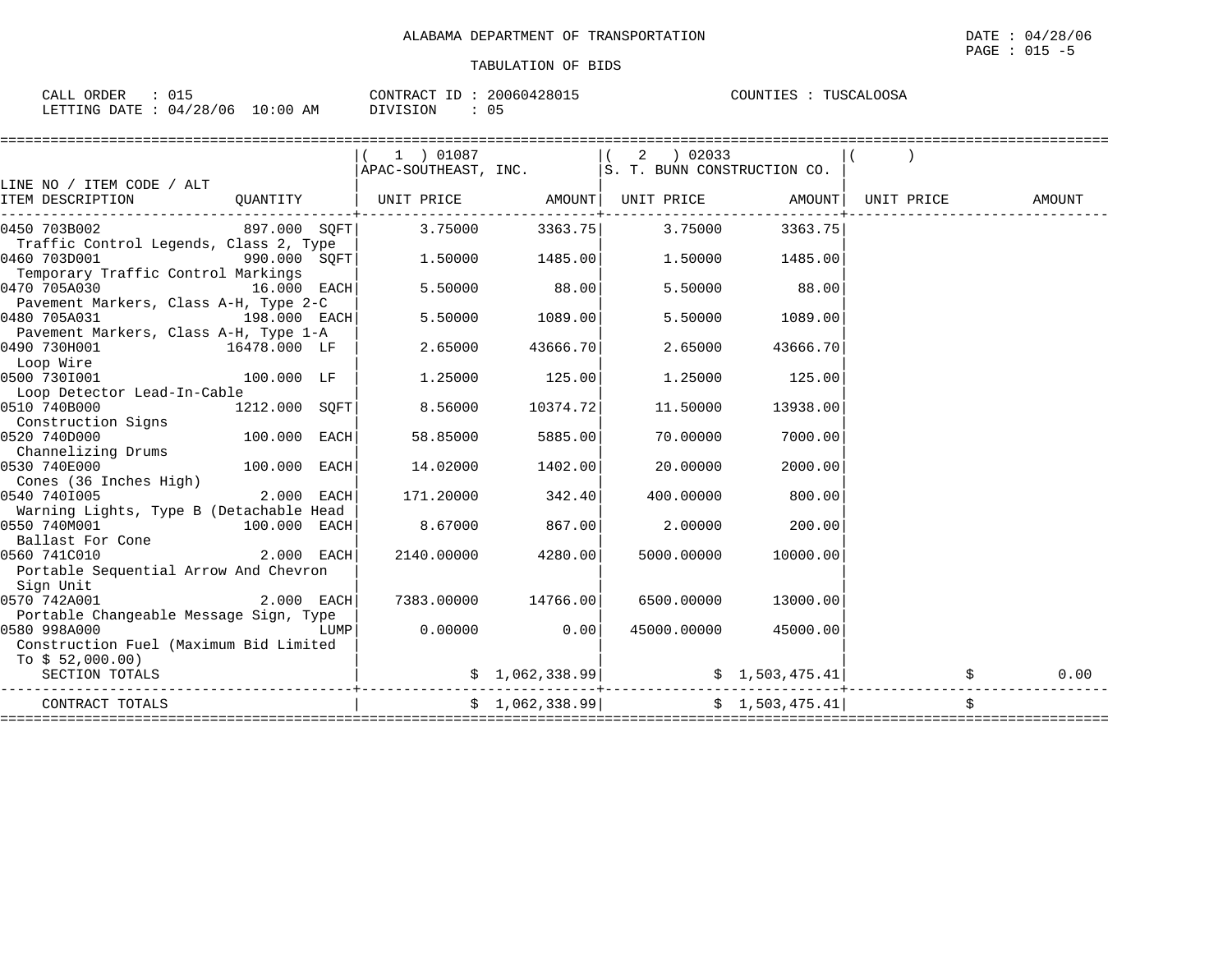# $\texttt{PAGE}$  : 016 -1

|      | CALL ORDER<br>: 016                                    | LETTING DATE: 04/28/06 10:00 AM                                                                                              | CONTRACT ID: 20060428016<br>DIVISION : 01               |  |    | COUNTIES : MARSHALL                            |                                     |
|------|--------------------------------------------------------|------------------------------------------------------------------------------------------------------------------------------|---------------------------------------------------------|--|----|------------------------------------------------|-------------------------------------|
|      | CONTRACT DESCRIPTION :<br>Crossroads. Length 4.806 mi. | for constructing the Planing, Resurfacing and Traffic Stripe<br>on SR-53 (US-231) from MP 289.734 in Eddy to CR-31 at Allens | (available days)<br>$PROJECT(S)$ : EBF-STPSAF-0053(519) |  |    |                                                |                                     |
| RANK | VENDOR NO. / NAME                                      |                                                                                                                              |                                                         |  |    | TOTAL<br><b>BID</b>                            | % OVER<br>LOW BID                   |
|      | 23009<br>18037<br>10011                                | WHITAKER CONTRACTING CORPORATION<br>REED CONTRACTING SERVICES, INC.<br>JACKSON PAVING & CONSTRUCTION, INC.                   |                                                         |  | Ŝ. | \$1,841,370.41<br>2,208,744.20<br>2,284,384.03 | 100.0000%<br>119.9511%<br>124.0589% |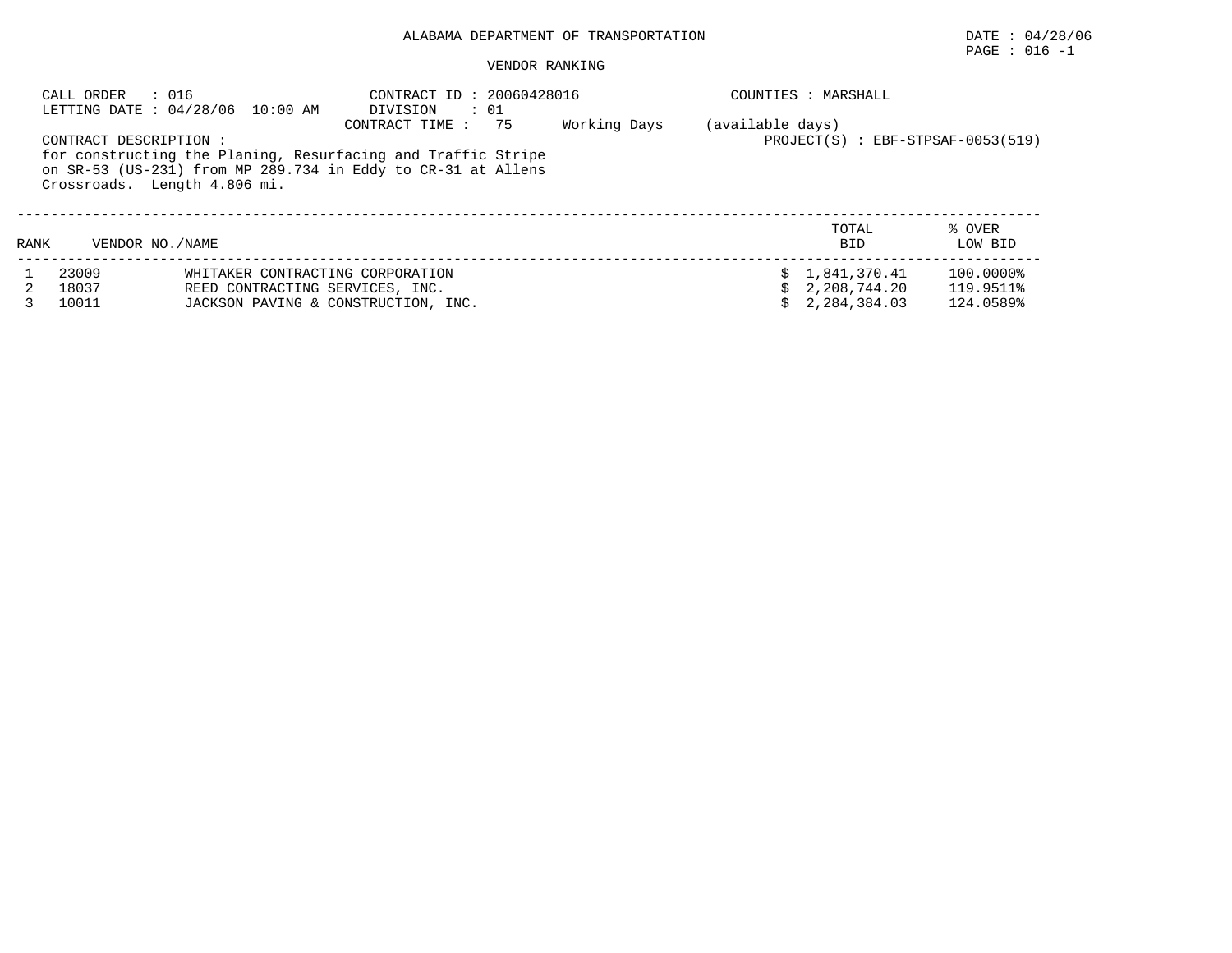| 016<br>CALL ORDER                |          | CONTRACT ID: 20060428016 | COUNTIES :<br>MARSHALL |
|----------------------------------|----------|--------------------------|------------------------|
| LETTING DATE : 04/28/06 10:00 AM | DIVISION |                          |                        |

|                                                                                                |                |     | $1$ ) 23009 |           | 2 ) 18037<br>WHITAKER CONTRACTING CORPOR REED CONTRACTING SERVICES, |           | 3 ) 10011<br>JACKSON PAVING & CONSTRUCTION, |           |
|------------------------------------------------------------------------------------------------|----------------|-----|-------------|-----------|---------------------------------------------------------------------|-----------|---------------------------------------------|-----------|
| LINE NO / ITEM CODE / ALT                                                                      |                |     |             |           |                                                                     |           |                                             |           |
| ITEM DESCRIPTION                                                                               | OUANTITY       |     | UNIT PRICE  | AMOUNT    | UNIT PRICE                                                          | AMOUNT    | UNIT PRICE                                  | AMOUNT    |
| SECTION 0001<br>Total                                                                          |                |     |             |           |                                                                     |           |                                             |           |
| 0010 405A000<br>Tack Coat                                                                      | 11776.000      | GAL | 1.00000     | 11776.00  | 1.38000                                                             | 16250.88  | 1.80000                                     | 21196.80  |
| 0020 408A051<br>Planing Existing Pavement                                                      | 79173.000 SOYD |     | 0.44000     | 34836.12  | 0.55000                                                             | 43545.15  | 0.34000                                     | 26918.82  |
| (Approximately 0.00" Thru 1.0" Thick)<br>0030 408A052<br>Planing Existing Pavement             | 78749.000 SOYD |     | 0.44000     | 34649.56  | 0.76000                                                             | 59849.24  | 0.42000                                     | 33074.58  |
| (Approximately 1.10" Thru 2.0" Thick)<br>0040 408A054<br>Planing Existing Pavement             | 10000.000 SOYD |     | 0.44000     | 4400.00   | 1.57000                                                             | 15700.00  | 0.88000                                     | 8800.00   |
| (Approximately 3.10" Thru 4.0" Thick)<br>0050 410C000<br>Contractor Retained Profilograph      | 1.000 EACH     |     | 2500.00000  | 2500.00   | 3226.58000                                                          | 3226.58   | 10788.93000                                 | 10788.93  |
| 0060 410H000                                                                                   | 1.000 EACH     |     | 20000.00000 | 20000.00  | 34441.14000                                                         | 34441.14  | 35093.35000                                 | 35093.35  |
| Material Remixing Device<br>0070 424A360<br>Superpave Bituminous Concrete Wearing              | 15354.000 TON  |     | 46.37000    | 711964.98 | 51.92000                                                            | 797179.68 | 58.28000                                    | 894831.12 |
| Surface Layer, 1/2" Maximum Aggregate<br>Size Mix, ESAL Range C/D                              |                |     |             |           |                                                                     |           |                                             |           |
| 0080 424B651<br>Superpave Bituminous Concrete Upper<br>Binder Layer, 1" Maximum Aggregate Size | 12420.000 TON  |     | 37.60000    | 466992.00 | 43.56000                                                            | 541015.20 | 47.79000                                    | 593551.80 |
| Mix, ESAL Range C/D<br>0090 424B658                                                            | 2740.000 TON   |     | 37.60000    | 103024.00 | 48.24000                                                            | 132177.60 | 48.09000                                    | 131766.60 |
| Superpave Bituminous Concrete Upper<br>Binder Layer, Leveling, 3/4" Maximum                    |                |     |             |           |                                                                     |           |                                             |           |
| Aggregate Size Mix, ESAL Range C/D<br>0100 424B659<br>Superpave Bituminous Concrete Upper      | 1750.000       | TON | 37.60000    | 65800.00  | 46.20000                                                            | 80850.00  | 61.39000                                    | 107432.50 |
| Binder Layer, Leveling, 1" Maximum<br>Aggregate Size Mix, ESAL Range C/D<br>0110 424B662       |                |     |             |           |                                                                     |           |                                             |           |
| Superpave Bituminous Concrete Upper<br>Binder Layer, Widening, 1" Maximum                      | 1974.000       | TON | 37.60000    | 74222.40  | 67.05000                                                            | 132356.70 | 52.43000                                    | 103496.82 |
| Aggregate Size Mix, ESAL Range C/D<br>0120 428C000<br>Scoring Bituminous Pavement Surface By   | 25376.000 LF   |     | 0.10000     | 2537.60   | 0.01000                                                             | 253.76    | 0.30000                                     | 7612.80   |
| Cutting                                                                                        |                |     |             |           |                                                                     |           |                                             |           |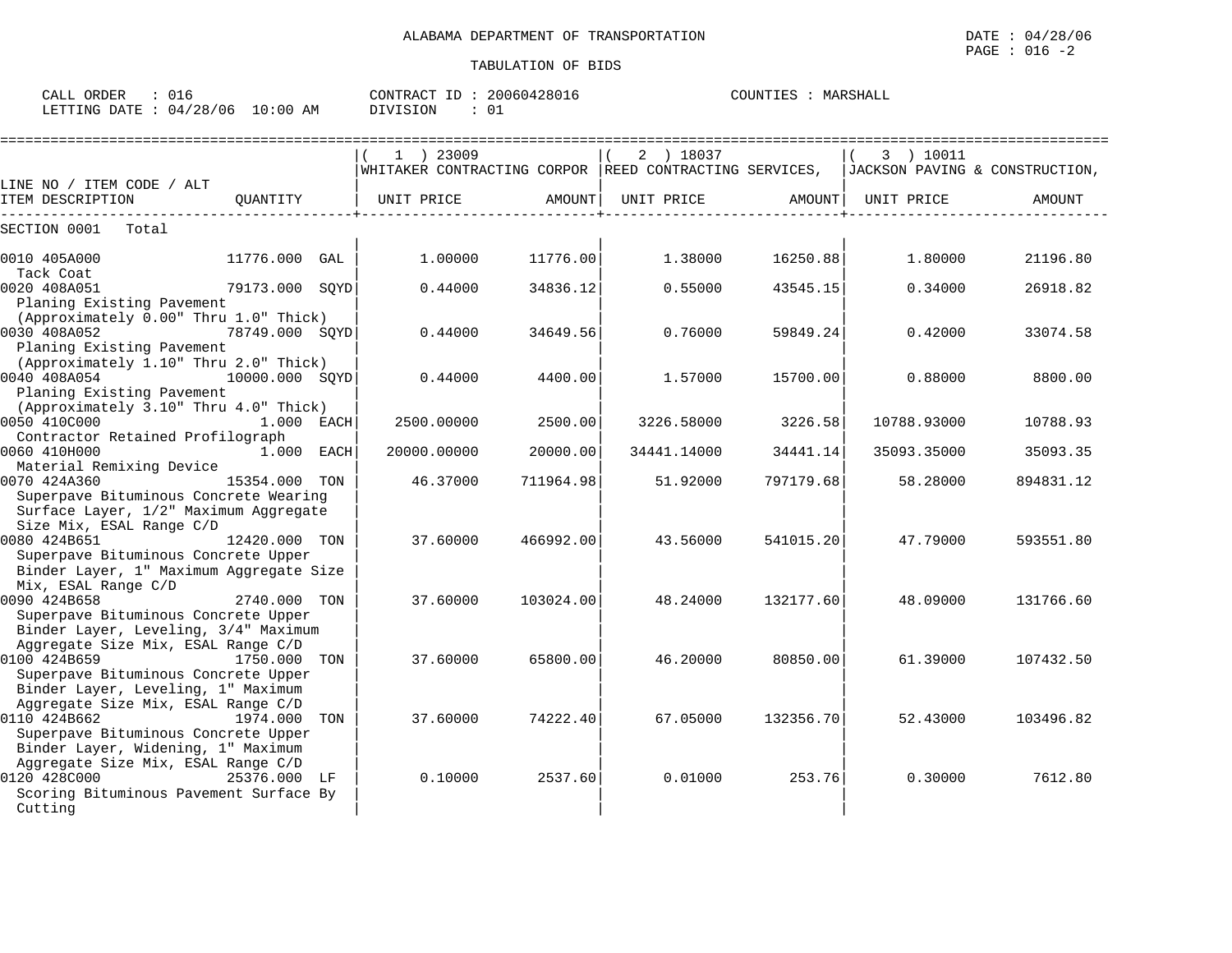| CALL ORDER<br>016               | CONTRACT ID: 20060428016 | COUNTIES : MARSHALL |
|---------------------------------|--------------------------|---------------------|
| LETTING DATE: 04/28/06 10:00 AM | DIVISION                 |                     |

|                                                                                                |              |      | $1$ ) 23009       |           | ) 18037<br>2                                           |           | 3 ) 10011                      |           |
|------------------------------------------------------------------------------------------------|--------------|------|-------------------|-----------|--------------------------------------------------------|-----------|--------------------------------|-----------|
|                                                                                                |              |      |                   |           | WHITAKER CONTRACTING CORPOR REED CONTRACTING SERVICES, |           | JACKSON PAVING & CONSTRUCTION, |           |
| LINE NO / ITEM CODE / ALT<br>ITEM DESCRIPTION                                                  | QUANTITY     |      | UNIT PRICE AMOUNT |           | UNIT PRICE AMOUNT                                      |           | UNIT PRICE                     | AMOUNT    |
| 0130 430B040<br>Aggregate Surfacing (Crushed Aggregate<br>Base, Type B)                        | 7613.000 TON |      | 9.00000           | 68517.00  | 17.02000                                               | 129573.26 | 14.88000                       | 113281.44 |
| 0140 600A000<br>Mobilization                                                                   |              | LUMP | 117700.00000      | 117700.00 | 73998.77000                                            | 73998.77  | 63218.00000                    | 63218.00  |
| 0150 652A100<br>Seeding                                                                        | 3.000 ACRE   |      | 800.00000         | 2400.00   | 977.05000                                              | 2931.15   | 600.00000                      | 1800.00   |
| 0160 656A010<br>Mulching                                                                       | 3.000 ACRE   |      | 800,00000         | 2400.00   | 927.87000                                              | 2783.61   | 600.00000                      | 1800.00   |
| 0170 665J000                                                                                   | 1000.000 LF  |      | 2.50000           | 2500.00   | 2.48000                                                | 2480.00   | 3.50000                        | 3500.00   |
| Silt Fence, Type A<br>0180 6650001                                                             | 1000.000 LF  |      | 1,00000           | 1000.00   | 0.70000                                                | 700.00    | 1.25000                        | 1250.00   |
| Silt Fence Removal<br>0190 6650001                                                             | $60.000$ LF  |      | 8.00000           | 480.00    | 9.28000                                                | 556.80    | 7.00000                        | 420.00    |
| 20 Inch Wattle<br>0200 701A028<br>Solid White, Class 2, Type A Traffic                         | 11.000 MILE  |      | 1800.00000        | 19800.00  | 1890.00000                                             | 20790.00  | 1800.00000                     | 19800.00  |
| Stripe (0.06" Thick) (6" Wide)<br>0210 701A032<br>Solid Yellow, Class 2, Type A Traffic        | 10.000 MILE  |      | 1800.00000        | 18000.00  | 1890.00000                                             | 18900.00  | 1000.00000                     | 10000.00  |
| Stripe (0.06" Thick) (6" Wide)<br>0220 701A041<br>Broken White, Class 2, Type A Traffic        | 10.000 MILE  |      | 1000.00000        | 10000.00  | 1050.00000                                             | 10500.00  | 1000.00000                     | 10000.00  |
| Stripe (0.09" Thick) (6" Wide)<br>0230 701B009<br>Dotted Class 2, Type A Traffic Stripe        | 5921.000 LF  |      | 1.00000           | 5921.00   | 1.05000                                                | 6217.05   | 1,00000                        | 5921.00   |
| $(0.09"$ Thick $)(6"$ Wide $)$<br>0240 701C000                                                 | 20.000 MILE  |      | 725.00000         | 14500.00  | 761.25000                                              | 15225.00  | 725.00000                      | 14500.00  |
| Broken Temporary Traffic Stripe<br>0250 701C001                                                | 39.000 MILE  |      | 775.00000         | 30225.00  | 813.75000                                              | 31736.25  | 775.00000                      | 30225.00  |
| Solid Temporary Traffic Stripe<br>0260 703A002<br>Traffic Control Markings, Class 2, Type      | 526.000 SOFT |      | 3.00000           | 1578.00   | 3.15000                                                | 1656.90   | 3.00000                        | 1578.00   |
| A<br>0270 703B002                                                                              | 292.000 SOFT |      | 4.00000           | 1168.00   | 4.20000                                                | 1226.40   | 4.00000                        | 1168.00   |
| Traffic Control Legends, Class 2, Type<br>0280 705A030                                         | 130.000 EACH |      | 5.75000           | 747.50    | 6.04000                                                | 785.20    | 5.75000                        | 747.50    |
| Pavement Markers, Class A-H, Type 2-C<br>0290 705A031<br>Pavement Markers, Class A-H, Type 1-A | 635.000 EACH |      | 5.75000           | 3651.25   | 6.04000                                                | 3835.40   | 5.75000                        | 3651.25   |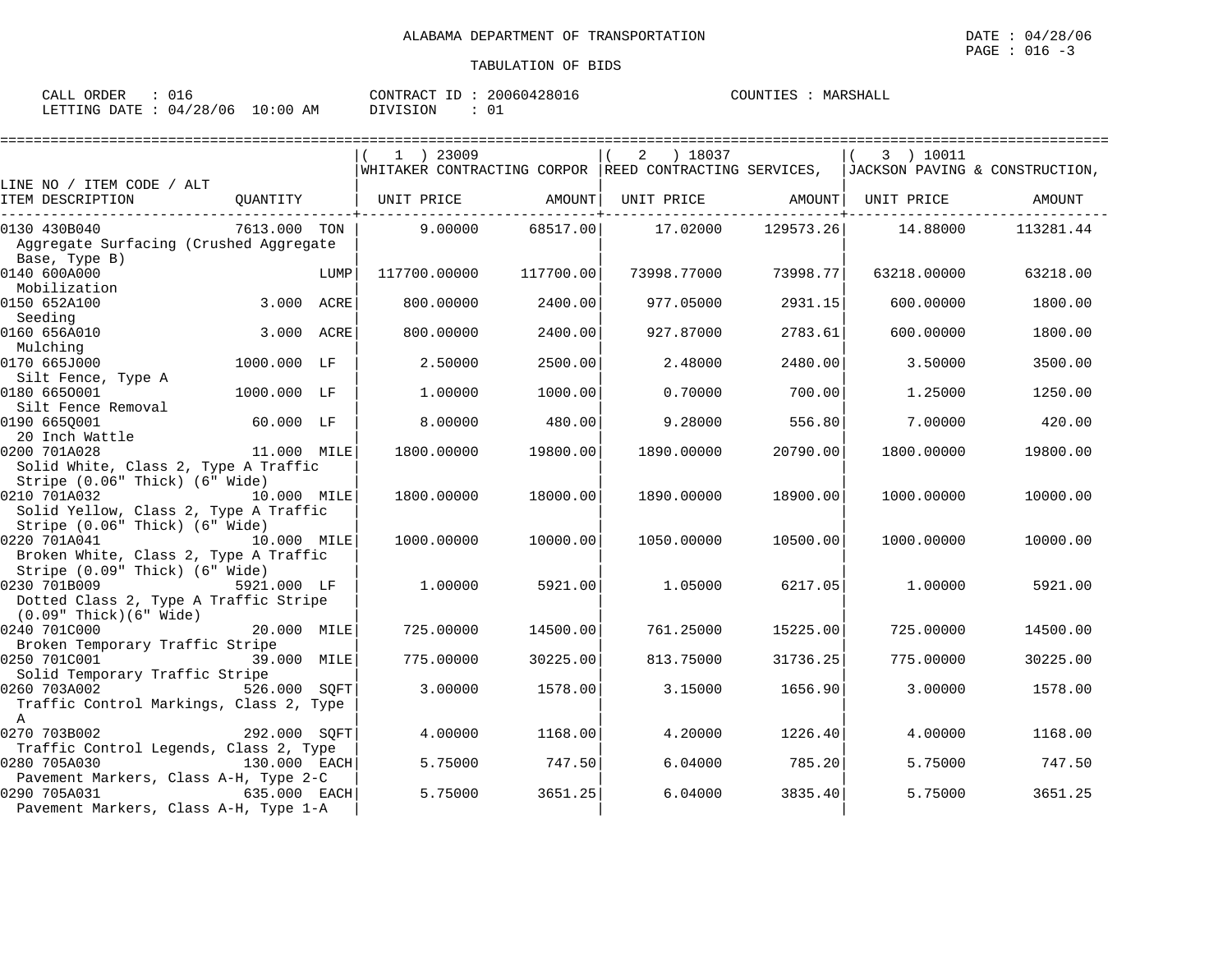| ORDER<br>L'ALI     | τc<br>しエイ             |                       | CON'.         | 12801.<br>$\overline{a}$<br>,,,<br>. | COUNT.<br>™ <del>ப</del> ⊬<br>. H<br>- - - |
|--------------------|-----------------------|-----------------------|---------------|--------------------------------------|--------------------------------------------|
| ETTING<br>∵ידי ∆(ו | ററ<br>06<br>04<br>∠.ຕ | AM<br>. : 00.<br>- 17 | T T N<br>. UN | ັ                                    |                                            |

|                                        |          |             | 23009                       |                | 18037<br>2                 |              | 10011<br>3                     |              |
|----------------------------------------|----------|-------------|-----------------------------|----------------|----------------------------|--------------|--------------------------------|--------------|
|                                        |          |             | WHITAKER CONTRACTING CORPOR |                | REED CONTRACTING SERVICES, |              | JACKSON PAVING & CONSTRUCTION, |              |
| ITEM CODE<br>LINE NO                   | ALT      |             |                             |                |                            |              |                                |              |
| ITEM DESCRIPTION                       | OUANTITY |             | UNIT PRICE                  | AMOUNT         | UNIT PRICE                 | AMOUNT       | UNIT PRICE                     | AMOUNT       |
| 0300 740B000                           | 510.000  | SOFT        | 8,00000                     | 4080.00        | 18,06000                   | 9210.60      | 7.72000                        | 3937.20      |
| Construction Signs                     |          |             |                             |                |                            |              |                                |              |
| 0310 740D000                           | 200.000  | <b>EACH</b> | 10.00000                    | 2000.00        | 87.97000                   | 17594.00     | 7.26000                        | 1452.00      |
| Channelizing Drums                     |          |             |                             |                |                            |              |                                |              |
| 0320 741C010                           | 1.000    | EACH        | 2000.00000                  | 2000.00        | 1197.87000                 | 1197.87      | 1438.52000                     | 1438.52      |
| Portable Sequential Arrow And Chevron  |          |             |                             |                |                            |              |                                |              |
| Sign Unit                              |          |             |                             |                |                            |              |                                |              |
| 0330 998A000                           |          | LUMP        | 0.00000                     | 0.00           | 0.01000                    | 0.01         | 20132.00000                    | 20132.00     |
| Construction Fuel (Maximum Bid Limited |          |             |                             |                |                            |              |                                |              |
| To $$100,000.00)$                      |          |             |                             |                |                            |              |                                |              |
| SECTION TOTALS                         |          |             |                             | \$1,841,370.41 | Ŝ.                         | 2,208,744.20 | Ŝ.                             | 2,284,384.03 |
| CONTRACT TOTALS                        |          |             |                             | \$1,841,370.41 | Ŝ.                         | 2,208,744.20 | S.                             | 2,284,384.03 |
|                                        |          |             |                             |                |                            |              |                                |              |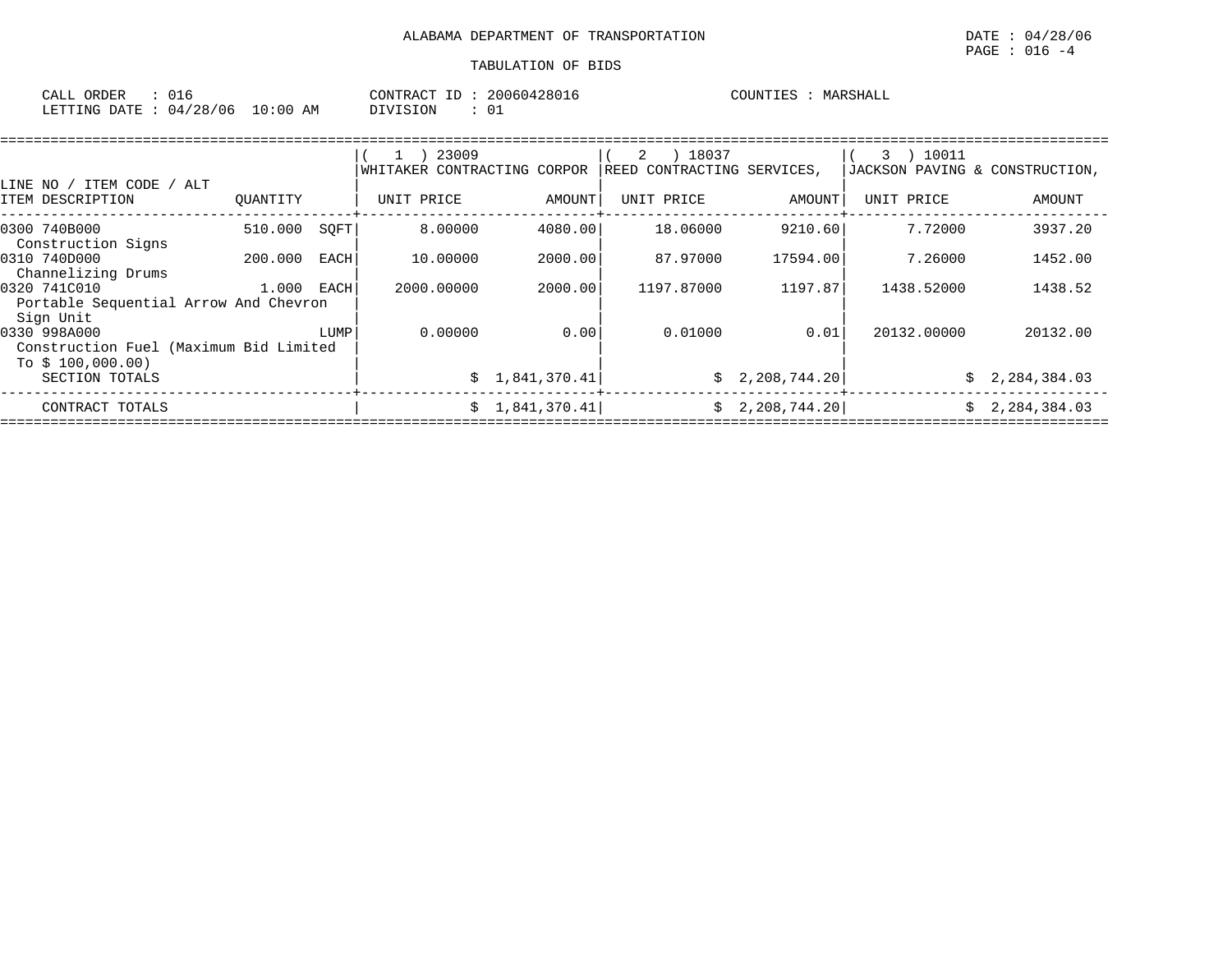# $\texttt{PAGE}$  : 017 -1

| : 017<br>CALL ORDER<br>LETTING DATE : 04/28/06 10:00 AM |                                             | CONTRACT ID: 20060428017<br>$\therefore$ 03<br>DIVISION |                                                                                                                                                    | COUNTIES : JEFFERSON |                                                         |                        |  |  |
|---------------------------------------------------------|---------------------------------------------|---------------------------------------------------------|----------------------------------------------------------------------------------------------------------------------------------------------------|----------------------|---------------------------------------------------------|------------------------|--|--|
|                                                         | CONTRACT DESCRIPTION:<br>Length $2.200$ mi. |                                                         | CONTRACT TIME :<br>40<br>for constructing the Planing, Resurfacing and Traffic Stripe<br>on SR-269 from Avenue "T" to Minor Parkway in Birmingham. | Working Days         | (available days)<br>$PROJECT(S)$ : $EB-STPSA-0269(502)$ |                        |  |  |
| RANK                                                    | VENDOR NO. / NAME                           |                                                         |                                                                                                                                                    |                      | TOTAL<br><b>BID</b>                                     | % OVER<br>LOW BID      |  |  |
|                                                         | 04013<br>01087                              | DUNN CONSTRUCTION COMPANY, INC.<br>APAC-SOUTHEAST, INC. |                                                                                                                                                    |                      | 1,052,301.59<br>1,105,648.62                            | 100.0000%<br>105.0696% |  |  |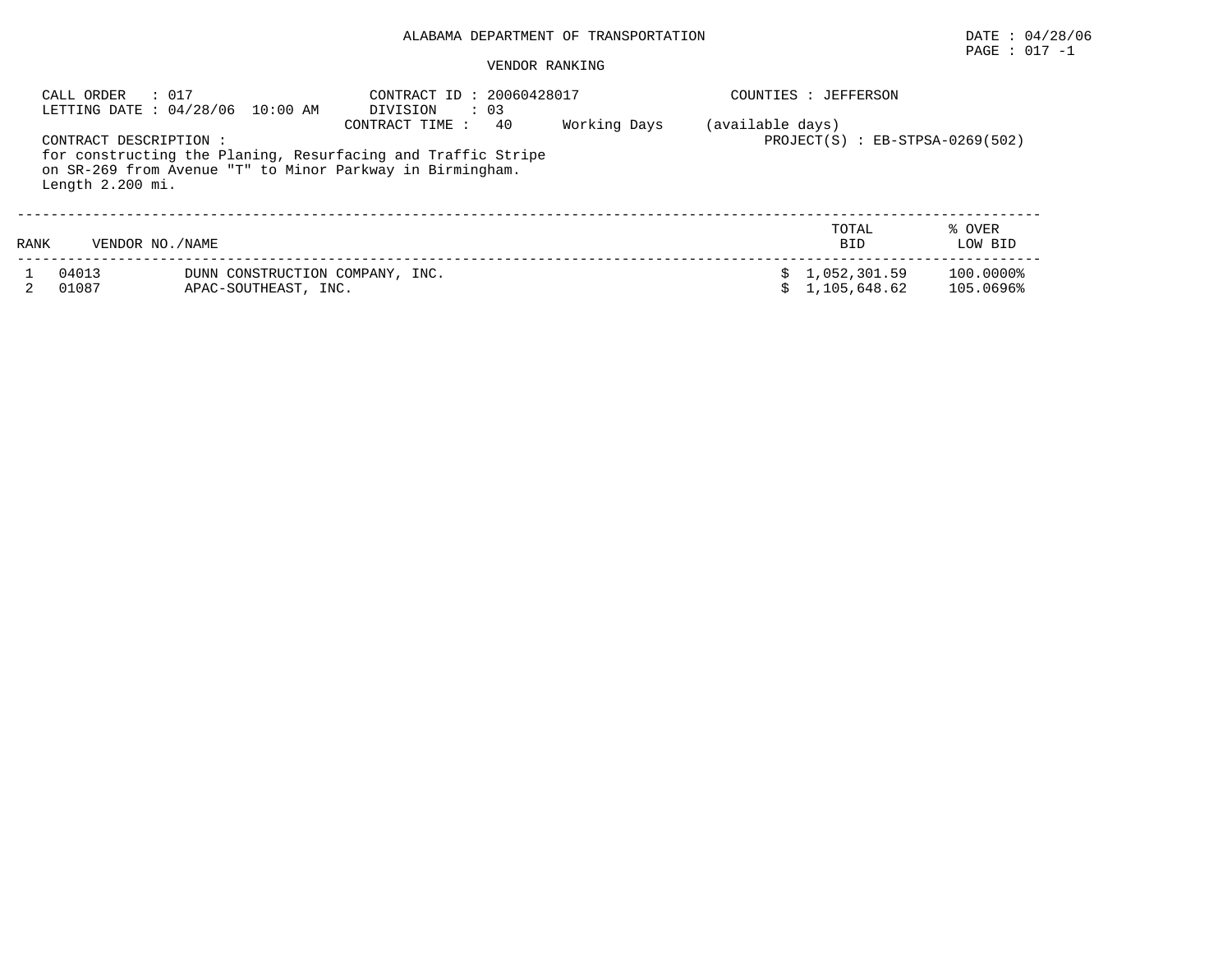| CALL ORDER : 017<br>LETTING DATE : 04/28/06 10:00 AM                                                                                                                  |                  | CONTRACT ID: 20060428017<br>DIVISION<br>$\therefore$ 03               |           |                                    |           |            |        |
|-----------------------------------------------------------------------------------------------------------------------------------------------------------------------|------------------|-----------------------------------------------------------------------|-----------|------------------------------------|-----------|------------|--------|
|                                                                                                                                                                       |                  | 1 ) 04013<br>$ $ DUNN CONSTRUCTION CO., INC. $ $ APAC-SOUTHEAST, INC. |           | 2 ) 01087                          |           |            |        |
| LINE NO / ITEM CODE / ALT<br>ITEM DESCRIPTION                                                                                                                         | OUANTITY         | UNIT PRICE                                                            |           | AMOUNT   UNIT PRICE         AMOUNT |           | UNIT PRICE | AMOUNT |
| SECTION 0001<br>Total                                                                                                                                                 |                  |                                                                       |           |                                    |           |            |        |
| 0010 210D001<br>Borrow Excavation (Loose Truckbed<br>Measurement)                                                                                                     | 400.000 CUYD     | 29.81000                                                              | 11924.00  | 35.42000                           | 14168.00  |            |        |
| 0020 305B060<br>Crushed Aggregate, Section 825, Crusher                                                                                                               | 250.000 TON      | 22.35000                                                              | 5587.50   | 15.63000                           | 3907.50   |            |        |
| Run Stone, 1 1/2",<br>0030 405A000<br>Tack Coat                                                                                                                       | 2542.000 GAL     | 1.38000                                                               | 3507.96   | 1.96000                            | 4982.32   |            |        |
| 0040 407A000<br>Joint Sealant For Hot Mix Asphalt<br>Pavement                                                                                                         | 718.000 GAL      | 28.91000                                                              | 20757.38  | 41.11000                           | 29516.98  |            |        |
| 0050 408A052<br>Planing Existing Pavement                                                                                                                             | 23298.000 SQYD   | 0.84000                                                               | 19570.32  | 1.14000                            | 26559.72  |            |        |
| (Approximately 1.10" Thru 2.0" Thick)<br>0060 408A053<br>Planing Existing Pavement                                                                                    | $61303.000$ SQYD | 1.10000                                                               | 67433.30  | 1.29000                            | 79080.87  |            |        |
| (Approximately 2.10" Thru 3.0" Thick)<br>0070 410H000<br>Material Remixing Device                                                                                     | $1.000$ EACH     | 14920.10000                                                           | 14920.10  | 32745.99000                        | 32745.99  |            |        |
| 0080 420A015<br>Polymer Modified Open Graded Friction<br>Course                                                                                                       | 2465.000 TON     | 69.78000                                                              | 172007.70 | 75.95000                           | 187216.75 |            |        |
| 0090 424A361<br>Superpave Bituminous Concrete Wearing<br>Surface Layer, 3/4" Maximum Aggregate                                                                        | 6353.000 TON     | 46.21000                                                              | 293572.13 | 47.69000                           | 302974.57 |            |        |
| Size Mix, ESAL Range C/D<br>0100 424A366<br>Superpave Bituminous Concrete Wearing<br>Surface Layer, Leveling, 1/2" Maximum                                            | 250.000 TON      | 63.20000                                                              | 15800.00  | 79.76000                           | 19940.00  |            |        |
| Aggregate Size Mix, ESAL Range C/D<br>0110 424A370<br>Superpave Bituminous Concrete Wearing<br>Surface Layer, Widening, 3/4" Maximum                                  | 631.000 TON      | 47.65000                                                              | 30067.15  | 70.38000                           | 44409.78  |            |        |
| Aggregate Size Mix, ESAL Range C/D<br>0120 424B685<br>Superpave Bituminous Concrete Lower<br>Binder Layer, Patching, 1" Maximum<br>Aggregate Size Mix, ESAL Range C/D | 750.000 TON      | 68.78000                                                              | 51585.00  | 116.74000                          | 87555.00  |            |        |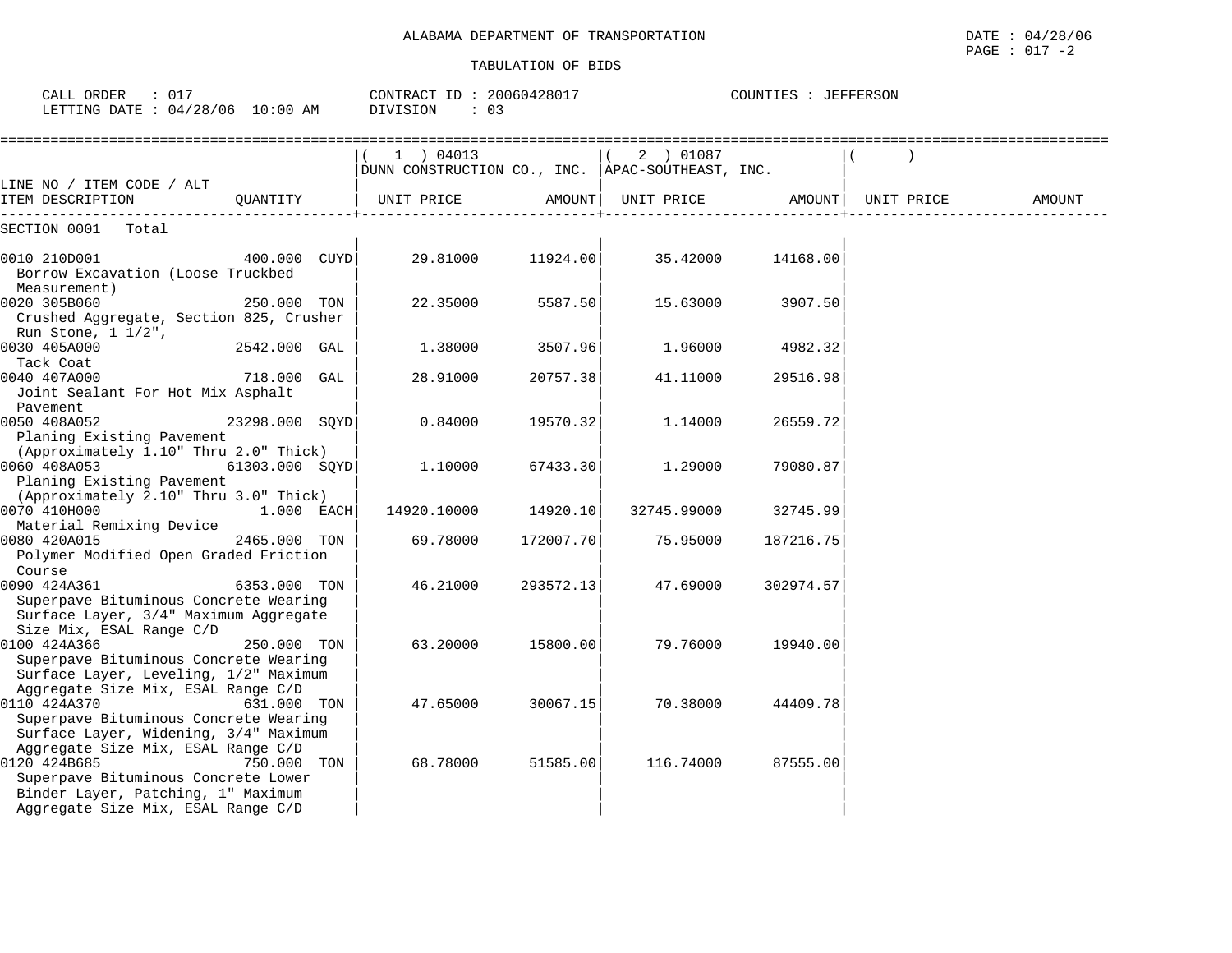| CALL ORDER<br>: 017             | CONTRACT ID: 20060428017 | COUNTIES : JEFFERSON |
|---------------------------------|--------------------------|----------------------|
| LETTING DATE: 04/28/06 10:00 AM | DIVISION                 |                      |

|                                       |             |      | 1 ) 04013                                          |          | 2 ) 01087   |          |            |        |
|---------------------------------------|-------------|------|----------------------------------------------------|----------|-------------|----------|------------|--------|
|                                       |             |      | DUNN CONSTRUCTION CO., INC.   APAC-SOUTHEAST, INC. |          |             |          |            |        |
| LINE NO / ITEM CODE / ALT             |             |      |                                                    |          |             |          |            |        |
| ITEM DESCRIPTION                      | QUANTITY    |      | UNIT PRICE                                         | AMOUNT   | UNIT PRICE  | AMOUNT   | UNIT PRICE | AMOUNT |
| 0130 424C371                          | 335.000 TON |      | 44.36000                                           | 14860.60 | 111.22000   | 37258.70 |            |        |
| Superpave Bituminous Concrete Base    |             |      |                                                    |          |             |          |            |        |
| Layer, Widening, 1 1/2" Maximum       |             |      |                                                    |          |             |          |            |        |
| Aggregate Size Mix, ESAL Range C/D    |             |      |                                                    |          |             |          |            |        |
| 0140 600A000                          |             | LUMP | 62756.85000                                        | 62756.85 | 25954.33000 | 25954.33 |            |        |
| Mobilization                          |             |      |                                                    |          |             |          |            |        |
| 0150 629D000                          | 2.000 EACH  |      | 3973.92000                                         | 7947.84  | 3605.00000  | 7210.00  |            |        |
| Bridge Guardrail Retrofit, Type IC    |             |      |                                                    |          |             |          |            |        |
| 0160 630A001                          | 100.000 LF  |      | 23.84000                                           | 2384.00  | 21.63000    | 2163.00  |            |        |
| Steel Beam Guardrail, Class A, Type 2 |             |      |                                                    |          |             |          |            |        |
| 0170 630C003                          | 2.000 EACH  |      | 1589.57000                                         | 3179.14  | 1442.00000  | 2884.00  |            |        |
| Guardrail End Anchor, Type 13         |             |      |                                                    |          |             |          |            |        |
| 0180 630C050                          | 2.000 EACH  |      | 2157.27000                                         | 4314.54  | 1957.00000  | 3914.00  |            |        |
| Guardrail End Anchor, Type 20 Series  |             |      |                                                    |          |             |          |            |        |
| 0190 650A000                          | 80.000 CUYD |      | 46.07000                                           | 3685.60  | 36.90000    | 2952.00  |            |        |
| Topsoil                               |             |      |                                                    |          |             |          |            |        |
| 0200 652A100                          | 1.000 ACRE  |      | 579.65000                                          | 579.65   | 1030.00000  | 1030.00  |            |        |
| Seeding                               |             |      |                                                    |          |             |          |            |        |
| 0210 656A010                          | 1.000 ACRE  |      | 579.65000                                          | 579.65   | 1030.00000  | 1030.00  |            |        |
| Mulching<br>0220 665J000              | 150.000 LF  |      |                                                    | 673.50   |             |          |            |        |
|                                       |             |      | 4.49000                                            |          | 12.44000    | 1866.00  |            |        |
| Silt Fence, Type A<br>0230 6650001    | 150.000 LF  |      | 1,70000                                            | 255.00   | 4.04000     | 606.00   |            |        |
| Silt Fence Removal                    |             |      |                                                    |          |             |          |            |        |
| 0240 665Q001                          | 260.000 LF  |      | 8.02000                                            | 2085.20  | 6.16000     | 1601.60  |            |        |
| 20 Inch Wattle                        |             |      |                                                    |          |             |          |            |        |
| 0250 701A028                          | 3.000 MILE  |      | 2511.11000                                         | 7533.33  | 2266.00000  | 6798.00  |            |        |
| Solid White, Class 2, Type A Traffic  |             |      |                                                    |          |             |          |            |        |
| Stripe (0.06" Thick) (6" Wide)        |             |      |                                                    |          |             |          |            |        |
| 0260 701A032                          | 1.000 MILE  |      | 2511.11000                                         | 2511.11  | 2266.00000  | 2266.00  |            |        |
| Solid Yellow, Class 2, Type A Traffic |             |      |                                                    |          |             |          |            |        |
| Stripe (0.06" Thick) (6" Wide)        |             |      |                                                    |          |             |          |            |        |
| 0270 701A041                          | 7.000 MILE  |      | 1369.69000                                         | 9587.83  | 1236.00000  | 8652.00  |            |        |
| Broken White, Class 2, Type A Traffic |             |      |                                                    |          |             |          |            |        |
| Stripe (0.09" Thick) (6" Wide)        |             |      |                                                    |          |             |          |            |        |
| 0280 701A048                          | 2.000 MILE  |      | 2853.53000                                         | 5707.06  | 2575.00000  | 5150.00  |            |        |
| Solid Yellow, Class 2, Type A Traffic |             |      |                                                    |          |             |          |            |        |
| Stripe (0.09" Thick) (6" Wide)        |             |      |                                                    |          |             |          |            |        |
| 0290 701B009                          | 6078.000 LF |      | 1.71000                                            | 10393.38 | 1.55000     | 9420.90  |            |        |
| Dotted Class 2, Type A Traffic Stripe |             |      |                                                    |          |             |          |            |        |
| $(0.09"$ Thick $)(6"$ Wide $)$        |             |      |                                                    |          |             |          |            |        |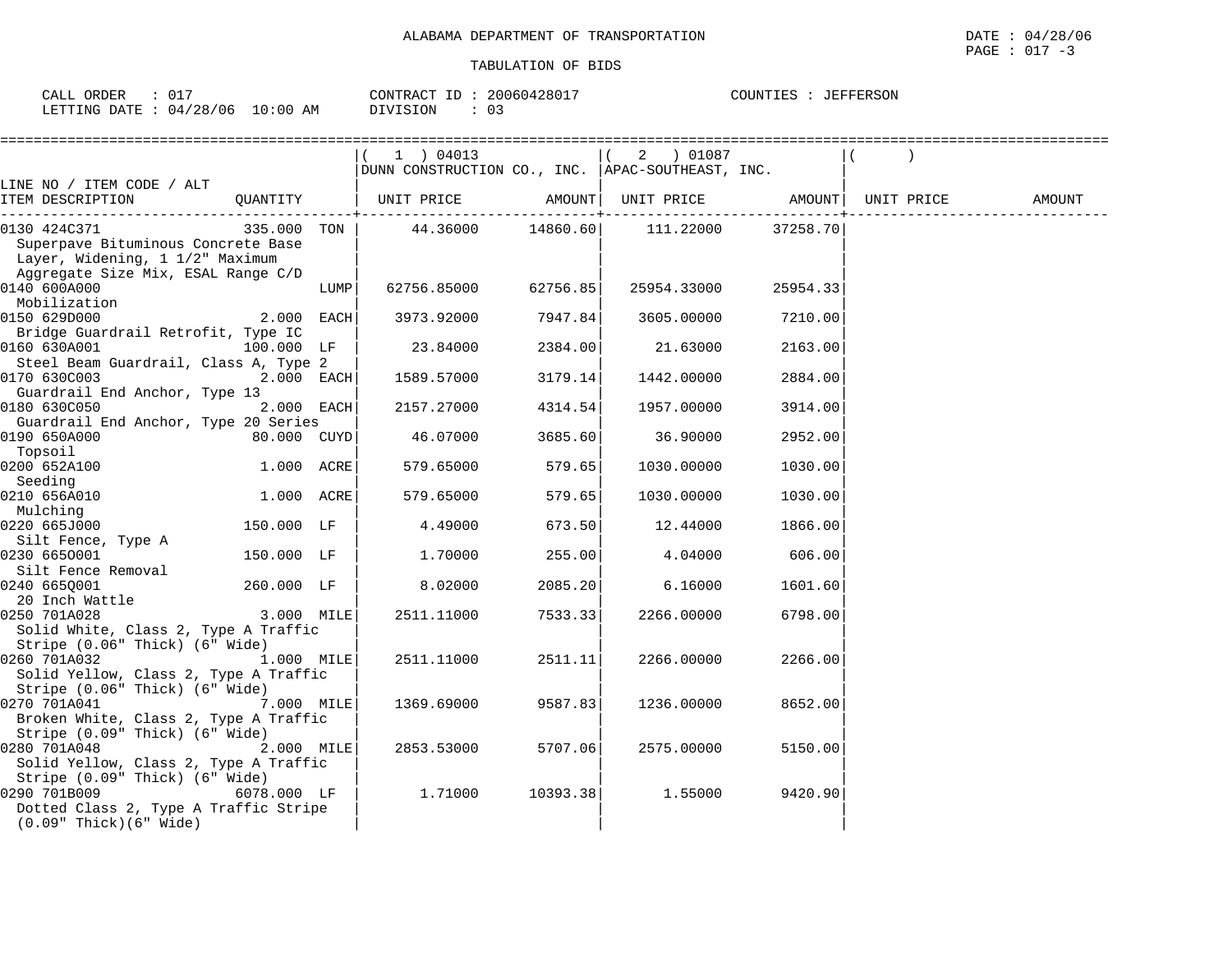| 015<br>ORDER<br>CALL                    | 20060428017<br>CONTRACT<br>ID | <b>JEFFERSON</b><br>COUNTIES |
|-----------------------------------------|-------------------------------|------------------------------|
| 04/28/06<br>10:00<br>LETTING DATE<br>AM | DIVISION<br>∩ −<br>. U –      |                              |

|                                                                                                   |                | --------------------------                                                  |          |                            |              |            |        |
|---------------------------------------------------------------------------------------------------|----------------|-----------------------------------------------------------------------------|----------|----------------------------|--------------|------------|--------|
|                                                                                                   |                | 1 ) 04013<br>$\mid$ DUNN CONSTRUCTION CO., INC. $\mid$ APAC-SOUTHEAST, INC. |          |                            |              |            |        |
| LINE NO / ITEM CODE / ALT<br>ITEM DESCRIPTION                                                     | QUANTITY       | UNIT PRICE                                                                  |          | AMOUNT   UNIT PRICE AMOUNT |              | UNIT PRICE | AMOUNT |
| 0300 701C000                                                                                      |                | $13.000$ MILE $ $ 856.06000 11128.78 772.50000 10042.50                     |          | ---------+---------        | -----------+ |            |        |
| Broken Temporary Traffic Stripe<br>0310 701C001                                                   | 3.000 MILE     | $970.20000$ 2910.60 875.50000 2626.50                                       |          |                            |              |            |        |
| Solid Temporary Traffic Stripe<br>0320 701D008                                                    | $2.000$ MILE   | 2111.61000 4223.22                                                          |          | 1905.50000                 | 3811.00      |            |        |
| Solid Traffic Stripe Removed (Plastic)<br>0330 701D015                                            | 1.000 MILE     | 1940.40000                                                                  | 1940.40  | 1751.00000                 | 1751.00      |            |        |
| Broken Traffic Stripe Removed (Plastic)<br>0340 701G121<br>Broken White, Class 3W, Type A Traffic | 3212.000 LF    | 4.57000                                                                     | 14678.84 | 4.12000                    | 13233.44     |            |        |
| Stripe (6" Wide)<br>0350 701G125<br>Solid White, Class 3W, Type A Traffic<br>Stripe (6" Wide)     | 3212.000 LF    | 4.57000                                                                     | 14678.84 | 4.12000                    | 13233.44     |            |        |
| 0360 701G133<br>Solid Yellow, Class 3W, Type A Traffic                                            | 3212.000 LF    | 4.57000                                                                     |          | 14678.84 4.12000           | 13233.44     |            |        |
| Stripe (6" Wide)<br>0370 703A002<br>Traffic Control Markings, Class 2, Type<br>A                  | 11727.000 SOFT | 4.00000                                                                     | 46908.00 | 3.61000                    | 42334.47     |            |        |
| 0380 703B002<br>Traffic Control Legends, Class 2, Type                                            | 673.000 SQFT   | 4.57000                                                                     | 3075.61  | 4.12000                    | 2772.76      |            |        |
| 0390 703D001<br>Temporary Traffic Control Markings                                                | 5496.000 SQFT  | 1.71000                                                                     | 9398.16  | 1.55000                    | 8518.80      |            |        |
| 0400 705A030<br>Pavement Markers, Class A-H, Type 2-C                                             | 60.000 EACH    | 6.28000                                                                     | 376.80   | 5.67000                    | 340.20       |            |        |
| 0410 705A031<br>Pavement Markers, Class A-H, Type 1-A                                             | 843.000 EACH   | 6.28000                                                                     | 5294.04  | 5.67000                    | 4779.81      |            |        |
| 0420 705A032<br>Pavement Markers, Class A-H, Type 1-B                                             | $40.000$ EACH  | 6.28000                                                                     | 251.20   | 5.67000                    | 226.80       |            |        |
| 0430 705A037                                                                                      | 79.000 EACH    | 6.28000                                                                     | 496.12   | 5.67000                    | 447.93       |            |        |
| Pavement Markers, Class A-H, Type 2-D<br>0440 730H001                                             | 5196.000 LF    | 2.84000                                                                     | 14756.64 | 2.58000                    | 13405.68     |            |        |
| Loop Wire<br>0450 730I001                                                                         | 575.000 LF     | 1.14000                                                                     | 655.50   | 1,29000                    | 741.75       |            |        |
| Loop Detector Lead-In-Cable<br>0460 740B000                                                       | 658.000 SQFT   | 9.61000                                                                     | 6323.38  | 8.24000                    | 5421.92      |            |        |
| Construction Signs<br>0470 740C000<br>Special Construction Signs                                  | 192.000 SOFT   | 10.21000                                                                    | 1960.32  | 8.76000                    | 1681.92      |            |        |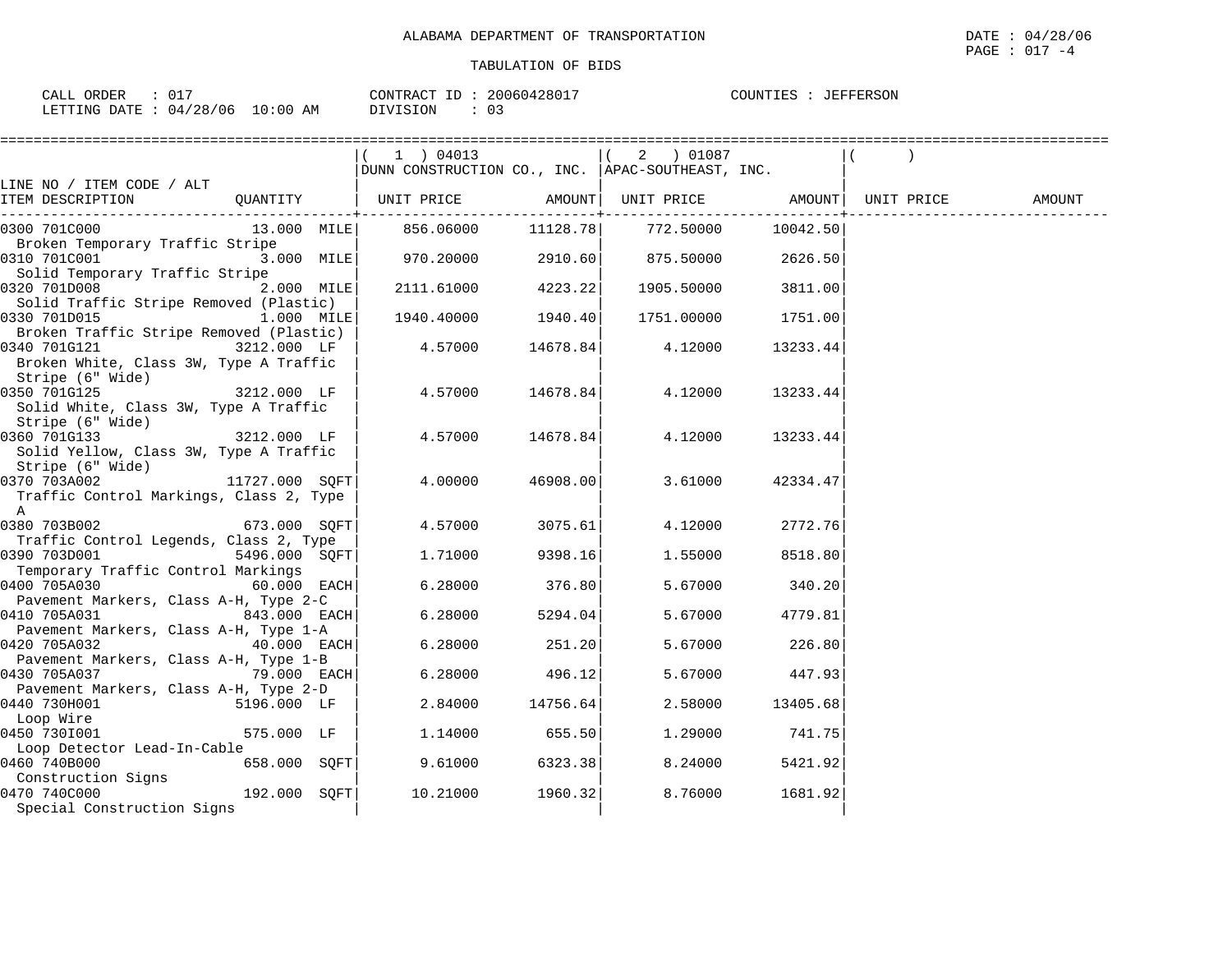| ORDER<br>CALL                        | 20060428017<br>CONTRACT ID<br>TD. | COUNTIES<br>: JEFFERSON |
|--------------------------------------|-----------------------------------|-------------------------|
| LETTING DATE: 04/28/06<br>$10:00$ AM | DIVISION                          |                         |

| LINE NO / ITEM CODE / ALT                                                  |            |      | 1 ) 04013<br>DUNN CONSTRUCTION CO., INC. |                | APAC-SOUTHEAST, INC. |                 |            |    |        |
|----------------------------------------------------------------------------|------------|------|------------------------------------------|----------------|----------------------|-----------------|------------|----|--------|
| ITEM DESCRIPTION                                                           | OUANTITY   |      | UNIT PRICE                               | AMOUNT         | UNIT PRICE           | AMOUNT          | UNIT PRICE |    | AMOUNT |
| 0480 740E000<br>Cones (36 Inches High)                                     | 305.000    | EACH | 21.63000                                 | 6597.15        | 22.50000             | 6862.50         |            |    |        |
| 0490 740M001<br>Ballast For Cone                                           | 305.000    | EACH | 7.21000                                  | 2199.05        | 10.75000             | 3278.75         |            |    |        |
| 0500 741C010<br>Portable Sequential Arrow And Chevron<br>Sign Unit         | 2.000 EACH |      | 1803.14000                               | 3606.28        | 1545.00000           | 3090.00         |            |    |        |
| 0510 998A000<br>Construction Fuel (Maximum Bid Limited<br>To $$60,000.00)$ |            | LUMP | 40397.00000                              | 40397.00       | 0.00000              | 0.00            |            |    |        |
| SECTION TOTALS                                                             |            |      |                                          | \$1,052,301.59 |                      | \$1,105,648.62] |            | Ŝ. | 0.00   |
| CONTRACT TOTALS                                                            |            |      |                                          | \$1,052,301.59 |                      | \$1,105,648.62] |            | Ŝ. |        |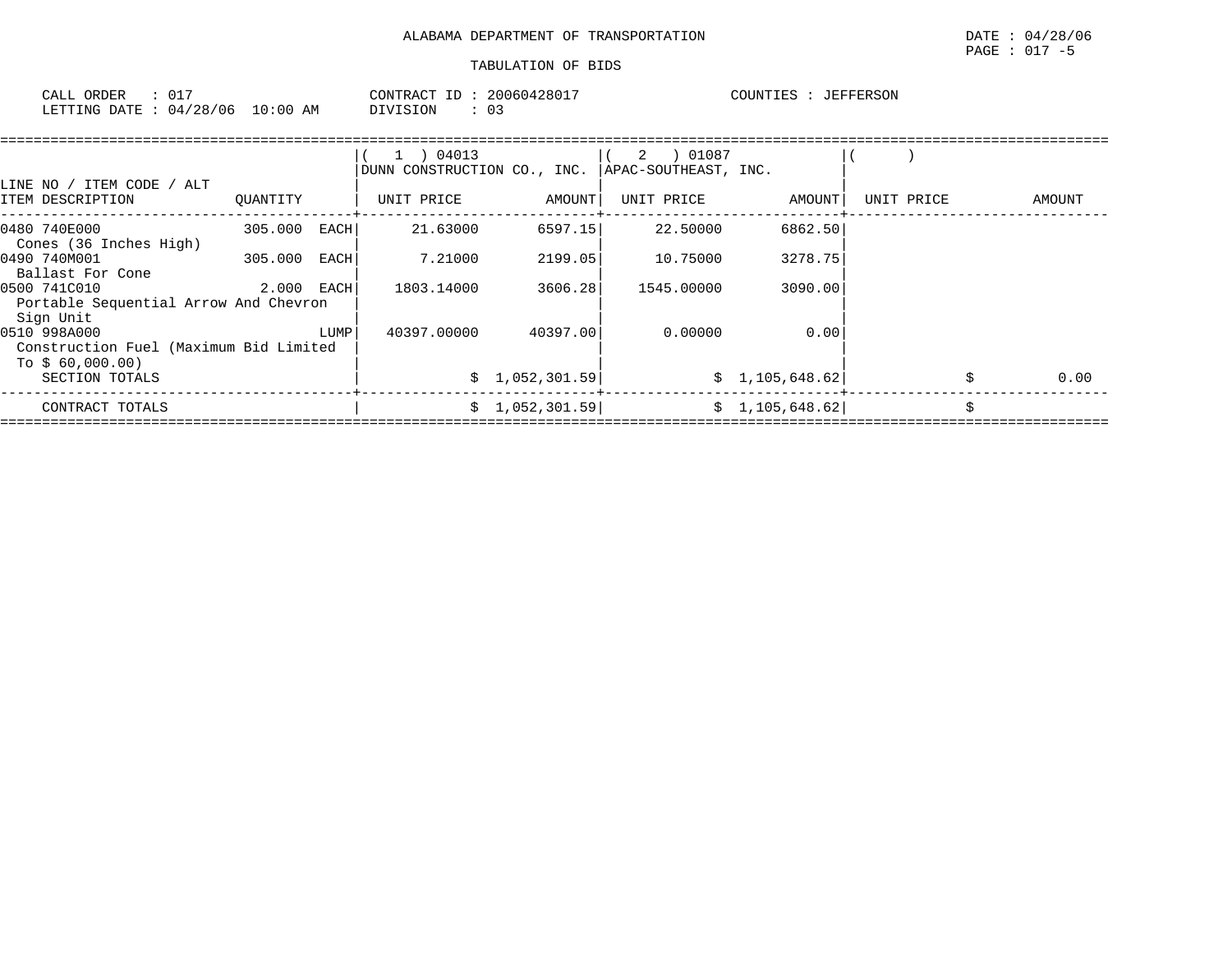## PAGE : 018 -1

|      | : 018<br>CALL ORDER                                                                                                                                                                                                                             | LETTING DATE: 04/28/06 10:00 AM            | CONTRACT ID: 20060428018<br>DIVISION<br>: 04 |  | COUNTIES : LEE |                                                     |                        |  |  |  |
|------|-------------------------------------------------------------------------------------------------------------------------------------------------------------------------------------------------------------------------------------------------|--------------------------------------------|----------------------------------------------|--|----------------|-----------------------------------------------------|------------------------|--|--|--|
|      | Working Days<br>CONTRACT TIME:<br>250<br>CONTRACT DESCRIPTION:<br>RURAL<br>for constructing the Interchange Modifications (Grade,<br>Drainage, Pavement, Bridge, Signals and Signing) on I-85 at<br>Bent Creek Road in Auburn. Length 0.510 mi. |                                            |                                              |  |                | (available days)<br>$PROJECT(S) : STPOAF-9032(600)$ |                        |  |  |  |
| RANK | VENDOR NO./NAME                                                                                                                                                                                                                                 |                                            |                                              |  |                | TOTAL<br><b>BID</b>                                 | % OVER<br>LOW BID      |  |  |  |
|      | 13099<br>19007                                                                                                                                                                                                                                  | MCINNIS, LLC<br>SCOTT BRIDGE COMPANY, INC. |                                              |  |                | 8,615,427.76<br>8,749,873.48                        | 100.0000%<br>101.5605% |  |  |  |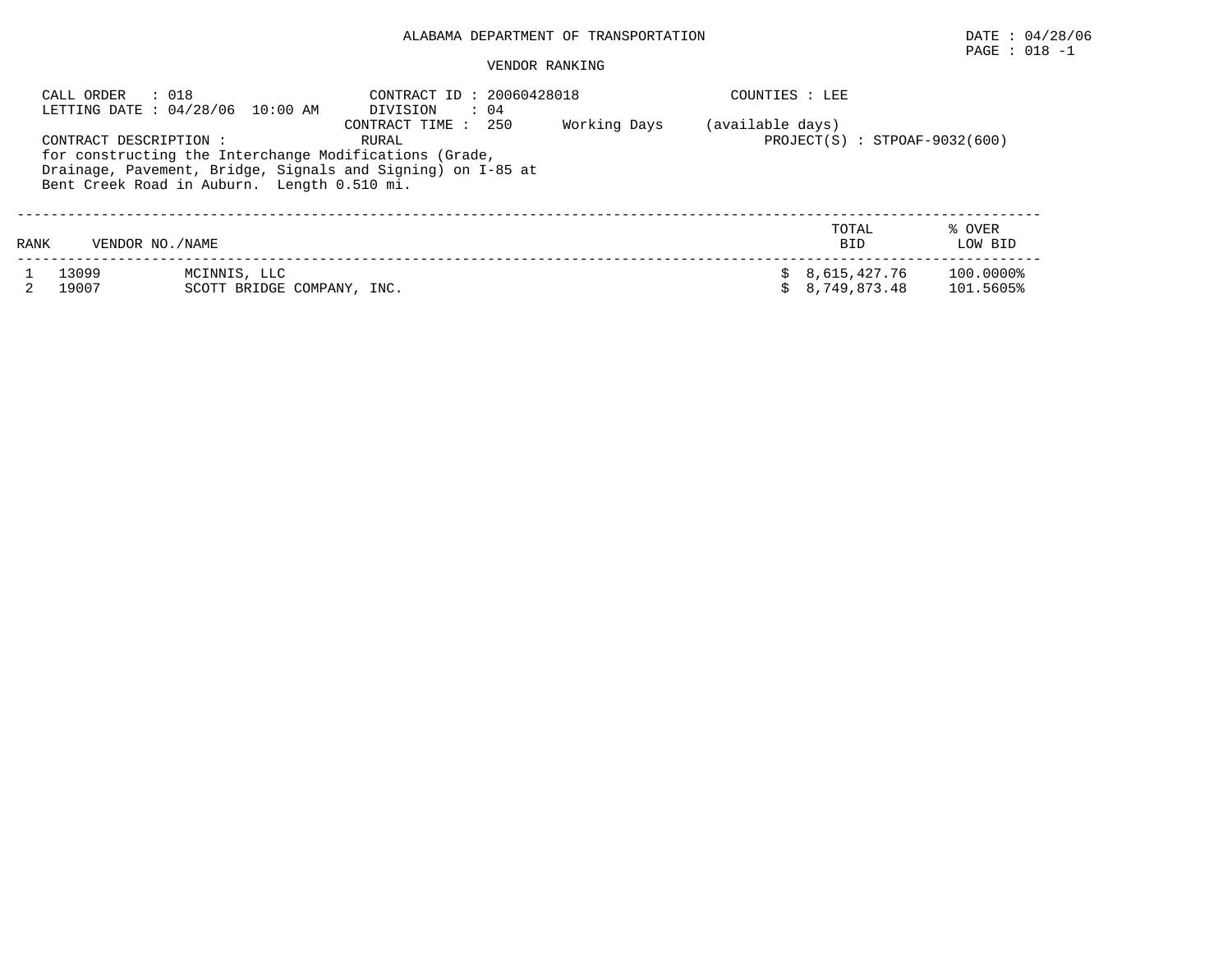| 018<br>CALL ORDER               | CONTRACT ID: 20060428018 |    | COUNTIES : LEE |
|---------------------------------|--------------------------|----|----------------|
| LETTING DATE: 04/28/06 10:00 AM | DIVISION                 | 04 |                |

|                                          |                 |             | 1 ) 13099            |           | 2 ) 19007                  |           |            |        |
|------------------------------------------|-----------------|-------------|----------------------|-----------|----------------------------|-----------|------------|--------|
|                                          |                 |             | MCINNIS, LLC         |           | SCOTT BRIDGE COMPANY, INC. |           |            |        |
| LINE NO / ITEM CODE / ALT                |                 |             |                      |           |                            |           |            |        |
| ITEM DESCRIPTION                         | OUANTITY        |             | UNIT PRICE AMOUNT    |           | UNIT PRICE                 | AMOUNT    | UNIT PRICE | AMOUNT |
| SECTION 0001<br>Total                    |                 |             |                      |           |                            |           |            |        |
|                                          |                 |             |                      |           |                            |           |            |        |
| 0010 201A002                             |                 | LUMP        | 68000.00000 68000.00 |           | 68000.00000                | 68000.00  |            |        |
| Clearing And Grubbing (Maximum           |                 |             |                      |           |                            |           |            |        |
| Allowable Bid \$ 4000.00 Per Acre)       |                 |             |                      |           |                            |           |            |        |
| (Approx. 17 Acres)                       |                 |             |                      |           |                            |           |            |        |
| 0020 206A000                             |                 | LUMP        | 200000.00000         | 200000.00 | 145000.00000               | 145000.00 |            |        |
| Removal Of Old Bridge, Station 109+98    |                 |             |                      |           |                            |           |            |        |
| 0030 206C002                             | 918.000 SQYD    |             | 10.00000             | 9180.00   | 10.00000                   | 9180.00   |            |        |
| Removing Concrete Slope Paving           |                 |             |                      |           |                            |           |            |        |
| 0040 206C003                             | 1024.000 SOYD   |             | 5.00000              | 5120.00   | 5.00000                    | 5120.00   |            |        |
| Removing Concrete Flumes                 |                 |             |                      |           |                            |           |            |        |
| 0050 206D000                             | 450.000 LF      |             | 8,00000              | 3600.00   | 8,00000                    | 3600.00   |            |        |
| Removing Pipe                            |                 |             |                      |           |                            |           |            |        |
| 0060 206D001                             | 1032.000 LF     |             | 3.15000              | 3250.80   | 3.00000                    | 3096.00   |            |        |
| Removing Guardrail                       |                 |             |                      |           |                            |           |            |        |
| 0070 206D003                             | 1498.000 LF     |             | 8.00000              | 11984.00  | 8.00000                    | 11984.00  |            |        |
| Removing Curb And Gutter<br>0080 206D011 | 1162.000 LF     |             | 4.00000              | 4648.00   | 4.00000                    | 4648.00   |            |        |
| Removing Fence                           |                 |             |                      |           |                            |           |            |        |
| 0090 206E000                             | 3.000 EACH      |             | 1000.00000           | 3000.00   | 1000.00000                 | 3000.00   |            |        |
| Removing Headwalls                       |                 |             |                      |           |                            |           |            |        |
| 0100 206E001                             | 1.000           | EACH        | 1000.00000           | 1000.00   | 1000.00000                 | 1000.00   |            |        |
| Removing Inlets                          |                 |             |                      |           |                            |           |            |        |
| 0110 206E008                             | 16.000          | <b>EACH</b> | 262.50000            | 4200.00   | 250.00000                  | 4000.00   |            |        |
| Removing Guardrail End Anchor (All Type  |                 |             |                      |           |                            |           |            |        |
| 0120 210A000                             | 28589.000 CUYD  |             | 5.50000              | 157239.50 | 5.50000                    | 157239.50 |            |        |
| Unclassified Excavation                  |                 |             |                      |           |                            |           |            |        |
| 0130 210D000                             | 112186.000 CUYD |             | 8.50000              | 953581.00 | 8.50000                    | 953581.00 |            |        |
| Borrow Excavation                        |                 |             |                      |           |                            |           |            |        |
| 0140 214A000                             | 2087.000        | <b>CUYD</b> | 6.00000              | 12522.00  | 6.00000                    | 12522.00  |            |        |
| Structure Excavation                     |                 |             |                      |           |                            |           |            |        |
| 0150 214B001                             | 356.000 CUYD    |             | 45.00000             | 16020.00  | 48.00000                   | 17088.00  |            |        |
| Foundation Backfill, Commercial          |                 |             |                      |           |                            |           |            |        |
| 0160 215A000                             | 148.000         | CUYD        | 25.00000             | 3700.00   | 50.00000                   | 7400.00   |            |        |
| Unclassified Bridge Excavation           |                 |             |                      |           |                            |           |            |        |
| 0170 215B000                             |                 | LUMP        | 100000.00000         | 100000.00 | 40000.00000                | 40000.00  |            |        |
| Cofferdams Or Sheeting And Shoring,      |                 |             |                      |           |                            |           |            |        |
| Station 109+86.25                        |                 |             |                      |           |                            |           |            |        |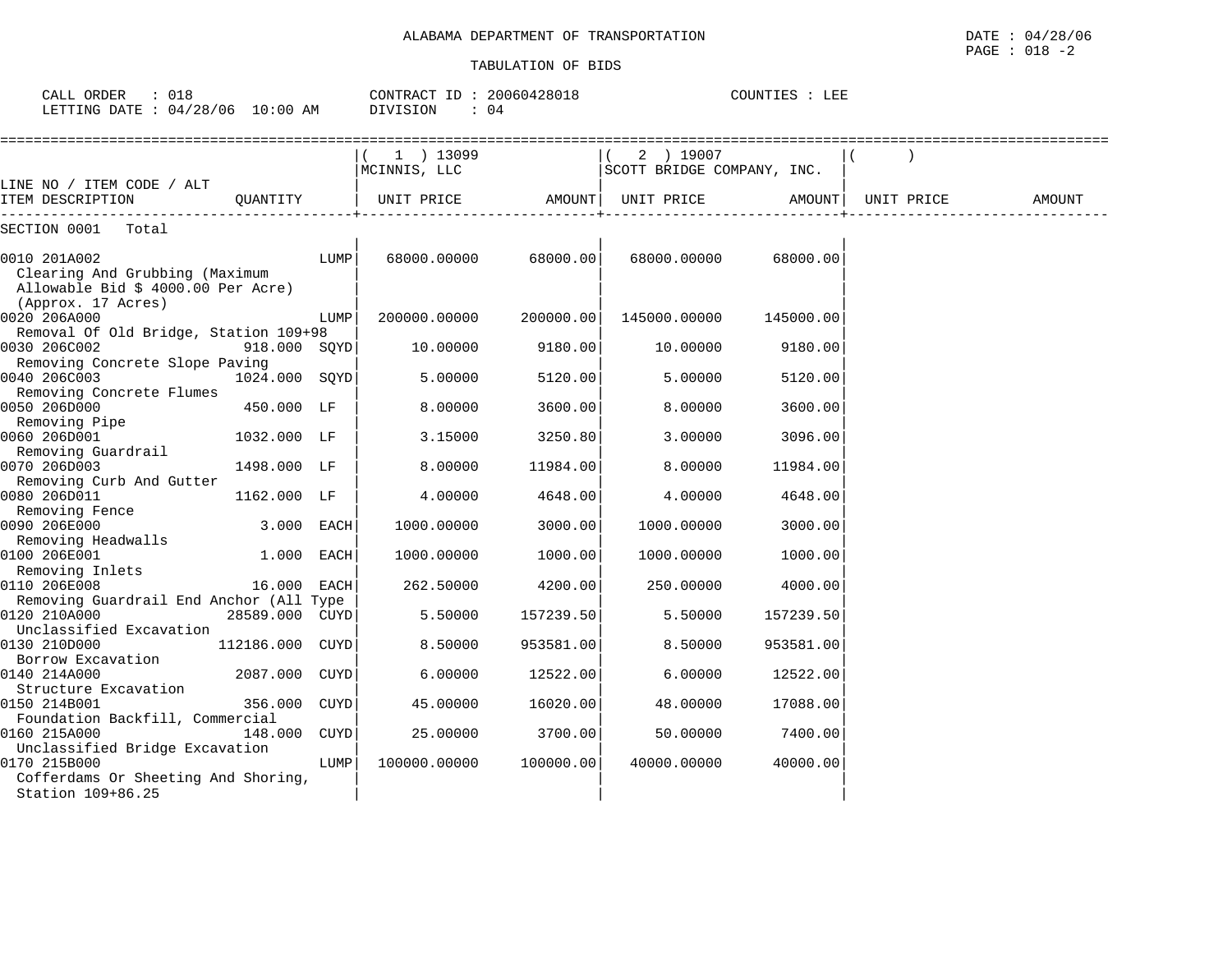| ORDER<br>CALL                   |  | CONTRACT ID: | 20060428018 | COUNTIES | LEE |
|---------------------------------|--|--------------|-------------|----------|-----|
| LETTING DATE: 04/28/06 10:00 AM |  | DIVISION     |             |          |     |

|                                                                                                                                                                             |                | 1 ) 13099<br>MCINNIS, LLC |           | 2 ) 19007<br>SCOTT BRIDGE COMPANY, INC. |           |            |        |
|-----------------------------------------------------------------------------------------------------------------------------------------------------------------------------|----------------|---------------------------|-----------|-----------------------------------------|-----------|------------|--------|
| LINE NO / ITEM CODE / ALT<br>ITEM DESCRIPTION                                                                                                                               | OUANTITY       | UNIT PRICE                | AMOUNT    | UNIT PRICE                              | AMOUNT    | UNIT PRICE | AMOUNT |
| 0180 230A000<br>Roadbed Processing                                                                                                                                          | 60.000 RBST    | 500.00000                 | 30000.00  | 500.00000                               | 30000.00  |            |        |
| 0190 231B001                                                                                                                                                                | 3266.000 TON   | 21.50000                  | 70219.00  | 21.50000                                | 70219.00  |            |        |
| Roadbed Stabilizing Material, ALDOT #46<br>0200 301A009<br>Crushed Aggregate Base Course, Type B,                                                                           | 30313.000 SQYD | 8.25000                   | 250082.25 | 8.25000                                 | 250082.25 |            |        |
| Plant Mixed, 5.25" Compacted Thickness<br>0210 401A000                                                                                                                      | 23827.000 SQYD | 0.77000                   | 18346.791 | 0.74000                                 | 17631.98  |            |        |
| Bituminous Treatment A<br>0220 405A000<br>Tack Coat                                                                                                                         | 3800.000 GAL   | 3.01000                   | 11438.00  | 2.87000                                 | 10906.00  |            |        |
| $17618.000$ SQYD<br>0230 408A051<br>Planing Existing Pavement                                                                                                               |                | 5.36000                   | 94432.48  | 5.10000                                 | 89851.80  |            |        |
| (Approximately 0.00" Thru 1.0" Thick)<br>0240 408A052<br>Planing Existing Pavement                                                                                          | 1992.000 SQYD  | 8.30000                   | 16533.60  | 8.00000                                 | 15936.00  |            |        |
| (Approximately 1.10" Thru 2.0" Thick)<br>0250 420A015<br>Polymer Modified Open Graded Friction                                                                              | 685.000 TON    | 85.94000                  | 58868.90  | 81.85000                                | 56067.25  |            |        |
| Course<br>0260 423A003<br>Stone Matrix Asphalt Wearing Layer,                                                                                                               | 2386.000 TON   | 82.76000                  | 197465.36 | 79.00000                                | 188494.00 |            |        |
| 1/2" Maximum Aggregate Size<br>0270 423B002<br>Stone Matrix Asphalt Binder Layer, 3/4"                                                                                      | 2596.000 TON   | 81.19000                  | 210769.24 | 78.00000                                | 202488.00 |            |        |
| Maximum Aggregate Size<br>0280 424A278<br>Superpave Bituminous Concrete Wearing                                                                                             | 88.000 TON     | 84.00000                  | 7392.00   | 80.00000                                | 7040.00   |            |        |
| Surface Layer, Leveling, 3/8" Maximum<br>Aggregate Size Mix, ESAL Range E<br>0290 424A360<br>Superpave Bituminous Concrete Wearing<br>Surface Layer, 1/2" Maximum Aggregate | 3631.000 TON   | 69.95000                  | 253988.45 | 67.00000                                | 243277.00 |            |        |
| Size Mix, ESAL Range C/D<br>0300 424A366<br>Superpave Bituminous Concrete Wearing<br>Surface Layer, Leveling, 1/2" Maximum                                                  | 6481.000 TON   | 72.16000                  | 467668.96 | 69.00000                                | 447189.00 |            |        |
| Aggregate Size Mix, ESAL Range C/D<br>0310 424B581<br>Superpave Bituminous Concrete Lower<br>Binder Layer, 1" Maximum Aggregate Size<br>Mix, ESAL Range E                   | 4741.000 TON   | 59.28000                  | 281046.48 | 57.00000                                | 270237.00 |            |        |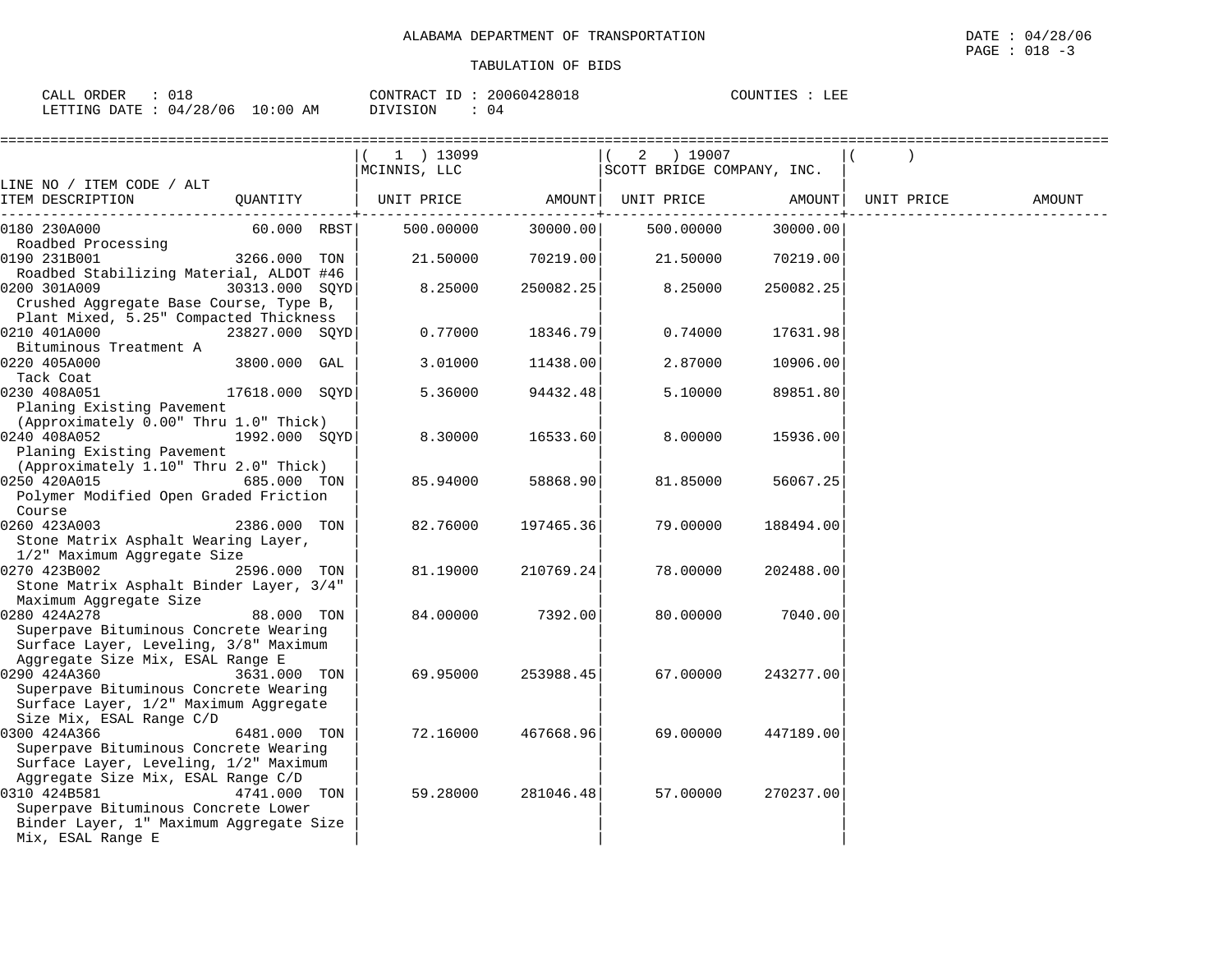| ORDER<br>CAT.T<br>KDER<br>سسدت | -<br>◡∸◡             |                 | $-1$<br>. "ONTRACT | 200604<br>128018 | <b>POUNTIES</b> | הוה ד<br>ᆈᄘ |
|--------------------------------|----------------------|-----------------|--------------------|------------------|-----------------|-------------|
| LETTING<br>DATE.               | '06<br>'28/<br>(141. | ΆM<br>:00<br>⊥∪ | ` )Nı              | 04               |                 |             |

|                                                                                                                                      |              |      | 1 ) 13099                            |           | 2 ) 19007                  |           |            |        |
|--------------------------------------------------------------------------------------------------------------------------------------|--------------|------|--------------------------------------|-----------|----------------------------|-----------|------------|--------|
|                                                                                                                                      |              |      | MCINNIS, LLC                         |           | SCOTT BRIDGE COMPANY, INC. |           |            |        |
| LINE NO / ITEM CODE / ALT<br>ITEM DESCRIPTION                                                                                        | OUANTITY     |      | UNIT PRICE AMOUNT  UNIT PRICE AMOUNT |           |                            |           | UNIT PRICE | AMOUNT |
| 0320 424B650<br>Superpave Bituminous Concrete Upper<br>Binder Layer, 3/4" Maximum Aggregate<br>Size Mix, ESAL Range C/D              | 3211.000 TON |      | 64.27000                             | 206370.97 | 62.00000                   | 199082.00 |            |        |
| 0330 424B654<br>Superpave Bituminous Concrete Upper<br>Binder Layer, Patching, 3/4" Maximum<br>Aggregate Size Mix, ESAL Range C/D    | 200.000 TON  |      | 130.83000                            | 26166.00  | 125.00000                  | 25000.00  |            |        |
| 0340 424B681<br>Superpave Bituminous Concrete Lower<br>Binder Layer, 1" Maximum Aggregate Size<br>Mix, ESAL Range C/D                | 5388.000 TON |      | 59.28000                             | 319400.64 | 57.00000                   | 307116.00 |            |        |
| 0350 428C000<br>Scoring Bituminous Pavement Surface By<br>Cutting                                                                    | 6139.000 LF  |      | 1.03000                              | 6323.17   | 1.00000                    | 6139.00   |            |        |
| 0360 450B000<br>Reinforced Cement Concrete Bridge End<br>Slab                                                                        | 348.000 SOYD |      | 100.00000                            | 34800.00  | 90.00000                   | 31320.00  |            |        |
| 0370 502A000                                                                                                                         | 59835.000 LB |      | 1.25000                              | 74793.75  | 0.95000                    | 56843.25  |            |        |
| Steel Reinforcement<br>0380 502B000<br>Steel Reinforcement For Bridge<br>Superstructure, Station 109+86.25,<br>Approximately 147,100 |              | LUMP | 150000.00000                         | 150000.00 | 171750.00000               | 171750.00 |            |        |
| 0390 505A002<br>Steel Test Piles (HP 12x53)                                                                                          | 1.000 EACH   |      | 3000.00000                           | 3000.00   | 3000.00000                 | 3000.00   |            |        |
| 0400 505B057<br>Static Loading Tests (HP 12x53)                                                                                      | 1.000 EACH   |      | 1800.00000                           | 1800.00   | 5065.00000                 | 5065.00   |            |        |
| 0410 505B087<br>Dynamic Loading Tests (HP 12x53)                                                                                     | 1.000 EACH   |      | 500.00000                            | 500.00    | 2000.00000                 | 2000.00   |            |        |
| 0420 505G003<br>Pile Points (Type A, 12")                                                                                            | 77.000 EACH  |      | 200.00000                            | 15400.00  | 175.00000                  | 13475.00  |            |        |
| 0430 505M002<br>Steel Piling Furnished And Driven (HP<br>12x53)                                                                      | 3880.000 LF  |      | 38.00000                             | 147440.00 | 50.00000                   | 194000.00 |            |        |
| 0440 508A000<br>Structural Steel                                                                                                     | 8910.000 LB  |      | 5.00000                              | 44550.00  | 3.00000                    | 26730.00  |            |        |
| 0450 510A000<br>Bridge Substructure Concrete, Class A                                                                                | 286.000 CUYD |      | 700.00000                            | 200200.00 | 645.00000                  | 184470.00 |            |        |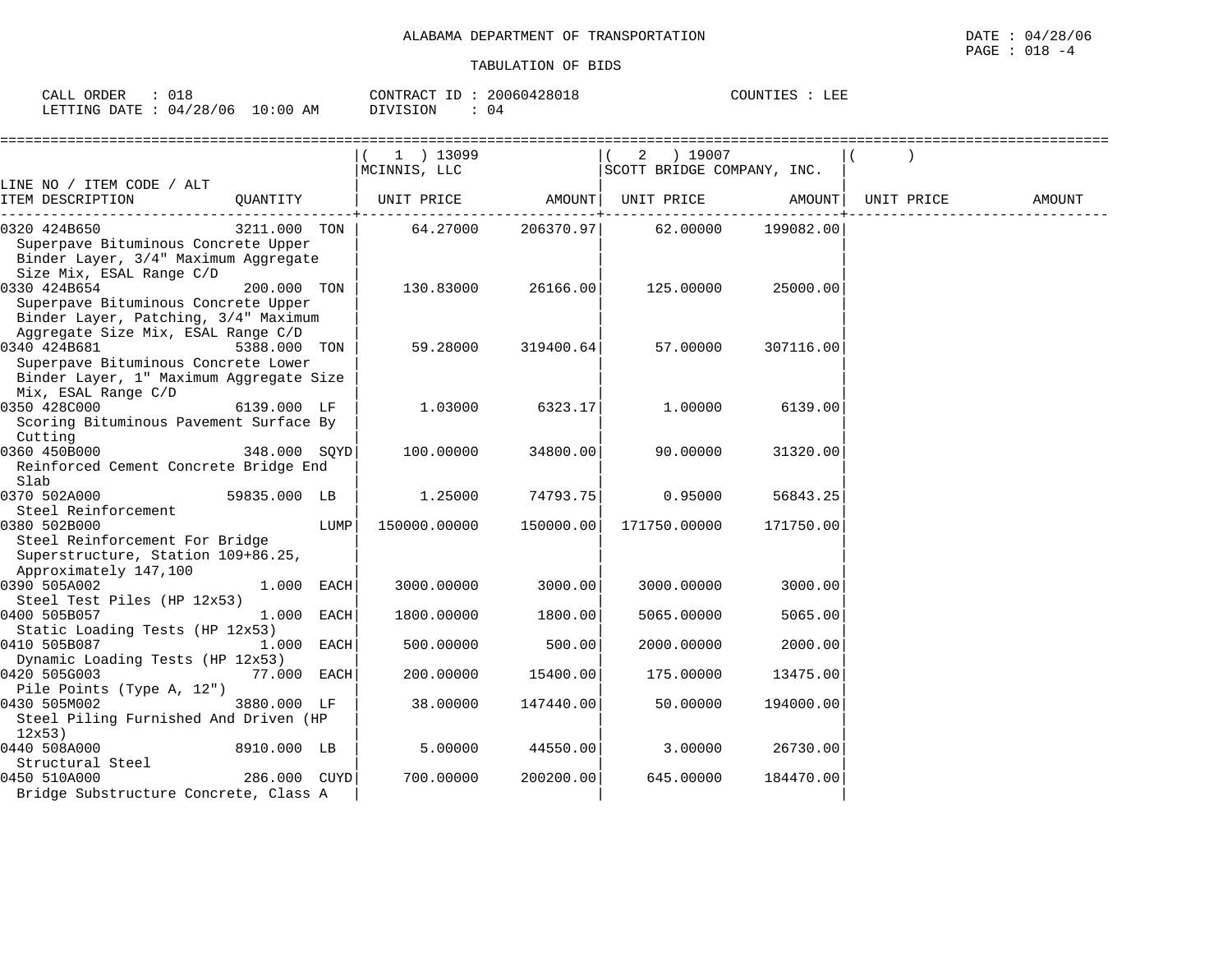| CALL ORDER                      |          | CONTRACT ID: 20060428018 | COUNTIES<br>LEE |
|---------------------------------|----------|--------------------------|-----------------|
| LETTING DATE: 04/28/06 10:00 AM | DIVISION | 04                       |                 |

|                                                               |               |      | 1 ) 13099              |            | 2 ) 19007                                      |            |        |
|---------------------------------------------------------------|---------------|------|------------------------|------------|------------------------------------------------|------------|--------|
|                                                               |               |      | MCINNIS, LLC           |            | SCOTT BRIDGE COMPANY, INC.                     |            |        |
| LINE NO / ITEM CODE / ALT<br>ITEM DESCRIPTION                 | QUANTITY      |      |                        |            | UNIT PRICE AMOUNT UNIT PRICE AMOUNT UNIT PRICE |            | AMOUNT |
| 0460 510C051                                                  |               | LUMP | 580000.00000 580000.00 |            | 621990.00000                                   | 621990.00  |        |
| Bridge Concrete Superstructure, Station                       |               |      |                        |            |                                                |            |        |
| 109+86.25, Approximately 773<br>0470 510E000                  | 2193.000 SQYD |      | 5.00000                |            |                                                | 8004.45    |        |
| Grooving Concrete Bridge Decks                                |               |      |                        | 10965.00   | 3.65000                                        |            |        |
| 0480 511A073                                                  | $60.000$ EACH |      | 500.00000              | 30000.00   | 620.00000                                      | 37200.00   |        |
| Elastomeric Bearing Type 4 (Mark VB4)                         |               |      |                        |            |                                                |            |        |
| 0490 513B029<br>3996.000 LF                                   |               |      | 200.00000              | 799200.001 | 226.00000                                      | 903096.00  |        |
| Pretensioned-Prestressed Concrete                             |               |      |                        |            |                                                |            |        |
| Girders, Type BT-54 Modified                                  |               |      |                        |            |                                                |            |        |
| (Speciality Item)                                             |               |      |                        |            |                                                |            |        |
| 0500 524B011<br>90.000 CUYD                                   |               |      | 840.00000              | 75600.00   | 795.00000                                      | 71550.00   |        |
| Culvert Concrete Extension (Cast In                           |               |      |                        |            |                                                |            |        |
| Place)<br>0510 530A001                                        | 690.000 LF    |      |                        |            |                                                |            |        |
| 18" Roadway Pipe (Class 3 R.C.)                               |               |      | 45.00000               | 31050.00   | 45.00000                                       | 31050.00   |        |
| 0520 530A002                                                  | 337.000 LF    |      | 50.00000               | 16850.00   | 50.00000                                       | 16850.00   |        |
| 24" Roadway Pipe (Class 3 R.C.)                               |               |      |                        |            |                                                |            |        |
| 0530 530A102 25.000 LF                                        |               |      | 80.00000               | 2000.00    | 80.00000                                       | 2000.00    |        |
| 24" Roadway Pipe (Class 3 R.C.)                               |               |      |                        |            |                                                |            |        |
| (Extension)                                                   |               |      |                        |            |                                                |            |        |
| 0540 530A103                                                  | 19.000 LF     |      | 80.00000               | 1520.00    | 80.00000                                       | 1520.00    |        |
| 30" Roadway Pipe (Class 3 R.C.)                               |               |      |                        |            |                                                |            |        |
| (Extension)                                                   |               |      |                        |            |                                                |            |        |
| 0550 600A000                                                  |               | LUMP | 888300.00000           |            |                                                | 1050000.00 |        |
| Mobilization<br>0560 601A000                                  | $1.000$ EACH  |      | 10000.00000            | 10000.00   | 8000.00000                                     | 8000.00    |        |
| Furnishing Base, Soil And Structure                           |               |      |                        |            |                                                |            |        |
| Laboratories                                                  |               |      |                        |            |                                                |            |        |
| 0570 602A000                                                  | $7.000$ EACH  |      | 200.00000              | 1400.00    | 200.00000                                      | 1400.00    |        |
| Right Of Way Markers                                          |               |      |                        |            |                                                |            |        |
| 0580 603A000                                                  | $1.000$ EACH  |      | 25000.00000            | 25000.00   | 48000.00000                                    | 48000.00   |        |
| Furnishing Type 1 Field Office                                |               |      |                        |            |                                                |            |        |
| 0590 606A000                                                  | 500.000 LF    |      | 15.00000               | 7500.00    | 15.00000                                       | 7500.00    |        |
| 6" Underdrain Pipe                                            |               |      |                        |            |                                                |            |        |
| 0600 610C001                                                  | 1588.000 TON  |      | 35.00000               | 55580.00   | 35.00000                                       | 55580.00   |        |
| Loose Riprap, Class 2                                         |               |      |                        |            |                                                |            |        |
| $1585.000$ SQYD<br>0610 610D003<br>Filter Blanket, Geotextile |               |      | 3.00000                | 4755.00    | 3.00000                                        | 4755.00    |        |
|                                                               |               |      |                        |            |                                                |            |        |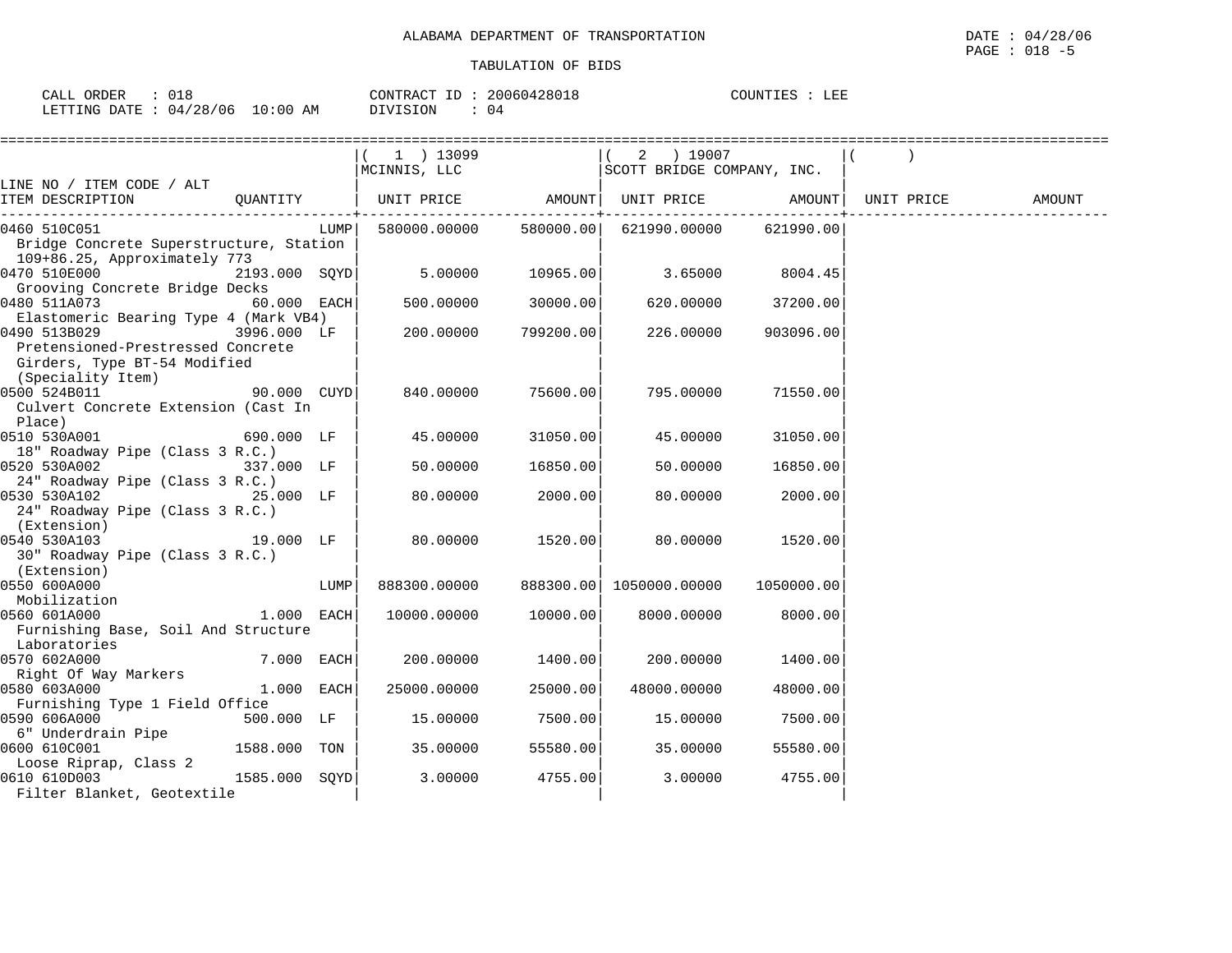| ORDER<br>CALL                    |  | CONTRACT ID: | 20060428018 | COUNTIES | LEE |
|----------------------------------|--|--------------|-------------|----------|-----|
| LETTING DATE : 04/28/06 10:00 AM |  | DIVISION     | (14         |          |     |

|                                               |               | $(1)$ 13099                                       |           | 2 ) 19007                               |          |        |
|-----------------------------------------------|---------------|---------------------------------------------------|-----------|-----------------------------------------|----------|--------|
|                                               |               | MCINNIS, LLC                                      |           | SCOTT BRIDGE COMPANY, INC.              |          |        |
| LINE NO / ITEM CODE / ALT                     |               |                                                   |           |                                         |          |        |
| ITEM DESCRIPTION                              | QUANTITY      | UNIT PRICE AMOUNT  UNIT PRICE AMOUNT  UNIT PRICE  |           | . - - - - - - + - - - - - - - - - - - - |          | AMOUNT |
| 0620 614A000                                  |               | $160.000$ CUYD $236.25000$ $37800.00$ $225.00000$ |           |                                         | 36000.00 |        |
| Slope Paving                                  |               |                                                   |           |                                         |          |        |
| 0630 614A001                                  | 84.000 CUYD   | 420.00000                                         | 35280.00  | 310.00000                               | 26040.00 |        |
| Slope Paving (Under Bridges)                  |               |                                                   |           |                                         |          |        |
| 0640 619A002                                  | 6.000 EACH    | 577.50000                                         | 3465.00   | 550.00000                               | 3300.00  |        |
| 18" Roadway Pipe End Treatment, Class 1       | 3.000 EACH    | 682.50000                                         | 2047.50   | 650.00000                               | 1950.00  |        |
| 24" Roadway Pipe End Treatment, Class 1       |               |                                                   |           |                                         |          |        |
| 0660 619A004                                  | 1.000 EACH    | 840.00000                                         | 840.00    | 800.00000                               | 800.00   |        |
| 30" Roadway Pipe End Treatment, Class 1       |               |                                                   |           |                                         |          |        |
| 0670 620A000                                  | 2.000 CUYD    | 945.00000                                         | 1890.00   | 900.00000                               | 1800.00  |        |
| Minor Structure Concrete                      |               |                                                   |           |                                         |          |        |
| 0680 621A000                                  | 2.000 EACH    | 2572.50000                                        | 5145.00   | 2450.00000                              | 4900.00  |        |
| Junction Boxes, Type 1, 1P Or 5               |               |                                                   |           |                                         |          |        |
| 0690 621C015                                  | 7.000 EACH    | 2782.50000                                        | 19477.501 | 2650.00000                              | 18550.00 |        |
| Inlets, Type S1 Or S3 (1 Wing)                |               |                                                   |           |                                         |          |        |
| 0700 621C017                                  | 1.000 EACH    | 2992.50000                                        | 2992.50   | 2850.00000                              | 2850.00  |        |
| Inlets, Type S1 Or S3 (2 Wing)                |               |                                                   |           |                                         |          |        |
| 0710 621C027 1.000 EACH                       |               | 2047.50000 2047.50                                |           | 1950.00000                              | 1950.00  |        |
| Inlets, Type C                                |               |                                                   |           |                                         |          |        |
| 0720 621D015<br>Inlet Units, Type S1 Or S3    | 7.000 EACH    | 892.50000                                         | 6247.50   | 850,00000                               | 5950.00  |        |
| 0730 623B000                                  | 86.000 LF     | 15.75000                                          | 1354.50   | 15.00000                                | 1290.00  |        |
| Concrete Curb, Type N                         |               |                                                   |           |                                         |          |        |
| 0740 623B001                                  | 530.000 LF    | 52.50000                                          | 27825.00  | 50.00000                                | 26500.00 |        |
| Concrete Curb, Type N Special                 |               |                                                   |           |                                         |          |        |
| 0750 623C000                                  | 2737.000 LF   | 12.50000                                          | 34212.50  | 12.00000                                | 32844.00 |        |
| Combination Curb & Gutter, Type C             |               |                                                   |           |                                         |          |        |
| 0760 630A001 775.000 LF                       |               | 16.80000                                          | 13020.00  | 16.00000                                | 12400.00 |        |
| Steel Beam Guardrail, Class A, Type 2         |               |                                                   |           |                                         |          |        |
| 0770 630C000                                  | 5.000 EACH    | 1732.50000 8662.50                                |           | 1650.00000                              | 8250.00  |        |
| Guardrail End Anchor, Type 10                 |               |                                                   |           |                                         |          |        |
| 0780 630C001                                  | 2.000 EACH    | 1050.00000                                        | 2100.00   | 1000.00000                              | 2000.00  |        |
| Guardrail End Anchor, Type 8                  |               |                                                   |           |                                         |          |        |
| 0790 630C003                                  | 4.000 EACH    | 1365.00000                                        | 5460.00   | 1300.00000                              | 5200.00  |        |
| Guardrail End Anchor, Type 13<br>0800 635A000 | 1070.000 LF   | 10.00000                                          | 10700.00  | 8.00000                                 |          |        |
| Woven Wire Fence                              |               |                                                   |           |                                         | 8560.00  |        |
| 0810 650A000                                  | 3369.000 CUYD | 9.00000                                           | 30321.00  | 9.00000                                 | 30321.00 |        |
| Topsoil                                       |               |                                                   |           |                                         |          |        |
|                                               |               |                                                   |           |                                         |          |        |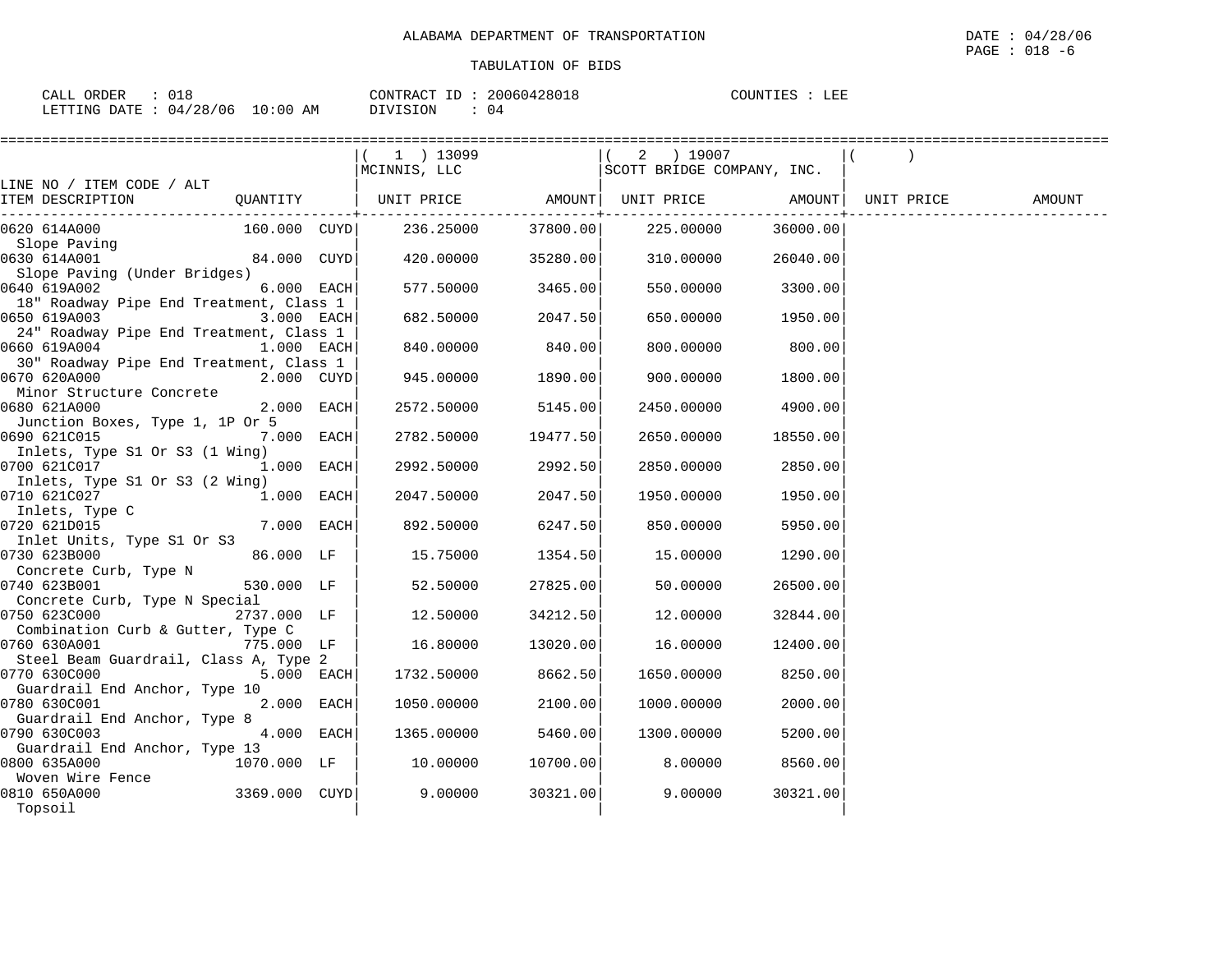| ORDER<br>CALL    | $\sim$ $\sim$                      |             | ID<br>CONTRAC.<br>$\sim$ | nnnch 190010<br>28018<br>$\cup$ 4<br>$\mathbf{h}$ | י ידאז זר $\Gamma$ | 고 고고<br>ᆈᄠ |
|------------------|------------------------------------|-------------|--------------------------|---------------------------------------------------|--------------------|------------|
| LETTING<br>DATE. | /28/06<br>$\cap$ $\Delta$ $\prime$ | 10:00<br>AΜ | SION                     | $\sqrt{2}$                                        |                    |            |

|                                                                                                                        |               |      | =========================== |           |                            |           |            |        |
|------------------------------------------------------------------------------------------------------------------------|---------------|------|-----------------------------|-----------|----------------------------|-----------|------------|--------|
|                                                                                                                        |               |      | $(1)$ 13099                 |           | $(2)$ 19007                |           |            |        |
|                                                                                                                        |               |      | MCINNIS, LLC                |           | SCOTT BRIDGE COMPANY, INC. |           |            |        |
| LINE NO / ITEM CODE / ALT<br>ITEM DESCRIPTION                                                                          | QUANTITY      |      | UNIT PRICE                  |           | AMOUNT   UNIT PRICE        | AMOUNT    | UNIT PRICE | AMOUNT |
| 0820 650B000<br>Topsoil From Stockpiles                                                                                | 4273.000 CUYD |      | 5.50000                     | 23501.50  | 5.50000                    | 23501.50  |            |        |
| 0830 652A100<br>Seeding                                                                                                | 8.000 ACRE    |      | 525.00000                   | 4200.00   | 500.00000                  | 4000.00   |            |        |
| 0840 652C000<br>Mowing                                                                                                 | 35.000 ACRE   |      | 47.25000                    | 1653.75   | 45.00000                   | 1575.00   |            |        |
| 0850 654A001<br>Solid Sodding (Bermuda)                                                                                | 1980.000 SQYD |      | 3.70000                     | 7326.00   | 3.75000                    | 7425.00   |            |        |
| 0860 656A010<br>Mulching                                                                                               | 8.000 ACRE    |      | 472.50000                   | 3780.00   | 450.00000                  | 3600.00   |            |        |
| 0870 659A048<br>Rolled Erosion Control Product, Type                                                                   | 2052.000 SOYD |      | 4.20000                     | 8618.40   | 4.25000                    | 8721.00   |            |        |
| (5A)<br>0880 665A000                                                                                                   | 5.000 ACRE    |      | 525.00000                   | 2625.00   | 525.00000                  | 2625.00   |            |        |
| Temporary Seeding<br>0890 665B000                                                                                      | 5.000 ACRE    |      | 472.50000                   | 2362.50   | 475.00000                  | 2375.00   |            |        |
| Temporary Mulching<br>0900 6651000                                                                                     | 175.000 TON   |      | 50.00000                    | 8750.00   | 50.00000                   | 8750.00   |            |        |
| Temporary Riprap, Class 2<br>0910 665J000<br>Silt Fence, Type A                                                        | 7176.000 LF   |      | 4.00000                     | 28704.00  | 3.25000                    | 23322.00  |            |        |
| 0920 6650001<br>Silt Fence Removal                                                                                     | 7176.000 LF   |      | 1,00000                     | 7176.00   | 1,00000                    | 7176.00   |            |        |
| 0930 665Q000<br>12 Inch Wattle                                                                                         | 180.000 LF    |      | 7.00000                     | 1260.00   | 6.25000                    | 1125.00   |            |        |
| 0940 6650001<br>20 Inch Wattle                                                                                         | 1020.000 LF   |      | 8.00000                     | 8160.00   | 6.75000                    | 6885.00   |            |        |
| 0950 680A000<br>Engineering Controls                                                                                   |               | LUMP | 160400.00000                | 160400.00 | 106500.00000               | 106500.00 |            |        |
| 3.000 MILE<br>0960 701A028<br>Solid White, Class 2, Type A Traffic                                                     |               |      | 2310.00000                  | 6930.00   | 1900.00000                 | 5700.00   |            |        |
| Stripe (0.06" Thick) (6" Wide)<br>0970 701A032<br>Solid Yellow, Class 2, Type A Traffic                                | 3.000 MILE    |      | 2310.00000                  | 6930.00   | 1900.00000                 | 5700.00   |            |        |
| Stripe (0.06" Thick) (6" Wide)<br>0980 701A041<br>Broken White, Class 2, Type A Traffic                                | 3.000 MILE    |      | 1155.00000                  | 3465.00   | 1500.00000                 | 4500.00   |            |        |
| Stripe (0.09" Thick) (6" Wide)<br>0990 701B009<br>Dotted Class 2, Type A Traffic Stripe<br>$(0.09"$ Thick $)(6"$ Wide) | 4022.000 LF   |      | 1.58000                     | 6354.76   | 1.30000                    | 5228.60   |            |        |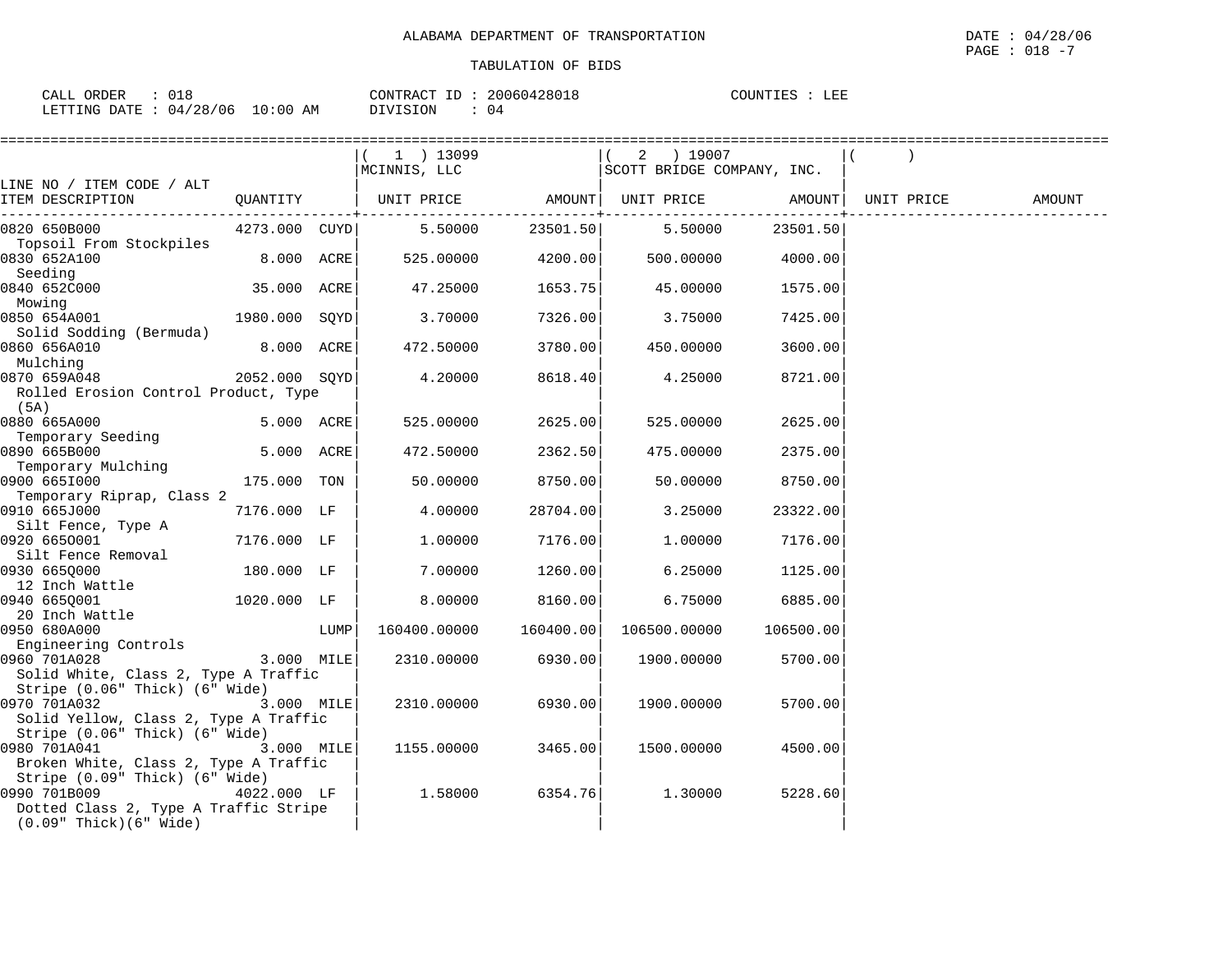| CALL ORDER                      | $\therefore$ 018 |                             | CONTRACT ID: 20060428018 | COUNTIES : LEE |  |
|---------------------------------|------------------|-----------------------------|--------------------------|----------------|--|
| LETTING DATE: 04/28/06 10:00 AM |                  | DIVISION<br>$\therefore$ 04 |                          |                |  |

|                                                                                                                                                                                      |               | $(1)$ 13099<br>MCINNIS, LLC |          | $(2)$ 19007<br>SCOTT BRIDGE COMPANY, INC. |          |        |
|--------------------------------------------------------------------------------------------------------------------------------------------------------------------------------------|---------------|-----------------------------|----------|-------------------------------------------|----------|--------|
| LINE NO / ITEM CODE / ALT<br>ITEM DESCRIPTION<br>QUANTITY                                                                                                                            |               | UNIT PRICE                  | AMOUNT   | UNIT PRICE AMOUNT UNIT PRICE              |          | AMOUNT |
| 1000 701C000                                                                                                                                                                         | $3.000$ MILE  | 1050.00000                  | 3150.00  | 900.00000                                 | 2700.00  |        |
| Broken Temporary Traffic Stripe<br>1010 701C001<br>2.000 MILE<br>Solid Temporary Traffic Stripe                                                                                      |               | 1050.00000 2100.00          |          | 1300.00000                                | 2600.00  |        |
| 1020 703A002<br>Traffic Control Markings, Class 2, Type<br>A                                                                                                                         | 7303.000 SOFT | 3.68000                     | 26875.04 | 3.50000                                   | 25560.50 |        |
| 1030 703B002<br>540.000 SOFT<br>Traffic Control Legends, Class 2, Type                                                                                                               |               | 4.20000                     | 2268.00  | 4.50000                                   | 2430.00  |        |
| 1040 703D001<br>Temporary Traffic Control Markings                                                                                                                                   | 56.000 SQFT   | 2.10000                     | 117.60   | 3.00000                                   | 168.00   |        |
| 1050 705A011                                                                                                                                                                         | 140.000 EACH  | 5.78000                     | 809.20   | 6.00000                                   | 840.00   |        |
| Pavement Markers, Class C, Type 1-A<br>1060 705A023<br>52.000 EACH                                                                                                                   |               | 5.78000                     | 300.56   | 6.00000                                   | 312.00   |        |
| Pavement Markers, Class C, Type 2-D<br>1070 705A030<br>151.000 EACH                                                                                                                  |               | 5.78000                     | 872.78   | 6.00000                                   | 906.00   |        |
| Pavement Markers, Class A-H, Type 2-C<br>1080 705A031                                                                                                                                | 581.000 EACH  | 5.78000                     | 3358.18  | 6.00000                                   | 3486.00  |        |
| Pavement Markers, Class A-H, Type 1-A<br>75.000 EACH<br>1090 705A038                                                                                                                 |               | 5.78000                     | 433.50   | 6.00000                                   | 450.00   |        |
| Pavement Markers, Class A-H, Type 2-E<br>1100 710A030<br>Class 4, Aluminum Flat Sign Panels 0.                                                                                       | 35.000 SQFT   | 18.00000                    | 630.00   | 15.00000                                  | 525.00   |        |
| 08" Thickness (Type I Background)<br>1110 710A115<br>252.000 SQFT<br>Class 4, Aluminum Flat Sign Panels 0.<br>08" Thick Or Steel Flat Sign Panels 14                                 |               | 18.00000                    | 4536.00  | 15.00000                                  | 3780.00  |        |
| Gauge (Type III Or Type IV Background)<br>1120 710A126<br>96.000 SQFT<br>Class 8, Aluminum Flat Sign Panels 0.<br>08" Thick Or Steel Flat Sign Panels 14                             |               | 18.00000                    | 1728.00  | 19.00000                                  | 1824.00  |        |
| Gauge (Type IX Background)<br>1130 710A140<br>Class 6, Aluminum Multiple Flat Sign<br>Panels 0.125" Thick Or Steel Multiple                                                          | 570.000 SOFT  | 23.00000                    | 13110.00 | 19.00000                                  | 10830.00 |        |
| Flat Sign Panels 12 Gauge (Ty. III<br>Background)<br>1140 710A141<br>Class 6, Aluminum Flat Sign Panels 0.<br>125" Thick Or Steel Flat Sign Panels 12<br>Gauge (Type III Background) | 56.000 SOFT   | 27.00000                    | 1512.00  | 21.00000                                  | 1176.00  |        |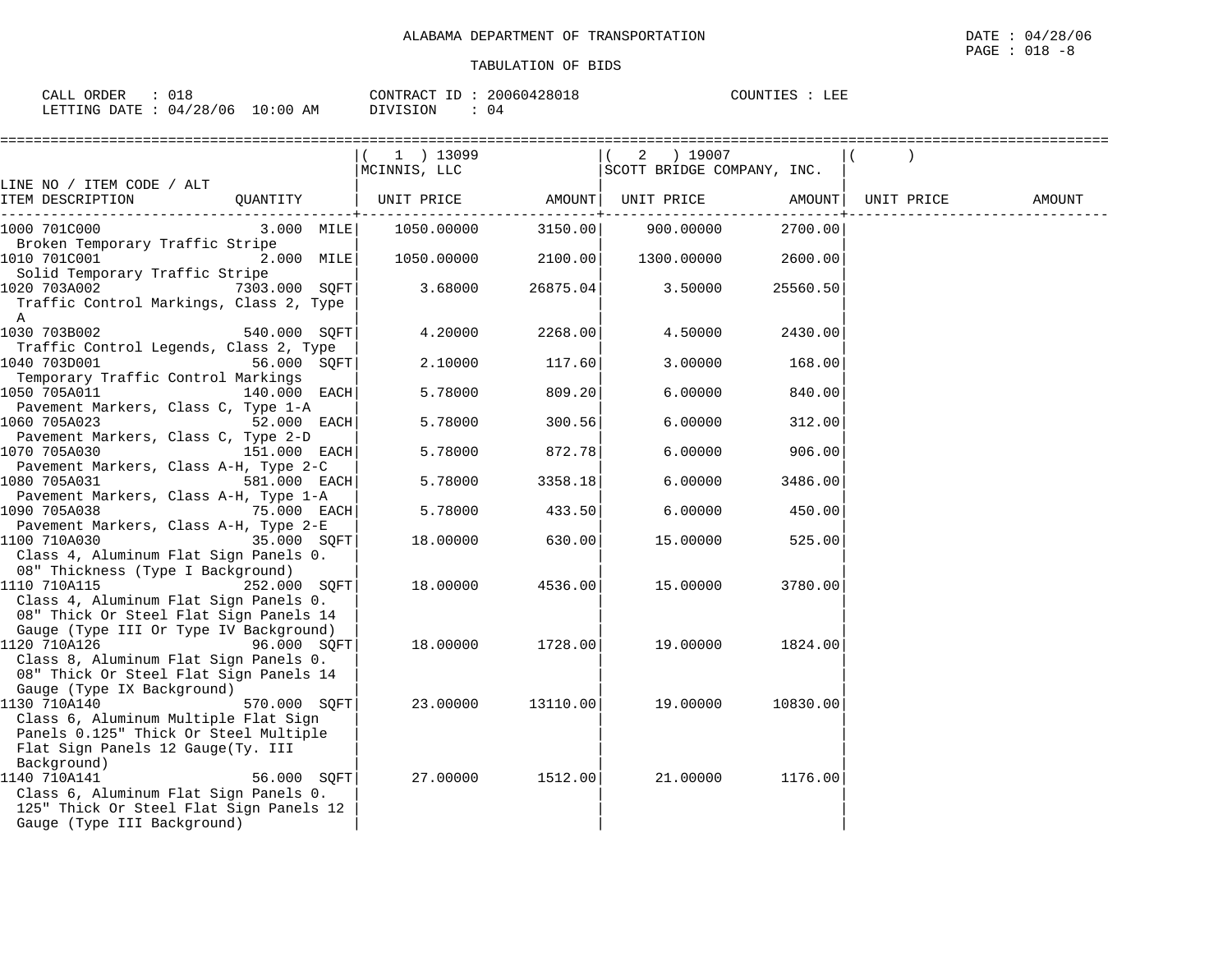| ORDER<br>CALL |          |             | CONTRACT<br>TD. | 20060428018 | COUNTIES | LEE |
|---------------|----------|-------------|-----------------|-------------|----------|-----|
| LETTING DATE: | 04/28/06 | 10:00<br>ΑM | DIVISION        | 4 ۱         |          |     |

|                                                                                                                      | ======================<br>1 ) 13099<br>MCINNIS, LLC |           | 2 ) 19007<br>SCOTT BRIDGE COMPANY, INC. |           |            |        |
|----------------------------------------------------------------------------------------------------------------------|-----------------------------------------------------|-----------|-----------------------------------------|-----------|------------|--------|
| LINE NO / ITEM CODE / ALT<br>ITEM DESCRIPTION                                                                        |                                                     |           |                                         |           | UNIT PRICE | AMOUNT |
| $624.000$ LF<br>1150 710B001<br>Roadway Sign Post (#3 "U" Channel<br>Galvanized Steel)                               | 6.60000                                             | 4118.40   | 6.00000                                 | 3744.00   |            |        |
| 1160 710C000<br>LUMP<br>Removal Of Existing Roadway Signs                                                            | 2000.00000                                          | 2000.00   | 4725.00000                              | 4725.00   |            |        |
| 1170 711A000<br>LUMP<br>Roadway Sign Relocation                                                                      | 4800.00000                                          | 4800.00   | 5250.00000                              | 5250.00   |            |        |
| 4455.000 LF<br>1180 726A000<br>Portable Concrete Safety Barriers, Type<br>6                                          | 25.75000                                            | 114716.25 | 26.50000                                | 118057.50 |            |        |
| 20.000 LF<br>1190 726A001<br>Portable Concrete Safety Barriers, Type<br>6-A                                          | 90.00000                                            | 1800.00   | 85.00000                                | 1700.00   |            |        |
| 1200 726D026<br>6.000 EACH<br>Portable Impact Attenuator Assembly<br>(Bi-directional, TL-3)                          | 5250.00000                                          | 31500.00  | 5000.00000                              | 30000.00  |            |        |
| 1210 730A000<br>LUMP<br>Removal Of Existing Traffic Control<br>Unit ( Bent Creek Road At East Glenn<br>Avenue)       | 3000.00000                                          | 3000.00   | 1900.00000                              | 1900.00   |            |        |
| 1220 730C000<br>LUMP<br>Furnishing And Installing Traffic<br>Control Unit ( Bent Creek Road At East<br>Glenn Avenue) | 6300,00000                                          | 6300.00   | 3700.00000                              | 3700.00   |            |        |
| 1230 730C001<br>LUMP<br>Furnishing And Installing Traffic<br>Control Unit ( Bent Creek Road At Ramps<br>$A \& B)$    | 5800.00000                                          | 5800.00   | 3700.00000                              | 3700.00   |            |        |
| 1240 730C002<br>LUMP<br>Furnishing And Installing Traffic<br>Control Unit ( Bent Creek Road At Ramps<br>C & D        | 4500.00000                                          | 4500.00   | 3700.00000                              | 3700.00   |            |        |
| 1250 730E000<br>7.000 EACH<br>Metal Traffic Signal Pole Foundation                                                   | 1900.00000                                          | 13300.00  | 1800.00000                              | 12600.00  |            |        |
| 1260 730F000<br>$1.000$ EACH<br>Metal Traffic Signal Pole With 57' Mast<br>Arm Assembly                              | 21667.00000                                         | 21667.00  | 20700.00000                             | 20700.00  |            |        |
| 1270 730F001<br>$1.000$ EACH<br>Metal Traffic Signal Pole With 52' Mast<br>Arm Assembly                              | 15500.00000                                         | 15500.00  | 15500.00000                             | 15500.00  |            |        |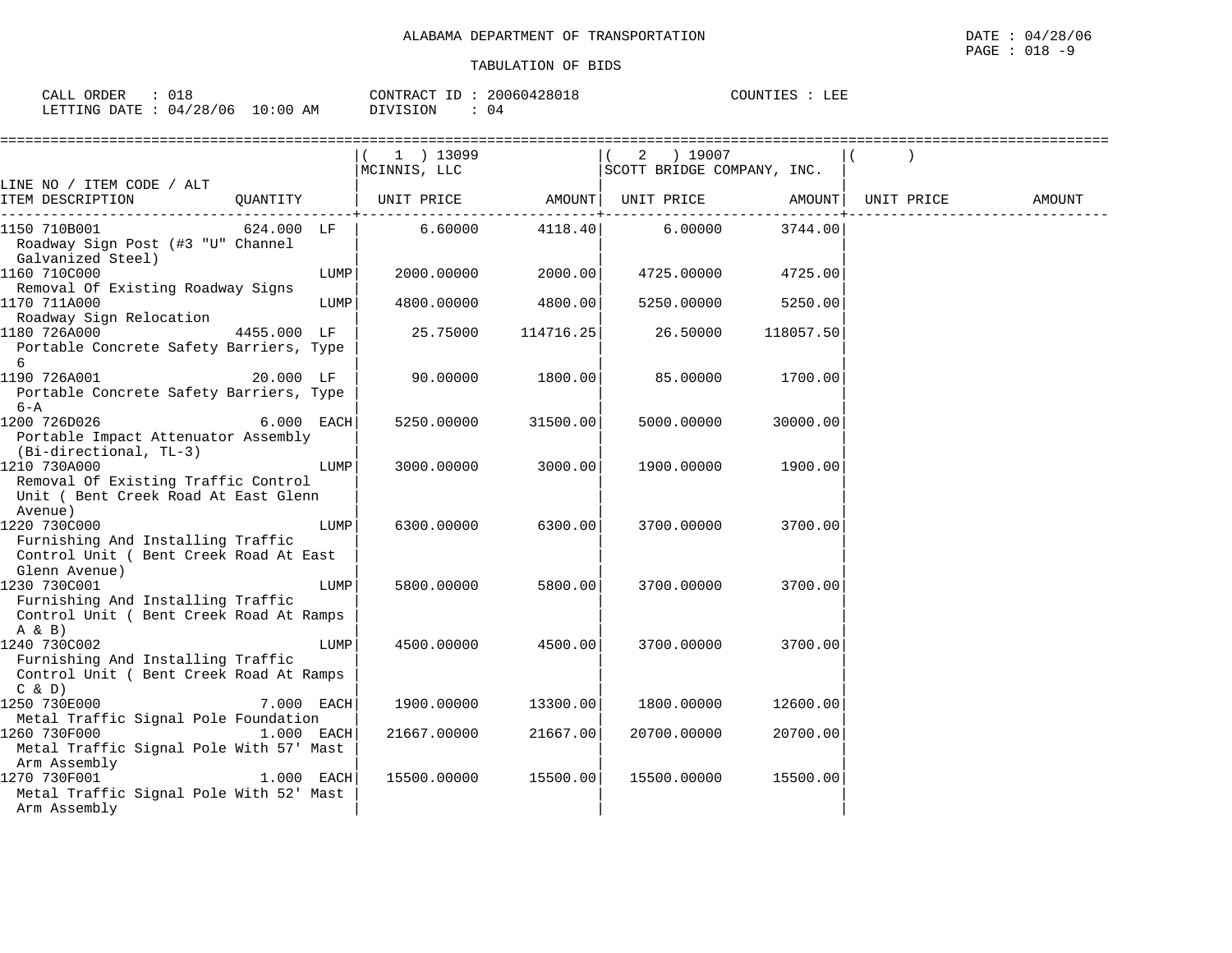| ORDER<br>CALL  |          |             | $T_{\rm T}$<br>CONTRACT | 20060428018 | COUNTIES | LEE |
|----------------|----------|-------------|-------------------------|-------------|----------|-----|
| LETTING DATE . | 04/28/06 | 10:00<br>AM | DIVISION                | 4 ل         |          |     |

|                                                                                    |               |      | 1 ) 13099<br>MCINNIS, LLC |          | $(2)$ 19007<br>SCOTT BRIDGE COMPANY, INC. |          |        |
|------------------------------------------------------------------------------------|---------------|------|---------------------------|----------|-------------------------------------------|----------|--------|
| LINE NO / ITEM CODE / ALT<br>ITEM DESCRIPTION                                      | QUANTITY      |      | UNIT PRICE                | AMOUNT   | UNIT PRICE AMOUNT UNIT PRICE              |          | AMOUNT |
| 1280 730F002<br>Metal Traffic Signal Pole With 44' Mast<br>Arm Assembly            | $1.000$ EACH  |      | 12650.00000 12650.00      |          | 11600.00000                               | 11600.00 |        |
| 1290 730F003<br>Metal Traffic Signal Pole With 38' Mast<br>Arm Assembly            | $1.000$ EACH  |      | 13212.00000 13212.00      |          | 12200.00000                               | 12200.00 |        |
| 1300 730F004<br>Metal Traffic Signal Pole With 35' Mast<br>Arm Assembly            | 1.000 EACH    |      | 11320.00000 11320.00      |          | 10300.00000                               | 10300.00 |        |
| 1310 730F005 1.000 EACH<br>Metal Traffic Signal Pole With 77' Mast<br>Arm Assembly |               |      | 30725.00000               | 30725.00 | 29900.00000                               | 29900.00 |        |
| 1320 730F006<br>Metal Traffic Signal Pole With 67' Mast<br>Arm Assembly            | $1.000$ EACH  |      | 24400.00000               | 24400.00 | 23500.00000                               | 23500.00 |        |
| 1330 730K000<br>Traffic Signal Junction Box                                        | $11.000$ EACH |      | 250.00000                 | 2750.00  | 275.00000                                 | 3025.00  |        |
| 1340 730L003<br>1", Non-Metallic, Conduit                                          | 339.000 LF    |      | 3.00000                   | 1017.00  | 6.00000                                   | 2034.00  |        |
| 1350 730L005<br>2", Non-Metallic, Conduit                                          | 2340.000 LF   |      | 4.00000                   | 9360.00  | 7.00000                                   | 16380.00 |        |
| 1360 730M022<br>Interconnect Cable, Underground, #19<br>AWG, 6 Pair, REA PE-39     | 2032.000 LF   |      | 6.00000                   | 12192.00 | 2,70000                                   | 5486.40  |        |
| 1370 730N010<br>Luminaire Extension Assembly, 12 Feet                              | 7.000 EACH    |      | 999.00000                 | 6993.00  | 490.00000                                 | 3430.00  |        |
| 1380 730P022<br>Vehicular Signal Head, 12 Inch, 3<br>Section, Type LED             | 20.000 EACH   |      | 800.00000                 | 16000.00 | 900.00000                                 | 18000.00 |        |
| 1390 730P024<br>Vehicular Signal Head, 12 Inch, 5<br>Section, Type LED             | 6.000 EACH    |      | 1300.00000                | 7800.00  | 1700.00000                                | 10200.00 |        |
| 1400 730R022<br>Controller Assembly, Type III, 8 Phase                             | 3.000 EACH    |      | 8500.00000                | 25500.00 | 8900.00000                                | 26700.00 |        |
| 1.000 EACH<br>1410 730R030                                                         |               |      | 4500.00000                | 4500.00  | 3995.00000                                | 3995.00  |        |
| Controller Assembly, Type III, Master<br>1420 730T000<br>3.000 EACH                |               |      | 600.00000 1800.00         |          | 600.00000                                 | 1800.00  |        |
| Wood Pole<br>1430 730U005<br>Furnishing And Installing Video<br>Detection System   |               | LUMP | 35350.00000               | 35350.00 | 28900.00000                               | 28900.00 |        |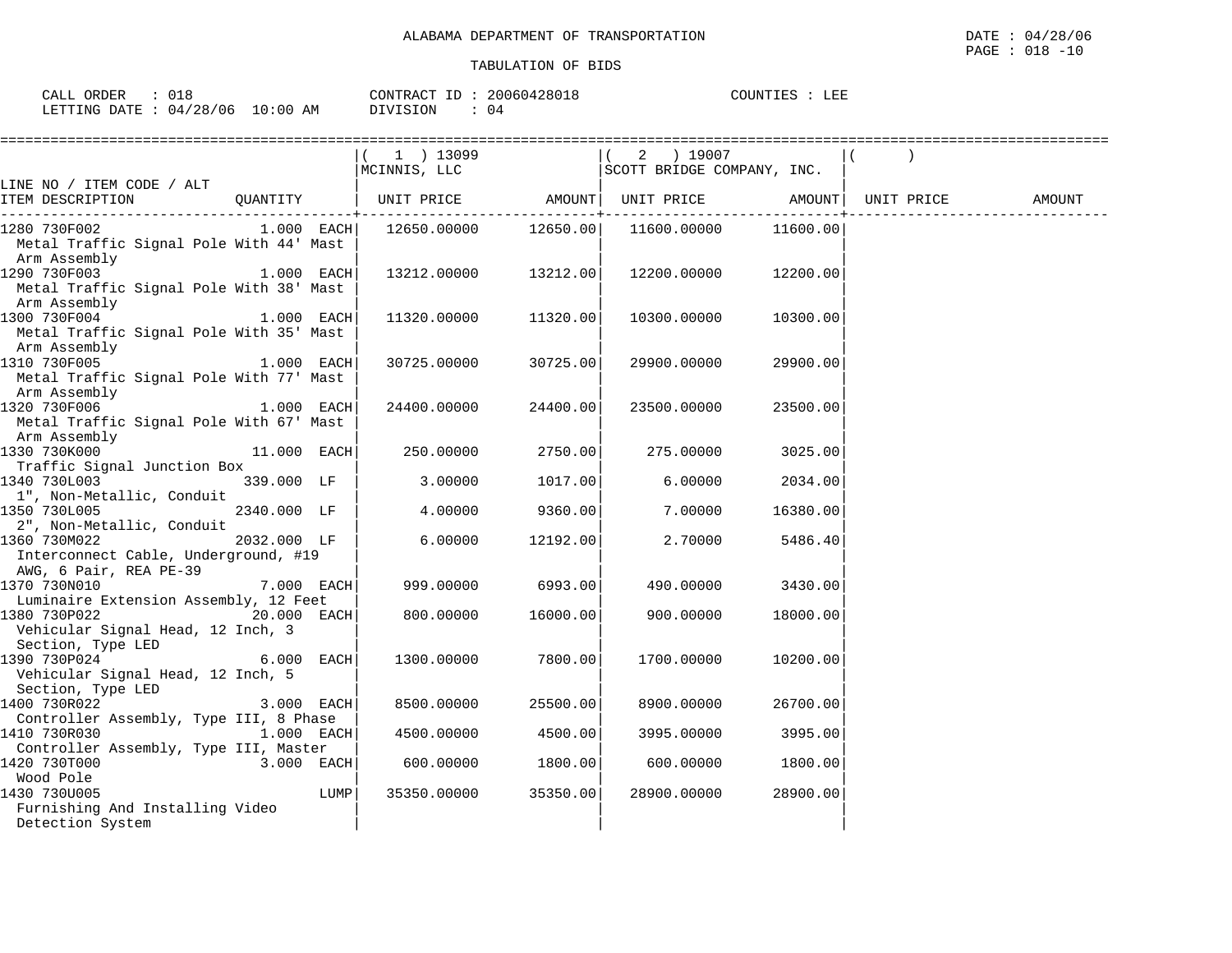| ORDER<br>CAT.T<br>CALL | - - -                         |             | $\tau$ $\tau$<br>$\alpha \sim \Delta \Omega$<br>CONTRACT | . <i>. .</i> .<br>28018<br>$\mathbf{H}$<br>$\sim$ | COUNTIES | LEE |
|------------------------|-------------------------------|-------------|----------------------------------------------------------|---------------------------------------------------|----------|-----|
| LETTING<br>DATE        | 106<br>128<br>04 <sub>1</sub> | 10:00<br>ΆM | OIVISION                                                 | 04                                                |          |     |

|                                                                                     |               |      | 1 ) 13099<br>MCINNIS, LLC |                      | 2 ) 19007<br>SCOTT BRIDGE COMPANY, INC.                                   |           |        |      |
|-------------------------------------------------------------------------------------|---------------|------|---------------------------|----------------------|---------------------------------------------------------------------------|-----------|--------|------|
| LINE NO / ITEM CODE / ALT                                                           |               |      |                           |                      |                                                                           |           |        |      |
| ITEM DESCRIPTION                                                                    | QUANTITY      |      |                           |                      |                                                                           |           | AMOUNT |      |
| 1440 730U007<br>Furnishing And Installing Video<br>Detection System                 |               | LUMP |                           | 26500.00000 26500.00 | 25800.00000                                                               | 25800.00  |        |      |
| 1450 730U008<br>Furnishing And Installing Video<br>Detection System                 |               | LUMP |                           | 35350.00000 35350.00 | 25800.00000                                                               | 25800.00  |        |      |
| 1460 740B000<br>$1021.000$ SQFT<br>Construction Signs                               |               |      | 10.00000                  | 10210.00             | 8.00000                                                                   | 8168.00   |        |      |
| 1470 740C000<br>Special Construction Signs                                          | $17.000$ SQFT |      | 50.00000                  | 850.00               | 10.50000                                                                  | 178.50    |        |      |
| 1480 740D000<br>Channelizing Drums                                                  | 198.000 EACH  |      | 100.00000                 | 19800.00             | 60.00000                                                                  | 11880.00  |        |      |
| 1490 740E000<br>Cones (36 Inches High)                                              | 50.000 EACH   |      | 10.00000                  | 500.00               | 13.00000                                                                  | 650.00    |        |      |
| 1500 740F002<br>Barricades, Type III                                                | $16.000$ EACH |      | 300.00000                 | 4800.00              | 200.00000                                                                 | 3200.00   |        |      |
| 1510 7401005<br>Warning Lights, Type B (Detachable Head                             | $8.000$ EACH  |      | 500.00000                 | 4000.00              | 530.00000                                                                 | 4240.00   |        |      |
| 1520 740M001<br>Ballast For Cone                                                    | $50.000$ EACH |      | 1.00000                   | 50.00                | 7.00000                                                                   | 350.00    |        |      |
| 1530 750B300<br>Decorative Luminaire Assembly, Single                               | $8.000$ EACH  |      | 2750.00000                | 22000.00             | 3700.00000                                                                | 29600.00  |        |      |
| 1540 750Z010<br>Roadway Lighting System                                             |               | LUMP | 9500.00000                | 9500.00              | 16500.00000                                                               | 16500.00  |        |      |
| 379.000 LF<br>1550 756A022<br>4" Electrical Conduit, 1 Line, Type 5<br>Installation |               |      | 30.00000                  | 11370.00             | 35.00000                                                                  | 13265.00  |        |      |
| 1560 998A000<br>Construction Fuel (Maximum Bid Limited<br>To $$366,000)$            |               | LUMP | 123480.00000              | 123480.00            | 217600.00000                                                              | 217600.00 |        |      |
| 1570 999 000<br>Trainee Hours At 80 Cents Per Hour                                  |               |      |                           |                      |                                                                           |           |        |      |
| SECTION TOTALS                                                                      |               |      |                           |                      | $\sharp$ 8,615,427.76 $\sharp$ 8,749,873.48                               |           |        | 0.00 |
| CONTRACT TOTALS                                                                     |               |      |                           |                      | $\frac{1}{5}$ 8,615,427.76 $\frac{1}{5}$ 8,749,873.48<br>================ |           |        |      |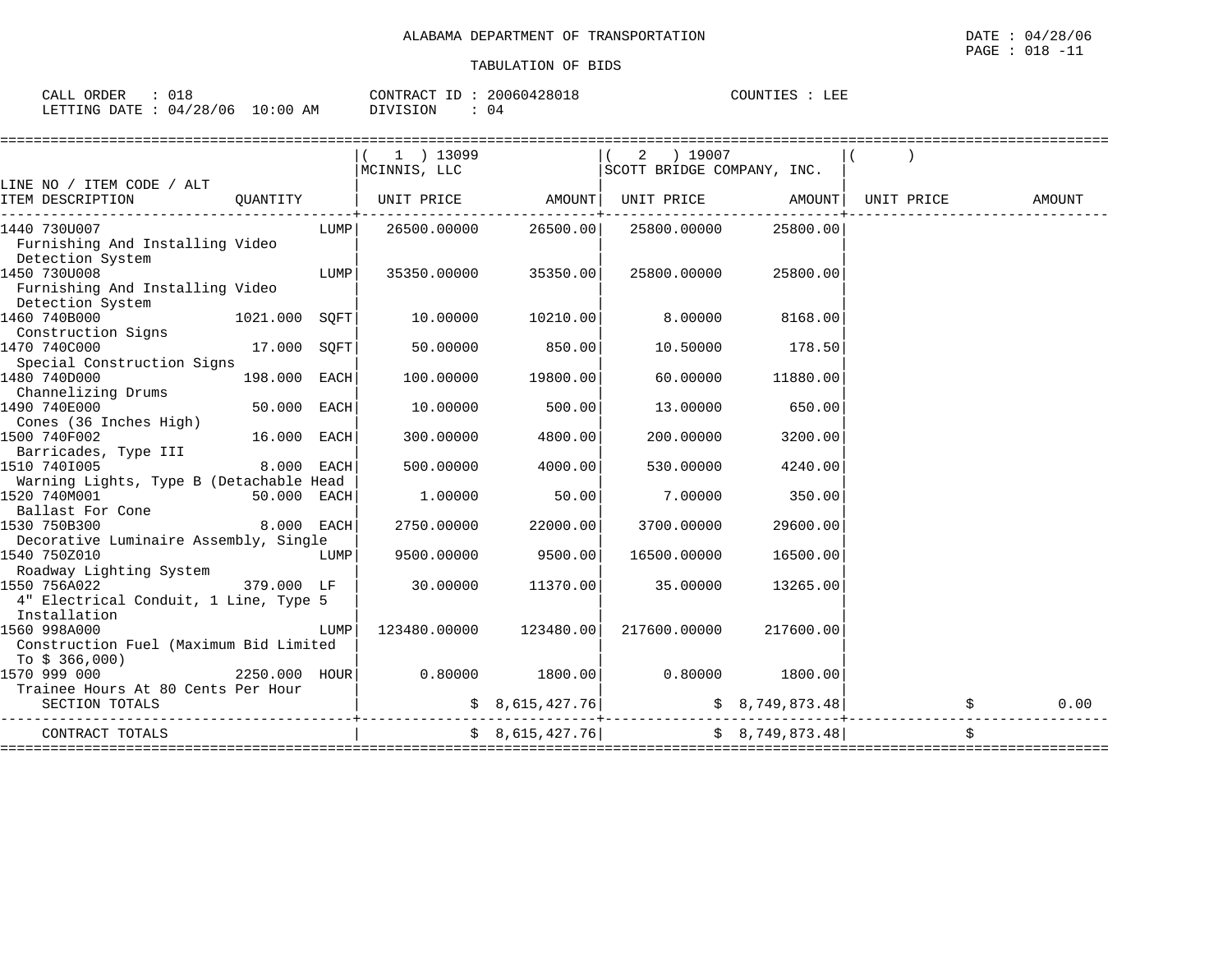## $\texttt{PAGE}$  : 022 -1

| $\therefore$ 022<br>CALL ORDER<br>LETTING DATE : 04/28/06 10:00 AM |                                                                                                                         | CONTRACT ID: 20060428022<br>$\cdot$ 01<br>DIVISION |              | COUNTIES : JACKSON |                             |                   |
|--------------------------------------------------------------------|-------------------------------------------------------------------------------------------------------------------------|----------------------------------------------------|--------------|--------------------|-----------------------------|-------------------|
| CONTRACT DESCRIPTION :<br>Scottsboro. Length 3.950 mi.             | for constructing the Planing, Resurfacing and Traffic Stripe<br>on SR-2 (US-72) from SR-79 to the bridge over SR-279 in | 45<br>CONTRACT TIME:                               | Working Days | (available days)   | $PROJECT(S) : EB-0002(523)$ |                   |
| RANK<br>VENDOR NO. / NAME                                          |                                                                                                                         |                                                    |              |                    | TOTAL<br><b>BID</b>         | % OVER<br>LOW BID |
| 10011                                                              | JACKSON PAVING & CONSTRUCTION, INC.                                                                                     |                                                    |              |                    | 986,412.54                  | 100.0000%         |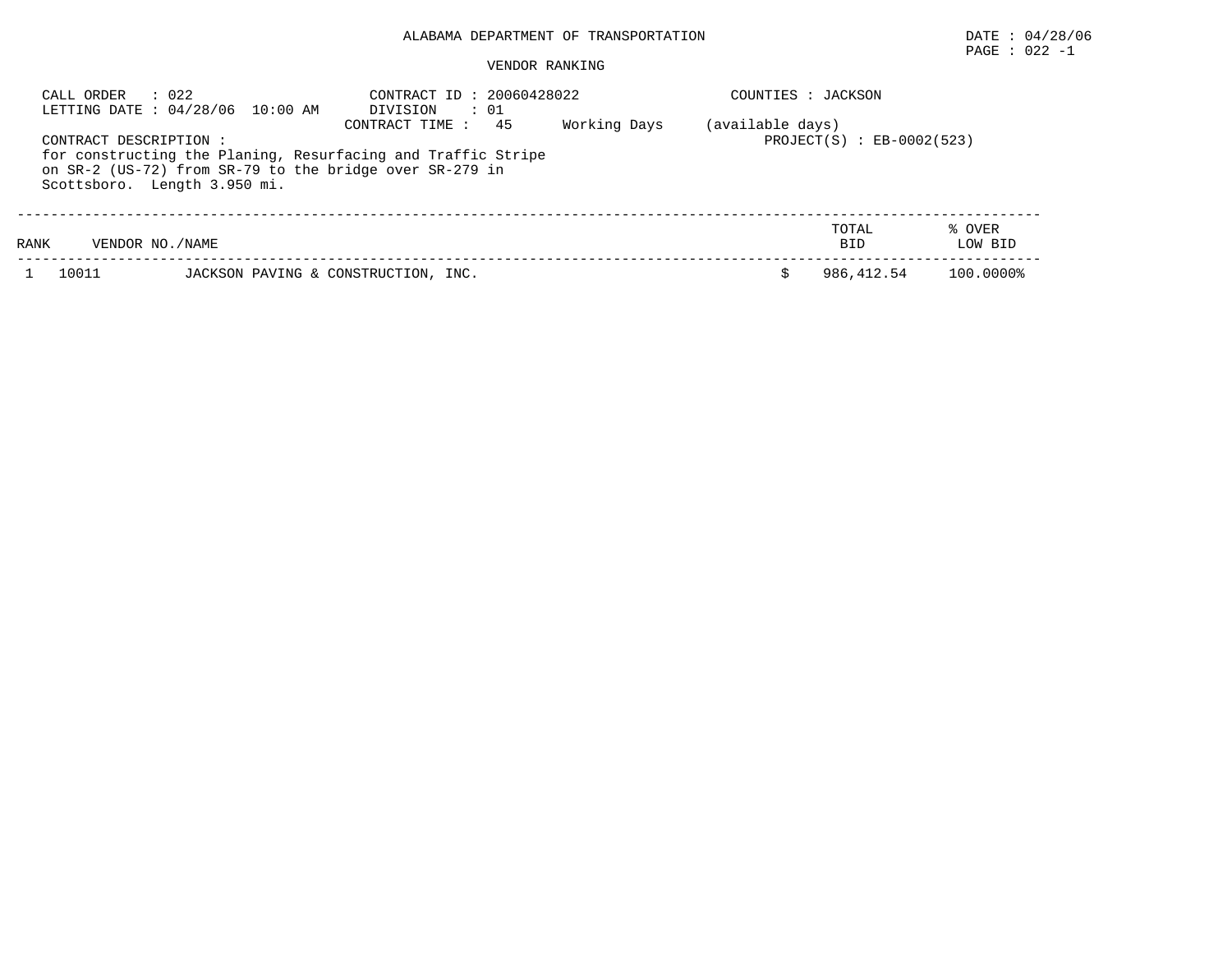|  | DATE: 04/28/06   |
|--|------------------|
|  | PAGE : $022 - 2$ |

| $\therefore$ 022<br>CALL ORDER<br>LETTING DATE : 04/28/06 10:00 AM                                                    |                 |      | CONTRACT ID: 20060428022<br>DIVISION | : 01      |                                                        | COUNTIES : JACKSON |  |            |        |  |  |
|-----------------------------------------------------------------------------------------------------------------------|-----------------|------|--------------------------------------|-----------|--------------------------------------------------------|--------------------|--|------------|--------|--|--|
|                                                                                                                       |                 |      | 1) 10011                             |           | 2 ) 19007<br>$\sqrt{2}$                                |                    |  |            |        |  |  |
|                                                                                                                       |                 |      |                                      |           | JACKSON PAVING & CONSTRUCTI SCOTT BRIDGE COMPANY, INC. |                    |  |            |        |  |  |
| LINE NO / ITEM CODE / ALT<br>ITEM DESCRIPTION                                                                         | OUANTITY        |      | UNIT PRICE                           |           | AMOUNT   UNIT PRICE                                    | AMOUNT             |  | UNIT PRICE | AMOUNT |  |  |
| SECTION 0001 Total                                                                                                    |                 |      |                                      |           |                                                        |                    |  |            |        |  |  |
| 0010 405A000                                                                                                          | 4127.000 GAL    |      | 1.98000                              | 8171.46   |                                                        |                    |  |            |        |  |  |
| Tack Coat<br>0020 408A052<br>Planing Existing Pavement                                                                | 137459.000 SQYD |      | 0.63000                              | 86599.17  |                                                        |                    |  |            |        |  |  |
| (Approximately 1.10" Thru 2.0" Thick)<br>0030 408A054<br>Planing Existing Pavement                                    | 572.000 SQYD    |      | 7.95000                              | 4547.40   |                                                        |                    |  |            |        |  |  |
| (Approximately 3.10" Thru 4.0" Thick)<br>0040 410H000<br>Material Remixing Device                                     | $1.000$ EACH    |      | 29829.95000                          | 29829.95  |                                                        |                    |  |            |        |  |  |
| 0050 424A360<br>Superpave Bituminous Concrete Wearing<br>Surface Layer, 1/2" Maximum Aggregate                        | 9973.000 TON    |      | 54.46000                             | 543129.58 |                                                        |                    |  |            |        |  |  |
| Size Mix, ESAL Range C/D<br>0060 424B659<br>Superpave Bituminous Concrete Upper<br>Binder Layer, Leveling, 1" Maximum | 500.000 TON     |      | 51.44000                             | 25720.00  |                                                        |                    |  |            |        |  |  |
| Aggregate Size Mix, ESAL Range C/D<br>0070 600A000                                                                    |                 | LUMP | 21872.24000                          | 21872.24  |                                                        |                    |  |            |        |  |  |
| Mobilization<br>0080 680A000                                                                                          |                 | LUMP | 6500.00000                           | 6500.00   |                                                        |                    |  |            |        |  |  |
| Engineering Controls<br>0090 701A028<br>Solid White, Class 2, Type A Traffic                                          | 18.000 MILE     |      | 1800.00000                           | 32400.00  |                                                        |                    |  |            |        |  |  |
| Stripe (0.06" Thick) (6" Wide)<br>0100 701A032<br>Solid Yellow, Class 2, Type A Traffic                               | 18.000 MILE     |      | 1800.00000                           | 32400.00  |                                                        |                    |  |            |        |  |  |
| Stripe (0.06" Thick) (6" Wide)<br>0110 701A041<br>Broken White, Class 2, Type A Traffic                               | 16.000 MILE     |      | 1000.00000                           | 16000.00  |                                                        |                    |  |            |        |  |  |
| Stripe $(0.09$ " Thick) $(6$ " Wide)<br>0120 701B009<br>Dotted Class 2, Type A Traffic Stripe                         | 7292.000 LF     |      | 1,00000                              | 7292.00   |                                                        |                    |  |            |        |  |  |
| $(0.09"$ Thick $)(6"$ Wide $)$<br>0130 701C000                                                                        | 16.000 MILE     |      | 750.00000                            | 12000.00  |                                                        |                    |  |            |        |  |  |
| Broken Temporary Traffic Stripe<br>0140 701C001<br>Solid Temporary Traffic Stripe                                     | 31.000 MILE     |      | 800.00000                            | 24800.00  |                                                        |                    |  |            |        |  |  |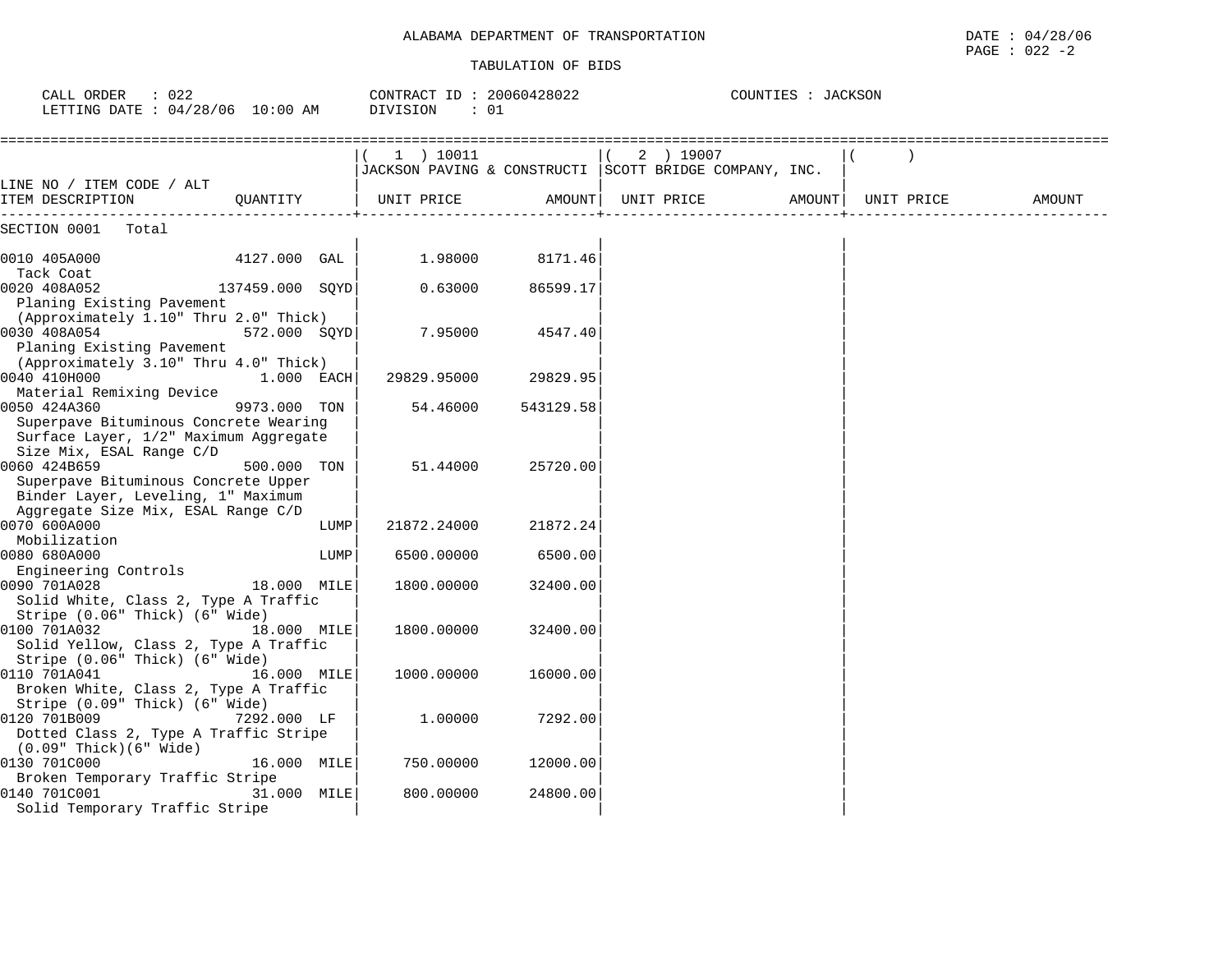| ORDER<br>$\sim$ $\sim$ $\sim$<br>اللطاب | $\sim$ $\sim$ $\sim$<br>022 |             | CONTRACT<br>$ -$ | 50428022<br>20061 | COUNTIES | <b>CKSON</b> |
|-----------------------------------------|-----------------------------|-------------|------------------|-------------------|----------|--------------|
| LETTING<br>DATE                         | /28/06<br>ገ4 /              | 10:00<br>AΜ | .51UN            | 01                |          |              |

|                                                                                                |                | (1) 10011<br>JACKSON PAVING & CONSTRUCTI   SCOTT BRIDGE COMPANY, INC. |             | $(2)$ 19007 |                |                    |  |        |
|------------------------------------------------------------------------------------------------|----------------|-----------------------------------------------------------------------|-------------|-------------|----------------|--------------------|--|--------|
| LINE NO / ITEM CODE / ALT                                                                      |                |                                                                       |             |             |                |                    |  |        |
| ITEM DESCRIPTION                                                                               | QUANTITY       | UNIT PRICE                                                            | AMOUNT      | UNIT PRICE  |                | AMOUNT  UNIT PRICE |  | AMOUNT |
| 0150 701G121<br>Broken White, Class 3W, Type A Traffic<br>Stripe (6" Wide)                     | 1690.000 LF    | 2.00000                                                               | 3380.00     |             |                |                    |  |        |
| 0160 701G125<br>Solid White, Class 3W, Type A Traffic<br>Stripe (6" Wide)                      | 2750.000 LF    | 4.50000                                                               | 12375.00    |             |                |                    |  |        |
| 1690.000 LF<br>0170 701G133<br>Solid Yellow, Class 3W, Type A Traffic<br>Stripe (6" Wide)      |                | 4.50000                                                               | 7605.00     |             |                |                    |  |        |
| 0180 701H001<br>Solid Traffic Stripe Removed (Plastic)                                         | 4440.000 LF    | 0.50000                                                               | 2220.00     |             |                |                    |  |        |
| 0190 701H006<br>1690.000 LF<br>Broken Traffic Stripe Removed (Plastic)                         |                | 0.50000                                                               | 845.00      |             |                |                    |  |        |
| 0200 703A002<br>Traffic Control Markings, Class 2, Type<br>A                                   | 10326.000 SOFT | 3.00000                                                               | 30978.00    |             |                |                    |  |        |
| 0210 703B002<br>Traffic Control Legends, Class 2, Type                                         | 699.000 SOFT   | 4.00000                                                               | 2796.00     |             |                |                    |  |        |
| 0220 705A030<br>Pavement Markers, Class A-H, Type 2-C                                          | 559.000 EACH   | 6.00000                                                               | 3354.00     |             |                |                    |  |        |
| 0230 705A031                                                                                   | 1706.000 EACH  | 6.00000                                                               | 10236.00    |             |                |                    |  |        |
| Pavement Markers, Class A-H, Type 1-A<br>297.000 EACH<br>0240 705A032                          |                | 6.00000                                                               | 1782.00     |             |                |                    |  |        |
| Pavement Markers, Class A-H, Type 1-B<br>0250 705A037<br>Pavement Markers, Class A-H, Type 2-D | 36.000 EACH    | 6.00000                                                               | 216.00      |             |                |                    |  |        |
| 0260 740B000<br>Construction Signs                                                             | 502.000 SOFT   | 15.13000                                                              | 7595.26     |             |                |                    |  |        |
| 0270 740D000<br>Channelizing Drums                                                             | 100.000 EACH   | 30.05000                                                              | 3005.00     |             |                |                    |  |        |
| 0280 740E000<br>Cones (36 Inches High)                                                         | 200.000 EACH   | 2.00000                                                               | 400.00      |             |                |                    |  |        |
| 0290 740M001<br>Ballast For Cone                                                               | $200.000$ EACH | 2.00000                                                               | 400.00      |             |                |                    |  |        |
| 0300 741C010<br>Portable Sequential Arrow And Chevron                                          | $1.000$ EACH   | 6174.48000                                                            | 6174.48     |             |                |                    |  |        |
| Sign Unit<br>0310 998A000<br>Construction Fuel (Maximum Bid Limited<br>To $$50,000$ )          | LUMP           | 41789.00000                                                           | 41789.00    |             |                |                    |  |        |
| SECTION TOTALS                                                                                 |                |                                                                       | 986, 412.54 |             | \$             | 0.00               |  | 0.00   |
| CONTRACT TOTALS                                                                                |                |                                                                       | 986, 412.54 |             | \$8,749,873.48 |                    |  | \$     |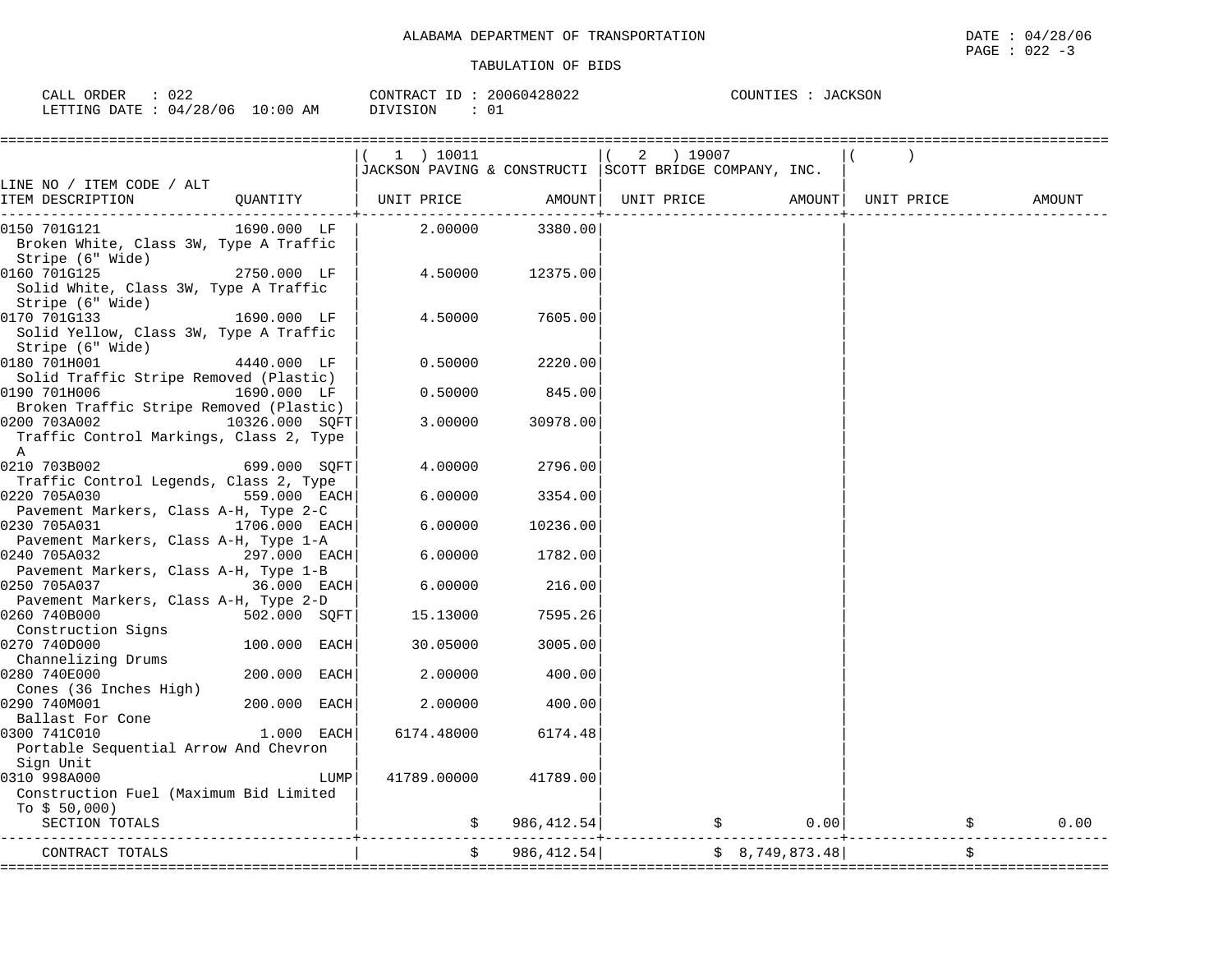## PAGE : 023 -1

|      | CALL ORDER<br>: 023           | LETTING DATE: 04/28/06 10:00 AM                                                            | CONTRACT ID: 20060428023<br>$\therefore$ 03<br>DIVISION                                                                                                                                                         |              |                  | COUNTIES : JEFFERSON                           |                                     |
|------|-------------------------------|--------------------------------------------------------------------------------------------|-----------------------------------------------------------------------------------------------------------------------------------------------------------------------------------------------------------------|--------------|------------------|------------------------------------------------|-------------------------------------|
|      | CONTRACT DESCRIPTION :<br>mi. |                                                                                            | 50<br>CONTRACT TIME:<br>for constructing the Planing, Resurfacing and Traffic Stripe<br>on SR-3 (US-31) from Richard Arrington Jr. Boulevard North<br>to north of 47th Avenue North in Birmingham. Length 3.912 | Working Days | (available days) | $PROJECT(S) : EB-STPSA-0003(524)$              |                                     |
| RANK | VENDOR NO. / NAME             |                                                                                            |                                                                                                                                                                                                                 |              |                  | TOTAL<br><b>BID</b>                            | % OVER<br>LOW BID                   |
|      | 04013<br>07002<br>01087       | DUNN CONSTRUCTION COMPANY, INC.<br>GOOD HOPE CONTRACTING CO., INC.<br>APAC-SOUTHEAST, INC. |                                                                                                                                                                                                                 |              |                  | \$1,426,766.23<br>1,484,996.89<br>1,562,804.47 | 100.0000%<br>104.0813%<br>109.5347% |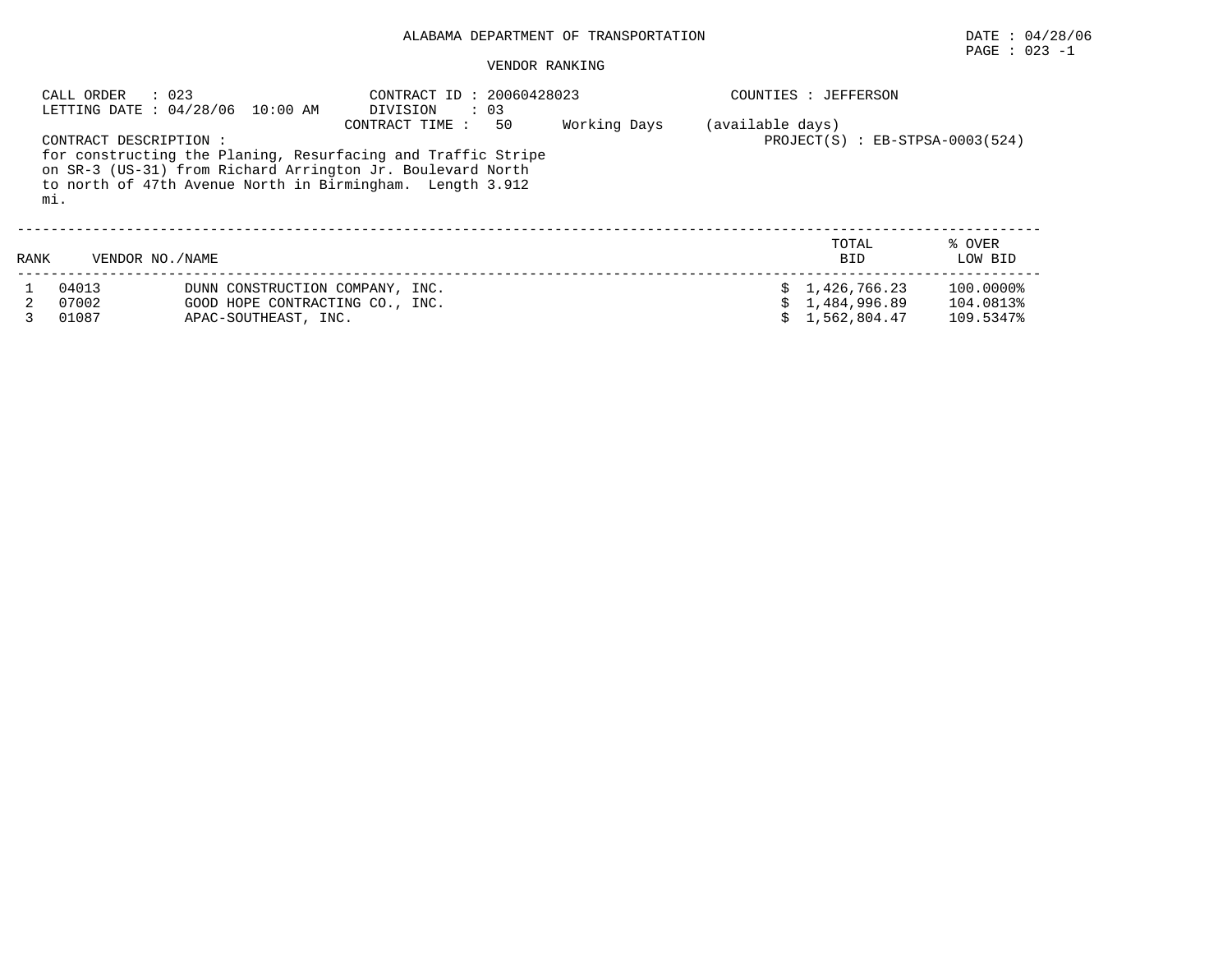| : 023<br>CALL ORDER<br>LETTING DATE: 04/28/06 10:00 AM |          |      | CONTRACT ID: 20060428023<br>DIVISION<br>$\therefore$ 03 |        |                                                        |        | COUNTIES : JEFFERSON                        |        |
|--------------------------------------------------------|----------|------|---------------------------------------------------------|--------|--------------------------------------------------------|--------|---------------------------------------------|--------|
| LINE NO / ITEM CODE / ALT<br>ITEM DESCRIPTION          | OUANTITY |      | 04013<br>DUNN CONSTRUCTION CO., INC.<br>UNIT PRICE      | AMOUNT | 07002<br>2<br>GOOD HOPE CONTRACTING CO.,<br>UNIT PRICE | AMOUNT | 01087<br>APAC-SOUTHEAST, INC.<br>UNIT PRICE | AMOUNT |
| SECTION 0001<br>Total                                  |          |      |                                                         |        |                                                        |        |                                             |        |
| 0010 206E008                                           | 4.000    | EACH | 111.08000                                               | 444.32 | 106,00000                                              | 424.00 | 105,00000                                   | 420.00 |

| UUIU AUULUUU                                                             | T.VVV LACII     |     | 111.00000 | ュュュ・コム    | 100.00000 | <b>TAT.VV</b> | TAD . AAAAA | <b>TAU . UU</b> |
|--------------------------------------------------------------------------|-----------------|-----|-----------|-----------|-----------|---------------|-------------|-----------------|
| Removing Guardrail End Anchor (All Type                                  |                 |     |           |           |           |               |             |                 |
| 0020 209A000                                                             | 1.000 EACH      |     | 112.34000 | 112.34    | 125,00000 | 125.00        | 521.53000   | 521.53          |
| Mailbox Reset, Single                                                    |                 |     |           |           |           |               |             |                 |
| 0030 210D001<br>Borrow Excavation (Loose Truckbed                        | 600.000 CUYD    |     | 21.54000  | 12924.00  | 19.08000  | 11448.00      | 49.26000    | 29556.00        |
| Measurement)                                                             |                 |     |           |           |           |               |             |                 |
| 0040 305B060                                                             | 250.000 TON     |     | 22.78000  | 5695.00   | 19.06000  | 4765.00       | 20.51000    | 5127.50         |
| Crushed Aggregate, Section 825, CRUSHER                                  |                 |     |           |           |           |               |             |                 |
| RUN STONE, 1/2"                                                          |                 |     |           |           |           |               |             |                 |
| 0050 405A000                                                             | 4232.000 GAL    |     | 1.35000   | 5713.20   | 1.60000   | 6771.20       | 1.97000     | 8337.04         |
| Tack Coat                                                                |                 |     |           |           |           |               |             |                 |
| 0060 407A000                                                             | 1134.000        | GAL | 23.73000  | 26909.82  | 27.00000  | 30618.00      | 28.91000    | 32783.94        |
| Joint Sealant For Hot Mix Asphalt                                        |                 |     |           |           |           |               |             |                 |
| Pavement                                                                 |                 |     |           |           |           |               |             |                 |
| 0070 408A052                                                             | 140906.000 SOYD |     | 0.53000   | 74680.18  | 1,03000   | 145133.18     | 1.16000     | 163450.96       |
| Planing Existing Pavement                                                |                 |     |           |           |           |               |             |                 |
| (Approximately 1.10" Thru 2.0" Thick)                                    |                 |     |           |           |           |               |             |                 |
| 0080 420A015                                                             | 3880.000 TON    |     | 66.16000  | 256700.80 | 68.99000  | 267681.20     | 75.42000    | 292629.60       |
| Polymer Modified Open Graded Friction                                    |                 |     |           |           |           |               |             |                 |
| Course                                                                   |                 |     |           |           |           |               |             |                 |
| 0090 424A361                                                             | 10718.000 TON   |     | 43.44000  | 465589.92 | 46.22000  | 495385.96     | 46.66000    | 500101.88       |
| Superpave Bituminous Concrete Wearing                                    |                 |     |           |           |           |               |             |                 |
| Surface Layer, 3/4" Maximum Aggregate                                    |                 |     |           |           |           |               |             |                 |
| Size Mix, ESAL Range C/D                                                 |                 |     |           |           |           |               |             |                 |
| 0100 424A366                                                             | 799.000 TON     |     | 54.01000  | 43153.99  | 48.00000  | 38352.00      | 64.54000    | 51567.46        |
| Superpave Bituminous Concrete Wearing                                    |                 |     |           |           |           |               |             |                 |
| Surface Layer, Leveling, 1/2" Maximum                                    |                 |     |           |           |           |               |             |                 |
| Aggregate Size Mix, ESAL Range C/D                                       |                 |     |           |           |           |               |             |                 |
| 0110 424A370                                                             | 365.000 TON     |     | 53.10000  | 19381.50  | 54.00000  | 19710.00      | 66.37000    | 24225.05        |
| Superpave Bituminous Concrete Wearing                                    |                 |     |           |           |           |               |             |                 |
| Surface Layer, Widening, 3/4" Maximum                                    |                 |     |           |           |           |               |             |                 |
| Aggregate Size Mix, ESAL Range C/D                                       |                 |     |           |           |           |               |             |                 |
| 0120 424B685                                                             | 750.000         | TON | 70.12000  | 52590.00  | 30,00000  | 22500.00      | 76.94000    | 57705.00        |
| Superpave Bituminous Concrete Lower                                      |                 |     |           |           |           |               |             |                 |
| Binder Layer, Patching, 1" Maximum<br>Aggregate Size Mix, ESAL Range C/D |                 |     |           |           |           |               |             |                 |
|                                                                          |                 |     |           |           |           |               |             |                 |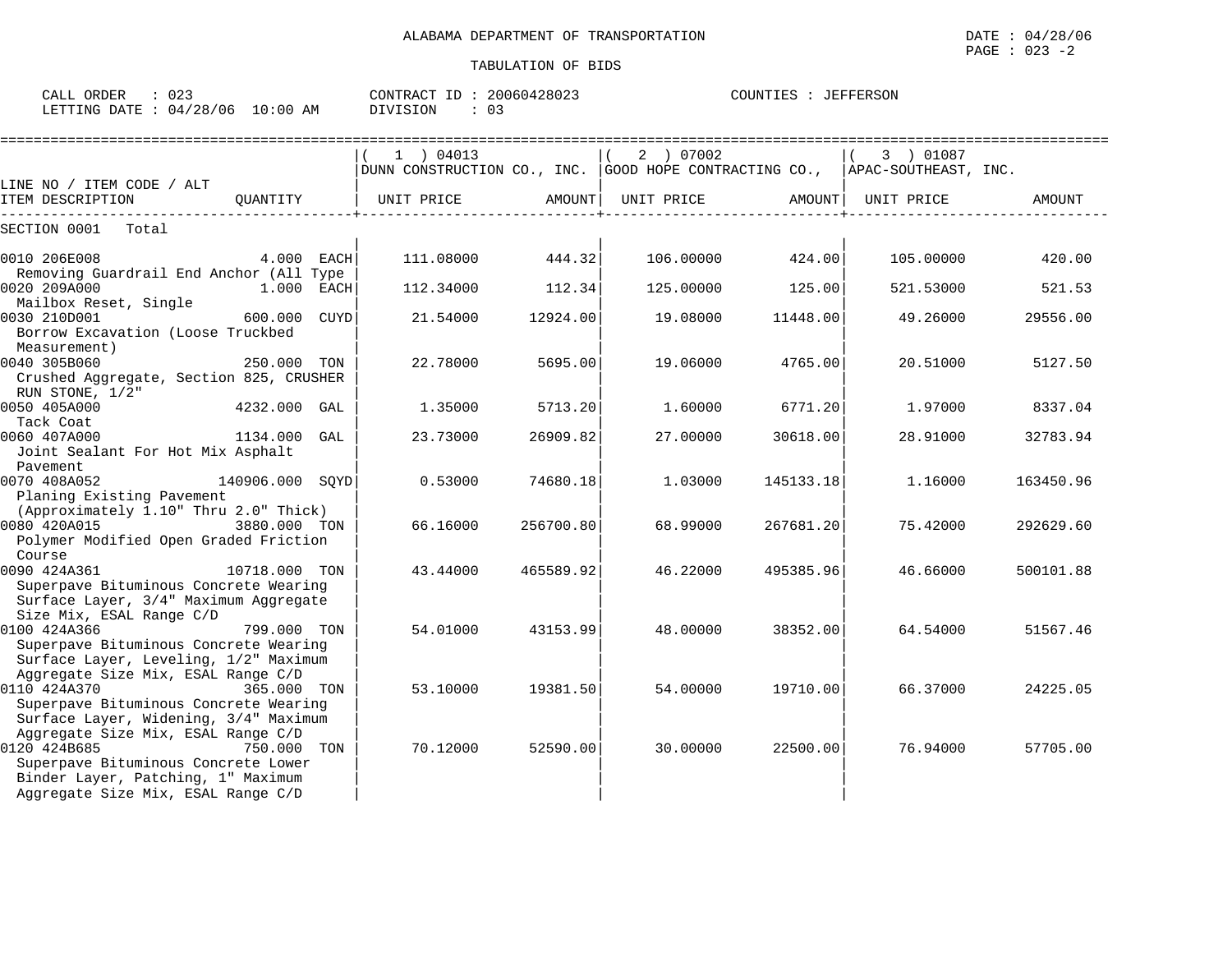| ד דגר<br>ORDER<br>الملائمات | $\sim$ $\sim$ $\sim$<br>りムー     |             | nnnch 190093<br>$.77$ $\cap$ $\Gamma$<br>$ -$<br><b>AONTRL</b><br>20 C<br>1604<br>TD.<br>≀ ⊿ ש<br>د.∠ ∪ ۵ ک | COUNTIES<br><b>JEFFERSON</b> |
|-----------------------------|---------------------------------|-------------|-------------------------------------------------------------------------------------------------------------|------------------------------|
| LETTING<br>DATF             | '28/<br>'06<br>$\Omega$<br>____ | 10:00<br>AΜ | TSTON.<br>. U                                                                                               |                              |

|                                                                                                                             |                   |      | $1$ ) 04013<br>DUNN CONSTRUCTION CO., INC. GOOD HOPE CONTRACTING CO., APAC-SOUTHEAST, INC. |          |             |          | 3 ) 01087                      |          |
|-----------------------------------------------------------------------------------------------------------------------------|-------------------|------|--------------------------------------------------------------------------------------------|----------|-------------|----------|--------------------------------|----------|
| LINE NO / ITEM CODE / ALT                                                                                                   |                   |      |                                                                                            |          |             |          |                                |          |
| ITEM DESCRIPTION                                                                                                            | QUANTITY          |      | UNIT PRICE AMOUNT                                                                          |          |             |          | UNIT PRICE AMOUNT   UNIT PRICE | AMOUNT   |
| 0130 424C371<br>Superpave Bituminous Concrete Base<br>Layer, Widening, 1 1/2" Maximum<br>Aggregate Size Mix, ESAL Range C/D | 677.000 TON       |      | 42.88000                                                                                   | 29029.76 |             |          | 56.00000 37912.00 64.77000     | 43849.29 |
| 0140 600A000<br>Mobilization                                                                                                |                   | LUMP | 69034.11000                                                                                | 69034.11 | 94025.00000 | 94025.00 | 47138.87000                    | 47138.87 |
| 0150 630A001<br>Steel Beam Guardrail, Class A, Type 2                                                                       | 280.000 LF        |      | 23.33000                                                                                   | 6532.40  | 22,26000    | 6232.80  | 22.05000                       | 6174.00  |
| 0160 630C001<br>Guardrail End Anchor, Type 8                                                                                | 1.000 EACH        |      | 777.57000                                                                                  | 777.57   | 742.00000   | 742.00   | 735.00000                      | 735.00   |
| 0170 630C050<br>Guardrail End Anchor, Type 20 Series                                                                        | 5.000 EACH        |      | 2110.54000                                                                                 | 10552.70 | 2014.00000  | 10070.00 | 1995.00000                     | 9975.00  |
| 0180 650A000<br>Topsoil                                                                                                     | 120.000 CUYD      |      | 24.73000                                                                                   | 2967.60  | 20,00000    | 2400.00  | 36,00000                       | 4320.00  |
| 0190 652A100<br>Seeding                                                                                                     | 1.000 ACRE        |      | 1089.66000                                                                                 | 1089.66  | 1000.00000  | 1000.00  | 1050.00000                     | 1050.00  |
| 0200 656A010<br>Mulching                                                                                                    | 1.000 ACRE        |      | 1089.66000                                                                                 | 1089.66  | 1000.00000  | 1000.00  | 1050.00000                     | 1050.00  |
| 0210 665J000<br>Silt Fence, Type A                                                                                          | 150.000 LF        |      | 4.38000                                                                                    | 657.00   | 1,06000     | 159.00   | 13.18000                       | 1977.00  |
| 0220 6650001<br>Silt Fence Removal                                                                                          | 150.000 LF        |      | 1.66000                                                                                    | 249.00   | 0.53000     | 79.50    | 5.26000                        | 789.00   |
| 0230 6650001<br>20 Inch Wattle<br>20 Inch Wattle 4.000 MILE                                                                 | 260.000 LF        |      | 7.84000                                                                                    | 2038.40  | 8,00000     | 2080.00  | 6.62000                        | 1721.20  |
| 0240 701A028<br>Solid White, Class 2, Type A Traffic<br>Stripe (0.06" Thick) (6" Wide)                                      |                   |      | 2233.38000                                                                                 | 8933.52  | 2141.20000  | 8564.80  | 2100.00000                     | 8400.00  |
| 0250 701A032<br>Solid Yellow, Class 2, Type A Traffic<br>Stripe (0.06" Thick) (6" Wide)                                     | 4.000 MILE        |      | 2233.38000                                                                                 | 8933.52  | 2141.20000  | 8564.80  | 2100.00000                     | 8400.00  |
| 0260 701A041<br>Broken White, Class 2, Type A Traffic<br>Stripe (0.09" Thick) (6" Wide)                                     | 9.000 MILE        |      | 1284.19000                                                                                 | 11557.71 | 1231.19000  | 11080.71 | 1207.50000                     | 10867.50 |
| 0270 701A046<br>Broken Yellow, Class 2, Type A Traffic<br>Stripe (0.09" Thick) (6" Wide)                                    | <b>3.000 MILE</b> |      | 1284.19000                                                                                 | 3852.57  | 1231.19000  | 3693.57  | 1207.50000                     | 3622.50  |
| 0280 701A048<br>Solid Yellow, Class 2, Type A Traffic<br>Stripe (0.09" Thick) (6" Wide)                                     | 4.000 MILE        |      | 2512.55000                                                                                 | 10050.20 | 2408.85000  | 9635.40  | 2362.50000                     | 9450.00  |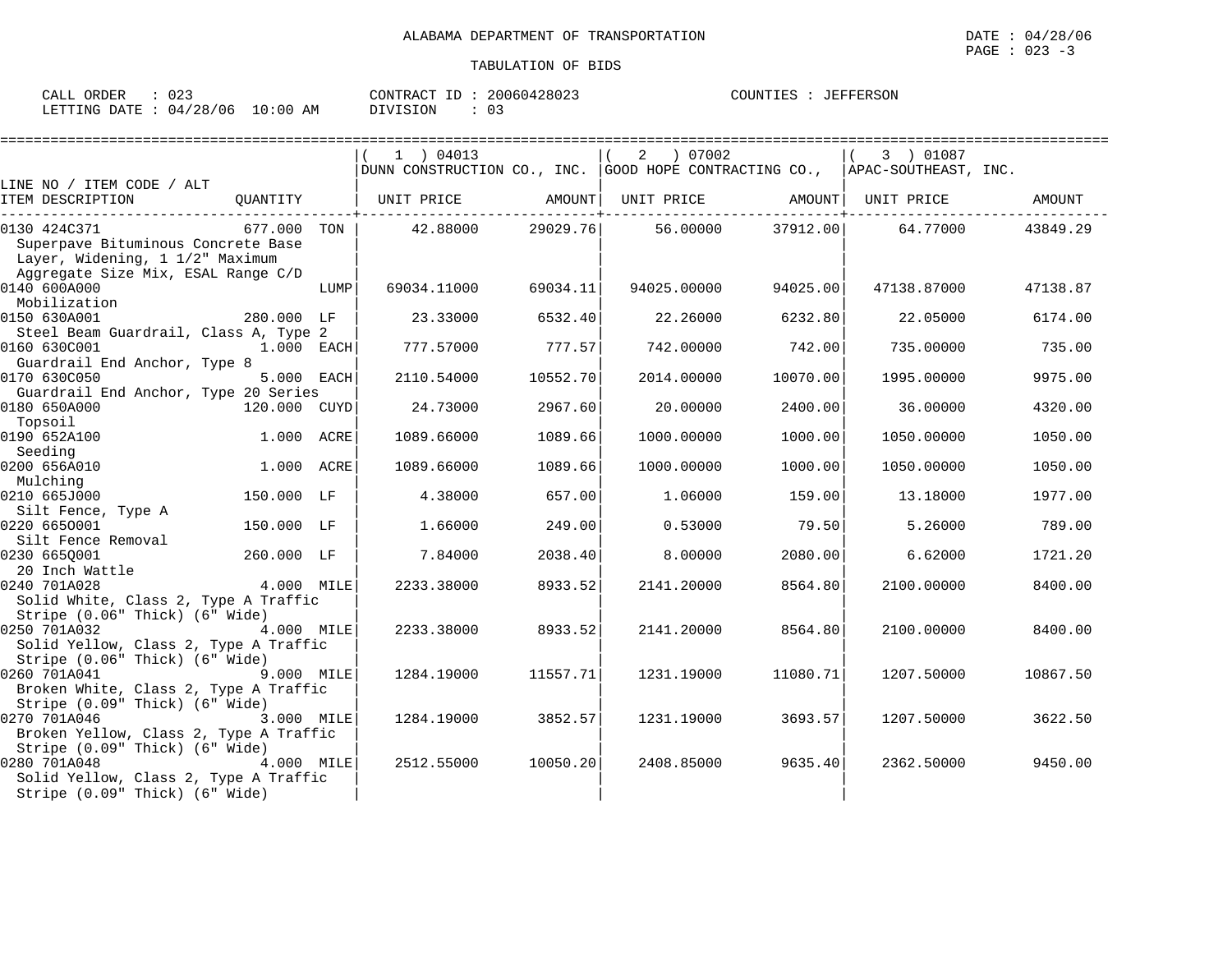| n n -<br>ORDER<br>CALL<br>U 43 |            | CONTRACT<br>ID :     | 20060428023 | COUNTIES<br><b>JEFFERSON</b> |
|--------------------------------|------------|----------------------|-------------|------------------------------|
| : 04/28/06<br>LETTING DATE     | $10:00$ AM | $\sim$ -<br>DIVISION |             |                              |

|                                                                         |               | 1 ) 04013<br>DUNN CONSTRUCTION CO., INC. GOOD HOPE CONTRACTING CO., APAC-SOUTHEAST, INC. |          | 2 07002                      |                 | 3 ) 01087  |               |
|-------------------------------------------------------------------------|---------------|------------------------------------------------------------------------------------------|----------|------------------------------|-----------------|------------|---------------|
| LINE NO / ITEM CODE / ALT                                               |               |                                                                                          |          |                              |                 |            |               |
| ITEM DESCRIPTION                                                        | OUANTITY      | UNIT PRICE                                                                               | AMOUNT   | UNIT PRICE AMOUNT UNIT PRICE |                 |            | <b>AMOUNT</b> |
| 0290 701B009                                                            | 4688.000 LF   | 1.67000                                                                                  | 7828.961 |                              | 1.61000 7547.68 | 1.58000    | 7407.04       |
| Dotted Class 2, Type A Traffic Stripe<br>$(0.09"$ Thick $)(6"$ Wide $)$ |               |                                                                                          |          |                              |                 |            |               |
| 0300 701C000                                                            | 31.000 MILE   | 837.52000                                                                                | 25963.12 | 802.95000                    | 24891.45        | 787.50000  | 24412.50      |
| Broken Temporary Traffic Stripe                                         |               |                                                                                          |          |                              |                 |            |               |
| 0310 701C001                                                            | 10.000 MILE   | 949.19000                                                                                | 9491.90  | 910.01000                    | 9100.10         | 892.50000  | 8925.00       |
| Solid Temporary Traffic Stripe                                          |               |                                                                                          |          |                              |                 |            |               |
| 0320 701D008                                                            | 3.000 MILE    | 2065.87000                                                                               | 6197.61  | 1980.61000                   | 5941.83         | 1942.50000 | 5827.50       |
| Solid Traffic Stripe Removed (Plastic)                                  |               |                                                                                          |          |                              |                 |            |               |
| 0330 701D015                                                            | 2.000 MILE    | 1954.20000                                                                               | 3908.40  | 1873.55000                   | 3747.10         | 1837.50000 | 3675.00       |
| Broken Traffic Stripe Removed (Plastic)                                 |               |                                                                                          |          |                              |                 |            |               |
| 0340 701G121                                                            | 6115.000 LF   | 2.79000                                                                                  | 17060.85 | 2.68000                      | 16388.20        | 2.63000    | 16082.45      |
| Broken White, Class 3W, Type A Traffic                                  |               |                                                                                          |          |                              |                 |            |               |
| Stripe (6" Wide)                                                        |               |                                                                                          |          |                              |                 |            |               |
| 0350 701G125                                                            | 5344.000 LF   | 3.91000                                                                                  | 20895.04 | 3.75000                      | 20040.00        | 3.68000    | 19665.92      |
| Solid White, Class 3W, Type A Traffic                                   |               |                                                                                          |          |                              |                 |            |               |
| Stripe (6" Wide)                                                        | $5344.000$ LF |                                                                                          |          |                              |                 |            |               |
| 0360 701G133                                                            |               | 3.91000                                                                                  | 20895.04 | 3.75000                      | 20040.00        | 3.68000    | 19665.92      |
| Solid Yellow, Class 3W, Type A Traffic                                  |               |                                                                                          |          |                              |                 |            |               |
| Stripe (6" Wide)<br>0370 703A002                                        |               |                                                                                          |          |                              |                 |            |               |
|                                                                         | 7949.000 SOFT | 3.91000                                                                                  | 31080.59 | 3.75000                      | 29808.75        | 3.68000    | 29252.32      |
| Traffic Control Markings, Class 2, Type<br>$\overline{A}$               |               |                                                                                          |          |                              |                 |            |               |
| 0380 703B002                                                            | 1757.000 SOFT | 4.19000                                                                                  | 7361.83  | 4.02000                      | 7063.14         | 3.94000    | 6922.58       |
| Traffic Control Legends, Class 2, Type                                  |               |                                                                                          |          |                              |                 |            |               |
| 0390 703D001                                                            | 6156.000 SOFT | 1.67000                                                                                  | 10280.52 | 1.61000                      | 9911.16         | 1.58000    | 9726.48       |
| Temporary Traffic Control Markings                                      |               |                                                                                          |          |                              |                 |            |               |
| 0400 705A030                                                            | 190.000 EACH  | 6.14000                                                                                  | 1166.60  | 5.89000                      | 1119.10         | 5.78000    | 1098.20       |
| Pavement Markers, Class A-H, Type 2-C                                   |               |                                                                                          |          |                              |                 |            |               |
| 0410 705A031                                                            | 1092.000 EACH | 6.14000                                                                                  | 6704.88  | 5.83000                      | 6366.36         | 5.78000    | 6311.76       |
| Pavement Markers, Class A-H, Type 1-A                                   |               |                                                                                          |          |                              |                 |            |               |
| 0420 705A032                                                            | 172.000 EACH  | 6.14000                                                                                  | 1056.08  | 5.89000                      | 1013.08         | 5.78000    | 994.16        |
| Pavement Markers, Class A-H, Type 1-B                                   |               |                                                                                          |          |                              |                 |            |               |
| 0430 705A037                                                            | 49.000 EACH   | 6.14000                                                                                  | 300.86   | 5.83000                      | 285.67          | 5.78000    | 283.22        |
| Pavement Markers, Class A-H, Type 2-D                                   |               |                                                                                          |          |                              |                 |            |               |
| 0440 730H001                                                            | 15646.000 LF  | 2.78000                                                                                  | 43495.88 | 3.45000                      | 53978.70        | 2.63000    | 41148.98      |
| Loop Wire                                                               |               |                                                                                          |          |                              |                 |            |               |
| 0450 7301001                                                            | 1250.000 LF   | 1,11000                                                                                  | 1387.50  | 0.53000                      | 662.50          | 1.32000    | 1650.00       |
| Loop Detector Lead-In-Cable                                             |               |                                                                                          |          |                              |                 |            |               |
|                                                                         |               |                                                                                          |          |                              |                 |            |               |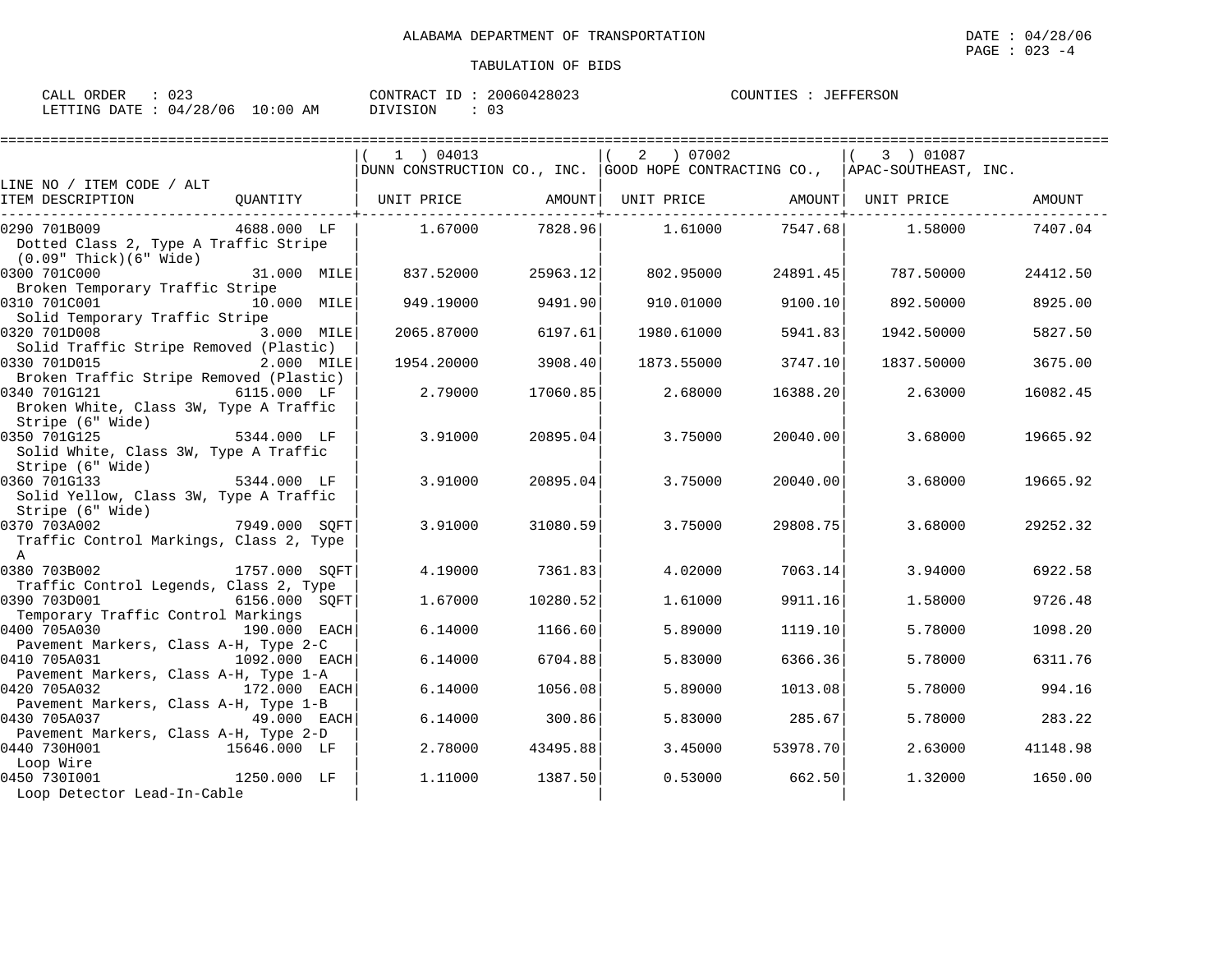| : 023<br>CALL ORDER             | CONTRACT ID: 20060428023 | COUNTIES : JEFFERSON |
|---------------------------------|--------------------------|----------------------|
| LETTING DATE: 04/28/06 10:00 AM | 03<br>DIVISION           |                      |

|                                                                     |            |      | $1$ ) 04013                 |                 | 07002<br>2                 |                | 3 ) 01087            |                |  |  |  |
|---------------------------------------------------------------------|------------|------|-----------------------------|-----------------|----------------------------|----------------|----------------------|----------------|--|--|--|
|                                                                     |            |      | DUNN CONSTRUCTION CO., INC. |                 | GOOD HOPE CONTRACTING CO., |                | APAC-SOUTHEAST, INC. |                |  |  |  |
| LINE NO / ITEM CODE / ALT<br>ITEM DESCRIPTION                       | OUANTITY   |      | UNIT PRICE                  | AMOUNT          | UNIT PRICE                 | AMOUNT         | UNIT PRICE           | AMOUNT         |  |  |  |
| 0460 740B000<br>Construction Signs                                  | 909.000    | SQFT | 9.40000                     | 8544.60         | 8.99000                    | 8171.91        | 8.40000              | 7635.60        |  |  |  |
| 0470 740C000<br>Special Construction Signs                          | 96.000     | SQFT | 10.29000                    | 987.84          | 8.99000                    | 863.04         | 9.19000              | 882.24         |  |  |  |
| 0480 740E000<br>Cones (36 Inches High)                              | 648.000    | EACH | 21.16000                    | 13711.68        | 15,00000                   | 9720.00        | 22.57000             | 14625.36       |  |  |  |
| 0490 740M001<br>Ballast For Cone                                    | 648.000    | EACH | 7.05000                     | 4568.40         | 8.00000                    | 5184.00        | 10.79000             | 6991.92        |  |  |  |
| 0500 741C010<br>Portable Sequential Arrow And Chevron               | 2.000 EACH |      | 674.80000                   | 1349.60         | 1500.00000                 | 3000.00        | 1837.50000           | 3675.00        |  |  |  |
| Sign Unit<br>0510 998A000<br>Construction Fuel (Maximum Bid Limited |            | LUMP | 51288.00000                 | 51288.00        | 0.00000                    | 0.00           | 0.00000              | 0.00           |  |  |  |
| To $$74,000$ )<br>SECTION TOTALS                                    |            |      |                             | \$1,426,766.23  |                            | \$1,484,996.89 |                      | \$1,562,804.47 |  |  |  |
| CONTRACT TOTALS                                                     |            |      |                             | \$1,426,766.23] |                            | \$1,484,996.89 |                      | \$1,562,804.47 |  |  |  |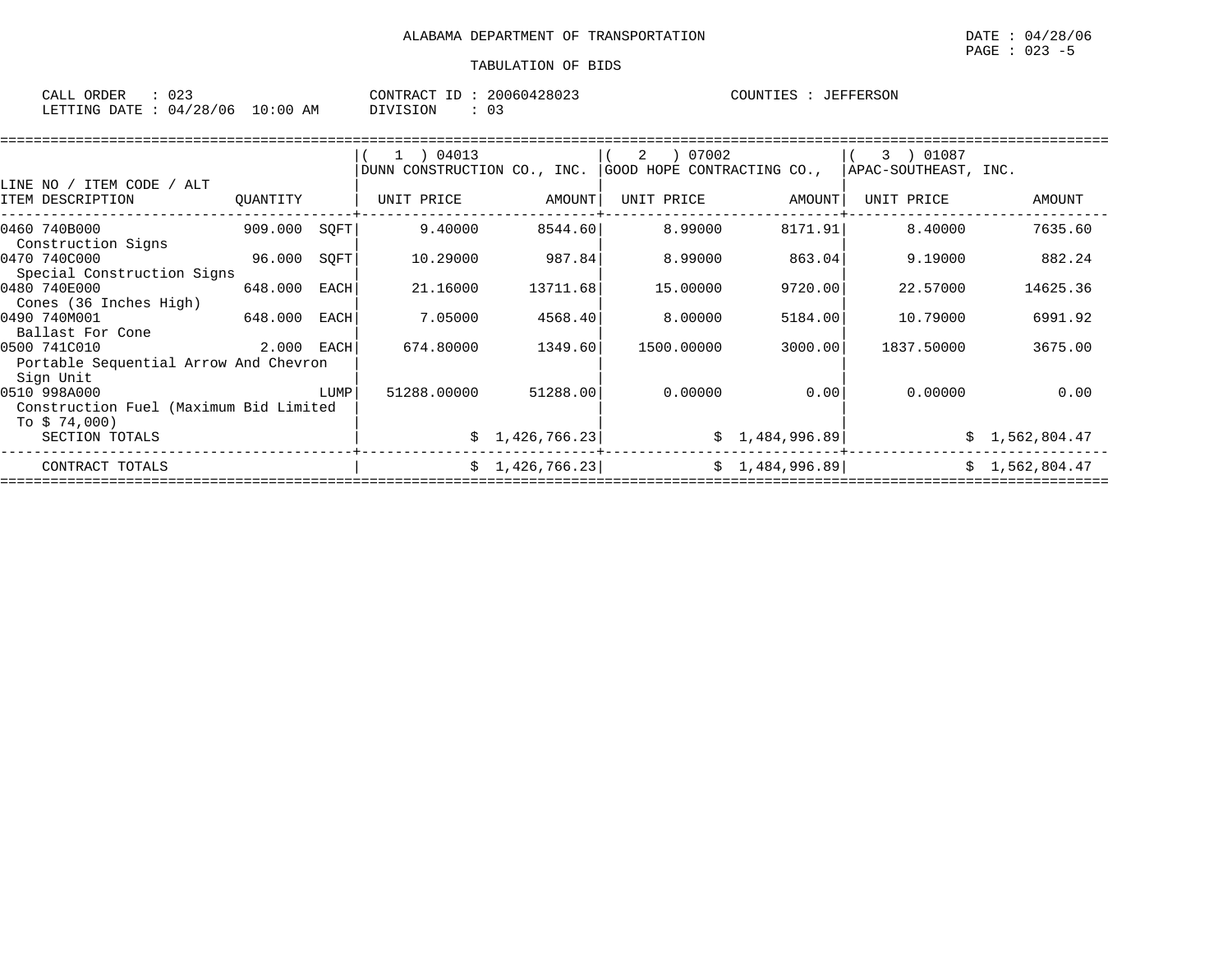# PAGE : 024 -1

| CALL ORDER             | : 024<br>LETTING DATE: 04/28/06 10:00 AM         | CONTRACT ID: 20060428024<br>: 08<br>DIVISION<br>45                                                                                                     |              |                  | COUNTIES : MARENGO                  |                        |
|------------------------|--------------------------------------------------|--------------------------------------------------------------------------------------------------------------------------------------------------------|--------------|------------------|-------------------------------------|------------------------|
| CONTRACT DESCRIPTION : | of SR-66. Length 5.598 mi.                       | CONTRACT TIME :<br>RURAL<br>for constructing the Planing, Resurfacing and Traffic Stripe<br>on SR-28 from just west of SR-25 in Thomaston to just east | Working Days | (available days) | $PROJECT(S)$ : $EB-STPSA-0028(503)$ |                        |
| RANK                   | VENDOR NO. / NAME                                |                                                                                                                                                        |              |                  | TOTAL<br><b>BID</b>                 | % OVER<br>LOW BID      |
| 01073<br>01023         | ASPHALT SUPPLY, LLC<br>ASPHALT CONTRACTORS, INC. |                                                                                                                                                        |              | s                | \$1,569,427.31<br>1,719,997.03      | 100.0000%<br>109.5939% |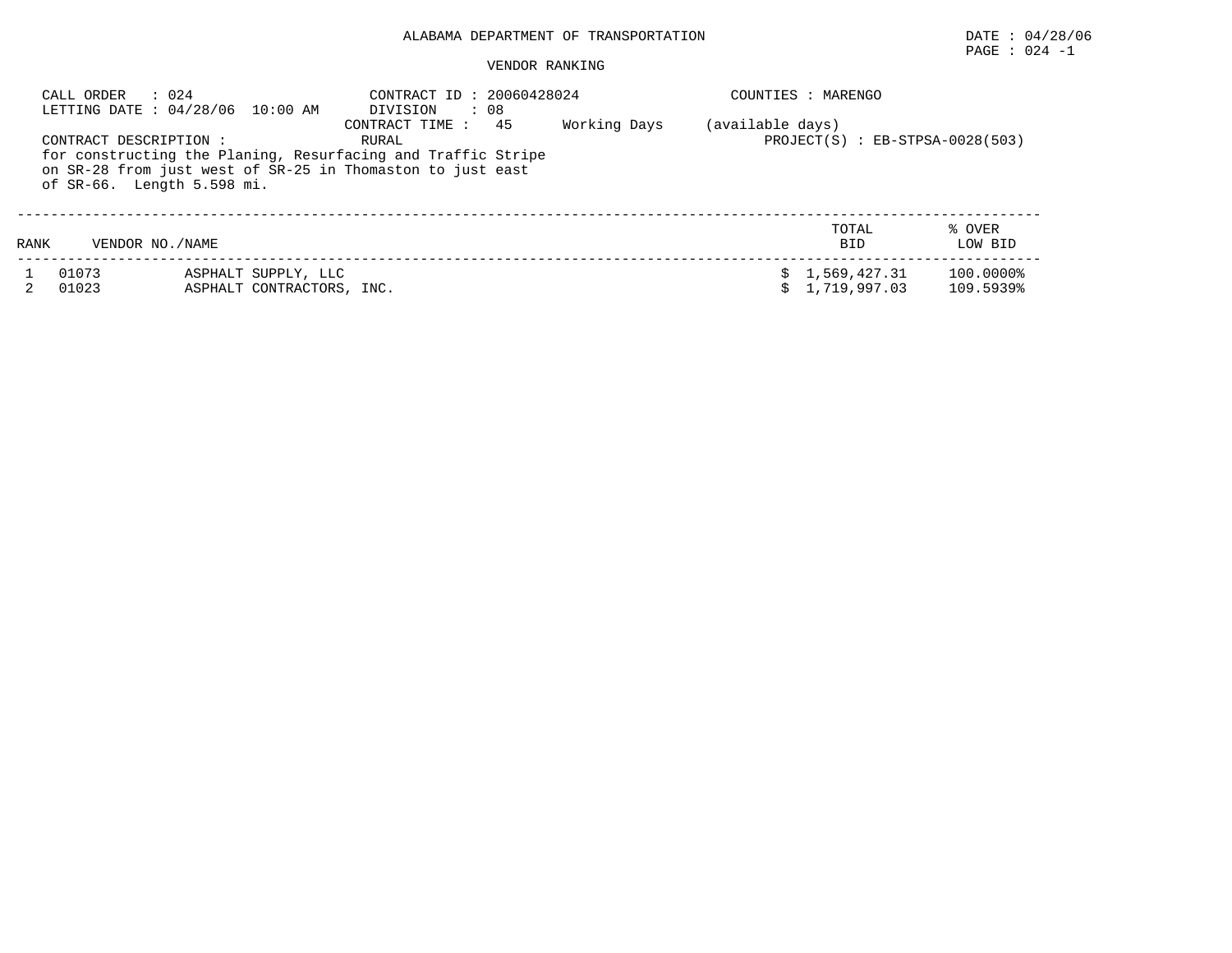| CALL ORDER<br>: 024<br>LETTING DATE : 04/28/06 10:00 AM                                                                                 |                 | CONTRACT ID: 20060428024<br>DIVISION | : 08                             | COUNTIES : MARENGO |                                        |           |            |        |
|-----------------------------------------------------------------------------------------------------------------------------------------|-----------------|--------------------------------------|----------------------------------|--------------------|----------------------------------------|-----------|------------|--------|
| LINE NO / ITEM CODE / ALT                                                                                                               |                 |                                      | 1 ) 01073<br>ASPHALT SUPPLY, LLC |                    | 2 ) 01023<br>ASPHALT CONTRACTORS, INC. |           |            |        |
| ITEM DESCRIPTION                                                                                                                        | QUANTITY        |                                      | UNIT PRICE                       | AMOUNT             | UNIT PRICE                             | AMOUNT    | UNIT PRICE | AMOUNT |
| SECTION 0001<br>Total                                                                                                                   |                 |                                      |                                  |                    |                                        |           |            |        |
| 0010 210D000<br>Borrow Excavation                                                                                                       | 5400.000 CUYD   |                                      | 12.42000                         | 67068.00           | 14.50000                               | 78300.00  |            |        |
| 0020 405A000<br>Tack Coat                                                                                                               | 12327.000 GAL   |                                      | 2.28000                          | 28105.56           | 1.75000                                | 21572.25  |            |        |
| 0030 408A052<br>Planing Existing Pavement                                                                                               | 113806.000 SOYD |                                      | 0.79000                          | 89906.74           | 1.25000                                | 142257.50 |            |        |
| (Approximately 1.10" Thru 2.0" Thick)<br>0040 424A360<br>Superpave Bituminous Concrete Wearing<br>Surface Layer, 1/2" Maximum Aggregate | 7170.000 TON    |                                      | 55.97000                         | 401304.90          | 58.20000                               | 417294.00 |            |        |
| Size Mix, ESAL Range C/D<br>0050 424B654<br>Superpave Bituminous Concrete Upper<br>Binder Layer, Patching, 3/4" Maximum                 | 600.000 TON     |                                      | 59.70000                         | 35820.00           | 80.00000                               | 48000.00  |            |        |
| Aggregate Size Mix, ESAL Range C/D<br>0060 424B658                                                                                      | 11947.000 TON   |                                      | 54.32000                         | 648961.04          | 55.25000                               | 660071.75 |            |        |
| Superpave Bituminous Concrete Upper<br>Binder Layer, Leveling, 3/4" Maximum<br>Aggregate Size Mix, ESAL Range C/D<br>0070 424B691       | 113.000 TON     |                                      | 59.70000                         | 6746.10            | 91.50000                               | 10339.50  |            |        |
| Superpave Bituminous Concrete Lower<br>Binder Layer, Widening, 3/4" Maximum                                                             |                 |                                      |                                  |                    |                                        |           |            |        |
| Aggregate Size Mix, ESAL Range C/D<br>0080 428B000<br>Scoring Bituminous Pavement Surface By                                            | 48841.000 LF    |                                      | 0.17000                          | 8302.97            | 0.08000                                | 3907.28   |            |        |
| Rolling<br>0090 430B000<br>Aggregate Surfacing (ALDOT #467 Or #57)                                                                      | 200.000 TON     |                                      | 44.59000                         | 8918.00            | 38.50000                               | 7700.00   |            |        |
| 0100 600A000<br>Mobilization                                                                                                            |                 | LUMP                                 | 95000.00000                      | 95000.00           | 211300.00000                           | 211300.00 |            |        |
| 0110 652A100<br>Seeding                                                                                                                 | 7.000 ACRE      |                                      | 1270.00000                       | 8890.00            | 500.00000                              | 3500.00   |            |        |
| 0120 656A010<br>Mulching                                                                                                                | 7.000 ACRE      |                                      | 1270.00000                       | 8890.00            | 475.00000                              | 3325.00   |            |        |
| 0130 665F000<br>Hay Bales                                                                                                               | 20.000 EACH     |                                      | 5.50000                          | 110.00             | 18.50000                               | 370.00    |            |        |
| 0140 665G000<br>Sand Bags                                                                                                               | 50.000 EACH     |                                      | 4.50000                          | 225.00             | 12.50000                               | 625.00    |            |        |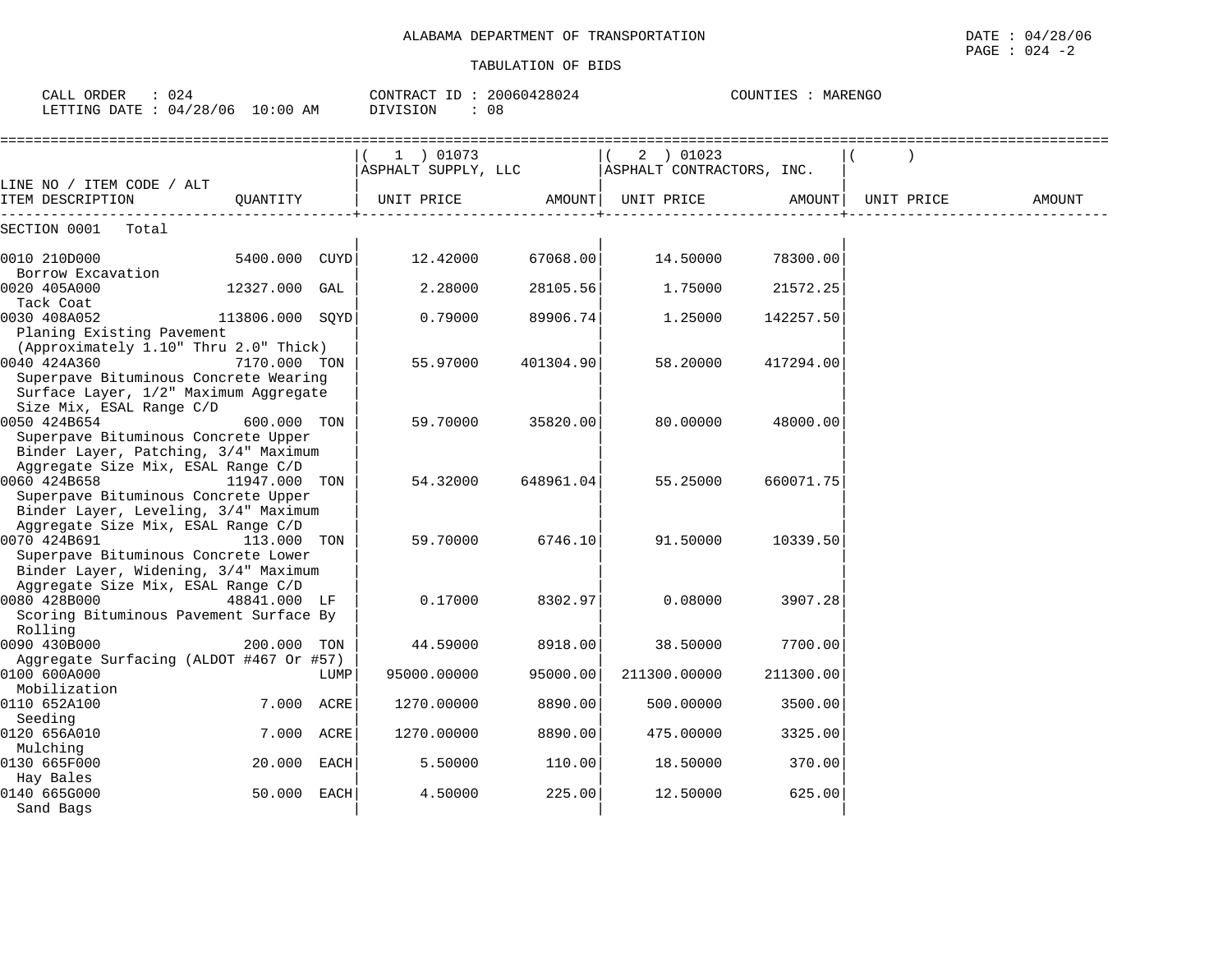| 024                              | 20060428024            | COUNTIES |
|----------------------------------|------------------------|----------|
| CALL ORDER                       | CONTRACT ID            | MARENGO  |
| LETTING DATE : 04/28/06 10:00 AM | n o<br>DIVISION<br>U O |          |

|                                                        |               |            | ========================        |                                                  |          |        |
|--------------------------------------------------------|---------------|------------|---------------------------------|--------------------------------------------------|----------|--------|
|                                                        |               | 1 ) 01073  |                                 | $(2)$ 01023                                      |          |        |
|                                                        |               |            |                                 | ASPHALT SUPPLY, LLC   ASPHALT CONTRACTORS, INC.  |          |        |
| LINE NO / ITEM CODE / ALT                              |               |            |                                 |                                                  |          |        |
| ITEM DESCRIPTION                                       | QUANTITY      |            | . - - - - - - - - - - - - + - - | UNIT PRICE AMOUNT  UNIT PRICE AMOUNT  UNIT PRICE |          | AMOUNT |
| 0150 665J000                                           | 1000.000 LF   | 2.82000    | 2820.00                         | 5.25000                                          | 5250.00  |        |
| Silt Fence, Type A                                     |               |            |                                 |                                                  |          |        |
| 0160 6650001                                           | 1000.000 LF   | 1.41000    | 1410.00                         | 1.00000                                          | 1000.00  |        |
| Silt Fence Removal                                     |               |            |                                 |                                                  |          |        |
| 0170 6650000                                           | 100.000 LF    | 12.00000   | 1200.00                         | 8.00000                                          | 800.00   |        |
| 12 Inch Wattle                                         |               |            |                                 |                                                  |          |        |
| 0180 665Q001                                           | 500.000 LF    | 14.00000   | 7000.00                         | 9.25000                                          | 4625.00  |        |
| 20 Inch Wattle                                         |               |            |                                 |                                                  |          |        |
| 0190 666A001<br>Pest Control Treatment                 | 7.000 ACRE    | 600.00000  | 4200.00                         | 150.00000                                        | 1050.00  |        |
| 0200 701A028                                           | 12.000 MILE   | 2000.00000 | 24000.00                        | 1800.00000                                       | 21600.00 |        |
| Solid White, Class 2, Type A Traffic                   |               |            |                                 |                                                  |          |        |
| Stripe (0.06" Thick) (6" Wide)                         |               |            |                                 |                                                  |          |        |
| 0210 701A046<br>4.000 MILE                             |               | 1222.22000 | 4888.881                        | 1100.00000                                       | 4400.00  |        |
| Broken Yellow, Class 2, Type A Traffic                 |               |            |                                 |                                                  |          |        |
| Stripe (0.09" Thick) (6" Wide)                         |               |            |                                 |                                                  |          |        |
| 0220 701A048                                           | 8.000 MILE    |            | 2277.78000 18222.24             | 2050.00000                                       | 16400.00 |        |
| Solid Yellow, Class 2, Type A Traffic                  |               |            |                                 |                                                  |          |        |
| Stripe (0.09" Thick) (6" Wide)                         |               |            |                                 |                                                  |          |        |
| 0230 701C002 11.000 MILE                               |               | 755.56000  | 8311.16                         | 680.00000                                        | 7480.00  |        |
| Broken Temporary Traffic Stripe (Paint)                |               |            |                                 |                                                  |          |        |
| 0240 701C003                                           | 23.000 MILE   | 833.33000  | 19166.59                        | 750.00000                                        | 17250.00 |        |
| Solid Temporary Traffic Stripe (Paint)<br>0250 701G125 | 536.000 LF    |            |                                 | 5.00000                                          |          |        |
| Solid White, Class 3W, Type A Traffic                  |               | 5.56000    | 2980.16                         |                                                  | 2680.00  |        |
| Stripe (6" Wide)                                       |               |            |                                 |                                                  |          |        |
| 0260 701G133 3                                         | 536.000 LF    | 5.56000    | 2980.16                         | 5.00000                                          | 2680.00  |        |
| Solid Yellow, Class 3W, Type A Traffic                 |               |            |                                 |                                                  |          |        |
| Stripe (6" Wide)                                       |               |            |                                 |                                                  |          |        |
| 0270 701H001                                           | 1072.000 LF   | 1.11000    | 1189.92                         | 1,00000                                          | 1072.00  |        |
| Solid Traffic Stripe Removed (Plastic)                 |               |            |                                 |                                                  |          |        |
| 0280 703A002 570.000 SQFT                              |               | 5.56000    | 3169.20                         | 5.00000                                          | 2850.00  |        |
| Traffic Control Markings, Class 2, Type                |               |            |                                 |                                                  |          |        |
| $\mathbf{A}$                                           |               |            |                                 |                                                  |          |        |
| 0290 703B002                                           | 137.000 SOFT  | 5.56000    | 761.72                          | 5.00000                                          | 685.00   |        |
| Traffic Control Legends, Class 2, Type                 |               |            |                                 |                                                  |          |        |
| 0300 703D002<br>Temporary Traffic Control Markings     | 1380.000 SOFT | 1.67000    | 2304.60                         | 1.50000                                          | 2070.00  |        |
| (Paint)                                                |               |            |                                 |                                                  |          |        |
|                                                        |               |            |                                 |                                                  |          |        |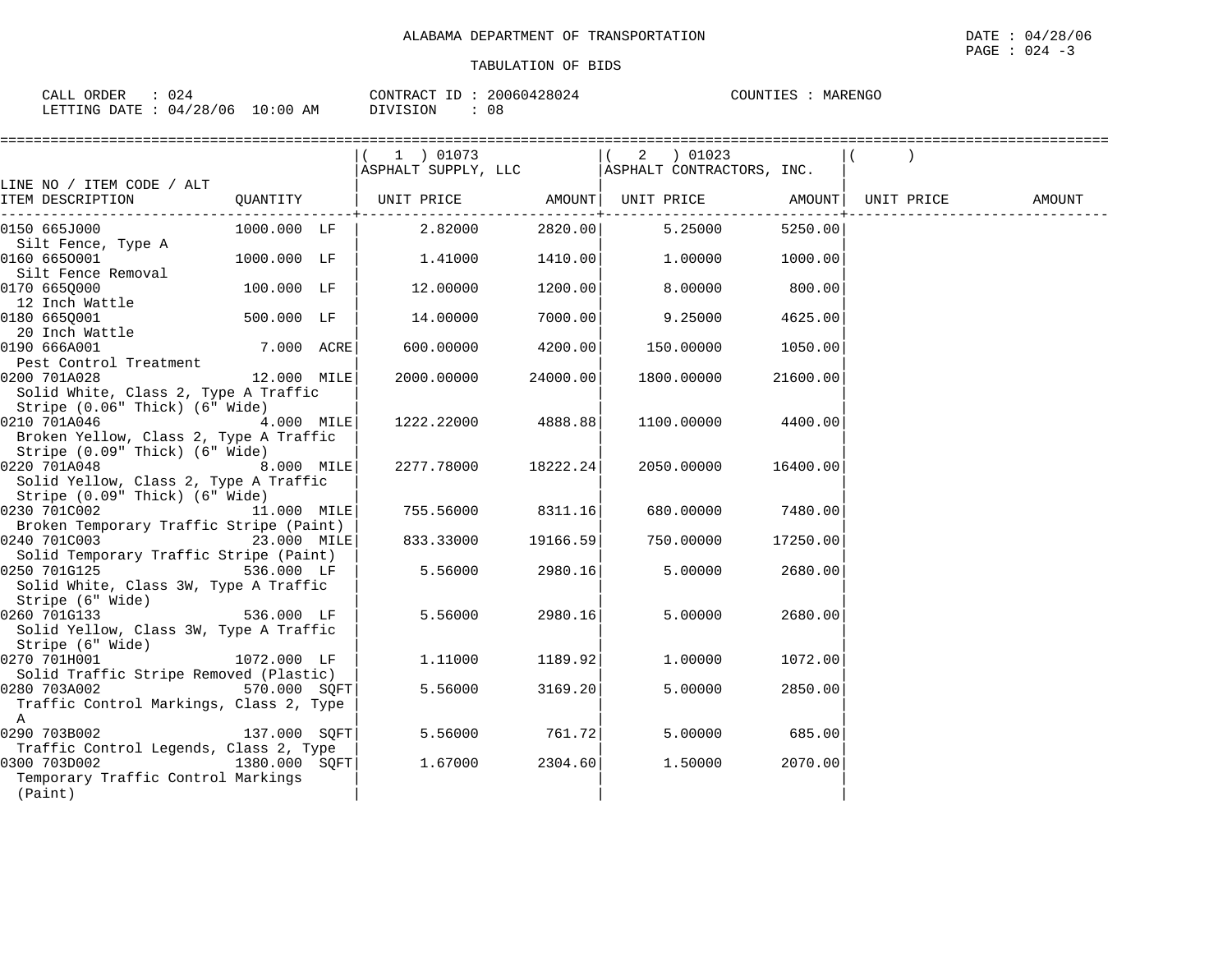| CALL ORDER     | 0.24     |       |    |          |  | CONTRACT ID: 20060428024 | COUNTIES | MARENGO |
|----------------|----------|-------|----|----------|--|--------------------------|----------|---------|
| LETTING DATE : | 04/28/06 | 10:00 | ΑM | DIVISION |  | 08                       |          |         |

|                                                                                                                |                |      | 1 ) 01073<br>ASPHALT SUPPLY, LLC |                            | 2<br>01023<br>ASPHALT CONTRACTORS, INC.     |                   |            |        |
|----------------------------------------------------------------------------------------------------------------|----------------|------|----------------------------------|----------------------------|---------------------------------------------|-------------------|------------|--------|
| LINE NO / ITEM CODE / ALT<br>ITEM DESCRIPTION                                                                  | QUANTITY       |      | UNIT PRICE AMOUNT                |                            |                                             | UNIT PRICE AMOUNT | UNIT PRICE | AMOUNT |
| $0310$ $703E002$ $411.000$ $SQFT$ $1.67000$ $686.37$ $1.50000$<br>Temporary Traffic Control Legends<br>(Paint) |                |      |                                  |                            |                                             | 616.50            |            |        |
| 0320 705A032<br>Pavement Markers, Class A-H, Type 1-B                                                          | 181.000 EACH   |      |                                  | 6.11000 1105.91            | 5.50000                                     | 995.50            |            |        |
| 0330 705A037<br>Pavement Markers, Class A-H, Type 2-D                                                          | 554.000 EACH   |      | 6.11000                          | 3384.94                    | 5.50000                                     | 3047.00           |            |        |
| 0340 740B000<br>Construction Signs                                                                             | $605.000$ SQFT |      | 9.03000                          | 5463.15                    | 11.75000                                    | 7108.75           |            |        |
| 0350 740E000<br>Cones (36 Inches High)                                                                         | 200.000 EACH   |      | 18.34000                         | 3668.00                    | 12.75000                                    | 2550.00           |            |        |
| 0360 740M001<br>Ballast For Cone                                                                               | 200.000 EACH   |      | 13.83000                         | 2766.00                    | 8.00000                                     | 1600.00           |            |        |
| 0370 7400000<br>Pilot Car                                                                                      | $1.000$ EACH   |      |                                  | 4500.00000 4500.00         | 3625.00000                                  | 3625.00           |            |        |
| 0380 998A000<br>Construction Fuel (Maximum Bid Limited<br>To \$ 63,000)                                        |                | LUMP |                                  | 35000.00000 35000.00       | 0.00000                                     | 0.00              |            |        |
| SECTION TOTALS                                                                                                 |                |      |                                  | $\frac{1}{5}$ 1,569,427.31 |                                             | \$1,719,997.03]   |            | 0.00   |
| CONTRACT TOTALS                                                                                                |                |      |                                  |                            | $\sharp$ 1,569,427.31 $\sharp$ 1,719,997.03 |                   |            |        |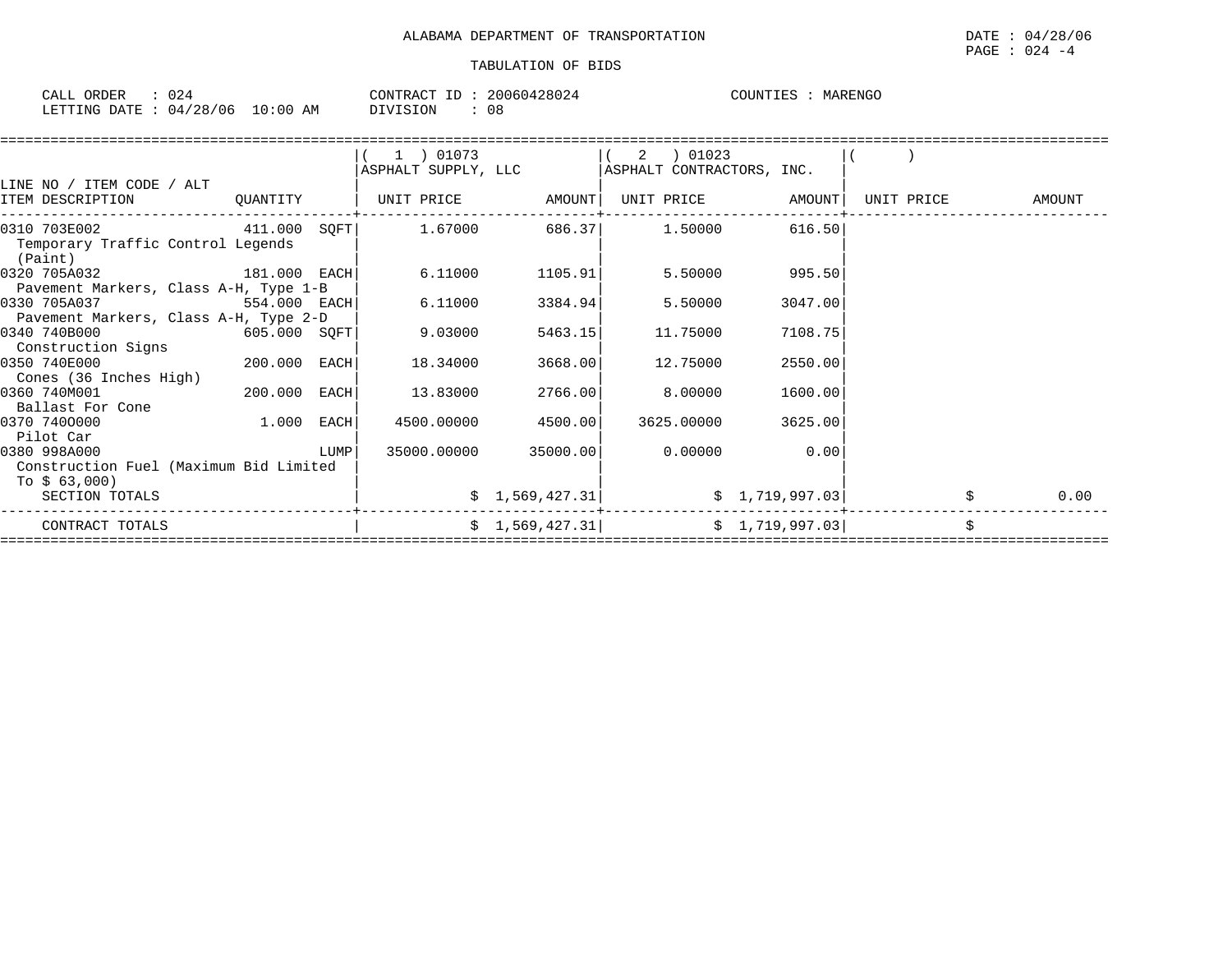# PAGE : 026 -1

| : 026<br>CALL ORDER<br>LETTING DATE : 04/28/06 10:00 AM                                                                                                                                                                      | : 20060428026<br>CONTRACT ID<br>$\therefore$ 05<br>DIVISION | GREENE<br>COUNTIES :         |                   |  |  |  |  |
|------------------------------------------------------------------------------------------------------------------------------------------------------------------------------------------------------------------------------|-------------------------------------------------------------|------------------------------|-------------------|--|--|--|--|
| CONTRACT DESCRIPTION :<br>for constructing the Planing, Resurfacing and Traffic Stripe<br>on SR-7 (US-11) from the Burlington Northern Railroad<br>overpass in Boligee to the south city limit of Eutaw.<br>Length 7.875 mi. | (available days)<br>$PROJECT(S) : STPSA-0007(511)$          | $99 - 305 - 323 - 007 - 601$ |                   |  |  |  |  |
| RANK<br>VENDOR NO./NAME                                                                                                                                                                                                      |                                                             | TOTAL<br><b>BID</b>          | % OVER<br>LOW BID |  |  |  |  |
| 02033                                                                                                                                                                                                                        | S. T. BUNN CONSTRUCTION COMPANY, INC.                       | 1,514,114.70                 | 100.0000%         |  |  |  |  |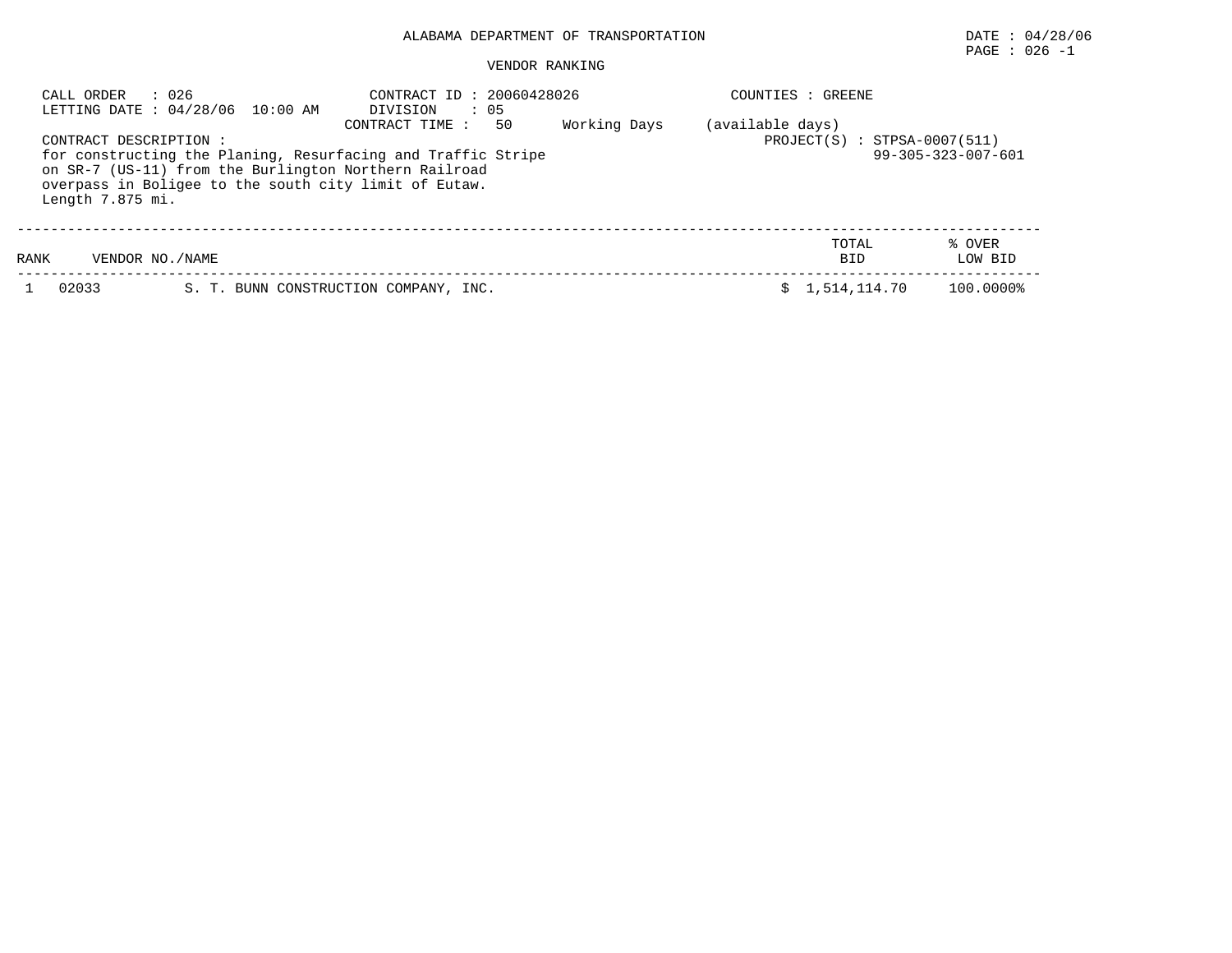| CALL ORDER<br>: 026<br>LETTING DATE : 04/28/06 10:00 AM                                                                              |                 |      | CONTRACT ID: 20060428026<br>DIVISION<br>: 05 |           | COUNTIES : GREENE                                                  |        |            |        |  |  |
|--------------------------------------------------------------------------------------------------------------------------------------|-----------------|------|----------------------------------------------|-----------|--------------------------------------------------------------------|--------|------------|--------|--|--|
|                                                                                                                                      |                 |      | $1$ ) 02033                                  |           | 2 ) 01023<br>S. T. BUNN CONSTRUCTION CO. ASPHALT CONTRACTORS, INC. |        |            |        |  |  |
| LINE NO / ITEM CODE / ALT<br>ITEM DESCRIPTION                                                                                        | OUANTITY        |      | UNIT PRICE                                   | AMOUNT    | UNIT PRICE                                                         | AMOUNT | UNIT PRICE | AMOUNT |  |  |
| SECTION 0001<br>Total                                                                                                                |                 |      |                                              |           |                                                                    |        |            |        |  |  |
| 0010 210D015<br>Borrow Excavation (A-4) (Loose Truckbed<br>Measurement)                                                              | 4620.000 CUYD   |      | 12.50000                                     | 57750.00  |                                                                    |        |            |        |  |  |
| 0020 212A000<br>Machine Grading Shoulders                                                                                            | 416.000 STA     |      | 15.00000                                     | 6240.00   |                                                                    |        |            |        |  |  |
| 0030 305B060<br>Crushed Aggregate, Section 825, For<br>Miscellaneous Use                                                             | 400.000         | TON  | 30.70000                                     | 12280.00  |                                                                    |        |            |        |  |  |
| 0040 405A000<br>Tack Coat                                                                                                            | 5775.000 GAL    |      | 2.50000                                      | 14437.50  |                                                                    |        |            |        |  |  |
| 0050 408A051<br>Planing Existing Pavement<br>(Approximately 0.00" Thru 1.0" Thick)                                                   | 128359.000 SQYD |      | 1.45000                                      | 186120.55 |                                                                    |        |            |        |  |  |
| 0060 410H000<br>Material Remixing Device                                                                                             | 1.000 EACH      |      | 18000.00000                                  | 18000.00  |                                                                    |        |            |        |  |  |
| 0070 424A361<br>Superpave Bituminous Concrete Wearing<br>Surface Layer, 3/4" Maximum Aggregate<br>Size Mix, ESAL Range C/D           | 10590.000 TON   |      | 57.14000                                     | 605112.60 |                                                                    |        |            |        |  |  |
| 0080 424A364<br>Superpave Bituminous Concrete Wearing<br>Surface Layer, Patching, 3/4" Maximum<br>Aggregate Size Mix, ESAL Range C/D | 1500.000 TON    |      | 65.00000                                     | 97500.00  |                                                                    |        |            |        |  |  |
| 0090 424A367<br>Superpave Bituminous Concrete Wearing<br>Surface Layer, Leveling, 3/4" Maximum                                       | 300.000 TON     |      | 68.35000                                     | 20505.00  |                                                                    |        |            |        |  |  |
| Aggregate Size Mix, ESAL Range C/D<br>0100 424A370<br>Superpave Bituminous Concrete Wearing<br>Surface Layer, Widening, 3/4" Maximum | 200.000 TON     |      | 75.00000                                     | 15000.00  |                                                                    |        |            |        |  |  |
| Aggregate Size Mix, ESAL Range C/D<br>0110 424B663<br>Superpave Bituminous Concrete Upper<br>Binder Layer, Widening, 1 1/2" Maximum  | 3209.000        | TON  | 63.95000                                     | 205215.55 |                                                                    |        |            |        |  |  |
| Aggregate Size Mix, ESAL Range C/D<br>0120 600A000<br>Mobilization                                                                   |                 | LUMP | 88000.00000                                  | 88000.00  |                                                                    |        |            |        |  |  |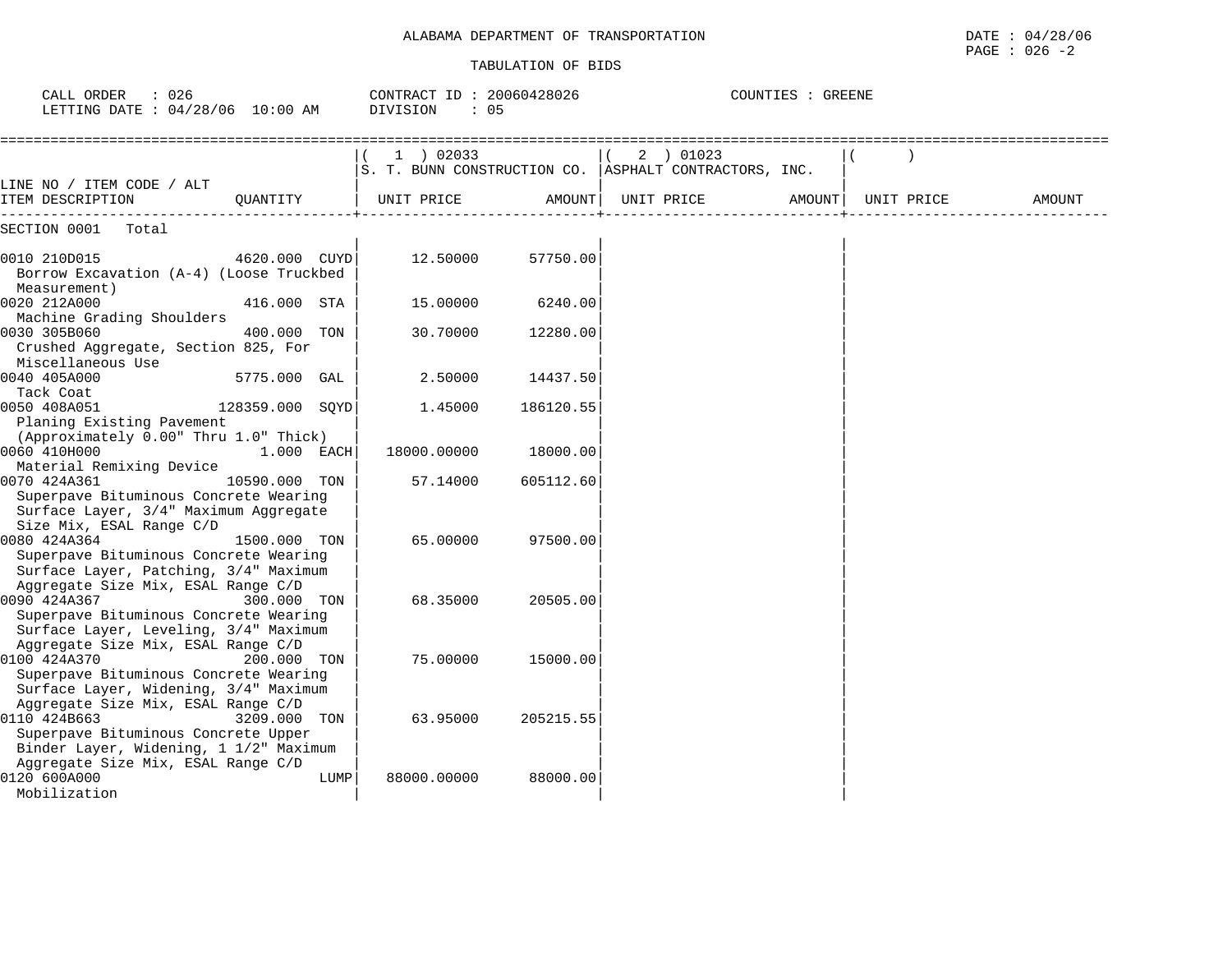| 026                    |             | 20060428026  | COUNTIES      |
|------------------------|-------------|--------------|---------------|
| ORDER                  |             | CONTRACT ID: | <b>GREENE</b> |
| CALL                   |             |              |               |
| LETTING DATE: 04/28/06 | 10:00<br>AM | DIVISION     |               |

| =====================================          |              | 1 ) 02033                                               |          | ( 2 ) 01023       |  |            |        |
|------------------------------------------------|--------------|---------------------------------------------------------|----------|-------------------|--|------------|--------|
|                                                |              | S. T. BUNN CONSTRUCTION CO.   ASPHALT CONTRACTORS, INC. |          |                   |  |            |        |
| LINE NO / ITEM CODE / ALT<br>ITEM DESCRIPTION  |              | QUANTITY   UNIT PRICE AMOUNT                            |          | UNIT PRICE AMOUNT |  | UNIT PRICE | AMOUNT |
| 0130 651A000                                   | 12.000 ACRE  | 700.00000                                               | 8400.00  |                   |  |            |        |
| Ground Preparation                             |              |                                                         |          |                   |  |            |        |
| 0140 651B000                                   | 24.000 TON   | 100.00000                                               | 2400.00  |                   |  |            |        |
| Agricultural Limestone                         |              |                                                         |          |                   |  |            |        |
| 0150 651C000                                   | 9.000 TON    | 385.00000                                               | 3465.00  |                   |  |            |        |
| 8-8-8 Commercial Fertilizer                    |              |                                                         |          |                   |  |            |        |
| 0160 656A010                                   | 12.000 ACRE  | 850.00000                                               | 10200.00 |                   |  |            |        |
| Mulching                                       |              |                                                         |          |                   |  |            |        |
| 200.000 SQYD<br>0170 659A028                   |              | 2.25000                                                 | 450.00   |                   |  |            |        |
| Rolled Erosion Control Product, Type           |              |                                                         |          |                   |  |            |        |
| (1D)<br>0180 665J000                           | 5000.000 LF  | 3.50000                                                 | 17500.00 |                   |  |            |        |
| Silt Fence, Type A                             |              |                                                         |          |                   |  |            |        |
| 0190 6650001                                   | 5000.000 LF  | 1.75000                                                 | 8750.00  |                   |  |            |        |
| Silt Fence Removal                             |              |                                                         |          |                   |  |            |        |
| 0200 6650001                                   | 300.000 LF   | 6.50000                                                 | 1950.00  |                   |  |            |        |
| 20 Inch Wattle                                 |              |                                                         |          |                   |  |            |        |
| 0210 701A028                                   | 16.000 MILE  | 1800.00000                                              | 28800.00 |                   |  |            |        |
| Solid White, Class 2, Type A Traffic           |              |                                                         |          |                   |  |            |        |
| Stripe (0.06" Thick) (6" Wide)                 |              |                                                         |          |                   |  |            |        |
| 0220 701A046                                   | 4.000 MILE   | 1100.00000                                              | 4400.00  |                   |  |            |        |
| Broken Yellow, Class 2, Type A Traffic         |              |                                                         |          |                   |  |            |        |
| Stripe (0.09" Thick) (6" Wide)                 |              |                                                         |          |                   |  |            |        |
| 0230 701A048                                   | 5.000 MILE   | 2050.00000                                              | 10250.00 |                   |  |            |        |
| Solid Yellow, Class 2, Type A Traffic          |              |                                                         |          |                   |  |            |        |
| Stripe (0.09" Thick) (6" Wide)                 |              |                                                         |          |                   |  |            |        |
| 0240 701C000                                   | 8.000 MILE   | 680.00000                                               | 5440.00  |                   |  |            |        |
| Broken Temporary Traffic Stripe                |              |                                                         |          |                   |  |            |        |
| 0250 701C001<br>Solid Temporary Traffic Stripe | 4.000 MILE   | 750.00000                                               | 3000.00  |                   |  |            |        |
| 0260 701G125                                   | 464.000 LF   | 5.00000                                                 | 2320.00  |                   |  |            |        |
| Solid White, Class 3W, Type A Traffic          |              |                                                         |          |                   |  |            |        |
| Stripe (6" Wide)                               |              |                                                         |          |                   |  |            |        |
| 0270 701G133                                   | 464.000 LF   | 5.00000                                                 | 2320.00  |                   |  |            |        |
| Solid Yellow, Class 3W, Type A Traffic         |              |                                                         |          |                   |  |            |        |
| Stripe (6" Wide)                               |              |                                                         |          |                   |  |            |        |
| 0280 701H000                                   | 928.000 LF   | 1,50000                                                 | 1392.00  |                   |  |            |        |
| Solid Traffic Stripe Removed (Paint)           |              |                                                         |          |                   |  |            |        |
| 0290 703A002                                   | 700.000 SQFT | 3.50000                                                 | 2450.00  |                   |  |            |        |
| Traffic Control Markings, Class 2, Type        |              |                                                         |          |                   |  |            |        |
| Α                                              |              |                                                         |          |                   |  |            |        |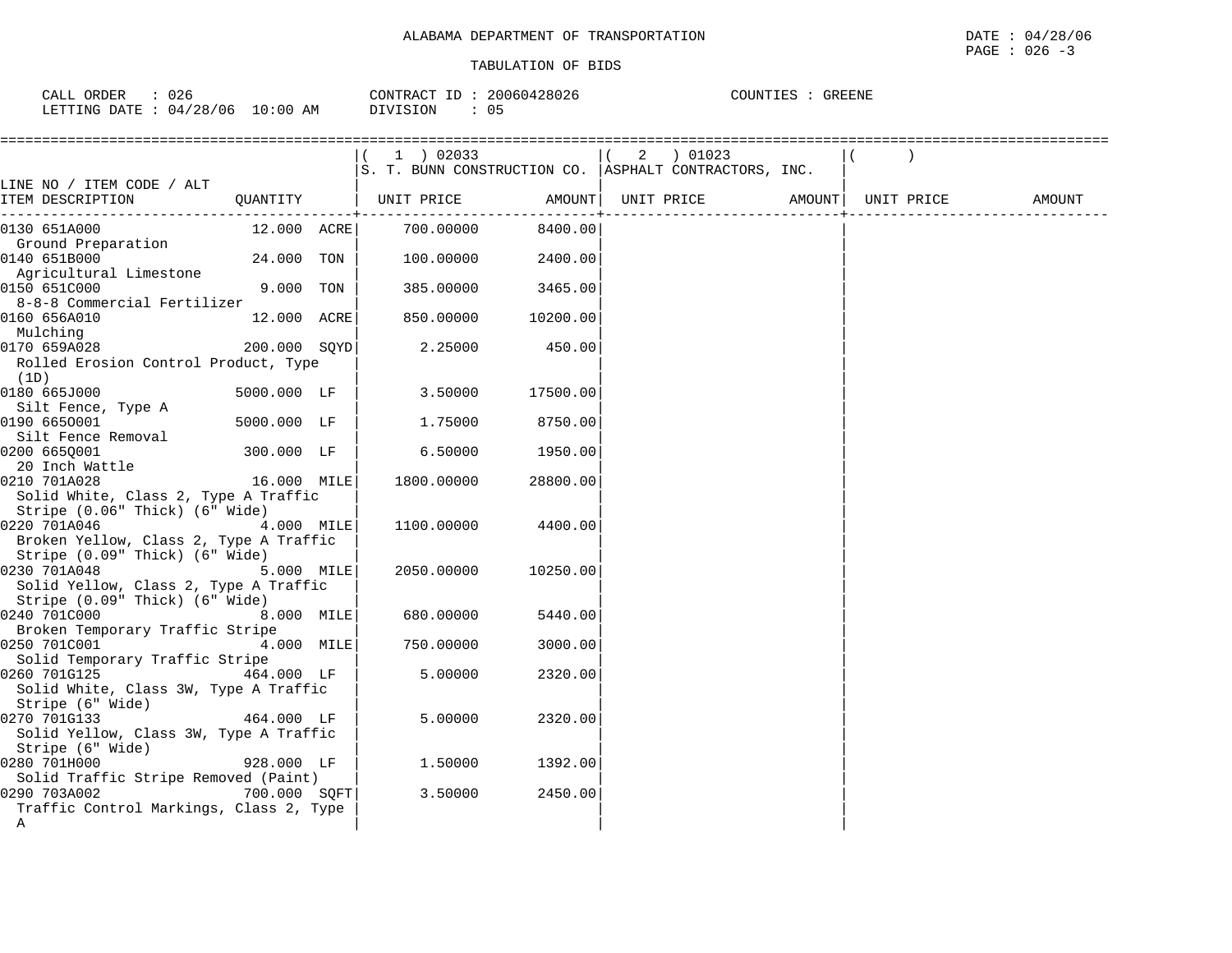| CALL ORDER                       | 026 | CONTRACT ID: 20060428026 |    | GREENE<br>COUNTIES : |
|----------------------------------|-----|--------------------------|----|----------------------|
| LETTING DATE : 04/28/06 10:00 AM |     | DIVISION                 | 05 |                      |

|                                                                            |                |      | (1) 02033<br>S. T. BUNN CONSTRUCTION CO.   ASPHALT CONTRACTORS, INC. |                      | 2 | 01023             |                 |            |        |      |
|----------------------------------------------------------------------------|----------------|------|----------------------------------------------------------------------|----------------------|---|-------------------|-----------------|------------|--------|------|
| LINE NO / ITEM CODE / ALT<br>ITEM DESCRIPTION                              | QUANTITY       |      | UNIT PRICE                                                           | AMOUNT               |   | UNIT PRICE AMOUNT |                 | UNIT PRICE | AMOUNT |      |
| 0300 703D001 265.000 SOFT<br>Temporary Traffic Control Markings            |                |      | 2.00000                                                              | 530.00               |   |                   |                 |            |        |      |
| 0310 705A032<br>Pavement Markers, Class A-H, Type 1-B                      | $225.000$ EACH |      | 5.50000                                                              | 1237.50              |   |                   |                 |            |        |      |
| 0320 705A037<br>Pavement Markers, Class A-H, Type 2-D                      | 150.000 EACH   |      | 5.50000                                                              | 825.00               |   |                   |                 |            |        |      |
| 0330 740B000<br>Construction Signs                                         | 376.000 SQFT   |      | 11.50000                                                             | 4324.00              |   |                   |                 |            |        |      |
| 0340 740D000<br>Channelizing Drums                                         | 50.000 EACH    |      | 1.00000                                                              | 50.00                |   |                   |                 |            |        |      |
| 0350 7400000<br>Pilot Car                                                  | 1.000          | EACH | 4500.00000                                                           | 4500.00              |   |                   |                 |            |        |      |
| 0360 998A000<br>Construction Fuel (Maximum Bid Limited<br>To \$ 74,000.00) |                | LUMP |                                                                      | 63000.00000 63000.00 |   |                   |                 |            |        |      |
| SECTION TOTALS                                                             |                |      |                                                                      | \$1,514,114.70       |   |                   | 0.00            |            |        | 0.00 |
| CONTRACT TOTALS                                                            |                |      |                                                                      | \$1,514,114.70       |   |                   | \$1,719,997.03] |            |        |      |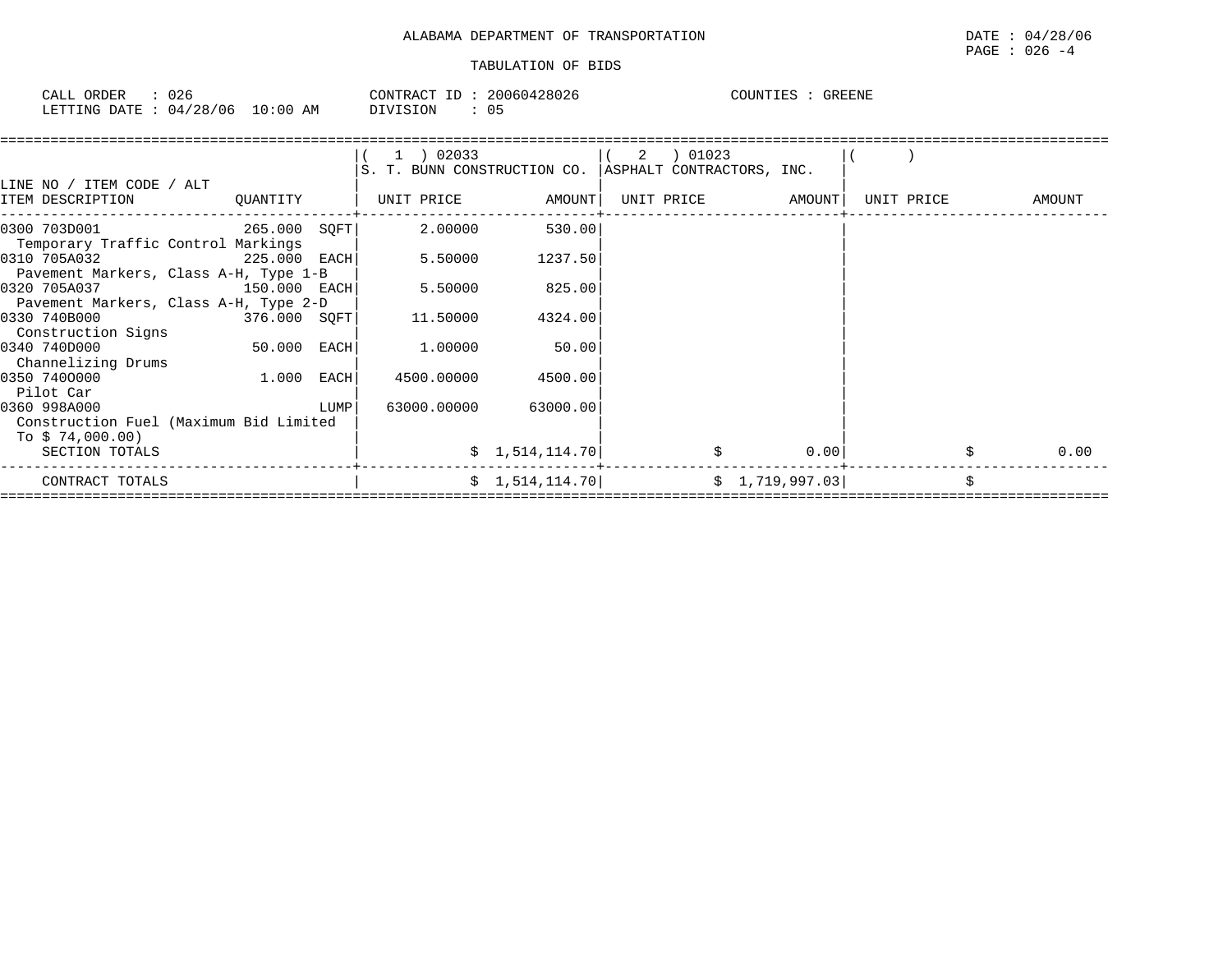PAGE : 027 -1

|      | : 027<br>CALL ORDER     | LETTING DATE: 04/28/06 10:00 AM                                                                                                                                  | CONTRACT ID: 20060428027<br>DIVISION<br>$\therefore$ 06 |                                |                              | COUNTIES : AUTAUGA                                      |                                     |
|------|-------------------------|------------------------------------------------------------------------------------------------------------------------------------------------------------------|---------------------------------------------------------|--------------------------------|------------------------------|---------------------------------------------------------|-------------------------------------|
|      | CONTRACT DESCRIPTION:   | for constructing the Planing, Resurfacing and Traffic Stripe<br>on SR-14 from just east of the Dallas county line to CR-21<br>in Autaugaville. Length 14.719 mi. | (available days)                                        | $PROJECT(S) : STPSA-0014(512)$ | $99 - 306 - 015 - 014 - 601$ |                                                         |                                     |
| RANK | VENDOR NO. / NAME       |                                                                                                                                                                  |                                                         |                                |                              | TOTAL<br><b>BID</b>                                     | % OVER<br>LOW BID                   |
|      | 01087<br>23024<br>01023 | APAC-SOUTHEAST, INC.<br>ASPHALT CONTRACTORS, INC.                                                                                                                | WIREGRASS CONSTRUCTION COMPANY, INC.                    |                                |                              | \$1,837,189.30<br>\$1,993,767.14<br>$\sin 2.172.429.80$ | 100.0000%<br>108.5227%<br>118.2475% |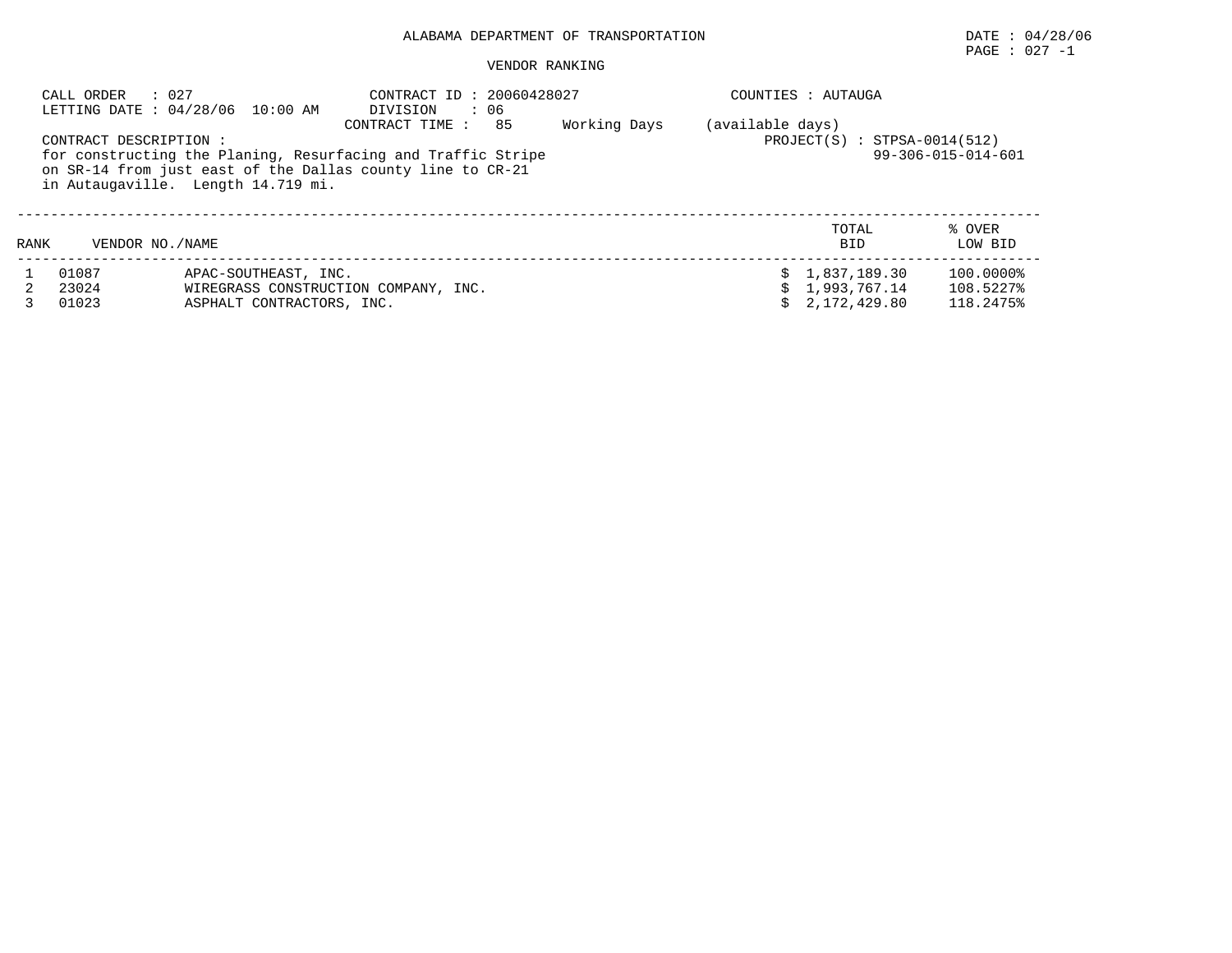| CILL ORDIN<br>LETTING DATE : 04/28/06 10:00 AM |          |      | CONTROL ID · A0000140047<br>DIVISION<br>: 06 |         |                    |        |                                                                                                                            |        |  |
|------------------------------------------------|----------|------|----------------------------------------------|---------|--------------------|--------|----------------------------------------------------------------------------------------------------------------------------|--------|--|
| LINE NO / ITEM CODE / ALT                      |          |      | 1 ) 01087<br>APAC-SOUTHEAST, INC.            |         | 23024<br>$2 \quad$ |        | 01023<br>$ \!\!\:\hspace{0.1cm}\text{WIREGRASS}$ CONSTRUCTION COMP $ \!\!\:\hspace{0.1cm}\text{ASPHALT}$ CONTRACTORS, INC. |        |  |
| ITEM DESCRIPTION                               | OUANTITY |      | UNIT PRICE                                   | AMOUNT  | UNIT PRICE         | AMOUNT | UNIT PRICE                                                                                                                 | AMOUNT |  |
| SECTION 0001<br>Total                          |          |      |                                              |         |                    |        |                                                                                                                            |        |  |
| 0010 206C010                                   | 15.000   | SOYD | 120.00000                                    | 1800.00 | 23.52000           | 352.80 | 40.00000                                                                                                                   | 600.00 |  |

| 0010 206C010                          | 15.000         | SQYD        | 120.00000   | 1800.00    | 23.52000    | 352.80     | 40.00000     | 600.00     |
|---------------------------------------|----------------|-------------|-------------|------------|-------------|------------|--------------|------------|
| Removing Concrete Driveway            |                |             |             |            |             |            |              |            |
| 0020 405A000                          | 17000.000      | GAL         | 1.30000     | 22100.00   | 0.50000     | 8500.00    | 1.25000      | 21250.00   |
| Tack Coat                             |                |             |             |            |             |            |              |            |
| 0030 408A051                          | 204000.000     | SOYD        | 0.57000     | 116280.00  | 1.05000     | 214200.00  | 0.70000      | 142800.00  |
| Planing Existing Pavement             |                |             |             |            |             |            |              |            |
| (Approximately 0.00" Thru 1.0" Thick) |                |             |             |            |             |            |              |            |
| 0040 408A052                          | 11300.000 SQYD |             | 1.30000     | 14690.00   | 1,28000     | 14464.00   | 0.90000      | 10170.00   |
| Planing Existing Pavement             |                |             |             |            |             |            |              |            |
| (Approximately 1.10" Thru 2.0" Thick) |                |             |             |            |             |            |              |            |
| 0050 424A361                          | 24900.000 TON  |             | 42.10000    | 1048290.00 | 40.35000    | 1004715.00 | 45.75000     | 1139175.00 |
| Superpave Bituminous Concrete Wearing |                |             |             |            |             |            |              |            |
| Surface Layer, 3/4" Maximum Aggregate |                |             |             |            |             |            |              |            |
| Size Mix, ESAL Range C/D              |                |             |             |            |             |            |              |            |
| 0060 424A364                          | 250.000 TON    |             | 50.00000    | 12500.00   | 65.00000    | 16250.00   | 70.00000     | 17500.00   |
| Superpave Bituminous Concrete Wearing |                |             |             |            |             |            |              |            |
| Surface Layer, Patching, 3/4" Maximum |                |             |             |            |             |            |              |            |
| Aggregate Size Mix, ESAL Range C/D    |                |             |             |            |             |            |              |            |
| 0070 424A367                          | 3510.000 TON   |             | 35.00000    | 122850.00  | 37.00000    | 129870.00  | 45.75000     | 160582.50  |
| Superpave Bituminous Concrete Wearing |                |             |             |            |             |            |              |            |
| Surface Layer, Leveling, 3/4" Maximum |                |             |             |            |             |            |              |            |
| Aggregate Size Mix, ESAL Range C/D    |                |             |             |            |             |            |              |            |
| 0080 424B662                          | 4842.000       | TON         | 39.50000    | 191259.00  | 40.25000    | 194890.50  | 48.50000     | 234837.00  |
| Superpave Bituminous Concrete Upper   |                |             |             |            |             |            |              |            |
| Binder Layer, Widening, 1" Maximum    |                |             |             |            |             |            |              |            |
| Aggregate Size Mix, ESAL Range C/D    |                |             |             |            |             |            |              |            |
| 0090 600A000                          |                | LUMP        | 19000.00000 | 19000.00   | 37000.00000 | 37000.00   | 156800.00000 | 156800.00  |
| Mobilization                          |                |             |             |            |             |            |              |            |
| 0100 652A100                          | 11.000         | ACRE        | 440.00000   | 4840.00    | 478.27000   | 5260.97    | 500.00000    | 5500.00    |
| Seeding                               |                |             |             |            |             |            |              |            |
| 0110 656A010                          | 11.000         | ACRE        | 390.00000   | 4290.00    | 423.92000   | 4663.12    | 500.00000    | 5500.00    |
| Mulching                              |                |             |             |            |             |            |              |            |
| 0120 665F000                          | 300.000        | <b>EACH</b> | 7.50000     | 2250.00    | 8.15000     | 2445.00    | 8,00000      | 2400.00    |
| Hay Bales                             |                |             |             |            |             |            |              |            |
| 0130 665J000                          | 3000.000       | LF          | 3.35000     | 10050.00   | 3.64000     | 10920.00   | 4.00000      | 12000.00   |
| Silt Fence, Type A                    |                |             |             |            |             |            |              |            |
| 0140 6650001                          | 3000.000 LF    |             | 0.15000     | 450.00     | 0.16000     | 480.00     | 0.50000      | 1500.00    |
| Silt Fence Removal                    |                |             |             |            |             |            |              |            |

CALL ORDER : 027 CONTRACT ID : 20060428027 COUNTIES : AUTAUGA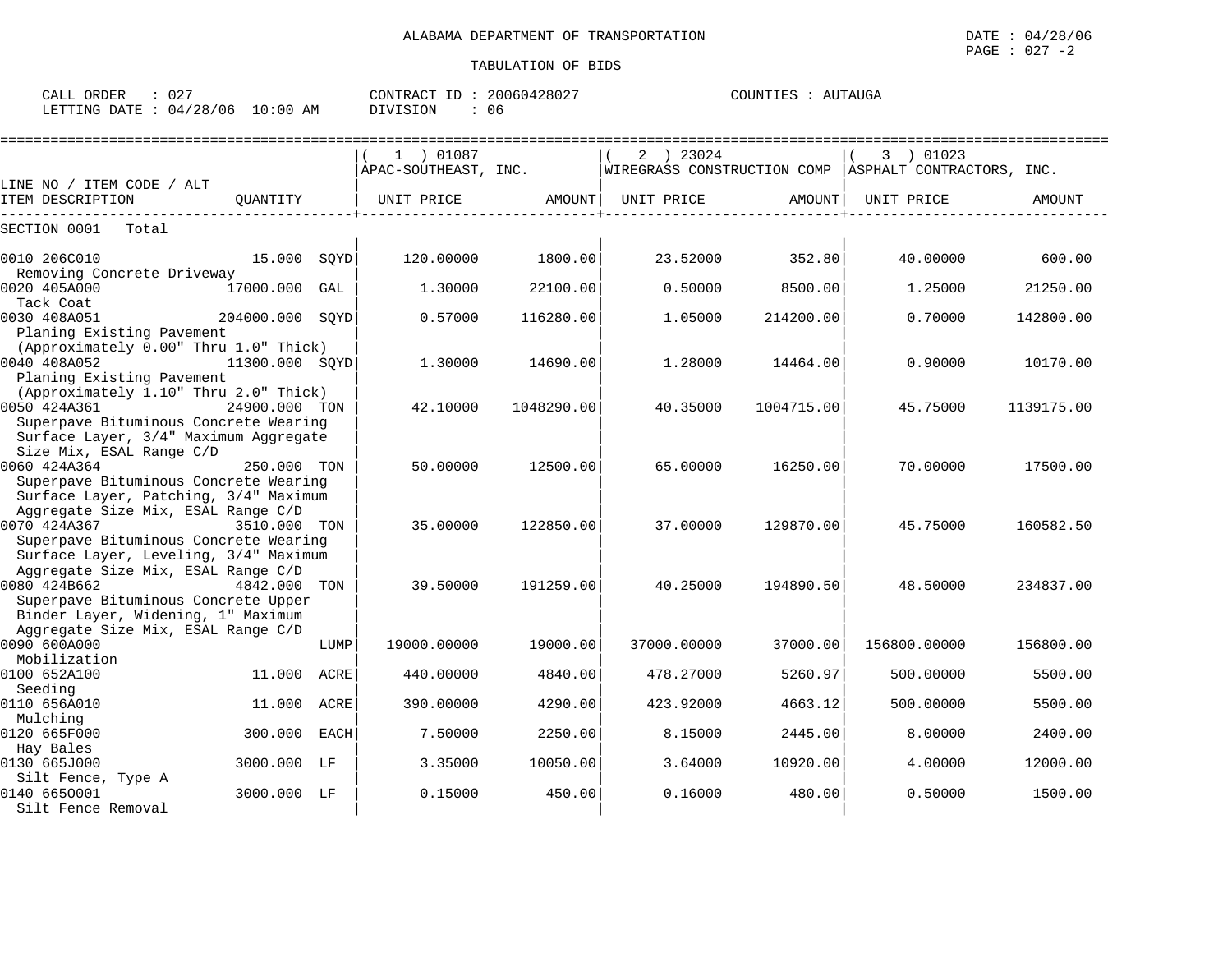| CALL ORDER                      | -027 |          | CONTRACT ID: 20060428027 | COUNTIES : AUTAUGA |  |
|---------------------------------|------|----------|--------------------------|--------------------|--|
| LETTING DATE: 04/28/06 10:00 AM |      | DIVISION | 06                       |                    |  |

|                                                                          |              | 1 ) 01087         |          | ) 23024<br>2      |          | 3 ) 01023                                                                  |          |
|--------------------------------------------------------------------------|--------------|-------------------|----------|-------------------|----------|----------------------------------------------------------------------------|----------|
|                                                                          |              |                   |          |                   |          | APAC-SOUTHEAST, INC. WIREGRASS CONSTRUCTION COMP ASPHALT CONTRACTORS, INC. |          |
| LINE NO / ITEM CODE / ALT                                                |              |                   |          |                   |          |                                                                            |          |
| ITEM DESCRIPTION                                                         | OUANTITY     | UNIT PRICE AMOUNT |          | UNIT PRICE AMOUNT |          | UNIT PRICE                                                                 | AMOUNT   |
| 0150 666A001                                                             | 11.000 ACRE  | 5,00000           | 55.00    | 5.44000           | 59.84    | 50.00000                                                                   | 550.00   |
| Pest Control Treatment                                                   |              |                   |          |                   |          |                                                                            |          |
| 0160 701A028                                                             | 30.000 MILE  | 1800.00000        | 54000.00 | 1977.37000        | 59321.10 | 1800.00000                                                                 | 54000.00 |
| Solid White, Class 2, Type A Traffic                                     |              |                   |          |                   |          |                                                                            |          |
| Stripe (0.06" Thick) (6" Wide)                                           |              |                   |          |                   |          |                                                                            |          |
| 0170 701A046                                                             | 9.000 MILE   | 1075.00000        | 9675.00  | 1180.93000        | 10628.37 | 1075.00000                                                                 | 9675.00  |
| Broken Yellow, Class 2, Type A Traffic<br>Stripe (0.09" Thick) (6" Wide) |              |                   |          |                   |          |                                                                            |          |
| 0180 701A048                                                             | 20.000 MILE  | 2050.00000        | 41000.00 | 2252.01000        | 45040.20 | 2050.00000                                                                 | 41000.00 |
| Solid Yellow, Class 2, Type A Traffic                                    |              |                   |          |                   |          |                                                                            |          |
| Stripe (0.09" Thick) (6" Wide)                                           |              |                   |          |                   |          |                                                                            |          |
| 0190 701B009<br>410.000 LF                                               |              | 1.25000           | 512.50   | 1.37000           | 561.70   | 1.25000                                                                    | 512.50   |
| Dotted Class 2, Type A Traffic Stripe                                    |              |                   |          |                   |          |                                                                            |          |
| $(0.09"$ Thick $)(6"$ Wide $)$                                           |              |                   |          |                   |          |                                                                            |          |
| 0200 701C000                                                             | 18.000 MILE  | 650.00000         | 11700.00 | 714.05000         | 12852.90 | 650.00000                                                                  | 11700.00 |
| Broken Temporary Traffic Stripe                                          |              |                   |          |                   |          |                                                                            |          |
| 0210 701C001                                                             | 100.000 MILE | 720.00000         | 72000.00 | 790.95000         | 79095.00 | 720.00000                                                                  | 72000.00 |
| Solid Temporary Traffic Stripe                                           |              |                   |          |                   |          |                                                                            |          |
| 0220 701F000                                                             | 820.000 LF   | 0.25000           | 205.00   | 0.27000           | 221.40   | 0.25000                                                                    | 205.00   |
| Dotted Temporary Traffic Stripe                                          |              |                   |          |                   |          |                                                                            |          |
| 0230 701G125                                                             | 2795.000 LF  | 4.20000           | 11739.00 | 4.61000           | 12884.95 | 4.20000                                                                    | 11739.00 |
| Solid White, Class 3W, Type A Traffic                                    |              |                   |          |                   |          |                                                                            |          |
| Stripe (6" Wide)                                                         |              |                   |          |                   |          |                                                                            |          |
| 0240 701G129<br>Broken Yellow, Class 3W, Type A Traffic                  | 828.000 LF   | 4.20000           | 3477.60  | 4.61000           | 3817.08  | 4.20000                                                                    | 3477.60  |
| Stripe (6" Wide)                                                         |              |                   |          |                   |          |                                                                            |          |
| $1141.000$ LF<br>0250 701G133                                            |              | 4.20000           | 4792.20  | 4.61000           | 5260.01  | 4.20000                                                                    | 4792.20  |
| Solid Yellow, Class 3W, Type A Traffic                                   |              |                   |          |                   |          |                                                                            |          |
| Stripe (6" Wide)                                                         |              |                   |          |                   |          |                                                                            |          |
| 0260 701H001                                                             | 3936.000 LF  | 1,00000           | 3936.00  | 1,10000           | 4329.60  | 1,00000                                                                    | 3936.00  |
| Solid Traffic Stripe Removed (Plastic)                                   |              |                   |          |                   |          |                                                                            |          |
| 0270 701H006                                                             | 828.000 LF   | 1,00000           | 828.00   | 1,10000           | 910.80   | 1,00000                                                                    | 828.00   |
| Broken Traffic Stripe Removed (Plastic)                                  |              |                   |          |                   |          |                                                                            |          |
| 2800.000 SQFT<br>0280 703A002                                            |              | 3.25000           | 9100.00  | 3.57000           | 9996.00  | 3.25000                                                                    | 9100.00  |
| Traffic Control Markings, Class 2, Type                                  |              |                   |          |                   |          |                                                                            |          |
| $\mathbb{A}$                                                             |              |                   |          |                   |          |                                                                            |          |
| 0290 703B002                                                             | 100.000 SOFT | 5.00000           | 500.00   | 5.49000           | 549.00   | 5,00000                                                                    | 500.00   |
| Traffic Control Legends, Class 2, Type                                   |              |                   |          |                   |          |                                                                            |          |
| 0300 703D001<br>5600.000 SOFT<br>Temporary Traffic Control Markings      |              | 1,50000           | 8400.00  | 1.65000           | 9240.00  | 1,50000                                                                    | 8400.00  |
|                                                                          |              |                   |          |                   |          |                                                                            |          |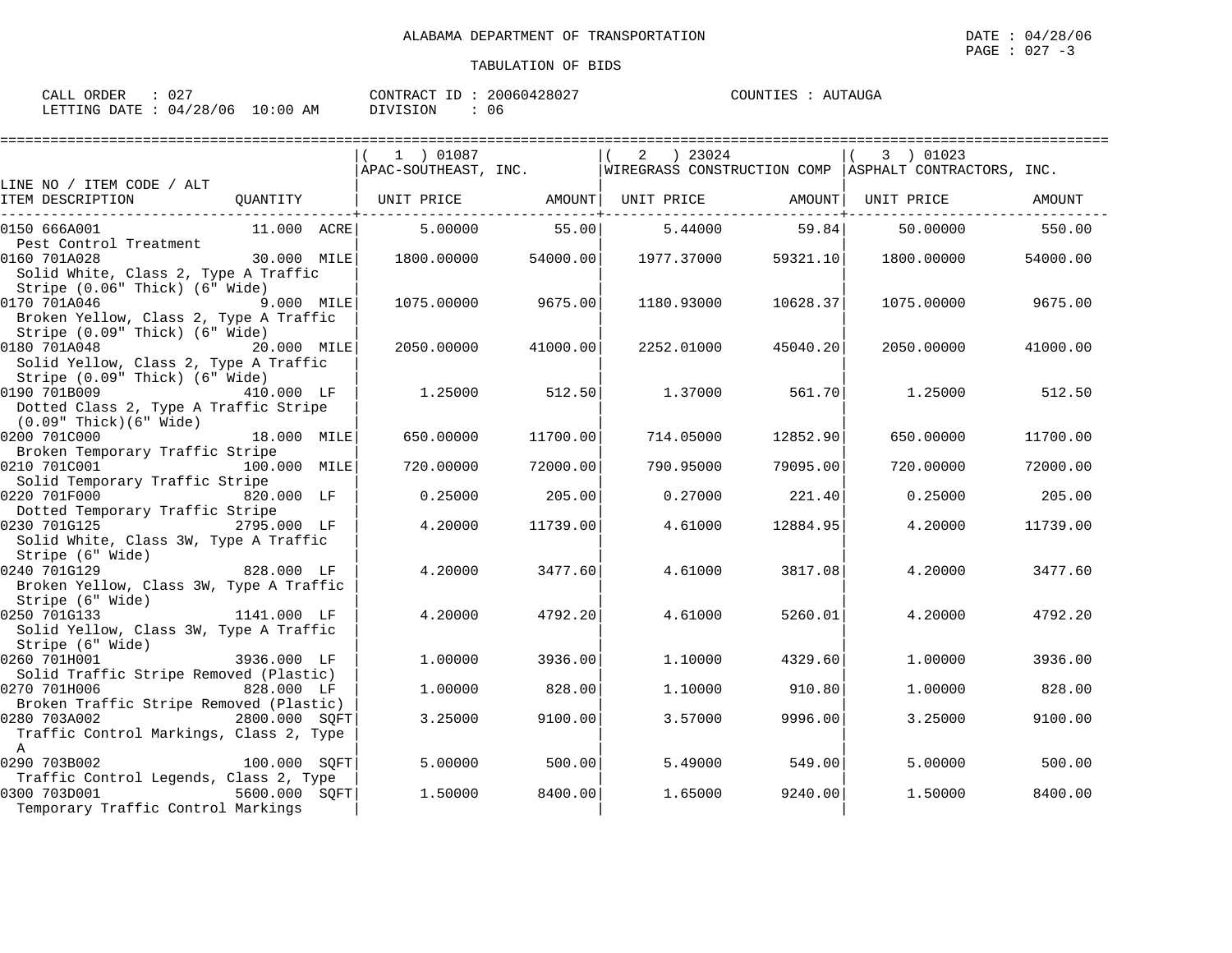| ORDER<br>CALL | U 4      |             | T <sub>0</sub><br>CONTRACT | 20060428027 | COUNTIES | \IJTAIJG;<br>$\Delta$ I |
|---------------|----------|-------------|----------------------------|-------------|----------|-------------------------|
| LETTING DATE  | 04/28/06 | 10:00<br>AΜ | SION<br>7777               | 06          |          |                         |

|                                        |               |      | 1 ) 01087            |                | 2<br>) 23024                |                 | 01023<br>3                |                |
|----------------------------------------|---------------|------|----------------------|----------------|-----------------------------|-----------------|---------------------------|----------------|
|                                        |               |      | APAC-SOUTHEAST, INC. |                | WIREGRASS CONSTRUCTION COMP |                 | ASPHALT CONTRACTORS, INC. |                |
| LINE NO / ITEM CODE / ALT              |               |      |                      |                |                             |                 |                           |                |
| ITEM DESCRIPTION                       | OUANTITY      |      | UNIT PRICE           | AMOUNT         | UNIT PRICE                  | AMOUNT          | UNIT PRICE                | AMOUNT         |
| 0310 705A032                           | 600.000 EACH  |      | 5.25000              | 3150.00        | 5.77000                     | 3462.00         | 5.25000                   | 3150.00        |
| Pavement Markers, Class A-H, Type 1-B  |               |      |                      |                |                             |                 |                           |                |
| 0320 705A037                           | 1600.000 EACH |      | 5.25000              | 8400.00        | 5.77000                     | 9232.00         | 5.25000                   | 8400.00        |
| Pavement Markers, Class A-H, Type 2-D  |               |      |                      |                |                             |                 |                           |                |
| 0330 705A038<br>200.000 EACH           |               |      | 5.25000              | 1050.00        | 5.77000                     | 1154.00         | 5.25000                   | 1050.00        |
| Pavement Markers, Class A-H, Type 2-E  |               |      |                      |                |                             |                 |                           |                |
| 0340 740B000<br>940.000 SQFT           |               |      | 8.00000              | 7520.00        | 8.67000                     | 8149.80         | 7.50000                   | 7050.00        |
| Construction Signs                     |               |      |                      |                |                             |                 |                           |                |
| 0350 740D000                           | 50.000 EACH   |      | 20.00000             | 1000.00        | 31.80000                    | 1590.00         | 60.00000                  | 3000.00        |
| Channelizing Drums                     |               |      |                      |                |                             |                 |                           |                |
| 0360 740E000                           | 200.000       | EACH | 3.00000              | 600.00         | 1,00000                     | 200.00          | 10.00000                  | 2000.00        |
| Cones (36 Inches High)                 |               |      |                      |                |                             |                 |                           |                |
| 0370 740M001                           | 200.000       | EACH | 2.00000              | 400.00         | 1,00000                     | 200.00          | 8,00000                   | 1600.00        |
| Ballast For Cone                       |               |      |                      |                |                             |                 |                           |                |
| 0380 7400000                           | $1.000$ EACH  |      | 12500.00000          | 12500.00       | 3000.00000                  | 3000.00         | 3150.00000                | 3150.00        |
| Pilot Car                              |               |      |                      |                |                             |                 |                           |                |
| 0390 998A000                           |               | LUMP | 0.00000              | 0.00           | 68000.00000                 | 68000.00        | 0.00000                   | 0.00           |
| Construction Fuel (Maximum Bid Limited |               |      |                      |                |                             |                 |                           |                |
| To $$113,000$                          |               |      |                      |                |                             |                 |                           |                |
| SECTION TOTALS                         |               |      |                      | \$1,837,189.30 |                             | \$1,993,767.14] |                           | \$2,172,429.80 |
| CONTRACT TOTALS                        |               |      |                      | \$1,837,189.30 |                             | \$1,993,767.14] |                           | \$2,172,429.80 |
|                                        |               |      |                      |                |                             |                 |                           |                |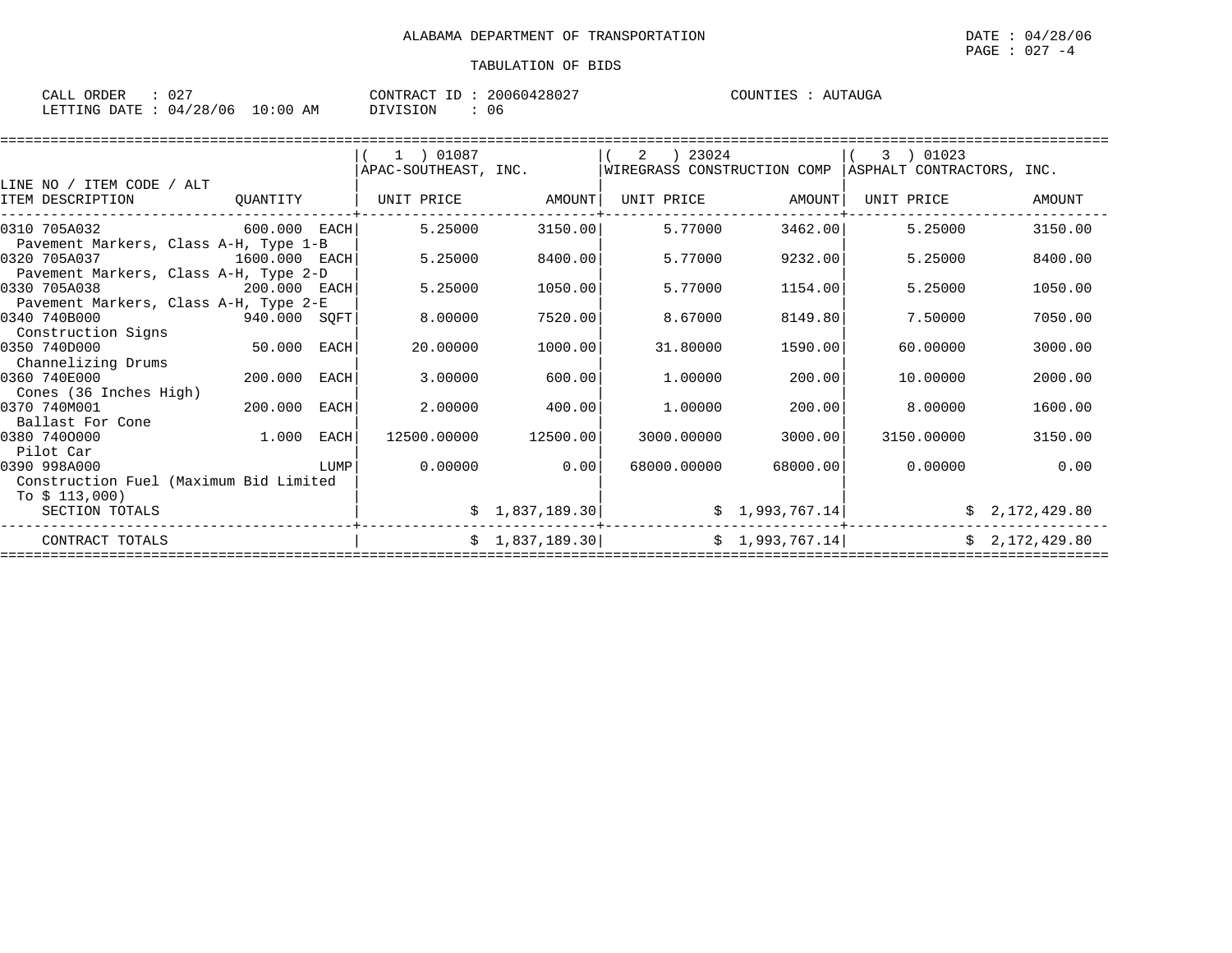# PAGE : 031 -1

|                                                                                                                                                                                                                                                                                                                                       | CALL ORDER<br>: 031     | LETTING DATE: 04/28/06 10:00 AM                                                             | CONTRACT ID: 20060428031<br>DIVISION : 03 |  |  |  | COUNTIES : ST. CLAIR                             |                                     |
|---------------------------------------------------------------------------------------------------------------------------------------------------------------------------------------------------------------------------------------------------------------------------------------------------------------------------------------|-------------------------|---------------------------------------------------------------------------------------------|-------------------------------------------|--|--|--|--------------------------------------------------|-------------------------------------|
| Working Days<br>(available days)<br>50<br>CONTRACT TIME :<br>$PROJECT(S) : STPSA-0034(500)$<br>CONTRACT DESCRIPTION :<br>$99 - 303 - 582 - 034 - 611$<br>for constructing the Planing, Resurfacing and Traffic Stripe<br>on SR-34 from near SR-53 (US-231) in Pell City to the<br>Stemley Bridge at the Coosa River. Length 4.622 mi. |                         |                                                                                             |                                           |  |  |  |                                                  |                                     |
| RANK                                                                                                                                                                                                                                                                                                                                  | VENDOR NO. / NAME       |                                                                                             |                                           |  |  |  | TOTAL<br><b>BID</b>                              | % OVER<br>LOW BID                   |
|                                                                                                                                                                                                                                                                                                                                       | 01087<br>13022<br>04013 | APAC-SOUTHEAST, INC.<br>MCCARTNEY CONSTRUCTION CO., INC.<br>DUNN CONSTRUCTION COMPANY, INC. |                                           |  |  |  | \$1,057,505.94<br>\$1,284,547.05<br>1,442,199.13 | 100.0000%<br>121.4695%<br>136.3774% |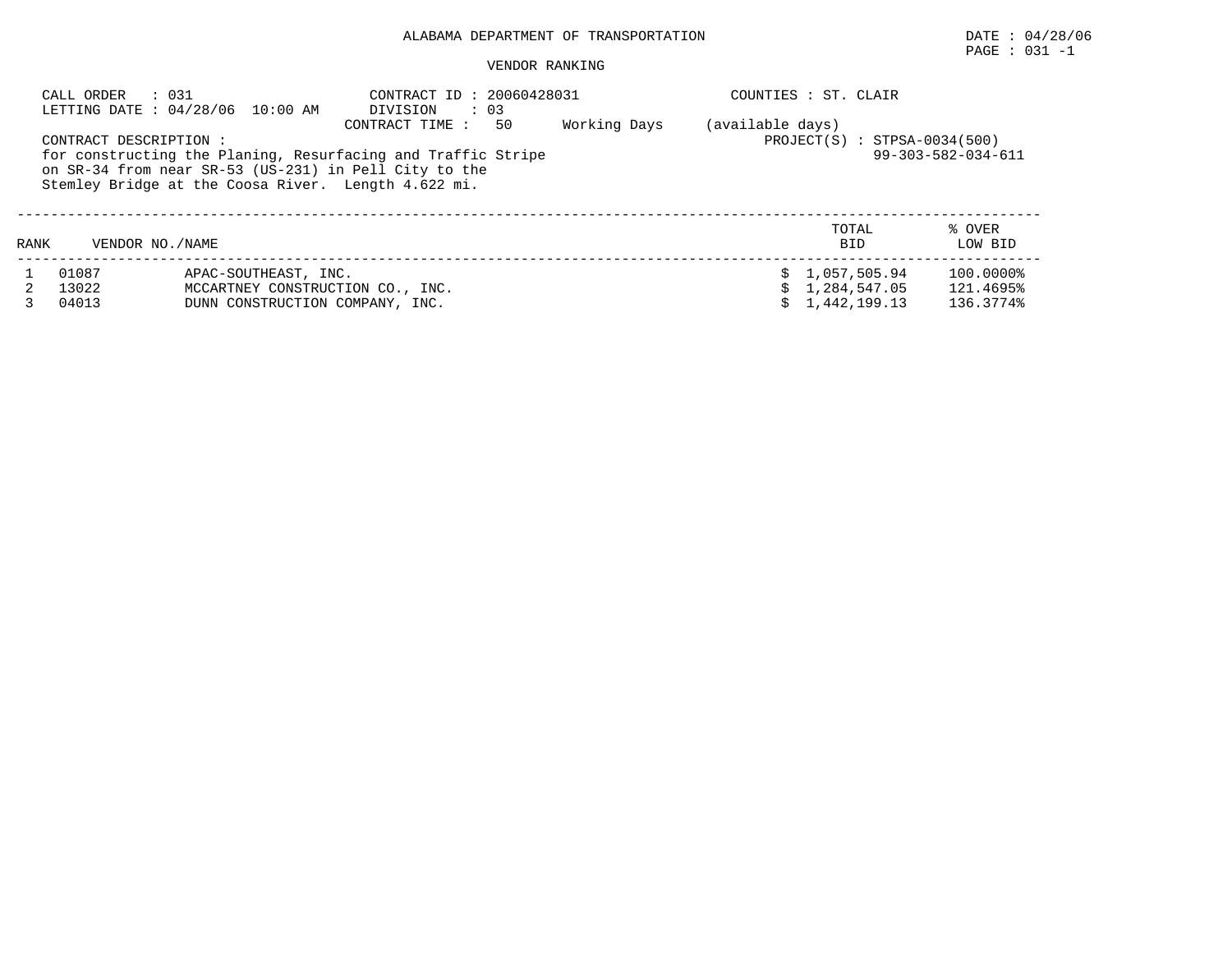| ORDER<br>CALL Q                 | CONTRACT ID: 20060428031 | COUNTIES :<br>ST<br>CLAIR |
|---------------------------------|--------------------------|---------------------------|
| LETTING DATE: 04/28/06 10:00 AM | DIVISION                 |                           |

|                                                                                                                                                             |              |                              |                     |            | ===================== |                                                                              |           |
|-------------------------------------------------------------------------------------------------------------------------------------------------------------|--------------|------------------------------|---------------------|------------|-----------------------|------------------------------------------------------------------------------|-----------|
|                                                                                                                                                             |              | 1 ) 01087                    |                     | 2 ) 13022  |                       | 3 ) 04013                                                                    |           |
| LINE NO / ITEM CODE / ALT                                                                                                                                   |              |                              |                     |            |                       | APAC-SOUTHEAST, INC. MCCARTNEY CONSTRUCTION CO., DUNN CONSTRUCTION CO., INC. |           |
| ITEM DESCRIPTION                                                                                                                                            |              | QUANTITY   UNIT PRICE AMOUNT |                     | UNIT PRICE | AMOUNT I              | UNIT PRICE                                                                   | AMOUNT    |
| SECTION 0001<br>Total                                                                                                                                       |              |                              |                     |            |                       |                                                                              |           |
| 0010 206D001                                                                                                                                                | 400.000 LF   |                              | $3.15000$ $1260.00$ |            | $6.00000$ 2400.00     | 3.66000                                                                      | 1464.00   |
| Removing Guardrail<br>0020 206E008                                                                                                                          | $4.000$ EACH | 105.00000                    | 420.00              | 100.00000  | 400.00                | 122.09000                                                                    | 488.36    |
| Removing Guardrail End Anchor (All Type<br>0030 209A000                                                                                                     | 7.000 EACH   | 259.35000                    | 1815.45             | 170.00000  | 1190.00               | 106.84000                                                                    | 747.88    |
| Mailbox Reset, Single<br>0040 209A002                                                                                                                       | 1.000 EACH   | 595.15000                    | 595.15              | 500.00000  | 500.00                | 341.65000                                                                    | 341.65    |
| Mailbox Reset, Multiple<br>0050 210D001<br>Borrow Excavation (Loose Truckbed                                                                                | 400.000 CUYD | 21.08000                     | 8432.00             | 24.00000   | 9600.00               | 35.76000                                                                     | 14304.00  |
| Measurement)<br>0060 305B060<br>Crushed Aggregate, Section 825, Crusher                                                                                     | 275.000 TON  | 16.56000                     | 4554.00             | 29,00000   | 7975.00               | 26.37000                                                                     | 7251.75   |
| Run Stone, 1 1/2",<br>2763.000 GAL<br>0070 405A000<br>Tack Coat                                                                                             |              | 1.49000                      | 4116.87             | 2,00000    | 5526.00               | 1.49000                                                                      | 4116.87   |
| 0080 407A000<br>Joint Sealant For Hot Mix Asphalt                                                                                                           | 583.000 GAL  | 20.04000                     | 11683.32            | 24.00000   | 13992.00              | 34.10000                                                                     | 19880.30  |
| Pavement<br>$92058.000$ SQYD<br>0090 408A052<br>Planing Existing Pavement                                                                                   |              | 1.06000                      | 97581.48            | 1.10000    | 101263.80             | 0.94000                                                                      | 86534.52  |
| (Approximately 1.10" Thru 2.0" Thick)<br>0100 424A360<br>Superpave Bituminous Concrete Wearing<br>Surface Layer, 1/2" Maximum Aggregate                     | 5755.000 TON | 42.78000                     | 246198.901          | 56.00000   | 322280.00             | 61.97000                                                                     | 356637.35 |
| Size Mix, ESAL Range C/D<br>0110 424A366<br>1000.000 TON<br>Superpave Bituminous Concrete Wearing<br>Surface Layer, Leveling, 1/2" Maximum                  |              | 40.00000                     | 40000.00            | 58.00000   | 58000.00              | 70.16000                                                                     | 70160.00  |
| Aggregate Size Mix, ESAL Range C/D<br>0120 424B650<br>Superpave Bituminous Concrete Upper<br>Binder Layer, 3/4" Maximum Aggregate                           | 7596.000 TON | 44.77000                     | 340072.92           | 52.00000   | 394992.00             | 57.73000                                                                     | 438517.08 |
| Size Mix, ESAL Range C/D<br>0130 424B685<br>Superpave Bituminous Concrete Lower<br>Binder Layer, Patching, 1" Maximum<br>Aggregate Size Mix, ESAL Range C/D | 750.000 TON  | 76.61000                     | 57457.50            | 85.00000   | 63750.00              | 92.36000                                                                     | 69270.00  |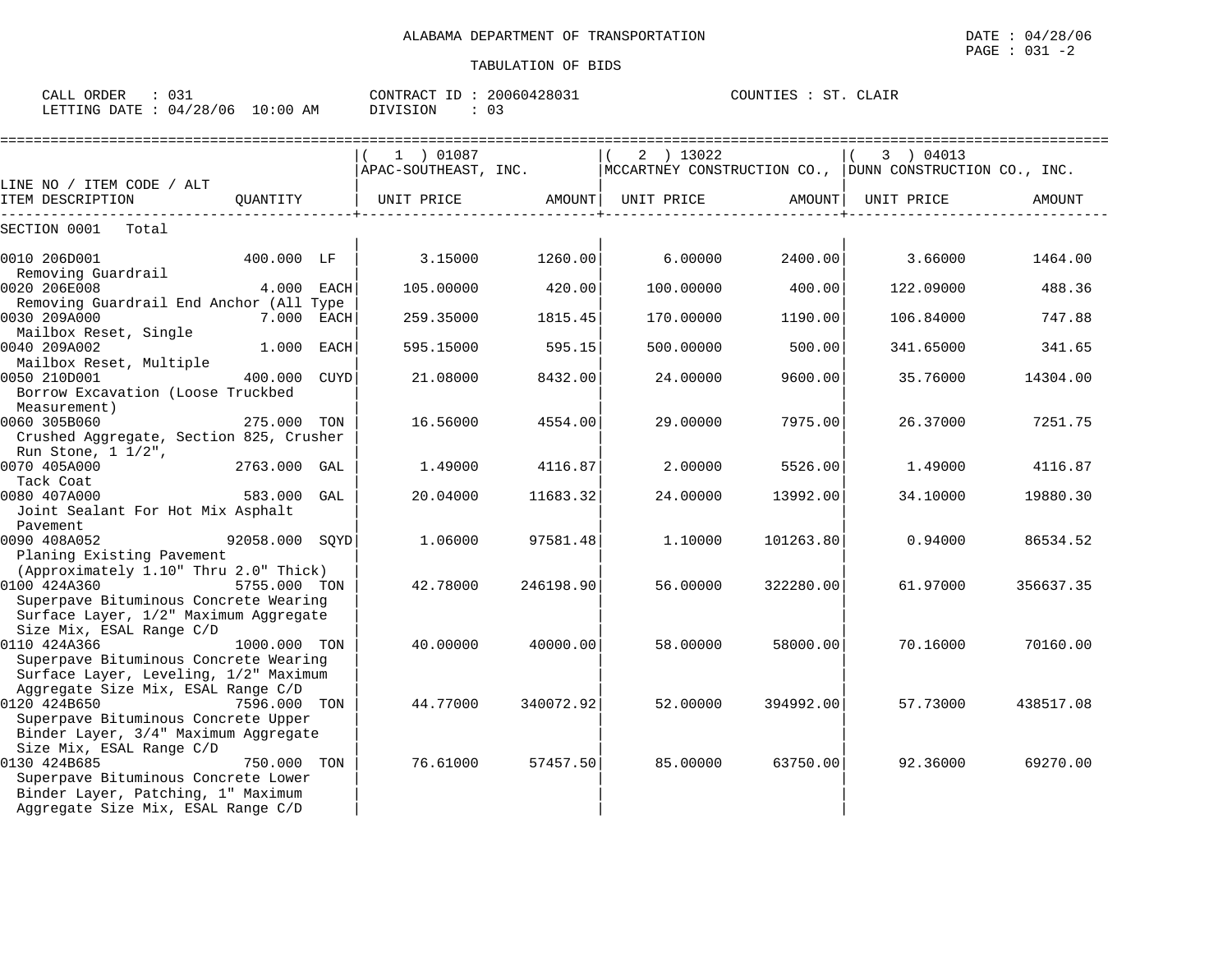| CALL ORDER<br>: 031              |          | CONTRACT ID: 20060428031 | COUNTIES : ST. CLAIR |
|----------------------------------|----------|--------------------------|----------------------|
| LETTING DATE : 04/28/06 10:00 AM | DIVISION |                          |                      |

|                                                                                                                                                                     |              |      | ============================                                |                    |             |           |                                                                              |           |
|---------------------------------------------------------------------------------------------------------------------------------------------------------------------|--------------|------|-------------------------------------------------------------|--------------------|-------------|-----------|------------------------------------------------------------------------------|-----------|
|                                                                                                                                                                     |              |      | 1 ) 01087                                                   |                    | $2 \t13022$ |           | 3 ) 04013                                                                    |           |
|                                                                                                                                                                     |              |      |                                                             |                    |             |           | APAC-SOUTHEAST, INC. MCCARTNEY CONSTRUCTION CO., DUNN CONSTRUCTION CO., INC. |           |
| LINE NO / ITEM CODE / ALT<br>ITEM DESCRIPTION                                                                                                                       |              |      |                                                             |                    |             |           |                                                                              | AMOUNT    |
|                                                                                                                                                                     |              |      | QUANTITY   UNIT PRICE AMOUNT  UNIT PRICE AMOUNT  UNIT PRICE |                    |             |           |                                                                              |           |
| 0140 424C371                                                                                                                                                        | 2343.000 TON |      |                                                             | 45.56000 106747.08 | 46.00000    | 107778.00 | 52.56000                                                                     | 123148.08 |
| Superpave Bituminous Concrete Base<br>Superpave Bituminous Company<br>  Layer, Widening, 1 1/2" Maximum<br>  Mir FRAL Range (<br>Aggregate Size Mix, ESAL Range C/D |              |      |                                                             |                    |             |           |                                                                              |           |
| 0150 600A000<br>Mobilization                                                                                                                                        |              | LUMP | 22410.00000                                                 | 22410.00           | 75000.00000 | 75000.00  | 67878.66000                                                                  | 67878.66  |
| 0160 629D000                                                                                                                                                        | 2.000 EACH   |      | 3675.00000                                                  | 7350.00            | 6500.00000  | 13000.00  | 4273.16000                                                                   | 8546.32   |
| Bridge Guardrail Retrofit, Type IC                                                                                                                                  |              |      |                                                             |                    |             |           |                                                                              |           |
| 0170 630A001                                                                                                                                                        | 342.000 LF   |      | 20.48000                                                    | 7004.16            | 21.00000    | 7182.00   | 23.81000                                                                     | 8143.02   |
| Steel Beam Guardrail, Class A, Type 2                                                                                                                               |              |      |                                                             |                    |             |           |                                                                              |           |
| 0180 630C003                                                                                                                                                        | 2.000 EACH   |      | 1470.00000                                                  | 2940.00            | 1760.00000  | 3520.00   | 1709.26000                                                                   | 3418.52   |
| Guardrail End Anchor, Type 13<br>0190 630C050                                                                                                                       | 2.000 EACH   |      | 2047.50000                                                  | 4095.00            |             | 4800.00   |                                                                              | 4761.52   |
| Guardrail End Anchor, Type 20 Series                                                                                                                                |              |      |                                                             |                    | 2400.00000  |           | 2380.76000                                                                   |           |
| 0200 650A000                                                                                                                                                        | 80.000 CUYD  |      | 34.48000                                                    | 2758.40            | 36.60000    | 2928.00   | 46.80000                                                                     | 3744.00   |
| Topsoil                                                                                                                                                             |              |      |                                                             |                    |             |           |                                                                              |           |
| 0210 652A100                                                                                                                                                        | 1.000 ACRE   |      | 1050.00000                                                  | 1050.00            | 1600.00000  | 1600.00   | 1220.90000                                                                   | 1220.90   |
| Seeding                                                                                                                                                             |              |      |                                                             |                    |             |           |                                                                              |           |
| 0220 656A010                                                                                                                                                        | 1.000        | ACRE | 1050.00000                                                  | 1050.00            | 1600.00000  | 1600.00   | 1220.91000                                                                   | 1220.91   |
| Mulching<br>0230 665F000                                                                                                                                            | 50.000 EACH  |      | 8.93000                                                     | 446.50             | 10,00000    | 500.00    | 5.17000                                                                      | 258.50    |
| Hay Bales                                                                                                                                                           |              |      |                                                             |                    |             |           |                                                                              |           |
| 0240 665J000                                                                                                                                                        | 150.000 LF   |      | 8.65000                                                     | 1297.50            | 5.00000     | 750.00    | 4.85000                                                                      | 727.50    |
| Silt Fence, Type A                                                                                                                                                  |              |      |                                                             |                    |             |           |                                                                              |           |
| 0250 6650001                                                                                                                                                        | 150.000 LF   |      | 6.14000                                                     | 921.00             | 3.00000     | 450.00    | 1.83000                                                                      | 274.50    |
| Silt Fence Removal                                                                                                                                                  |              |      |                                                             |                    |             |           |                                                                              |           |
| 0260 666A001                                                                                                                                                        | 1.000 ACRE   |      | 420.00000                                                   | 420.00             | 300.00000   | 300.00    | 488.36000                                                                    | 488.36    |
| Pest Control Treatment<br>0270 701A028                                                                                                                              | 10.000 MILE  |      | 1785.00000                                                  | 17850.00           | 1700.00000  | 17000.00  | 2075.53000                                                                   | 20755.30  |
| Solid White, Class 2, Type A Traffic                                                                                                                                |              |      |                                                             |                    |             |           |                                                                              |           |
| Stripe (0.06" Thick) (6" Wide)                                                                                                                                      |              |      |                                                             |                    |             |           |                                                                              |           |
| 0280 701A046                                                                                                                                                        | 2.000 MILE   |      | 1260.00000                                                  | 2520.00            | 1200.00000  | 2400.00   | 1465.08000                                                                   | 2930.16   |
| Broken Yellow, Class 2, Type A Traffic                                                                                                                              |              |      |                                                             |                    |             |           |                                                                              |           |
| Stripe $(0.09"$ Thick) $(6"$ Wide)                                                                                                                                  |              |      |                                                             |                    |             |           |                                                                              |           |
| 0290 701A048<br>8.000 MILE                                                                                                                                          |              |      | 1995.00000                                                  | 15960.00           | 1900.00000  | 15200.00  | 2319.71000                                                                   | 18557.68  |
| Solid Yellow, Class 2, Type A Traffic                                                                                                                               |              |      |                                                             |                    |             |           |                                                                              |           |
| Stripe (0.09" Thick) (6" Wide)<br>0300 701B009                                                                                                                      | 259.000 LF   |      | 0.79000                                                     | 204.61             | 0.75000     | 194.25    | 0.92000                                                                      | 238.28    |
| Dotted Class 2, Type A Traffic Stripe                                                                                                                               |              |      |                                                             |                    |             |           |                                                                              |           |
| $(0.09"$ Thick $)(6"$ Wide)                                                                                                                                         |              |      |                                                             |                    |             |           |                                                                              |           |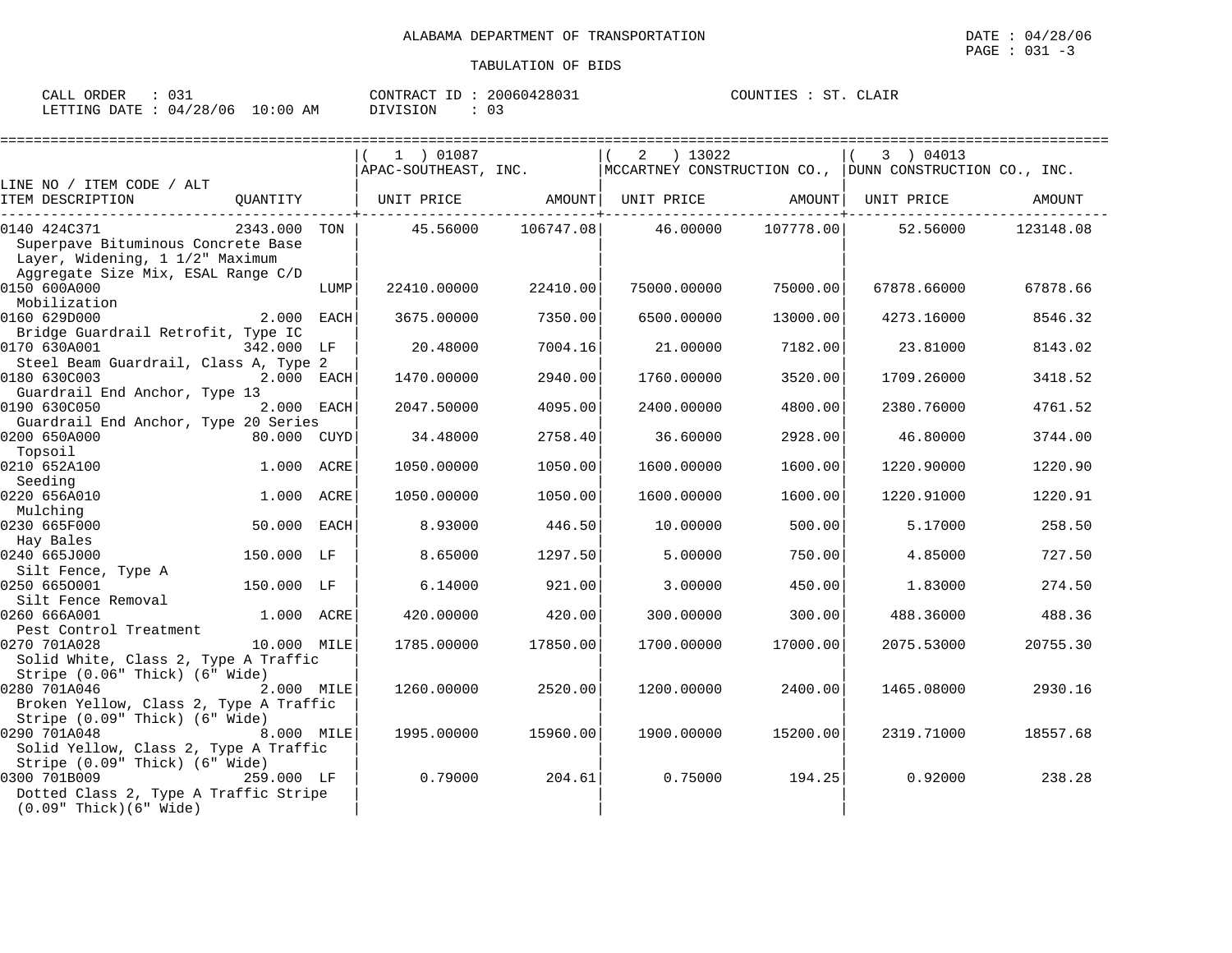| 031<br>ORDER<br>CALL   |             | 20060428031<br>CONTRACT<br>ID. | ST<br>COUNTIES<br>CLAIR |
|------------------------|-------------|--------------------------------|-------------------------|
| LETTING DATE: 04/28/06 | 10:00<br>ΆM | <b>DIVISION</b>                |                         |

|                                         |              |      | 1 ) 01087            |                 | 2<br>) 13022 |                 | 3 ) 04013                                                       |                |
|-----------------------------------------|--------------|------|----------------------|-----------------|--------------|-----------------|-----------------------------------------------------------------|----------------|
|                                         |              |      | APAC-SOUTHEAST, INC. |                 |              |                 | $ $ MCCARTNEY CONSTRUCTION CO., $ $ DUNN CONSTRUCTION CO., INC. |                |
| LINE NO / ITEM CODE / ALT               |              |      |                      |                 |              |                 |                                                                 |                |
| ITEM DESCRIPTION                        | OUANTITY     |      | UNIT PRICE AMOUNT    |                 |              |                 |                                                                 | AMOUNT         |
|                                         |              |      |                      |                 |              |                 |                                                                 |                |
| 0310 701C000                            | $4.000$ MILE |      | 630.00000            | 2520.001        | 600.00000    | 2400.00         | 732.54000                                                       | 2930.16        |
| Broken Temporary Traffic Stripe         |              |      |                      |                 |              |                 |                                                                 |                |
| 0320 701C001                            | 24.000 MILE  |      | 682.50000            | 16380.00        | 650.00000    | 15600.00        | 793.59000                                                       | 19046.16       |
| Solid Temporary Traffic Stripe          |              |      |                      |                 |              |                 |                                                                 |                |
| 0330 703A002<br>4447.000 SOFT           |              |      | 2.89000              | 12851.83        | 2.50000      | 11117.50        | 3.36000                                                         | 14941.92       |
| Traffic Control Markings, Class 2, Type |              |      |                      |                 |              |                 |                                                                 |                |
| $\mathbf{A}$                            |              |      |                      |                 |              |                 |                                                                 |                |
| 0340 703B002<br>45.000 SOFT             |              |      | 2.89000              | 130.05          | 2.50000      | 112.50          | 3.36000                                                         | 151.20         |
| Traffic Control Legends, Class 2, Type  |              |      |                      |                 |              |                 |                                                                 |                |
| 0350 703D001<br>1944.000 SOFT           |              |      | 1.58000              | 3071.52         | 1.50000      | 2916.00         | 1.83000                                                         | 3557.52        |
| Temporary Traffic Control Markings      |              |      |                      |                 |              |                 |                                                                 |                |
| 0360 705A032<br>72.000 EACH             |              |      | 5.78000              | 416.16          | 5.50000      | 396.00          | 6.71000                                                         | 483.12         |
| Pavement Markers, Class A-H, Type 1-B   |              |      |                      |                 |              |                 |                                                                 |                |
| 0370 705A037                            | 538.000 EACH |      | 5.78000              | 3109.64         | 5.50000      | 2959.00         | 6.71000                                                         | 3609.98        |
| Pavement Markers, Class A-H, Type 2-D   |              |      |                      |                 |              |                 |                                                                 |                |
| 0380 740B000                            | 653.000 SQFT |      | 8.90000              | 5811.70         | 11,00000     | 7183.00         | 10.34000                                                        | 6752.02        |
| Construction Signs                      |              |      |                      |                 |              |                 |                                                                 |                |
| 0390 740C000                            | 320.000      | SOFT | 9.46000              | 3027.20         | 12,00000     | 3840.00         | 10.98000                                                        | 3513.60        |
| Special Construction Signs              |              |      |                      |                 |              |                 |                                                                 |                |
| 0400 740E000                            | 244.000      | EACH | 2,00000              | 488.00          | 5.00000      | 1220.00         | 12.92000                                                        | 3152.48        |
| Cones (36 Inches High)                  |              |      |                      |                 |              |                 |                                                                 |                |
| 0410 740M001                            | 244.000 EACH |      | 2.00000              | 488.00          | 3,00000      | 732.00          | 7.75000                                                         | 1891.00        |
| Ballast For Cone                        |              |      |                      |                 |              |                 |                                                                 |                |
| 0420 998A000                            |              | LUMP | 0.00000              | 0.00            | 0.00000      | 0.00            | 46144.00000                                                     | 46144.00       |
| Construction Fuel (Maximum Bid Limited  |              |      |                      |                 |              |                 |                                                                 |                |
| To $$57,000$ )                          |              |      |                      |                 |              |                 |                                                                 |                |
| SECTION TOTALS                          |              |      |                      | \$1,057,505.94] |              | \$1,284,547.05  |                                                                 | \$1,442,199.13 |
| CONTRACT TOTALS                         |              |      |                      | \$1,057,505.94] |              | \$1,284,547.05] |                                                                 | \$1,442,199.13 |
|                                         |              |      |                      |                 |              |                 |                                                                 |                |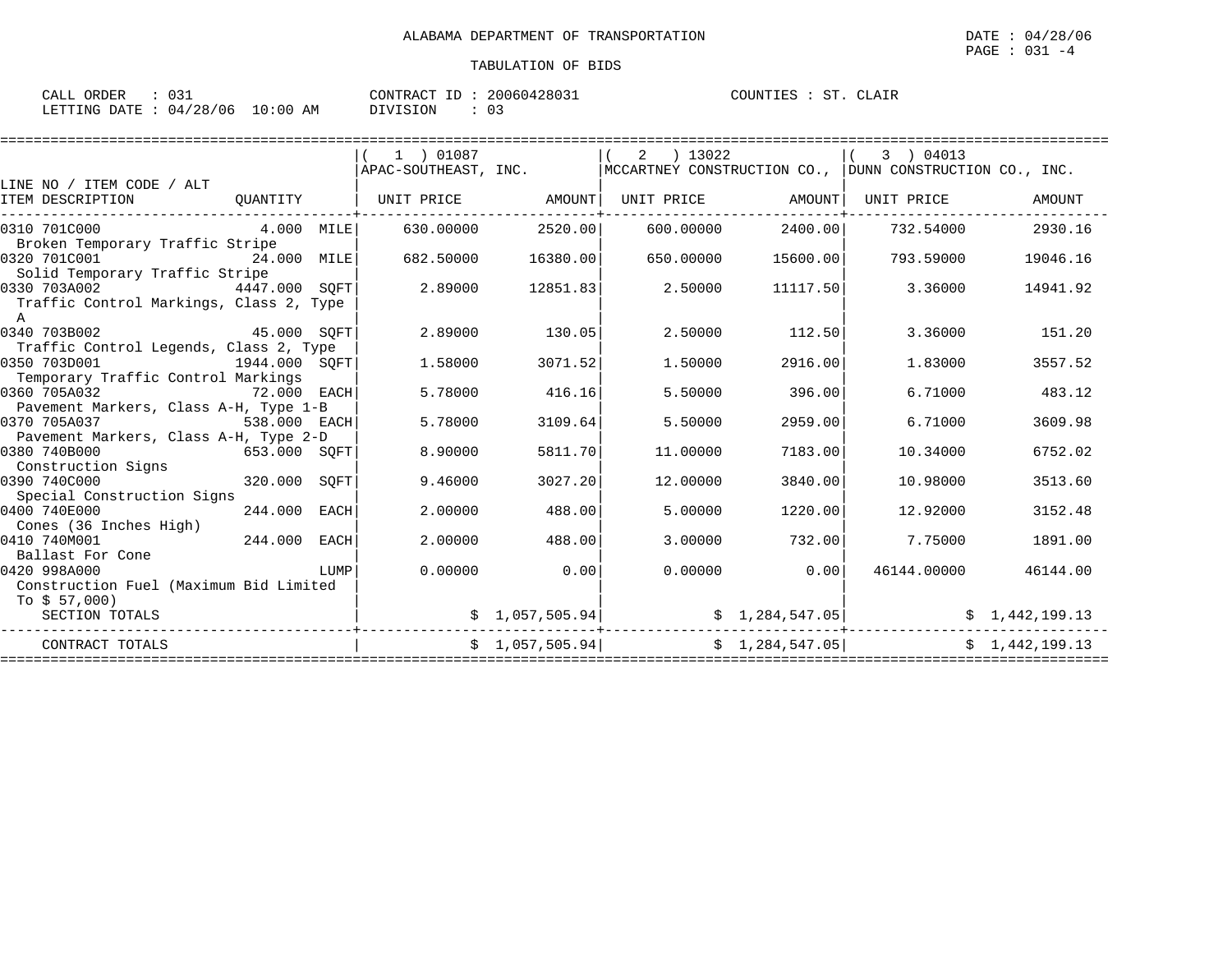# $\texttt{PAGE}$  : 032 -1

|      | CALL ORDER                                            | : 032<br>LETTING DATE: 04/28/06 10:00 AM | CONTRACT ID: 20060428032<br>DIVISION<br>$\cdot$ 01                                                                                                |              |                  | COUNTIES : MORGAN              |                              |
|------|-------------------------------------------------------|------------------------------------------|---------------------------------------------------------------------------------------------------------------------------------------------------|--------------|------------------|--------------------------------|------------------------------|
|      | CONTRACT DESCRIPTION :<br>Hartselle. Length 5.250 mi. |                                          | CONTRACT TIME:<br>40<br>for constructing the Planing, Resurfacing and Traffic Stripe<br>on SR-36 from the Lawrence County line to New Cut Road in | Working Days | (available days) | $PROJECT(S)$ : STPSA-0036(501) | $99 - 301 - 521 - 036 - 602$ |
| RANK | VENDOR NO. / NAME                                     |                                          |                                                                                                                                                   |              |                  | TOTAL<br><b>BID</b>            | % OVER<br>LOW BID            |
|      | 01087                                                 | APAC-SOUTHEAST, INC.                     |                                                                                                                                                   |              |                  | \$1,064,375.28                 | 100.0000%                    |
|      | 07002                                                 | GOOD HOPE CONTRACTING CO., INC.          |                                                                                                                                                   |              |                  | \$1,162,633.34                 | 109.2315%                    |
|      | 19010                                                 | SHELBY CONTRACTING CO., INC.             |                                                                                                                                                   |              |                  | 1,204,828.85                   | 113.1959%                    |
| 4    | 18037                                                 | REED CONTRACTING SERVICES, INC.          |                                                                                                                                                   |              |                  | 1,362,726.94                   | 128.0307%                    |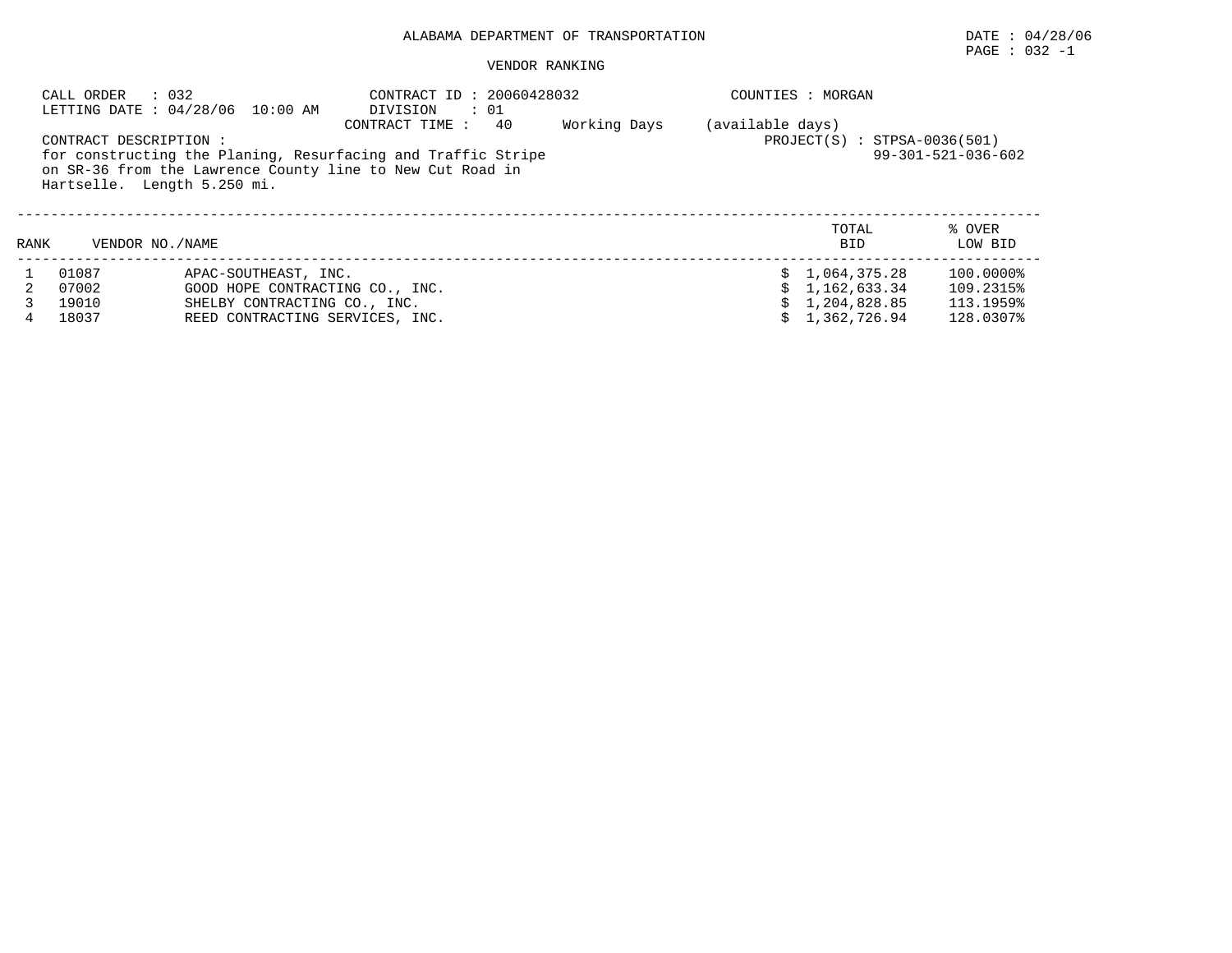| ORDER<br>CALL  | $\sim$ $\sim$ $\sim$ |          | CONTRACT ID | 20060428032   | COUNTIES | MORGAN |
|----------------|----------------------|----------|-------------|---------------|----------|--------|
| LETTING DATE : | 04/28/06             | 10:00 AM | DIVISION    | $\cap$<br>്ധ⊥ |          |        |

|                                                                                                                            |                |      | 1 ) 01087            |           | 2 ) 07002   |           | 3 ) 19010                                               |           |
|----------------------------------------------------------------------------------------------------------------------------|----------------|------|----------------------|-----------|-------------|-----------|---------------------------------------------------------|-----------|
|                                                                                                                            |                |      | APAC-SOUTHEAST, INC. |           |             |           | GOOD HOPE CONTRACTING CO., SHELBY CONTRACTING CO., INC. |           |
| LINE NO / ITEM CODE / ALT<br>ITEM DESCRIPTION                                                                              | OUANTITY       |      | UNIT PRICE           | AMOUNT    | UNIT PRICE  | AMOUNT    | UNIT PRICE                                              | AMOUNT    |
| SECTION 0001<br>Total                                                                                                      |                |      |                      |           |             |           |                                                         |           |
| 0010 206E007<br>Removing Mailboxes (Including Reset<br>With A New Timber Post)                                             | 44.000 EACH    |      | 110.97000            | 4882.68   | 125.00000   | 5500.00   | 90.00000                                                | 3960.00   |
| 0020 405A000<br>Tack Coat                                                                                                  | 5531.000 GAL   |      | 1.46000              | 8075.26   | 1.60000     | 8849.60   | 1.25000                                                 | 6913.75   |
| 0030 408A052<br>Planing Existing Pavement                                                                                  | 79834.000 SQYD |      | 0.88000              | 70253.92  | 0.82000     | 65463.88  | 0.76000                                                 | 60673.84  |
| (Approximately 1.10" Thru 2.0" Thick)<br>0040 410H000<br>Material Remixing Device                                          | $1.000$ EACH   |      | 33728.26000          | 33728.26  | 20000.00000 | 20000.00  | 35000.00000                                             | 35000.00  |
| 0050 424A360<br>Superpave Bituminous Concrete Wearing<br>Surface Layer, 1/2" Maximum Aggregate                             | 5760.000 TON   |      | 46.37000             | 267091.20 | 45.73000    | 263404.80 | 48.05000                                                | 276768.00 |
| Size Mix, ESAL Range C/D<br>0060 424B651<br>Superpave Bituminous Concrete Upper<br>Binder Layer, 1" Maximum Aggregate Size | 11520.000 TON  |      | 36.91000             | 425203.20 | 40.00000    | 460800.00 | 42.53000                                                | 489945.60 |
| Mix, ESAL Range C/D<br>0070 424C364<br>Superpave Bituminous Concrete Base<br>Layer, Patching, 1" Maximum Aggregate         | 150.000 TON    |      | 61.07000             | 9160.50   | 55.00000    | 8250.00   | 42.53000                                                | 6379.50   |
| Size Mix, ESAL Range C/D<br>0080 424C370<br>Superpave Bituminous Concrete Base<br>Layer, Widening, 1" Maximum Aggregate    | 2156.000 TON   |      | 36.91000             | 79577.96  | 41.53000    | 89538.68  | 42.53000                                                | 91694.68  |
| Size Mix, ESAL Range C/D<br>0090 430B040<br>Aggregate Surfacing (Crushed Aggregate                                         | 5544.000 TON   |      | 7.69000              | 42633.36  | 14.22000    | 78835.68  | 13.42000                                                | 74400.48  |
| Base, Type B)<br>0100 600A000                                                                                              |                | LUMP | 38188.52000          | 38188.52  | 72060.00000 | 72060.00  | 53337.00000                                             | 53337.00  |
| Mobilization<br>0110 652A100<br>Seeding                                                                                    | 3.000          | ACRE | 1334.11000           | 4002.33   | 1000.00000  | 3000.00   | 600.00000                                               | 1800.00   |
| 0120 656A010<br>Mulching                                                                                                   | 3.000 ACRE     |      | 1042.95000           | 3128.85   | 1000.00000  | 3000.00   | 600.00000                                               | 1800.00   |
| 0130 665J000<br>Silt Fence, Type A                                                                                         | 1000.000 LF    |      | 3.37000              | 3370.00   | 4.00000     | 4000.00   | 2.65000                                                 | 2650.00   |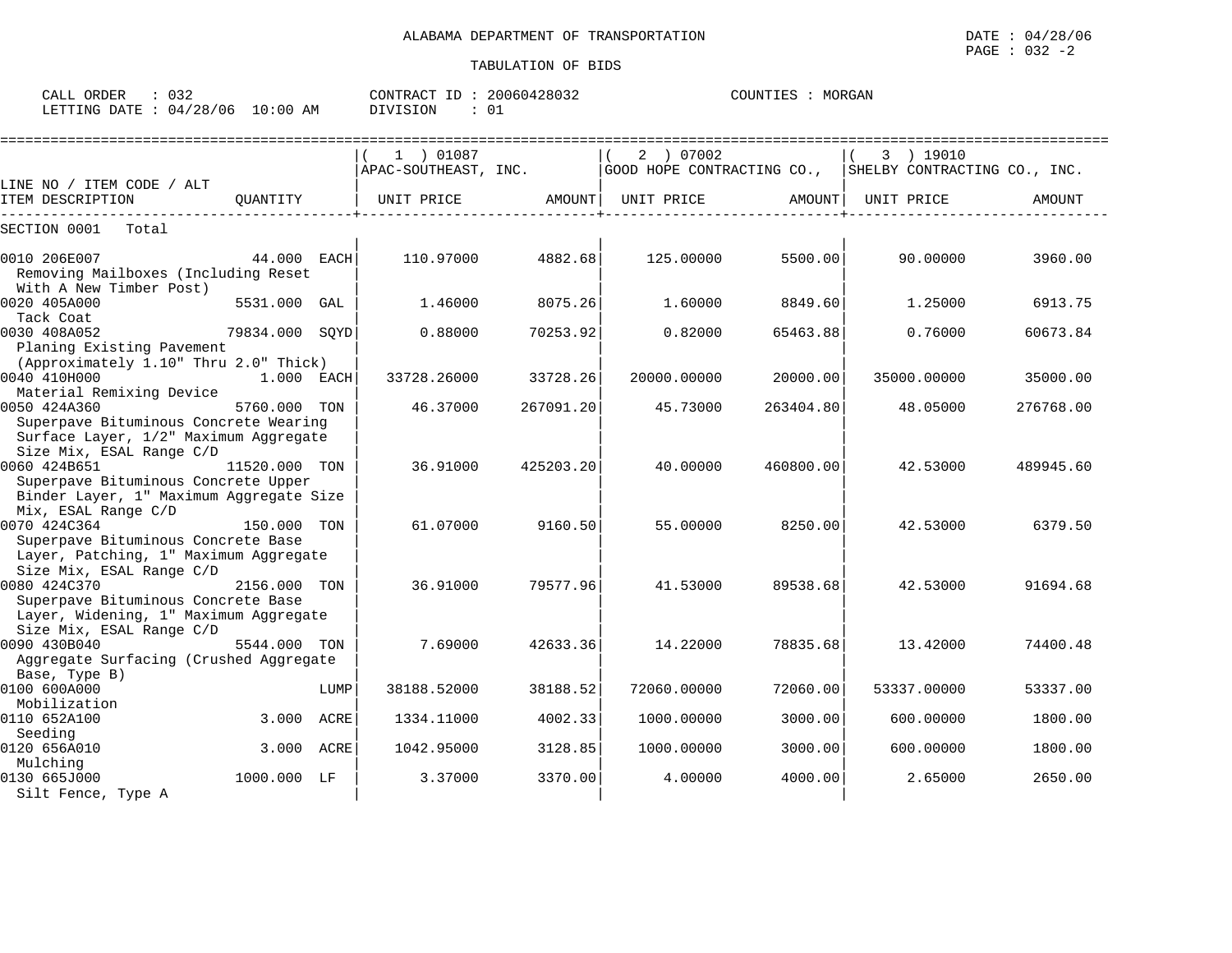| CALL ORDER                      |  |          | CONTRACT ID: 20060428032 | COUNTIES : MORGAN |  |
|---------------------------------|--|----------|--------------------------|-------------------|--|
| LETTING DATE: 04/28/06 10:00 AM |  | DIVISION |                          |                   |  |

|                                                                                           |                         |      | $(1)$ 01087                                                 |                 | 2 ) 07002  |                 | 3 ) 19010<br>APAC-SOUTHEAST, INC. (GOOD HOPE CONTRACTING CO., SHELBY CONTRACTING CO., INC. |                |
|-------------------------------------------------------------------------------------------|-------------------------|------|-------------------------------------------------------------|-----------------|------------|-----------------|--------------------------------------------------------------------------------------------|----------------|
| LINE NO / ITEM CODE / ALT                                                                 |                         |      |                                                             |                 |            |                 |                                                                                            |                |
| ITEM DESCRIPTION                                                                          |                         |      | QUANTITY   UNIT PRICE AMOUNT  UNIT PRICE AMOUNT  UNIT PRICE |                 |            |                 |                                                                                            | AMOUNT         |
| 0140 6650001                                                                              | 1000.000 LF             |      | 1.01000                                                     | 1010.00         | 1.00000    | 1000.00         | 0.50000                                                                                    | 500.00         |
| Silt Fence Removal<br>0150 6650001                                                        | 60.000 LF               |      | 5.44000                                                     | 326.40          | 5.00000    | 300.00          | 5.80000                                                                                    | 348.00         |
| 20 Inch Wattle<br>0160 701A028<br>Solid White, Class 2, Type A Traffic                    | 12.000 MILE             |      | 1836.00000                                                  | 22032.00        | 1927.08000 | 23124.96        | 1800.00000                                                                                 | 21600.00       |
| Stripe (0.06" Thick) (6" Wide)<br>0170 701A046<br>5.000 MILE                              |                         |      | 1122.00000                                                  | 5610.00         | 1177.66000 | 5888.30         | 1100.00000                                                                                 | 5500.00        |
| Broken Yellow, Class 2, Type A Traffic<br>Stripe (0.09" Thick) (6" Wide)                  |                         |      |                                                             |                 |            |                 |                                                                                            |                |
| 0180 701A048<br>Solid Yellow, Class 2, Type A Traffic                                     | 4.000 MILE              |      | 2040.00000                                                  | 8160.00         | 2194.73000 | 8778.92         | 2000.00000                                                                                 | 8000.00        |
| Stripe (0.09" Thick) (6" Wide)<br>0190 701C000<br>9.000 MILE                              |                         |      | 765.00000                                                   | 6885.00         | 771.15000  | 6940.35         | 750.00000                                                                                  | 6750.00        |
| Broken Temporary Traffic Stripe<br>0200 701C001                                           | 29.000 MILE             |      | 816.00000                                                   | 23664.00        | 845.77000  | 24527.33        | 800.00000                                                                                  | 23200.00       |
| Solid Temporary Traffic Stripe<br>0210 703A002<br>Traffic Control Markings, Class 2, Type | 48.000 SOFT             |      | 3.06000                                                     | 146.88          | 10.71000   | 514.08          | 3,00000                                                                                    | 144.00         |
| $\overline{A}$<br>0220 703B002<br>Traffic Control Legends, Class 2, Type                  | 80.000 SOFT             |      | 4.08000                                                     | 326.40          | 10.71000   | 856.80          | 4.00000                                                                                    | 320.00         |
| 0230 705A032<br>Pavement Markers, Class A-H, Type 1-B                                     | 103.000 EACH            |      | 6.12000                                                     | 630.36          | 5.89000    | 606.67          | 6.00000                                                                                    | 618.00         |
| 0240 705A037<br>415.000 EACH<br>Pavement Markers, Class A-H, Type 2-D                     |                         |      | 6.12000                                                     | 2539.80         | 5.89000    | 2444.35         | 6.00000                                                                                    | 2490.00        |
| 0250 740B000<br>506.000 SQFT<br>Construction Signs                                        |                         |      | 7.40000                                                     | 3744.40         | 8.99000    | 4548.94         | 6.00000                                                                                    | 3036.00        |
| 0260 740E000<br>Cones (36 Inches High)                                                    | 200.000                 | EACH | 0.01000                                                     | 2.00            | 1,00000    | 200.00          | 15,00000                                                                                   | 3000.00        |
| 0270 740M001<br>Ballast For Cone                                                          | 200.000 EACH            |      | 0.01000                                                     | 2.00            | 1,00000    | 200.00          | 0.00000                                                                                    | 0.00           |
| 0280 998A000<br>Construction Fuel (Maximum Bid Limited<br>To $$58,500.00)$                |                         | LUMP | 0.00000                                                     | 0.00            | 0.00000    | 0.00            | 24000.00000                                                                                | 24000.00       |
| SECTION TOTALS                                                                            | ---------------------+- |      |                                                             | \$1,064,375.28  |            |                 | $\frac{1}{2}$ , 1, 162, 633.34                                                             |                |
| CONTRACT TOTALS                                                                           |                         |      |                                                             | \$1,064,375.28] |            | \$1,162,633.34] |                                                                                            | \$1,204,828.85 |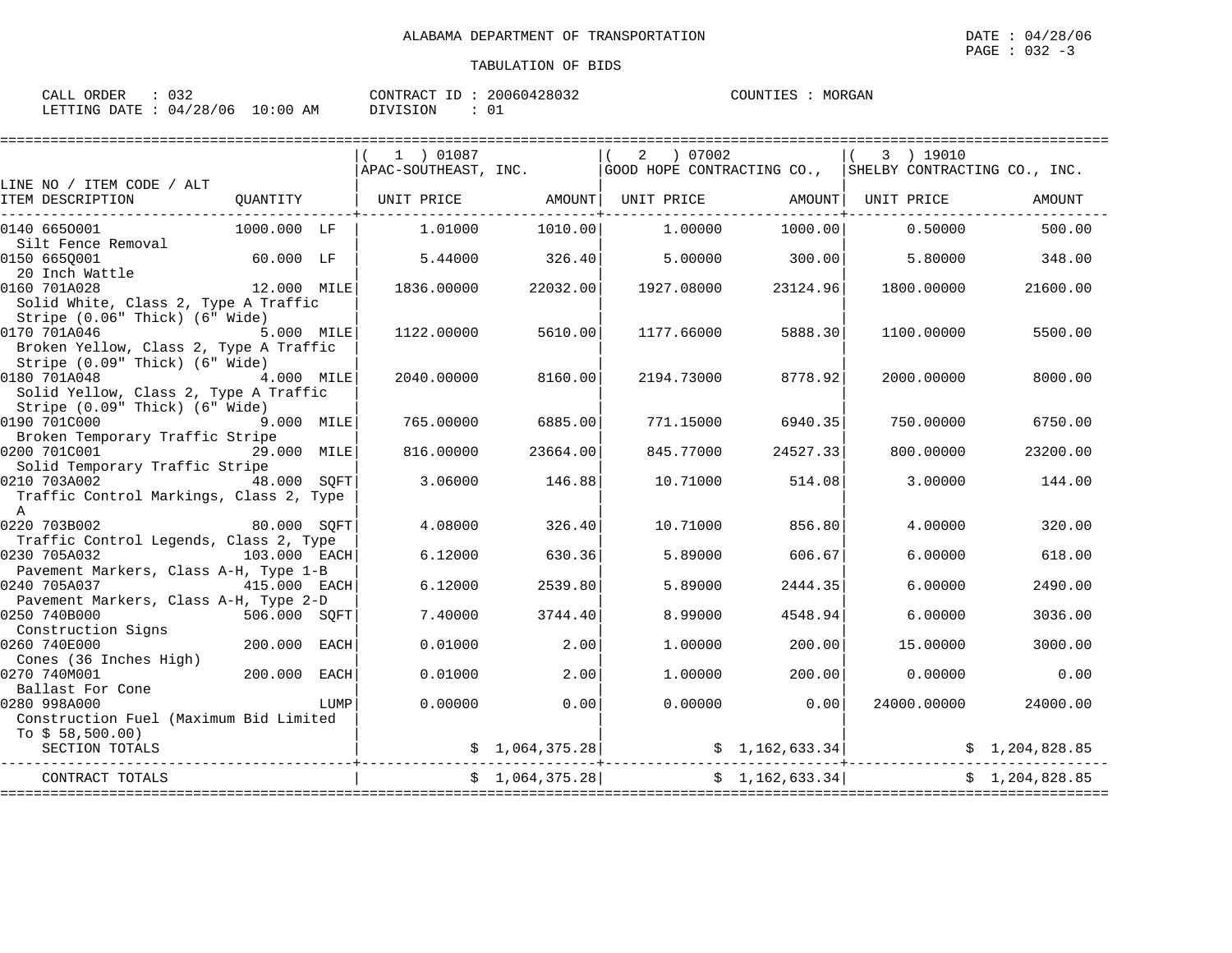# ALABAMA DEPARTMENT OF TRANSPORTATION **Example 2014 120 and 2014** to 04/28/06

#### TABULATION OF BIDS

PAGE : 032 -4

| : 032<br>CALL ORDER<br>LETTING DATE : 04/28/06 10:00 AM                                                                    |                |      | CONTRACT ID: 20060428032<br>DIVISION<br>: 01 |           |            | COUNTIES : MORGAN |            |               |
|----------------------------------------------------------------------------------------------------------------------------|----------------|------|----------------------------------------------|-----------|------------|-------------------|------------|---------------|
|                                                                                                                            |                |      | 4 ) 18037<br>REED CONTRACTING SERVICES,      |           |            |                   |            |               |
| LINE NO / ITEM CODE / ALT<br>ITEM DESCRIPTION                                                                              | OUANTITY       |      | UNIT PRICE                                   | AMOUNT    | UNIT PRICE | AMOUNT            | UNIT PRICE | <b>AMOUNT</b> |
| SECTION 0001<br>Total                                                                                                      |                |      |                                              |           |            |                   |            |               |
| 0010 206E007<br>Removing Mailboxes (Including Reset<br>With A New Timber Post)                                             | 44.000 EACH    |      | 230.92000                                    | 10160.48  |            |                   |            |               |
| 0020 405A000<br>Tack Coat                                                                                                  | 5531.000 GAL   |      | 1.38000                                      | 7632.78   |            |                   |            |               |
| 0030 408A052<br>Planing Existing Pavement<br>(Approximately 1.10" Thru 2.0" Thick)                                         | 79834.000 SOYD |      | 1.56000                                      | 124541.04 |            |                   |            |               |
| 0040 410H000<br>Material Remixing Device                                                                                   | 1.000 EACH     |      | 13777.37000                                  | 13777.37  |            |                   |            |               |
| 0050 424A360<br>Superpave Bituminous Concrete Wearing<br>Surface Layer, 1/2" Maximum Aggregate<br>Size Mix, ESAL Range C/D | 5760.000 TON   |      | 54.38000                                     | 313228.80 |            |                   |            |               |
| 0060 424B651<br>Superpave Bituminous Concrete Upper<br>Binder Layer, 1" Maximum Aggregate Size<br>Mix, ESAL Range C/D      | 11520.000 TON  |      | 46.90000                                     | 540288.00 |            |                   |            |               |
| 0070 424C364<br>Superpave Bituminous Concrete Base<br>Layer, Patching, 1" Maximum Aggregate<br>Size Mix, ESAL Range C/D    | 150.000 TON    |      | 77.05000                                     | 11557.50  |            |                   |            |               |
| 0080 424C370<br>Superpave Bituminous Concrete Base<br>Layer, Widening, 1" Maximum Aggregate<br>Size Mix, ESAL Range C/D    | 2156.000 TON   |      | 54.31000                                     | 117092.36 |            |                   |            |               |
| 0090 430B040<br>Aggregate Surfacing (Crushed Aggregate<br>Base, Type B)                                                    | 5544.000 TON   |      | 13.59000                                     | 75342.96  |            |                   |            |               |
| 0100 600A000<br>Mobilization                                                                                               |                | LUMP | 55688.34000                                  | 55688.34  |            |                   |            |               |
| 0110 652A100<br>Seeding                                                                                                    | 3.000 ACRE     |      | 977.11000                                    | 2931.33   |            |                   |            |               |
| 0120 656A010<br>Mulching                                                                                                   | 3.000 ACRE     |      | 927.93000                                    | 2783.79   |            |                   |            |               |
| 0130 665J000<br>Silt Fence, Type A                                                                                         | 1000.000 LF    |      | 2.43000                                      | 2430.00   |            |                   |            |               |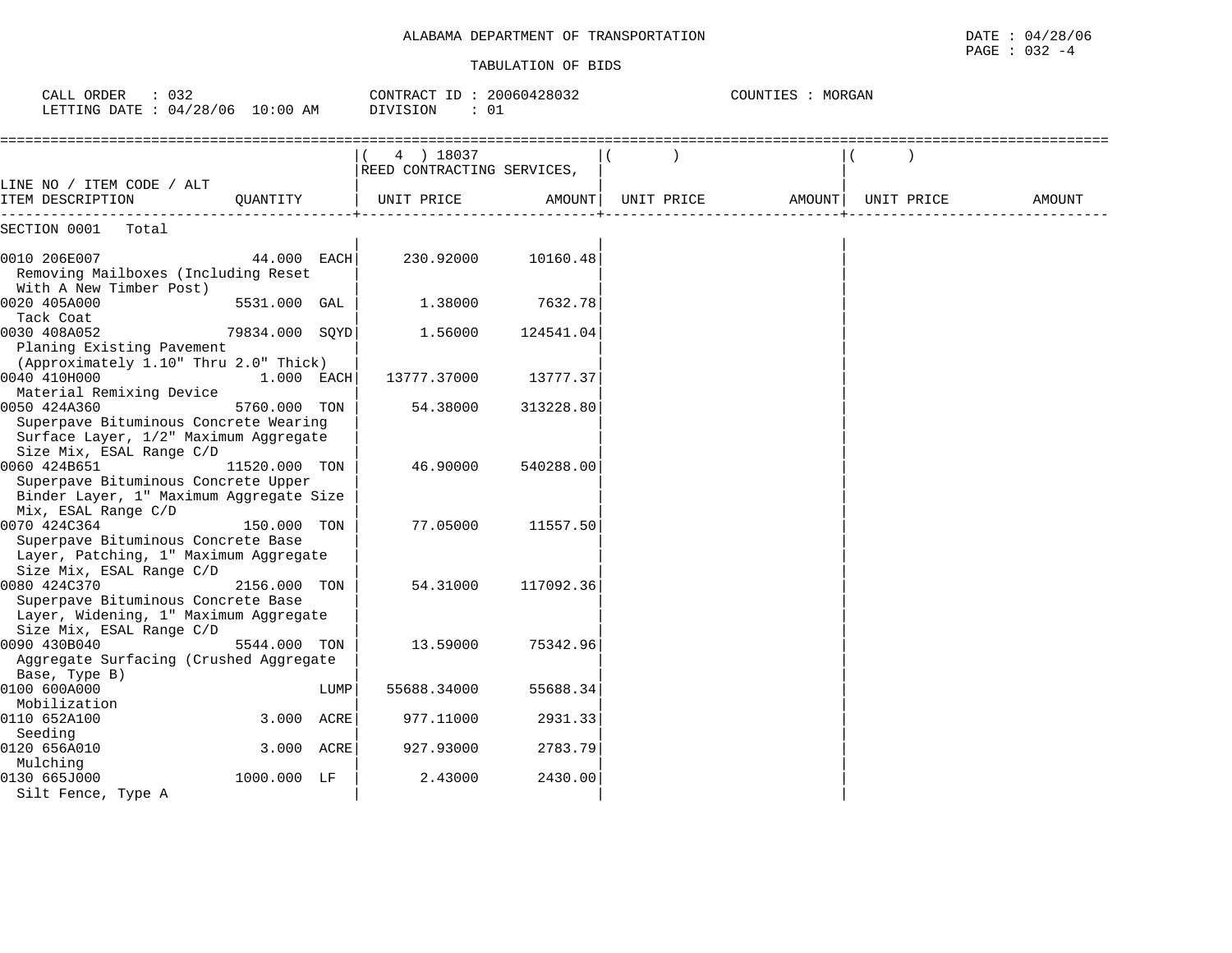| : 032<br>CALL ORDER             | CONTRACT ID: 20060428032 | MORGAN<br>COUNTIES : |
|---------------------------------|--------------------------|----------------------|
| LETTING DATE: 04/28/06 10:00 AM | DIVISION                 |                      |

|                                                                          |               |      | 4 ) 18037<br>REED CONTRACTING SERVICES, |                                     |  |                            |            |        |
|--------------------------------------------------------------------------|---------------|------|-----------------------------------------|-------------------------------------|--|----------------------------|------------|--------|
| LINE NO / ITEM CODE / ALT                                                |               |      |                                         |                                     |  |                            |            |        |
| ITEM DESCRIPTION<br>-----------------                                    | QUANTITY      |      | UNIT PRICE                              |                                     |  | AMOUNT   UNIT PRICE AMOUNT | UNIT PRICE | AMOUNT |
| 0140 6650001                                                             | 1000.000 LF   |      | 1,11000                                 | 1110.00                             |  |                            |            |        |
| Silt Fence Removal                                                       |               |      | 12.76000                                | 765.60                              |  |                            |            |        |
| 0150 665Q001<br>20 Inch Wattle                                           | $60.000$ LF   |      |                                         |                                     |  |                            |            |        |
| 0160 701A028                                                             | $12.000$ MILE |      | 1890.00000                              | 22680.00                            |  |                            |            |        |
| Solid White, Class 2, Type A Traffic                                     |               |      |                                         |                                     |  |                            |            |        |
| Stripe (0.06" Thick) (6" Wide)                                           |               |      |                                         |                                     |  |                            |            |        |
| 0170 701A046                                                             | 5.000 MILE    |      | 1155.00000                              | 5775.00                             |  |                            |            |        |
| Broken Yellow, Class 2, Type A Traffic<br>Stripe (0.09" Thick) (6" Wide) |               |      |                                         |                                     |  |                            |            |        |
| 0180 701A048                                                             | 4.000 MILE    |      | 2100.00000                              | 8400.00                             |  |                            |            |        |
| Solid Yellow, Class 2, Type A Traffic                                    |               |      |                                         |                                     |  |                            |            |        |
| Stripe (0.09" Thick) (6" Wide)                                           |               |      |                                         |                                     |  |                            |            |        |
| 0190 701C000                                                             | 9.000 MILE    |      | 787.50000                               | 7087.50                             |  |                            |            |        |
| Broken Temporary Traffic Stripe<br>0200 701C001<br>29.000 MILE           |               |      | 840.00000                               | 24360.00                            |  |                            |            |        |
| Solid Temporary Traffic Stripe                                           |               |      |                                         |                                     |  |                            |            |        |
| 0210 703A002                                                             | 48.000 SOFT   |      | 3.15000                                 | 151.20                              |  |                            |            |        |
| Traffic Control Markings, Class 2, Type                                  |               |      |                                         |                                     |  |                            |            |        |
| $\mathbb{A}$                                                             |               |      |                                         |                                     |  |                            |            |        |
| 0220 703B002<br>Traffic Control Legends, Class 2, Type                   | 80.000 SOFT   |      | 4.20000                                 | 336.00                              |  |                            |            |        |
| 0230 705A032                                                             | 103.000 EACH  |      | 6.30000                                 | 648.90                              |  |                            |            |        |
| Pavement Markers, Class A-H, Type 1-B                                    |               |      |                                         |                                     |  |                            |            |        |
| 0240 705A037<br>415.000 EACH                                             |               |      | 6.30000                                 | 2614.50                             |  |                            |            |        |
| Pavement Markers, Class A-H, Type 2-D                                    |               |      |                                         |                                     |  |                            |            |        |
| 0250 740B000<br>Construction Signs                                       | 506.000 SQFT  |      | 11.58000                                | 5859.48                             |  |                            |            |        |
| 0260 740E000                                                             | 200.000 EACH  |      | 16.94000                                | 3388.00                             |  |                            |            |        |
| Cones (36 Inches High)                                                   |               |      |                                         |                                     |  |                            |            |        |
| 0270 740M001                                                             | 200.000 EACH  |      | 10.48000                                | 2096.00                             |  |                            |            |        |
| Ballast For Cone                                                         |               |      |                                         |                                     |  |                            |            |        |
| 0280 998A000<br>Construction Fuel (Maximum Bid Limited                   |               | LUMP | 0.01000                                 | 0.01                                |  |                            |            |        |
| To $$58,500.00)$                                                         |               |      |                                         |                                     |  |                            |            |        |
| SECTION TOTALS                                                           |               |      |                                         | $\sin 1, 362, 726.94$ $\sin 9, 362$ |  | 0.00                       |            | 0.00   |
| CONTRACT TOTALS                                                          |               |      |                                         | \$1,362,726.94]                     |  | \$<br>0.00                 |            | \$     |
|                                                                          |               |      |                                         |                                     |  |                            |            |        |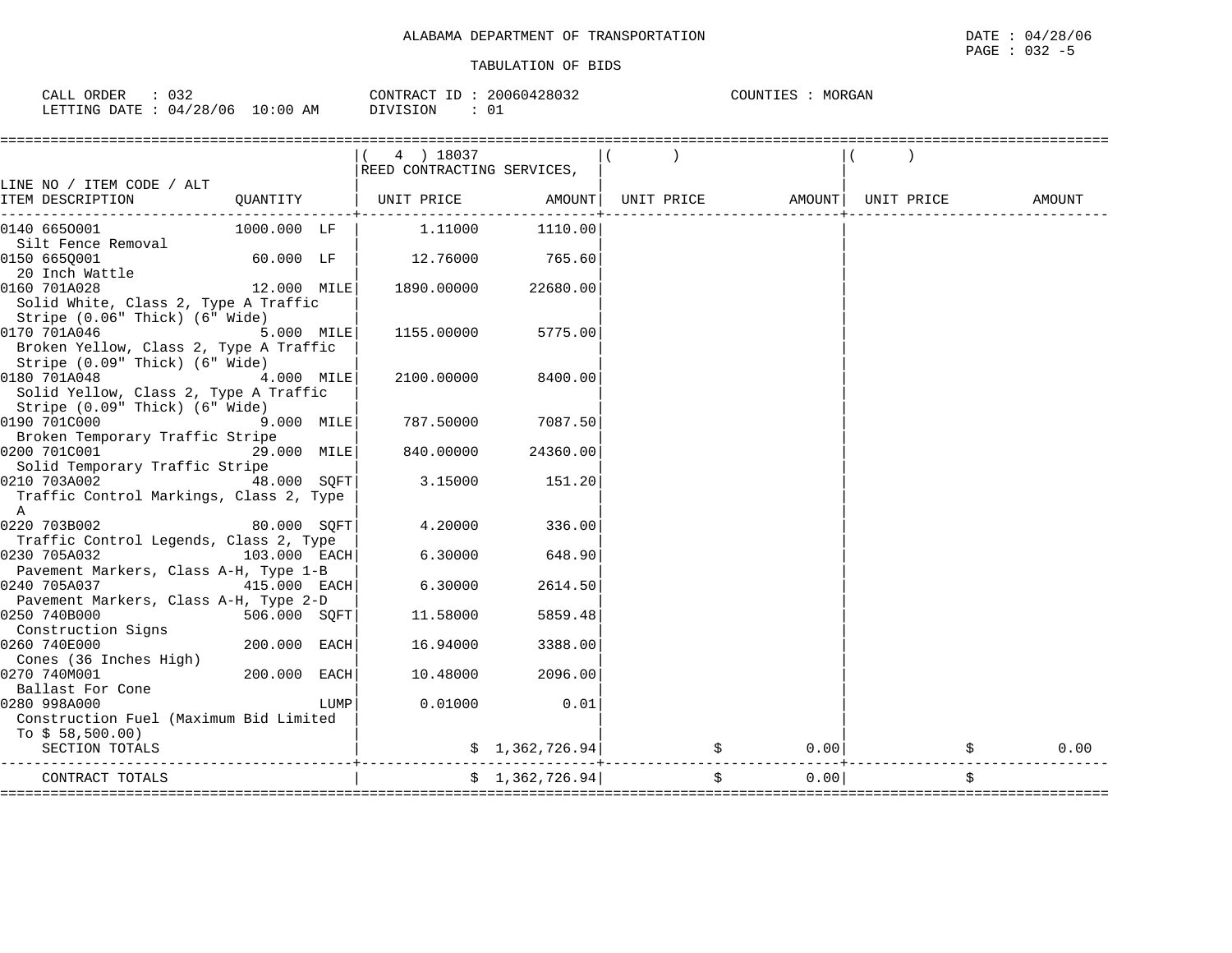# $\texttt{PAGE}$  : 033 -1

| CALL ORDER                            | : 033<br>LETTING DATE: 04/28/06 10:00 AM                                                                                                               | CONTRACT ID: 20060428033<br>: 05<br>DIVISION                             |  |   | COUNTIES : CHILTON                                   |                                                  |  |  |  |
|---------------------------------------|--------------------------------------------------------------------------------------------------------------------------------------------------------|--------------------------------------------------------------------------|--|---|------------------------------------------------------|--------------------------------------------------|--|--|--|
| Length 3.458 mi.                      | CONTRACT DESCRIPTION :<br>for constructing the Planing, Resurfacing and Traffic Stripe<br>on SR-139 from SR-22 in Maplesville to the Bibb county line. | (available days)<br>$PROJECT(S) : STPSA-0139(501)$<br>99-305-114-139-602 |  |   |                                                      |                                                  |  |  |  |
| RANK                                  | VENDOR NO. / NAME                                                                                                                                      |                                                                          |  |   | TOTAL<br><b>BID</b>                                  | % OVER<br>LOW BID                                |  |  |  |
| 04013<br>03097<br>01087<br>23024<br>4 | DUNN CONSTRUCTION COMPANY, INC.<br>CHILTON PAVING & ASPHALT, LLC<br>APAC-SOUTHEAST, INC.                                                               | WIREGRASS CONSTRUCTION COMPANY, INC.                                     |  | Ŝ | 704,092.29<br>708,316.61<br>722,163.18<br>771,855.10 | 100.0000%<br>100.6000%<br>102.5666%<br>109.6241% |  |  |  |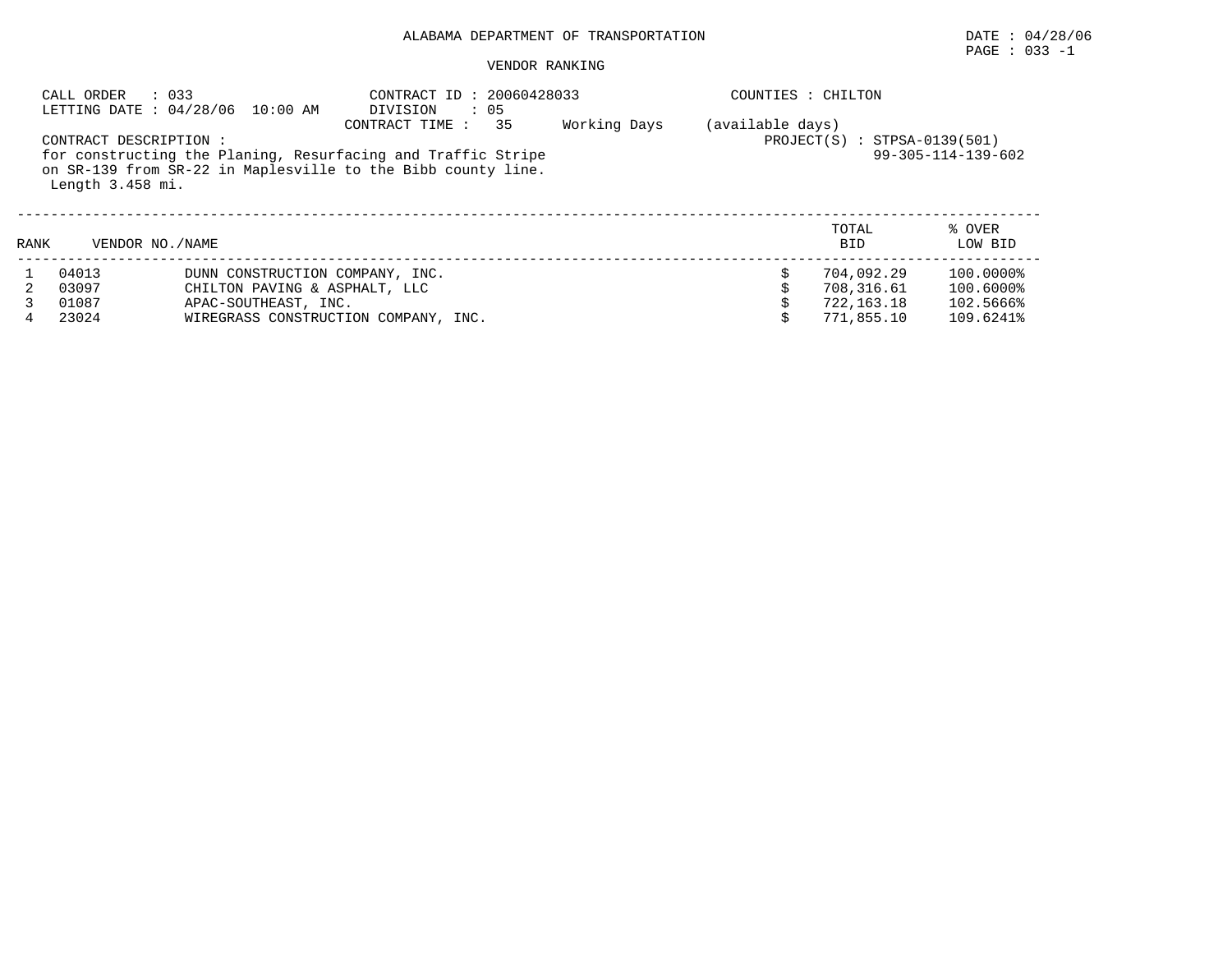| CALL ORDER : 033<br>LETTING DATE: 04/28/06 10:00 AM |          | CONTRACT ID: 20060428033<br>: 05<br>DIVISION |        |                                                                   | COUNTIES : CHILTON |            |        |
|-----------------------------------------------------|----------|----------------------------------------------|--------|-------------------------------------------------------------------|--------------------|------------|--------|
| LINE NO / ITEM CODE / ALT                           |          | 04013<br>DUNN CONSTRUCTION CO., INC.         |        | 2 ) 03097<br>  CHILTON PAVING & ASPHALT, L   APAC-SOUTHEAST, INC. |                    | 01087      |        |
| ITEM DESCRIPTION                                    | OUANTITY | UNIT PRICE                                   | AMOUNT | UNIT PRICE                                                        | AMOUNT             | UNIT PRICE | AMOUNT |
| SECTION 0001<br>Total                               |          |                                              |        |                                                                   |                    |            |        |

| CALL ORDER                       | ົດ ລິ | CONTRACT ID: 20060428033 |  | COUNTIES : CHILTO |  |
|----------------------------------|-------|--------------------------|--|-------------------|--|
| LETTING DATE : 04/28/06 10:00 AM |       | DIVISION                 |  |                   |  |

| LINE NO / ITEM CODE / ALT<br>ITEM DESCRIPTION                                                                                                    | QUANTITY       | UNIT PRICE | AMOUNT    | UNIT PRICE  | AMOUNT    | UNIT PRICE  | AMOUNT    |
|--------------------------------------------------------------------------------------------------------------------------------------------------|----------------|------------|-----------|-------------|-----------|-------------|-----------|
|                                                                                                                                                  |                |            |           |             |           |             |           |
| SECTION 0001<br>Total                                                                                                                            |                |            |           |             |           |             |           |
| $6.000$ EACH<br>0010 209A000<br>Mailbox Reset, Single                                                                                            |                | 214.42000  | 1286.52   | 312.50000   | 1875.00   | 340.00000   | 2040.00   |
| 0020 210D015<br>290.000 CUYD<br>Borrow Excavation (A-4) (Loose Truckbed<br>Measurement)                                                          |                | 23.05000   | 6684.50   | 31.33000    | 9085.70   | 14.50000    | 4205.00   |
| 0030 212A000<br>Machine Grading Shoulders                                                                                                        | 238.000 STA    | 17.98000   | 4279.24   | 18.30000    | 4355.40   | 35.70000    | 8496.60   |
| 0040 305B060<br>Crushed Aggregate, Section 825, 1" Down<br>For Miscellaneous Use                                                                 | 100.000 TON    | 35.26000   | 3526.00   | 24.07000    | 2407.00   | 35.00000    | 3500.00   |
| 0050 405A000<br>Tack Coat                                                                                                                        | 1656.000 GAL   | 1.41000    | 2334.96   | 2.79000     | 4620.24   | 1,40000     | 2318.40   |
| 0060 408A051<br>Planing Existing Pavement<br>(Approximately 0.00" Thru 1.0" Thick)                                                               | 31542.000 SQYD | 0.69000    | 21763.98  | 0.88000     | 27756.96  | 0.75000     | 23656.50  |
| 0070 408A053<br>Planing Existing Pavement                                                                                                        | 20780.000 SOYD | 1.11000    | 23065.80  | 1.13000     | 23481.40  | 1,30000     | 27014.00  |
| (Approximately 2.10" Thru 3.0" Thick)                                                                                                            | $1.000$ EACH   | 2567.49000 | 2567.49   | 8022.92000  | 8022.92   | 3200.00000  | 3200.00   |
| Contractor Retained Profilograph<br>1.000 EACH<br>0090 410H000<br>Material Remixing Device                                                       |                | 7056.91000 | 7056.91   | 10315.19000 | 10315.19  | 19950.00000 | 19950.00  |
| 0100 424A356<br>Superpave Bituminous Concrete Wearing<br>Surface Layer, 3/8" Maximum Aggregate<br>Size Mix, ESAL Range C/D                       | 832.000 TON    | 59.19000   | 49246.08  | 55.56000    | 46225.92  | 54.80000    | 45593.60  |
| 0110 424A361 4044.000 TON<br>Superpave Bituminous Concrete Wearing<br>Surface Layer, 3/4" Maximum Aggregate<br>Size Mix, ESAL Range C/D          |                | 50.24000   | 203170.56 | 47.37000    | 191564.28 | 53.14000    | 214898.16 |
| 0120 424A364<br>Superpave Bituminous Concrete Wearing<br>Surface Layer, Patching, 3/4" Maximum<br>Aggregate Size Mix, ESAL Range C/D             | 200.000 TON    | 84.73000   | 16946.00  | 101.75000   | 20350.00  | 90.00000    | 18000.00  |
| 0130 424A367 226.000 TON<br>Superpave Bituminous Concrete Wearing<br>Surface Layer, Leveling, 3/4" Maximum<br>Aggregate Size Mix, ESAL Range C/D |                | 56.10000   | 12678.60  | 62.22000    | 14061.72  | 57.50000    | 12995.00  |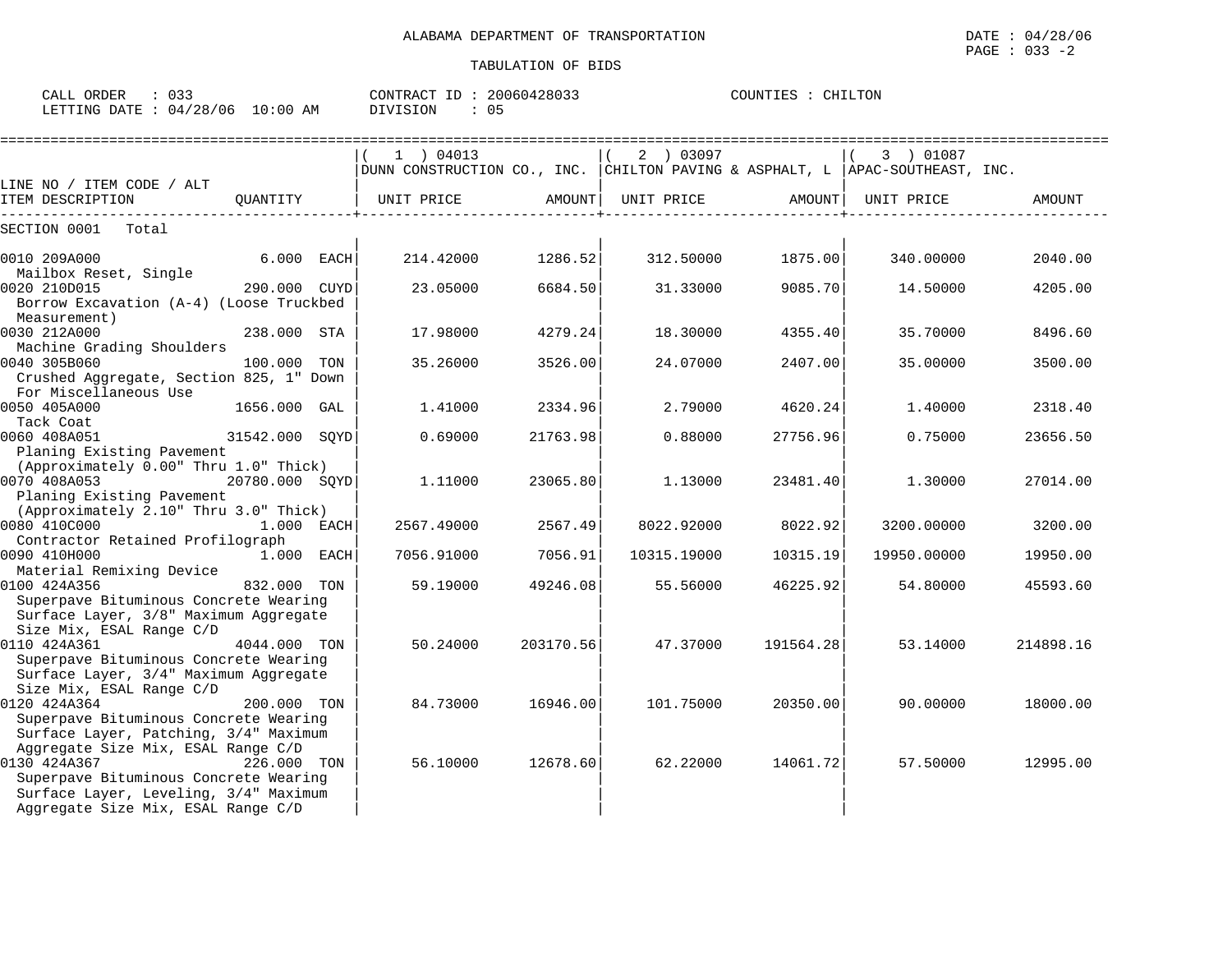| ORDER<br>CALL            |          | 20060428033<br>CONTRACT<br>ID. | COUNTIES<br>CHILTON |
|--------------------------|----------|--------------------------------|---------------------|
| 04/28/06<br>LETTING DATE | 10:00 AM | DIVISION                       |                     |

|                                         |             |      | $1$ ) 04013                                                                    |           | 03097<br>2  |           | 3 ) 01087   |           |
|-----------------------------------------|-------------|------|--------------------------------------------------------------------------------|-----------|-------------|-----------|-------------|-----------|
|                                         |             |      | DUNN CONSTRUCTION CO., INC. CHILTON PAVING & ASPHALT, L   APAC-SOUTHEAST, INC. |           |             |           |             |           |
| LINE NO / ITEM CODE / ALT               |             |      |                                                                                |           |             |           |             |           |
| ITEM DESCRIPTION                        | OUANTITY    |      | UNIT PRICE                                                                     | AMOUNT    | UNIT PRICE  | AMOUNT    | UNIT PRICE  | AMOUNT    |
| 0140 424A370                            | 100.000 TON |      | 70.96000                                                                       | 7096.00   | 76.61000    | 7661.00   | 75.00000    | 7500.00   |
| Superpave Bituminous Concrete Wearing   |             |      |                                                                                |           |             |           |             |           |
| Surface Layer, Widening, 3/4" Maximum   |             |      |                                                                                |           |             |           |             |           |
| Aggregate Size Mix, ESAL Range C/D      |             |      |                                                                                |           |             |           |             |           |
| 0150 424B651                            | 2598.000    | TON  | 42.18000                                                                       | 109583.64 | 39.59000    | 102854.82 | 48.17000    | 125145.66 |
| Superpave Bituminous Concrete Upper     |             |      |                                                                                |           |             |           |             |           |
| Binder Layer, 1" Maximum Aggregate Size |             |      |                                                                                |           |             |           |             |           |
| Mix, ESAL Range C/D                     |             |      |                                                                                |           |             |           |             |           |
| 0160 424B655                            | 500.000 TON |      | 79.79000                                                                       | 39895.00  | 67.25000    | 33625.00  | 75.00000    | 37500.00  |
| Superpave Bituminous Concrete Upper     |             |      |                                                                                |           |             |           |             |           |
| Binder Layer, Patching, 1" Maximum      |             |      |                                                                                |           |             |           |             |           |
| Aggregate Size Mix, ESAL Range C/D      |             |      |                                                                                |           |             |           |             |           |
| 0170 424B663                            | 913.000     | TON  | 43.10000                                                                       | 39350.30  | 54.42000    | 49685.46  | 53.43000    | 48781.59  |
| Superpave Bituminous Concrete Upper     |             |      |                                                                                |           |             |           |             |           |
| Binder Layer, Widening, 1 1/2" Maximum  |             |      |                                                                                |           |             |           |             |           |
| Aggregate Size Mix, ESAL Range C/D      |             |      |                                                                                |           |             |           |             |           |
| 0180 600A000                            |             | LUMP | 17022.55000                                                                    | 17022.55  | 42307.69000 | 42307.69  | 15500.00000 | 15500.00  |
| Mobilization                            |             |      |                                                                                |           |             |           |             |           |
| 0190 651A000                            | 3.000       | ACRE | 226.32000                                                                      | 678.96    | 916.91000   | 2750.73   | 200.00000   | 600.00    |
| Ground Preparation                      |             |      |                                                                                |           |             |           |             |           |
| 0200 651B000                            | 5.000       | TON  | 113.16000                                                                      | 565.80    | 115.61000   | 578.05    | 100.00000   | 500.00    |
| Agricultural Limestone                  |             |      |                                                                                |           |             |           |             |           |
| 0210 651C000                            | 3.000       | TON  | 452.64000                                                                      | 1357.92   | 438.75000   | 1316.25   | 400.00000   | 1200.00   |
| 8-8-8 Commercial Fertilizer             |             |      |                                                                                |           |             |           |             |           |
| 0220 656A010<br>Mulching                | 3.000 ACRE  |      | 565.80000                                                                      | 1697.40   | 965.91000   | 2897.73   | 500.00000   | 1500.00   |
| 0230 665J000                            | 3485.000 LF |      | 4.53000                                                                        | 15787.05  | 3.72000     | 12964.20  | 4.00000     | 13940.00  |
| Silt Fence, Type A                      |             |      |                                                                                |           |             |           |             |           |
| 0240 6650001                            | 3485.000 LF |      | 1.13000                                                                        | 3938.05   | 1.72000     | 5994.20   | 1.00000     | 3485.00   |
| Silt Fence Removal                      |             |      |                                                                                |           |             |           |             |           |
| 0250 6650000                            | 150.000 LF  |      | 5.66000                                                                        | 849.00    | 7.47000     | 1120.50   | 5.00000     | 750.00    |
| 12 Inch Wattle                          |             |      |                                                                                |           |             |           |             |           |
| 0260 6650001                            | 880.000 LF  |      | 7.92000                                                                        | 6969.60   | 8.03000     | 7066.40   | 7.00000     | 6160.00   |
| 20 Inch Wattle                          |             |      |                                                                                |           |             |           |             |           |
| 0270 701A028                            | 7.000 MILE  |      | 1965.55000                                                                     | 13758.85  | 1988.30000  | 13918.10  | 1818,20000  | 12727.40  |
| Solid White, Class 2, Type A Traffic    |             |      |                                                                                |           |             |           |             |           |
| Stripe (0.06" Thick) (6" Wide)          |             |      |                                                                                |           |             |           |             |           |
| 0280 701A046                            | 3.000 MILE  |      | 1329.64000                                                                     | 3988.92   | 1318.05000  | 3954.15   | 1111.10000  | 3333.30   |
| Broken Yellow, Class 2, Type A Traffic  |             |      |                                                                                |           |             |           |             |           |
| Stripe (0.09" Thick) (6" Wide)          |             |      |                                                                                |           |             |           |             |           |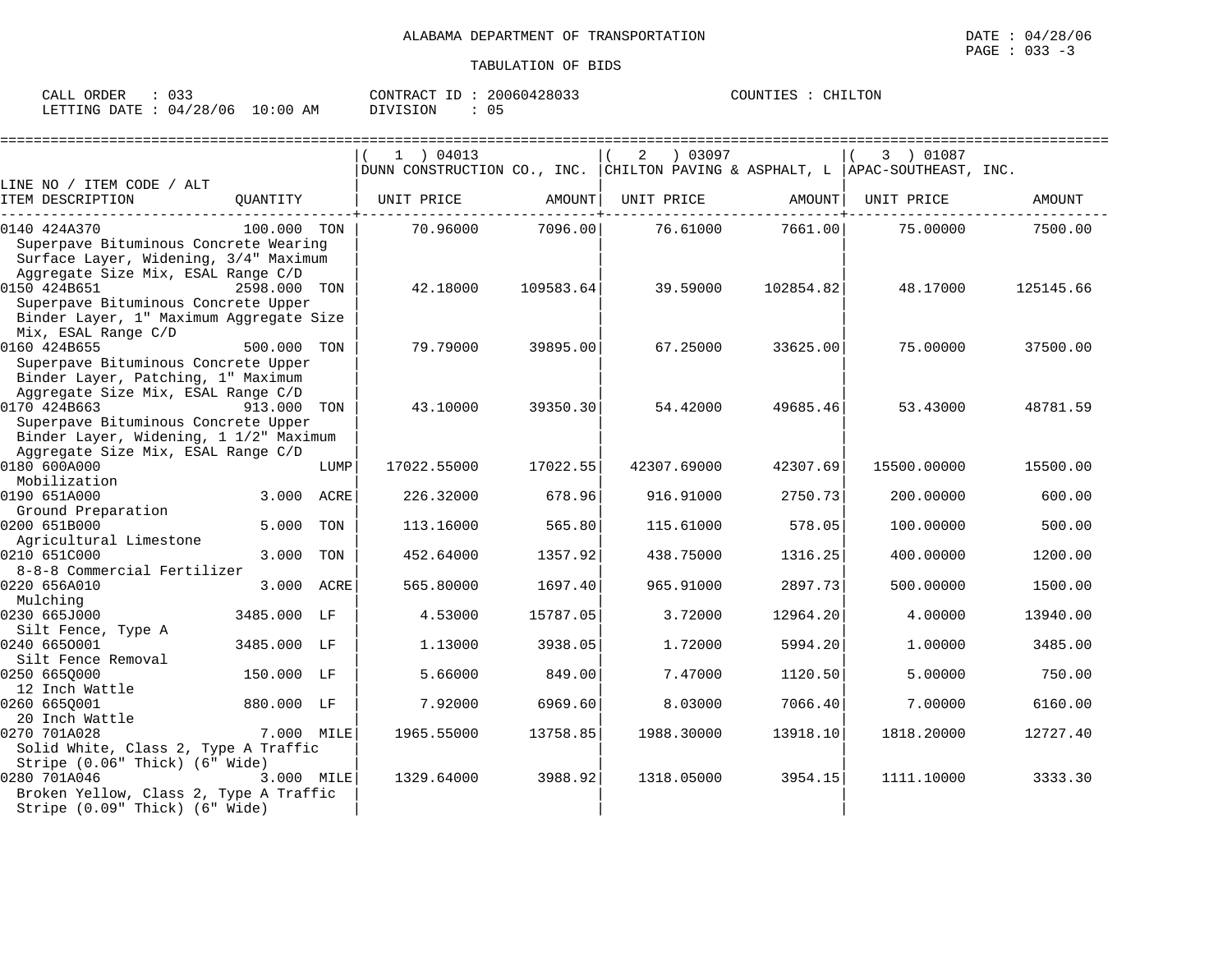| ORDER<br>CALL  | ົ່າ<br>USS                | 20060428033<br>CONTRACT<br>ID | COUNTIES<br>CHILTON |
|----------------|---------------------------|-------------------------------|---------------------|
| LETTING DATE : | 10:00<br>: 04/28/06<br>AM | <b>DIVISION</b>               |                     |

|                                                                                                             |               |      | $1$ ) 04013                                                                    |          | (2) 03097                                                |          | $(3)$ 01087 |                |
|-------------------------------------------------------------------------------------------------------------|---------------|------|--------------------------------------------------------------------------------|----------|----------------------------------------------------------|----------|-------------|----------------|
|                                                                                                             |               |      | DUNN CONSTRUCTION CO., INC. CHILTON PAVING & ASPHALT, L   APAC-SOUTHEAST, INC. |          |                                                          |          |             |                |
| LINE NO / ITEM CODE / ALT                                                                                   |               |      |                                                                                |          |                                                          |          |             |                |
| ITEM DESCRIPTION                                                                                            |               |      | QUANTITY   UNIT PRICE AMOUNT                                                   |          | UNIT PRICE         AMOUNT   UNIT PRICE                   |          |             | AMOUNT         |
| 0290 701A048<br>Solid Yellow, Class 2, Type A Traffic<br>Stripe (0.09" Thick) (6" Wide)                     |               |      | $5.000$ MILE $2196.79000$ $10983.95$ $2159.09000$ $10795.45$ $2070.70000$      |          |                                                          |          |             | 10353.50       |
| 0300 701B009 90.000 LF<br>Dotted Class 2, Type A Traffic Stripe<br>(0.09" Thick)(6" Wide)                   |               |      |                                                                                |          | $1.16000$ $104.40$ $1.17000$ $105.30$ $2.02000$ $181.80$ |          |             |                |
| 0310 701C000<br>Broken Temporary Traffic Stripe                                                             | 5.000 MILE    |      | 693.72000                                                                      | 3468.60  | 682.98000                                                | 3414.90  | 686.90000   | 3434.50        |
| 0320 701C001 9.000 MILE<br>Solid Temporary Traffic Stripe                                                   |               |      | 751.53000                                                                      | 6763.77  | 1015.63000                                               | 9140.67  | 787.90000   | 7091.10        |
| 0330 703A002 1046.000 SQFT<br>Traffic Control Markings, Class 2, Type<br>$\mathbb{A}$                       |               |      | 2.89000                                                                        | 3022.94  | 2.82000                                                  | 2949.72  | 3.28000     | 3430.88        |
| 318.000 SQFT<br>0340 703B002<br>Traffic Control Legends, Class 2, Type                                      |               |      | 3.47000                                                                        | 1103.46  | 3.47000                                                  | 1103.46  | 4.04000     | 1284.72        |
| 0350 703D001<br>321.000 SQFT                                                                                |               |      | 1.45000                                                                        | 465.45   | 1.41000                                                  | 452.61   | 2.02000     | 648.42         |
| Temporary Traffic Control Markings<br>0360 705A032<br>108.000 EACH<br>Pavement Markers, Class A-H, Type 1-B |               |      | 6.36000                                                                        | 686.88   | 6.36000                                                  | 686.88   | 5.55000     | 599.40         |
| 0370 705A037<br>203.000 EACH<br>Pavement Markers, Class A-H, Type 2-D                                       |               |      | 6.36000                                                                        | 1291.08  | 6.36000                                                  | 1291.08  | 5.55000     | 1126.65        |
| 0380 705A038<br>Pavement Markers, Class A-H, Type 2-E                                                       | $40.000$ EACH |      | 6.36000                                                                        | 254.40   | 6.21000                                                  | 248.40   |             | 5.55000 222.00 |
| 0390 740B000<br>Construction Signs                                                                          | 640.000 SOFT  |      | 9.23000                                                                        | 5907.20  | 9.83000                                                  | 6291.20  | 8.50000     | 5440.00        |
| 235.000 EACH<br>0400 740D000<br>Channelizing Drums                                                          |               |      | 55.35000                                                                       | 13007.25 | 68.57000                                                 | 16113.95 | 76.00000    | 17860.00       |
| 0410 7400000 1.000 EACH<br>Pilot Car                                                                        |               |      | 14958.23000                                                                    | 14958.23 | 2906.98000 2906.98                                       |          | 6000.00000  | 6000.00        |
| 0420 998A000<br>Construction Fuel (Maximum Bid Limited                                                      |               | LUMP | 24929.00000                                                                    | 24929.00 | $0.00000$ 0.00                                           |          | 0.00000     | 0.00           |
| To $$38,500.00)$<br>SECTION TOTALS                                                                          |               |      | -------------------+----------                                                 |          |                                                          |          |             |                |
| CONTRACT TOTALS                                                                                             |               |      |                                                                                |          | $$704,092.29$ $$708,316.61$                              |          |             | \$722,163.18   |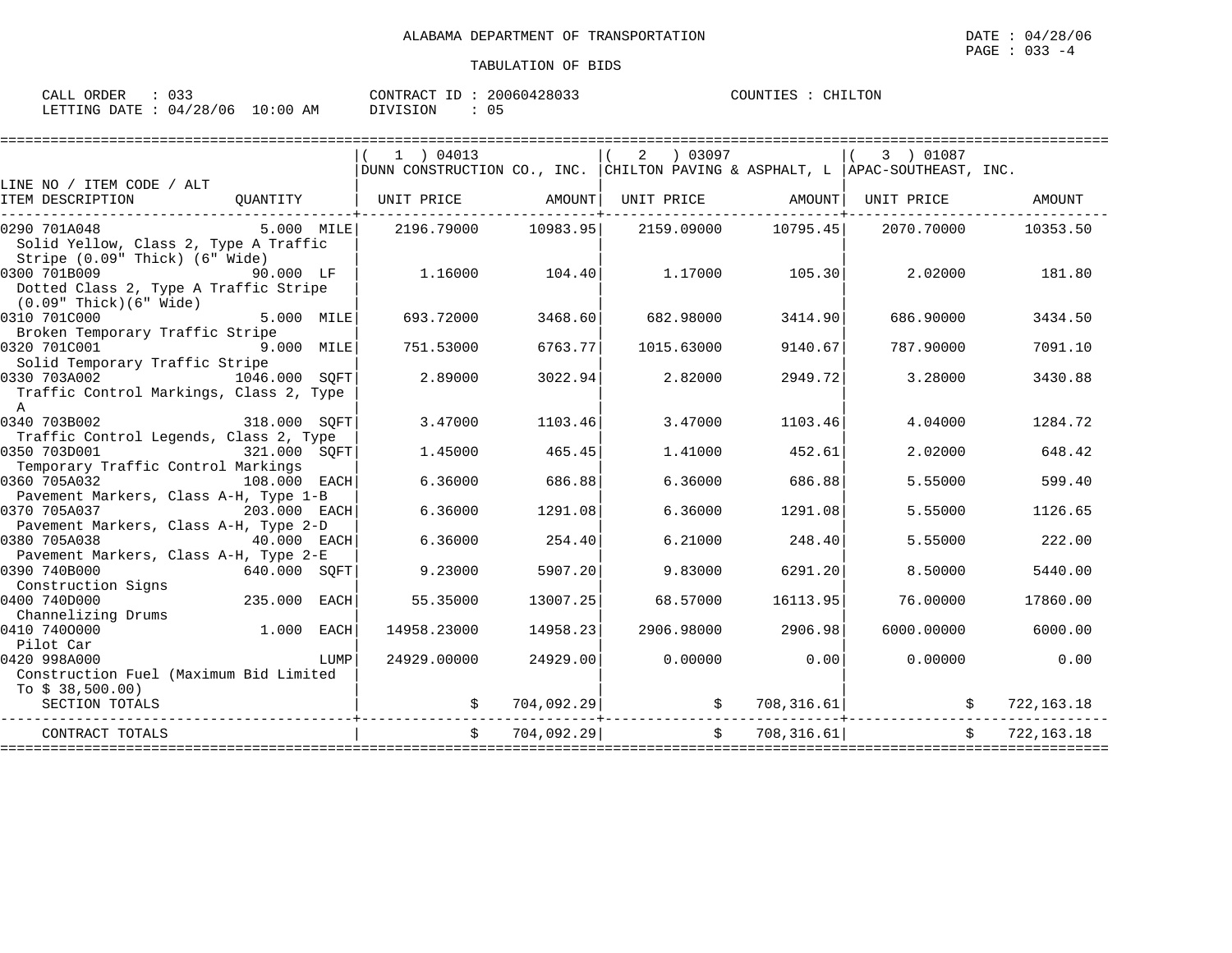| CALL ORDER : 033<br>LETTING DATE : 04/28/06 10:00 AM                                                                                                                       |                       | CONTRACT ID: 20060428033<br>DIVISION<br>$\therefore$ 05 |           | COUNTIES : CHILTON |                                         |        |
|----------------------------------------------------------------------------------------------------------------------------------------------------------------------------|-----------------------|---------------------------------------------------------|-----------|--------------------|-----------------------------------------|--------|
|                                                                                                                                                                            |                       | 4 ) 23024<br>WIREGRASS CONSTRUCTION COMP                |           |                    |                                         |        |
| LINE NO / ITEM CODE / ALT<br>ITEM DESCRIPTION                                                                                                                              | QUANTITY   UNIT PRICE |                                                         |           |                    | AMOUNT   UNIT PRICE AMOUNT   UNIT PRICE | AMOUNT |
| SECTION 0001 Total                                                                                                                                                         |                       |                                                         |           |                    |                                         |        |
| 0010 209A000<br>Mailbox Reset, Single                                                                                                                                      | $6.000$ EACH          | 197.99000                                               | 1187.94   |                    |                                         |        |
| 0020 210D015<br>Borrow Excavation (A-4) (Loose Truckbed                                                                                                                    | 290.000 CUYD          | 8.00000                                                 | 2320.00   |                    |                                         |        |
| Measurement)<br>0030 212A000<br>Machine Grading Shoulders                                                                                                                  | 238.000 STA           | 35.00000                                                | 8330.00   |                    |                                         |        |
| 0040 305B060<br>Crushed Aggregate, Section 825, 1" Down                                                                                                                    | 100.000 TON           | 9,00000                                                 | 900.00    |                    |                                         |        |
| For Miscellaneous Use<br>0050 405A000<br>Tack Coat                                                                                                                         | 1656.000 GAL          | 0.25000                                                 | 414.00    |                    |                                         |        |
| 0060 408A051<br>Planing Existing Pavement                                                                                                                                  | 31542.000 SOYD        | 0.96000                                                 | 30280.32  |                    |                                         |        |
| (Approximately 0.00" Thru 1.0" Thick)<br>0070 408A053<br>Planing Existing Pavement                                                                                         | 20780.000 SOYD        | 1.52000                                                 | 31585.60  |                    |                                         |        |
| (Approximately 2.10" Thru 3.0" Thick)<br>0080 410C000                                                                                                                      | $1.000$ EACH          | 1000.00000                                              | 1000.00   |                    |                                         |        |
| Contractor Retained Profilograph<br>0090 410H000<br>Material Remixing Device                                                                                               | $1.000$ EACH          | 11600.00000                                             | 11600.00  |                    |                                         |        |
| 0100 424A356<br>Superpave Bituminous Concrete Wearing                                                                                                                      | 832.000 TON           | 55.00000                                                | 45760.00  |                    |                                         |        |
| Surface Layer, 3/8" Maximum Aggregate<br>Size Mix, ESAL Range C/D<br>0110 424A361                                                                                          | 4044.000 TON          | 59.00000                                                | 238596.00 |                    |                                         |        |
| Superpave Bituminous Concrete Wearing<br>Surface Layer, 3/4" Maximum Aggregate<br>Size Mix, ESAL Range C/D                                                                 |                       |                                                         |           |                    |                                         |        |
| 0120 424A364<br>Superpave Bituminous Concrete Wearing<br>Surface Layer, Patching, 3/4" Maximum                                                                             | 200.000 TON           | 55.00000                                                | 11000.00  |                    |                                         |        |
| Aggregate Size Mix, ESAL Range C/D<br>0130 424A367<br>Superpave Bituminous Concrete Wearing<br>Surface Layer, Leveling, 3/4" Maximum<br>Aggregate Size Mix, ESAL Range C/D | 226.000 TON           | 50.00000                                                | 11300.00  |                    |                                         |        |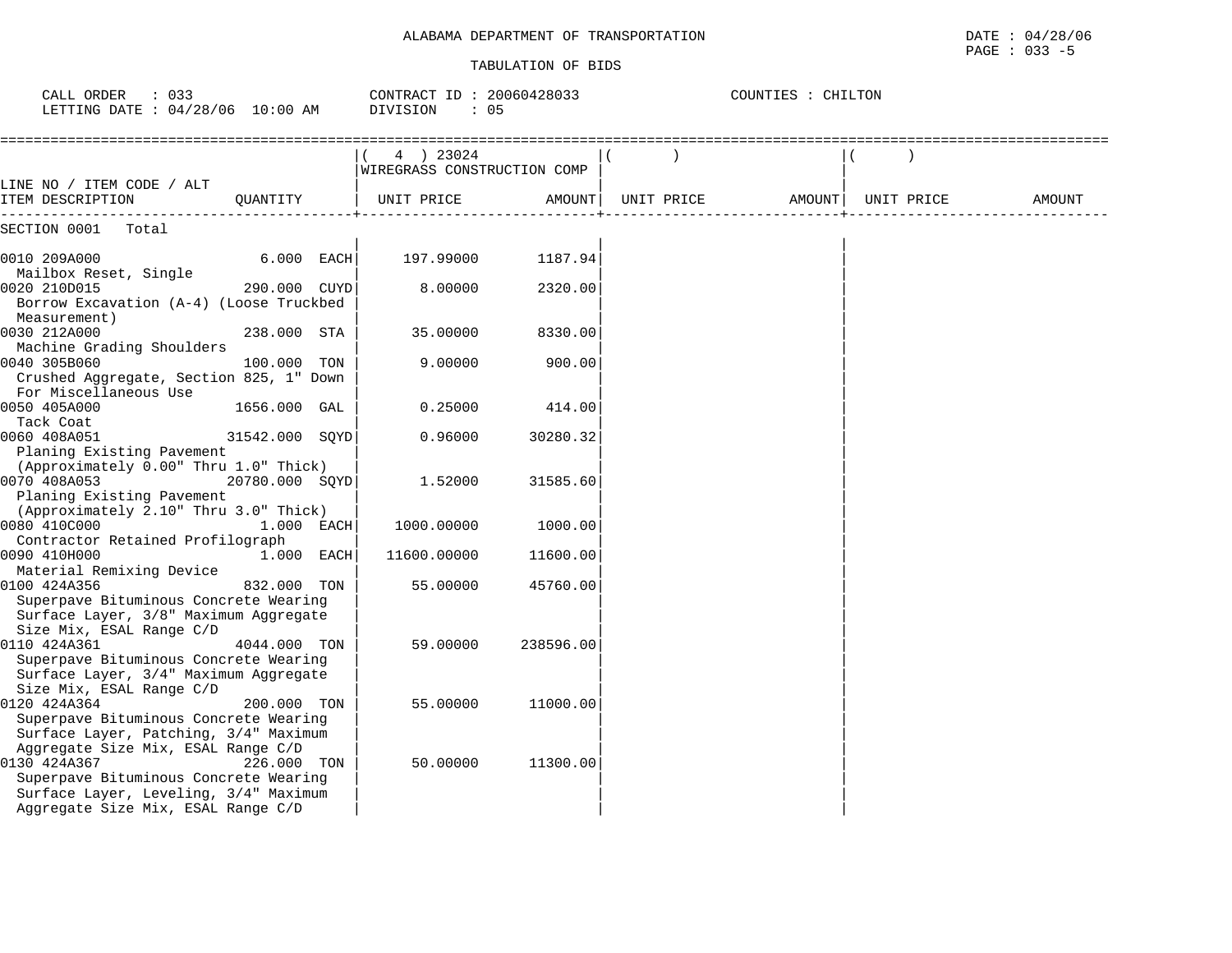# CALL ORDER : 033 CONTRACT ID : 20060428033 COUNTIES : CHILTONLETTING DATE : 04/28/06 10:00 AM DIVISION : 05

==================================================================================================================================== $|( 4) 23024$   $| ( )$  |WIREGRASS CONSTRUCTION COMP | | LINE NO / ITEM CODE / ALT | | | ITEM DESCRIPTION QUANTITY | UNIT PRICE AMOUNT| UNIT PRICE AMOUNT| UNIT PRICE AMOUNT ------------------------------------------+----------------------------+----------------------------+-------------------------------0140 424A370 100.000 TON | 175.00000 17500.00 Superpave Bituminous Concrete Wearing Surface Layer, Widening, 3/4" Maximum Aggregate Size Mix, ESAL Range C/D | | | 0150 424B651 2598.000 TON Superpave Bituminous Concrete Upper Binder Layer, 1" Maximum Aggregate Size Mix, ESAL Range C/D | | | 0160 424B655 500.000 TON | 45.00000 22500.00| | Superpave Bituminous Concrete Upper Binder Layer, Patching, 1" Maximum Aggregate Size Mix, ESAL Range C/D | |<br>0170 424B663 913.000 TON | 52.03000 47503.39 013.000 TON Superpave Bituminous Concrete Upper Binder Layer, Widening, 1 1/2" Maximum Aggregate Size Mix, ESAL Range C/D | | |  $0180$  600A000  $1000$   $1000$   $00000$   $61000.000$  Mobilization | | | 0190 651A000 3.000 ACRE| 212.48000 637.44| | Ground Preparation 0200 651B000 5.000 TON | 106.24000 531.20 Agricultural Limestone | | | 0210 651C000 8-8-8 Commercial Fertilizer 0220 656A010 3.000 ACRE 531.20000 1593.60 Mulching | | |  $0230$  665J000  $3485.000$  LF  $\vert$  4.25000 14811.25 Silt Fence, Type A  $0.240$  6650001  $3485.000$  LF  $\vert$  1.06000  $3694.10$  Silt Fence Removal | | | 0250 6650000 12 Inch Wattle | | | 0260 665Q001 880.000 LF | 5.50000 4840.00| | 20 Inch Wattle 0270 701A028 7.000 MILE 1806.07000 12642.49 Solid White, Class 2, Type A Traffic Stripe  $(0.06$ " Thick)  $(6)$ " Wide) 0280 701A046 3.000 MILE| 1221.75000 3665.25| | Broken Yellow, Class 2, Type A Traffic Stripe (0.09" Thick) (6" Wide)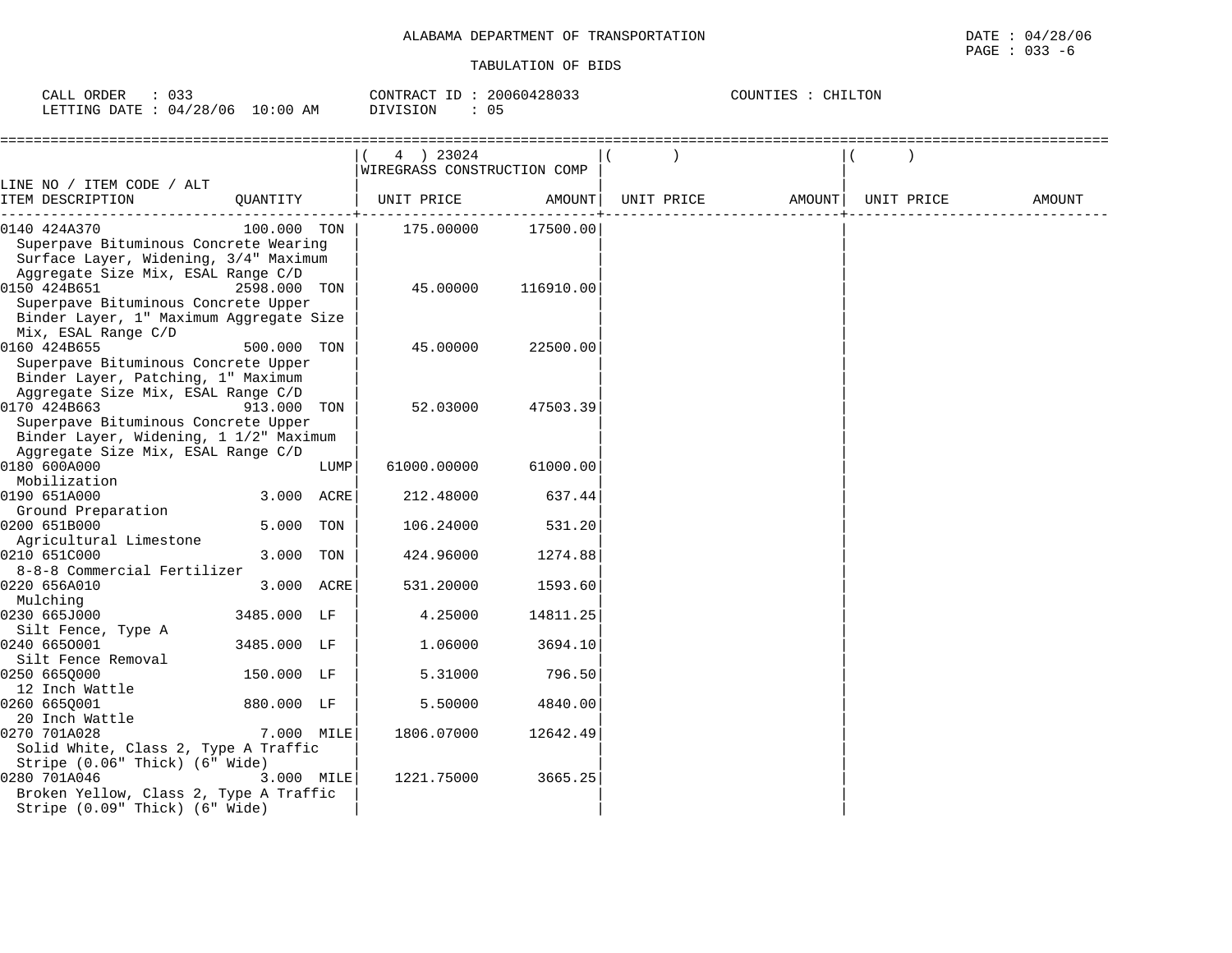| 033<br>CALL ORDER               |          | CONTRACT ID: 20060428033 | COUNTIES : CHILTON |  |
|---------------------------------|----------|--------------------------|--------------------|--|
| LETTING DATE: 04/28/06 10:00 AM | DIVISION | 05                       |                    |  |

| 4 ) 23024<br>WIREGRASS CONSTRUCTION COMP<br>LINE NO / ITEM CODE / ALT<br>QUANTITY   UNIT PRICE     AMOUNT  UNIT PRICE     AMOUNT  UNIT PRICE<br>ITEM DESCRIPTION<br>0290 701A048<br>Solid Yellow, Class 2, Type A Traffic<br>Stripe (0.09" Thick) (6" Wide)<br>1.06000 95.40<br>0300 701B009<br>$90.000$ LF  <br>Dotted Class 2, Type A Traffic Stripe<br>(0.09" Thick)(6" Wide)<br>0310 701C000<br>$5.000$ MILE<br>637.44000<br>3187.20<br>Broken Temporary Traffic Stripe<br>690.56000<br>$9.000$ MILE<br>0320 701C001<br>6215.04<br>Solid Temporary Traffic Stripe<br>2.66000<br>0330 703A002<br>1046.000 SOFT<br>2782.36<br>Traffic Control Markings, Class 2, Type<br>A<br>$318.000$ SQFT<br>0340 703B002<br>3.19000<br>1014.42<br>Traffic Control Legends, Class 2, Type<br>$321.000$ SQFT<br>0350 703D001<br>1.33000<br>426.93<br>Temporary Traffic Control Markings<br>0360 705A032<br>$108.000$ EACH<br>5.84000<br>630.72<br>Pavement Markers, Class A-H, Type 1-B<br>0370 705A037 203.000 EACH<br>5.84000<br>1185.52<br>Pavement Markers, Class A-H, Type 2-D |               |         |  |        |  |
|-------------------------------------------------------------------------------------------------------------------------------------------------------------------------------------------------------------------------------------------------------------------------------------------------------------------------------------------------------------------------------------------------------------------------------------------------------------------------------------------------------------------------------------------------------------------------------------------------------------------------------------------------------------------------------------------------------------------------------------------------------------------------------------------------------------------------------------------------------------------------------------------------------------------------------------------------------------------------------------------------------------------------------------------------------------------------|---------------|---------|--|--------|--|
|                                                                                                                                                                                                                                                                                                                                                                                                                                                                                                                                                                                                                                                                                                                                                                                                                                                                                                                                                                                                                                                                         |               |         |  |        |  |
|                                                                                                                                                                                                                                                                                                                                                                                                                                                                                                                                                                                                                                                                                                                                                                                                                                                                                                                                                                                                                                                                         |               |         |  | AMOUNT |  |
|                                                                                                                                                                                                                                                                                                                                                                                                                                                                                                                                                                                                                                                                                                                                                                                                                                                                                                                                                                                                                                                                         |               |         |  |        |  |
|                                                                                                                                                                                                                                                                                                                                                                                                                                                                                                                                                                                                                                                                                                                                                                                                                                                                                                                                                                                                                                                                         |               |         |  |        |  |
|                                                                                                                                                                                                                                                                                                                                                                                                                                                                                                                                                                                                                                                                                                                                                                                                                                                                                                                                                                                                                                                                         |               |         |  |        |  |
|                                                                                                                                                                                                                                                                                                                                                                                                                                                                                                                                                                                                                                                                                                                                                                                                                                                                                                                                                                                                                                                                         |               |         |  |        |  |
|                                                                                                                                                                                                                                                                                                                                                                                                                                                                                                                                                                                                                                                                                                                                                                                                                                                                                                                                                                                                                                                                         |               |         |  |        |  |
|                                                                                                                                                                                                                                                                                                                                                                                                                                                                                                                                                                                                                                                                                                                                                                                                                                                                                                                                                                                                                                                                         |               |         |  |        |  |
|                                                                                                                                                                                                                                                                                                                                                                                                                                                                                                                                                                                                                                                                                                                                                                                                                                                                                                                                                                                                                                                                         |               |         |  |        |  |
|                                                                                                                                                                                                                                                                                                                                                                                                                                                                                                                                                                                                                                                                                                                                                                                                                                                                                                                                                                                                                                                                         |               |         |  |        |  |
|                                                                                                                                                                                                                                                                                                                                                                                                                                                                                                                                                                                                                                                                                                                                                                                                                                                                                                                                                                                                                                                                         |               |         |  |        |  |
| 0380 705A038<br>233.60<br>Pavement Markers, Class A-H, Type 2-E                                                                                                                                                                                                                                                                                                                                                                                                                                                                                                                                                                                                                                                                                                                                                                                                                                                                                                                                                                                                         | $40.000$ EACH | 5.84000 |  |        |  |
| 0390 740B000<br>640.000 SOFT<br>8.23000<br>5267.20<br>Construction Signs                                                                                                                                                                                                                                                                                                                                                                                                                                                                                                                                                                                                                                                                                                                                                                                                                                                                                                                                                                                                |               |         |  |        |  |
| 0400 740D000<br>235.000 EACH<br>30,00000<br>7050.00<br>Channelizing Drums                                                                                                                                                                                                                                                                                                                                                                                                                                                                                                                                                                                                                                                                                                                                                                                                                                                                                                                                                                                               |               |         |  |        |  |
| $1.000$ EACH<br>0410 7400000<br>2500.00<br>2500.00000<br>Pilot Car                                                                                                                                                                                                                                                                                                                                                                                                                                                                                                                                                                                                                                                                                                                                                                                                                                                                                                                                                                                                      |               |         |  |        |  |
| 0420 998A000<br>27000.00000<br>27000.00<br>LUMP<br>Construction Fuel (Maximum Bid Limited<br>To $$38,500.00)$                                                                                                                                                                                                                                                                                                                                                                                                                                                                                                                                                                                                                                                                                                                                                                                                                                                                                                                                                           |               |         |  |        |  |
| $\sin 771, 855.10$ $\sin 771, 855.10$<br>$0.00$  <br>$\ddot{s}$<br>SECTION TOTALS                                                                                                                                                                                                                                                                                                                                                                                                                                                                                                                                                                                                                                                                                                                                                                                                                                                                                                                                                                                       |               |         |  | 0.00   |  |
| \$<br>\$771,855.10]<br>\$<br>0.00<br>CONTRACT TOTALS                                                                                                                                                                                                                                                                                                                                                                                                                                                                                                                                                                                                                                                                                                                                                                                                                                                                                                                                                                                                                    |               |         |  |        |  |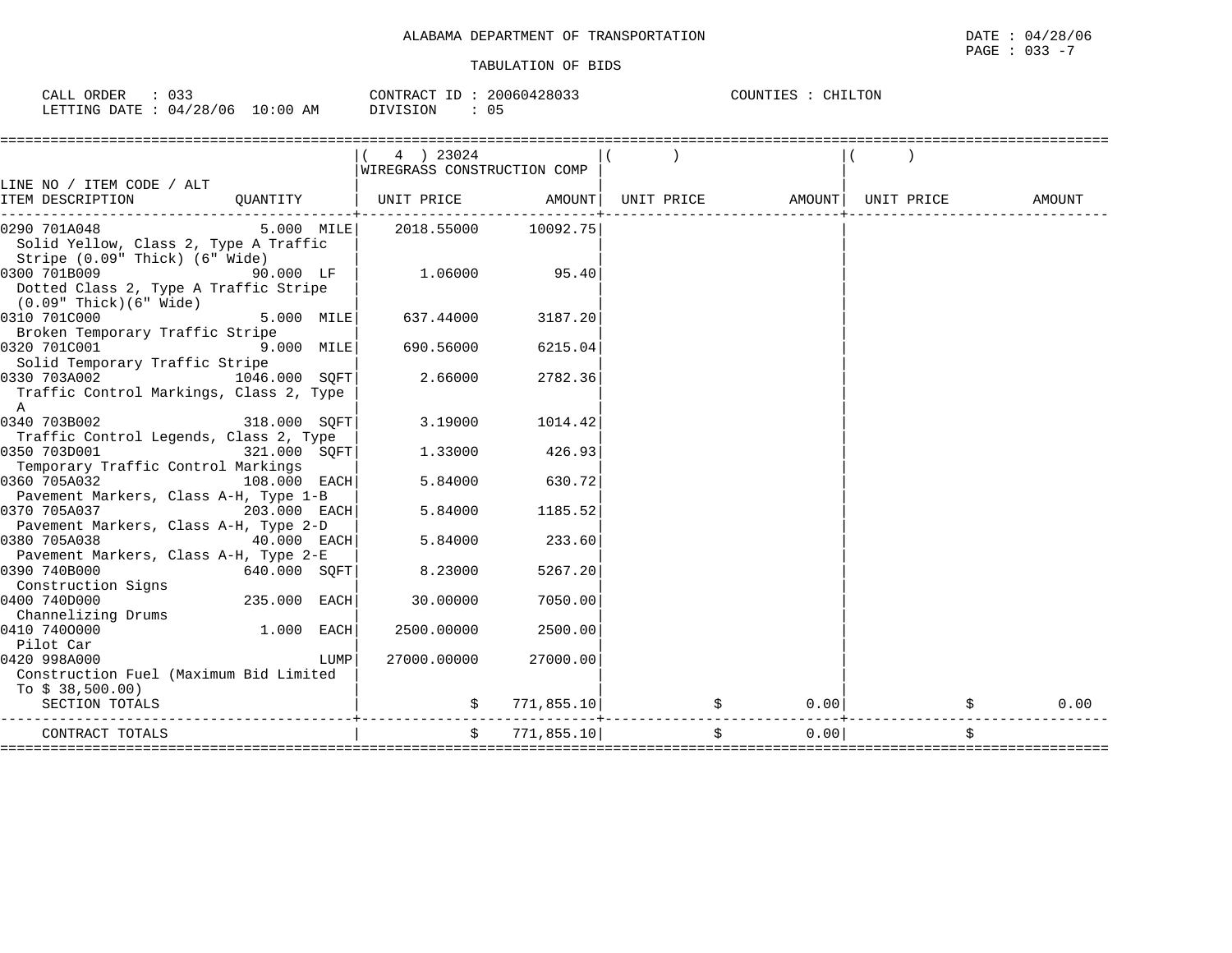# PAGE : 034 -1

| CALL ORDER             | : 0.34<br>LETTING DATE: 04/28/06 10:00 AM | CONTRACT ID: 20060428034<br>DIVISION<br>$\therefore$ 04                                                                                               |              |                  | COUNTIES : CHAMBERS            |                              |  |  |  |  |
|------------------------|-------------------------------------------|-------------------------------------------------------------------------------------------------------------------------------------------------------|--------------|------------------|--------------------------------|------------------------------|--|--|--|--|
| CONTRACT DESCRIPTION : | Lafayette. Length 4.180 mi.               | 30<br>CONTRACT TIME :<br>for constructing the Planing, Resurfacing and Traffic Stripe<br>on SR-147 from the Lee County line to SR-1 (US-431) south of | Working Days | (available days) | $PROJECT(S) : STPSA-0147(501)$ | $99 - 304 - 093 - 147 - 601$ |  |  |  |  |
| RANK                   | VENDOR NO./NAME                           |                                                                                                                                                       |              |                  | TOTAL<br><b>BID</b>            | % OVER<br>LOW BID            |  |  |  |  |
| 05002                  | EAST ALABAMA PAVING COMPANY, INC.         |                                                                                                                                                       |              |                  | 1,139,020.70                   | 100.0000%                    |  |  |  |  |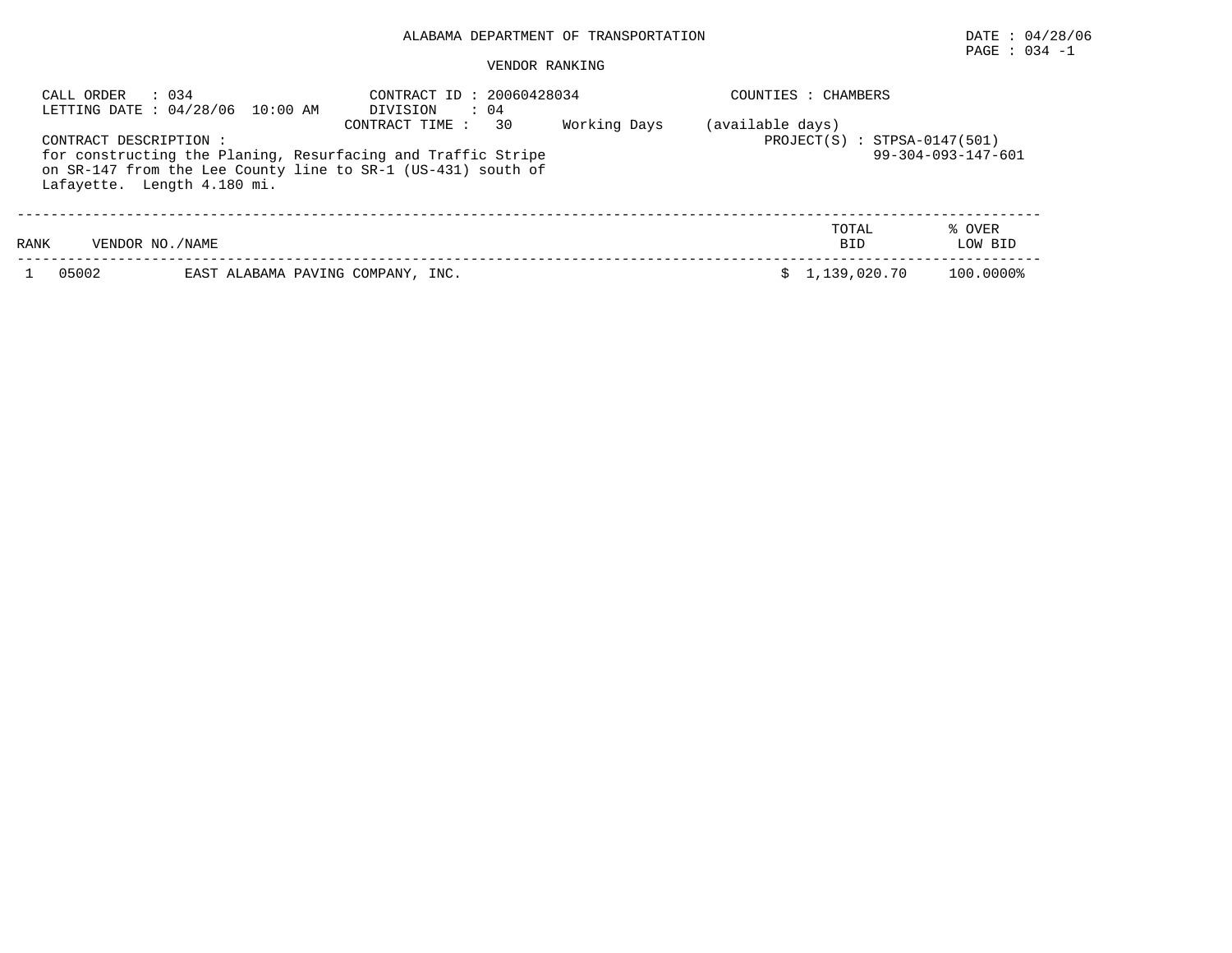| CALL ORDER<br>: 034<br>LETTING DATE : 04/28/06 10:00 AM                                                                                                                 |                | CONTRACT ID: 20060428034<br>DIVISION<br>: 04 |                                          | COUNTIES : CHAMBERS |            |        |  |            |        |
|-------------------------------------------------------------------------------------------------------------------------------------------------------------------------|----------------|----------------------------------------------|------------------------------------------|---------------------|------------|--------|--|------------|--------|
|                                                                                                                                                                         |                |                                              | 1 ) 05002<br>EAST ALABAMA PAVING CO., IN |                     |            |        |  |            |        |
| LINE NO / ITEM CODE / ALT<br>ITEM DESCRIPTION                                                                                                                           | QUANTITY       |                                              | UNIT PRICE                               | AMOUNT              | UNIT PRICE | AMOUNT |  | UNIT PRICE | AMOUNT |
| SECTION 0001<br>Total                                                                                                                                                   |                |                                              |                                          |                     |            |        |  |            |        |
| 0010 209A000                                                                                                                                                            | 2.000 EACH     |                                              | 175.00000                                | 350.00              |            |        |  |            |        |
| Mailbox Reset, Single<br>0020 401B100<br>Bituminous Treatment E (With Polymer<br>Additive)                                                                              | 60000.000 SQYD |                                              | 0.90000                                  | 54000.00            |            |        |  |            |        |
| 0030 405A000<br>Tack Coat                                                                                                                                               | 7700.000 GAL   |                                              | 1.80000                                  | 13860.00            |            |        |  |            |        |
| 0040 407A000<br>Joint Sealant For Hot Mix Asphalt<br>Pavement                                                                                                           | 1085.000 GAL   |                                              | 25.00000                                 | 27125.00            |            |        |  |            |        |
| 0050 408A052<br>Planing Existing Pavement                                                                                                                               | 58830.000 SOYD |                                              | 1,75000                                  | 102952.50           |            |        |  |            |        |
| (Approximately 1.10" Thru 2.0" Thick)<br>0060 408A053                                                                                                                   | 400.000 SQYD   |                                              | 6.00000                                  | 2400.00             |            |        |  |            |        |
| Planing Existing Pavement<br>(Approximately 2.10" Thru 3.0" Thick)<br>0070 424A356                                                                                      | 2740.000 TON   |                                              | 57.91000                                 | 158673.40           |            |        |  |            |        |
| Superpave Bituminous Concrete Wearing<br>Surface Layer, 3/8" Maximum Aggregate<br>Size Mix, ESAL Range C/D                                                              |                |                                              |                                          |                     |            |        |  |            |        |
| 0080 424A358<br>Superpave Bituminous Concrete Wearing<br>Surface Layer, Leveling, 3/8" Maximum                                                                          | 100.000 TON    |                                              | 66.00000                                 | 6600.00             |            |        |  |            |        |
| Aggregate Size Mix, ESAL Range C/D<br>0090 424A359<br>Superpave Bituminous Concrete Wearing<br>Surface Layer, Widening, 3/8" Maximum                                    | 100.000 TON    |                                              | 66.00000                                 | 6600.00             |            |        |  |            |        |
| Aggregate Size Mix, Esal Range C/D<br>0100 424B650<br>Superpave Bituminous Concrete Upper<br>Binder Layer, 3/4" Maximum Aggregate                                       | 7470.000 TON   |                                              | 56.42000                                 | 421457.40           |            |        |  |            |        |
| Size Mix, ESAL Range C/D<br>0110 424B654<br>Superpave Bituminous Concrete Upper<br>Binder Layer, Patching, 3/4" Maximum                                                 | 100.000 TON    |                                              | 130.00000                                | 13000.00            |            |        |  |            |        |
| Aggregate Size Mix, ESAL Range C/D<br>0120 424B661<br>Superpave Bituminous Concrete Upper<br>Binder Layer, Widening, 3/4" Maximum<br>Aggregate Size Mix, ESAL Range C/D | 200.000 TON    |                                              | 61.00000                                 | 12200.00            |            |        |  |            |        |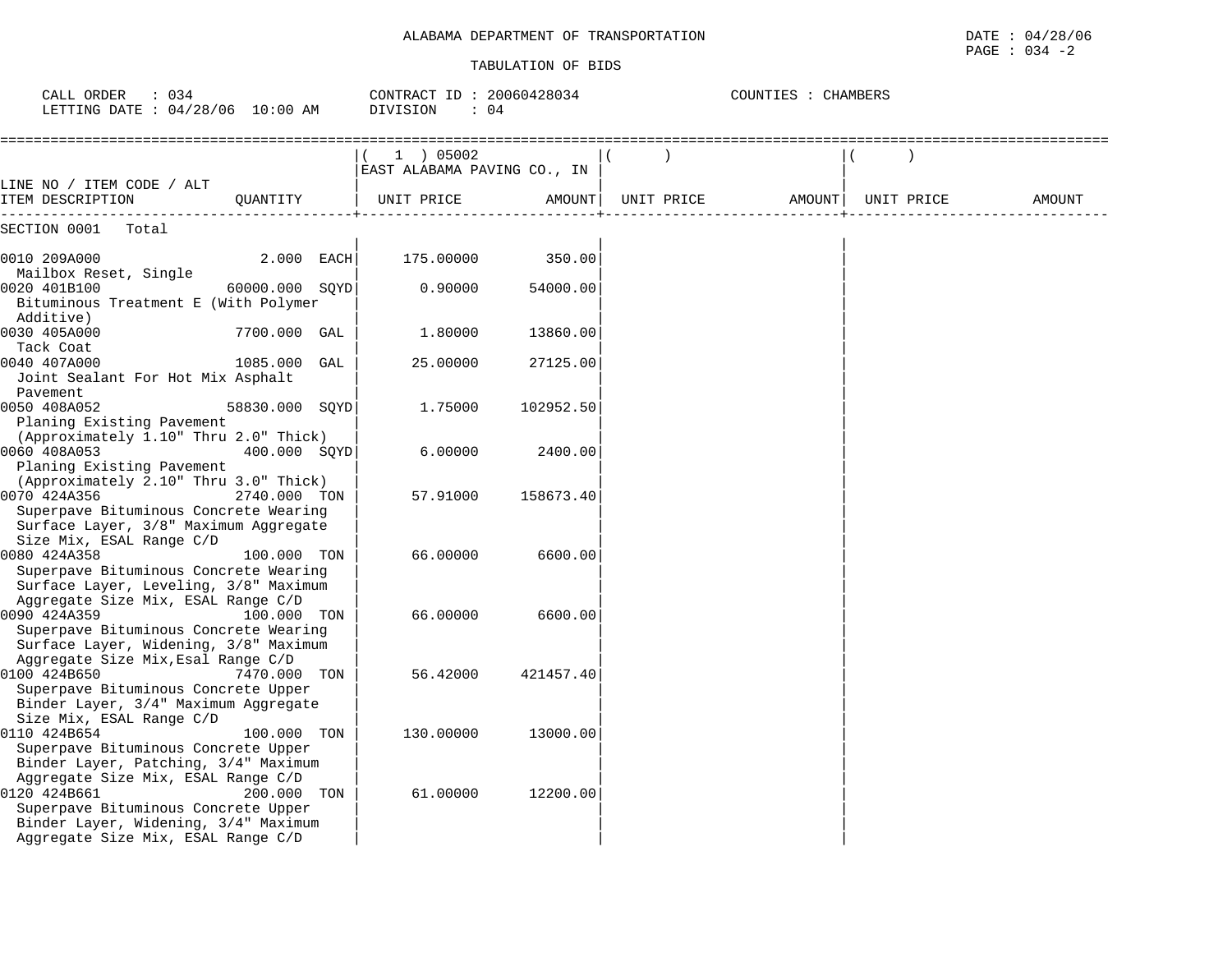| $\sim$ $\sim$<br>ORDEF<br>TAT<br>034<br>◡◚╜╜ |             | CONTRACT<br>ID  | 20060 | <b>CHAMBERS</b><br>COUNTIES<br>ᆂᄘ |
|----------------------------------------------|-------------|-----------------|-------|-----------------------------------|
| 128,<br>106<br>LETTING<br>04<br><b>DATE</b>  | 10:00<br>ΑM | <b>DIVISION</b> | 04    |                                   |

|                                                                                                                     |              | $1$ ) 05002                 |                 |                     |      |                    |        |
|---------------------------------------------------------------------------------------------------------------------|--------------|-----------------------------|-----------------|---------------------|------|--------------------|--------|
|                                                                                                                     |              | EAST ALABAMA PAVING CO., IN |                 |                     |      |                    |        |
| LINE NO / ITEM CODE / ALT<br>ITEM DESCRIPTION<br>OUANTITY                                                           |              | UNIT PRICE AMOUNT           |                 | UNIT PRICE          |      | AMOUNT  UNIT PRICE | AMOUNT |
| 1720.000 TON<br>0130 424C371<br>Superpave Bituminous Concrete Base<br>Layer, Widening, 1 1/2" Maximum               |              | 57.82000                    | 99450.40        |                     |      |                    |        |
| Aggregate Size Mix, ESAL Range C/D<br>0140 430B043<br>1350.000 TON<br>Aggregate Surfacing (1" Down, Crusher<br>Run) |              | 22.00000                    | 29700.00        |                     |      |                    |        |
| 0150 600A000<br>Mobilization                                                                                        | LUMP         | 66850.00000                 | 66850.00        |                     |      |                    |        |
| 0160 701A028<br>Solid White, Class 2, Type A Traffic<br>Stripe (0.06" Thick) (6" Wide)                              | 9.000 MILE   | 1700.00000                  | 15300.00        |                     |      |                    |        |
| 0170 701A046<br>Broken Yellow, Class 2, Type A Traffic<br>Stripe (0.09" Thick) (6" Wide)                            | 2.000 MILE   | 1300.00000                  | 2600.00         |                     |      |                    |        |
| 0180 701A048<br>Solid Yellow, Class 2, Type A Traffic<br>Stripe (0.09" Thick) (6" Wide)                             | 8.000 MILE   | 2000.00000                  | 16000.00        |                     |      |                    |        |
| 0190 701C000<br>Broken Temporary Traffic Stripe                                                                     | 4.000 MILE   | 500.00000                   | 2000.00         |                     |      |                    |        |
| 0200 701C001                                                                                                        | 48.000 MILE  | 600.00000                   | 28800.00        |                     |      |                    |        |
| Solid Temporary Traffic Stripe<br>0210 703A002<br>Traffic Control Markings, Class 2, Type<br>A                      | 68.000 SOFT  | 3.30000                     | 224.40          |                     |      |                    |        |
| 0220 703D001<br>Temporary Traffic Control Markings                                                                  | 68.000 SQFT  | 2.20000                     | 149.60          |                     |      |                    |        |
| 0230 740B000<br>Construction Signs                                                                                  | 519.000 SOFT | 12.00000                    | 6228.00         |                     |      |                    |        |
| 0240 7400000<br>Pilot Car                                                                                           | 1.000 EACH   | 3500.00000                  | 3500.00         |                     |      |                    |        |
| 0250 998A000<br>Construction Fuel (Maximum Bid Limited                                                              | LUMP         | 49000.00000                 | 49000.00        |                     |      |                    |        |
| To $$49,000.00)$<br>SECTION TOTALS                                                                                  |              |                             | \$1,139,020.70] | $\ddot{\mathsf{S}}$ | 0.00 |                    | 0.00   |
| CONTRACT TOTALS<br>==============================                                                                   |              |                             | \$1,139,020.70] |                     | 0.00 |                    | \$     |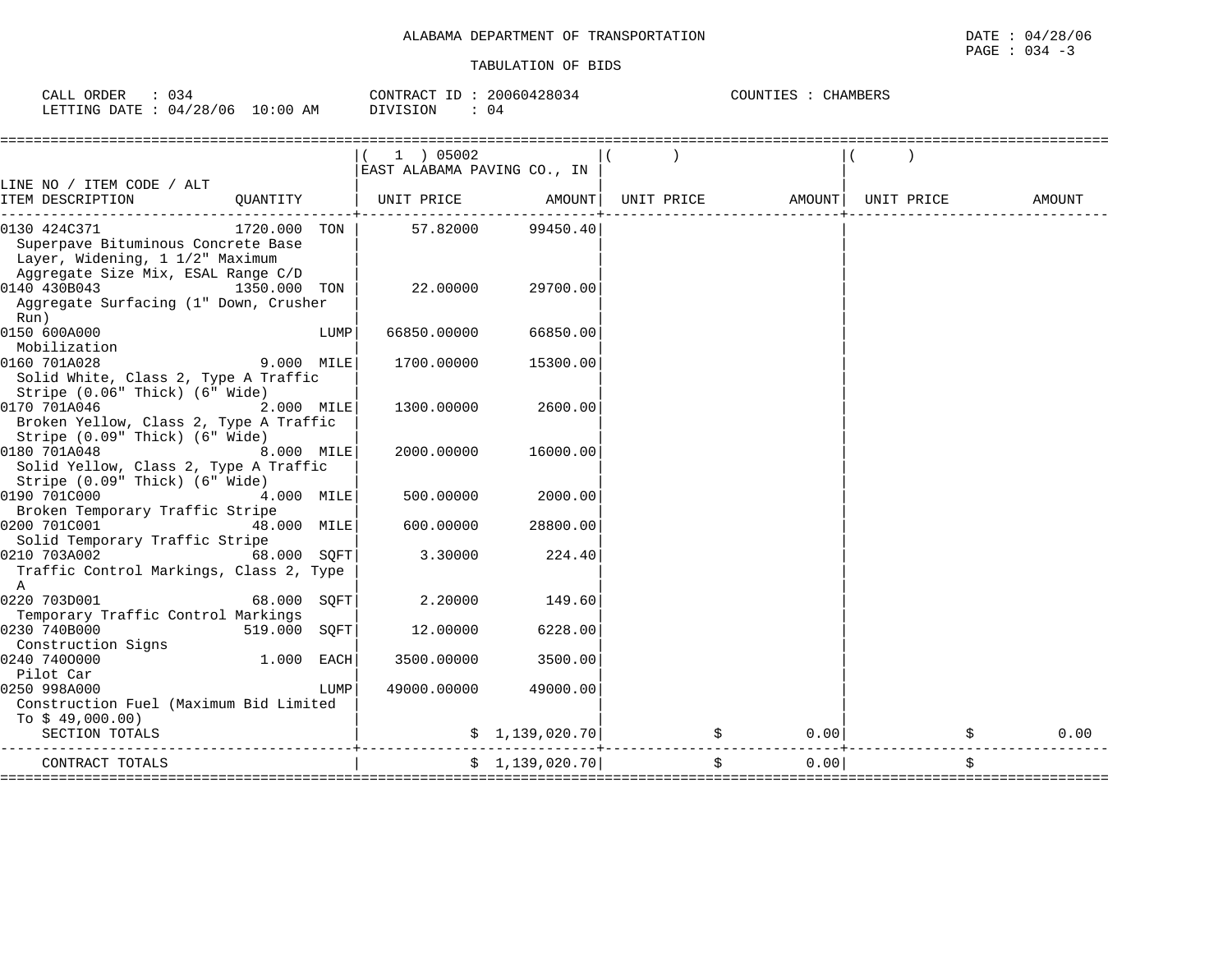$\texttt{PAGE}$  : 035 -1

| CALL ORDER                       | : 035<br>LETTING DATE: 04/28/06 10:00 AM                                                                 | COUNTIES : MARION                                                                               |              |                  |                                                                |                                                  |  |  |
|----------------------------------|----------------------------------------------------------------------------------------------------------|-------------------------------------------------------------------------------------------------|--------------|------------------|----------------------------------------------------------------|--------------------------------------------------|--|--|
| CONTRACT DESCRIPTION :           | for constructing the Resurfacing and Traffic Stripe on                                                   | DIVISION<br>50<br>CONTRACT TIME:<br>SR-172 from SR-17 in Hackleburg to SR-237. Length 5.139 mi. | Working Days | (available days) | $PROJECT(S) : STPSA-0172(500)$                                 | $99 - 302 - 473 - 172 - 601$                     |  |  |
| RANK                             | VENDOR NO. / NAME                                                                                        |                                                                                                 |              |                  | TOTAL<br><b>BID</b>                                            | % OVER<br>LOW BID                                |  |  |
| 01087<br>19074<br>20011<br>18031 | APAC-SOUTHEAST, INC.<br>S & M EOUIPMENT CO., INC.<br>TRI-COUNTY CONSTRUCTION, INC.<br>ROGERS GROUP, INC. |                                                                                                 |              |                  | \$1,315,008.14<br>1,440,377.40<br>1,455,770.80<br>1,507,862.00 | 100.0000%<br>109.5337%<br>110.7043%<br>114.6656% |  |  |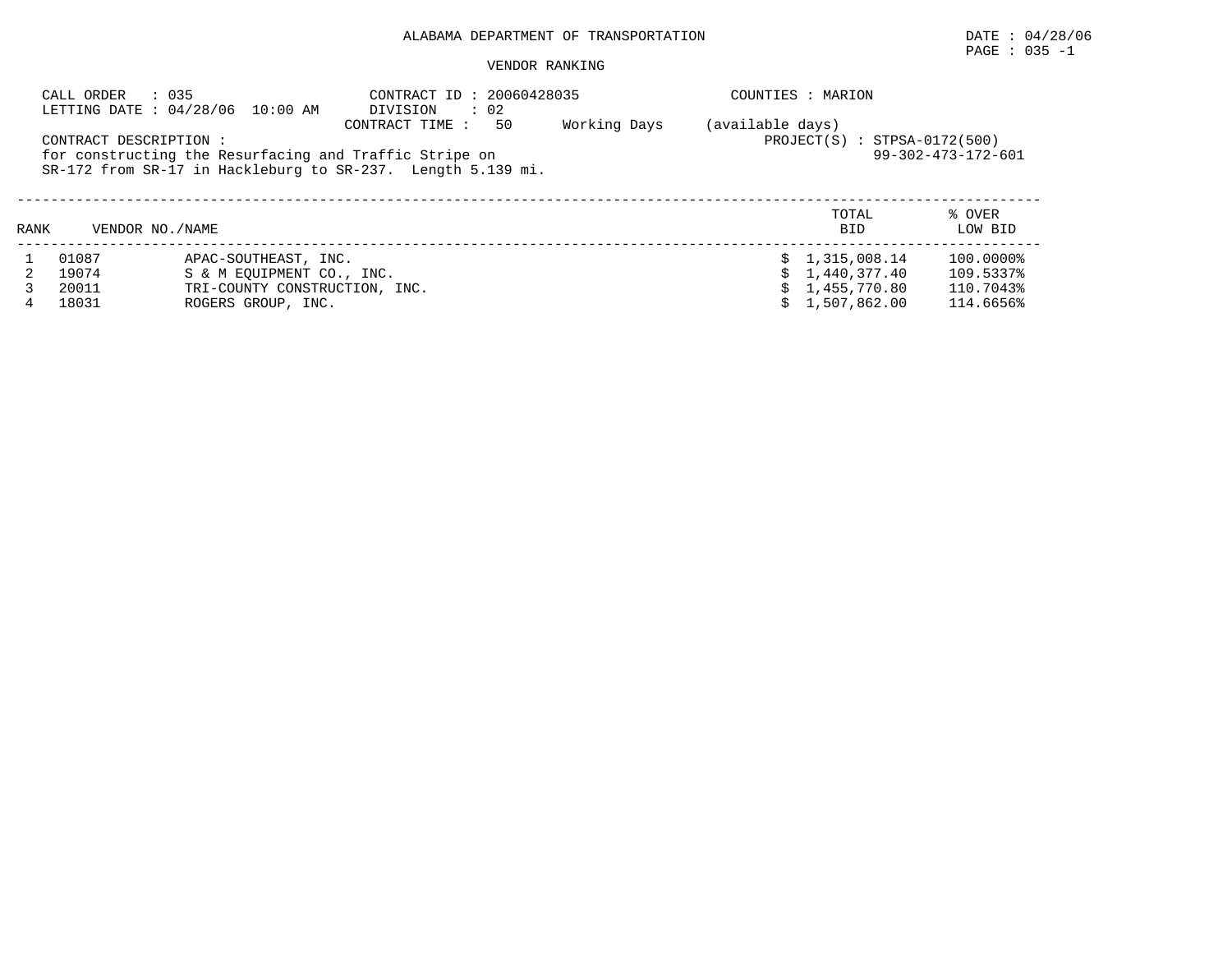CALL ORDER : 035 CONTRACT ID : 20060428035 COUNTIES : MARION

Superpave Bituminous Concrete Upper Binder Layer, Widening, 3/4" Maximum

Superpave Bituminous Concrete Base Layer, Widening, 1" Maximum Aggregate

Size Mix, ESAL Range A/B

Aggregate Size Mix, ESAL Range A/B | | |

| LETTING DATE : 04/28/06 10:00 AM                                            |               | DIVISION<br>$\cdot$ 02            |           |                                        |           |                                            |           |
|-----------------------------------------------------------------------------|---------------|-----------------------------------|-----------|----------------------------------------|-----------|--------------------------------------------|-----------|
|                                                                             |               | 1 ) 01087<br>APAC-SOUTHEAST, INC. |           | 2 ) 19074<br>S & M EQUIPMENT CO., INC. |           | 3 ) 20011<br>TRI-COUNTY CONSTRUCTION, INC. |           |
| LINE NO / ITEM CODE / ALT<br>ITEM DESCRIPTION                               | OUANTITY      | UNIT PRICE                        | AMOUNT    | UNIT PRICE                             | AMOUNT    | UNIT PRICE                                 | AMOUNT    |
| SECTION 0001 Total                                                          |               |                                   |           |                                        |           |                                            |           |
| 0010 209A000<br>Mailbox Reset, Single                                       | 2.000 EACH    | 119.13000                         | 238.26    | 250.00000                              | 500.00    | 175.00000                                  | 350.00    |
| 0020 209A002<br>Mailbox Reset, Multiple                                     | 1.000 EACH    | 267.47000                         | 267.47    | 300.00000                              | 300.00    | 250.00000                                  | 250.00    |
| 0030 305B060<br>Crushed Aggregate, Section 825, Type B,                     | 1691.000 TON  | 20.85000                          | 35257.35  | 15,00000                               | 25365.00  | 18,00000                                   | 30438.00  |
| For Miscellaneous Use<br>0040 405A000                                       | 5530.000 GAL  | 1,11000                           | 6138.30   | 2.00000                                | 11060.00  | 1.25000                                    | 6912.50   |
| Tack Coat<br>0050 408A051                                                   | 1600.000 SQYD | 1.78000                           | 2848.00   | 7.50000                                | 12000.00  | 4.63000                                    | 7408.00   |
| Planing Existing Pavement<br>(Approximately 0.00" Thru 1.0" Thick)          |               |                                   |           |                                        |           |                                            |           |
| 0060 424A340<br>Superpave Bituminous Concrete Wearing                       | 7065.000 TON  | 46.68000                          | 329794.20 | 50.00000                               | 353250.00 | 49.85000                                   | 352190.25 |
| Surface Layer, 1/2" Maximum Aggregate<br>Size Mix, ESAL Range A/B           |               |                                   |           |                                        |           |                                            |           |
| 0070 424A349<br>Superpave Bituminous Concrete Wearing                       | 78.000 TON    | 54.94000                          | 4285.32   | 75.00000                               | 5850.00   | 70.00000                                   | 5460.00   |
| Surface Layer, Widening, 1/2" Maximum<br>Aggregate Size Mix, ESAL Range A/B |               |                                   |           |                                        |           |                                            |           |
| 0080 424B639<br>Superpave Bituminous Concrete Upper                         | 1000.000 TON  | 50.00000                          | 50000.00  | 52.00000                               | 52000.00  | 65,00000                                   | 65000.00  |
| Binder Layer, Patching, 3/4" Maximum<br>Aggregate Size Mix, ESAL Range A/B  |               |                                   |           |                                        |           |                                            |           |
| 0090 424B642<br>7698.000 TON<br>Superpave Bituminous Concrete Upper         |               | 45.91000                          | 353415.18 | 48.50000                               | 373353.00 | 49.23000                                   | 378972.54 |
| Binder Layer, Leveling, 1/2" Maximum<br>Aggregate Size Mix, ESAL Range A/B  |               |                                   |           |                                        |           |                                            |           |
| 0100 424B643<br>Superpave Bituminous Concrete Upper                         | 8082.000 TON  | 42.84000                          | 346232.88 | 46.00000                               | 371772.00 | 48.46000                                   | 391653.72 |
| Binder Layer, Leveling, 3/4" Maximum<br>Aggregate Size Mix, ESAL Range A/B  |               |                                   |           |                                        |           |                                            |           |
| 0110 424B646<br>83.000 TON                                                  |               | 52.28000                          | 4339.24   | 75.00000                               | 6225.00   | 75.00000                                   | 6225.00   |

0120 424C350 1483.000 TON | 46.87000 69508.21| 46.00000 68218.00| 54.77000 81223.91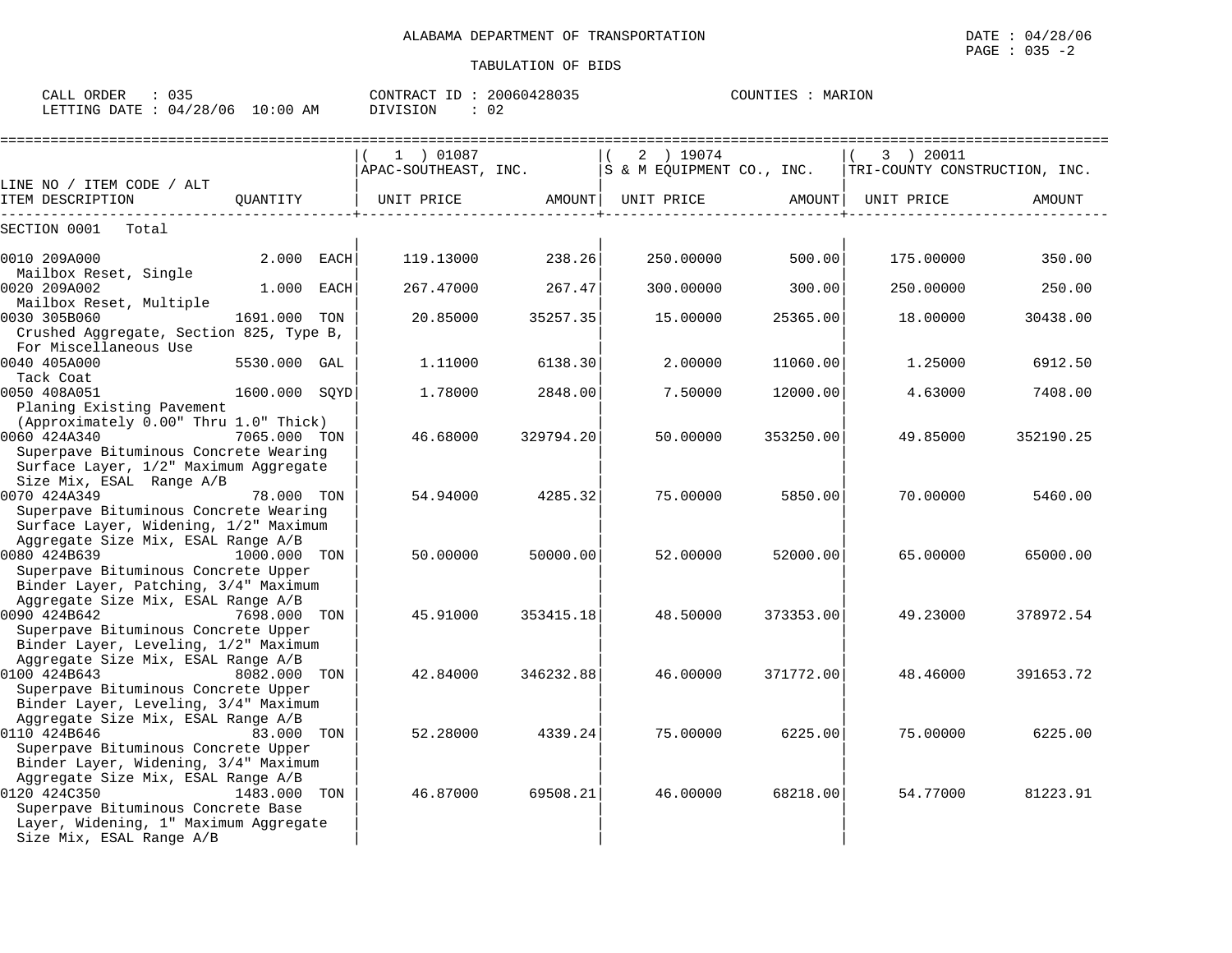| CALL ORDER | $\therefore$ 035                |          | CONTRACT ID: 20060428035 | COUNTIES : MARION |  |
|------------|---------------------------------|----------|--------------------------|-------------------|--|
|            | LETTING DATE: 04/28/06 10:00 AM | DIVISION | -02                      |                   |  |

|                                                |             |      | 1 ) 01087            |          | 2<br>) 19074              |          | 3 ) 20011                     |          |
|------------------------------------------------|-------------|------|----------------------|----------|---------------------------|----------|-------------------------------|----------|
|                                                |             |      | APAC-SOUTHEAST, INC. |          | S & M EQUIPMENT CO., INC. |          | TRI-COUNTY CONSTRUCTION, INC. |          |
| LINE NO / ITEM CODE / ALT                      |             |      |                      |          |                           |          |                               |          |
| ITEM DESCRIPTION                               | QUANTITY    |      | UNIT PRICE AMOUNT    |          | UNIT PRICE AMOUNT         |          | UNIT PRICE                    | AMOUNT   |
| ________________<br>0130 600A000               |             | LUMP | 11418.11000          | 11418.11 | 25000.00000               | 25000.00 | 7342.51000                    | 7342.51  |
| Mobilization                                   |             |      |                      |          |                           |          |                               |          |
| 0140 652A100                                   | 2.000 ACRE  |      | 503.49000            | 1006.98  | 825,00000                 | 1650.00  | 2000.00000                    | 4000.00  |
| Seeding                                        |             |      |                      |          |                           |          |                               |          |
| 0150 656A010                                   | 2.000 ACRE  |      | 374.93000            | 749.86   | 825,00000                 | 1650.00  | 2000.00000                    | 4000.00  |
| Mulching                                       |             |      |                      |          |                           |          |                               |          |
| 0160 665J000                                   | 100.000 LF  |      | 7.80000              | 780.00   | 10.00000                  | 1000.00  | 10.00000                      | 1000.00  |
| Silt Fence, Type A                             |             |      |                      |          |                           |          |                               |          |
| 0170 6650001                                   | 100.000 LF  |      | 3.60000              | 360.00   | 5.00000                   | 500.00   | 5.00000                       | 500.00   |
| Silt Fence Removal                             |             |      |                      |          |                           |          |                               |          |
| 0180 6650001<br>20 Inch Wattle                 | 400.000 LF  |      | 5.19000              | 2076.00  | 10.00000                  | 4000.00  | 8,00000                       | 3200.00  |
| 0190 680A000                                   |             |      |                      |          |                           |          |                               |          |
| Engineering Controls                           |             | LUMP | 4207.42000           | 4207.42  | 10000.00000               | 10000.00 | 7123.37000                    | 7123.37  |
| 0200 701A028                                   | 11.000 MILE |      | 1818,00000           | 19998.00 | 1980.00000                | 21780.00 | 1800.00000                    | 19800.00 |
| Solid White, Class 2, Type A Traffic           |             |      |                      |          |                           |          |                               |          |
| Stripe (0.06" Thick) (6" Wide)                 |             |      |                      |          |                           |          |                               |          |
| 0210 701A046                                   | 1.000 MILE  |      | 1111.00000           | 1111.00  | 1210.00000                | 1210.00  | 1100.00000                    | 1100.00  |
| Broken Yellow, Class 2, Type A Traffic         |             |      |                      |          |                           |          |                               |          |
| Stripe (0.09" Thick) (6" Wide)                 |             |      |                      |          |                           |          |                               |          |
| 0220 701A048                                   | 9.000 MILE  |      | 2070.50000           | 18634.50 | 2255.00000                | 20295.00 | 2050.00000                    | 18450.00 |
| Solid Yellow, Class 2, Type A Traffic          |             |      |                      |          |                           |          |                               |          |
| Stripe (0.09" Thick) (6" Wide)                 |             |      |                      |          |                           |          |                               |          |
| 0230 701C000                                   | 2.000 MILE  |      | 727.20000            | 1454.40  | 792.00000                 | 1584.00  | 720.00000                     | 1440.00  |
| Broken Temporary Traffic Stripe                |             |      |                      |          |                           |          |                               |          |
| 0240 701C001                                   | 38.000 MILE |      | 797.90000            | 30320.20 | 869,00000                 | 33022.00 | 790.00000                     | 30020.00 |
| Solid Temporary Traffic Stripe<br>0250 701G125 | 600.000 LF  |      | 5.05000              | 3030.00  | 5.50000                   | 3300.00  | 5.00000                       | 3000.00  |
| Solid White, Class 3W, Type A Traffic          |             |      |                      |          |                           |          |                               |          |
| Stripe (6" Wide)                               |             |      |                      |          |                           |          |                               |          |
| 0260 701G129                                   | 300.000 LF  |      | 5.05000              | 1515.00  | 5.50000                   | 1650.00  | 5.00000                       | 1500.00  |
| Broken Yellow, Class 3W, Type A Traffic        |             |      |                      |          |                           |          |                               |          |
| Stripe (6" Wide)                               |             |      |                      |          |                           |          |                               |          |
| 0270 701G133                                   | 300.000 LF  |      | 5.05000              | 1515.00  | 5.50000                   | 1650.00  | 5.00000                       | 1500.00  |
| Solid Yellow, Class 3W, Type A Traffic         |             |      |                      |          |                           |          |                               |          |
| Stripe (6" Wide)                               |             |      |                      |          |                           |          |                               |          |
| 0280 701H001                                   | 900.000 LF  |      | 1.52000              | 1368.00  | 1.65000                   | 1485.00  | 1,50000                       | 1350.00  |
| Solid Traffic Stripe Removed (Plastic)         |             |      |                      |          |                           |          |                               |          |
| 0290 701H006<br>$300.000$ LF                   |             |      | 1.52000              | 456.00   | 1.65000                   | 495.00   | 1.50000                       | 450.00   |
| Broken Traffic Stripe Removed (Plastic)        |             |      |                      |          |                           |          |                               |          |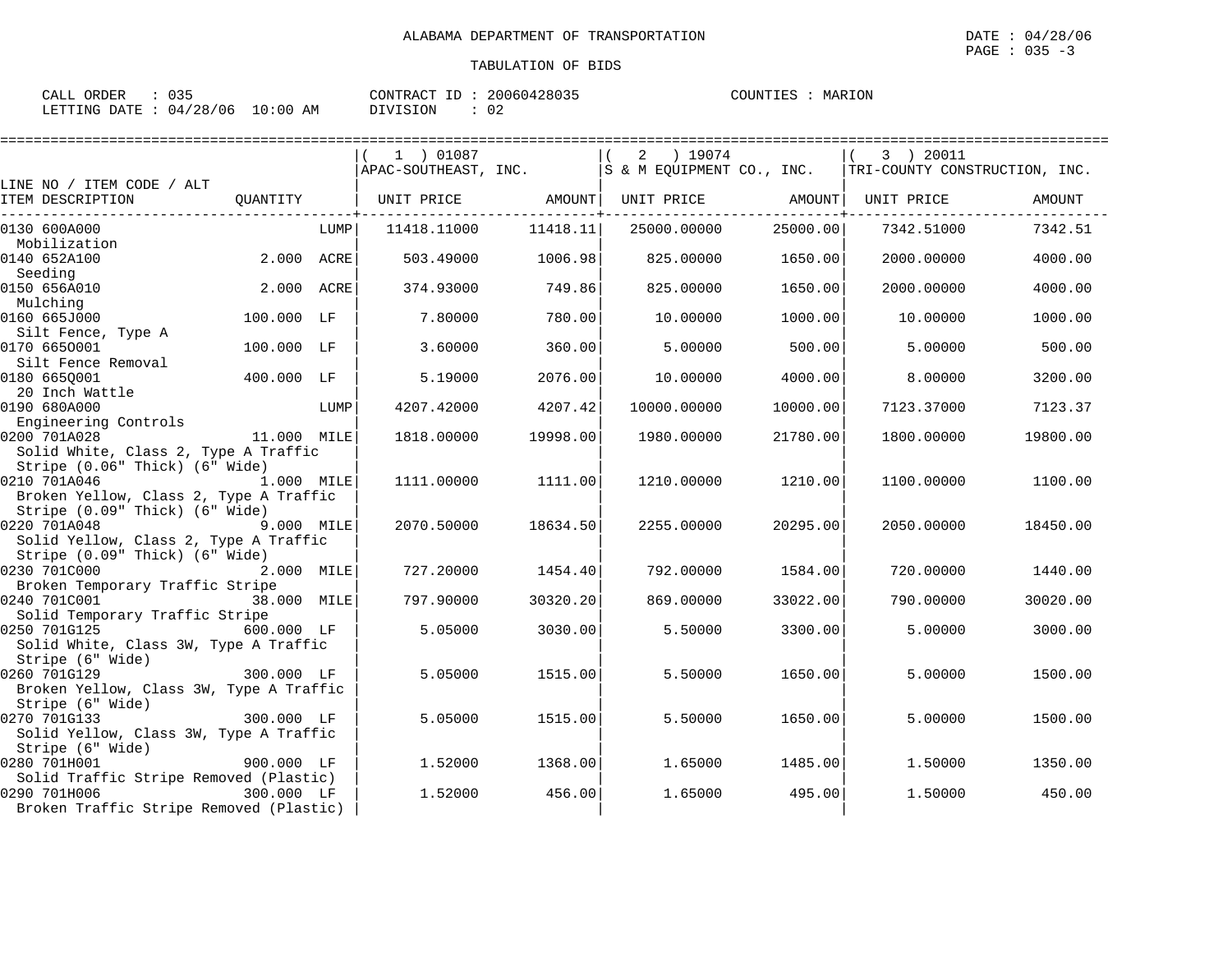| ORDER<br>CALL |          |             | CONTRACT<br>TD | 20060428035 | COUNTIES | MARION |
|---------------|----------|-------------|----------------|-------------|----------|--------|
| LETTING DATE  | 04/28/06 | 10:00<br>AΜ | DIVISION       | Λ.<br>◡▵    |          |        |

|                                              |              |      | 1 ) 01087            |                 | ) 19074<br>2              |                   | 3 ) 20011                     |                |
|----------------------------------------------|--------------|------|----------------------|-----------------|---------------------------|-------------------|-------------------------------|----------------|
|                                              |              |      | APAC-SOUTHEAST, INC. |                 | S & M EOUIPMENT CO., INC. |                   | TRI-COUNTY CONSTRUCTION, INC. |                |
| LINE NO / ITEM CODE / ALT                    |              |      |                      |                 |                           |                   |                               |                |
| ITEM DESCRIPTION                             | OUANTITY     |      | UNIT PRICE AMOUNT    |                 |                           | UNIT PRICE AMOUNT | UNIT PRICE                    | AMOUNT         |
| 0300 703A002                                 | 416.000 SOFT |      | 5.05000              | 2100.80         | 5.50000                   | 2288.00           | 5.00000                       | 2080.00        |
| Traffic Control Markings, Class 2, Type<br>A |              |      |                      |                 |                           |                   |                               |                |
| 0310 703D001<br>832.000 SOFT                 |              |      | 1.52000              | 1264.64         | 1.65000                   | 1372.80           | 1.50000                       | 1248.00        |
| Temporary Traffic Control Markings           |              |      |                      |                 |                           |                   |                               |                |
| 0320 705A032                                 | 53.000       | EACH | 5.56000              | 294.68          | 6.05000                   | 320.65            | 5.50000                       | 291.50         |
| Pavement Markers, Class A-H, Type 1-B        |              |      |                      |                 |                           |                   |                               |                |
| 0330 705A037                                 | 613.000 EACH |      | 5.56000              | 3408.28         | 6.05000                   | 3708.65           | 5.50000                       | 3371.50        |
| Pavement Markers, Class A-H, Type 2-D        |              |      |                      |                 |                           |                   |                               |                |
| 0340 740B000<br>535.000 SOFT                 |              |      | 8.48000              | 4536.80         | 7.98000                   | 4269.30           | 12,00000                      | 6420.00        |
| Construction Signs                           |              |      |                      |                 |                           |                   |                               |                |
| 0350 740D000                                 | 20.000 EACH  |      | 0.06000              | 1.20            | 55.00000                  | 1100.00           | 50.00000                      | 1000.00        |
| Channelizing Drums                           |              |      |                      |                 |                           |                   |                               |                |
| 0360 740E000                                 | 200,000      | EACH | 0.06000              | 12.00           | 14.92000                  | 2984.00           | 15,00000                      | 3000.00        |
| Cones (36 Inches High)<br>0370 740M001       | 200.000      |      |                      |                 | 8.35000                   |                   |                               |                |
| Ballast For Cone                             |              | EACH | 0.06000              | 12.00           |                           | 1670.00           | 5.00000                       | 1000.00        |
| 0380 7400000                                 | 1.000        | EACH | 1051.86000           | 1051.86         | 2500.00000                | 2500.00           | 2500.00000                    | 2500.00        |
| Pilot Car                                    |              |      |                      |                 |                           |                   |                               |                |
| 0390 998A000                                 |              | LUMP | 1.00000              | 1.00            | 10000.00000               | 10000.00          | 3000.00000                    | 3000.00        |
| Construction Fuel (Maximum Bid Limited       |              |      |                      |                 |                           |                   |                               |                |
| To $$65,000.00)$                             |              |      |                      |                 |                           |                   |                               |                |
| SECTION TOTALS                               |              |      |                      | \$1,315,008.14] |                           | \$1,440,377.40]   |                               | \$1,455,770.80 |
| CONTRACT TOTALS                              |              |      |                      | \$1,315,008.14] |                           | \$1,440,377.40]   |                               | \$1,455,770.80 |
|                                              |              |      |                      |                 |                           |                   |                               |                |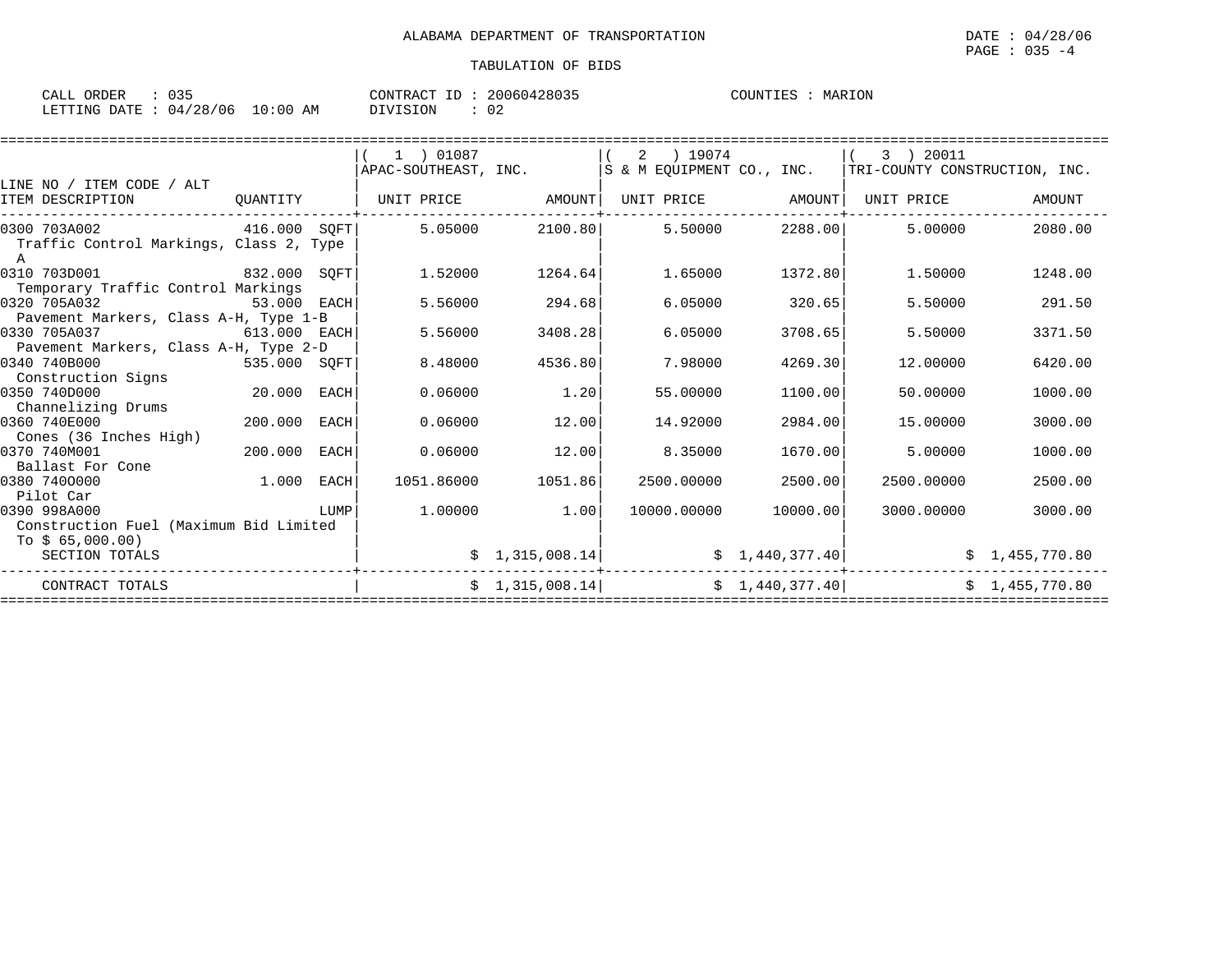| CALL ORDER<br>$\therefore$ 035<br>LETTING DATE : 04/28/06 10:00 AM                                                                      |               |     | CONTRACT ID: 20060428035<br>DIVISION<br>: 02 |           |               | COUNTIES : MARION |            |        |
|-----------------------------------------------------------------------------------------------------------------------------------------|---------------|-----|----------------------------------------------|-----------|---------------|-------------------|------------|--------|
|                                                                                                                                         |               |     | 4 ) 18031<br>ROGERS GROUP, INC.              |           | $\rightarrow$ |                   |            |        |
| LINE NO / ITEM CODE / ALT<br>ITEM DESCRIPTION                                                                                           | QUANTITY      |     | UNIT PRICE                                   | AMOUNT    | UNIT PRICE    | AMOUNT            | UNIT PRICE | AMOUNT |
| SECTION 0001<br>Total                                                                                                                   |               |     |                                              |           |               |                   |            |        |
| 0010 209A000<br>Mailbox Reset, Single                                                                                                   | 2.000 EACH    |     | 150.00000                                    | 300.00    |               |                   |            |        |
| 0020 209A002<br>Mailbox Reset, Multiple                                                                                                 | 1.000 EACH    |     | 300.00000                                    | 300.00    |               |                   |            |        |
| 0030 305B060<br>Crushed Aggregate, Section 825, Type B,                                                                                 | 1691.000      | TON | 17.50000                                     | 29592.50  |               |                   |            |        |
| For Miscellaneous Use<br>0040 405A000                                                                                                   | 5530.000 GAL  |     | 2.00000                                      | 11060.00  |               |                   |            |        |
| Tack Coat<br>0050 408A051<br>Planing Existing Pavement                                                                                  | 1600.000 SQYD |     | 5.00000                                      | 8000.00   |               |                   |            |        |
| (Approximately 0.00" Thru 1.0" Thick)<br>0060 424A340<br>Superpave Bituminous Concrete Wearing<br>Surface Layer, 1/2" Maximum Aggregate | 7065.000 TON  |     | 53.00000                                     | 374445.00 |               |                   |            |        |
| Size Mix, ESAL Range A/B<br>0070 424A349                                                                                                | 78.000 TON    |     | 59.00000                                     | 4602.00   |               |                   |            |        |
| Superpave Bituminous Concrete Wearing<br>Surface Layer, Widening, 1/2" Maximum<br>Aggregate Size Mix, ESAL Range A/B                    |               |     |                                              |           |               |                   |            |        |
| 0080 424B639<br>Superpave Bituminous Concrete Upper                                                                                     | 1000.000      | TON | 55.00000                                     | 55000.00  |               |                   |            |        |
| Binder Layer, Patching, 3/4" Maximum<br>Aggregate Size Mix, ESAL Range A/B<br>0090 424B642                                              | 7698.000 TON  |     | 54.00000                                     | 415692.00 |               |                   |            |        |
| Superpave Bituminous Concrete Upper<br>Binder Layer, Leveling, 1/2" Maximum                                                             |               |     |                                              |           |               |                   |            |        |
| Aggregate Size Mix, ESAL Range A/B<br>0100 424B643<br>Superpave Bituminous Concrete Upper                                               | 8082.000      | TON | 48.00000                                     | 387936.00 |               |                   |            |        |
| Binder Layer, Leveling, 3/4" Maximum<br>Aggregate Size Mix, ESAL Range A/B<br>0110 424B646                                              | 83.000        | TON | 60.00000                                     | 4980.00   |               |                   |            |        |
| Superpave Bituminous Concrete Upper<br>Binder Layer, Widening, 3/4" Maximum<br>Aggregate Size Mix, ESAL Range A/B                       |               |     |                                              |           |               |                   |            |        |
| 0120 424C350<br>Superpave Bituminous Concrete Base<br>Layer, Widening, 1" Maximum Aggregate<br>Size Mix, ESAL Range A/B                 | 1483.000      | TON | 48.00000                                     | 71184.00  |               |                   |            |        |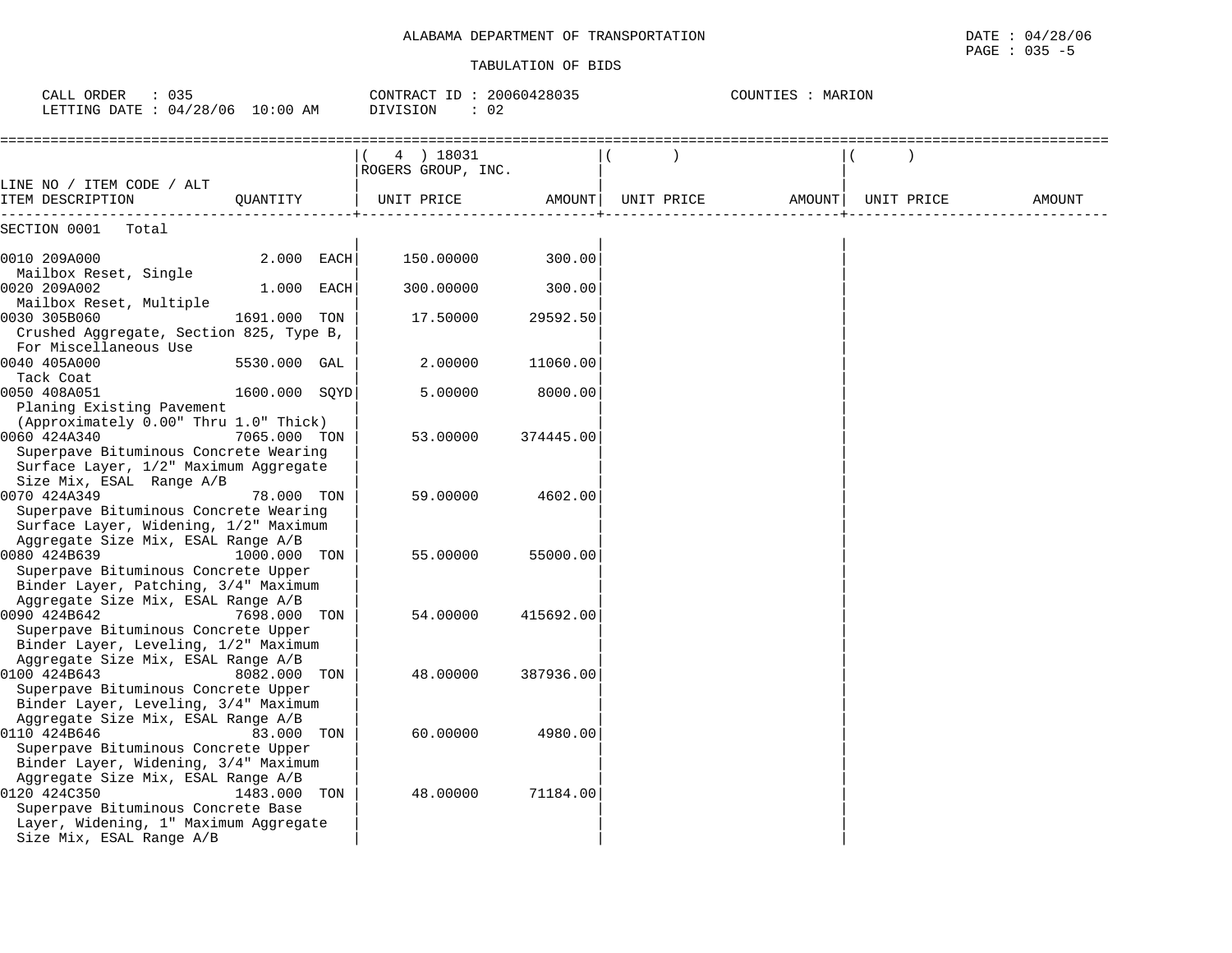| 035<br>ORDER<br>CALL   |             | 20060428035<br>CONTRACT ID: | COUNTIES<br>MARION |
|------------------------|-------------|-----------------------------|--------------------|
| LETTING DATE: 04/28/06 | 10:00<br>ΆM | DIVISION<br>02              |                    |

|                                                                        |             |      | (4) 18031<br>ROGERS GROUP, INC.                                                                    |          |  |  |        |
|------------------------------------------------------------------------|-------------|------|----------------------------------------------------------------------------------------------------|----------|--|--|--------|
| LINE NO / ITEM CODE / ALT                                              |             |      |                                                                                                    |          |  |  |        |
| ITEM DESCRIPTION                                                       |             |      | QUANTITY   UNIT PRICE                 AMOUNT    UNIT PRICE                    AMOUNT    UNIT PRICE |          |  |  | AMOUNT |
| 0130 600A000                                                           |             | LUMP | 22911.00000                                                                                        | 22911.00 |  |  |        |
| Mobilization<br>0140 652A100                                           | 2.000 ACRE  |      | 750.00000                                                                                          | 1500.00  |  |  |        |
| Seeding                                                                |             |      |                                                                                                    |          |  |  |        |
| 0150 656A010                                                           | 2.000 ACRE  |      | 750.00000                                                                                          | 1500.00  |  |  |        |
| Mulching                                                               |             |      |                                                                                                    |          |  |  |        |
| 0160 665J000                                                           | 100.000 LF  |      | 7.50000                                                                                            | 750.00   |  |  |        |
| Silt Fence, Type A                                                     |             |      |                                                                                                    |          |  |  |        |
| 0170 6650001                                                           | 100.000 LF  |      | 4.50000                                                                                            | 450.00   |  |  |        |
| Silt Fence Removal                                                     |             |      |                                                                                                    |          |  |  |        |
| 0180 6650001                                                           | 400.000 LF  |      | 15.00000                                                                                           | 6000.00  |  |  |        |
| 20 Inch Wattle                                                         |             |      |                                                                                                    |          |  |  |        |
| 0190 680A000                                                           |             | LUMP | 7500.00000                                                                                         | 7500.00  |  |  |        |
| Engineering Controls                                                   |             |      |                                                                                                    |          |  |  |        |
| 0200 701A028                                                           | 11.000 MILE |      | 1800.00000                                                                                         | 19800.00 |  |  |        |
| Solid White, Class 2, Type A Traffic<br>Stripe (0.06" Thick) (6" Wide) |             |      |                                                                                                    |          |  |  |        |
| 0210 701A046                                                           | 1.000 MILE  |      | 1100.00000                                                                                         | 1100.00  |  |  |        |
| Broken Yellow, Class 2, Type A Traffic                                 |             |      |                                                                                                    |          |  |  |        |
| Stripe (0.09" Thick) (6" Wide)                                         |             |      |                                                                                                    |          |  |  |        |
| 0220 701A048                                                           | 9.000 MILE  |      | 2050.00000                                                                                         | 18450.00 |  |  |        |
| Solid Yellow, Class 2, Type A Traffic                                  |             |      |                                                                                                    |          |  |  |        |
| Stripe (0.09" Thick) (6" Wide)                                         |             |      |                                                                                                    |          |  |  |        |
| 0230 701C000                                                           | 2.000 MILE  |      | 720.00000                                                                                          | 1440.00  |  |  |        |
| Broken Temporary Traffic Stripe                                        |             |      |                                                                                                    |          |  |  |        |
| 0240 701C001                                                           | 38.000 MILE |      | 790.00000                                                                                          | 30020.00 |  |  |        |
| Solid Temporary Traffic Stripe                                         |             |      |                                                                                                    |          |  |  |        |
| 0250 701G125                                                           | 600.000 LF  |      | 5.00000                                                                                            | 3000.00  |  |  |        |
| Solid White, Class 3W, Type A Traffic                                  |             |      |                                                                                                    |          |  |  |        |
| Stripe (6" Wide)                                                       |             |      |                                                                                                    |          |  |  |        |
| 0260 701G129                                                           | 300.000 LF  |      | 5.00000                                                                                            | 1500.00  |  |  |        |
| Broken Yellow, Class 3W, Type A Traffic                                |             |      |                                                                                                    |          |  |  |        |
| Stripe (6" Wide)                                                       |             |      |                                                                                                    |          |  |  |        |
| 0270 701G133                                                           | 300.000 LF  |      | 5.00000                                                                                            | 1500.00  |  |  |        |
| Solid Yellow, Class 3W, Type A Traffic<br>Stripe (6" Wide)             |             |      |                                                                                                    |          |  |  |        |
| 0280 701H001                                                           | 900.000 LF  |      | 1.50000                                                                                            | 1350.00  |  |  |        |
| Solid Traffic Stripe Removed (Plastic)                                 |             |      |                                                                                                    |          |  |  |        |
| 0290 701H006                                                           | 300.000 LF  |      | 1.50000                                                                                            | 450.00   |  |  |        |
| Broken Traffic Stripe Removed (Plastic)                                |             |      |                                                                                                    |          |  |  |        |
|                                                                        |             |      |                                                                                                    |          |  |  |        |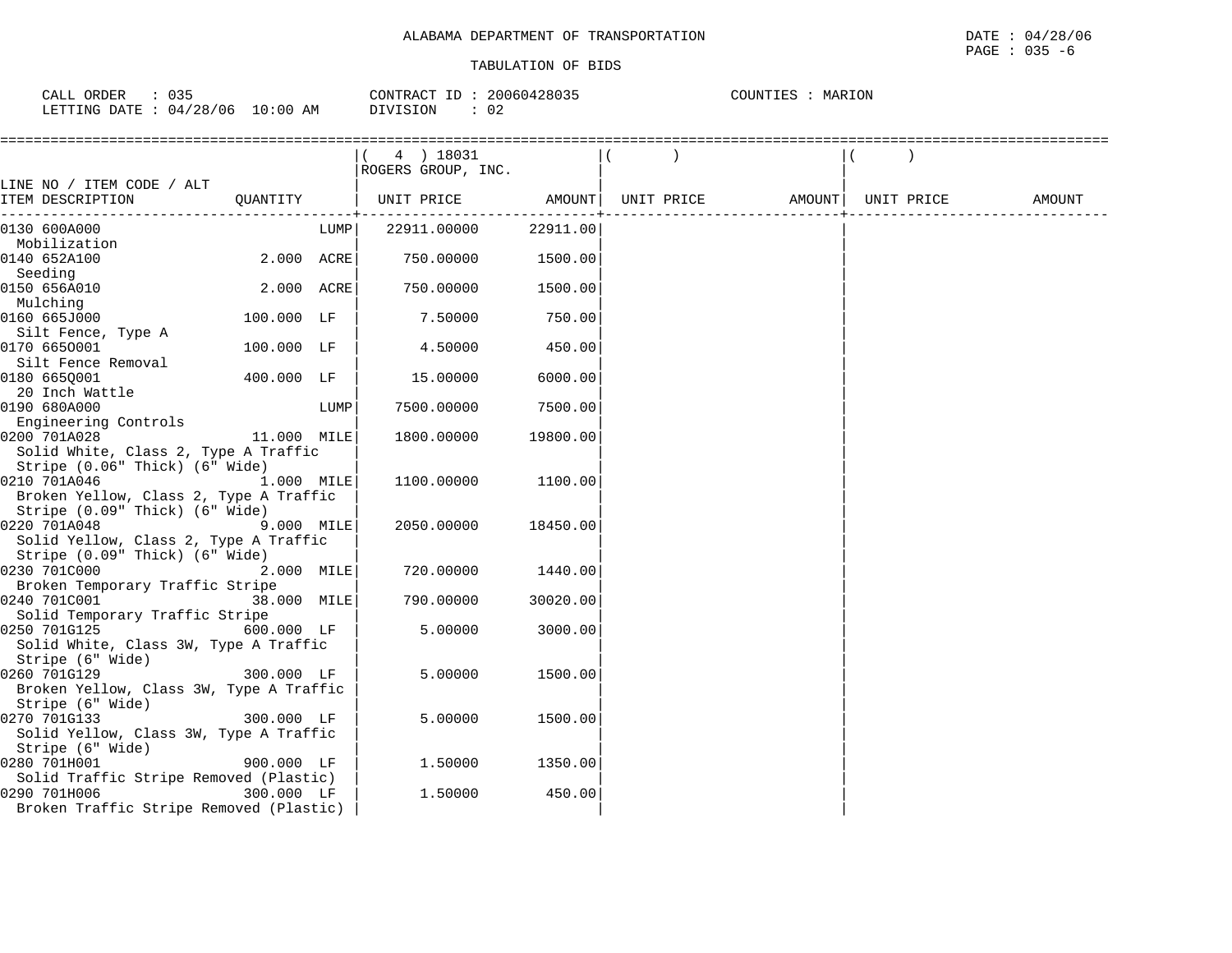| $\sim$ $\sim$ $-$<br>ORDER<br>$\sim$ $\sim$ $\sim$<br>-'ALL<br>ັບປະ |             | CONTRACT<br>-- | 428035<br>20060. | MARION<br>COUNTIES |
|---------------------------------------------------------------------|-------------|----------------|------------------|--------------------|
| 04/28<br>706<br>LETTING<br>RATE:                                    | 10:00<br>AΜ | DIVISION       | ے ں              |                    |

|                                                                                         |                |      | 4 ) 18031<br>ROGERS GROUP, INC. |                   |    |                   |            |        |
|-----------------------------------------------------------------------------------------|----------------|------|---------------------------------|-------------------|----|-------------------|------------|--------|
| LINE NO / ITEM CODE / ALT<br>ITEM DESCRIPTION                                           | QUANTITY       |      |                                 | UNIT PRICE AMOUNT |    | UNIT PRICE AMOUNT | UNIT PRICE | AMOUNT |
| 0300 703A002<br>416.000 SOFT<br>Traffic Control Markings, Class 2, Type<br>$\mathbb{A}$ |                |      | 5.00000                         | 2080.00           |    |                   |            |        |
| 0310 703D001<br>832.000 SQFT<br>Temporary Traffic Control Markings                      |                |      | 1.50000                         | 1248.00           |    |                   |            |        |
| 0320 705A032<br>Pavement Markers, Class A-H, Type 1-B                                   | 53.000 EACH    |      | 5.50000                         | 291.50            |    |                   |            |        |
| 0330 705A037<br>Pavement Markers, Class A-H, Type 2-D                                   | $613.000$ EACH |      | 5.50000                         | 3371.50           |    |                   |            |        |
| 0340 740B000<br>535.000 SOFT<br>Construction Signs                                      |                |      | 14.50000                        | 7757.50           |    |                   |            |        |
| 0350 740D000<br>Channelizing Drums                                                      | 20.000 EACH    |      | 25.00000                        | 500.00            |    |                   |            |        |
| 0360 740E000                                                                            | 200.000 EACH   |      | 6.00000                         | 1200.00           |    |                   |            |        |
| Cones (36 Inches High)<br>0370 740M001                                                  | 200.000 EACH   |      | 3,00000                         | 600.00            |    |                   |            |        |
| Ballast For Cone<br>0380 7400000<br>Pilot Car                                           | 1.000 EACH     |      | 8500.00000                      | 8500.00           |    |                   |            |        |
| 0390 998A000<br>Construction Fuel (Maximum Bid Limited<br>To $$65,000.00)$              |                | LUMP | 1.00000                         | 1.00              |    |                   |            |        |
| SECTION TOTALS                                                                          |                |      |                                 | \$1,507,862.00    |    | 0.00              |            | 0.00   |
| CONTRACT TOTALS                                                                         |                |      |                                 | \$1,507,862.00    | \$ | 0.00              |            | \$     |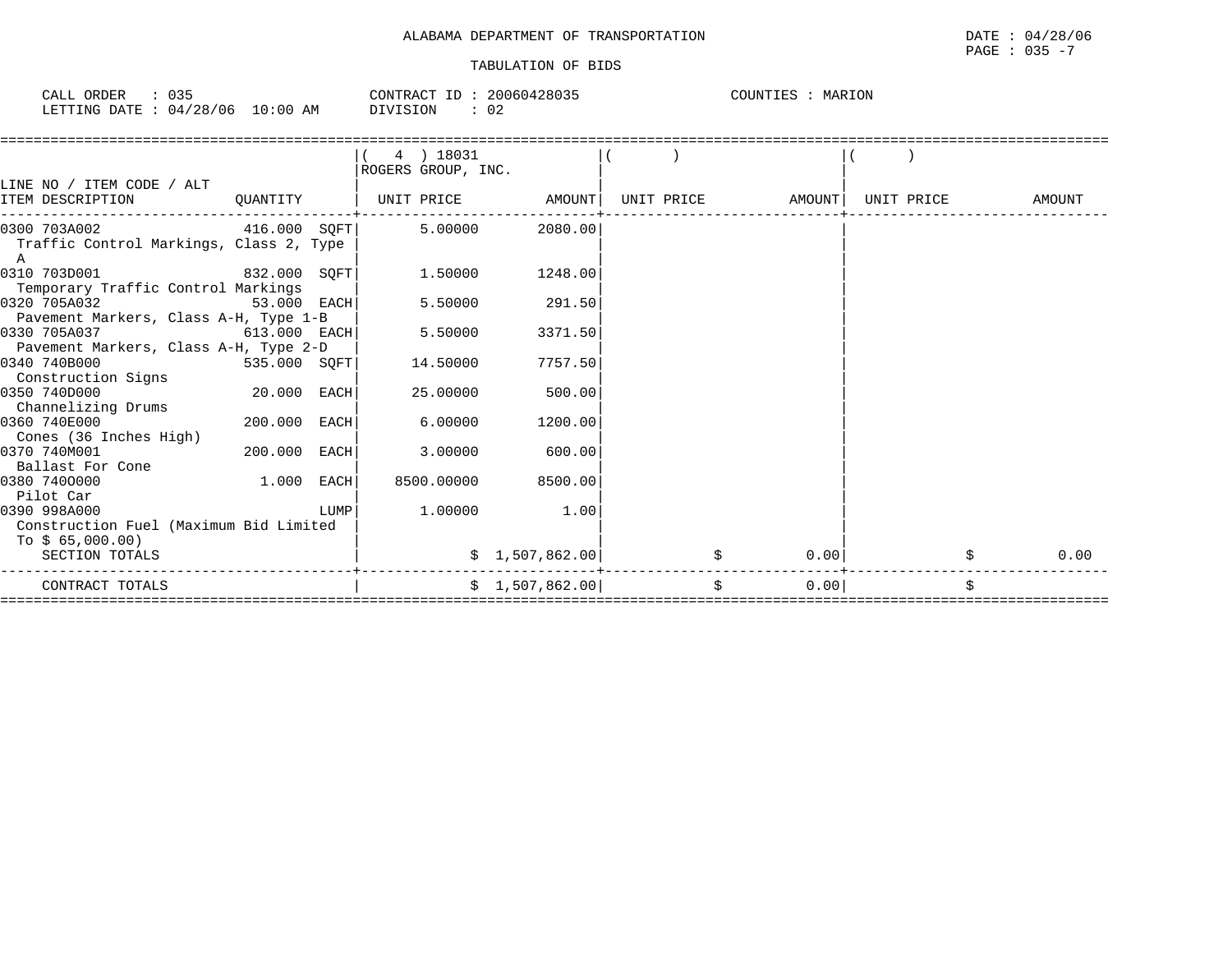# $\texttt{PAGE}$  : 036 -1

#### VENDOR RANKING

| CALL ORDER              | : 036<br>LETTING DATE : 04/28/06 10:00 AM                                                                                    | CONTRACT ID: 20060428036<br>DIVISION<br>$\therefore$ 05                               |              | COUNTIES : BIBB  |                                                |                                     |
|-------------------------|------------------------------------------------------------------------------------------------------------------------------|---------------------------------------------------------------------------------------|--------------|------------------|------------------------------------------------|-------------------------------------|
|                         | CONTRACT DESCRIPTION :<br>on SR-139 from the Chilton County line (MP 3.458) to MP<br>12.584 near Bibb Mill. Length 9.126 mi. | 90<br>CONTRACT TIME :<br>for constructing the Planing, Resurfacing and Traffic Stripe | Working Days | (available days) | $PROJECT(S) : STPSA-0139(500)$                 | $99 - 305 - 044 - 139 - 601$        |
| RANK                    | VENDOR NO. / NAME                                                                                                            |                                                                                       |              |                  | TOTAL<br><b>BID</b>                            | % OVER<br>LOW BID                   |
| 03097<br>04013<br>01087 | CHILTON PAVING & ASPHALT, LLC<br>DUNN CONSTRUCTION COMPANY, INC.<br>APAC-SOUTHEAST, INC.                                     |                                                                                       |              |                  | \$2,020,803.85<br>2,205,901.90<br>2,229,736.38 | 100.0000%<br>109.1596%<br>110.3391% |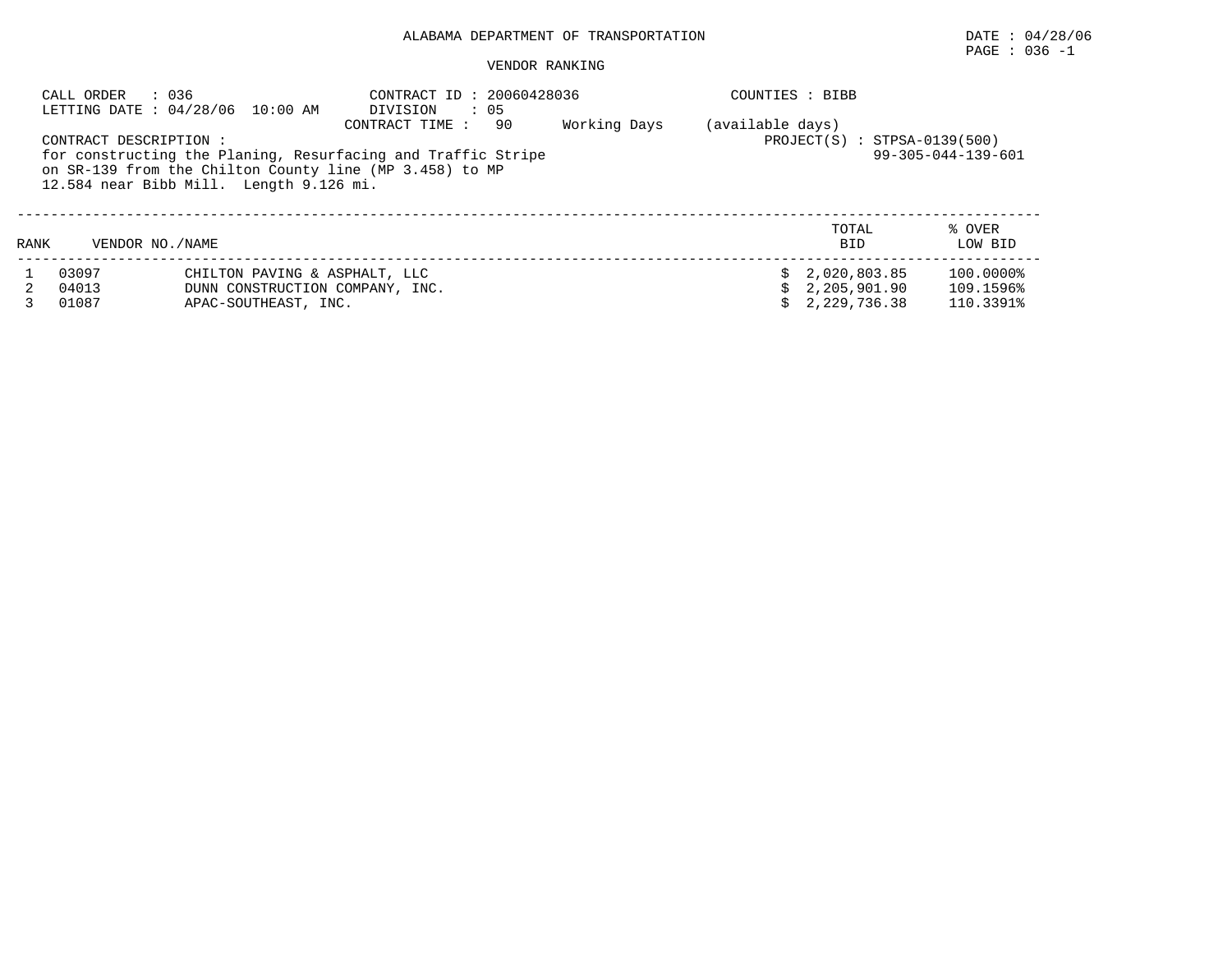| CALL ORDER                       | 036 |  |          | CONTRACT ID: 20060428036 | COUNTIES : BIBB |  |
|----------------------------------|-----|--|----------|--------------------------|-----------------|--|
| LETTING DATE : 04/28/06 10:00 AM |     |  | DIVISION |                          |                 |  |

|                                                                                                                                                                            |                 |                       | ================== |                                                                                               |           |             |           |
|----------------------------------------------------------------------------------------------------------------------------------------------------------------------------|-----------------|-----------------------|--------------------|-----------------------------------------------------------------------------------------------|-----------|-------------|-----------|
|                                                                                                                                                                            |                 | $1$ ) 03097           |                    | 2 ) 04013<br>CHILTON PAVING & ASPHALT, L   DUNN CONSTRUCTION CO., INC.   APAC-SOUTHEAST, INC. |           | 3 ) 01087   |           |
| LINE NO / ITEM CODE / ALT                                                                                                                                                  |                 |                       |                    |                                                                                               |           |             |           |
| ITEM DESCRIPTION                                                                                                                                                           |                 | QUANTITY   UNIT PRICE | AMOUNT             | UNIT PRICE                                                                                    | AMOUNT    | UNIT PRICE  | AMOUNT    |
| SECTION 0001<br>Total                                                                                                                                                      |                 |                       |                    |                                                                                               |           |             |           |
| 0010 209A000<br>Mailbox Reset, Single                                                                                                                                      | 4.000 EACH      |                       | 323.53000 1294.12  | $190.95000$ 763.80                                                                            |           | 300.00000   | 1200.00   |
| 0020 210D015<br>Borrow Excavation (A-4) (Loose Truckbed<br>Measurement)                                                                                                    | 8008.000 CUYD   | 11.34000              | 90810.72           | 11.80000                                                                                      | 94494.401 | 11,20000    | 89689.60  |
| 0030 212A000                                                                                                                                                               | 948.000 STA     | 14.57000              | 13812.36           | 19.42000                                                                                      | 18410.16  | 35.50000    | 33654.00  |
| Machine Grading Shoulders<br>0040 305B060<br>Crushed Aggregate, Section 825, 1" down<br>for miscellaneous use                                                              | 400.000 TON     | 19.94000              | 7976.00            | 37.03000                                                                                      | 14812.00  | 34.50000    | 13800.00  |
| 0050 405A000<br>Tack Coat                                                                                                                                                  | 17356.000 GAL   | 1.54000               | 26728.24           | 1.36000                                                                                       | 23604.16  | 1,25000     | 21695.00  |
| 0060 408A051<br>Planing Existing Pavement                                                                                                                                  | 127762.000 SOYD | 0.69000               | 88155.78           | 0.65000                                                                                       | 83045.30  | 0.60000     | 76657.20  |
| (Approximately 0.00" Thru 1.0" Thick)<br>0070 408A057 160.000 SQYD<br>Planing Existing Pavement                                                                            |                 | 10.59000              | 1694.40            | 39.07000                                                                                      | 6251.20   | 15.00000    | 2400.00   |
| (Approximately 6.10" Thru 7.0" Thick)<br>0080 410C000<br>Contractor Retained Profilograph                                                                                  | 1.000 EACH      | 8547.01000            | 8547.01            | 8428.20000                                                                                    | 8428.20   | 3150.00000  | 3150.00   |
| 0090 410H000                                                                                                                                                               | $1.000$ EACH    | 10734.46000           | 10734.46           | 21244.27000                                                                                   | 21244.27  | 45000.00000 | 45000.00  |
| Material Remixing Device<br>0100 424A360<br>Superpave Bituminous Concrete Wearing<br>Surface Layer, 1/2" Maximum Aggregate<br>Size Mix, ESAL Range C/D                     | 9436.000 TON    | 42.45000              | 400558.20          | 47.06000                                                                                      | 444058.16 | 50.90000    | 480292.40 |
| 0110 424A365<br>Superpave Bituminous Concrete Wearing<br>Surface Layer, Patching, 1" Maximum                                                                               | 200.000 TON     | 91.80000              | 18360.00           | 78.36000                                                                                      | 15672.00  | 85.00000    | 17000.00  |
| Aggregate Size Mix, ESAL Range C/D<br>0120 424A366<br>Superpave Bituminous Concrete Wearing<br>Surface Layer, Leveling, 1/2" Maximum                                       | 267.000 TON     | 57.26000              | 15288.42           | 63.60000                                                                                      | 16981.20  | 69,00000    | 18423.00  |
| Aggregate Size Mix, ESAL Range C/D<br>0130 424A370<br>Superpave Bituminous Concrete Wearing<br>Surface Layer, Widening, 3/4" Maximum<br>Aggregate Size Mix, ESAL Range C/D | 200.000 TON     | 52.60000              | 10520.00           | 96.06000                                                                                      | 19212.00  | 71.30000    | 14260.00  |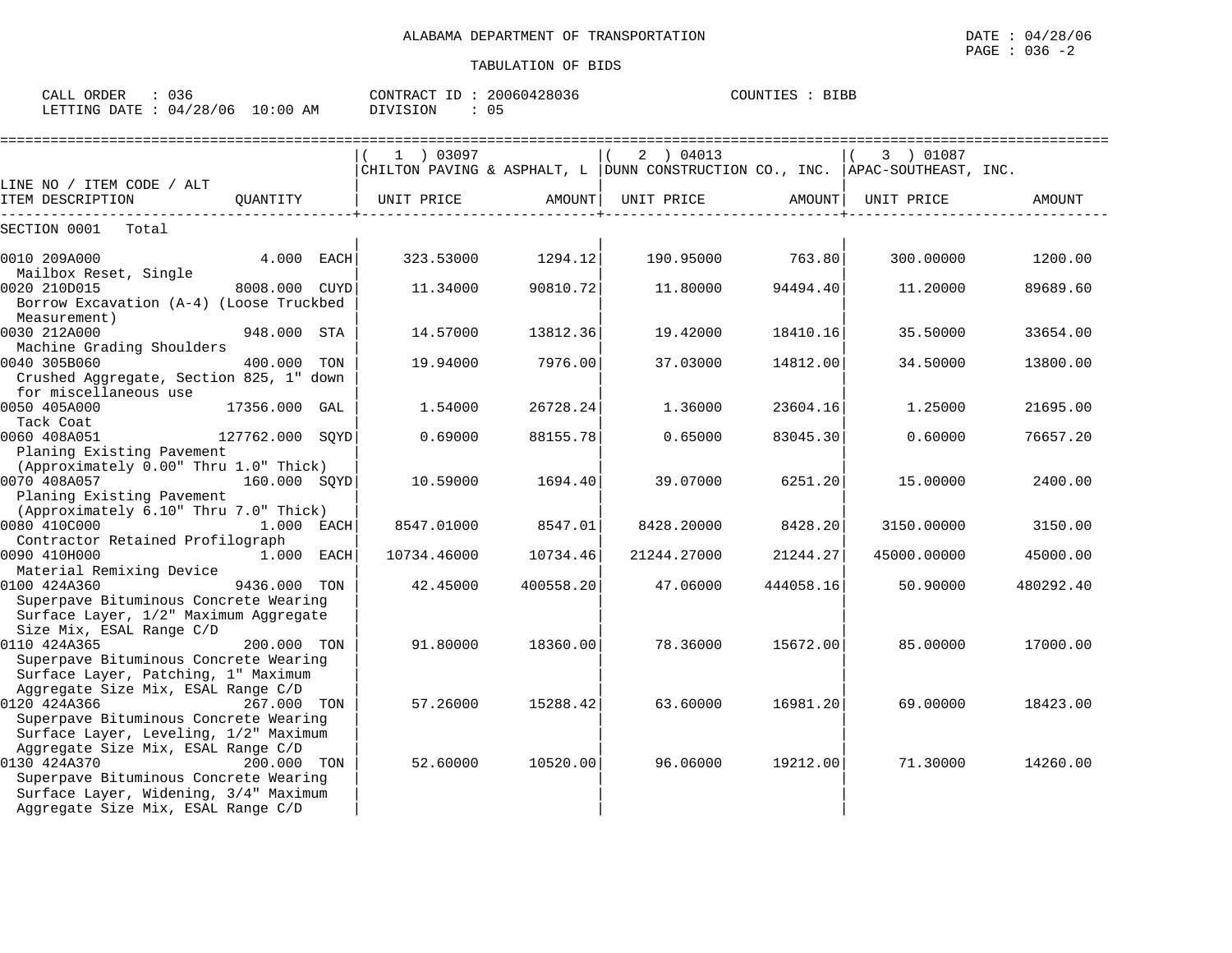| ORDER<br>CALL                    | U.36 |          | CONTRACT ID: 20060428036 | COUNTIES : BIBB |
|----------------------------------|------|----------|--------------------------|-----------------|
| LETTING DATE : 04/28/06 10:00 AM |      | DIVISION |                          |                 |

|                                                                           |               |      | $1$ ) 03097 |           | 04013<br>2                                                                       |               | 3 ) 01087   |           |
|---------------------------------------------------------------------------|---------------|------|-------------|-----------|----------------------------------------------------------------------------------|---------------|-------------|-----------|
|                                                                           |               |      |             |           | CHILTON PAVING & ASPHALT, L   DUNN CONSTRUCTION CO., INC.   APAC-SOUTHEAST, INC. |               |             |           |
| LINE NO / ITEM CODE / ALT<br>ITEM DESCRIPTION                             | OUANTITY      |      | UNIT PRICE  | AMOUNT    | UNIT PRICE                                                                       | AMOUNT        | UNIT PRICE  | AMOUNT    |
|                                                                           |               |      |             |           |                                                                                  | ------------+ |             |           |
| 0140 424B651                                                              | 16858.000 TON |      | 37.20000    | 627117.60 | 39.00000                                                                         | 657462.00     | 45.63000    | 769230.54 |
| Superpave Bituminous Concrete Upper                                       |               |      |             |           |                                                                                  |               |             |           |
| Binder Layer, 1" Maximum Aggregate Size<br>Mix, ESAL Range C/D            |               |      |             |           |                                                                                  |               |             |           |
| 0142 424B657                                                              | 4988.000 TON  |      | 45.85000    | 228699.80 | 53.19000                                                                         | 265311.72     | 51.00000    | 254388.00 |
| Superpave Bituminous Concrete Upper                                       |               |      |             |           |                                                                                  |               |             |           |
| Binder Layer, Leveling, 1/2" Maximum                                      |               |      |             |           |                                                                                  |               |             |           |
| Agggregate Size Mix, ESAL Range C/D                                       |               |      |             |           |                                                                                  |               |             |           |
| 0150 424B685                                                              | 63.000 TON    |      | 98.04000    | 6176.52   | 126.38000                                                                        | 7961.94       | 160,00000   | 10080.00  |
| Superpave Bituminous Concrete Lower<br>Binder Layer, Patching, 1" Maximum |               |      |             |           |                                                                                  |               |             |           |
| Aggregate Size Mix, ESAL Range C/D                                        |               |      |             |           |                                                                                  |               |             |           |
| 0160 424B693                                                              | 3686.000 TON  |      | 52.23000    | 192519.78 | 43.77000                                                                         | 161336.22     | 47.77000    | 176080.22 |
| Superpave Bituminous Concrete Lower                                       |               |      |             |           |                                                                                  |               |             |           |
| Binder Layer, Widening, 1 1/2" Maximum                                    |               |      |             |           |                                                                                  |               |             |           |
| Aggregate Size Mix, ESAL Range C/D<br>0170 600A000                        |               | LUMP | 52890.17000 | 52890.17  | 29861.19000                                                                      | 29861.19      | 10000.00000 | 10000.00  |
| Mobilization                                                              |               |      |             |           |                                                                                  |               |             |           |
| 0180 651B000                                                              | 18.000 TON    |      | 114.29000   | 2057.22   | 108.56000                                                                        | 1954.08       | 103.10000   | 1855.80   |
| Agricultural Limestone                                                    |               |      |             |           |                                                                                  |               |             |           |
| 0190 651C000                                                              | 7.000         | TON  | 441.26000   | 3088.82   | 434.22000                                                                        | 3039.54       | 412.37000   | 2886.59   |
| 8-8-8 Commercial Fertilizer                                               |               |      |             |           |                                                                                  |               |             |           |
| 0200 652A100<br>Seeding                                                   | 9.000 ACRE    |      | 914.29000   | 8228.61   | 542.78000                                                                        | 4885.02       | 515.46000   | 4639.14   |
| 0210 656A010                                                              | 9.000 ACRE    |      | 963.17000   | 8668.53   | 542.78000                                                                        | 4885.02       | 515.46000   | 4639.14   |
| Mulching                                                                  |               |      |             |           |                                                                                  |               |             |           |
| 0220 665J000                                                              | 8974.000 LF   |      | 3.61000     | 32396.14  | 4.34000                                                                          | 38947.16      | 4.12000     | 36972.88  |
| Silt Fence, Type A                                                        |               |      |             |           |                                                                                  |               |             |           |
| 0230 6650001<br>Silt Fence Removal                                        | 8974.000 LF   |      | 1.69000     | 15166.06  | 1.09000                                                                          | 9781.66       | 1,03000     | 9243.22   |
| 0240 6650001                                                              | 360.000 LF    |      | 8.09000     | 2912.40   | 7.60000                                                                          | 2736.00       | 7.22000     | 2599.20   |
| 20 Inch Wattle                                                            |               |      |             |           |                                                                                  |               |             |           |
| 0250 701A028                                                              | 18.000 MILE   |      | 2052.02000  | 36936.36  | 1968.75000                                                                       | 35437.50      | 1793.00000  | 32274.00  |
| Solid White, Class 2, Type A Traffic                                      |               |      |             |           |                                                                                  |               |             |           |
| Stripe (0.06" Thick) (6" Wide)<br>0260 701A046                            | 8.000 MILE    |      | 1213.87000  | 9710.96   | 1164.62000                                                                       | 9316.96       | 1060.60000  | 8484.80   |
| Broken Yellow, Class 2, Type A Traffic                                    |               |      |             |           |                                                                                  |               |             |           |
| Stripe (0.09" Thick) (6" Wide)                                            |               |      |             |           |                                                                                  |               |             |           |
| 0270 701A048                                                              | 7.000 MILE    |      | 2306.36000  | 16144.52  | 2212.77000                                                                       | 15489.39      | 2015.00000  | 14105.00  |
| Solid Yellow, Class 2, Type A Traffic                                     |               |      |             |           |                                                                                  |               |             |           |
| Stripe (0.09" Thick) (6" Wide)                                            |               |      |             |           |                                                                                  |               |             |           |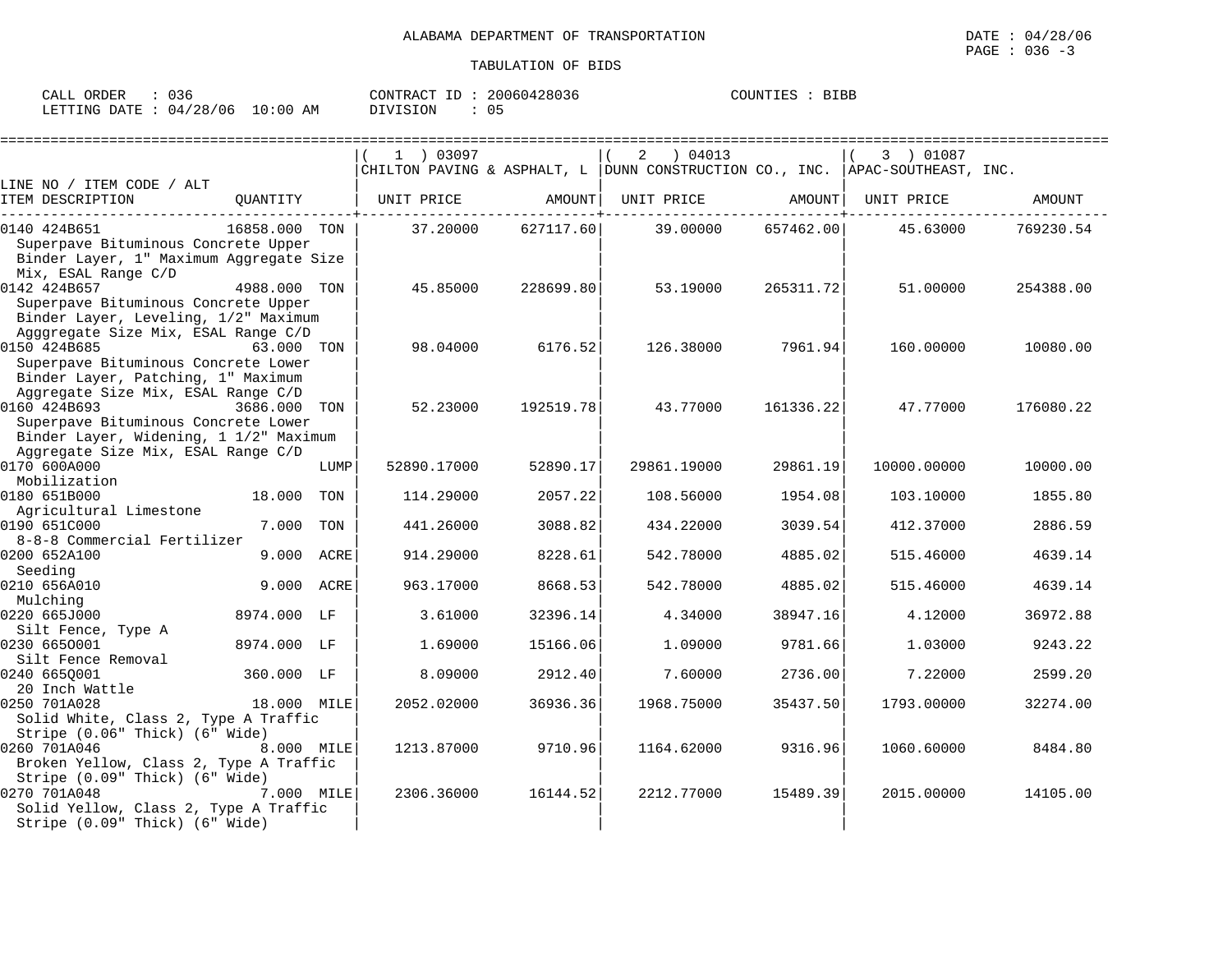| ORDER<br>וזגר<br>للسائد | りろも                    |             | תחדות ר<br>$.77$ $\cap$<br>⊥D.<br>ו ג <i>ו</i> ש | 1428036<br>20060<br>1604 | <b>BIBB</b><br>COUNT |
|-------------------------|------------------------|-------------|--------------------------------------------------|--------------------------|----------------------|
| LETTING<br>DATE         | 28<br>'06<br>$\cap$ 4. | 10:00<br>AΜ | VISION                                           |                          |                      |

|                                                                                 |               |            |                | 04013<br>2                                                                   |                 | 3 ) 01087  |                |
|---------------------------------------------------------------------------------|---------------|------------|----------------|------------------------------------------------------------------------------|-----------------|------------|----------------|
| LINE NO / ITEM CODE / ALT                                                       |               |            |                | CHILTON PAVING & ASPHALT, L DUNN CONSTRUCTION CO., INC. APAC-SOUTHEAST, INC. |                 |            |                |
| ITEM DESCRIPTION                                                                | OUANTITY      | UNIT PRICE | AMOUNT         | UNIT PRICE                                                                   | AMOUNT          | UNIT PRICE | <b>AMOUNT</b>  |
| 0280 701B009<br>Dotted Class 2, Type A Traffic Stripe<br>(0.09" Thick)(6" Wide) | 349.000 LF    | 2.27000    | 792.23         | 2.22000                                                                      | 774.78          | 2.02000    | 704.98         |
| 0290 701C000<br>Broken Temporary Traffic Stripe                                 | 15.000 MILE   | 722.22000  | 10833.30       | 720.95000                                                                    | 10814.25        | 656.60000  | 9849.00        |
| 0300 701C001<br>Solid Temporary Traffic Stripe                                  | 13.000 MILE   | 1153.85000 | 15000.05       | 831.87000                                                                    | 10814.31        | 757.60000  | 9848.80        |
| 0310 701G125<br>Solid White, Class 3W, Type A Traffic<br>Stripe (6" Wide)       | 612.000 LF    | 5.70000    | 3488.40        | 5.55000                                                                      | 3396.60         | 5.05000    | 3090.60        |
| 0320 701G133<br>Solid Yellow, Class 3W, Type A Traffic<br>Stripe (6" Wide)      | 612.000 LF    | 5.70000    | 3488.40        | 5.55000                                                                      | 3396.60         | 5.05000    | 3090.60        |
| 0330 701H000<br>Solid Traffic Stripe Removed (Paint)                            | 612.000 LF    | 1.14000    | 697.68         | 1,11000                                                                      | 679.32          | 1,01000    | 618.12         |
| 0340 701H005<br>Broken Traffic Stripe Removed (Paint)                           | 306.000 LF    | 1.15000    | 351.90         | 1.11000                                                                      | 339.66          | 1,01000    | 309.06         |
| 0350 703A002<br>Traffic Control Markings, Class 2, Type<br>$\overline{A}$       | 3144.000 SQFT | 3.69000    | 11601.36       | 3.61000                                                                      | 11349.84        | 3.28000    | 10312.32       |
| 0360 703B002<br>Traffic Control Legends, Class 2, Type                          | 89.000 SOFT   | 5.78000    | 514.42         | 5.55000                                                                      | 493.95          | 5.05000    | 449.45         |
| 0370 703D001<br>Temporary Traffic Control Markings                              | 819.000 SOFT  | 2.27000    | 1859.13        | 2.22000                                                                      | 1818.18         | 2.02000    | 1654.38        |
| 0380 705A032<br>Pavement Markers, Class A-H, Type 1-B                           | 774.000 EACH  | 6.36000    | 4922.64        | 6.10000                                                                      | 4721.40         | 5.56000    | 4303.44        |
| 0390 705A037<br>Pavement Markers, Class A-H, Type 2-D                           | 98.000 EACH   | 6.27000    | 614.46         | 6.10000                                                                      | 597.80          | 5.56000    | 544.88         |
| 0400 705A038<br>Pavement Markers, Class A-H, Type 2-E                           | 92.000 EACH   | 6.27000    | 576.84         | 6.10000                                                                      | 561.20          | 5.56000    | 511.52         |
| 0410 740B000<br>Construction Signs                                              | 910.000 SQFT  | 9.25000    | 8417.50        | 8.56000                                                                      | 7789.60         | 7.70000    | 7007.00        |
| 0420 740D000<br>Channelizing Drums                                              | 235.000 EACH  | 74.29000   | 17458.15       | 53.10000                                                                     | 12478.50        | 75.50000   | 17742.50       |
| 0430 7400000<br>Pilot Car                                                       | 1.000<br>EACH | 2994.19000 | 2994.19        | 42774.66000                                                                  | 42774.66        | 5000.00000 | 5000.00        |
| 0440 998A000<br>Construction Fuel (Maximum Bid Limited<br>To \$ 116,000)        | LUMP          | 0.00000    | 0.00           | 77719.00000                                                                  | 77719.00        | 0.00000    | 0.00           |
| SECTION TOTALS                                                                  |               |            | \$2,020,803.85 |                                                                              | \$2,205,901.90] |            | \$2,229,736.38 |
| CONTRACT TOTALS                                                                 |               |            | \$2,020,803.85 |                                                                              | \$2,205,901.90] |            | \$2,229,736.38 |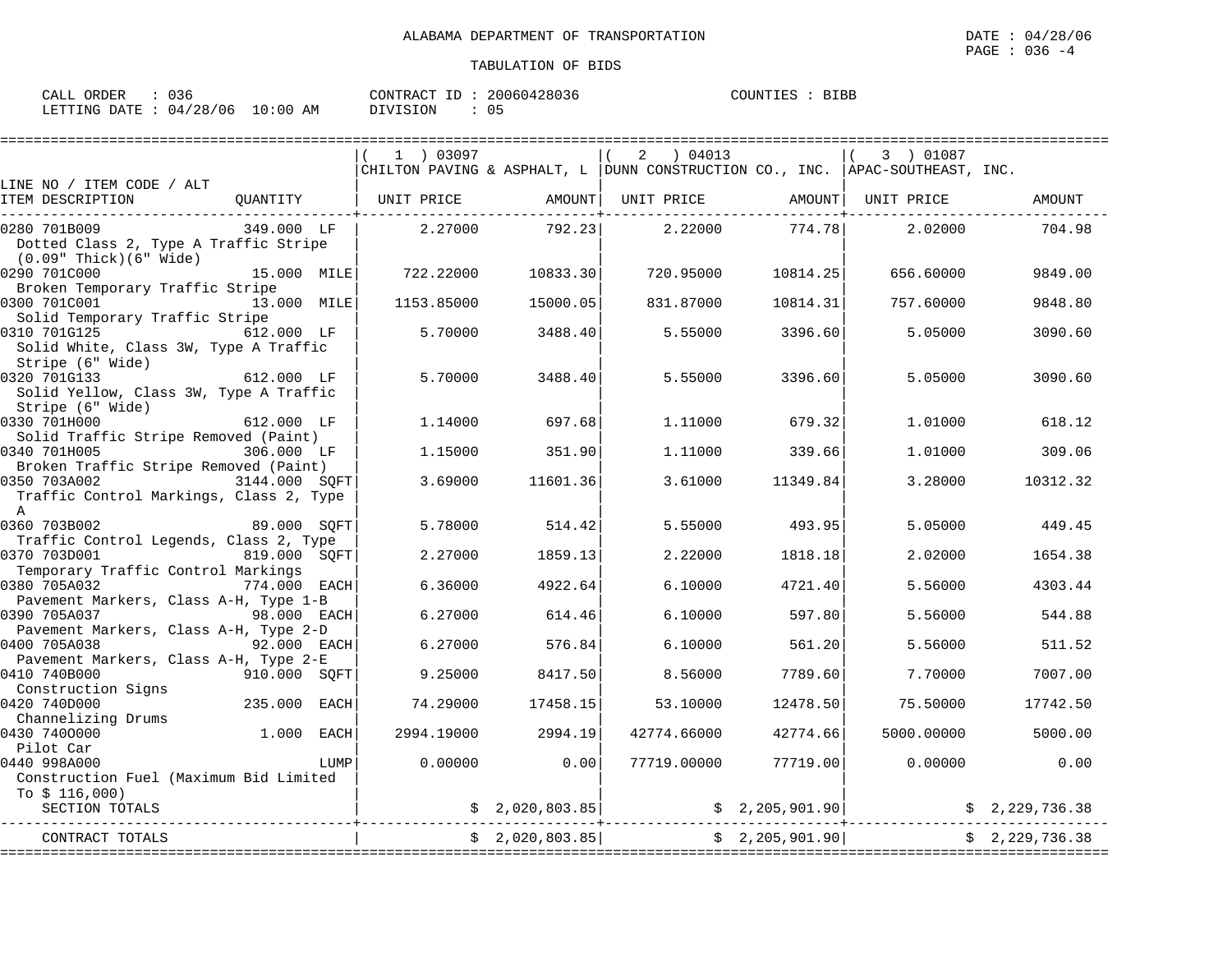# PAGE : 037 -1

#### VENDOR RANKING

|      | CALL ORDER<br>: 037<br>CONTRACT DESCRIPTION: | LETTING DATE : 04/28/06 10:00 AM                           | CONTRACT ID: 20060428037<br>: 08<br>DIVISION<br>60<br>CONTRACT TIME:<br>RURAL<br>for constructing the Resurfacing and Traffic Stripe on SR-13<br>(US-43) from Greenwood to Thomasville and the Shoulder | Working Days | (available days) | COUNTIES : CLARKE<br>$PROJECT(S) : EB-STPSA-0013(530)$ | EB-STPSA-0013(531)     |
|------|----------------------------------------------|------------------------------------------------------------|---------------------------------------------------------------------------------------------------------------------------------------------------------------------------------------------------------|--------------|------------------|--------------------------------------------------------|------------------------|
|      |                                              |                                                            | Paving from Jackson to Grove Hill. Length 15.338 mi.                                                                                                                                                    |              |                  |                                                        |                        |
| RANK | VENDOR NO. / NAME                            |                                                            |                                                                                                                                                                                                         |              |                  | TOTAL<br><b>BID</b>                                    | % OVER<br>LOW BID      |
|      | 01073<br>19100                               | ASPHALT SUPPLY, LLC<br>SOUTHWEST ALABAMA CONSTRUCTION, LLC |                                                                                                                                                                                                         |              |                  | \$1,988,771.85<br>2,514,488.60                         | 100.0000%<br>126.4342% |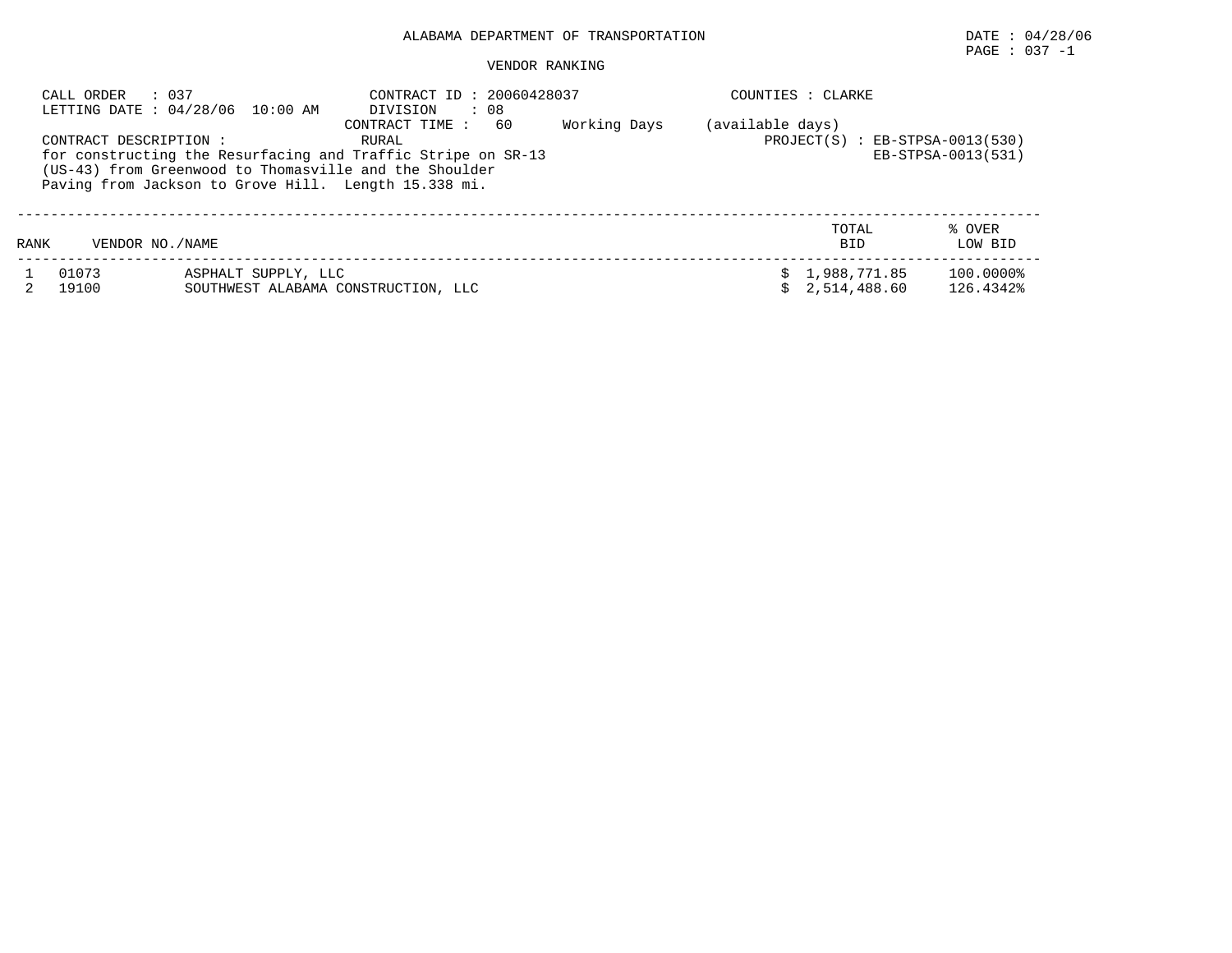| : 037<br>CALL ORDER<br>LETTING DATE : 04/28/06 10:00 AM                                                                                                           |                 | DIVISION                         | CONTRACT ID: 20060428037<br>: 08 |                                          | COUNTIES : CLARKE |            |        |
|-------------------------------------------------------------------------------------------------------------------------------------------------------------------|-----------------|----------------------------------|----------------------------------|------------------------------------------|-------------------|------------|--------|
|                                                                                                                                                                   |                 | 1 ) 01073<br>ASPHALT SUPPLY, LLC |                                  | (2) 19100<br>SOUTHWEST ALABAMA CONSTRUCT |                   |            |        |
| LINE NO / ITEM CODE / ALT<br>ITEM DESCRIPTION                                                                                                                     | QUANTITY        | UNIT PRICE                       | AMOUNT                           | UNIT PRICE                               | AMOUNT            | UNIT PRICE | AMOUNT |
| SECTION 0001<br>Total                                                                                                                                             |                 |                                  |                                  |                                          |                   |            |        |
| 0010 210D021<br>Borrow Excavation (Loose Truckbed<br>Measurement) (A-4 Or Better)                                                                                 | 2500.000 CUYD   | 12.42000                         | 31050.00                         | 10.00000                                 | 25000.00          |            |        |
| 0020 405A000                                                                                                                                                      | 12687.000 GAL   | 2.28000                          | 28926.36                         | 3.00000                                  | 38061.00          |            |        |
| Tack Coat<br>0030 410H000                                                                                                                                         | 1.000 EACH      | 7500.00000                       | 7500.00                          | 25000.00000                              | 25000.00          |            |        |
| Material Remixing Device<br>0040 424A280<br>Superpave Bituminous Concrete Wearing<br>Surface Layer, 1/2" Maximum Aggregate                                        | 6543.000 TON    | 60.67000                         | 396963.81                        | 65.00000                                 | 425295.00         |            |        |
| Size Mix, ESAL Range E<br>0050 424A284<br>Superpave Bituminous Concrete Wearing<br>Surface Layer, Patching, 3/4" Maximum                                          | 500.000 TON     | 64.49000                         | 32245.00                         | 75.00000                                 | 37500.00          |            |        |
| Aggregate Size Mix, ESAL Range E<br>0060 424A369<br>Superpave Bituminous Concrete Wearing<br>Surface Layer, Widening, 1/2" Maximum                                | 2856.000 TON    | 56.00000                         | 159936.00                        | 65.00000                                 | 185640.00         |            |        |
| Aggregate Size Mix, ESAL Range C/D<br>0070 424B662<br>Superpave Bituminous Concrete Upper                                                                         | 5997.000 TON    | 53.38000                         | 320119.86                        | 67.00000                                 | 401799.00         |            |        |
| Binder Layer, Widening, 1" Maximum<br>Aggregate Size Mix, ESAL Range C/D<br>0080 424B692<br>Superpave Bituminous Concrete Lower                                   | 8896.000<br>TON | 53.38000                         | 474868.48                        | 68,00000                                 | 604928.00         |            |        |
| Binder Layer, Widening, 1" Maximum<br>Aggregate Size Mix, ESAL Range C/D<br>0090 424C291<br>Superpave Bituminous Concrete Base<br>Layer, Widening, 1 1/2" Maximum | 4122.000<br>TON | 55.90000                         | 230419.80                        | 68,00000                                 | 280296.00         |            |        |
| Aggregate Size Mix, ESAL Range E<br>0100 428C000<br>Scoring Bituminous Pavement Surface By                                                                        | 146828.000 LF   | 0.17000                          | 24960.76                         | 0.20000                                  | 29365.60          |            |        |
| Cutting<br>0110 430B000                                                                                                                                           | 600.000 TON     | 44.59000                         | 26754.00                         | 25.00000                                 | 15000.00          |            |        |
| Aggregate Surfacing (ALDOT #467 Or #57)<br>0120 600A000<br>Mobilization                                                                                           |                 | 78000.00000<br>LUMP              | 78000.00                         | 210500.00000                             | 210500.00         |            |        |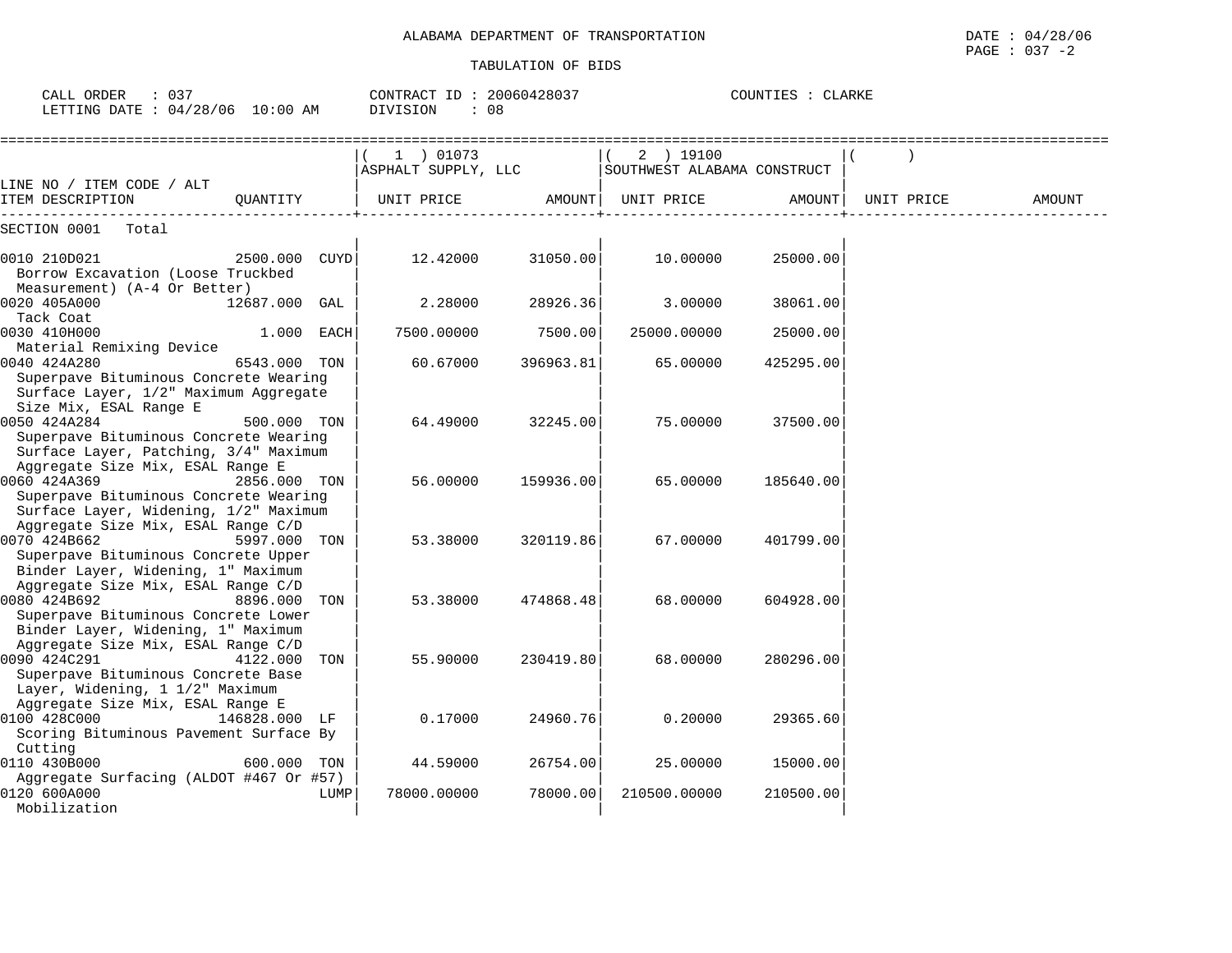| . 037<br>CALL ORDER             |          | CONTRACT ID: 20060428037 | COUNTIES : CLARKE |
|---------------------------------|----------|--------------------------|-------------------|
| LETTING DATE: 04/28/06 10:00 AM | DIVISION | 08                       |                   |

|                                                                                         |               |            | ========================= |                                                                |          |            |        |
|-----------------------------------------------------------------------------------------|---------------|------------|---------------------------|----------------------------------------------------------------|----------|------------|--------|
|                                                                                         |               | 1 ) 01073  |                           | 2 ) 19100<br>ASPHALT SUPPLY, LLC   SOUTHWEST ALABAMA CONSTRUCT |          |            |        |
| LINE NO / ITEM CODE / ALT                                                               |               |            |                           |                                                                |          |            |        |
| ITEM DESCRIPTION                                                                        |               |            |                           | QUANTITY   UNIT PRICE AMOUNT  UNIT PRICE AMOUNT                |          | UNIT PRICE | AMOUNT |
| 0130 652A100<br>Seeding                                                                 |               |            |                           |                                                                |          |            |        |
| 0140 656A010<br>Mulching                                                                | 17.000 ACRE   |            | 1000.00000 17000.00       | 550.00000                                                      | 9350.00  |            |        |
| 0150 665J000<br>Silt Fence, Type A                                                      | 2000.000 LF   | 4.00000    | 8000.00                   | 4.50000                                                        | 9000.00  |            |        |
| 0160 6650001<br>Silt Fence Removal                                                      | 2000.000 LF   | 2.00000    | 4000.00                   | 2.50000                                                        | 5000.00  |            |        |
| 0170 6650000<br>12 Inch Wattle                                                          | 2025.000 LF   | 8.00000    | 16200.00                  | 8.00000                                                        | 16200.00 |            |        |
| 0180 6650001<br>20 Inch Wattle                                                          | 500.000 LF    | 9.00000    | 4500.00                   | 8.00000                                                        | 4000.00  |            |        |
| 0190 666A001<br>Pest Control Treatment                                                  | 17.000 ACRE   | 600.00000  | 10200.00                  | 600.00000                                                      | 10200.00 |            |        |
| 0200 701A028<br>Solid White, Class 2, Type A Traffic<br>Stripe (0.06" Thick) (6" Wide)  | 6.000 MILE    | 1994.44000 | 11966.64                  | 2000.00000                                                     | 12000.00 |            |        |
| 0210 701A032<br>Solid Yellow, Class 2, Type A Traffic<br>Stripe (0.06" Thick) (6" Wide) | 6.000 MILE    | 2216.67000 | 13300.02                  | 2100.00000                                                     | 12600.00 |            |        |
| 0220 701A041<br>Broken White, Class 2, Type A Traffic<br>Stripe (0.09" Thick) (6" Wide) | $6.000$ MILE  |            | 1194.44000 7166.64        | 1200.00000                                                     | 7200.00  |            |        |
| 0230 701B009<br>Dotted Class 2, Type A Traffic Stripe<br>(0.09" Thick)(6" Wide)         | 2580.000 LF   | 1.39000    | 3586.20                   | 3.00000                                                        | 7740.00  |            |        |
| 0240 701C002<br>Broken Temporary Traffic Stripe (Paint)                                 | $6.000$ MILE  | 688.89000  | 4133.34                   | 720.00000                                                      | 4320.00  |            |        |
| 0250 701C003 11.000 MILE<br>Solid Temporary Traffic Stripe (Paint)                      |               | 755.56000  | 8311.16                   | 780.00000                                                      | 8580.00  |            |        |
| 0260 703A002<br>Traffic Control Markings, Class 2, Type<br>A                            | 648.000 SOFT  | 3.61000    | 2339.28                   | 5.00000                                                        | 3240.00  |            |        |
| 0270 703B002<br>Traffic Control Legends, Class 2, Type                                  | 113.000 SQFT  | 5.56000    | 628.28                    | 6.00000                                                        | 678.00   |            |        |
| 0280 703D002<br>Temporary Traffic Control Markings<br>(Paint)                           | 590.000 SOFT  | 1.67000    | 985.30                    | 3.00000                                                        | 1770.00  |            |        |
| 0290 705A030<br>Pavement Markers, Class A-H, Type 2-C                                   | $30.000$ EACH | 5.56000    | 166.80                    | 6.00000                                                        | 180.00   |            |        |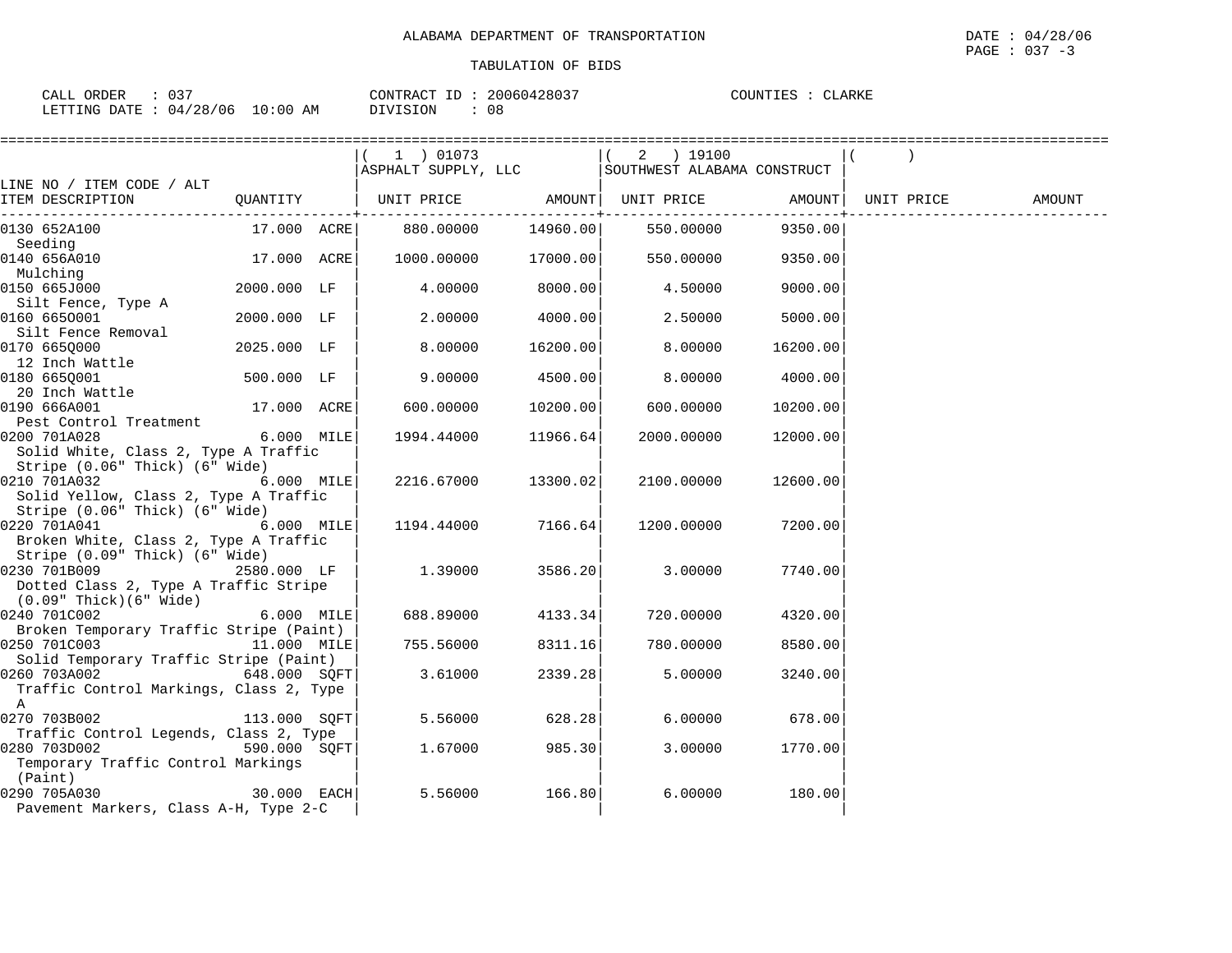| $\sim$ $\sim$ $\sim$<br>ORDER<br>CALL | $\sim$ $\sim$ $\sim$<br>ັບມ |                  | CONTR.<br>$\sqrt{2}$<br>'R A ( | TD. | 428037<br>61 ZE<br>(11161) | COUNTIES | "JARKI |  |
|---------------------------------------|-----------------------------|------------------|--------------------------------|-----|----------------------------|----------|--------|--|
| LETTING<br>DATE                       | 128<br>'06<br>04            | :00<br>L O<br>AΜ | VISION                         |     | n o<br>υö                  |          |        |  |

|                                        |                |      | $(1)$ 01073         |                      | 2 ) 19100                   |                   |            |        |
|----------------------------------------|----------------|------|---------------------|----------------------|-----------------------------|-------------------|------------|--------|
|                                        |                |      | ASPHALT SUPPLY, LLC |                      | SOUTHWEST ALABAMA CONSTRUCT |                   |            |        |
| LINE NO / ITEM CODE / ALT              |                |      |                     |                      |                             |                   |            |        |
| ITEM DESCRIPTION                       | QUANTITY       |      |                     |                      |                             | UNIT PRICE AMOUNT | UNIT PRICE | AMOUNT |
| 0300 705A031<br>296.000 EACH           |                |      | 5.56000             | 1645.76              | 6.00000                     | 1776.001          |            |        |
| Pavement Markers, Class A-H, Type 1-A  |                |      |                     |                      |                             |                   |            |        |
| 0310 740B000<br>1012.000 SQFT          |                |      | 9.03000             | 9138.36              | 10.00000                    | 10120.00          |            |        |
| Construction Signs                     |                |      |                     |                      |                             |                   |            |        |
| 0320 740D000                           | $100.000$ EACH |      | 63.00000            | 6300.00              | 50.00000                    | 5000.00           |            |        |
| Channelizing Drums                     |                |      |                     |                      |                             |                   |            |        |
| 0330 740E000                           | 400.000 EACH   |      | 12.00000            | 4800.00              | 12.00000                    | 4800.00           |            |        |
| Cones (36 Inches High)                 |                |      |                     |                      |                             |                   |            |        |
| 0340 740M001<br>400.000 EACH           |                |      | 8.00000             | 3200.00              | 8.00000                     | 3200.00           |            |        |
| Ballast For Cone                       |                |      |                     |                      |                             |                   |            |        |
| 0350 741C010                           | $1.000$ EACH   |      | 4500.00000          | 4500.00              | 4800.00000                  | 4800.00           |            |        |
| Portable Sequential Arrow And Chevron  |                |      |                     |                      |                             |                   |            |        |
| Sign Unit                              |                |      |                     |                      |                             |                   |            |        |
| 0360 998A000                           |                | LUMP |                     | 20000.00000 20000.00 | 85000.00000                 | 85000.00          |            |        |
| Construction Fuel (Maximum Bid Limited |                |      |                     |                      |                             |                   |            |        |
| To $$100,000.00)$                      |                |      |                     |                      |                             |                   |            |        |
| SECTION TOTALS                         |                |      |                     | \$1,988,771.85]      |                             | \$2,514,488.60]   |            | 0.00   |
| CONTRACT TOTALS                        |                |      |                     | \$1,988,771.85       |                             | \$2,514,488.60]   |            |        |
|                                        |                |      |                     |                      |                             |                   |            |        |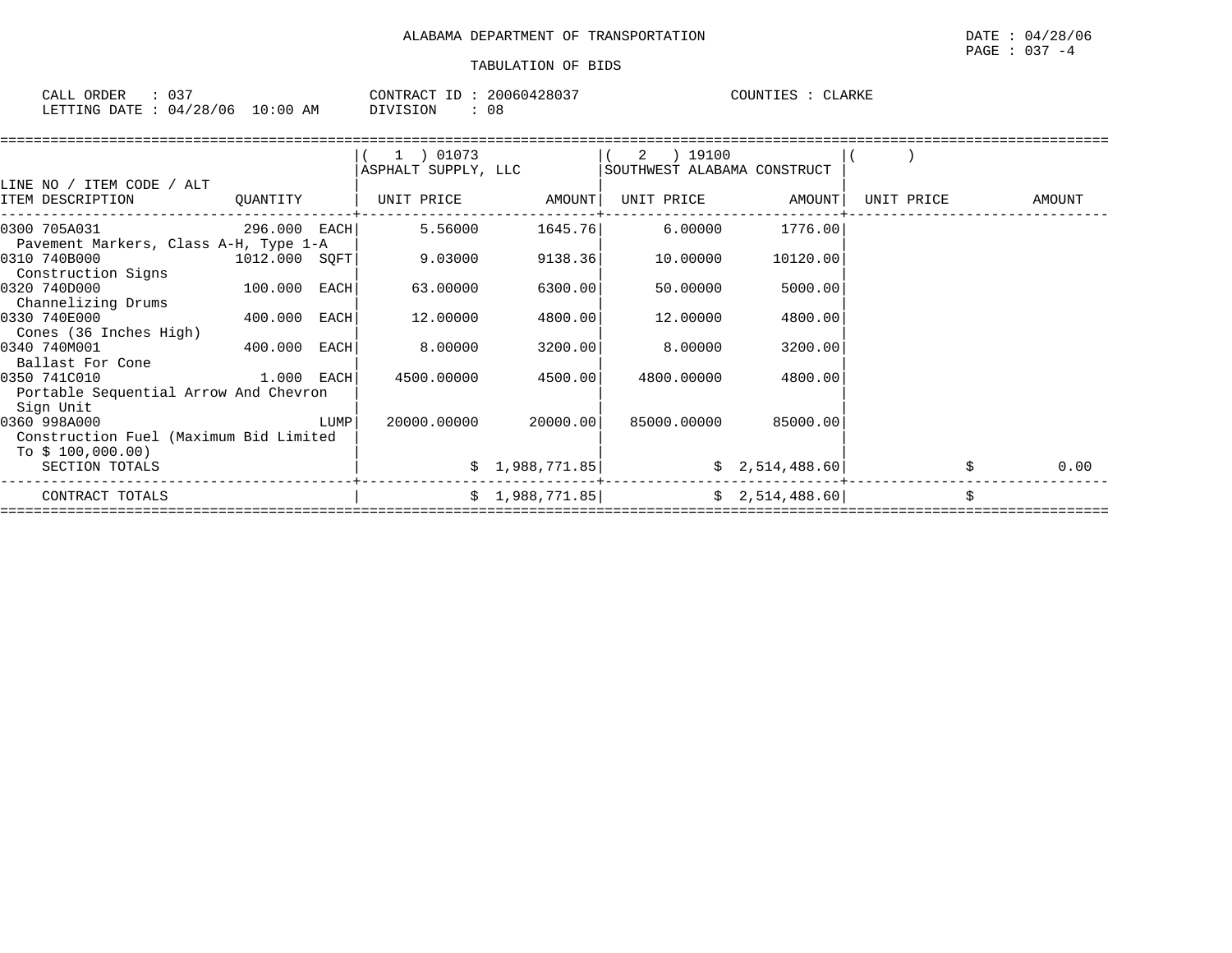#### VENDOR RANKING

|      | : 040<br>CALL ORDER<br>CONTRACT DESCRIPTION : | LETTING DATE : 04/28/06 10:00 AM<br>Brown Bridge Road at Choccolocco Creek east of<br>Jacksonville. Length 0.198 mi. | CONTRACT ID: 20060428040<br>$\therefore$ 04<br>DIVISION<br>120<br>CONTRACT TIME:<br>RURAL<br>for constructing the Bridge Replacement and Approaches on | Working Days | (available days) | COUNTIES : CALHOUN<br>$PROJECT(S) : PFH-16-1(901)$       |                                                  |
|------|-----------------------------------------------|----------------------------------------------------------------------------------------------------------------------|--------------------------------------------------------------------------------------------------------------------------------------------------------|--------------|------------------|----------------------------------------------------------|--------------------------------------------------|
| RANK | VENDOR NO. / NAME                             |                                                                                                                      |                                                                                                                                                        |              |                  | TOTAL<br><b>BID</b>                                      | % OVER<br>LOW BID                                |
|      | 16032<br>01007<br>20058<br>13099              | PRICHARD CONSTRUCTION COMPANY<br>ALABAMA BRIDGE BUILDERS, INC.<br>TALLEY CONSTRUCTION COMPANY, INC.<br>MCINNIS, LLC  |                                                                                                                                                        |              |                  | 935,682.70<br>981,007.50<br>1,075,172.22<br>1,112,150.62 | 100.0000%<br>104.8440%<br>114.9078%<br>118.8598% |

PAGE : 040 -1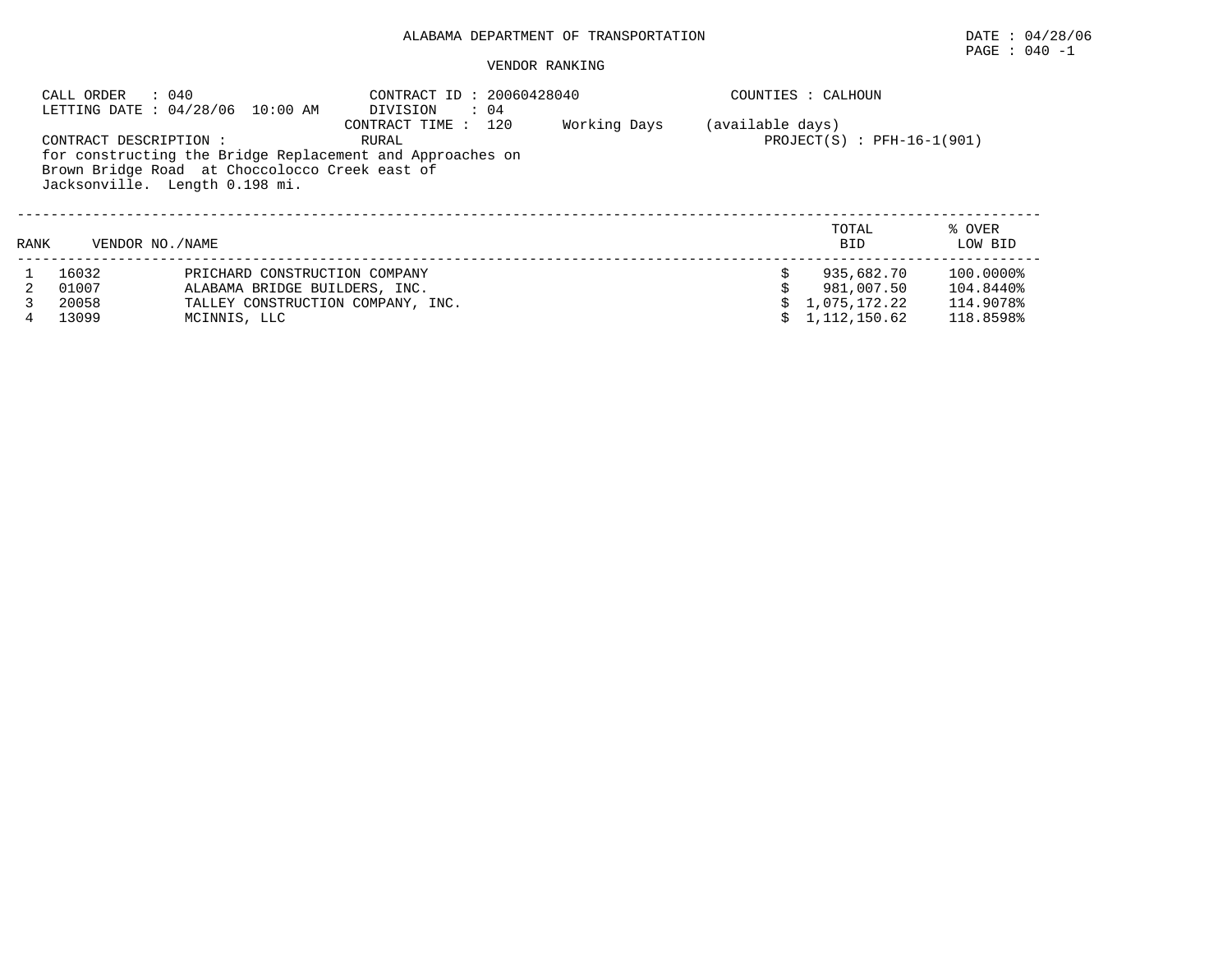| ORDER<br>CALL | U 4 (    |             | CONTRACT ID | 20060428040 | COUNTIES | CALHOUN |
|---------------|----------|-------------|-------------|-------------|----------|---------|
| LETTING DATE  | 04/28/06 | 10:00<br>AΜ | OIVISION    | 04          |          |         |

|                                                     |               |      | $1$ ) 16032                                                                               |               | 2 ) 01007   |          | 3 ) 20058   |          |
|-----------------------------------------------------|---------------|------|-------------------------------------------------------------------------------------------|---------------|-------------|----------|-------------|----------|
|                                                     |               |      | PRICHARD CONSTRUCTION COMPA   ALABAMA BRIDGE BUILDERS, IN   TALLEY CONSTRUCTION CO., INC. |               |             |          |             |          |
| LINE NO / ITEM CODE / ALT<br>ITEM DESCRIPTION       | OUANTITY      |      | UNIT PRICE                                                                                | <b>AMOUNT</b> | UNIT PRICE  | AMOUNT   | UNIT PRICE  | AMOUNT   |
| Total<br>SECTION 0001                               |               |      |                                                                                           |               |             |          |             |          |
| 0010 201A002                                        |               | LUMP | 8000.00000                                                                                | 8000.00       | 8000.00000  | 8000.00  | 4200.00000  | 4200.00  |
| Clearing And Grubbing (Maximum                      |               |      |                                                                                           |               |             |          |             |          |
| Allowable Bid \$ 4000 per Acre                      |               |      |                                                                                           |               |             |          |             |          |
| (Approximately 2 Acres)                             |               |      |                                                                                           |               |             |          |             |          |
| 0020 206A000                                        |               | LUMP | 80000.00000                                                                               | 80000.00      | 50000.00000 | 50000.00 | 78925.00000 | 78925.00 |
| Removal Of Old Bridge, Station 23+38.53             |               |      |                                                                                           |               |             |          |             |          |
| 0030 210A000                                        | 375.000 CUYD  |      | 6.00000                                                                                   | 2250.00       | 6,00000     | 2250.00  | 6.30000     | 2362.50  |
| Unclassified Excavation                             |               |      |                                                                                           |               |             |          |             |          |
| 0040 210D001                                        | 2417.000 CUYD |      | 10.00000                                                                                  | 24170.00      | 8.92000     | 21559.64 | 9.37000     | 22647.29 |
| Borrow Excavation (Loose Truckbed                   |               |      |                                                                                           |               |             |          |             |          |
| Measurement)                                        |               |      |                                                                                           |               |             |          |             |          |
| 0050 230A000                                        | 5.000 RBST    |      | 1200.00000                                                                                | 6000.00       | 1000.00000  | 5000.00  | 1050.00000  | 5250.00  |
| Roadbed Processing                                  |               |      |                                                                                           |               |             |          |             |          |
| 0060 301A012                                        | 1039.000 SOYD |      | 9.00000                                                                                   | 9351.00       | 7.61000     | 7906.79  | 7.99000     | 8301.61  |
| Crushed Aggregate Base Course, Type B,              |               |      |                                                                                           |               |             |          |             |          |
| Plant Mixed, 6" Compacted Thickness<br>0070 401A000 |               |      | 0.80000                                                                                   | 831.20        | 0.79000     | 820.81   | 0.83000     | 862.37   |
| 1039.000 SOYD<br>Bituminous Treatment A             |               |      |                                                                                           |               |             |          |             |          |
| 0080 405A000                                        | $42.000$ GAL  |      | 2.00000                                                                                   | 84.00         | 1.68000     | 70.561   | 1.76000     | 73.92    |
| Tack Coat                                           |               |      |                                                                                           |               |             |          |             |          |
| 0090 424A340                                        | 118.000 TON   |      | 85,00000                                                                                  | 10030.00      | 79.65000    | 9398.70  | 83.63000    | 9868.34  |
| Superpave Bituminous Concrete Wearing               |               |      |                                                                                           |               |             |          |             |          |
| Surface Layer, 1/2" Maximum Aggregate               |               |      |                                                                                           |               |             |          |             |          |
| Size Mix, ESAL Range A/B                            |               |      |                                                                                           |               |             |          |             |          |
| 0100 424B636                                        | 175.000 TON   |      | 80,00000                                                                                  | 14000.00      | 71.34000    | 12484.50 | 74.91000    | 13109.25 |
| Superpave Bituminous Concrete Upper                 |               |      |                                                                                           |               |             |          |             |          |
| Binder Layer, 1" Maximum Aggregate Size             |               |      |                                                                                           |               |             |          |             |          |
| Mix, ESAL Range A/B                                 |               |      |                                                                                           |               |             |          |             |          |
| 0110 430B043                                        | $148.000$ TON |      | 32,00000                                                                                  | 4736.00       | 28,00000    | 4144.001 | 29.40000    | 4351.20  |
| Aggregate Surfacing (1" Down, Crusher               |               |      |                                                                                           |               |             |          |             |          |
| Run)                                                |               |      |                                                                                           |               |             |          |             |          |
| 0120 450B000                                        | 94.000 SOYD   |      | 95,00000                                                                                  | 8930.00       | 65.00000    | 6110.00  | 172.75000   | 16238.50 |
| Reinforced Cement Concrete Bridge End               |               |      |                                                                                           |               |             |          |             |          |
| Slab                                                |               |      |                                                                                           |               |             |          |             |          |
| 0130 502A001                                        | 32800.000 LB  |      | 0.80000                                                                                   | 26240.00      | 0.65000     | 21320.00 | 1.44000     | 47232.00 |
| Steel Reinforcement (Grade 60)                      |               |      |                                                                                           |               |             |          |             |          |
| 0140 502B000                                        |               | LUMP | 34323.00000                                                                               | 34323.00      | 30000.00000 | 30000.00 | 40200.00000 | 40200.00 |
| Steel Reinforcement For Bridge                      |               |      |                                                                                           |               |             |          |             |          |
| Superstructure, Sta 23+30,                          |               |      |                                                                                           |               |             |          |             |          |
| Approximately 42,900 Lbs.                           |               |      |                                                                                           |               |             |          |             |          |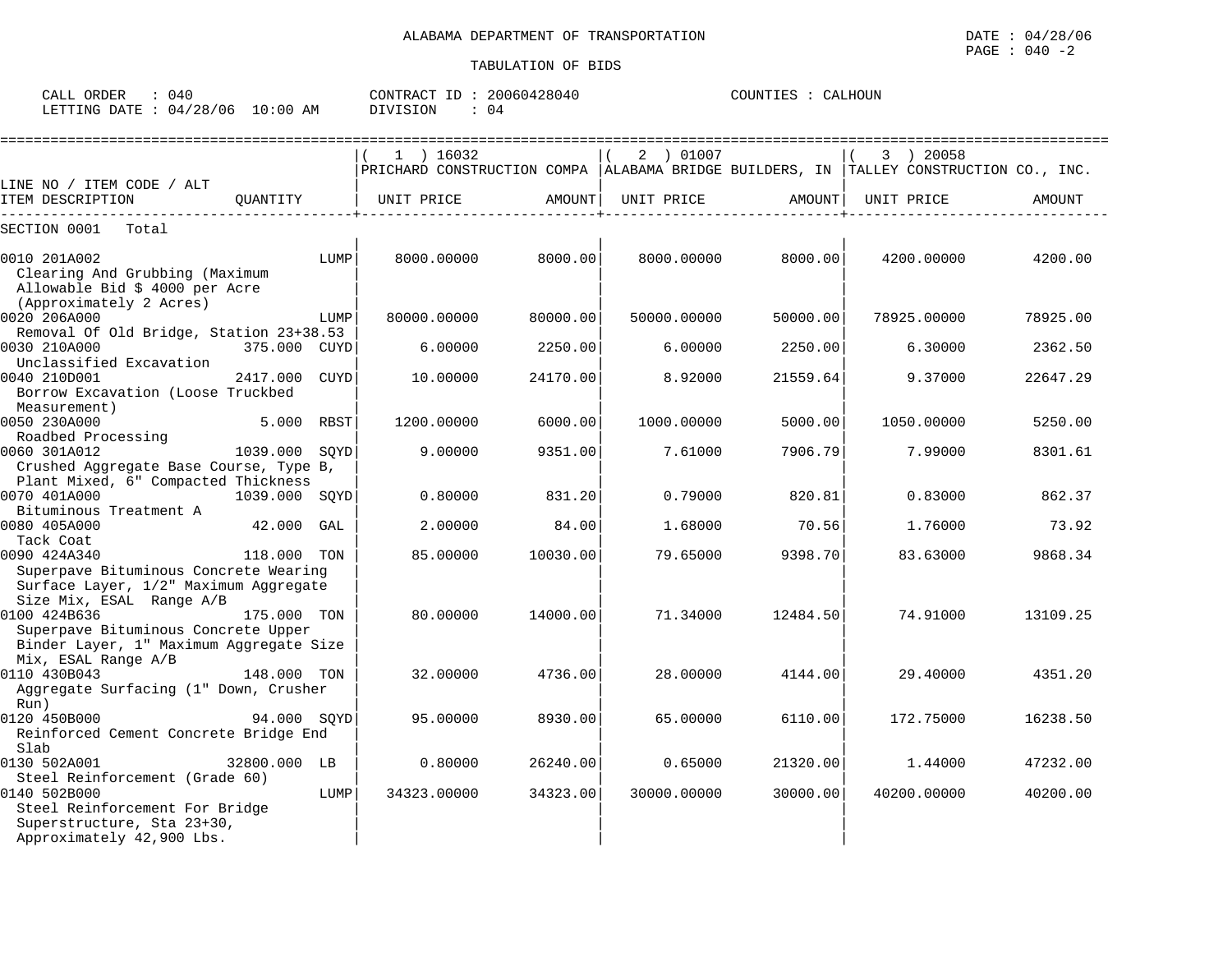| ORDER<br>CALL (                  | በ40 | CONTRACT ID:    | 20060428040 | COUNTIES | CALHOIIN |
|----------------------------------|-----|-----------------|-------------|----------|----------|
| LETTING DATE : 04/28/06 10:00 AM |     | <b>DIVISION</b> | በ 4         |          |          |

|                                                                       |              |      | $1$ ) 16032                                                                               |           | 2<br>01007   |           | 3 ) 20058    |           |
|-----------------------------------------------------------------------|--------------|------|-------------------------------------------------------------------------------------------|-----------|--------------|-----------|--------------|-----------|
|                                                                       |              |      | PRICHARD CONSTRUCTION COMPA   ALABAMA BRIDGE BUILDERS, IN   TALLEY CONSTRUCTION CO., INC. |           |              |           |              |           |
| LINE NO / ITEM CODE / ALT                                             |              |      |                                                                                           |           |              |           |              |           |
| ITEM DESCRIPTION                                                      | QUANTITY     |      | UNIT PRICE                                                                                | AMOUNT    | UNIT PRICE   | AMOUNT    | UNIT PRICE   | AMOUNT    |
| 0150 506A005                                                          | 75.000 LF    |      | 300.00000                                                                                 | 22500.00  | 265.00000    | 19875.00  | 598.50000    | 44887.50  |
| Drilled Shaft Excavation, 3'-6" Diamete                               |              |      |                                                                                           |           |              |           |              |           |
| 0160 506A008                                                          | 20.000 LF    |      | 350.00000                                                                                 | 7000.00   | 350.00000    | 7000.001  | 510.30000    | 10206.00  |
| Drilled Shaft Excavation, 4'-0" Diamete                               |              |      |                                                                                           |           |              |           |              |           |
| 0170 506B002                                                          | 68.000 LF    |      | 950,00000                                                                                 | 64600.00  | 930.00000    | 63240.00  | 861.00000    | 58548.00  |
| Special Drilled Shaft Excavation, 3'-6"                               |              |      |                                                                                           |           |              |           |              |           |
| Diameter                                                              |              |      |                                                                                           |           |              |           |              |           |
| 0180 506B003                                                          | 98.000 LF    |      | 925.00000                                                                                 | 90650.00  | 930.00000    | 91140.00  | 1113.00000   | 109074.00 |
| Special Drilled Shaft Excavation, 4'-0"<br>Diameter                   |              |      |                                                                                           |           |              |           |              |           |
| 143.000 LF<br>0190 506C041                                            |              |      | 85.00000                                                                                  | 12155.00  | 65.00000     | 9295.00   | 131.25000    | 18768.75  |
| Drilled Shaft Construction, 3'-6"                                     |              |      |                                                                                           |           |              |           |              |           |
| Diameter, Class DS1 Concrete                                          |              |      |                                                                                           |           |              |           |              |           |
| 0200 506C042                                                          | 118.000 LF   |      | 150.00000                                                                                 | 17700.00  | 85,00000     | 10030.00  | 183.75000    | 21682.50  |
| Drilled Shaft Construction, 4'-0"                                     |              |      |                                                                                           |           |              |           |              |           |
| Diameter, Class DS1 Concrete                                          |              |      |                                                                                           |           |              |           |              |           |
| 0210 508A000                                                          | 4200.000 LB  |      | 3,00000                                                                                   | 12600.00  | 4.00000      | 16800.00  | 4.92000      | 20664.00  |
| Structural Steel                                                      |              |      |                                                                                           |           |              |           |              |           |
| 0220 510A000                                                          | 90.000 CUYD  |      | 450.00000                                                                                 | 40500.00  | 450.00000    | 40500.00  | 620.70000    | 55863.00  |
| Bridge Substructure Concrete, Class A                                 |              |      |                                                                                           |           |              |           |              |           |
| 0230 510C051                                                          |              | LUMP | 101400.00000                                                                              | 101400.00 | 169000.00000 | 169000.00 | 120500.00000 | 120500.00 |
| Bridge Concrete Superstructure, Sta<br>23+30, Approximately 169 Cu Yd |              |      |                                                                                           |           |              |           |              |           |
| 0240 510E000                                                          | 507.000 SOYD |      | 6,00000                                                                                   | 3042.00   | 7.00000      | 3549.00   | 5.18000      | 2626.26   |
| Grooving Concrete Bridge Decks                                        |              |      |                                                                                           |           |              |           |              |           |
| 0250 511A050                                                          | 8.000 EACH   |      | 80.00000                                                                                  | 640.00    | 200.00000    | 1600.00   | 151.00000    | 1208.00   |
| Elastomeric Bearing Type 2 (Mark B1)                                  |              |      |                                                                                           |           |              |           |              |           |
| 0260 511A051                                                          | 8.000 EACH   |      | 100.00000                                                                                 | 800.00    | 225.00000    | 1800.00   | 155.00000    | 1240.00   |
| Elastomeric Bearing Type 2 (Mark B2)                                  |              |      |                                                                                           |           |              |           |              |           |
| 0270 511A052                                                          | 8.000 EACH   |      | 125.00000                                                                                 | 1000.00   | 275.00000    | 2200.00   | 177.00000    | 1416.00   |
| Elastomeric Bearing Type 2 (Mark B3)                                  |              |      |                                                                                           |           |              |           |              |           |
| 0280 513B003                                                          | 154.000 LF   |      | 80.00000                                                                                  | 12320.00  | 90.00000     | 13860.00  | 70.16000     | 10804.64  |
| Pretensioned-Prestressed Concrete                                     |              |      |                                                                                           |           |              |           |              |           |
| Girders, Type I (Specialty Item)<br>0290 513B004                      | 234.000 LF   |      | 105,00000                                                                                 | 24570.00  | 130.00000    | 30420.00  | 100.89000    | 23608.26  |
| Pretensioned-Prestressed Concrete                                     |              |      |                                                                                           |           |              |           |              |           |
| Girders, Type II (Specialty Item)                                     |              |      |                                                                                           |           |              |           |              |           |
| 0300 513B005                                                          | 338.000 LF   |      | 135.00000                                                                                 | 45630.00  | 200,00000    | 67600.00  | 153.58000    | 51910.04  |
| Pretensioned-Prestressed Concrete                                     |              |      |                                                                                           |           |              |           |              |           |
| Girders, Type III (Specialty Item)                                    |              |      |                                                                                           |           |              |           |              |           |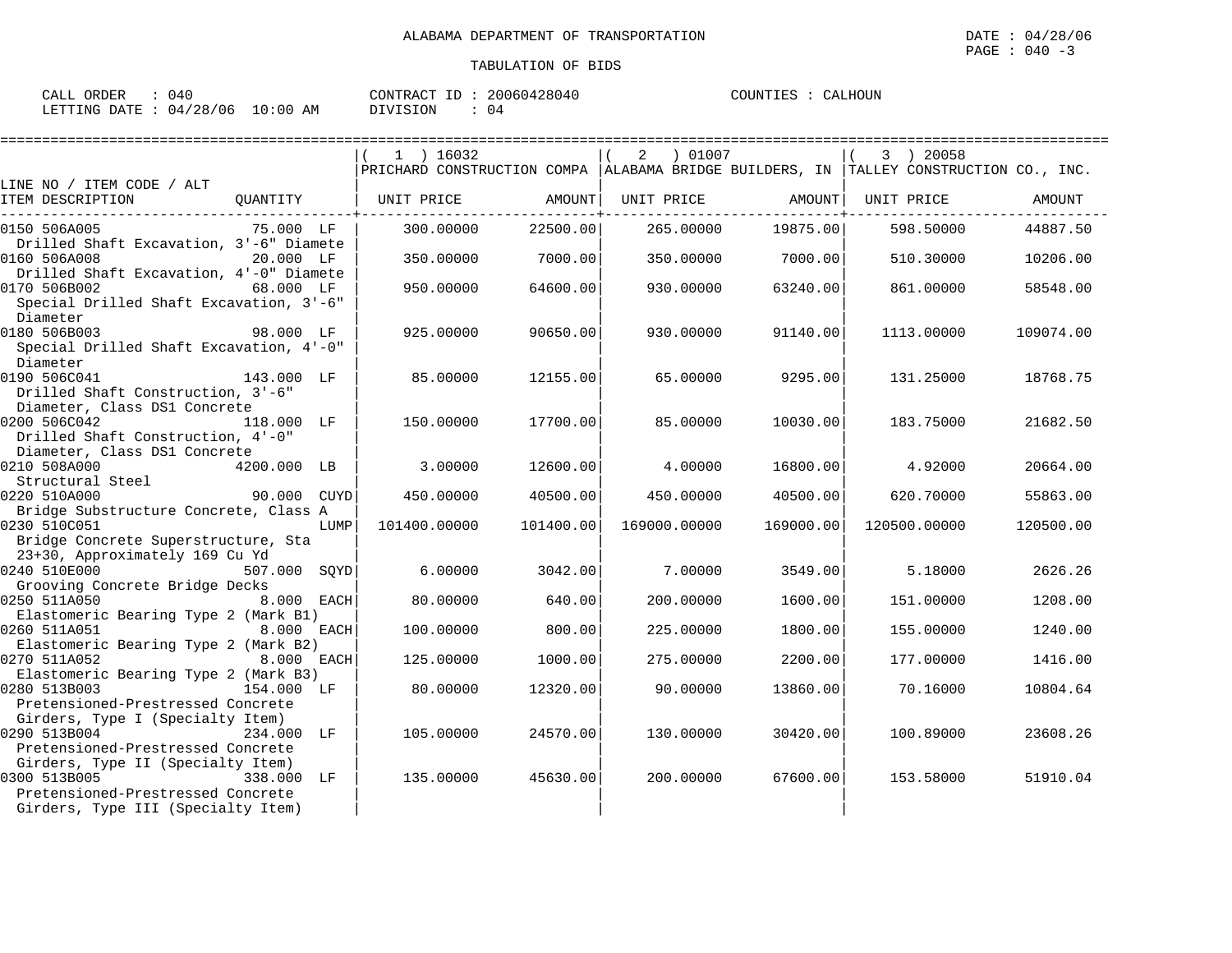| ORDER<br>CALL<br>140   |             | 20060428040<br>CONTRACT<br>ID | COUNTIES<br>CALHOUN |
|------------------------|-------------|-------------------------------|---------------------|
| LETTING DATE: 04/28/06 | 10:00<br>AM | DIVISION                      |                     |

|                                               |              |             | $1$ ) 16032                                                                               |          | ) 01007<br>2 |           | 3 ) 20058    |           |
|-----------------------------------------------|--------------|-------------|-------------------------------------------------------------------------------------------|----------|--------------|-----------|--------------|-----------|
|                                               |              |             | PRICHARD CONSTRUCTION COMPA   ALABAMA BRIDGE BUILDERS, IN   TALLEY CONSTRUCTION CO., INC. |          |              |           |              |           |
| LINE NO / ITEM CODE / ALT<br>ITEM DESCRIPTION | OUANTITY     |             | UNIT PRICE                                                                                | AMOUNT   | UNIT PRICE   | AMOUNT    | UNIT PRICE   | AMOUNT    |
| 0310 600A000                                  |              | LUMP        | 95000.00000                                                                               | 95000.00 | 116881.50000 | 116881.50 | 126650.00000 | 126650.00 |
| Mobilization                                  |              |             |                                                                                           |          |              |           |              |           |
| 0320 602A000                                  | 17.000       | EACH        | 210.00000                                                                                 | 3570.00  | 160.00000    | 2720.00   | 168.00000    | 2856.00   |
| Right Of Way Markers<br>0330 610C001          | 1581.000     | TON         | 32.50000                                                                                  | 51382.50 | 25.00000     | 39525.00  | 26.50000     | 41896.50  |
| Loose Riprap, Class 2                         |              |             |                                                                                           |          |              |           |              |           |
| 0340 610D000                                  | 1216.000     | SQYD        | 6.00000                                                                                   | 7296.00  | 2.75000      | 3344.00   | 2.34000      | 2845.44   |
| Filter Blanket<br>0350 630C003                | 4.000        | <b>EACH</b> | 1850.00000                                                                                | 7400.00  | 1760.00000   | 7040.00   | 1470.00000   | 5880.00   |
| Guardrail End Anchor, Type 13                 |              |             |                                                                                           |          |              |           |              |           |
| 0360 630C070                                  | 4.000        | EACH        | 2450.00000                                                                                | 9800.00  | 2400.00000   | 9600.00   | 1785.00000   | 7140.00   |
| Guardrail End Anchor, Type 10 Series          |              |             |                                                                                           |          |              |           |              |           |
| 0370 650A000                                  | 200.000      | CUYD        | 15.00000                                                                                  | 3000.00  | 12.00000     | 2400.00   | 12.60000     | 2520.00   |
| Topsoil<br>0380 650B000                       | 319.000      | CUYD        | 10.00000                                                                                  | 3190.00  | 7.00000      | 2233.00   | 7.35000      | 2344.65   |
| Topsoil From Stockpiles                       |              |             |                                                                                           |          |              |           |              |           |
| 0390 652A100                                  | 2.000        | ACRE        | 1250.00000                                                                                | 2500.00  | 2000.00000   | 4000.00   | 840.00000    | 1680.00   |
| Seeding                                       |              |             |                                                                                           |          |              |           |              |           |
| 0400 656A010                                  | 2.000        | ACRE        | 1250.00000                                                                                | 2500.00  | 1500.00000   | 3000.00   | 892.50000    | 1785.00   |
| Mulching<br>0410 665F000                      | 200.000      | EACH        | 8,00000                                                                                   | 1600.00  | 5.20000      | 1040.00   | 9.45000      | 1890.00   |
| Hay Bales                                     |              |             |                                                                                           |          |              |           |              |           |
| 0420 665J000                                  | 1500.000     | LF          | 5.50000                                                                                   | 8250.00  | 4.25000      | 6375.00   | 3.40000      | 5100.00   |
| Silt Fence, Type A                            |              |             |                                                                                           |          |              |           |              |           |
| 0430 6650001                                  | 1500.000 LF  |             | 2.50000                                                                                   | 3750.00  | 2.20000      | 3300.00   | 2.10000      | 3150.00   |
| Silt Fence Removal                            |              |             |                                                                                           |          |              |           |              |           |
| 0440 680A000                                  |              | LUMP        | 20000.00000                                                                               | 20000.00 | 44000.00000  | 44000.00  | 52500.00000  | 52500.00  |
| Engineering Controls<br>0450 701A031          | 1.000 MILE   |             | 1500.00000                                                                                | 1500.00  | 1200.00000   | 1200.00   | 1260.00000   | 1260.00   |
| Solid White, Class 2, Type A Traffic          |              |             |                                                                                           |          |              |           |              |           |
| Stripe (0.06" Thick)                          |              |             |                                                                                           |          |              |           |              |           |
| 0460 701A035                                  | 1.000 MILE   |             | 1550.00000                                                                                | 1550.00  | 1400.00000   | 1400.00   | 1470.00000   | 1470.00   |
| Solid Yellow, Class 2, Type A Traffic         |              |             |                                                                                           |          |              |           |              |           |
| Stripe (0.09" Thick)                          |              |             |                                                                                           |          |              |           |              |           |
| 0470 701C001                                  | 1.000 MILE   |             | 1000.00000                                                                                | 1000.00  | 650.00000    | 650.00    | 682.50000    | 682.50    |
| Solid Temporary Traffic Stripe                |              |             |                                                                                           |          |              |           |              |           |
| 0480 705A037                                  | 19.000 EACH  |             | 12,00000                                                                                  | 228.00   | 6.00000      | 114.00    | 6.30000      | 119.70    |
| Pavement Markers, Class A-H, Type 2-D         |              |             |                                                                                           |          |              |           |              |           |
| 0490 740B000<br>Construction Signs            | 141.000 SOFT |             | 14.00000                                                                                  | 1974.00  | 11,00000     | 1551.00   | 23.50000     | 3313.50   |
|                                               |              |             |                                                                                           |          |              |           |              |           |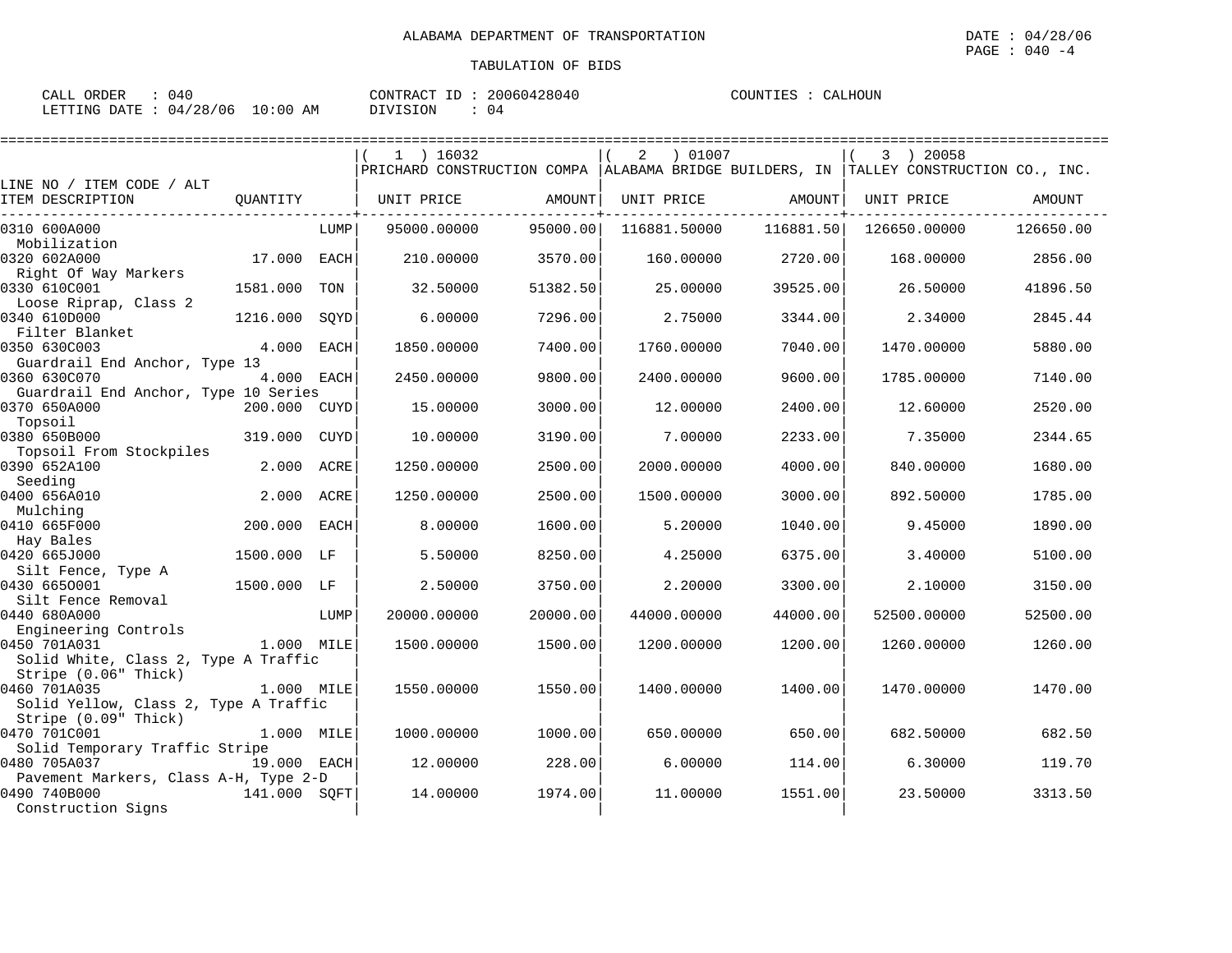| ORDER<br>CALL                    | 040 |  | CONTRACT ID: | 20060428040 | COUNTIES | CALHOUN |
|----------------------------------|-----|--|--------------|-------------|----------|---------|
| LETTING DATE : 04/28/06 10:00 AM |     |  | DIVISION     | U 4         |          |         |

|                                                         |          |      | 16032<br>PRICHARD CONSTRUCTION COMPA |            | 01007<br>2<br>ALABAMA BRIDGE BUILDERS, IN |            | 20058<br>TALLEY CONSTRUCTION CO., INC. |                |
|---------------------------------------------------------|----------|------|--------------------------------------|------------|-------------------------------------------|------------|----------------------------------------|----------------|
| ITEM CODE /<br>LINE NO /<br>ALT<br>ITEM DESCRIPTION     | OUANTITY |      | UNIT PRICE                           | AMOUNT     | UNIT PRICE                                | AMOUNT     | UNIT PRICE                             | AMOUNT         |
| 0500 740F002<br>Barricades, Type III                    | 8.000    | EACH | 325,00000                            | 2600.00    | 250.00000                                 | 2000.00    | 239,00000                              | 1912.00        |
| 0510 7401005<br>Warning Lights, Type B (Detachable Head | 4.000    | EACH | 385,00000                            | 1540.00    | 415.00000                                 | 1660.00    | 387.00000                              | 1548.00        |
| 0520 998A000<br>Construction Fuel (Maximum Bid Limited  |          | LUMP | 20000.00000                          | 20000.00   | 0.00000                                   | 0.001      | 0.00000                                | 0.00           |
| To $$36,500.00)$<br>SECTION TOTALS                      |          |      |                                      | 935,682.70 | \$                                        | 981,007.50 |                                        | \$1,075,172.22 |
| CONTRACT TOTALS                                         |          |      | Ŝ.                                   | 935,682.70 | Ŝ.                                        | 981,007.50 | S.                                     | 1,075,172.22   |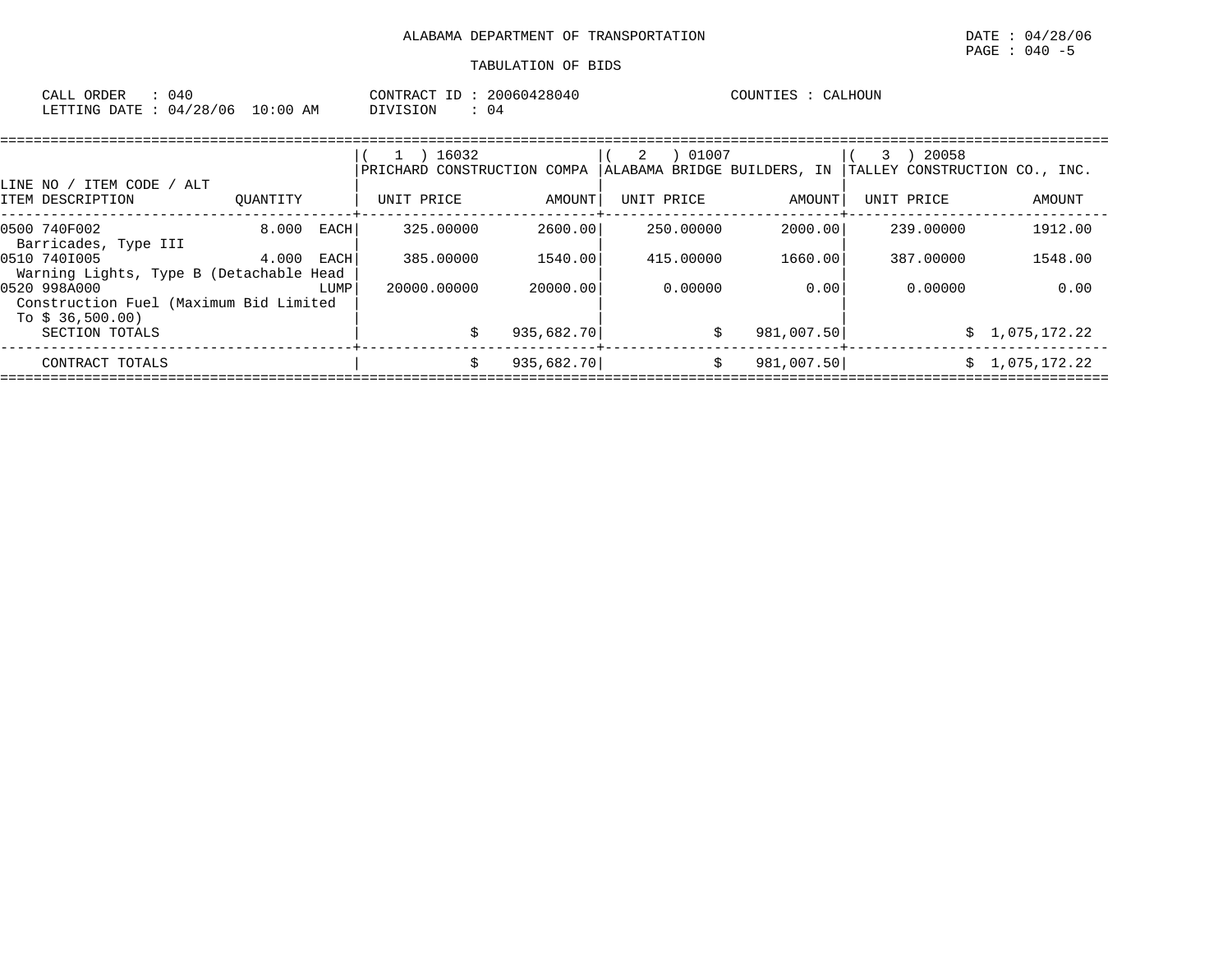| CALL ORDER<br>: 040<br>LETTING DATE : 04/28/06 10:00 AM                                                                                     |               |      | CONTRACT ID: 20060428040<br>DIVISION<br>: 04 |          |            | COUNTIES : CALHOUN |            |        |
|---------------------------------------------------------------------------------------------------------------------------------------------|---------------|------|----------------------------------------------|----------|------------|--------------------|------------|--------|
|                                                                                                                                             |               |      | 4 ) 13099<br>MCINNIS, LLC                    |          |            |                    |            |        |
| LINE NO / ITEM CODE / ALT<br>ITEM DESCRIPTION                                                                                               | OUANTITY      |      | UNIT PRICE                                   | AMOUNT   | UNIT PRICE | AMOUNT             | UNIT PRICE | AMOUNT |
| SECTION 0001<br>Total                                                                                                                       |               |      |                                              |          |            |                    |            |        |
| 0010 201A002<br>Clearing And Grubbing (Maximum<br>Allowable Bid \$ 4000 per Acre<br>(Approximately 2 Acres)                                 |               | LUMP | 8000.00000                                   | 8000.00  |            |                    |            |        |
| 0020 206A000<br>Removal Of Old Bridge, Station 23+38.53                                                                                     |               | LUMP | 80000.00000                                  | 80000.00 |            |                    |            |        |
| 0030 210A000<br>Unclassified Excavation                                                                                                     | 375.000 CUYD  |      | 10.00000                                     | 3750.00  |            |                    |            |        |
| 0040 210D001<br>Borrow Excavation (Loose Truckbed<br>Measurement)                                                                           | 2417.000 CUYD |      | 12.00000                                     | 29004.00 |            |                    |            |        |
| 0050 230A000<br>Roadbed Processing                                                                                                          | 5.000 RBST    |      | 1000.00000                                   | 5000.00  |            |                    |            |        |
| 0060 301A012<br>Crushed Aggregate Base Course, Type B,                                                                                      | 1039.000 SQYD |      | 14.00000                                     | 14546.00 |            |                    |            |        |
| Plant Mixed, 6" Compacted Thickness<br>0070 401A000                                                                                         | 1039.000 SQYD |      | 8.00000                                      | 8312.00  |            |                    |            |        |
| Bituminous Treatment A<br>0080 405A000<br>Tack Coat                                                                                         | 42.000 GAL    |      | 8.00000                                      | 336.00   |            |                    |            |        |
| 0090 424A340<br>Superpave Bituminous Concrete Wearing<br>Surface Layer, 1/2" Maximum Aggregate<br>Size Mix, ESAL Range A/B                  | 118.000 TON   |      | 140.00000                                    | 16520.00 |            |                    |            |        |
| 0100 424B636<br>Superpave Bituminous Concrete Upper<br>Binder Layer, 1" Maximum Aggregate Size<br>Mix, ESAL Range A/B                       | 175.000 TON   |      | 130.00000                                    | 22750.00 |            |                    |            |        |
| 0110 430B043<br>Aggregate Surfacing (1" Down, Crusher<br>Run)                                                                               | 148.000 TON   |      | 51.84000                                     | 7672.32  |            |                    |            |        |
| 0120 450B000<br>Reinforced Cement Concrete Bridge End<br>Slab                                                                               | 94.000 SOYD   |      | 100.00000                                    | 9400.00  |            |                    |            |        |
| 0130 502A001                                                                                                                                | 32800.000 LB  |      | 1.50000                                      | 49200.00 |            |                    |            |        |
| Steel Reinforcement (Grade 60)<br>0140 502B000<br>Steel Reinforcement For Bridge<br>Superstructure, Sta 23+30,<br>Approximately 42,900 Lbs. |               | LUMP | 55000.00000                                  | 55000.00 |            |                    |            |        |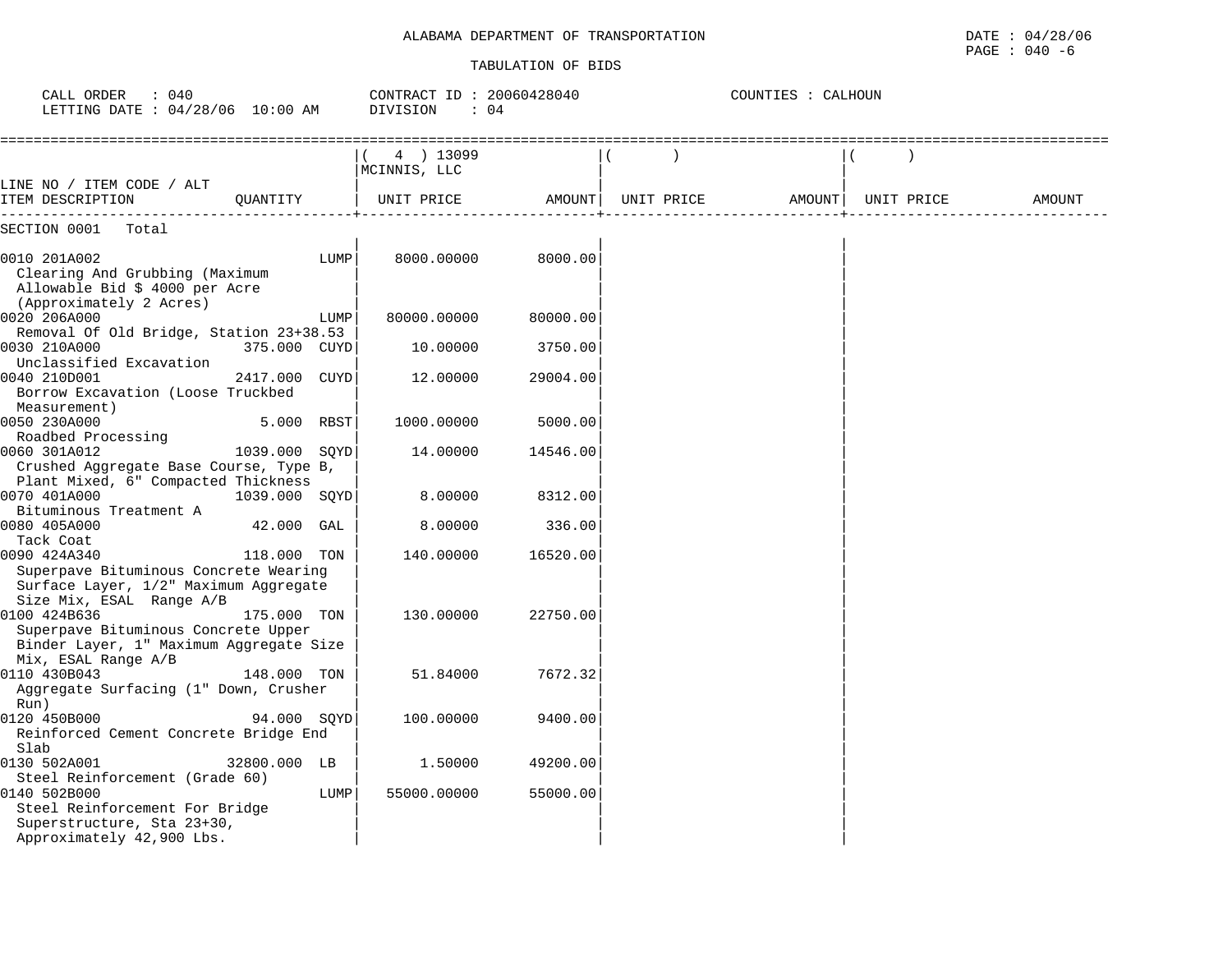| 040<br>ORDER<br>CALL   |            | 20060428040<br>CONTRACT ID: | COUNTIES :<br>CALHOUN |
|------------------------|------------|-----------------------------|-----------------------|
| LETTING DATE: 04/28/06 | $10:00$ AM | 04<br>DIVISION              |                       |

| ============================                                                                                                |              |      | $(4)$ 13099<br>MCINNIS, LLC |           |                              |        |
|-----------------------------------------------------------------------------------------------------------------------------|--------------|------|-----------------------------|-----------|------------------------------|--------|
| LINE NO / ITEM CODE / ALT                                                                                                   |              |      |                             |           |                              |        |
| ITEM DESCRIPTION                                                                                                            | QUANTITY     |      | UNIT PRICE                  | AMOUNT    | UNIT PRICE AMOUNT UNIT PRICE | AMOUNT |
| 0150 506A005                                                                                                                | 75.000 LF    |      | 275,00000                   | 20625.00  |                              |        |
| Drilled Shaft Excavation, 3'-6" Diamete<br>0160 506A008<br>Drilled Shaft Excavation, 4'-0" Diamete                          | 20.000 LF    |      | 357.50000                   | 7150.00   |                              |        |
| 0170 506B002<br>Special Drilled Shaft Excavation, 3'-6"<br>Diameter                                                         | 68.000 LF    |      | 962.50000                   | 65450.00  |                              |        |
| 0180 506B003<br>Special Drilled Shaft Excavation, 4'-0"<br>Diameter                                                         | 98.000 LF    |      | 962.50000                   | 94325.00  |                              |        |
| 0190 506C041<br>Drilled Shaft Construction, 3'-6"<br>Diameter, Class DS1 Concrete                                           | 143.000 LF   |      | 67.10000                    | 9595.30   |                              |        |
| 0200 506C042<br>Drilled Shaft Construction, 4'-0"<br>Diameter, Class DS1 Concrete                                           | 118.000 LF   |      | 88.00000                    | 10384.00  |                              |        |
| 0210 508A000<br>Structural Steel                                                                                            | 4200.000 LB  |      | 5.00000                     | 21000.00  |                              |        |
| 0220 510A000                                                                                                                | 90.000 CUYD  |      | 800.00000                   | 72000.00  |                              |        |
| Bridge Substructure Concrete, Class A                                                                                       |              |      |                             |           |                              |        |
| 0230 510C051                                                                                                                |              | LUMP | 120000.00000                | 120000.00 |                              |        |
| Bridge Concrete Superstructure, Sta                                                                                         |              |      |                             |           |                              |        |
| 23+30, Approximately 169 Cu Yd                                                                                              |              |      |                             |           |                              |        |
| 0240 510E000<br>Grooving Concrete Bridge Decks                                                                              | 507.000 SOYD |      | 6.00000                     | 3042.00   |                              |        |
| 0250 511A050                                                                                                                | 8.000 EACH   |      | 200.00000                   | 1600.00   |                              |        |
| Elastomeric Bearing Type 2 (Mark B1)                                                                                        |              |      |                             |           |                              |        |
| 0260 511A051                                                                                                                | 8.000 EACH   |      | 200.00000                   | 1600.00   |                              |        |
| Elastomeric Bearing Type 2 (Mark B2)<br>0270 511A052                                                                        | 8.000 EACH   |      | 200.00000                   | 1600.00   |                              |        |
| Elastomeric Bearing Type 2 (Mark B3)<br>0280 513B003<br>Pretensioned-Prestressed Concrete                                   | 154.000 LF   |      | 75.00000                    | 11550.00  |                              |        |
| Girders, Type I (Specialty Item)<br>0290 513B004                                                                            | 234.000 LF   |      | 90.00000                    | 21060.00  |                              |        |
| Pretensioned-Prestressed Concrete<br>Girders, Type II (Specialty Item)<br>0300 513B005<br>Pretensioned-Prestressed Concrete | 338.000 LF   |      | 145.00000                   | 49010.00  |                              |        |
| Girders, Type III (Specialty Item)                                                                                          |              |      |                             |           |                              |        |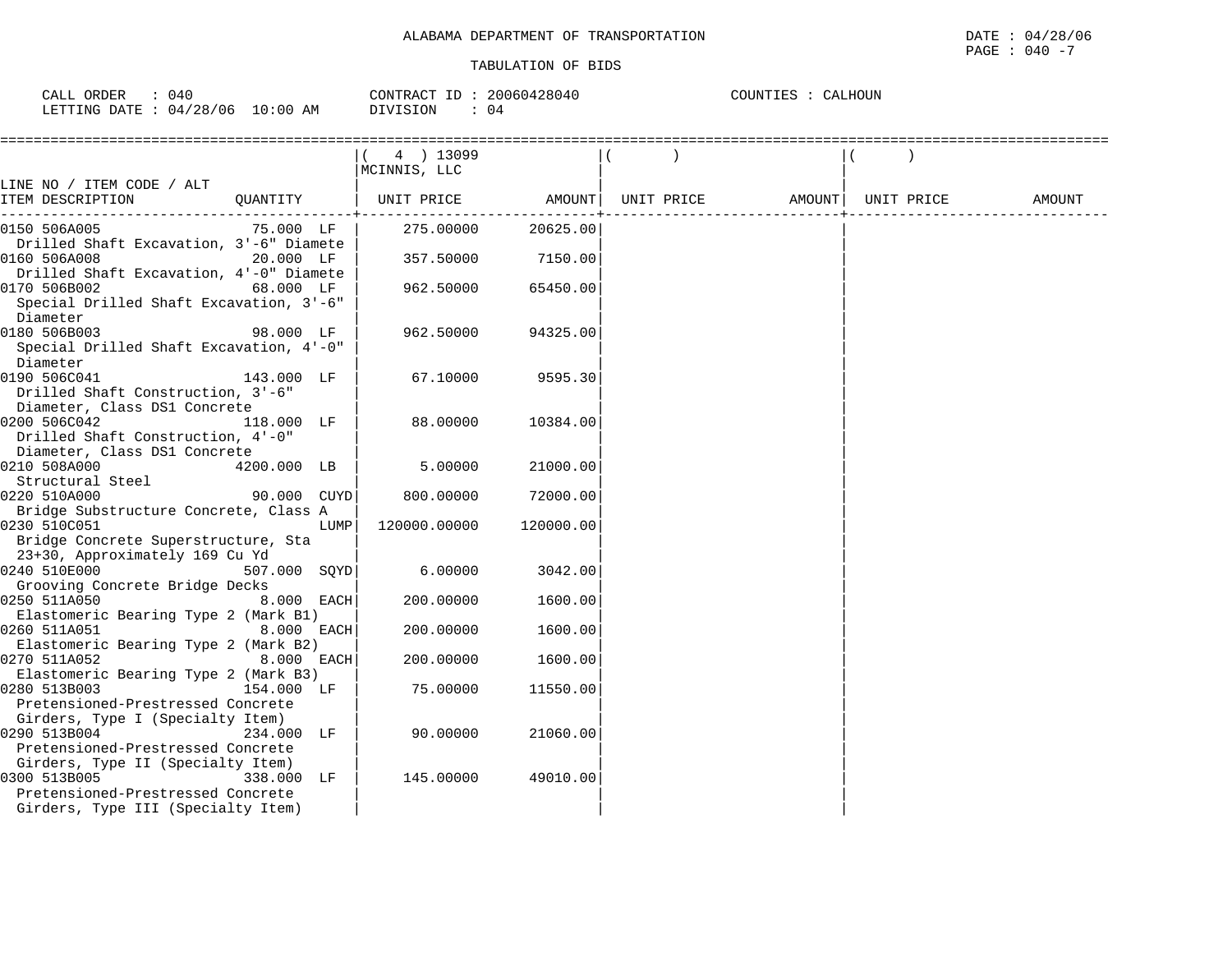| 040<br>CALL ORDER               |          | CONTRACT ID: 20060428040 | CALHOUN<br>COUNTIES : |
|---------------------------------|----------|--------------------------|-----------------------|
| LETTING DATE: 04/28/06 10:00 AM | DIVISION | (14                      |                       |

|                                                       |               |      | $(4)$ 13099  |           |                                                              |  |        |
|-------------------------------------------------------|---------------|------|--------------|-----------|--------------------------------------------------------------|--|--------|
|                                                       |               |      | MCINNIS, LLC |           |                                                              |  |        |
| LINE NO / ITEM CODE / ALT                             |               |      |              |           |                                                              |  |        |
| ITEM DESCRIPTION                                      | OUANTITY      |      |              |           | UNIT PRICE       AMOUNT  UNIT PRICE       AMOUNT  UNIT PRICE |  | AMOUNT |
| 0310 600A000                                          |               | LUMP | 166900.00000 | 166900.00 |                                                              |  |        |
| Mobilization                                          |               |      |              |           |                                                              |  |        |
| 0320 602A000                                          | 17.000 EACH   |      | 200.00000    | 3400.00   |                                                              |  |        |
| Right Of Way Markers                                  |               |      |              |           |                                                              |  |        |
| 0330 610C001                                          | 1581.000 TON  |      | 28.00000     | 44268.00  |                                                              |  |        |
| Loose Riprap, Class 2                                 |               |      |              |           |                                                              |  |        |
| 0340 610D000                                          | 1216.000 SOYD |      | 3.00000      | 3648.00   |                                                              |  |        |
| Filter Blanket                                        |               |      |              |           |                                                              |  |        |
| 0350 630C003                                          | 4.000 EACH    |      | 1500.00000   | 6000.00   |                                                              |  |        |
| Guardrail End Anchor, Type 13                         |               |      |              |           |                                                              |  |        |
| 0360 630C070                                          | 4.000 EACH    |      | 2500.00000   | 10000.00  |                                                              |  |        |
| Guardrail End Anchor, Type 10 Series                  |               |      |              |           |                                                              |  |        |
| 0370 650A000                                          | 200.000 CUYD  |      | 20.00000     | 4000.00   |                                                              |  |        |
| Topsoil                                               |               |      |              |           |                                                              |  |        |
| 0380 650B000                                          | 319.000 CUYD  |      | 20.00000     | 6380.00   |                                                              |  |        |
| Topsoil From Stockpiles<br>0390 652A100               |               |      |              |           |                                                              |  |        |
| Seeding                                               | 2.000 ACRE    |      | 2500.00000   | 5000.00   |                                                              |  |        |
| 0400 656A010                                          | 2.000 ACRE    |      | 1500.00000   | 3000.00   |                                                              |  |        |
| Mulching                                              |               |      |              |           |                                                              |  |        |
| 0410 665F000                                          | 200.000 EACH  |      | 5.00000      | 1000.00   |                                                              |  |        |
| Hay Bales                                             |               |      |              |           |                                                              |  |        |
| 0420 665J000                                          | 1500.000 LF   |      | 10.00000     | 15000.00  |                                                              |  |        |
| Silt Fence, Type A                                    |               |      |              |           |                                                              |  |        |
| 0430 6650001                                          | 1500.000 LF   |      | 1,00000      | 1500.00   |                                                              |  |        |
| Silt Fence Removal                                    |               |      |              |           |                                                              |  |        |
| 0440 680A000                                          |               | LUMP | 9000.00000   | 9000.00   |                                                              |  |        |
| Engineering Controls                                  |               |      |              |           |                                                              |  |        |
| 0450 701A031                                          | 1.000 MILE    |      | 3000.00000   | 3000.00   |                                                              |  |        |
| Solid White, Class 2, Type A Traffic                  |               |      |              |           |                                                              |  |        |
| Stripe (0.06" Thick)                                  |               |      |              |           |                                                              |  |        |
| 0460 701A035                                          | 1.000 MILE    |      | 3000.00000   | 3000.00   |                                                              |  |        |
| Solid Yellow, Class 2, Type A Traffic                 |               |      |              |           |                                                              |  |        |
| Stripe (0.09" Thick)                                  |               |      |              |           |                                                              |  |        |
| 0470 701C001                                          | 1.000 MILE    |      | 1500.00000   | 1500.00   |                                                              |  |        |
| Solid Temporary Traffic Stripe                        |               |      |              |           |                                                              |  |        |
| 0480 705A037                                          | 19.000 EACH   |      | 20.00000     | 380.00    |                                                              |  |        |
| Pavement Markers, Class A-H, Type 2-D<br>0490 740B000 | 141.000 SQFT  |      | 12.00000     | 1692.00   |                                                              |  |        |
| Construction Signs                                    |               |      |              |           |                                                              |  |        |
|                                                       |               |      |              |           |                                                              |  |        |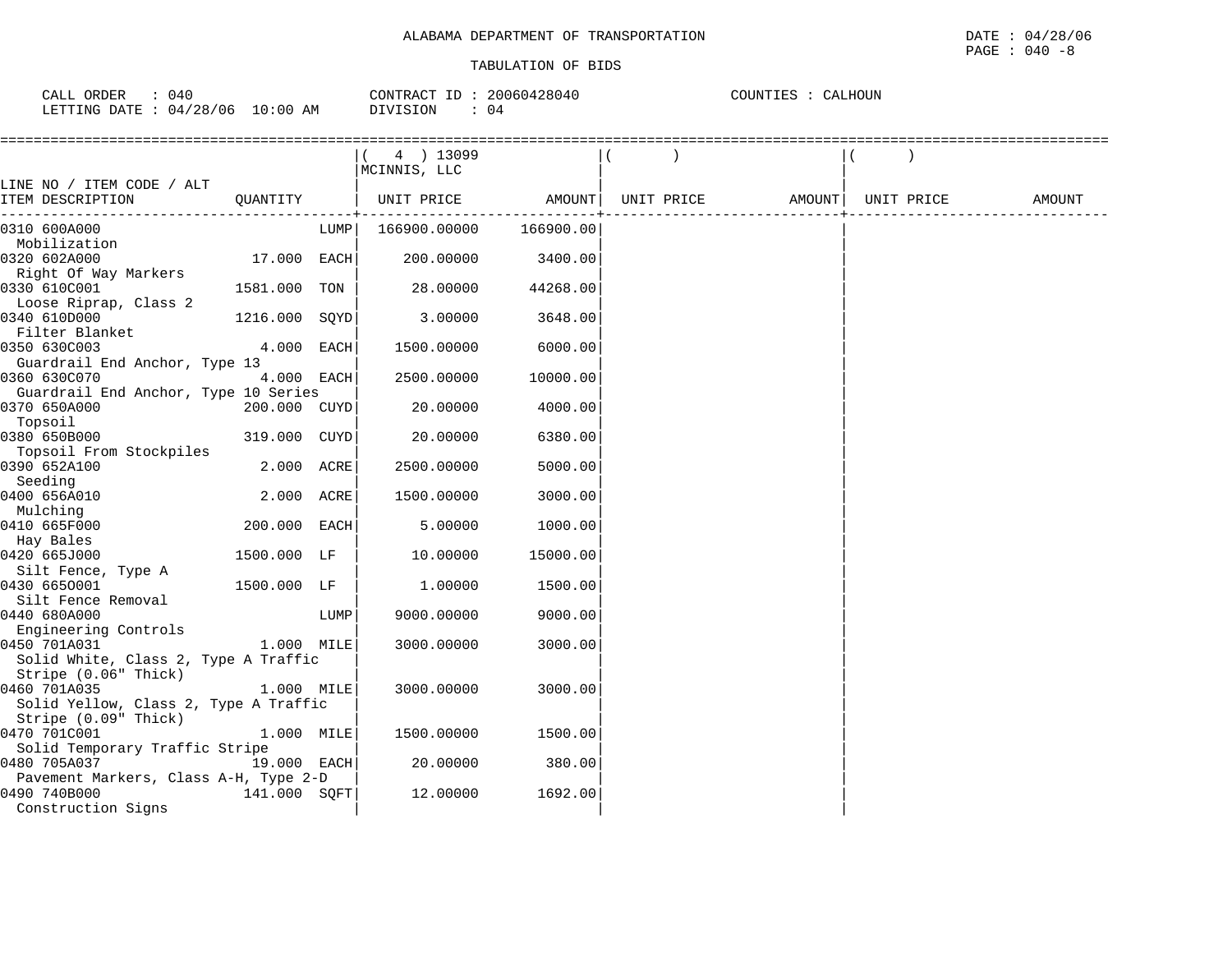| ORDER<br>CALL<br>LETTING DATE: 04/28/06 | 040 | $10:00$ AM | CONTRACT<br>DIVISION | ID : 20060428040<br>04 | COUNTIES |  |
|-----------------------------------------|-----|------------|----------------------|------------------------|----------|--|
|                                         |     |            |                      |                        |          |  |
|                                         |     |            |                      |                        |          |  |

| LINE NO / ITEM CODE / ALT                                                  |              |      | 4 ) 13099<br>MCINNIS, LLC |                 |            |        |            |        |
|----------------------------------------------------------------------------|--------------|------|---------------------------|-----------------|------------|--------|------------|--------|
| ITEM DESCRIPTION                                                           | OUANTITY     |      | UNIT PRICE                | AMOUNT          | UNIT PRICE | AMOUNT | UNIT PRICE | AMOUNT |
| 0500 740F002<br>Barricades, Type III                                       | $8.000$ EACH |      | 350.00000                 | 2800.00         |            |        |            |        |
| 0510 7401005<br>Warning Lights, Type B (Detachable Head                    | 4.000        | EACH | 300,00000                 | 1200.00         |            |        |            |        |
| 0520 998A000<br>Construction Fuel (Maximum Bid Limited<br>To \$ 36,500.00) |              | LUMP | 1,00000                   | 1.00            |            |        |            |        |
| SECTION TOTALS                                                             |              |      |                           | \$1,112,150.62] |            | 0.00   |            | 0.00   |
| CONTRACT TOTALS                                                            |              |      |                           | \$1,112,150.62] |            | 0.00   |            |        |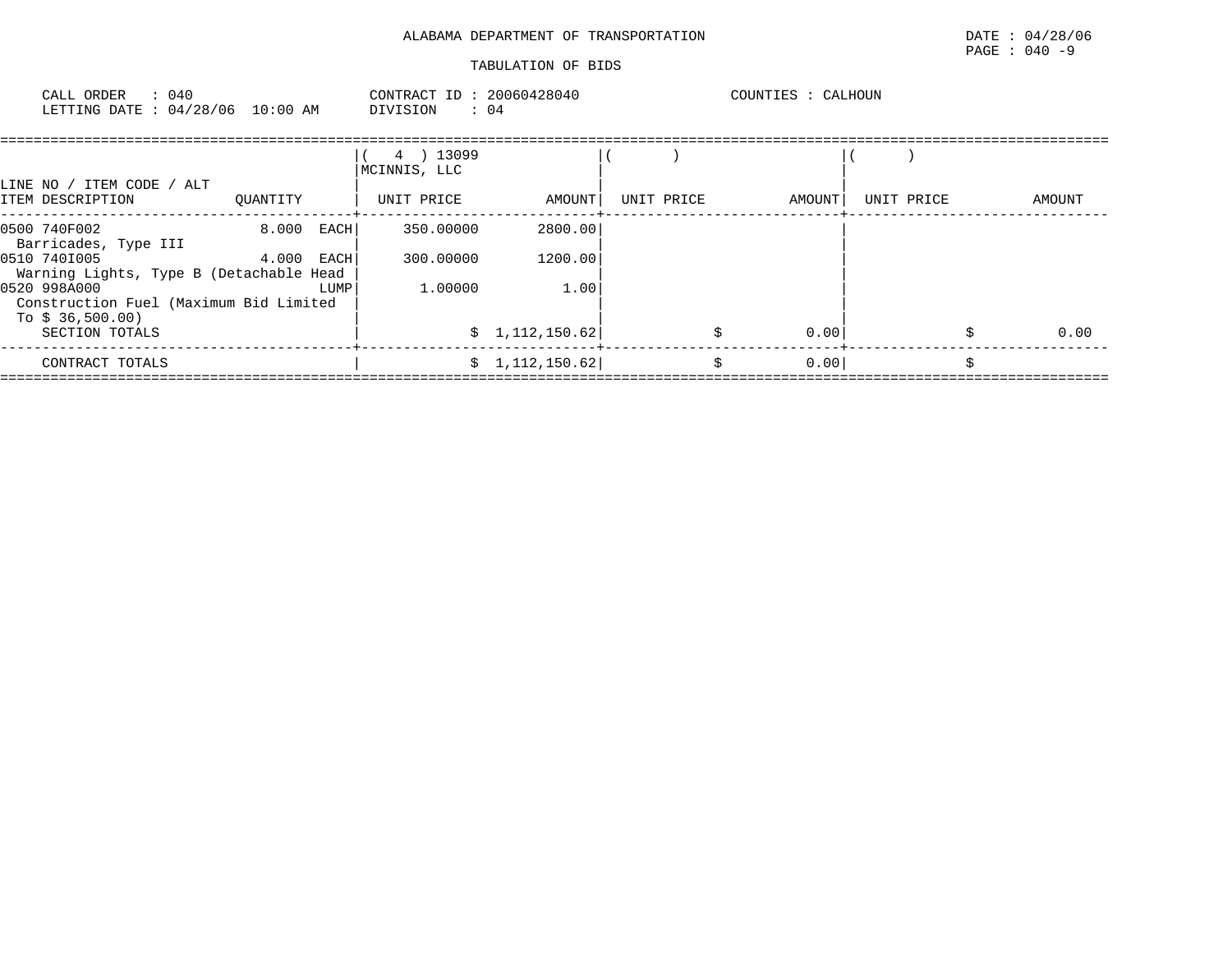#### VENDOR RANKING

|      | $\therefore$ 042<br>CALL ORDER                                                                                                                                                                         | LETTING DATE: 04/28/06 10:00 AM                                     | CONTRACT ID: 20060428042<br>DIVISION<br>$\cdot$ 01 | COUNTIES : ETOWAH |                          |                           |
|------|--------------------------------------------------------------------------------------------------------------------------------------------------------------------------------------------------------|---------------------------------------------------------------------|----------------------------------------------------|-------------------|--------------------------|---------------------------|
|      | CONTRACT DESCRIPTION :<br>for constructing the Widening, Planing, Resurfacing and<br>Traffic<br>Stripe on SR-7 (US-11) from Big Wills Creek (MP 190.733) to<br>MP 192.380 in Attalla. Length 1.647 mi. | (available days)<br>$PROJECT(S)$ : RECA-0007(510)                   |                                                    |                   |                          |                           |
| RANK | VENDOR NO. / NAME                                                                                                                                                                                      |                                                                     |                                                    |                   | TOTAL<br><b>BID</b>      | % OVER<br>LOW BID         |
|      | 13022<br>07002                                                                                                                                                                                         | MCCARTNEY CONSTRUCTION CO., INC.<br>GOOD HOPE CONTRACTING CO., INC. |                                                    |                   | 636,350.75<br>651,471.53 | $100.0000\%$<br>102.3762% |

PAGE : 042 -1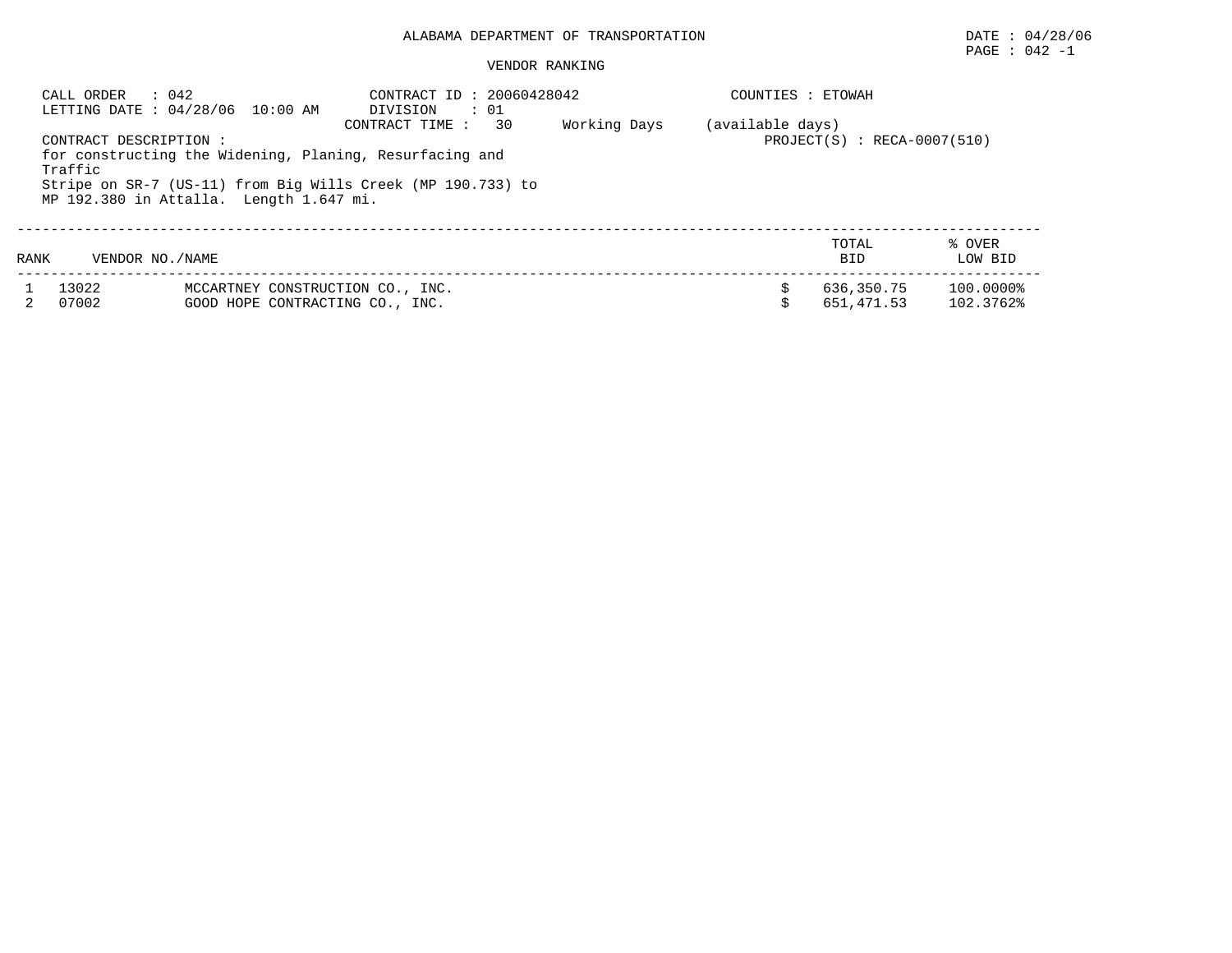CALL ORDER : 042 CONTRACT ID : 20060428042 COUNTIES : ETOWAH

| LETTING DATE: 04/28/06 10:00 AM                                                                                                                               |                |      | DIVISION<br>: 01                                                                        |           |             |                 |        |
|---------------------------------------------------------------------------------------------------------------------------------------------------------------|----------------|------|-----------------------------------------------------------------------------------------|-----------|-------------|-----------------|--------|
|                                                                                                                                                               |                |      | $(1)$ 13022<br>$ {\tt MCCARTNEY}$ CONSTRUCTION CO., $ {\tt GOOD}$ HOPE CONTRACTING CO., |           | (2) 07002   |                 |        |
| LINE NO / ITEM CODE / ALT<br>ITEM DESCRIPTION $\mathsf{QUANTITY}$   UNIT PRICE $\mathsf{AMOUNT}$   UNIT PRICE $\mathsf{AMOUNT}$   UNIT PRICE                  |                |      |                                                                                         |           |             |                 | AMOUNT |
| SECTION 0001 Total                                                                                                                                            |                |      |                                                                                         |           |             |                 |        |
| 0010 405A000 2015.000 GAL<br>Tack Coat                                                                                                                        |                |      | 2.00000                                                                                 | 4030.00   |             | 1.60000 3224.00 |        |
| 0020 408A052<br>Planing Existing Pavement                                                                                                                     | 29922.000 SQYD |      | 1.25000                                                                                 | 37402.50  | 1.53000     | 45780.66        |        |
| (Approximately 1.10" Thru 2.0" Thick)<br>0030 408A054<br>18204.000 SQYD<br>Planing Existing Pavement<br>(Approximately 3.10" Thru 4.0" Thick)                 |                |      | 2.25000                                                                                 | 40959.00  | 1.78000     | 32403.12        |        |
| 0040 410H000<br>Material Remixing Device                                                                                                                      | $1.000$ EACH   |      | 18000.00000                                                                             | 18000.00  | 18000.00000 | 18000.00        |        |
| 0050 423A003<br>Stone Matrix Asphalt Wearing Layer,<br>1/2" Maximum Aggregate Size                                                                            | 1275.000 TON   |      | 70.00000                                                                                | 89250.00  | 68.40000    | 87210.00        |        |
| 0060 423B001<br>Stone Matrix Asphalt Binder Layer, 1.0"<br>Maximum Aggregate Size                                                                             | 2731.000 TON   |      | 55.00000                                                                                | 150205.00 | 62.31000    | 170168.61       |        |
| 0070 424A361<br>Superpave Bituminous Concrete Wearing<br>Surface Layer, 3/4" Maximum Aggregate<br>Size Mix, ESAL Range C/D                                    | 3076.000 TON   |      | 55.00000                                                                                | 169180.00 | 49.45000    | 152108.20       |        |
| 0080 424B658<br>Superpave Bituminous Concrete Upper<br>Binder Layer, Leveling, 3/4" Maximum                                                                   | 25.000 TON     |      | 66.50000                                                                                | 1662.50   | 100.00000   | 2500.00         |        |
| Aggregate Size Mix, ESAL Range C/D<br>0090 424C370<br>Superpave Bituminous Concrete Base<br>Layer, Widening, 1" Maximum Aggregate<br>Size Mix, ESAL Range C/D | 287.000 TON    |      | 60.00000                                                                                | 17220.00  | 60.16000    | 17265.92        |        |
| 0100 600A000<br>Mobilization                                                                                                                                  |                | LUMP | 32250.00000                                                                             | 32250.00  | 42697.10000 | 42697.10        |        |
| 0110 652A100<br>Seeding                                                                                                                                       | 1.000 ACRE     |      | 1600.00000                                                                              | 1600.00   | 1000.00000  | 1000.00         |        |
| 0120 656A010<br>Mulching                                                                                                                                      | 1.000 ACRE     |      | 1600.00000                                                                              | 1600.00   | 1000.00000  | 1000.00         |        |
| 0130 701A028<br>Solid White, Class 2, Type A Traffic<br>Stripe (0.06" Thick) (6" Wide)                                                                        | 1.000 MILE     |      | 2000.00000                                                                              | 2000.00   | 2141.20000  | 2141.20         |        |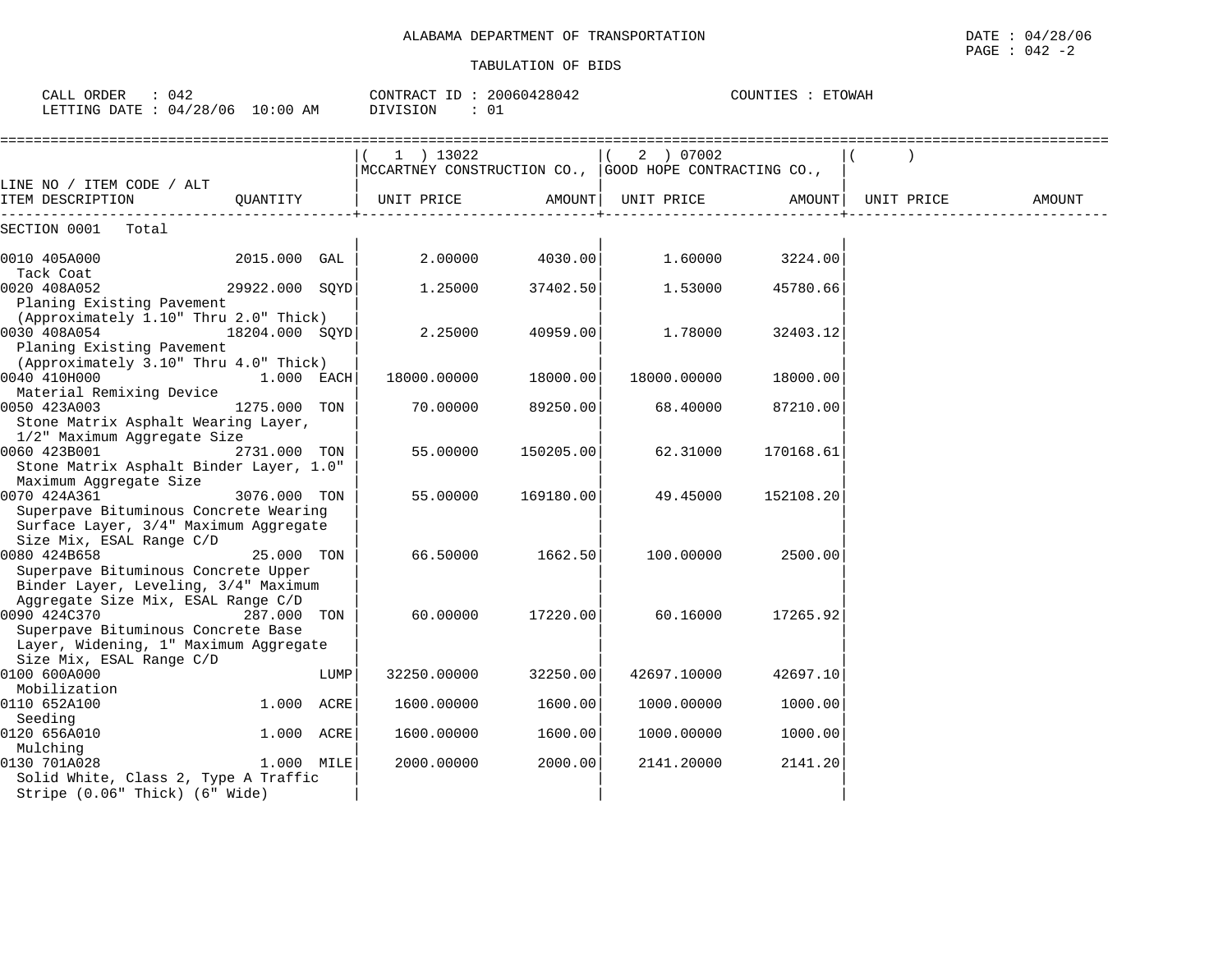| CALL ORDER<br>: 042             |          | CONTRACT ID: 20060428042 | COUNTIES : ETOWAH |
|---------------------------------|----------|--------------------------|-------------------|
| LETTING DATE: 04/28/06 10:00 AM | DIVISION |                          |                   |

|                                                                         | $(1)$ 13022                                            |                                 | ( 2 ) 07002 |          |            |        |
|-------------------------------------------------------------------------|--------------------------------------------------------|---------------------------------|-------------|----------|------------|--------|
|                                                                         | MCCARTNEY CONSTRUCTION CO., GOOD HOPE CONTRACTING CO., |                                 |             |          |            |        |
| LINE NO / ITEM CODE / ALT                                               |                                                        |                                 |             |          |            |        |
| ITEM DESCRIPTION                                                        |                                                        | . _ _ _ _ _ _ _ _ _ _ _ _ _ _ + |             |          | UNIT PRICE | AMOUNT |
| 2.000 MILE<br>0140 701A041                                              | 1200.00000                                             |                                 |             | 2569.44  |            |        |
| Broken White, Class 2, Type A Traffic                                   |                                                        |                                 |             |          |            |        |
| Stripe (0.09" Thick) (6" Wide)                                          |                                                        |                                 |             |          |            |        |
| 1.000 MILE<br>0150 701A046                                              | $1200.00000$ 1200.00                                   |                                 | 1284.72000  | 1284.721 |            |        |
| Broken Yellow, Class 2, Type A Traffic                                  |                                                        |                                 |             |          |            |        |
| Stripe (0.09" Thick) (6" Wide)                                          |                                                        |                                 |             |          |            |        |
| 4.000 MILE<br>0160 701A048                                              | 2250.00000                                             | 9000.00                         | 2408.85000  | 9635.40  |            |        |
| Solid Yellow, Class 2, Type A Traffic                                   |                                                        |                                 |             |          |            |        |
| Stripe (0.09" Thick) (6" Wide)                                          |                                                        |                                 |             |          |            |        |
| 2160.000 LF<br>0170 701B009                                             | 1.25000                                                | 2700.00                         | 1.34000     | 2894.40  |            |        |
| Dotted Class 2, Type A Traffic Stripe<br>$(0.09"$ Thick $)(6"$ Wide $)$ |                                                        |                                 |             |          |            |        |
| 0180 701C000<br>$5.000$ MILE                                            | 680.00000                                              | 3400.00                         | 728.01000   | 3640.05  |            |        |
| Broken Temporary Traffic Stripe                                         |                                                        |                                 |             |          |            |        |
| 0190 701C001 10.000 MILE                                                | 750.00000                                              | 7500.00                         | 802.95000   | 8029.50  |            |        |
| Solid Temporary Traffic Stripe                                          |                                                        |                                 |             |          |            |        |
| 0200 703A002<br>2983.000 SOFT                                           | 3.25000                                                | 9694.75                         | 3.48000     | 10380.84 |            |        |
| Traffic Control Markings, Class 2, Type                                 |                                                        |                                 |             |          |            |        |
| $\mathbb A$                                                             |                                                        |                                 |             |          |            |        |
| 0210 703B002<br>1407.000 SOFT                                           | 4.00000                                                | 5628.00                         | 4.28000     | 6021.96  |            |        |
| Traffic Control Legends, Class 2, Type                                  |                                                        |                                 |             |          |            |        |
| 0212 703D001<br>$1000.000$ SOFT                                         | 5.50000                                                | 5500.00                         | 5.00000     | 5000.00  |            |        |
| Temporary Traffic Control Markings                                      |                                                        |                                 |             |          |            |        |
| 0220 705A030<br>$8.000$ EACH                                            | 5.50000                                                | 44.00                           | 5.89000     | 47.12    |            |        |
| Pavement Markers, Class A-H, Type 2-C<br>$70.000$ EACH<br>0230 705A031  | 5.50000                                                | 385.00                          | 5.89000     | 412.30   |            |        |
| Pavement Markers, Class A-H, Type 1-A                                   |                                                        |                                 |             |          |            |        |
| 0240 705A032<br>227.000 EACH                                            | 5.50000                                                | 1248.50                         | 5.89000     | 1337.03  |            |        |
| Pavement Markers, Class A-H, Type 1-B                                   |                                                        |                                 |             |          |            |        |
| 0250 705A037<br>$218.000$ EACH                                          | 5.50000                                                | 1199.00                         | 5.89000     | 1284.02  |            |        |
| Pavement Markers, Class A-H, Type 2-D                                   |                                                        |                                 |             |          |            |        |
| $100.000$ EACH<br>0260 705A038                                          | 5.50000                                                | 550.00                          | 5.89000     | 589.00   |            |        |
| Pavement Markers, Class A-H, Type 2-E                                   |                                                        |                                 |             |          |            |        |
| 0270 730H001<br>2550.000 LF                                             | 2.65000                                                | 6757.50                         | 3.45000     | 8797.50  |            |        |
| Loop Wire                                                               |                                                        |                                 |             |          |            |        |
| 0280 730I001<br>500.000 LF                                              | 1.25000                                                | 625.00                          | 0.53000     | 265.00   |            |        |
| Loop Detector Lead-In-Cable                                             |                                                        |                                 |             |          |            |        |
| 0290 740B000<br>1156.000 SQFT                                           | 10.00000                                               | 11560.00                        | 8.99000     | 10392.44 |            |        |
| Construction Signs                                                      |                                                        |                                 |             |          |            |        |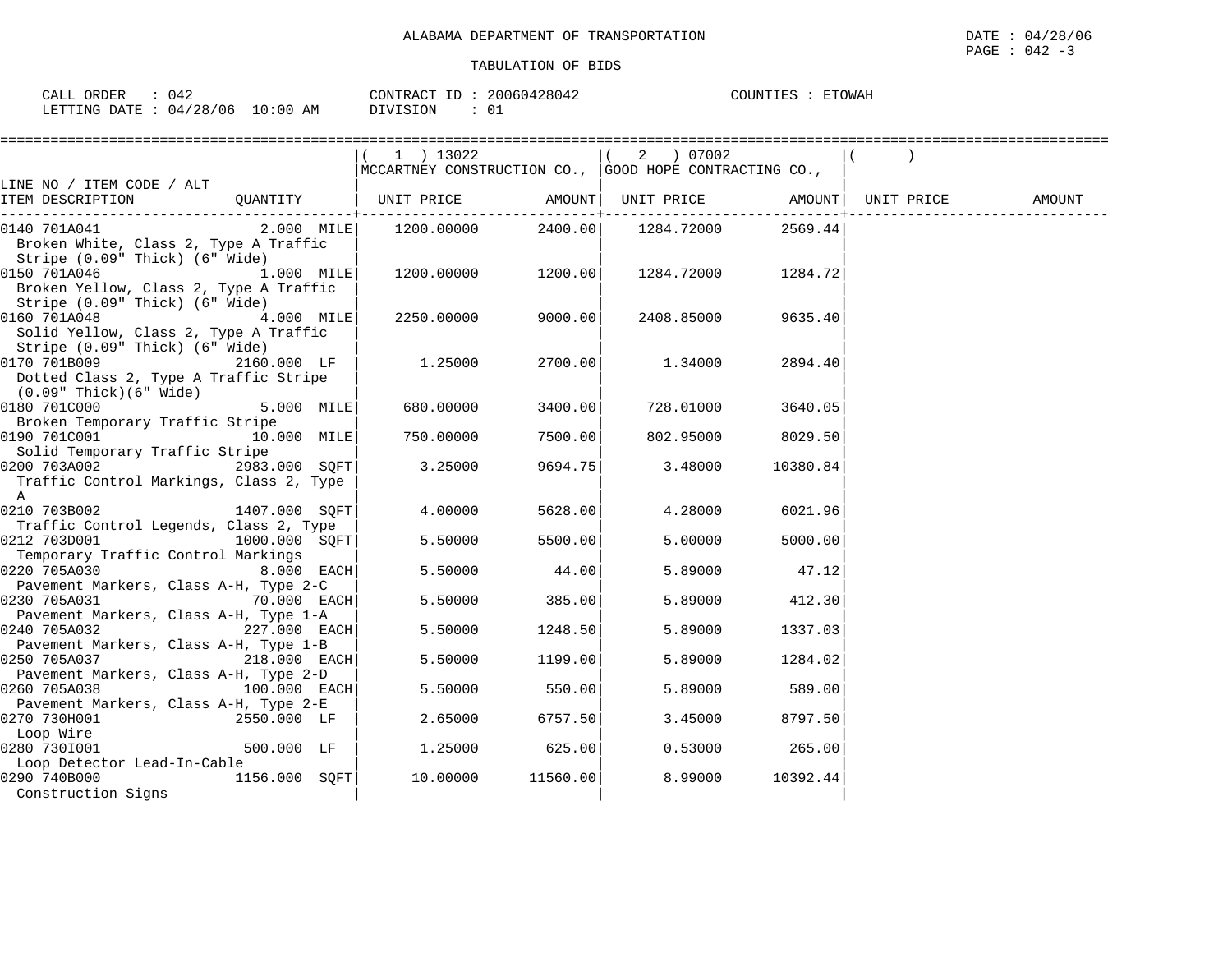| 042<br>CALL ORDER                |          | CONTRACT ID: 20060428042 | <b>ETOWAH</b><br>COUNTIES |
|----------------------------------|----------|--------------------------|---------------------------|
| LETTING DATE : 04/28/06 10:00 AM | DIVISION |                          |                           |

| LINE NO / ITEM CODE / ALT                                                  |          |      | $\perp$    | 13022   | MCCARTNEY CONSTRUCTION CO., | 2          | 07002    | GOOD HOPE CONTRACTING CO., |            |        |
|----------------------------------------------------------------------------|----------|------|------------|---------|-----------------------------|------------|----------|----------------------------|------------|--------|
| ITEM DESCRIPTION                                                           | OUANTITY |      | UNIT PRICE |         | AMOUNT                      | UNIT PRICE |          | AMOUNT                     | UNIT PRICE | AMOUNT |
| 0300 740E000<br>Cones (36 Inches High)                                     | 200.000  | EACH |            | 5.00000 | 1000.00                     |            | 10.60000 | 2120.00                    |            |        |
| 0310 740M001<br>Ballast For Cone                                           | 200.000  | EACH |            | 3.00000 | 600.00                      |            | 6.36000  | 1272.00                    |            |        |
| 0320 998A000<br>Construction Fuel (Maximum Bid Limited<br>To $$31,000.00)$ |          | LUMP |            | 0.00000 | 0.00                        |            | 0.00000  | 0.00                       |            |        |
| SECTION TOTALS                                                             |          |      |            |         | 636,350.75                  |            | \$       | 651,471.53                 |            | 0.00   |
| CONTRACT TOTALS                                                            |          |      |            | \$      | 636, 350.75                 |            | \$       | 651, 471.53                |            |        |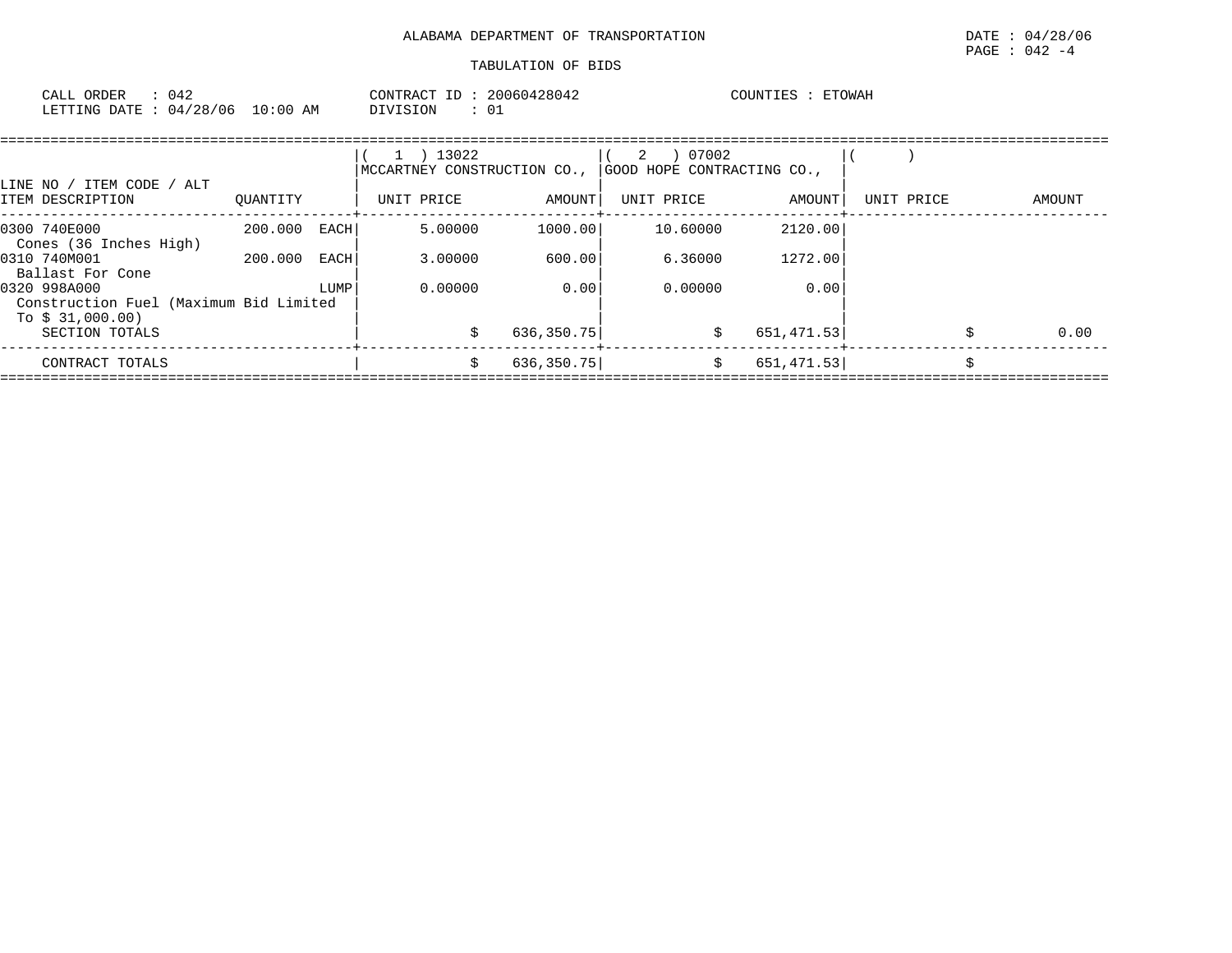## PAGE : 044 -1

#### VENDOR RANKING

|      | CALL ORDER<br>: 044    | LETTING DATE: 04/28/06 10:00 AM             | CONTRACT ID: 20060428044<br>: 07<br>DIVISION                                                                                                               |              | COUNTIES : HOUSTON |                                |                        |
|------|------------------------|---------------------------------------------|------------------------------------------------------------------------------------------------------------------------------------------------------------|--------------|--------------------|--------------------------------|------------------------|
|      | CONTRACT DESCRIPTION : | as indicated by the plans. Length 6.062 mi. | 50<br>CONTRACT TIME:<br>RURAL<br>for constructing the Resurfacing and Traffic Stripe on New<br>Hope Road and Hodgesville Road at locations south of Dothan | Working Days | (available days)   | $PROJECT(S) : STPOA-3508(213)$ | $STPOA-CN06(204)$      |
| RANK | VENDOR NO. / NAME      |                                             |                                                                                                                                                            |              |                    | TOTAL<br><b>BID</b>            | % OVER<br>LOW BID      |
|      | 01087<br>23024         | APAC-SOUTHEAST, INC.                        | WIREGRASS CONSTRUCTION COMPANY, INC.                                                                                                                       |              |                    | 775,408.39<br>823,781.35       | 100.0000%<br>106.2384% |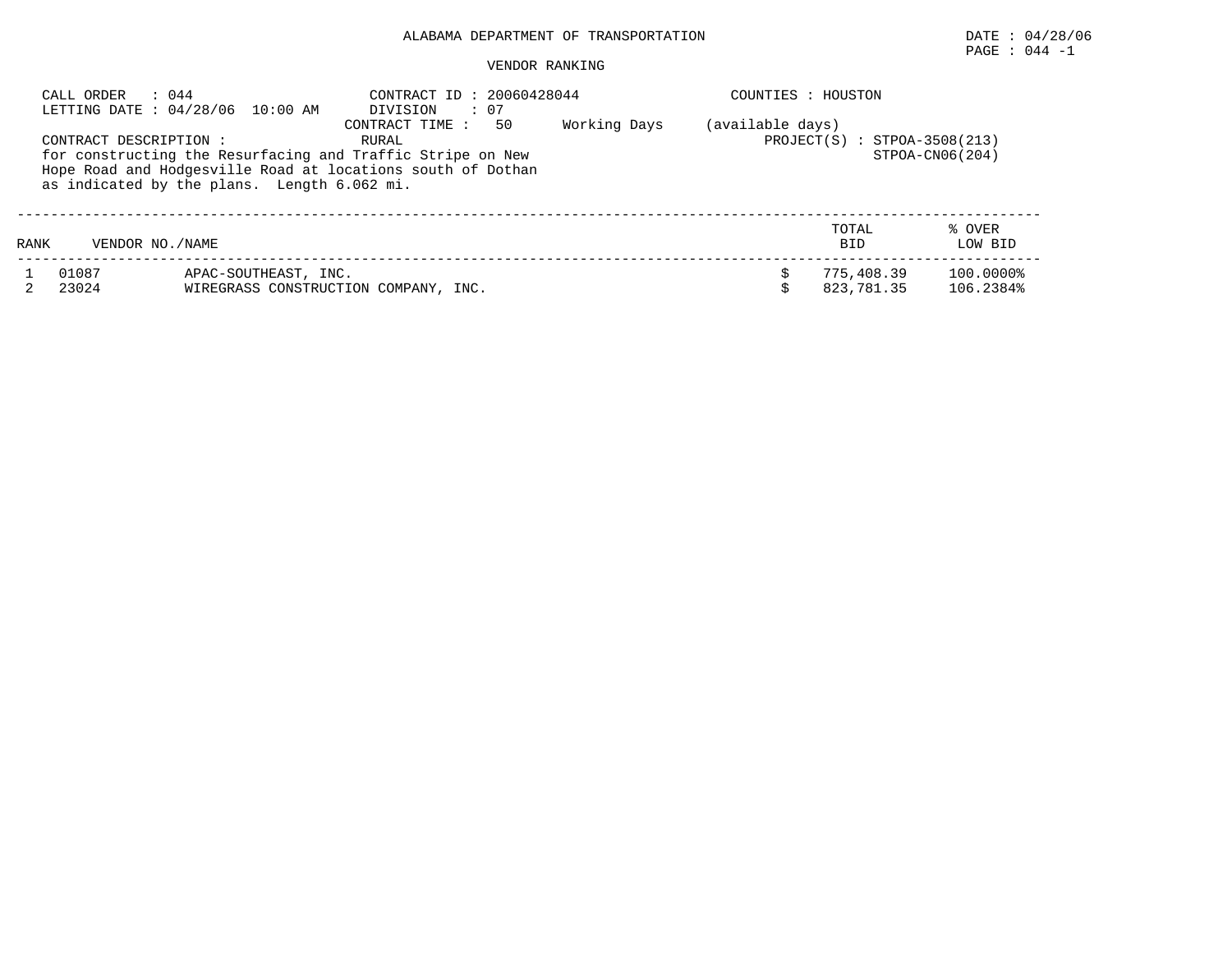| CALL ORDER<br>$\therefore$ 044<br>LETTING DATE : 04/28/06 10:00 AM                                                                                                               | CONTRACT ID: 20060428044<br>DIVISION | : 07      |                                          | COUNTIES : HOUSTON |            |        |
|----------------------------------------------------------------------------------------------------------------------------------------------------------------------------------|--------------------------------------|-----------|------------------------------------------|--------------------|------------|--------|
| LINE NO / ITEM CODE / ALT                                                                                                                                                        | 1 ) 01087<br>APAC-SOUTHEAST, INC.    |           | 2 ) 23024<br>WIREGRASS CONSTRUCTION COMP |                    |            |        |
| ITEM DESCRIPTION<br>OUANTITY                                                                                                                                                     | UNIT PRICE                           |           | AMOUNT  UNIT PRICE                       | AMOUNT             | UNIT PRICE | AMOUNT |
| SECTION 0001 Total                                                                                                                                                               |                                      |           |                                          |                    |            |        |
| 0010 401B108<br>77225.000 SOYD<br>Bituminous Treatment G (With Polymer<br>Additive)                                                                                              | 1,12000                              | 86492.00  | 1,50000                                  | 115837.50          |            |        |
| 0020 405A000<br>2347.000 GAL<br>Tack Coat                                                                                                                                        | 3.37000                              | 7909.39   | 2.50000                                  | 5867.50            |            |        |
| 0030 424A338<br>1930.000 TON<br>Superpave Bituminous Concrete Wearing<br>Surface Layer, Leveling, 3/8" Maximum                                                                   | 77.00000                             | 148610.00 | 67.25000                                 | 129792.50          |            |        |
| Aggregate Size Mix, ESAL Range A/B<br>0040 424A341<br>6731.000 TON<br>Superpave Bituminous Concrete Wearing<br>Surface Layer, 3/4" Maximum Aggregate<br>Size Mix, ESAL Range A/B | 67.00000                             | 450977.00 | 66.35000                                 | 446601.85          |            |        |
| 0050 424B647<br>15.000 TON<br>Superpave Bituminous Concrete Upper<br>Binder Layer, Widening, 1" Maximum<br>Aggregate Size Mix, ESAL Range A/B                                    | 295.00000                            | 4425.00   | 115.00000                                | 1725.00            |            |        |
| 0060 600A000<br>LUMP<br>Mobilization                                                                                                                                             | 28800.00000                          | 28800.00  | 55000.00000                              | 55000.00           |            |        |
| 0070 701A031<br>12.000 MILE<br>Solid White, Class 2, Type A Traffic<br>Stripe (0.06" Thick)                                                                                      | 1300.00000                           | 15600.00  | 1300.00000                               | 15600.00           |            |        |
| 0080 701A035<br>9.000 MILE<br>Solid Yellow, Class 2, Type A Traffic<br>Stripe (0.09" Thick)                                                                                      | 1500.00000                           | 13500.00  | 1500.00000                               | 13500.00           |            |        |
| 0090 701A045<br>3.000 MILE<br>Broken Yellow, Class 2, Type A Traffic<br>Stripe $(0.09"$ Thick)                                                                                   | 850.00000                            | 2550.00   | 850.00000                                | 2550.00            |            |        |
| 0100 701C000<br>3.000 MILE<br>Broken Temporary Traffic Stripe                                                                                                                    | 620.00000                            | 1860.00   | 620.00000                                | 1860.00            |            |        |
| 0110 701C001<br>9.000 MILE<br>Solid Temporary Traffic Stripe                                                                                                                     | 680.00000                            | 6120.00   | 680.00000                                | 6120.00            |            |        |
| 390.000 SQFT<br>0120 703A002<br>Traffic Control Markings, Class 2, Type<br>A                                                                                                     | 3.50000                              | 1365.00   | 3.50000                                  | 1365.00            |            |        |
| 0130 703D001<br>390.000 SQFT<br>Temporary Traffic Control Markings                                                                                                               | 1.50000                              | 585.00    | 1.50000                                  | 585.00             |            |        |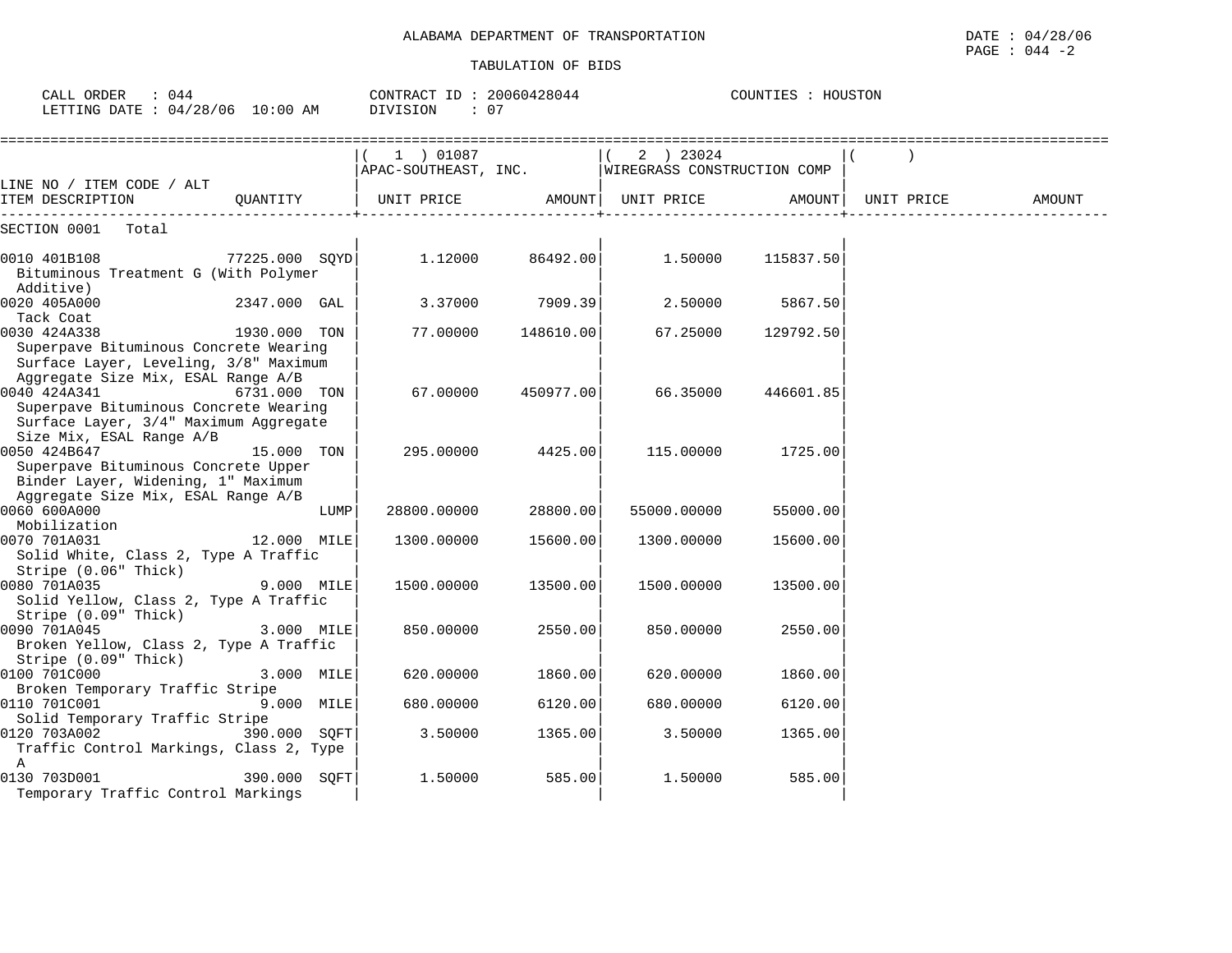| ORDER<br>CALL | 44 (،    |             | T <sub>D</sub><br>CONTRACT | 20060428044 | COUNTIES | HOUSTON |
|---------------|----------|-------------|----------------------------|-------------|----------|---------|
| LETTING DATE  | 04/28/06 | 10:00<br>AΜ | SION<br>'זדר               |             |          |         |

|                                                                     |              |      | 1 ) 01087            |             |                             |            |            |        |
|---------------------------------------------------------------------|--------------|------|----------------------|-------------|-----------------------------|------------|------------|--------|
| LINE NO / ITEM CODE / ALT                                           |              |      | APAC-SOUTHEAST, INC. |             | WIREGRASS CONSTRUCTION COMP |            |            |        |
| ITEM DESCRIPTION                                                    | QUANTITY     |      | UNIT PRICE           | AMOUNT      | UNIT PRICE                  | AMOUNT     | UNIT PRICE | AMOUNT |
| 0140 705A032                                                        | 130.000 EACH |      | 5.00000              | 650.00      | 5.00000                     | 650.00     |            |        |
| Pavement Markers, Class A-H, Type 1-B<br>0150 705A037               | 600.000 EACH |      | 5.00000              | 3000.00     | 5.00000                     | 3000.00    |            |        |
| Pavement Markers, Class A-H, Type 2-D<br>0160 740B000               | 262.000 SOFT |      | 7.50000              | 1965.00     | 8.50000                     | 2227.00    |            |        |
| Construction Signs<br>0170 7400000                                  | 1.000        | EACH | 1000.00000           | 1000.00     | 1500.00000                  | 1500.00    |            |        |
| Pilot Car<br>0180 998A000<br>Construction Fuel (Maximum Bid Limited |              | LUMP | 0.00000              | 0.00        | 20000.00000                 | 20000.00   |            |        |
| To \$ 33,000.00)<br>SECTION TOTALS                                  |              |      |                      | 775,408.39  | \$                          | 823,781.35 |            | 0.00   |
| CONTRACT TOTALS                                                     |              |      | Ś.                   | 775, 408.39 | Ŝ.                          | 823,781.35 |            | Š.     |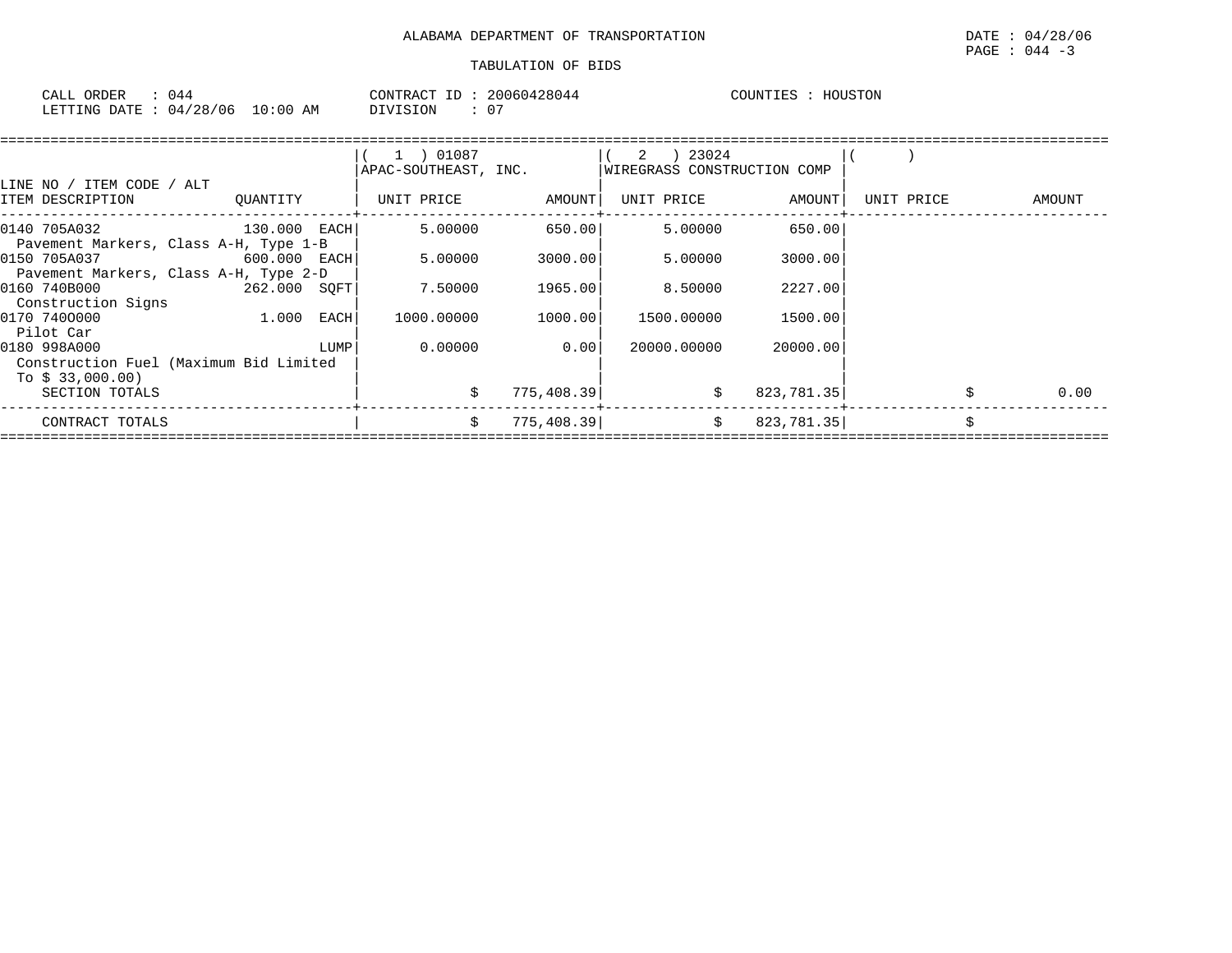## PAGE : 045 -1

#### VENDOR RANKING

| $\therefore$ 045<br>CALL ORDER<br>LETTING DATE : 04/28/06 10:00 AM                                                                                                                                                                                                                                                                 |  |  | CONTRACT ID: 20060428045<br>DIVISION : 01                                  |  |  |  | COUNTIES : LIMESTONE     |                        |  |
|------------------------------------------------------------------------------------------------------------------------------------------------------------------------------------------------------------------------------------------------------------------------------------------------------------------------------------|--|--|----------------------------------------------------------------------------|--|--|--|--------------------------|------------------------|--|
| (available days)<br>45<br>Working Days<br>CONTRACT TIME :<br>PROJECT(S)<br>CONTRACT DESCRIPTION:<br>STPOA-CN06(207)<br>$\cdot$ :<br>for constructing the Resurfacing and Traffic Stripe on<br>STPOA-4215(200)<br>Ripley Road (CR-24) and on Brownsferry Road (CR-29) west of<br>Athens as indicated on the plans. Length 6.975 mi. |  |  |                                                                            |  |  |  |                          |                        |  |
| TOTAL<br>% OVER<br>LOW BID<br>VENDOR NO. / NAME<br><b>BID</b><br>RANK                                                                                                                                                                                                                                                              |  |  |                                                                            |  |  |  |                          |                        |  |
| 11014<br>19010                                                                                                                                                                                                                                                                                                                     |  |  | JOE KEENUM EXCAVATION & CONSTRUCTION, INC.<br>SHELBY CONTRACTING CO., INC. |  |  |  | 724,920.00<br>838,204.68 | 100.0000%<br>115.6272% |  |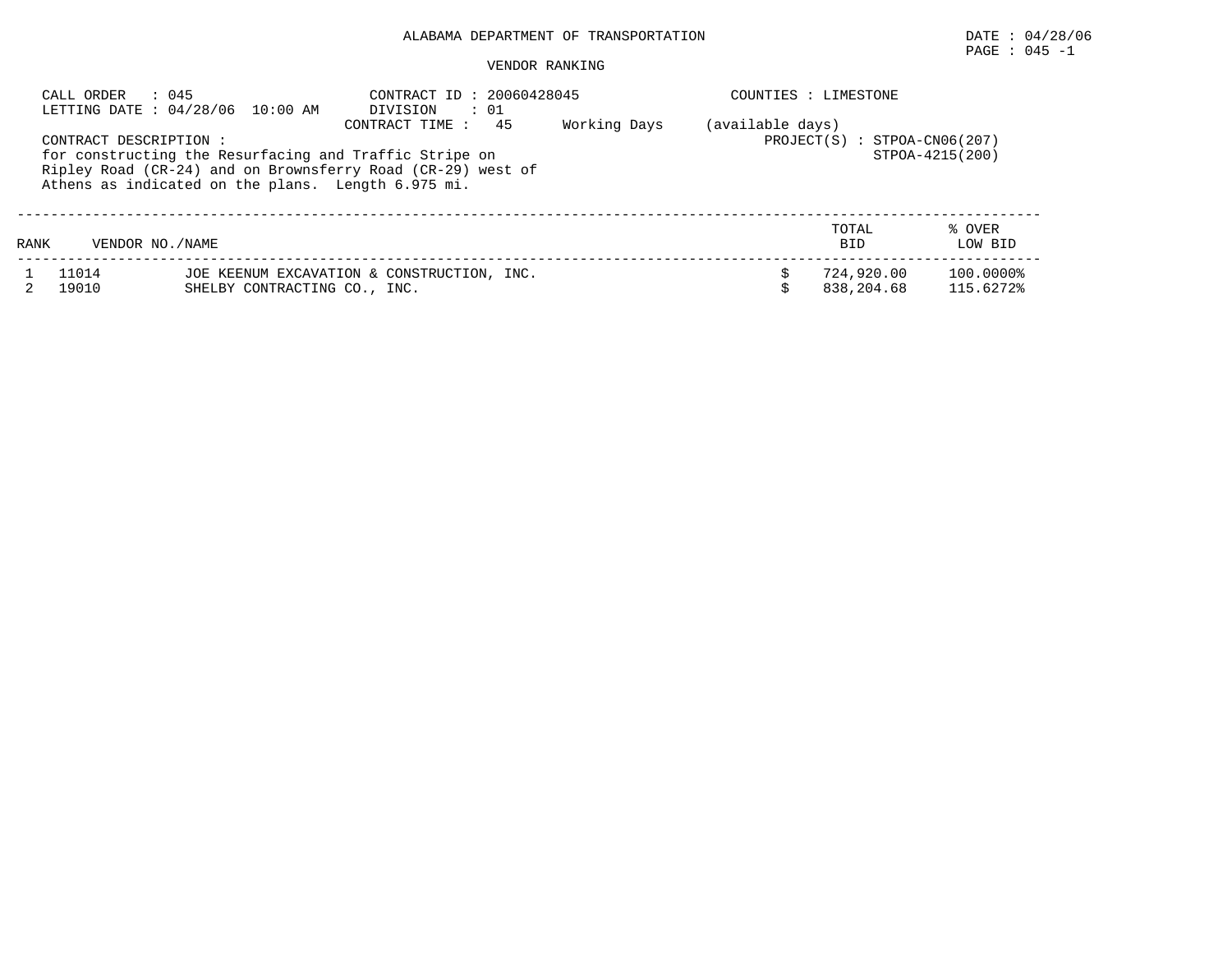| CALL ORDER : 045<br>LETTING DATE : 04/28/06 10:00 AM                                                                                                        |                | CONTRACT ID: 20060428045<br>DIVISION<br>: 01                           |           |            | COUNTIES : LIMESTONE |            |        |
|-------------------------------------------------------------------------------------------------------------------------------------------------------------|----------------|------------------------------------------------------------------------|-----------|------------|----------------------|------------|--------|
|                                                                                                                                                             |                | $(1)$ 11014<br>JOE KEENUM EXCAVATION & CON SHELBY CONTRACTING CO., INC |           | 2 ) 19010  |                      |            |        |
| LINE NO / ITEM CODE / ALT<br>ITEM DESCRIPTION                                                                                                               | QUANTITY       | UNIT PRICE                                                             | AMOUNT    | UNIT PRICE | AMOUNT               | UNIT PRICE | AMOUNT |
| SECTION 0001 Total                                                                                                                                          |                |                                                                        |           |            |                      |            |        |
| 0010 206C010<br>Removing Concrete Driveway                                                                                                                  | 5.000 SQYD     | 40.00000                                                               | 200.00    | 100.00000  | 500.00               |            |        |
| 0020 206D001<br>Removing Guardrail                                                                                                                          | 51.000 LF      | 10.00000                                                               | 510.00    | 30.00000   | 1530.00              |            |        |
| 0030 206E019<br>Removing Guardrail End Anchor (Type 10)                                                                                                     | 4.000 EACH     | 100.00000                                                              | 400.00    | 650.00000  | 2600.00              |            |        |
| 0040 401B100<br>Bituminous Treatment E (With Polymer<br>Additive)                                                                                           | 90300.000 SOYD | 0.75000                                                                | 67725.00  | 0.86540    | 78145.62             |            |        |
| 0050 405A000<br>Tack Coat                                                                                                                                   | 2950.000 GAL   | 2.00000                                                                | 5900.00   | 1.25000    | 3687.50              |            |        |
| 0060 429A221<br>Improved Bituminous Concrete Wearing<br>Surface Layer, 3/4" Maximum Aggregate                                                               | 5100.000 TON   | 44.00000                                                               | 224400.00 | 57.48000   | 293148.00            |            |        |
| Size Mix, ESAL Range B<br>0070 429A227<br>Improved Bituminous Concrete Wearing<br>Surface Layer, Leveling, 3/4" Maximum<br>Aggregate Size Mix, ESAL Range B | 400.000 TON    | 49.00000                                                               | 19600.00  | 52.00000   | 20800.00             |            |        |
| 0080 429A241<br>Improved Bituminous Concrete Wearing<br>Surface Layer, 3/4" Maximum Aggregate<br>Size Mix, ESAL Range C                                     | 3400.000 TON   | 44.00000                                                               | 149600.00 | 54.28000   | 184552.00            |            |        |
| 0090 429A247<br>Improved Bituminous Concrete Wearing<br>Surface Layer, Leveling, 3/4" Maximum<br>Aggregate Size Mix, ESAL Range C                           | 300.000 TON    | 49.00000                                                               | 14700.00  | 51.25000   | 15375.00             |            |        |
| 0100 429C224<br>Improved Bituminous Concrete Base Layer<br>Patching, 1" Maximum Aggregate Size Mix,<br>ESAL Range B                                         | 300.000 TON    | 55.00000                                                               | 16500.00  | 51.25000   | 15375.00             |            |        |
| 0110 429C231<br>Improved Bituminous Concrete Base Layer<br>Widening, 1 1/2" Maximum Aggregate Size<br>Mix, ESAL Range B                                     | 400.000 TON    | 52.00000                                                               | 20800.00  | 49.85000   | 19940.00             |            |        |
| 0120 429C244<br>Improved Bituminous Concrete Base Layer<br>Patching, 1" Maximum Aggregate Size Mix,<br>ESAL Range C                                         | 300.000 TON    | 55.00000                                                               | 16500.00  | 51.25000   | 15375.00             |            |        |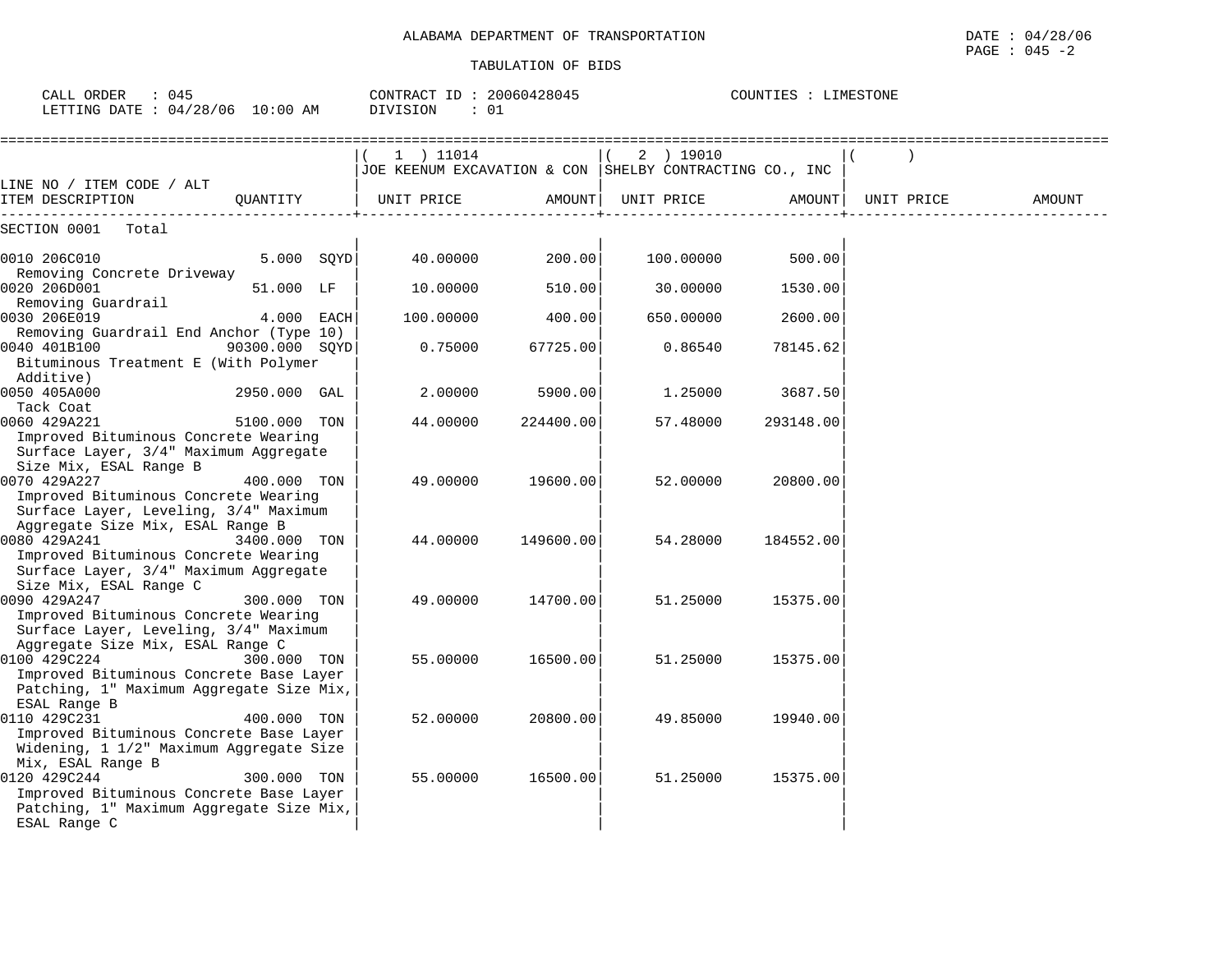| 045<br>CALL ORDER                | CONTRACT ID: 20060428045 | COUNTIES :<br>LIMESTONE |
|----------------------------------|--------------------------|-------------------------|
| LETTING DATE : 04/28/06 10:00 AM | DIVISION                 |                         |

| 1 ) 11014<br>2 ) 19010<br>JOE KEENUM EXCAVATION & CON SHELBY CONTRACTING CO., INC<br>LINE NO / ITEM CODE / ALT<br>  UNIT PRICE AMOUNT  UNIT PRICE<br>ITEM DESCRIPTION<br>QUANTITY<br>AMOUNT<br>UNIT PRICE<br>AMOUNT<br>14.00000<br>16.80000<br>4200.000 TON  <br>58800.00<br>70560.00<br>0130 430B004<br>Aggregate Surfacing (ALDOT #810)<br>0140 600A000<br>LUMP  <br>25000.00000<br>25000.00<br>26000.00000<br>26000.00<br>Mobilization<br>0150 630A001<br>51.000 LF<br>31.00000<br>1581.00<br>38.00000<br>1938.00<br>Steel Beam Guardrail, Class A, Type 2<br>8400.00<br>0160 630C070<br>$4.000$ EACH<br>2100.00000<br>2250.00000<br>9000.00<br>Guardrail End Anchor, Type 10 Series<br>15.000 MILE<br>0170 701A030<br>825.00000<br>12375.00<br>850.00000<br>12750.00<br>Solid White, Class 2T, Type A Traffic<br>Stripe<br>0180 701A034<br>10.000 MILE<br>825.00000<br>8250.00<br>850.00000<br>8500.00<br>Solid Yellow, Class 2T, Type A Traffic<br>Stripe<br>0190 701A044 5.000 MILE<br>2125.00<br>425.00000<br>450.00000<br>2250.00<br>Broken Yellow, Class 2T, Type A Traffic<br>Stripe<br>0200 701C000<br>8.000 MILE<br>6000.00<br>750.00000<br>750.00000<br>6000.00<br>Broken Temporary Traffic Stripe<br>0210 701C001<br>18.000 MILE<br>800.00000<br>14400.00<br>800.30000<br>14405.40<br>Solid Temporary Traffic Stripe<br>0220 703A002 342.000 SQFT<br>3.00000<br>1026.00<br>3.58000<br>1224.36<br>Traffic Control Markings, Class 2, Type<br>A<br>0230 703B002 112.000 SQFT<br>3.75000<br>420.00<br>4.25000<br>476.00<br>Traffic Control Legends, Class 2, Type<br>0240 705A032<br>$226.000$ EACH<br>6.00000<br>1356.00<br>6.50000<br>1469.00<br>Pavement Markers, Class A-H, Type 1-B<br>0250 705A037<br>6.00000<br>4332.00<br>6.50000<br>4693.00<br>722.000 EACH <br>Pavement Markers, Class A-H, Type 2-D<br>0260 740B000<br>552.000 SQFT<br>5520.00<br>14.15000<br>7810.80<br>10.00000<br>Construction Signs<br>$200.000$ EACH<br>0270 740E000<br>2000.00<br>10.00000<br>15.50000<br>3100.00<br>Cones (36 Inches High)<br>0280 998A000<br>LUMP  <br>36500.00000<br>36500.00<br>17000.00000<br>17000.00<br>Construction Fuel (Maximum Bid Limited<br>To $$36,500.00)$<br>$\sharp$ 724,920.00 $\sharp$ 838,204.68<br>SECTION TOTALS<br>$\ddot{\mathbf{S}}$<br>\$724,920.00]<br>838,204.68<br>\$<br>CONTRACT TOTALS |  |  |  |  |      |
|-----------------------------------------------------------------------------------------------------------------------------------------------------------------------------------------------------------------------------------------------------------------------------------------------------------------------------------------------------------------------------------------------------------------------------------------------------------------------------------------------------------------------------------------------------------------------------------------------------------------------------------------------------------------------------------------------------------------------------------------------------------------------------------------------------------------------------------------------------------------------------------------------------------------------------------------------------------------------------------------------------------------------------------------------------------------------------------------------------------------------------------------------------------------------------------------------------------------------------------------------------------------------------------------------------------------------------------------------------------------------------------------------------------------------------------------------------------------------------------------------------------------------------------------------------------------------------------------------------------------------------------------------------------------------------------------------------------------------------------------------------------------------------------------------------------------------------------------------------------------------------------------------------------------------------------------------------------------------------------------------------------------------------------------------------------------------------------------------------------------------------------------------------------------------------------------------------------------------------------------------------------------------------------------------------------------------------------|--|--|--|--|------|
|                                                                                                                                                                                                                                                                                                                                                                                                                                                                                                                                                                                                                                                                                                                                                                                                                                                                                                                                                                                                                                                                                                                                                                                                                                                                                                                                                                                                                                                                                                                                                                                                                                                                                                                                                                                                                                                                                                                                                                                                                                                                                                                                                                                                                                                                                                                                   |  |  |  |  |      |
|                                                                                                                                                                                                                                                                                                                                                                                                                                                                                                                                                                                                                                                                                                                                                                                                                                                                                                                                                                                                                                                                                                                                                                                                                                                                                                                                                                                                                                                                                                                                                                                                                                                                                                                                                                                                                                                                                                                                                                                                                                                                                                                                                                                                                                                                                                                                   |  |  |  |  |      |
|                                                                                                                                                                                                                                                                                                                                                                                                                                                                                                                                                                                                                                                                                                                                                                                                                                                                                                                                                                                                                                                                                                                                                                                                                                                                                                                                                                                                                                                                                                                                                                                                                                                                                                                                                                                                                                                                                                                                                                                                                                                                                                                                                                                                                                                                                                                                   |  |  |  |  |      |
|                                                                                                                                                                                                                                                                                                                                                                                                                                                                                                                                                                                                                                                                                                                                                                                                                                                                                                                                                                                                                                                                                                                                                                                                                                                                                                                                                                                                                                                                                                                                                                                                                                                                                                                                                                                                                                                                                                                                                                                                                                                                                                                                                                                                                                                                                                                                   |  |  |  |  |      |
|                                                                                                                                                                                                                                                                                                                                                                                                                                                                                                                                                                                                                                                                                                                                                                                                                                                                                                                                                                                                                                                                                                                                                                                                                                                                                                                                                                                                                                                                                                                                                                                                                                                                                                                                                                                                                                                                                                                                                                                                                                                                                                                                                                                                                                                                                                                                   |  |  |  |  |      |
|                                                                                                                                                                                                                                                                                                                                                                                                                                                                                                                                                                                                                                                                                                                                                                                                                                                                                                                                                                                                                                                                                                                                                                                                                                                                                                                                                                                                                                                                                                                                                                                                                                                                                                                                                                                                                                                                                                                                                                                                                                                                                                                                                                                                                                                                                                                                   |  |  |  |  |      |
|                                                                                                                                                                                                                                                                                                                                                                                                                                                                                                                                                                                                                                                                                                                                                                                                                                                                                                                                                                                                                                                                                                                                                                                                                                                                                                                                                                                                                                                                                                                                                                                                                                                                                                                                                                                                                                                                                                                                                                                                                                                                                                                                                                                                                                                                                                                                   |  |  |  |  |      |
|                                                                                                                                                                                                                                                                                                                                                                                                                                                                                                                                                                                                                                                                                                                                                                                                                                                                                                                                                                                                                                                                                                                                                                                                                                                                                                                                                                                                                                                                                                                                                                                                                                                                                                                                                                                                                                                                                                                                                                                                                                                                                                                                                                                                                                                                                                                                   |  |  |  |  |      |
|                                                                                                                                                                                                                                                                                                                                                                                                                                                                                                                                                                                                                                                                                                                                                                                                                                                                                                                                                                                                                                                                                                                                                                                                                                                                                                                                                                                                                                                                                                                                                                                                                                                                                                                                                                                                                                                                                                                                                                                                                                                                                                                                                                                                                                                                                                                                   |  |  |  |  |      |
|                                                                                                                                                                                                                                                                                                                                                                                                                                                                                                                                                                                                                                                                                                                                                                                                                                                                                                                                                                                                                                                                                                                                                                                                                                                                                                                                                                                                                                                                                                                                                                                                                                                                                                                                                                                                                                                                                                                                                                                                                                                                                                                                                                                                                                                                                                                                   |  |  |  |  |      |
|                                                                                                                                                                                                                                                                                                                                                                                                                                                                                                                                                                                                                                                                                                                                                                                                                                                                                                                                                                                                                                                                                                                                                                                                                                                                                                                                                                                                                                                                                                                                                                                                                                                                                                                                                                                                                                                                                                                                                                                                                                                                                                                                                                                                                                                                                                                                   |  |  |  |  |      |
|                                                                                                                                                                                                                                                                                                                                                                                                                                                                                                                                                                                                                                                                                                                                                                                                                                                                                                                                                                                                                                                                                                                                                                                                                                                                                                                                                                                                                                                                                                                                                                                                                                                                                                                                                                                                                                                                                                                                                                                                                                                                                                                                                                                                                                                                                                                                   |  |  |  |  |      |
|                                                                                                                                                                                                                                                                                                                                                                                                                                                                                                                                                                                                                                                                                                                                                                                                                                                                                                                                                                                                                                                                                                                                                                                                                                                                                                                                                                                                                                                                                                                                                                                                                                                                                                                                                                                                                                                                                                                                                                                                                                                                                                                                                                                                                                                                                                                                   |  |  |  |  |      |
|                                                                                                                                                                                                                                                                                                                                                                                                                                                                                                                                                                                                                                                                                                                                                                                                                                                                                                                                                                                                                                                                                                                                                                                                                                                                                                                                                                                                                                                                                                                                                                                                                                                                                                                                                                                                                                                                                                                                                                                                                                                                                                                                                                                                                                                                                                                                   |  |  |  |  |      |
|                                                                                                                                                                                                                                                                                                                                                                                                                                                                                                                                                                                                                                                                                                                                                                                                                                                                                                                                                                                                                                                                                                                                                                                                                                                                                                                                                                                                                                                                                                                                                                                                                                                                                                                                                                                                                                                                                                                                                                                                                                                                                                                                                                                                                                                                                                                                   |  |  |  |  |      |
|                                                                                                                                                                                                                                                                                                                                                                                                                                                                                                                                                                                                                                                                                                                                                                                                                                                                                                                                                                                                                                                                                                                                                                                                                                                                                                                                                                                                                                                                                                                                                                                                                                                                                                                                                                                                                                                                                                                                                                                                                                                                                                                                                                                                                                                                                                                                   |  |  |  |  |      |
|                                                                                                                                                                                                                                                                                                                                                                                                                                                                                                                                                                                                                                                                                                                                                                                                                                                                                                                                                                                                                                                                                                                                                                                                                                                                                                                                                                                                                                                                                                                                                                                                                                                                                                                                                                                                                                                                                                                                                                                                                                                                                                                                                                                                                                                                                                                                   |  |  |  |  |      |
|                                                                                                                                                                                                                                                                                                                                                                                                                                                                                                                                                                                                                                                                                                                                                                                                                                                                                                                                                                                                                                                                                                                                                                                                                                                                                                                                                                                                                                                                                                                                                                                                                                                                                                                                                                                                                                                                                                                                                                                                                                                                                                                                                                                                                                                                                                                                   |  |  |  |  |      |
|                                                                                                                                                                                                                                                                                                                                                                                                                                                                                                                                                                                                                                                                                                                                                                                                                                                                                                                                                                                                                                                                                                                                                                                                                                                                                                                                                                                                                                                                                                                                                                                                                                                                                                                                                                                                                                                                                                                                                                                                                                                                                                                                                                                                                                                                                                                                   |  |  |  |  |      |
|                                                                                                                                                                                                                                                                                                                                                                                                                                                                                                                                                                                                                                                                                                                                                                                                                                                                                                                                                                                                                                                                                                                                                                                                                                                                                                                                                                                                                                                                                                                                                                                                                                                                                                                                                                                                                                                                                                                                                                                                                                                                                                                                                                                                                                                                                                                                   |  |  |  |  | 0.00 |
|                                                                                                                                                                                                                                                                                                                                                                                                                                                                                                                                                                                                                                                                                                                                                                                                                                                                                                                                                                                                                                                                                                                                                                                                                                                                                                                                                                                                                                                                                                                                                                                                                                                                                                                                                                                                                                                                                                                                                                                                                                                                                                                                                                                                                                                                                                                                   |  |  |  |  |      |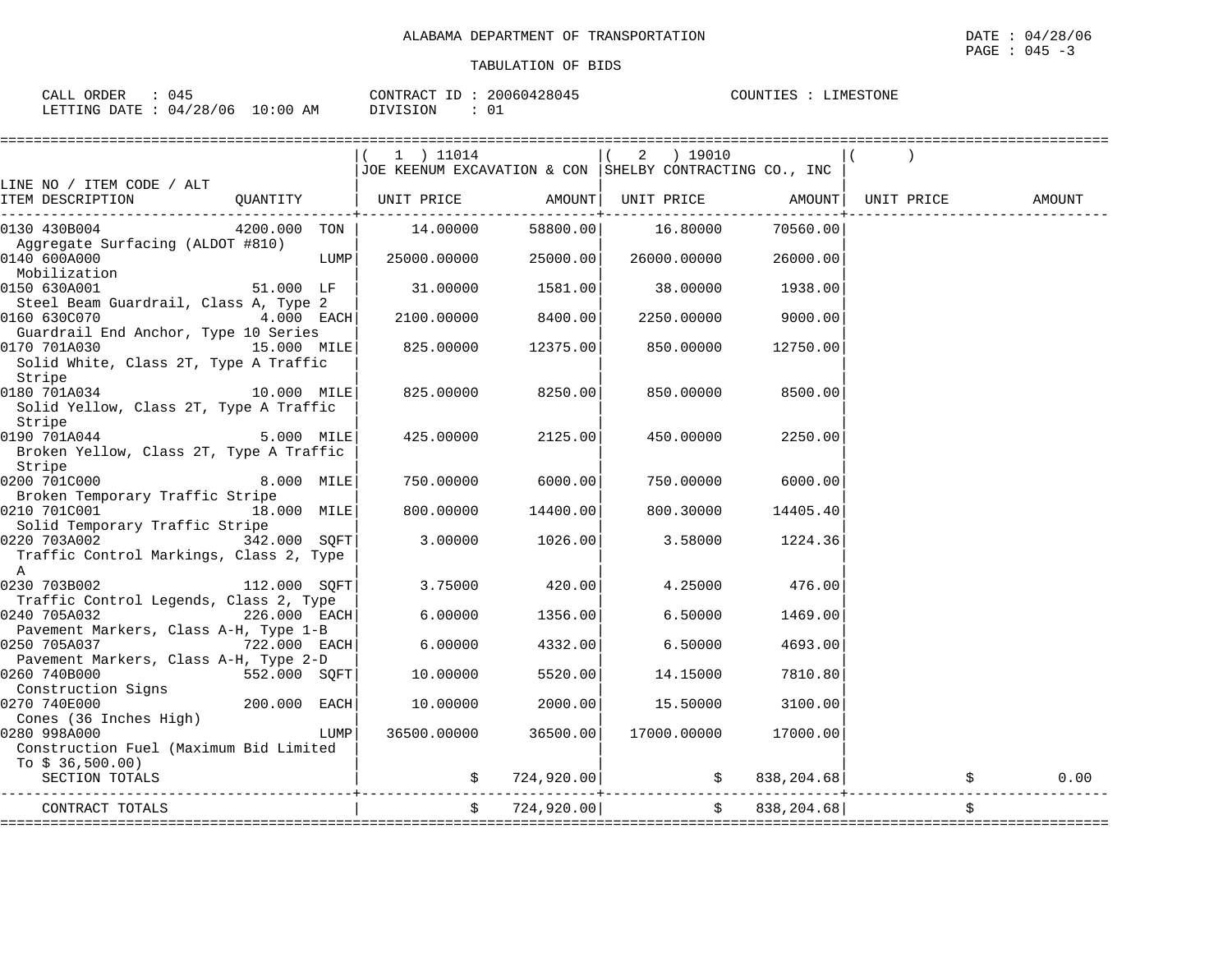## PAGE : 047 -1

#### VENDOR RANKING

|      | CALL ORDER : 047              | LETTING DATE: 04/28/06 10:00 AM                                                                                                                                                             | CONTRACT ID: 20060428047<br>DIVISION<br>$\cdot$ 05<br>-40<br>CONTRACT TIME: | Working Days                  | COUNTIES : HALE |                                |                        |
|------|-------------------------------|---------------------------------------------------------------------------------------------------------------------------------------------------------------------------------------------|-----------------------------------------------------------------------------|-------------------------------|-----------------|--------------------------------|------------------------|
|      | CONTRACT DESCRIPTION :<br>mi. | for constructing the Planing, Resurfacing and Traffic Stripe<br>on SR-14 from the east end of the Black Warrior River bridge<br>(MP 51.518) to MP 55.600 north of Sawyerville. Length 4.082 | (available days)                                                            | $PROJECT(S)$ : $EB-0014(510)$ |                 |                                |                        |
| RANK | VENDOR NO./NAME               |                                                                                                                                                                                             |                                                                             |                               |                 | TOTAL<br><b>BID</b>            | % OVER<br>LOW BID      |
|      | 01087<br>02033                | APAC-SOUTHEAST, INC.                                                                                                                                                                        | S. T. BUNN CONSTRUCTION COMPANY, INC.                                       |                               |                 | \$1,373,926.70<br>1,400,098.83 | 100.0000%<br>101.9049% |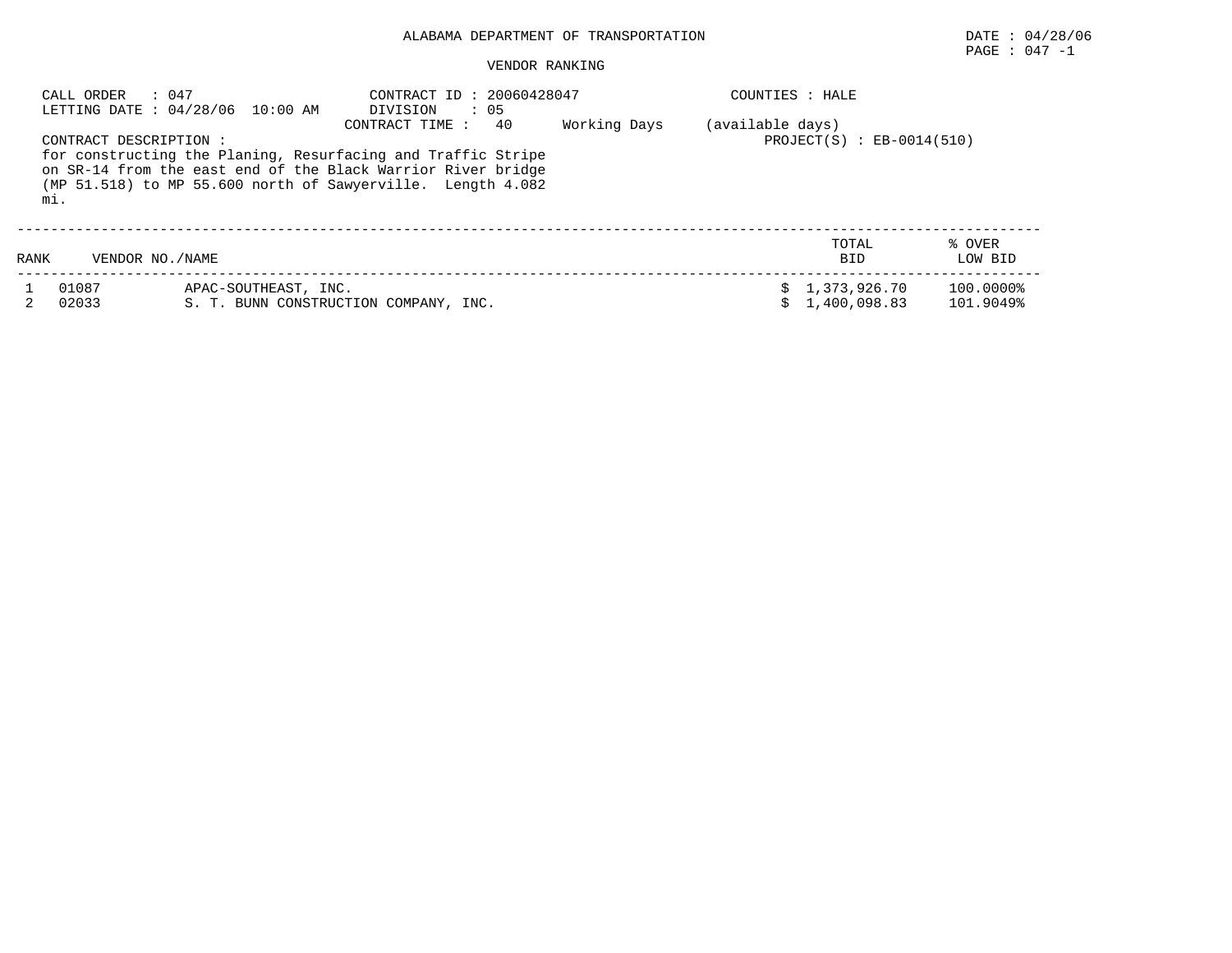| CALL ORDER<br>: 047<br>CONTRACT ID: 20060428047<br>COUNTIES : HALE                                                                                                                                                                                                                                                   |        |
|----------------------------------------------------------------------------------------------------------------------------------------------------------------------------------------------------------------------------------------------------------------------------------------------------------------------|--------|
| LETTING DATE : 04/28/06 10:00 AM<br>DIVISION<br>: 05                                                                                                                                                                                                                                                                 |        |
| 2 ) 02033<br>$(1)$ 01087<br>APAC-SOUTHEAST, INC. S. T. BUNN CONSTRUCTION CO.                                                                                                                                                                                                                                         |        |
| LINE NO / ITEM CODE / ALT<br>ITEM DESCRIPTION<br>QUANTITY<br>UNIT PRICE<br>AMOUNT  <br>UNIT PRICE<br>AMOUNT  <br>UNIT PRICE                                                                                                                                                                                          | AMOUNT |
| SECTION 0001<br>Total                                                                                                                                                                                                                                                                                                |        |
| 5508.90<br>6000.00<br>0010 209A000<br>30.000 EACH<br>183.63000<br>200.00000<br>Mailbox Reset, Single                                                                                                                                                                                                                 |        |
| 997.000 CUYD<br>0020 210D015<br>19.99000<br>19930.03<br>11.75000<br>11714.75<br>Borrow Excavation (A-4) (Loose Truckbed                                                                                                                                                                                              |        |
| Measurement)<br>0030 212A000<br>404.000 STA<br>14.90000<br>6019.60<br>10.00000<br>4040.00<br>Machine Grading Shoulders                                                                                                                                                                                               |        |
| 26.98000<br>0040 305B060<br>300.000 TON<br>8094.00<br>27.00000<br>8100.00<br>Crushed Aggregate, Section 825, 1" Down<br>For Miscellaneous Use                                                                                                                                                                        |        |
| 0050 405A000<br>6596.000 GAL<br>1,42000<br>9366.32<br>2.00000<br>13192.00<br>Tack Coat                                                                                                                                                                                                                               |        |
| 0060 408A051<br>53842.000 SOYD<br>1,91000<br>102838.22<br>1.85000<br>99607.70<br>Planing Existing Pavement                                                                                                                                                                                                           |        |
| (Approximately 0.00" Thru 1.0" Thick)<br>0070 410C000<br>1.000 EACH<br>2797.53000<br>2797.53<br>2000.00000<br>2000.00                                                                                                                                                                                                |        |
| Contractor Retained Profilograph<br>0080 410H000<br>1.000 EACH<br>41612.26000<br>41612.26<br>25000.00000<br>25000.00                                                                                                                                                                                                 |        |
| Material Remixing Device<br>0090 424A356<br>2682.000 TON<br>67.90000<br>182107.80<br>59.18000<br>158720.76<br>Superpave Bituminous Concrete Wearing<br>Surface Layer, 3/8" Maximum Aggregate                                                                                                                         |        |
| Size Mix, ESAL Range C/D<br>0100 424A359<br>74.69000<br>7469.00<br>75.00000<br>7500.00<br>100.000 TON<br>Superpave Bituminous Concrete Wearing                                                                                                                                                                       |        |
| Surface Layer, Widening, 3/8" Maximum<br>Aggregate Size Mix, Esal Range C/D<br>0110 424B651<br>8381.000 TON<br>441343.46<br>54.28000<br>52.66000<br>454920.68<br>Superpave Bituminous Concrete Upper                                                                                                                 |        |
| Binder Layer, 1" Maximum Aggregate Size<br>Mix, ESAL Range C/D<br>0120 424B655<br>81.91000<br>550.000 TON<br>45050.50<br>80.00000<br>44000.00                                                                                                                                                                        |        |
| Superpave Bituminous Concrete Upper<br>Binder Layer, Patching, 1" Maximum<br>Aggregate Size Mix, ESAL Range C/D<br>0130 424B659<br>56.00000<br>54.28000<br>3268.000 TON<br>183008.00<br>177387.04<br>Superpave Bituminous Concrete Upper<br>Binder Layer, Leveling, 1" Maximum<br>Aggregate Size Mix, ESAL Range C/D |        |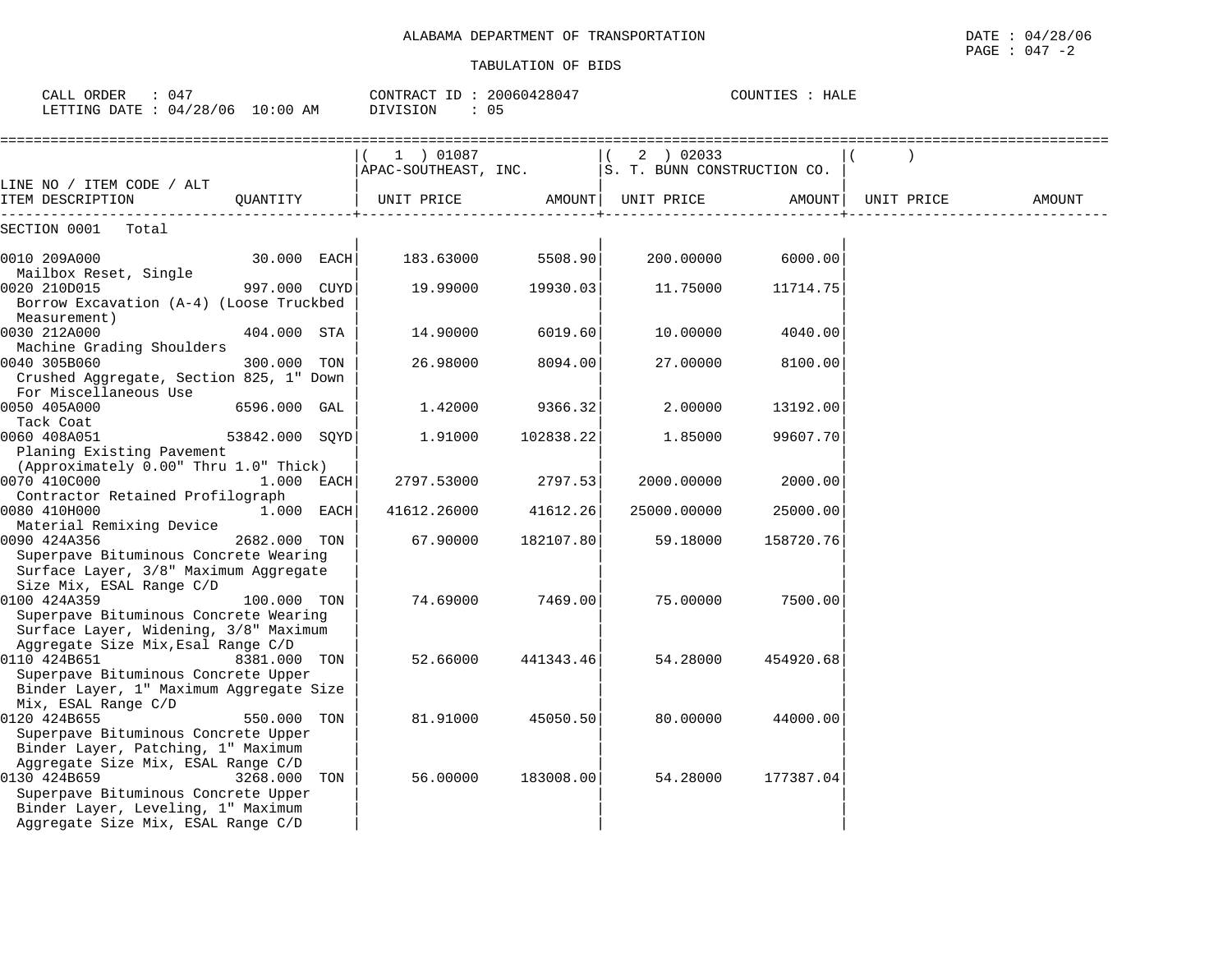| CALL ORDER                      | 047 |                 | CONTRACT ID: 20060428047 | COUNTIES : HALE |  |
|---------------------------------|-----|-----------------|--------------------------|-----------------|--|
| LETTING DATE: 04/28/06 10:00 AM |     | <b>DIVISION</b> |                          |                 |  |

|                                                                                                                                                                                                         |               |      | (1) 01087<br>APAC-SOUTHEAST, INC.  S. T. BUNN CONSTRUCTION CO. |              | 2 ) 02033   |          |                     |        |
|---------------------------------------------------------------------------------------------------------------------------------------------------------------------------------------------------------|---------------|------|----------------------------------------------------------------|--------------|-------------|----------|---------------------|--------|
| LINE NO / ITEM CODE / ALT                                                                                                                                                                               |               |      |                                                                |              |             |          |                     |        |
| ITEM DESCRIPTION                                                                                                                                                                                        | QUANTITY      |      | UNIT PRICE                  AMOUNT    UNIT PRICE               | ---------+-- |             |          | AMOUNT   UNIT PRICE | AMOUNT |
| 0140 424B693<br>Superpave Bituminous Concrete Lower<br>Binder Layer, Widening, 1 1/2" Maximum<br>Aggregate Size Mix, ESAL Range C/D                                                                     | 1676.000 TON  |      | 65.28000                                                       | 109409.28    | 58.40000    | 97878.40 |                     |        |
| 0150 600A000<br>Mobilization                                                                                                                                                                            |               | LUMP | 47254.09000                                                    | 47254.09     | 85000.00000 | 85000.00 |                     |        |
| 0160 651B000<br>Agricultural Limestone                                                                                                                                                                  | 5.000 TON     |      | 102.50000                                                      | 512.50       | 500.00000   | 2500.00  |                     |        |
| 0170 651C000<br>8-8-8 Commercial Fertilizer                                                                                                                                                             | 12.000 TON    |      | 410.00000                                                      | 4920.00      | 385.00000   | 4620.00  |                     |        |
| 0180 652A100<br>Seeding                                                                                                                                                                                 | 6.000 ACRE    |      | 512.50000                                                      | 3075.00      | 800.00000   | 4800.00  |                     |        |
| 0190 656A010<br>Mulching                                                                                                                                                                                | 6.000 ACRE    |      | 512,50000                                                      | 3075.00      | 850.00000   | 5100.00  |                     |        |
| 0200 659A025<br>Rolled Erosion Control Product, Type<br>(1A)                                                                                                                                            | 1700.000 SOYD |      | 2.56000                                                        | 4352.00      | 2.25000     | 3825.00  |                     |        |
| 0210 665J000<br>Silt Fence, Type A                                                                                                                                                                      | 13400.000 LF  |      | 4.10000                                                        | 54940.00     | 3.00000     | 40200.00 |                     |        |
| 0220 6650001<br>Silt Fence Removal                                                                                                                                                                      | 13400.000 LF  |      | 1.03000                                                        | 13802.00     | 1,50000     | 20100.00 |                     |        |
| 0230 6650001                                                                                                                                                                                            | 400.000 LF    |      | 7.18000                                                        | 2872.00      | 7.00000     | 2800.00  |                     |        |
| $\begin{bmatrix} 20 & \text{Inch } \text{Wattle} \\ 20 & \text{Inch } \text{Wattle} \end{bmatrix}$ 9.000 MILE<br>0240 701A028<br>Solid White, Class 2, Type A Traffic<br>Stripe (0.06" Thick) (6" Wide) |               |      | 1819.38000                                                     | 16374.42     | 1775.00000  | 15975.00 |                     |        |
| 0250 701A046<br>Broken Yellow, Class 2, Type A Traffic<br>Stripe (0.09" Thick) (6" Wide)                                                                                                                | 3.000 MILE    |      | 1076.25000                                                     | 3228.75      | 1050.00000  | 3150.00  |                     |        |
| 0260 701A048<br>Solid Yellow, Class 2, Type A Traffic<br>Stripe (0.09" Thick) (6" Wide)                                                                                                                 | 3.000 MILE    |      | 2044.88000                                                     | 6134.64      | 1995.00000  | 5985.00  |                     |        |
| 0270 701C000<br>Broken Temporary Traffic Stripe                                                                                                                                                         | 5.000 MILE    |      | 697.00000                                                      | 3485.00      | 680.00000   | 3400.00  |                     |        |
| 0280 701C001<br>Solid Temporary Traffic Stripe                                                                                                                                                          | 3.000 MILE    |      | 809.75000                                                      | 2429.25      | 790.00000   | 2370.00  |                     |        |
| 0290 701G125<br>Solid White, Class 3W, Type A Traffic<br>Stripe (6" Wide)                                                                                                                               | 2724.000 LF   |      | 3.84000                                                        | 10460.16     | 3.75000     | 10215.00 |                     |        |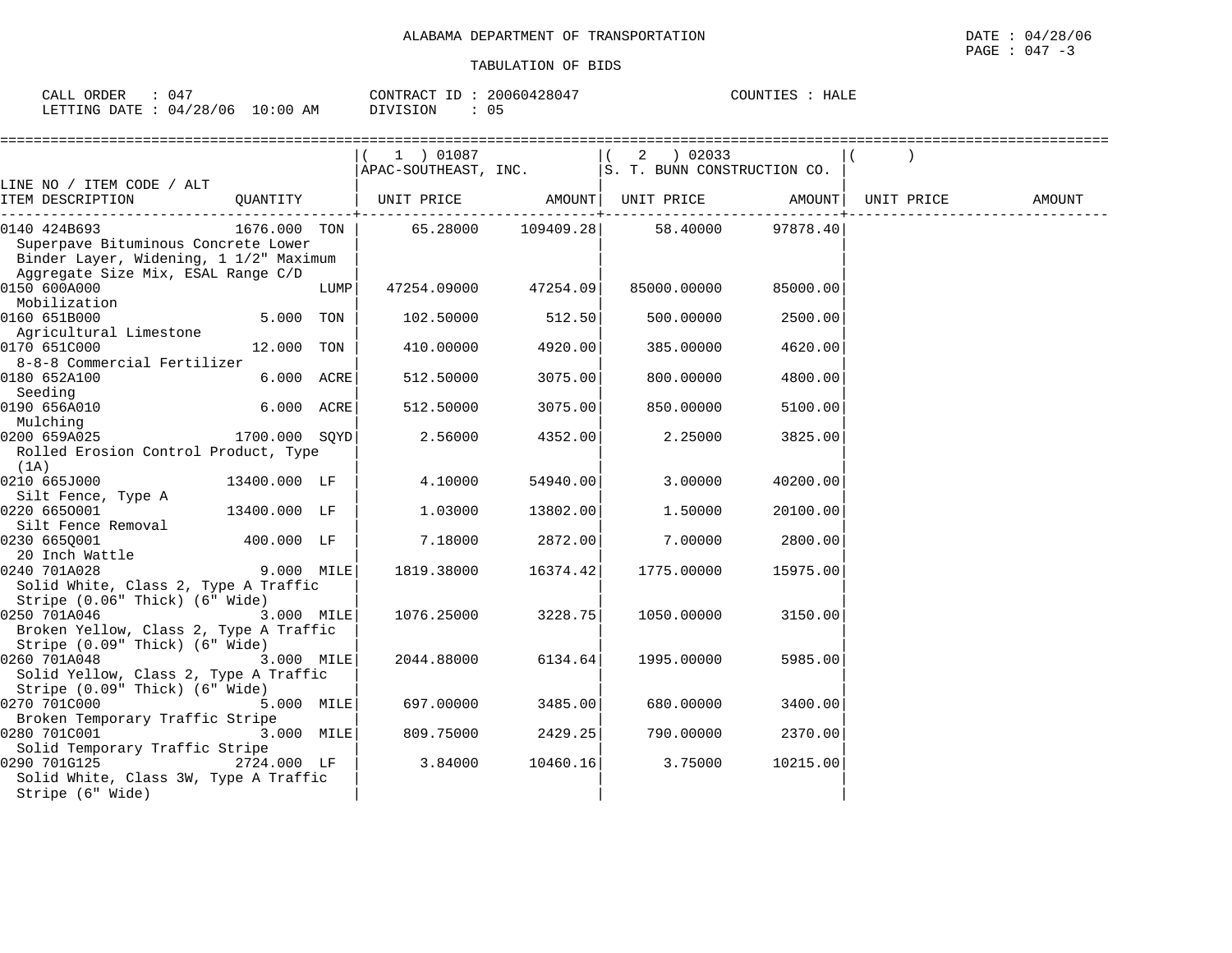| ORDER<br>CALL <sup>(</sup>      | 047 |  |          | CONTRACT ID: 20060428047 | COUNTIES : HALE |  |
|---------------------------------|-----|--|----------|--------------------------|-----------------|--|
| LETTING DATE: 04/28/06 10:00 AM |     |  | DIVISION |                          |                 |  |

|                                                                                                                                          |                   |      | 1 ) 01087                                                          |                          |             |                                                                                                                                             |      |
|------------------------------------------------------------------------------------------------------------------------------------------|-------------------|------|--------------------------------------------------------------------|--------------------------|-------------|---------------------------------------------------------------------------------------------------------------------------------------------|------|
|                                                                                                                                          |                   |      | $\vert$ APAC-SOUTHEAST, INC. $\vert$ S. T. BUNN CONSTRUCTION CO.   |                          |             |                                                                                                                                             |      |
| LINE NO / ITEM CODE / ALT                                                                                                                |                   |      |                                                                    |                          |             |                                                                                                                                             |      |
| ITEM DESCRIPTION                                                                                                                         |                   |      | QUANTITY   UNIT PRICE AMOUNT  UNIT PRICE AMOUNT  UNIT PRICE AMOUNT |                          |             |                                                                                                                                             |      |
| 0300 701G129 $1362.000$ LF $\vert$ 2.56000 $3486.72\vert$ 2.50000 3405.00<br>Broken Yellow, Class 3W, Type A Traffic<br>Stripe (6" Wide) |                   |      |                                                                    |                          |             |                                                                                                                                             |      |
| 0310 701H001<br>Solid Traffic Stripe Removed (Plastic)                                                                                   | 2724.000 LF       |      | 0.77000                                                            | 2097.48                  | 0.75000     | 2043.00                                                                                                                                     |      |
| 0320 701H006<br>Broken Traffic Stripe Removed (Plastic)                                                                                  | $1362.000$ LF     |      | 0.77000                                                            | 1048.74                  | 0.75000     | 1021.50                                                                                                                                     |      |
| 0330 703A002<br>Traffic Control Markings, Class 2, Type<br>$\mathbb{A}$                                                                  | 144.000 SQFT      |      |                                                                    | 5.13000 738.72           | 5.00000     | 720.00                                                                                                                                      |      |
| 0340 703D001 144.000 SQFT<br>Temporary Traffic Control Markings                                                                          |                   |      |                                                                    | 2.05000 295.20           | 2.00000     | 288.00                                                                                                                                      |      |
| 0350 705A032<br>Pavement Markers, Class A-H, Type 1-B                                                                                    | $123.000$ EACH    |      |                                                                    | 5.64000 693.72           | 5.50000     | 676.50                                                                                                                                      |      |
| 0360 705A037<br>Pavement Markers, Class A-H, Type 2-D                                                                                    | 213.000 EACH      |      | 5.64000                                                            | 1201.32                  | 5.50000     | 1171.50                                                                                                                                     |      |
| 0370 740B000<br>Construction Signs                                                                                                       | $652.000$ SQFT    |      | 8.77000                                                            | 5718.04                  | 11,00000    | 7172.00                                                                                                                                     |      |
| 0380 740D000<br>Channelizing Drums                                                                                                       | 100.000 EACH      |      | 54.84000                                                           | 5484.00                  | 10.00000    | 1000.00                                                                                                                                     |      |
| 0390 7400000<br>Pilot Car                                                                                                                | $\sim$ 1.000 EACH |      |                                                                    | $11693.05000$ $11693.05$ | 2500.00000  | 2500.00                                                                                                                                     |      |
| 0400 998A000<br>Construction Fuel (Maximum Bid Limited<br>To \$ 67,000)                                                                  |                   | LUMP |                                                                    | $0.00000$ 0.00           | 60000.00000 | 60000.00                                                                                                                                    |      |
| SECTION TOTALS                                                                                                                           |                   |      |                                                                    | \$1,373,926.70]          |             | $\sharp$ 1,400,098.83                                                                                                                       | 0.00 |
| CONTRACT TOTALS                                                                                                                          |                   |      |                                                                    |                          |             | $\begin{bmatrix} 2 & 1 & 3 & 7 & 3 & 9 & 2 & 6 & 7 & 0 \end{bmatrix}$ $\begin{bmatrix} 2 & 1 & 4 & 0 & 0 & 9 & 8 & 3 & 8 & 3 \end{bmatrix}$ |      |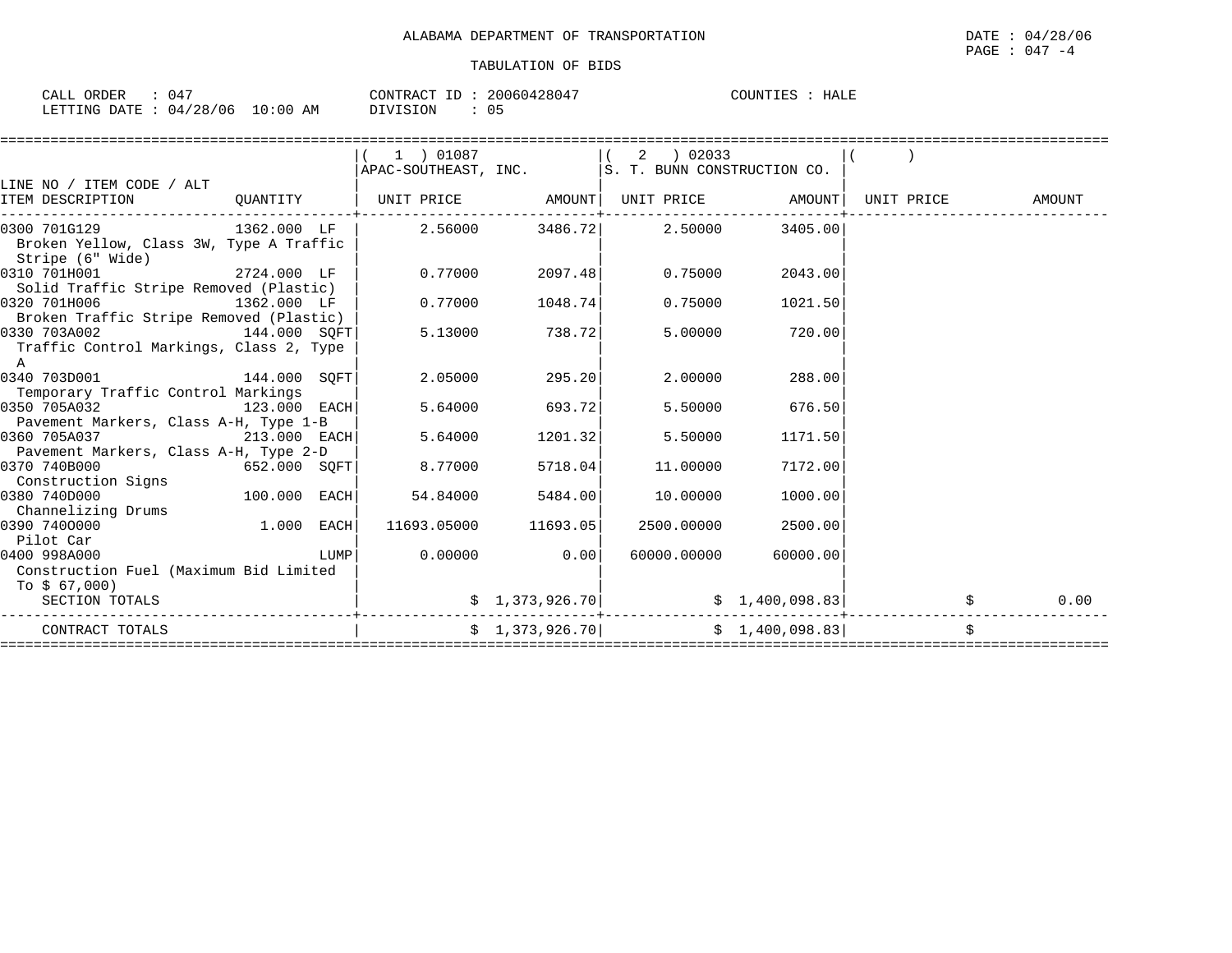## PAGE : 049 -1

#### VENDOR RANKING

| CALL ORDER                                | : 049<br>LETTING DATE: 04/28/06 10:00 AM                                                                               | CONTRACT ID: 20060428049<br>: 05<br>DIVISION      |  | COUNTIES : FAYETTE  |                   |
|-------------------------------------------|------------------------------------------------------------------------------------------------------------------------|---------------------------------------------------|--|---------------------|-------------------|
| CONTRACT DESCRIPTION:<br>Length 3.663 mi. | for constructing the Planing, Resurfacing and Traffic Stripe<br>on SR-18 from just east of SR-107 to SR-96 in Fayette. | (available days)<br>$PROJECT(S)$ : $EB-0018(502)$ |  |                     |                   |
| RANK                                      | VENDOR NO./NAME                                                                                                        |                                                   |  | TOTAL<br><b>BID</b> | % OVER<br>LOW BID |
| 02033                                     |                                                                                                                        | S. T. BUNN CONSTRUCTION COMPANY, INC.             |  | 1,548,212.59        | 100.0000%         |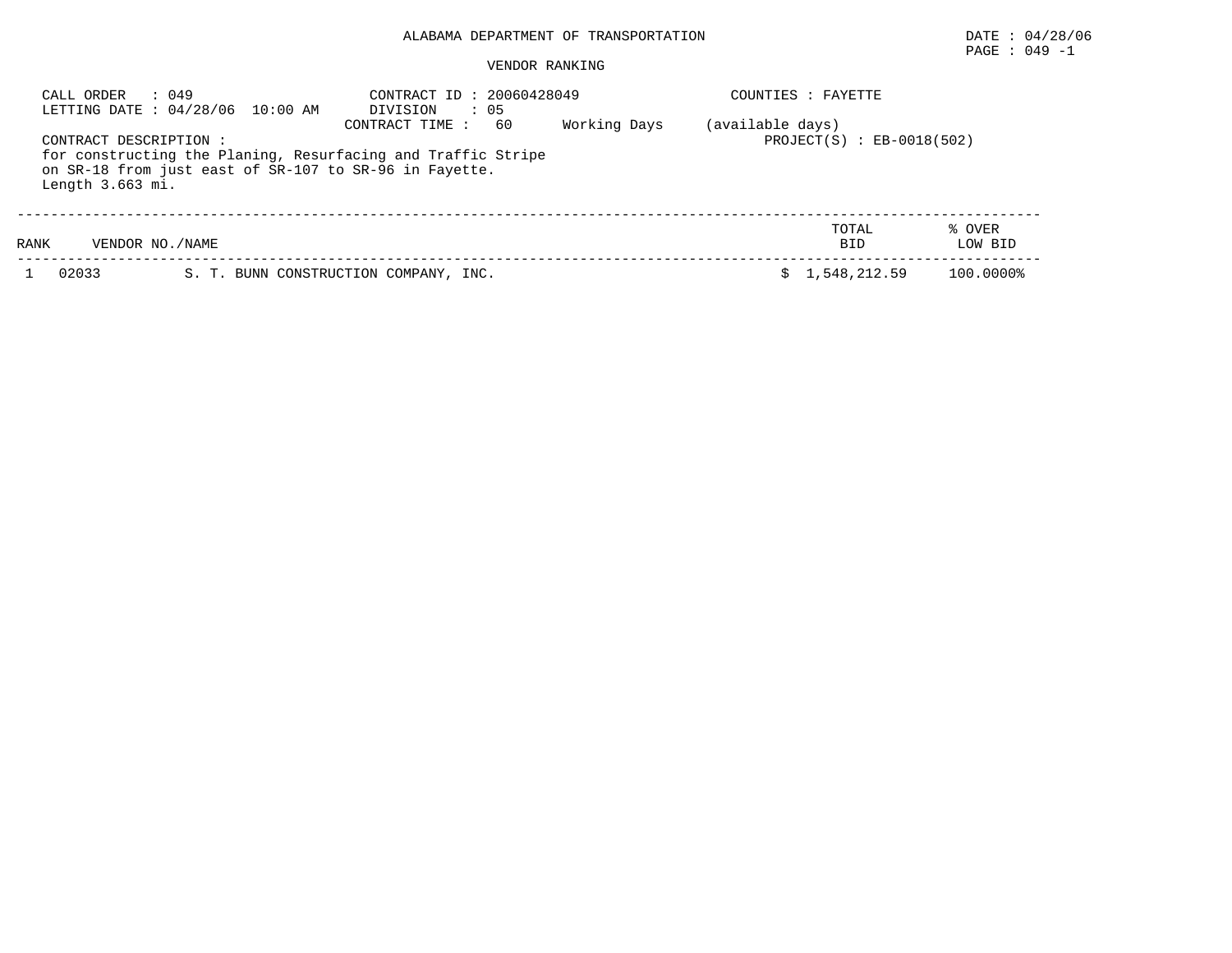| CALL ORDER : 049<br>LETTING DATE : 04/28/06 10:00 AM                                                                                                                                       | CONTRACT ID: 20060428049<br>DIVISION<br>: 05 |           |                                                                      | COUNTIES : FAYETTE |            |        |
|--------------------------------------------------------------------------------------------------------------------------------------------------------------------------------------------|----------------------------------------------|-----------|----------------------------------------------------------------------|--------------------|------------|--------|
|                                                                                                                                                                                            | $1$ ) 02033                                  |           | (2) 02033<br>S. T. BUNN CONSTRUCTION CO. S. T. BUNN CONSTRUCTION CO. |                    |            |        |
| LINE NO / ITEM CODE / ALT<br>OUANTITY<br>ITEM DESCRIPTION                                                                                                                                  | UNIT PRICE                                   | AMOUNT    | UNIT PRICE                                                           | AMOUNT             | UNIT PRICE | AMOUNT |
| SECTION 0001<br>Total                                                                                                                                                                      |                                              |           |                                                                      |                    |            |        |
| 0010 210D015<br>3820.000 CUYD<br>Borrow Excavation (A-4) (Loose Truckbed<br>Measurement)                                                                                                   | 9.00000                                      | 34380.00  |                                                                      |                    |            |        |
| 0020 212A000<br>387.000 STA<br>Machine Grading Shoulders                                                                                                                                   | 18.00000                                     | 6966.00   |                                                                      |                    |            |        |
| 0030 305B060<br>200.000 TON<br>Crushed Aggregate, Section 825, 1" Down<br>For Miscellaneous Use                                                                                            | 26.25000                                     | 5250.00   |                                                                      |                    |            |        |
| 0040 405A000<br>11815.000 GAL<br>Tack Coat                                                                                                                                                 | 2.50000                                      | 29537.50  |                                                                      |                    |            |        |
| 0050 408A051<br>96955.000 SOYD<br>Planing Existing Pavement                                                                                                                                | 2.75000                                      | 266626.25 |                                                                      |                    |            |        |
| (Approximately 0.00" Thru 1.0" Thick)<br>0060 408A053<br>477.000 SOYD                                                                                                                      | 4.00000                                      | 1908.00   |                                                                      |                    |            |        |
| Planing Existing Pavement<br>(Approximately 2.10" Thru 3.0" Thick)<br>0070 410H000<br>$1.000$ EACH                                                                                         | 35000.00000                                  | 35000.00  |                                                                      |                    |            |        |
| Material Remixing Device<br>0080 424A360<br>5020.000 TON<br>Superpave Bituminous Concrete Wearing                                                                                          | 57.20000                                     | 287144.00 |                                                                      |                    |            |        |
| Surface Layer, 1/2" Maximum Aggregate<br>Size Mix, ESAL Range C/D                                                                                                                          |                                              |           |                                                                      |                    |            |        |
| 0090 424A361<br>4487.000 TON<br>Superpave Bituminous Concrete Wearing<br>Surface Layer, 3/4" Maximum Aggregate<br>Size Mix, ESAL Range C/D                                                 | 55.50000                                     | 249028.50 |                                                                      |                    |            |        |
| 0100 424A364<br>200.000 TON<br>Superpave Bituminous Concrete Wearing<br>Surface Layer, Patching, 3/4" Maximum                                                                              | 85.00000                                     | 17000.00  |                                                                      |                    |            |        |
| Aggregate Size Mix, ESAL Range C/D<br>0110 424A366<br>75.000 TON<br>Superpave Bituminous Concrete Wearing<br>Surface Layer, Leveling, 1/2" Maximum                                         | 57.20000                                     | 4290.00   |                                                                      |                    |            |        |
| Aggregate Size Mix, ESAL Range C/D<br>0120 424A367<br>2545.000 TON<br>Superpave Bituminous Concrete Wearing<br>Surface Layer, Leveling, 3/4" Maximum<br>Aggregate Size Mix, ESAL Range C/D | 55.50000                                     | 141247.50 |                                                                      |                    |            |        |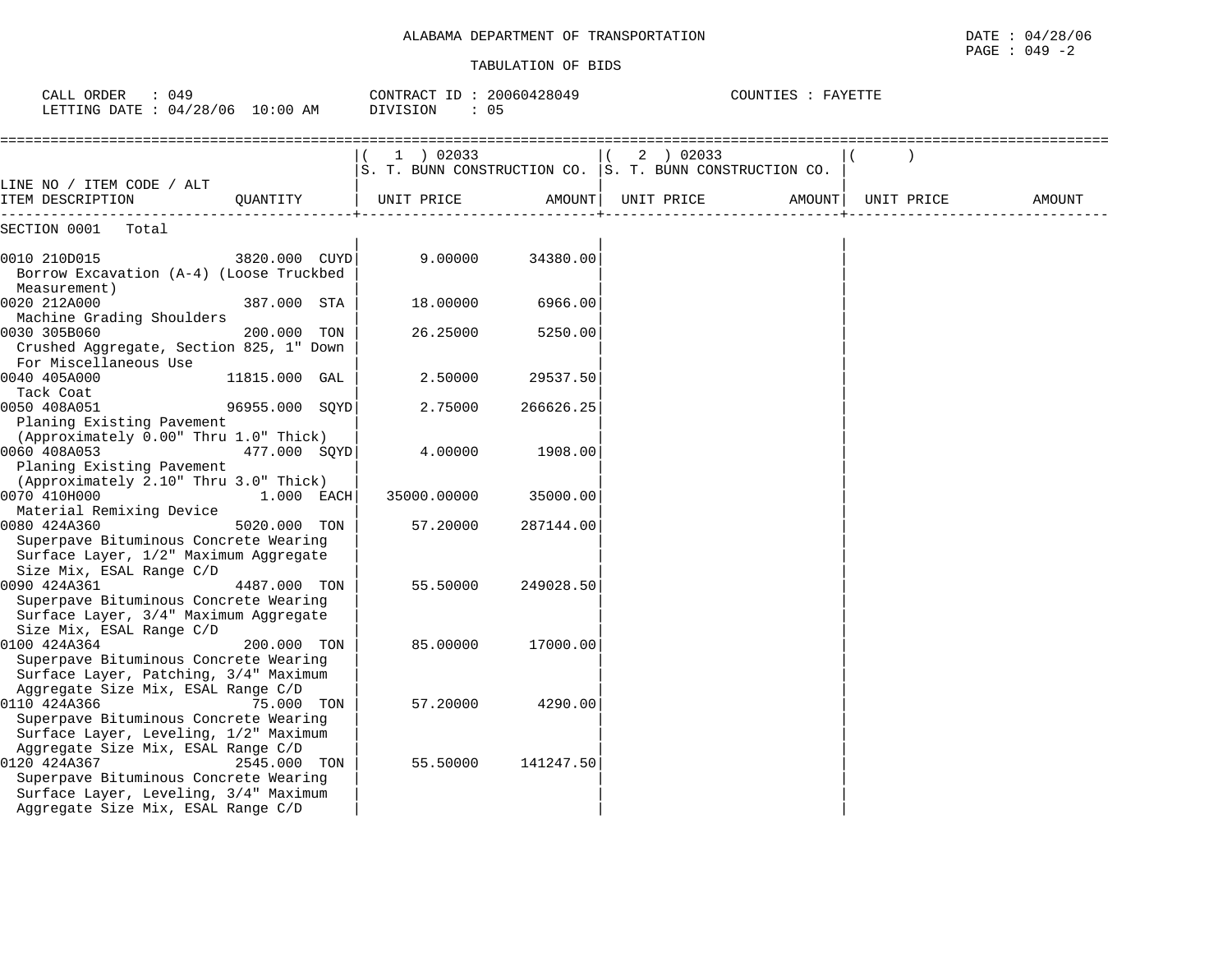| ORDER<br>CALL          | 049         | 20060428049<br>CONTRACT<br>ID: | COUNTIES :<br>FAYETTE |
|------------------------|-------------|--------------------------------|-----------------------|
| LETTING DATE: 04/28/06 | 10:00<br>ΆM | DIVISION                       |                       |

|                                                                                                                                      |              |      | 1 ) 02033         |          | 2 02033<br>S. T. BUNN CONSTRUCTION CO. S. T. BUNN CONSTRUCTION CO. |        |            |        |
|--------------------------------------------------------------------------------------------------------------------------------------|--------------|------|-------------------|----------|--------------------------------------------------------------------|--------|------------|--------|
| LINE NO / ITEM CODE / ALT<br>ITEM DESCRIPTION                                                                                        | QUANTITY     |      | UNIT PRICE AMOUNT |          | UNIT PRICE                                                         | AMOUNT | UNIT PRICE | AMOUNT |
| 0130 424A370<br>Superpave Bituminous Concrete Wearing<br>Surface Layer, Widening, 3/4" Maximum<br>Aggregate Size Mix, ESAL Range C/D | 550.000 TON  |      | 75.14000          | 41327.00 |                                                                    |        |            |        |
| 0140 424B655<br>Superpave Bituminous Concrete Upper<br>Binder Layer, Patching, 1" Maximum<br>Aggregate Size Mix, ESAL Range C/D      | 550.000 TON  |      | 85,00000          | 46750.00 |                                                                    |        |            |        |
| 0150 428C000<br>Scoring Bituminous Pavement Surface By<br>Cutting                                                                    | 6678.000 LF  |      | 0.78000           | 5208.84  |                                                                    |        |            |        |
| 0160 600A000<br>Mobilization                                                                                                         |              | LUMP | 86850.00000       | 86850.00 |                                                                    |        |            |        |
| 0170 651A000<br>Ground Preparation                                                                                                   | 7.000 ACRE   |      | 200.00000         | 1400.00  |                                                                    |        |            |        |
| 0180 651B000<br>Agricultural Limestone                                                                                               | 7.000 TON    |      | 100.00000         | 700.00   |                                                                    |        |            |        |
| 0190 651C000<br>8-8-8 Commercial Fertilizer                                                                                          | 16.000 TON   |      | 400.00000         | 6400.00  |                                                                    |        |            |        |
| 0200 656A010<br>Mulching                                                                                                             | 7.000 ACRE   |      | 500.00000         | 3500.00  |                                                                    |        |            |        |
| 0210 659A028<br>Rolled Erosion Control Product, Type<br>(1D)                                                                         | 200.000 SOYD |      | 2.50000           | 500.00   |                                                                    |        |            |        |
| 0220 665J000<br>Silt Fence, Type A                                                                                                   | 4000.000 LF  |      | 4.00000           | 16000.00 |                                                                    |        |            |        |
| 0230 6650001<br>Silt Fence Removal                                                                                                   | 4000.000 LF  |      | 1,00000           | 4000.00  |                                                                    |        |            |        |
| 0240 665Q000<br>12 Inch Wattle                                                                                                       | 600.000 LF   |      | 5.00000           | 3000.00  |                                                                    |        |            |        |
| 0250 6650001<br>20 Inch Wattle                                                                                                       | 400.000 LF   |      | 7.00000           | 2800.00  |                                                                    |        |            |        |
| 0260 701A028<br>Solid White, Class 2, Type A Traffic<br>Stripe (0.06" Thick) (6" Wide)                                               | 3.000 MILE   |      | 1800.00000        | 5400.00  |                                                                    |        |            |        |
| 0270 701A041<br>Broken White, Class 2, Type A Traffic<br>Stripe (0.09" Thick) (6" Wide)                                              | 6.000 MILE   |      | 1100.00000        | 6600.00  |                                                                    |        |            |        |
| 0280 701A048<br>Solid Yellow, Class 2, Type A Traffic<br>Stripe (0.09" Thick) (6" Wide)                                              | 8.000 MILE   |      | 2050.00000        | 16400.00 |                                                                    |        |            |        |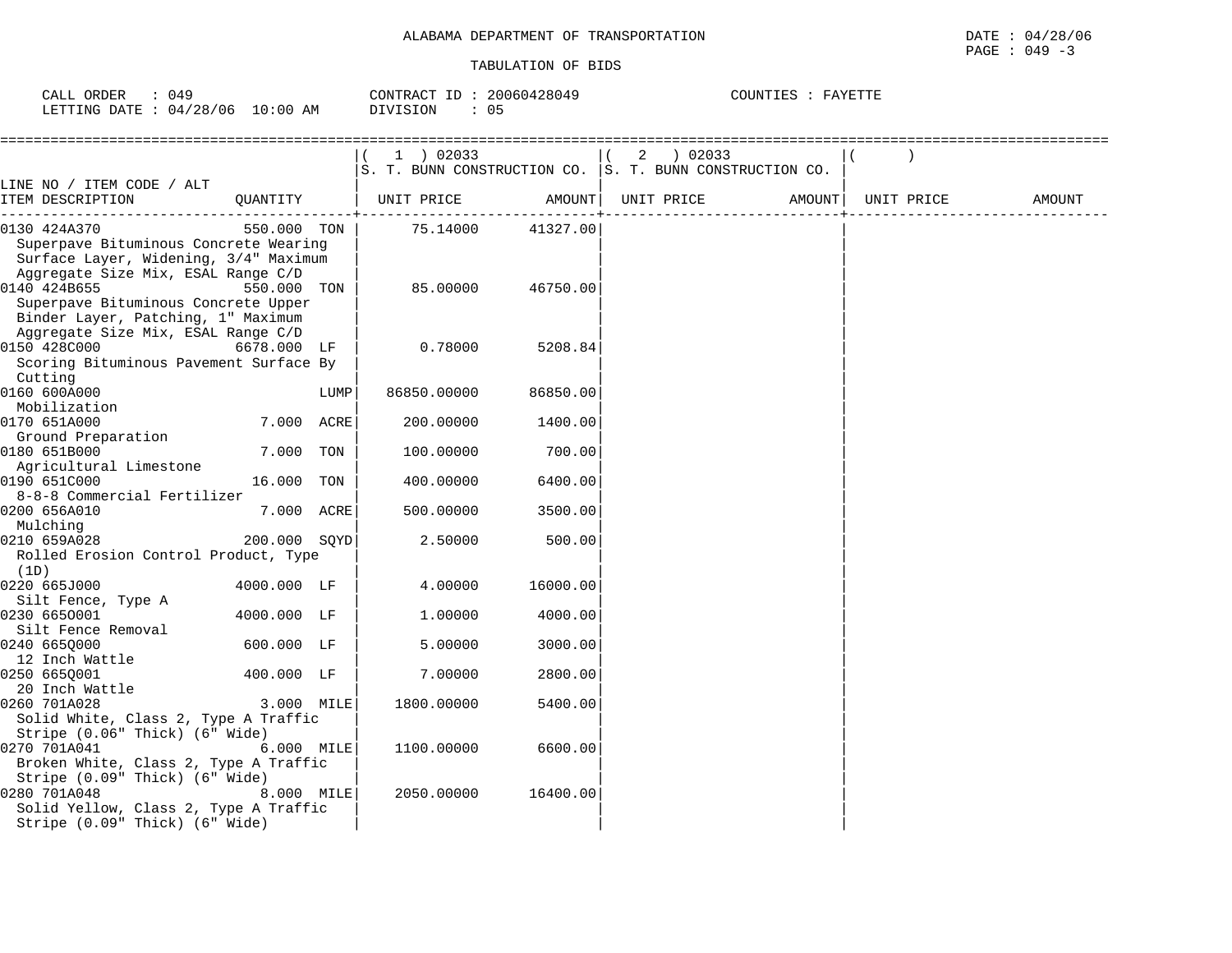| : 049<br>CALL ORDER |                                 | CONTRACT ID: 20060428049 | COUNTIES : FAYETTE |
|---------------------|---------------------------------|--------------------------|--------------------|
|                     | LETTING DATE: 04/28/06 10:00 AM | : 05<br>DIVISION         |                    |

|                                                                                                |                |                              |          | ( 2 ) 02033<br>S. T. BUNN CONSTRUCTION CO. S. T. BUNN CONSTRUCTION CO. |            |        |
|------------------------------------------------------------------------------------------------|----------------|------------------------------|----------|------------------------------------------------------------------------|------------|--------|
| LINE NO / ITEM CODE / ALT<br>ITEM DESCRIPTION                                                  |                | QUANTITY   UNIT PRICE AMOUNT |          | UNIT PRICE AMOUNT                                                      | UNIT PRICE | AMOUNT |
| 0282 701B009<br>Dotted Class 2, Type A Traffic Stripe<br>$(0.09"$ Thick $)(6"$ Wide            | 250.000 LF     | 1.00000                      | 250.00   |                                                                        |            |        |
| 0290 701C000<br>Broken Temporary Traffic Stripe                                                | 8.000 MILE     | 680.00000                    | 5440.00  |                                                                        |            |        |
| 0300 701C001<br>Solid Temporary Traffic Stripe                                                 | $4.000$ MILE   | 750.00000                    | 3000.00  |                                                                        |            |        |
| 0310 701G121<br>Broken White, Class 3W, Type A Traffic<br>Stripe (6" Wide)                     | 584.000 LF     | 5.00000                      | 2920.00  |                                                                        |            |        |
| 0320 701G125<br>Solid White, Class 3W, Type A Traffic<br>Stripe (6" Wide)                      | 584.000 LF     | 5.00000                      | 2920.00  |                                                                        |            |        |
| 0330 701G133<br>Solid Yellow, Class 3W, Type A Traffic<br>Stripe (6" Wide)                     | 584.000 LF     | 5.00000                      | 2920.00  |                                                                        |            |        |
| 0340 701H001<br>Solid Traffic Stripe Removed (Plastic)                                         | 1168.000 LF    | 2.00000                      | 2336.00  |                                                                        |            |        |
| 0350 701H006<br>Broken Traffic Stripe Removed (Plastic)                                        | 584.000 LF     | 2,00000                      | 1168.00  |                                                                        |            |        |
| 0360 703A002<br>Traffic Control Markings, Class 2, Type<br>A                                   | 10786.000 SOFT | 4.50000                      | 48537.00 |                                                                        |            |        |
| 0370 703D001<br>Temporary Traffic Control Markings                                             | 10786.000 SOFT | 3,00000                      | 32358.00 |                                                                        |            |        |
| 0380 705A030<br>Pavement Markers, Class A-H, Type 2-C                                          | $22.000$ EACH  | 5.50000                      | 121.00   |                                                                        |            |        |
| 0390 705A031<br>Pavement Markers, Class A-H, Type 1-A                                          | 386.000 EACH   | 5.50000                      | 2123.00  |                                                                        |            |        |
| 0400 705A032                                                                                   | 225.000 EACH   | 5.50000                      | 1237.50  |                                                                        |            |        |
| Pavement Markers, Class A-H, Type 1-B<br>0410 705A037                                          | 220.000 EACH   | 5.50000                      | 1210.00  |                                                                        |            |        |
| Pavement Markers, Class A-H, Type 2-D<br>0420 705A038<br>Pavement Markers, Class A-H, Type 2-E | 269.000 EACH   | 5.50000                      | 1479.50  |                                                                        |            |        |
| 0430 740B000<br>Construction Signs                                                             | 746.000 SOFT   | 11.50000                     | 8579.00  |                                                                        |            |        |
| 0440 740D000<br>Channelizing Drums                                                             | $200.000$ EACH | 72.00000                     | 14400.00 |                                                                        |            |        |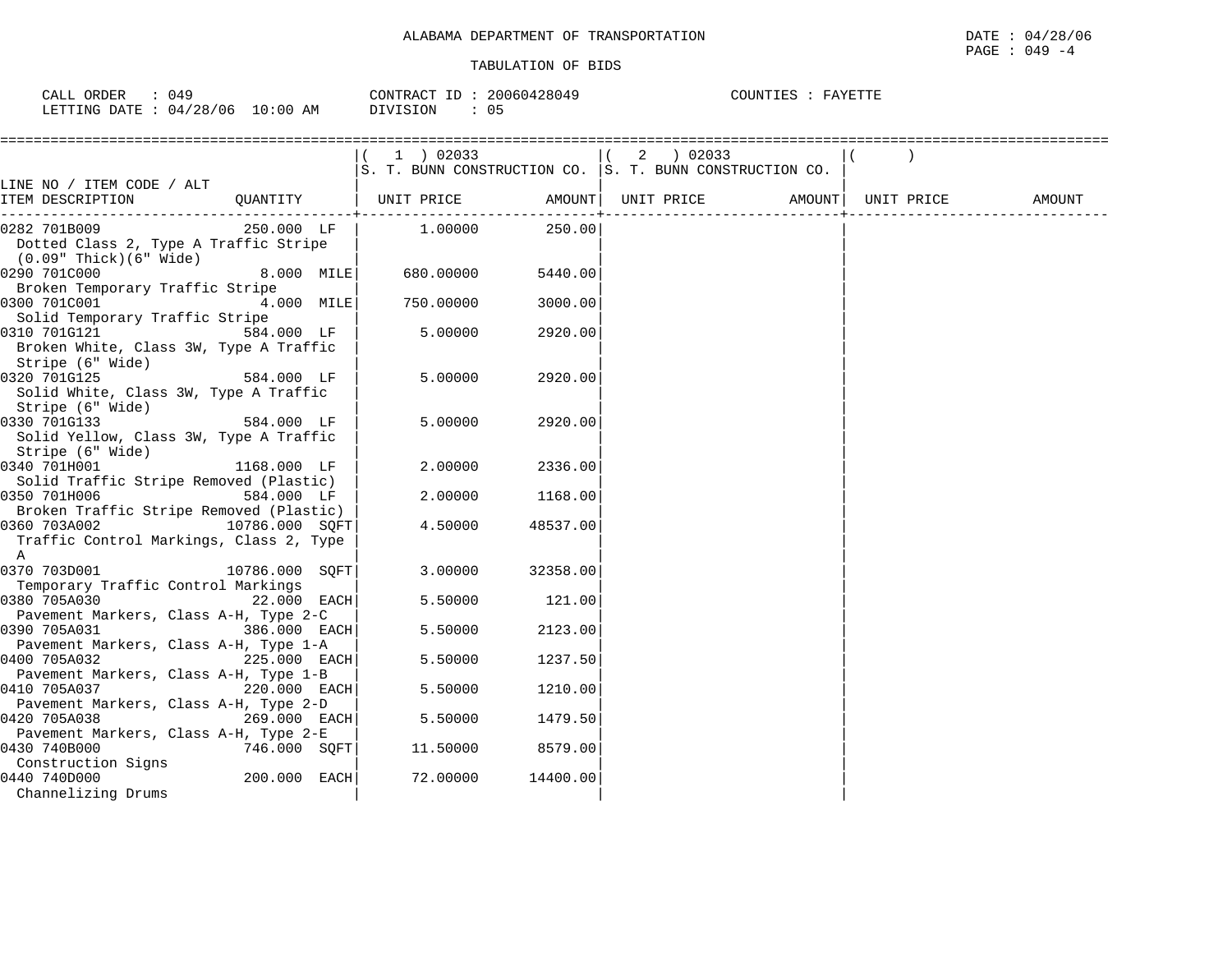| ORDER<br>CALL | ' د ∪    |             | CONTRACT<br>T <sub>D</sub> | 20060428049 | COUNTIES | FAYETTE |
|---------------|----------|-------------|----------------------------|-------------|----------|---------|
| LETTING DATE  | 04/28/06 | 00:01<br>AM | DIVISION                   | ◡ ◡         |          |         |

| LINE NO / ITEM CODE / ALT                                                  |            |      | $1$ ) 02033<br>S. T. BUNN CONSTRUCTION CO. |                | IS. T. BUNN CONSTRUCTION CO. |                 |            |            |
|----------------------------------------------------------------------------|------------|------|--------------------------------------------|----------------|------------------------------|-----------------|------------|------------|
| ITEM DESCRIPTION                                                           | QUANTITY   |      | UNIT PRICE                                 | AMOUNT         | UNIT PRICE                   | AMOUNT          | UNIT PRICE | AMOUNT     |
| 0450 740E000<br>Cones (36 Inches High)                                     | 200.000    | EACH | 18.00000                                   | 3600.00        |                              |                 |            |            |
| 0460 740M001<br>Ballast For Cone                                           | 200.000    | EACH | 2.00000                                    | 400.00         |                              |                 |            |            |
| 0470 741C010<br>Portable Sequential Arrow And Chevron<br>Sign Unit         | 2.000 EACH |      | 5000.00000                                 | 10000.00       |                              |                 |            |            |
| 0480 998A000<br>Construction Fuel (Maximum Bid Limited<br>To $$81,500.00)$ |            | LUMP | 78000.00000                                | 78000.00       |                              |                 |            |            |
| SECTION TOTALS                                                             |            |      |                                            | \$1,548,212.59 |                              | 0.00            |            | Ŝ.<br>0.00 |
| CONTRACT TOTALS                                                            |            |      |                                            | \$1,548,212.59 |                              | \$1,400,098.83] |            | Ŝ.         |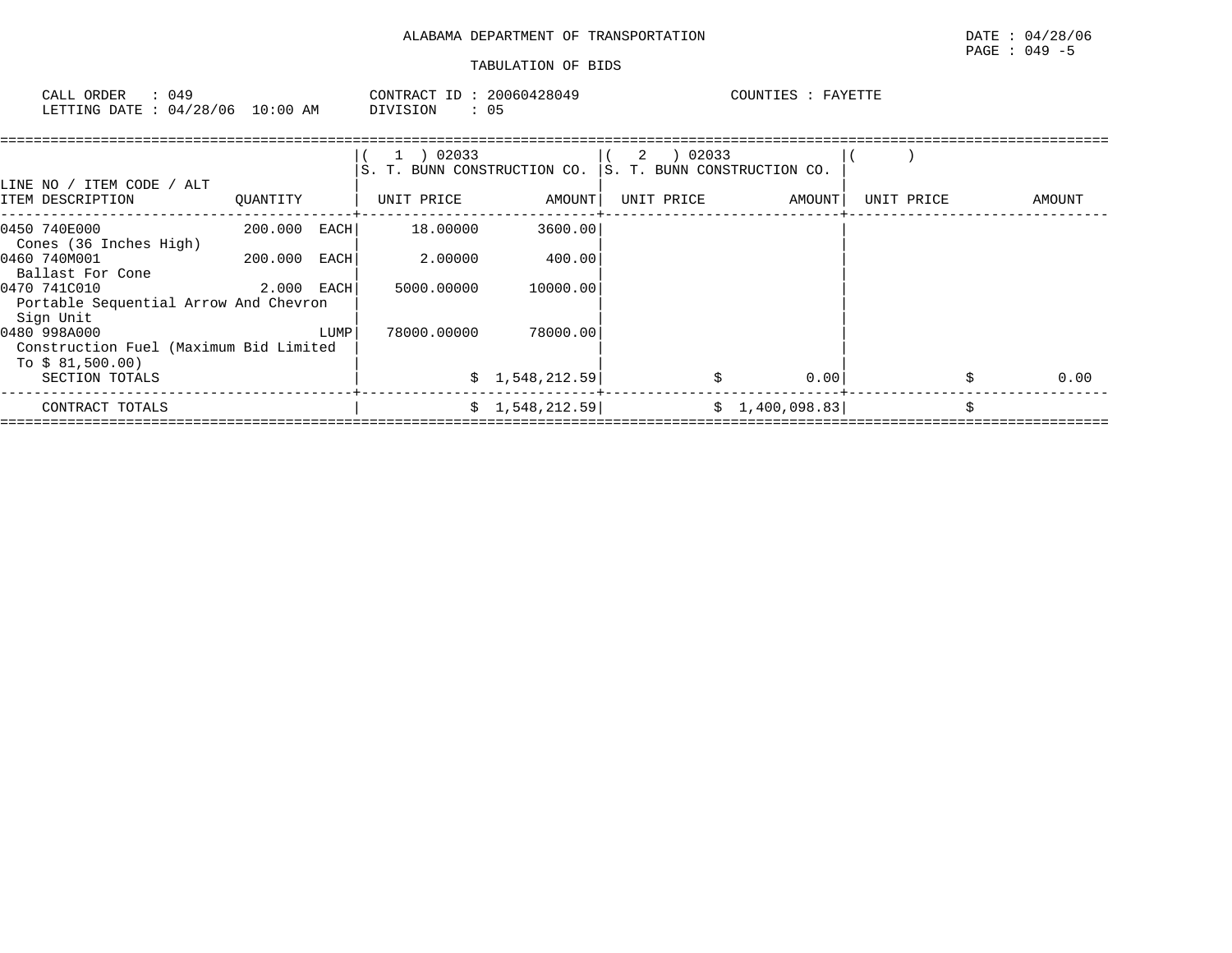# PAGE : 056 -1

## VENDOR RANKING

|      | : 056<br>CALL ORDER                                                                                                                       | LETTING DATE : 04/28/06 10:00 AM                                                          | CONTRACT ID: 20060428056<br>$\cdot$ 06<br>DIVISION<br>30<br>CONTRACT TIME : | Working Days | COUNTIES : ELMORE<br>(available days) |                                        |                                     |
|------|-------------------------------------------------------------------------------------------------------------------------------------------|-------------------------------------------------------------------------------------------|-----------------------------------------------------------------------------|--------------|---------------------------------------|----------------------------------------|-------------------------------------|
|      | CONTRACT DESCRIPTION :<br>for constructing the Resurfacing and Traffic Stripe on CR-59<br>from CR-8 in Redland to SR-14. Length 3.845 mi. | $PROJECT(S) : STPMT-2624(200)$                                                            |                                                                             |              |                                       |                                        |                                     |
| RANK | VENDOR NO. / NAME                                                                                                                         |                                                                                           |                                                                             |              |                                       | TOTAL<br><b>BID</b>                    | % OVER<br>LOW BID                   |
|      | 01087<br>23024<br>01023                                                                                                                   | APAC-SOUTHEAST, INC.<br>WIREGRASS CONSTRUCTION COMPANY, INC.<br>ASPHALT CONTRACTORS, INC. |                                                                             |              |                                       | 528,972.24<br>564,374.39<br>592,439.75 | 100.0000%<br>106.6926%<br>111.9983% |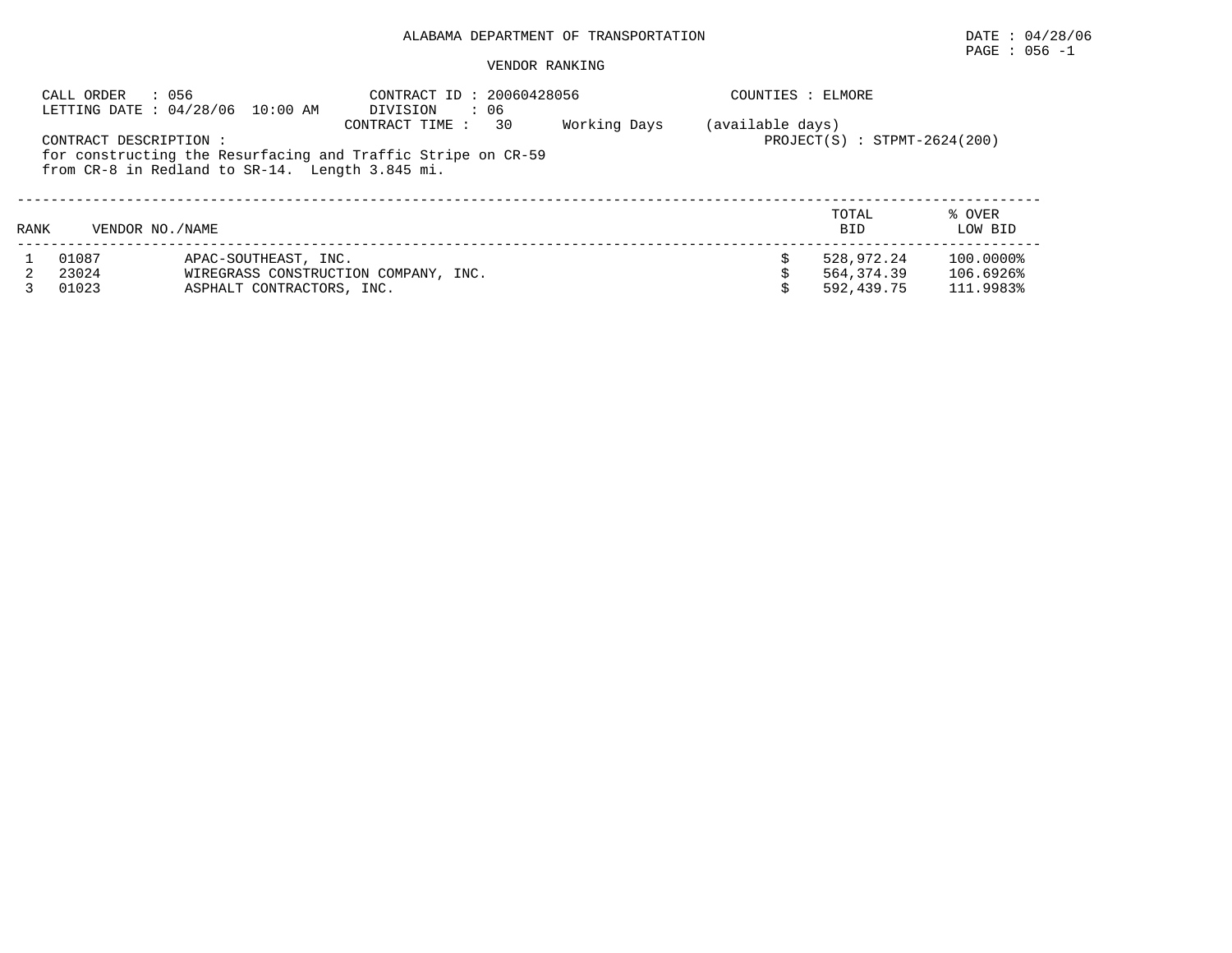| CALL<br>ORDER   | 756      |             | CONTRACT<br>TD | 20060428056 | COUNTIES | LMORE |
|-----------------|----------|-------------|----------------|-------------|----------|-------|
| LETTING<br>DATE | 04/28/06 | 10:00<br>AΜ | DIVISION       | 06          |          |       |

|                                                                               |              |      | 1 ) 01087            |           | 2 ) 23024   |           | 3 ) 01023                                               |               |
|-------------------------------------------------------------------------------|--------------|------|----------------------|-----------|-------------|-----------|---------------------------------------------------------|---------------|
|                                                                               |              |      | APAC-SOUTHEAST, INC. |           |             |           | WIREGRASS CONSTRUCTION COMP   ASPHALT CONTRACTORS, INC. |               |
| LINE NO / ITEM CODE / ALT<br>ITEM DESCRIPTION                                 | OUANTITY     |      | UNIT PRICE           | AMOUNT    | UNIT PRICE  | AMOUNT    | UNIT PRICE                                              | <b>AMOUNT</b> |
| SECTION 0001<br>Total                                                         |              |      |                      |           |             |           |                                                         |               |
| 0010 206D001                                                                  | 228.000 LF   |      | 2.00000              | 456.00    | 1.00000     | 228.00    | 2,00000                                                 | 456.00        |
| Removing Guardrail<br>0020 405A000                                            | 7447.000 GAL |      | 1.30000              | 9681.10   | 0.50000     | 3723.50   | 1.50000                                                 | 11170.50      |
| Tack Coat                                                                     |              |      |                      |           |             |           |                                                         |               |
| 0030 408A054<br>Planing Existing Pavement                                     | 629.000 SOYD |      | 5.00000              | 3145.00   | 6.49000     | 4082.21   | 5.25000                                                 | 3302.25       |
| (Approximately 3.10" Thru 4.0" Thick)                                         |              |      |                      |           |             |           |                                                         |               |
| 0040 408A056                                                                  | 873.000 SOYD |      | 5.00000              | 4365.00   | 4.60000     | 4015.80   | 6,00000                                                 | 5238.00       |
| Planing Existing Pavement                                                     |              |      |                      |           |             |           |                                                         |               |
| (Approximately 5.10" Thru 6.0" Thick)                                         |              |      |                      |           |             |           |                                                         |               |
| 0050 429A216                                                                  | 2185.000 TON |      | 48.25000             | 105426.25 | 48.83000    | 106693.55 | 48.50000                                                | 105972.50     |
| Improved Bituminous Concrete Wearing<br>Surface Layer, 3/8" Maximum Aggregate |              |      |                      |           |             |           |                                                         |               |
| Size Mix, ESAL Range B                                                        |              |      |                      |           |             |           |                                                         |               |
| 0060 429A218                                                                  | 1490.000 TON |      | 3,70000              | 5513.00   | 35.00000    | 52150.00  | 49.50000                                                | 73755.00      |
| Improved Bituminous Concrete Wearing                                          |              |      |                      |           |             |           |                                                         |               |
| Surface Layer, Leveling, 3/8" Maximum                                         |              |      |                      |           |             |           |                                                         |               |
| Aggregate Size Mix, ESAL Range B                                              |              |      |                      |           |             |           |                                                         |               |
| 0070 429B220                                                                  | 5461.000 TON |      | 41.64000             | 227396.04 | 42.28000    | 230891.08 | 43.25000                                                | 236188.25     |
| Improved Bituminous Concrete Binder                                           |              |      |                      |           |             |           |                                                         |               |
| Layer, 3/4" Maximum Aggregate Size Mix,                                       |              |      |                      |           |             |           |                                                         |               |
| ESAL Range B<br>0080 429B225                                                  | 100.000 TON  |      | 41.50000             | 4150.00   | 35,00000    | 3500.00   | 85,00000                                                | 8500.00       |
| Improved Bituminous Concrete Binder                                           |              |      |                      |           |             |           |                                                         |               |
| Layer, Patching, 1" Maximum Aggregate                                         |              |      |                      |           |             |           |                                                         |               |
| Size Mix, ESAL Range B                                                        |              |      |                      |           |             |           |                                                         |               |
| 0090 430B043                                                                  | 1524.000 TON |      | 22.65000             | 34518.60  | 33.00000    | 50292.00  | 26.50000                                                | 40386.00      |
| Aggregate Surfacing (1" Down, Crusher<br>Run)                                 |              |      |                      |           |             |           |                                                         |               |
| 0100 600A000                                                                  |              | LUMP | 60000.00000          | 60000.00  | 15500.00000 | 15500.00  | 32300.00000                                             | 32300.00      |
| Mobilization                                                                  |              |      |                      |           |             |           |                                                         |               |
| 0110 630A001                                                                  | 200.000 LF   |      | 17.00000             | 3400.00   | 15.00000    | 3000.00   | 17.00000                                                | 3400.00       |
| Steel Beam Guardrail, Class A, Type 2                                         |              |      |                      |           |             |           |                                                         |               |
| 0120 630A004<br>Steel Beam Guardrail, Class B, Type 2                         | 228.000 LF   |      | 18.50000             | 4218.00   | 15,00000    | 3420.00   | 18,50000                                                | 4218.00       |
| 0130 630C022                                                                  | 8.000 EACH   |      | 1300.00000           | 10400.00  | 500.00000   | 4000.00   | 1300.00000                                              | 10400.00      |
| Guardrail End Anchor, Type Special                                            |              |      |                      |           |             |           |                                                         |               |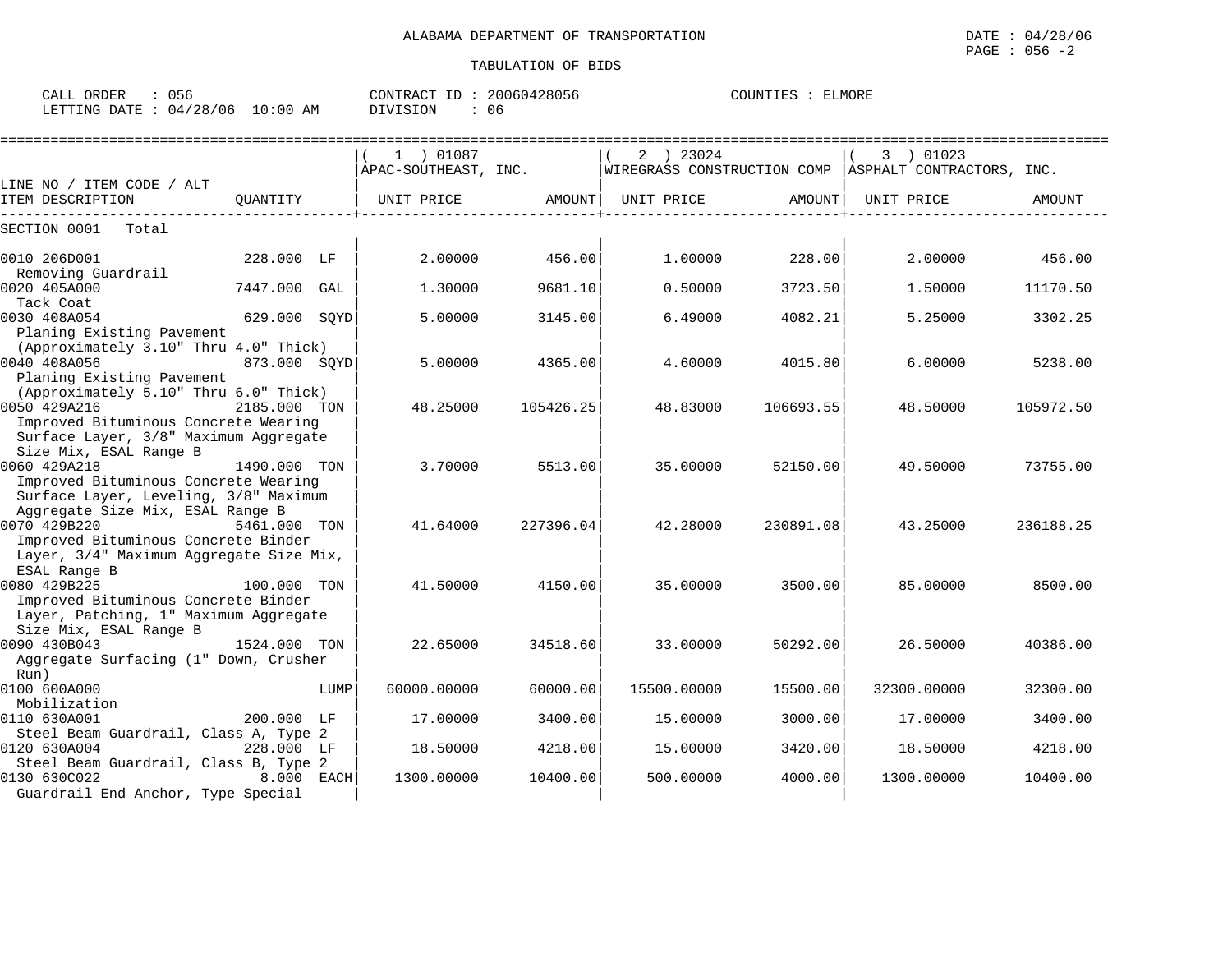| CALL ORDER : 056                |  | CONTRACT ID: 20060428056 |     | COUNTIES : ELMORE |  |
|---------------------------------|--|--------------------------|-----|-------------------|--|
| LETTING DATE: 04/28/06 10:00 AM |  | DIVISION                 | -06 |                   |  |

|                                                                                                                                    |              | 1 ) 01087                    |            | ) 23024<br>2      |                    | 3 ) 01023                                                                                |            |
|------------------------------------------------------------------------------------------------------------------------------------|--------------|------------------------------|------------|-------------------|--------------------|------------------------------------------------------------------------------------------|------------|
| LINE NO / ITEM CODE / ALT                                                                                                          |              |                              |            |                   |                    | $APAC-SOUTHERST$ , INC. $ WIREGRASS \nCONSTRUCTION \nCOMP \nASPHALT \nCONTRACTORS, INC.$ |            |
| ITEM DESCRIPTION                                                                                                                   |              | QUANTITY   UNIT PRICE AMOUNT |            | UNIT PRICE AMOUNT |                    | UNIT PRICE                                                                               | AMOUNT     |
| 0140 630C070                                                                                                                       | 8.000 EACH   | 1650.00000                   | 13200.00   | 2400.00000        | 19200.00           | 1650.00000                                                                               | 13200.00   |
| Guardrail End Anchor, Type 10 Series<br>0150 701A031<br>8.000 MILE<br>Solid White, Class 2, Type A Traffic<br>Stripe (0.06" Thick) |              | 1350.00000                   | 10800.00   | 1350.00000        | 10800.00           | 1350.00000                                                                               | 10800.00   |
| 0160 701A035<br>Solid Yellow, Class 2, Type A Traffic<br>Stripe (0.09" Thick)                                                      | 6.000 MILE   | 1550.00000                   | 9300.00    |                   | 1550.00000 9300.00 | 1550.00000                                                                               | 9300.00    |
| 0170 701A045<br>Broken Yellow, Class 2, Type A Traffic<br>Stripe (0.09" Thick)                                                     | 3.000 MILE   | 900.00000                    | 2700.00    | 900.00000         | 2700.00            | 900.00000                                                                                | 2700.00    |
| 0180 701C000<br>Broken Temporary Traffic Stripe                                                                                    | 6.000 MILE   | 650.00000                    | 3900.00    | 650.00000         | 3900.00            | 650.00000                                                                                | 3900.00    |
| 0190 701C001<br>Solid Temporary Traffic Stripe                                                                                     | 12.000 MILE  | 720.00000                    | 8640.00    | 720.00000         | 8640.00            | 720.00000                                                                                | 8640.00    |
| 0200 703A002<br>Traffic Control Markings, Class 2, Type<br>$\overline{A}$                                                          | 100.000 SOFT | 5.00000                      | 500.00     | 5.00000           | 500.00             | 5,00000                                                                                  | 500.00     |
| 0210 705A032<br>112.000 EACH<br>Pavement Markers, Class A-H, Type 1-B                                                              |              | 5.25000                      | 588.00     | 5.25000           | 588.00             | 5.25000                                                                                  | 588.00     |
| 0220 705A037<br>381.000 EACH<br>Pavement Markers, Class A-H, Type 2-D                                                              |              | 5.25000                      | 2000.25    | 5.25000           | 2000.25            | 5.25000                                                                                  | 2000.25    |
| 0230 740B000<br>150.000 SQFT                                                                                                       |              | 8.50000                      | 1275.00    | 11,00000          | 1650.00            | 11,00000                                                                                 | 1650.00    |
| Construction Signs<br>0240 740E000                                                                                                 | 50.000 EACH  | 3.00000                      | 150.00     | 1,00000           | 50.00              | 14.50000                                                                                 | 725.00     |
| Cones (36 Inches High)<br>50.000<br>0250 740M001<br>Ballast For Cone                                                               | EACH         | 1,00000                      | 50.00      | 1,00000           | 50.00              | 6.00000                                                                                  | 300.00     |
| 0260 7400000<br>Pilot Car                                                                                                          | $1.000$ EACH | 3200.00000                   | 3200.00    | 2500.00000        | 2500.00            | 2850.00000                                                                               | 2850.00    |
| 0270 998A000<br>Construction Fuel (Maximum Bid Limited                                                                             | LUMP         | 0.00000                      | 0.00       | 21000.00000       | 21000.00           | 0.00000                                                                                  | 0.00       |
| To $$328,000.00)$<br>SECTION TOTALS                                                                                                |              |                              |            |                   |                    | $\sharp$ 528,972.24 $\sharp$ 564,374.39                                                  | 592,439.75 |
| CONTRACT TOTALS                                                                                                                    |              |                              | 528,972.24 |                   | \$564,374.39]      |                                                                                          | 592,439.75 |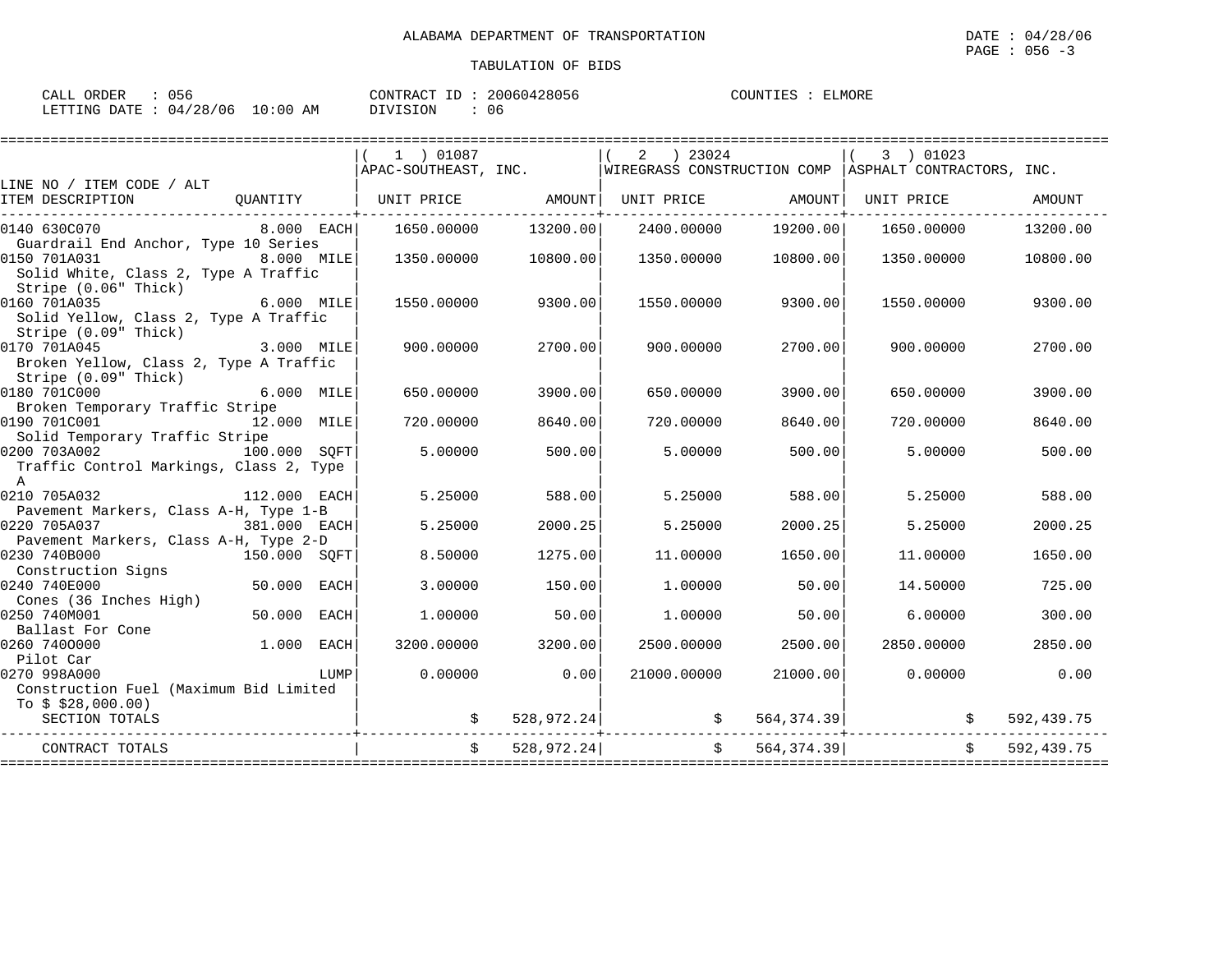# PAGE : 058 -1

## VENDOR RANKING

|      | CALL ORDER<br>: 058                                                                                                                                          | LETTING DATE: 04/28/06 10:00 AM   | CONTRACT ID: 20060428058<br>$\therefore$ 04<br>DIVISION<br>45<br>CONTRACT TIME: | Working Days | (available days) | COUNTIES : CHAMBERS      |                        |
|------|--------------------------------------------------------------------------------------------------------------------------------------------------------------|-----------------------------------|---------------------------------------------------------------------------------|--------------|------------------|--------------------------|------------------------|
|      | CONTRACT DESCRIPTION:<br>for constructing the Resurfacing and Traffic Stripe on<br>CR-1177 from CR-1388 to CR-1299 northeast of Opelika.<br>Length 3.085 mi. |                                   | $PROJECT(S) : STPOA-0937(200)$                                                  |              |                  |                          |                        |
| RANK | VENDOR NO./NAME                                                                                                                                              |                                   |                                                                                 |              |                  | TOTAL<br><b>BID</b>      | % OVER<br>LOW BID      |
|      | 03087<br>05002                                                                                                                                               | EAST ALABAMA PAVING COMPANY, INC. | CHRIS CLARK GRADING AND PAVING, INC.                                            |              |                  | 472,022.70<br>503,578.54 | 100.0000%<br>106.6852% |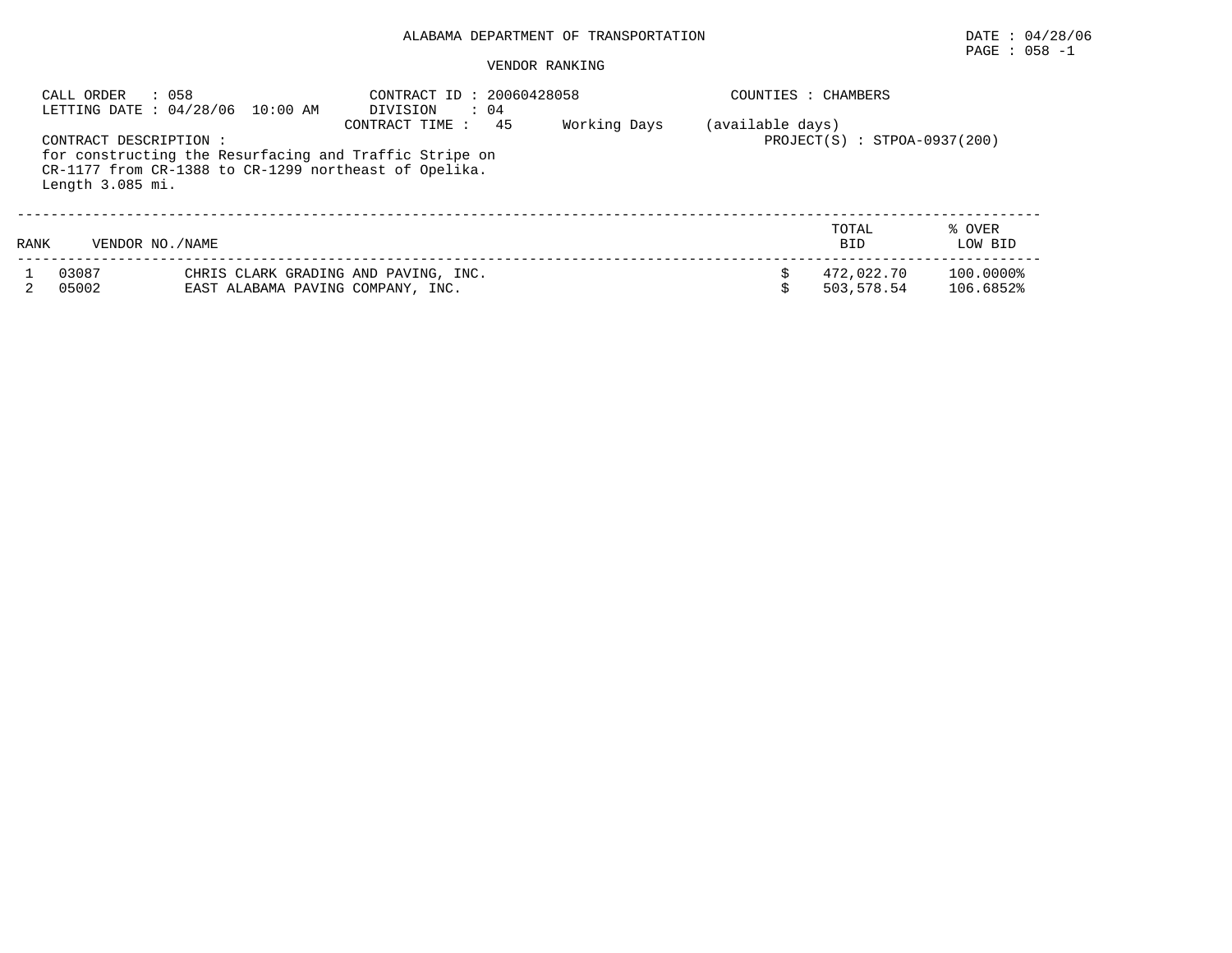| CALL ORDER : 058<br>LETTING DATE: 04/28/06 10:00 AM                                                    |                |      | CONTRACT ID: $20060428058$<br>DIVISION<br>$\therefore$ 04 |           |                   | COUNTIES : CHAMBERS |            |        |
|--------------------------------------------------------------------------------------------------------|----------------|------|-----------------------------------------------------------|-----------|-------------------|---------------------|------------|--------|
|                                                                                                        |                |      | (1) 03087                                                 |           | (2) 05002         |                     |            |        |
| LINE NO / ITEM CODE / ALT                                                                              |                |      | CHRIS CLARK GRADING AND PAV  EAST ALABAMA PAVING CO., IN  |           |                   |                     |            |        |
| ITEM DESCRIPTION                                                                                       |                |      | QUANTITY   UNIT PRICE                                     | AMOUNT    | UNIT PRICE AMOUNT |                     | UNIT PRICE | AMOUNT |
| SECTION 0001 Total                                                                                     |                |      |                                                           |           |                   |                     |            |        |
| 0010 206D001                                                                                           | 84.000 LF      |      | $3.50000$ 294.00                                          |           | 3.00000 252.00    |                     |            |        |
| Removing Guardrail<br>0020 301E006<br>Crushed Aggregate Base Course, Type B,                           | 500.000 TON    |      | 22.00000                                                  | 11000.00  |                   | 22.00000 11000.00   |            |        |
| Road Mixed                                                                                             |                |      |                                                           |           |                   |                     |            |        |
| 0030 303A001<br>Reconstructed Base Course, Upper Layer,                                                | 39926.000 SQYD |      | 3.00000                                                   | 119778.00 | 3.24000           | 129360.24           |            |        |
| 4" Compacted Thickness<br>0040 303C003<br>Coarse Aggregate, ALDOT #467 For                             | 3295.000 TON   |      | 18.00000                                                  | 59310.00  | 21.40000          | 70513.00            |            |        |
| Reconstructed Base Course<br>0050 401A000                                                              | 38119.000 SOYD |      | 0.70000                                                   | 26683.30  | 0.70000           | 26683.30            |            |        |
| Bituminous Treatment A<br>0060 401B107<br>Bituminous Treatment KG (With Polymer                        | 38128.000 SOYD |      | 2.75000                                                   | 104852.00 | 2.75000           | 104852.00           |            |        |
| Additive)<br>0070 401B117<br>Bituminous Treatment D (With Polymer                                      | 38128.000 SQYD |      | 1.05000                                                   | 40034.40  | 1.05000           | 40034.40            |            |        |
| Addititive)                                                                                            |                |      |                                                           |           |                   |                     |            |        |
| 0080 430B043<br>976.000 TON<br>Aggregate Surfacing (1" Down, Crusher                                   |                |      | 22.00000                                                  | 21472.00  | 26.35000          | 25717.60            |            |        |
| Run)<br>0090 600A000                                                                                   |                | LUMP | 20000.00000                                               | 20000.00  | 23650.00000       | 23650.00            |            |        |
| Mobilization<br>0100 630A019<br>Steel Beam Guardrail, Class B, Type 2                                  | 176.000 LF     |      | 28.50000                                                  | 5016.00   | 27.50000          | 4840.00             |            |        |
| (Thrie Beam Rail Element)<br>0110 630C050                                                              | 4.000 EACH     |      | 2000.00000                                                | 8000.00   | 1850.00000        | 7400.00             |            |        |
| Guardrail End Anchor, Type 20 Series<br>0120 701A031<br>Solid White, Class 2, Type A Traffic           | 7.000 MILE     |      | 1500.00000                                                | 10500.00  | 1400.00000        | 9800.00             |            |        |
| Stripe (0.06" Thick)<br>0130 701A035<br>Solid Yellow, Class 2, Type A Traffic                          | 4.000 MILE     |      | 1800.00000                                                | 7200.00   | 1700.00000        | 6800.00             |            |        |
| Stripe (0.09" Thick)<br>0140 701A045<br>Broken Yellow, Class 2, Type A Traffic<br>Stripe (0.09" Thick) | 2.000 MILE     |      | 1200.00000                                                | 2400.00   | 1100.00000        | 2200.00             |            |        |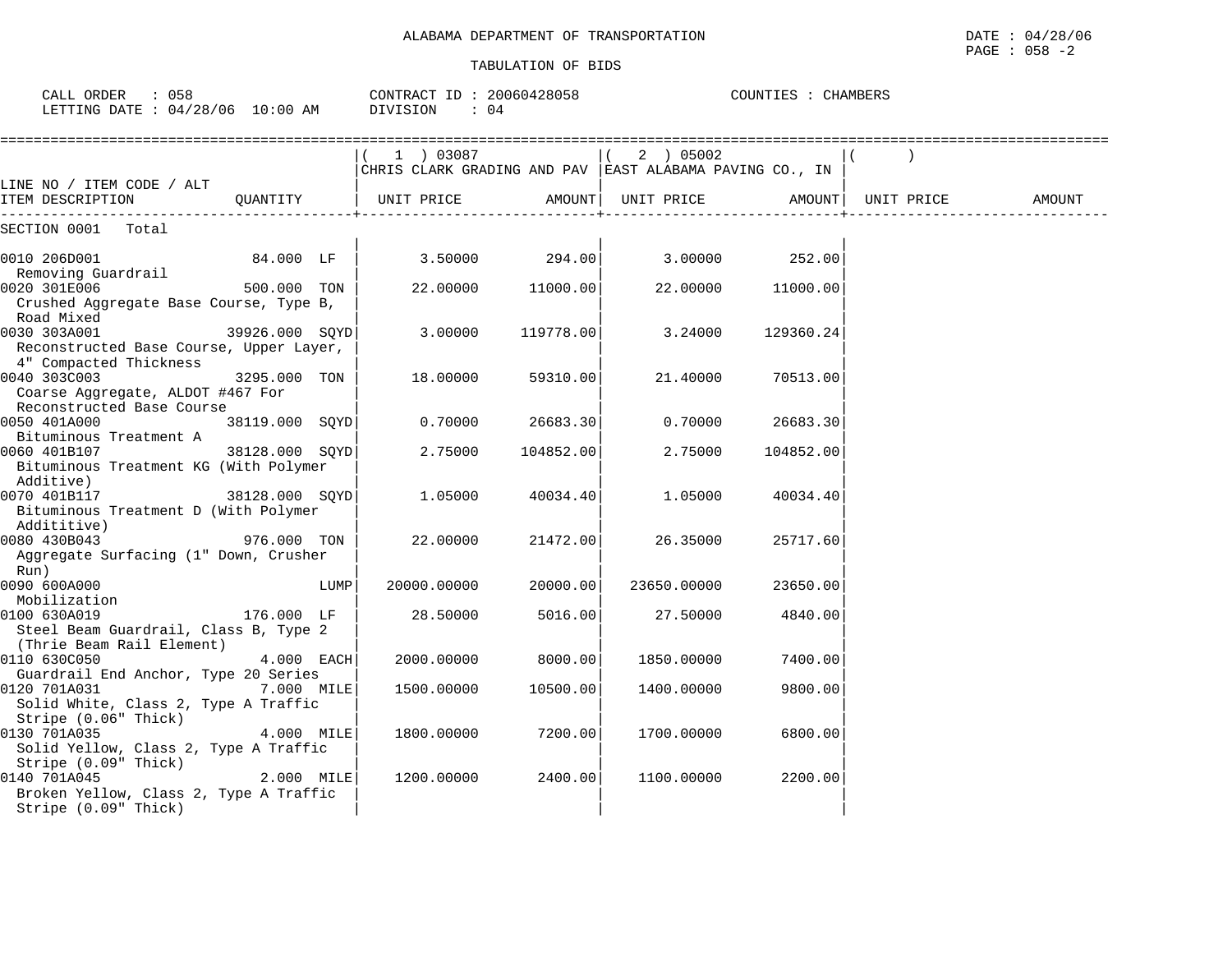| 058<br>ORDER<br>CALL     | CONTRACT               | ID | 20060428058 | COUNTIES<br><b>CHAMBERS</b> |
|--------------------------|------------------------|----|-------------|-----------------------------|
| 04/28/06<br>LETTING DATE | $10:00$ AM<br>DIVISION |    | 04          |                             |

|                                              |              |      | 1 ) 03087                                               |            | ) 05002<br>2      |                          |            |        |
|----------------------------------------------|--------------|------|---------------------------------------------------------|------------|-------------------|--------------------------|------------|--------|
|                                              |              |      | CHRIS CLARK GRADING AND PAV EAST ALABAMA PAVING CO., IN |            |                   |                          |            |        |
| LINE NO / ITEM CODE / ALT                    |              |      |                                                         |            |                   |                          |            |        |
| ITEM DESCRIPTION                             |              |      | QUANTITY   UNIT PRICE AMOUNT                            |            | UNIT PRICE AMOUNT |                          | UNIT PRICE | AMOUNT |
| 0150 703A002                                 |              |      | $80.000$ SOFT 3.60000 288.00 3.30000                    |            |                   | 264.00                   |            |        |
| Traffic Control Markings, Class 2, Type<br>A |              |      |                                                         |            |                   |                          |            |        |
| $90.000$ EACH<br>0160 705A032                |              |      | 6.00000                                                 | 540.00     | 5.60000           | 504.00                   |            |        |
| Pavement Markers, Class A-H, Type 1-B        |              |      |                                                         |            |                   |                          |            |        |
| 0170 705A037<br>305.000 EACH                 |              |      | 6.00000                                                 | 1830.00    | 5.60000           | 1708.00                  |            |        |
| Pavement Markers, Class A-H, Type 2-D        |              |      |                                                         |            |                   |                          |            |        |
| 0180 740B000                                 | 375.000 SQFT |      | 15.00000                                                | 5625.00    | 12.00000          | 4500.00                  |            |        |
| Construction Signs                           |              |      |                                                         |            |                   |                          |            |        |
| $50.000$ EACH<br>0190 740E000                |              |      | 15,00000                                                | 750.00     | 25,00000          | 1250.00                  |            |        |
| Cones (36 Inches High)<br>0200 740F002       | 9.000 EACH   |      | 300,00000                                               | 2700.00    | 650.00000         | 5850.00                  |            |        |
| Barricades, Type III                         |              |      |                                                         |            |                   |                          |            |        |
| 0210 7401005                                 | 5.000 EACH   |      | 50.00000                                                | 250.00     | 200.00000         | 1000.00                  |            |        |
| Warning Lights, Type B (Detachable Head      |              |      |                                                         |            |                   |                          |            |        |
| 0220 740M001                                 | 50.000 EACH  |      | 10.00000                                                | 500.00     | 5.00000           | 250.00                   |            |        |
| Ballast For Cone                             |              |      |                                                         |            |                   |                          |            |        |
| 1.000 EACH<br>0230 7400000                   |              |      | 1500.00000                                              | 1500.00    | 3650.00000        | 3650.00                  |            |        |
| Pilot Car                                    |              |      |                                                         |            |                   |                          |            |        |
| 0240 998A000                                 |              | LUMP | 21500.00000                                             | 21500.00   | 21500.00000       | 21500.00                 |            |        |
| Construction Fuel (Maximum Bid Limited       |              |      |                                                         |            |                   |                          |            |        |
| To $$21,500.00)$<br>SECTION TOTALS           |              |      | \$                                                      | 472,022.70 |                   | $\frac{1}{5}$ 503,578.54 |            | 0.00   |
|                                              |              |      |                                                         |            |                   |                          |            |        |
| CONTRACT TOTALS                              |              |      | $\ddot{s}$                                              | 472,022.70 |                   | \$503,578.54]            |            | Ŝ.     |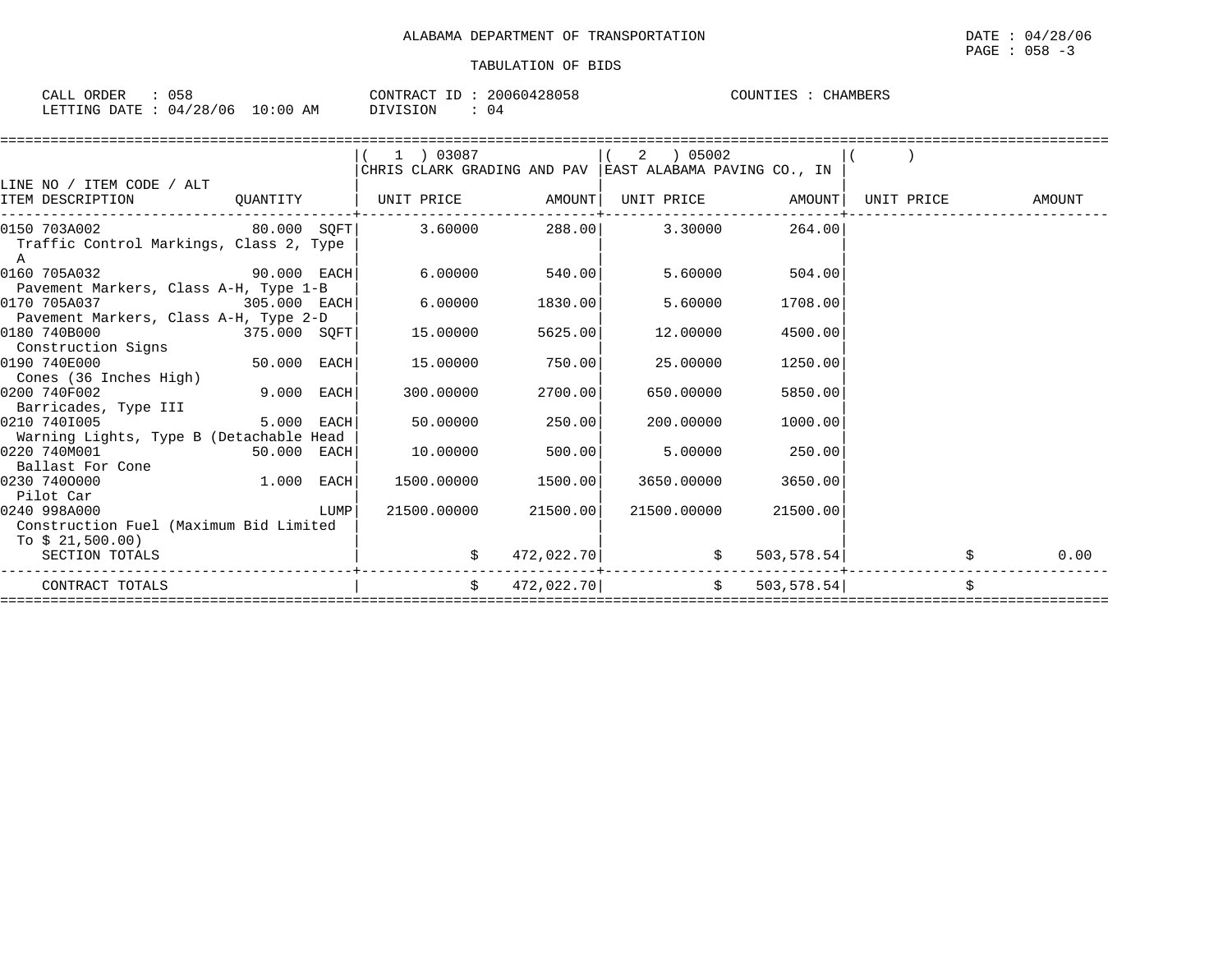# PAGE : 059 -1

### VENDOR RANKING

|      | CALL ORDER                                     | : 059<br>LETTING DATE: 04/28/06 10:00 AM          | CONTRACT ID: 20060428059<br>DIVISION<br>$\therefore$ 02                                        |              |                  | COUNTIES : COLBERT             |                   |
|------|------------------------------------------------|---------------------------------------------------|------------------------------------------------------------------------------------------------|--------------|------------------|--------------------------------|-------------------|
|      | CONTRACT DESCRIPTION :<br>from $SR-20$ (US-72) |                                                   | 45<br>CONTRACT TIME :<br>RURAL<br>for constructing the Resurfacing and Traffic Stripe on CR-63 | Working Days | (available days) | $PROJECT(S)$ : STPOA-1725(201) |                   |
|      |                                                | to SR-184 east of Muscle Shoals. Length 4.943 mi. |                                                                                                |              |                  |                                |                   |
| RANK | VENDOR NO. / NAME                              |                                                   |                                                                                                |              |                  | TOTAL<br><b>BID</b>            | % OVER<br>LOW BID |
|      | 01087                                          | APAC-SOUTHEAST, INC.                              |                                                                                                |              |                  | 494,885.65                     | 100.0000%         |
|      | 14031                                          | NORTH ALABAMA PAVING, INC.                        |                                                                                                |              |                  | 536,173.90                     | 108.3430%         |
|      | 18031                                          | ROGERS GROUP, INC.                                |                                                                                                |              |                  | 537,338.00                     | 108.5782%         |
|      | 11014                                          |                                                   | JOE KEENUM EXCAVATION & CONSTRUCTION, INC.                                                     |              |                  | 543,287.80                     | 109.7805%         |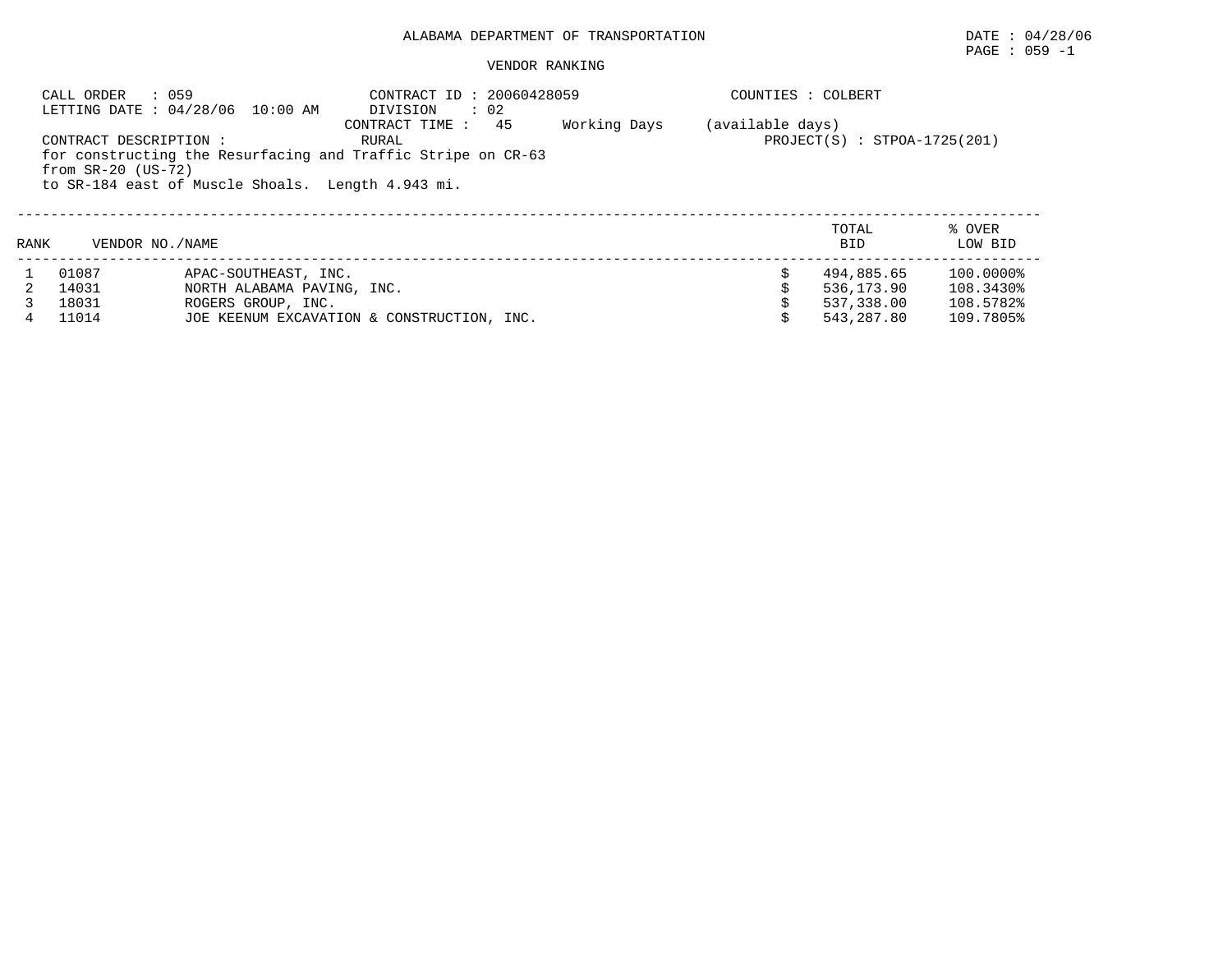| CALL ORDER                       |  |          | CONTRACT ID: 20060428059 | COUNTIES : 0 | COLBERT |
|----------------------------------|--|----------|--------------------------|--------------|---------|
| LETTING DATE : 04/28/06 10:00 AM |  | DIVISION | 02                       |              |         |

|                                                                                 |                |      | 1 ) 01087            |           | 2 ) 14031  |                            | 3 ) 18031          |           |
|---------------------------------------------------------------------------------|----------------|------|----------------------|-----------|------------|----------------------------|--------------------|-----------|
|                                                                                 |                |      | APAC-SOUTHEAST, INC. |           |            | NORTH ALABAMA PAVING, INC. | ROGERS GROUP, INC. |           |
| LINE NO / ITEM CODE / ALT                                                       |                |      |                      |           |            |                            |                    |           |
| ITEM DESCRIPTION                                                                | OUANTITY       |      | UNIT PRICE           | AMOUNT    | UNIT PRICE | AMOUNT                     | UNIT PRICE         | AMOUNT    |
| SECTION 0001<br>Total                                                           |                |      |                      |           |            |                            |                    |           |
| 0010 206C010                                                                    | 48.000 SQYD    |      | 29.14000             | 1398.72   | 10.00000   | 480.00                     | 75.00000           | 3600.00   |
| Removing Concrete Driveway                                                      |                |      |                      |           |            |                            |                    |           |
| 0020 305B060<br>Crushed Aggregate, Section 825, Type B<br>For Miscellaneous Use | 1436.000 TON   |      | 19.25000             | 27643.00  | 12,00000   | 17232.00                   | 14.00000           | 20104.00  |
| 0030 401B108                                                                    | 63812.000 SOYD |      | 0.86000              | 54878.32  | 0.95000    | 60621.40                   | 1,00000            | 63812.00  |
| Bituminous Treatment G (With Polymer<br>Additive)                               |                |      |                      |           |            |                            |                    |           |
| 0040 405A000                                                                    | 1914.000 GAL   |      | 1.13000              | 2162.82   | 1.50000    | 2871.00                    | 2.00000            | 3828.00   |
| Tack Coat                                                                       |                |      |                      |           |            |                            |                    |           |
| 0050 429A220                                                                    | 4886.000 TON   |      | 47.27000             | 230961.22 | 51.00000   | 249186.00                  | 49.00000           | 239414.00 |
| Improved Bituminous Concrete Wearing                                            |                |      |                      |           |            |                            |                    |           |
| Surface Layer, 1/2" Maximum Aggregate                                           |                |      |                      |           |            |                            |                    |           |
| Size Mix, ESAL Range B                                                          |                |      |                      |           |            |                            |                    |           |
| 0060 429A226                                                                    | 1400.000 TON   |      | 49.33000             | 69062.00  | 48.00000   | 67200.00                   | 55.00000           | 77000.00  |
| Improved Bituminous Concrete Wearing                                            |                |      |                      |           |            |                            |                    |           |
| Surface Layer, Leveling, 1/2" Maximum                                           |                |      |                      |           |            |                            |                    |           |
| Aggregate Size Mix, ESAL Range B<br>0070 429A227                                | 1200.000 TON   |      | 41.37000             | 49644.00  | 48.00000   | 57600.00                   | 55.00000           | 66000.00  |
| Improved Bituminous Concrete Wearing                                            |                |      |                      |           |            |                            |                    |           |
| Surface Layer, Leveling, 3/4" Maximum                                           |                |      |                      |           |            |                            |                    |           |
| Aggregate Size Mix, ESAL Range B                                                |                |      |                      |           |            |                            |                    |           |
| 0080 600A000                                                                    |                | LUMP | 8852.35000           | 8852.35   | 4000.00000 | 4000.00                    | 11511.00000        | 11511.00  |
| Mobilization                                                                    |                |      |                      |           |            |                            |                    |           |
| 0090 701A031                                                                    | 10.000 MILE    |      | 1388.75000           | 13887.50  | 1350.00000 | 13500.00                   | 1375.00000         | 13750.00  |
| Solid White, Class 2, Type A Traffic                                            |                |      |                      |           |            |                            |                    |           |
| Stripe (0.06" Thick)                                                            |                |      |                      |           |            |                            |                    |           |
| 0100 701A035                                                                    | 6.000 MILE     |      | 1600.85000           | 9605.10   | 1400.00000 | 8400.00                    | 1585.00000         | 9510.00   |
| Solid Yellow, Class 2, Type A Traffic                                           |                |      |                      |           |            |                            |                    |           |
| Stripe (0.09" Thick)                                                            |                |      |                      |           |            |                            |                    |           |
| 0110 701A045                                                                    | 4.000 MILE     |      | 909.00000            | 3636.00   | 900.00000  | 3600.00                    | 900.00000          | 3600.00   |
| Broken Yellow, Class 2, Type A Traffic                                          |                |      |                      |           |            |                            |                    |           |
| Stripe (0.09" Thick)                                                            |                |      |                      |           |            |                            |                    |           |
| 0120 701C000                                                                    | 8.000 MILE     |      | 656.50000            | 5252.00   | 850.00000  | 6800.00                    | 650.00000          | 5200.00   |
| Broken Temporary Traffic Stripe                                                 |                |      |                      |           |            |                            |                    |           |
| 0130 701C001                                                                    | 12.000         | MILE | 757.50000            | 9090.00   | 900.00000  | 10800.00                   | 750.00000          | 9000.00   |
| Solid Temporary Traffic Stripe                                                  |                |      |                      |           |            |                            |                    |           |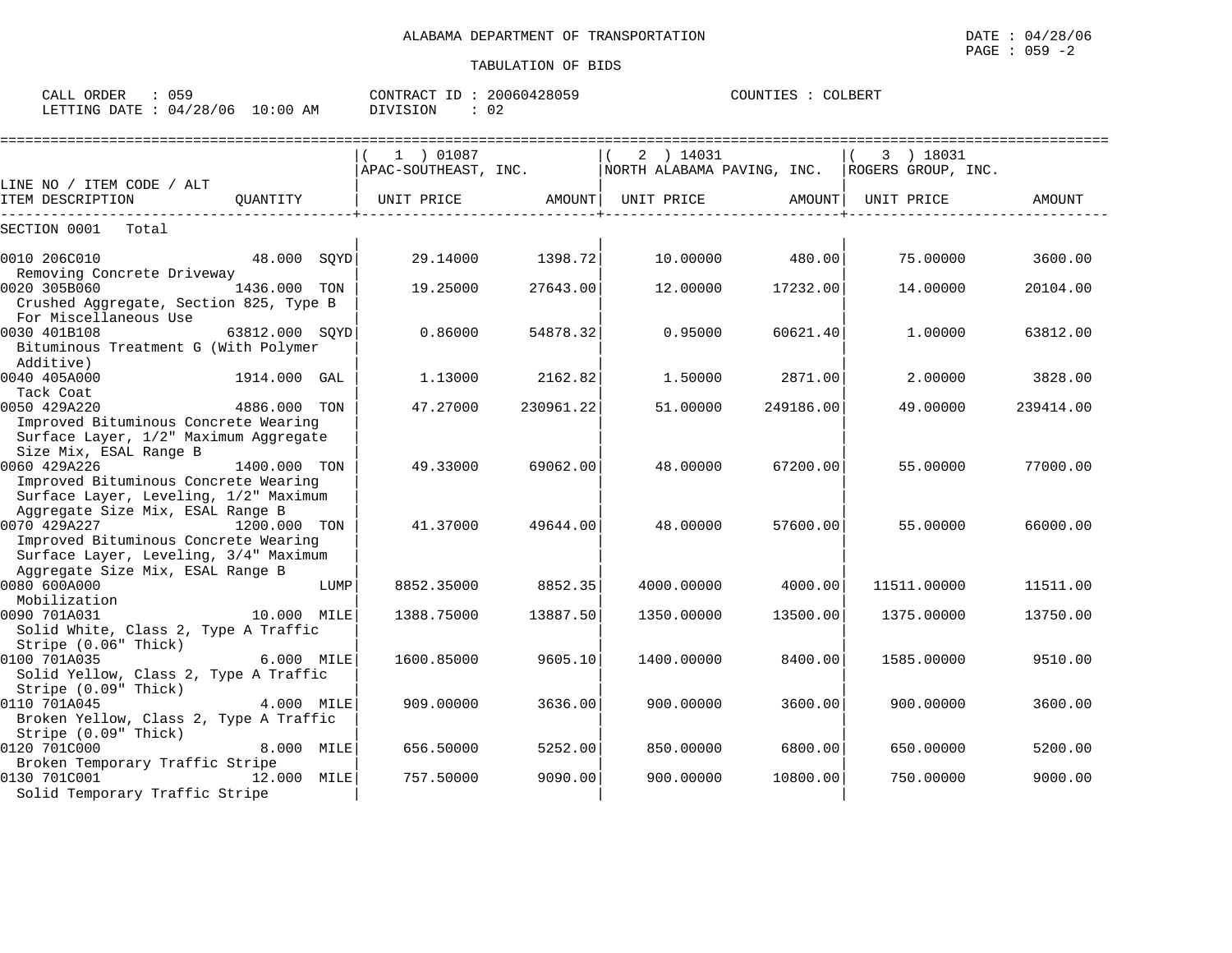| ORDER<br>CALL | ັບ       |             | CONTRACT       | 20060428059 | COUNTIES<br>TIES | COLBERT |
|---------------|----------|-------------|----------------|-------------|------------------|---------|
| LETTING DATE  | 04/28/06 | 10:00<br>AM | <b>NOTSTON</b> | 02          |                  |         |

|          | $(1)$ 01087                                                                                                                                                                                                                                                                                                                                                                         |                                                                               |                                         |                                                                                                   |                                                                                                     |                                                                                                                             |           |                                                                                                                                                 |
|----------|-------------------------------------------------------------------------------------------------------------------------------------------------------------------------------------------------------------------------------------------------------------------------------------------------------------------------------------------------------------------------------------|-------------------------------------------------------------------------------|-----------------------------------------|---------------------------------------------------------------------------------------------------|-----------------------------------------------------------------------------------------------------|-----------------------------------------------------------------------------------------------------------------------------|-----------|-------------------------------------------------------------------------------------------------------------------------------------------------|
|          |                                                                                                                                                                                                                                                                                                                                                                                     |                                                                               |                                         |                                                                                                   |                                                                                                     |                                                                                                                             |           |                                                                                                                                                 |
|          |                                                                                                                                                                                                                                                                                                                                                                                     |                                                                               |                                         |                                                                                                   |                                                                                                     |                                                                                                                             |           | AMOUNT                                                                                                                                          |
|          |                                                                                                                                                                                                                                                                                                                                                                                     |                                                                               |                                         |                                                                                                   |                                                                                                     |                                                                                                                             |           | 1676.50                                                                                                                                         |
|          |                                                                                                                                                                                                                                                                                                                                                                                     |                                                                               |                                         |                                                                                                   |                                                                                                     |                                                                                                                             |           |                                                                                                                                                 |
|          | 4.04000                                                                                                                                                                                                                                                                                                                                                                             |                                                                               |                                         |                                                                                                   |                                                                                                     |                                                                                                                             |           | 992.00                                                                                                                                          |
|          | 5.56000                                                                                                                                                                                                                                                                                                                                                                             |                                                                               |                                         |                                                                                                   |                                                                                                     |                                                                                                                             |           | 1435.50                                                                                                                                         |
|          |                                                                                                                                                                                                                                                                                                                                                                                     |                                                                               |                                         |                                                                                                   |                                                                                                     |                                                                                                                             |           |                                                                                                                                                 |
|          |                                                                                                                                                                                                                                                                                                                                                                                     |                                                                               |                                         |                                                                                                   |                                                                                                     |                                                                                                                             |           | 2156.00                                                                                                                                         |
|          |                                                                                                                                                                                                                                                                                                                                                                                     |                                                                               |                                         |                                                                                                   |                                                                                                     |                                                                                                                             |           | 4088.00                                                                                                                                         |
|          |                                                                                                                                                                                                                                                                                                                                                                                     |                                                                               |                                         |                                                                                                   |                                                                                                     |                                                                                                                             |           |                                                                                                                                                 |
|          | 0.06000                                                                                                                                                                                                                                                                                                                                                                             | 3.60                                                                          |                                         |                                                                                                   |                                                                                                     |                                                                                                                             |           | 360.00                                                                                                                                          |
|          |                                                                                                                                                                                                                                                                                                                                                                                     |                                                                               |                                         |                                                                                                   |                                                                                                     |                                                                                                                             |           |                                                                                                                                                 |
|          | 0.06000                                                                                                                                                                                                                                                                                                                                                                             |                                                                               |                                         |                                                                                                   |                                                                                                     |                                                                                                                             |           | 300.00                                                                                                                                          |
|          |                                                                                                                                                                                                                                                                                                                                                                                     |                                                                               |                                         |                                                                                                   |                                                                                                     |                                                                                                                             |           |                                                                                                                                                 |
|          |                                                                                                                                                                                                                                                                                                                                                                                     |                                                                               |                                         |                                                                                                   |                                                                                                     |                                                                                                                             |           | 1.00                                                                                                                                            |
|          |                                                                                                                                                                                                                                                                                                                                                                                     |                                                                               |                                         |                                                                                                   |                                                                                                     |                                                                                                                             |           |                                                                                                                                                 |
|          |                                                                                                                                                                                                                                                                                                                                                                                     |                                                                               |                                         |                                                                                                   |                                                                                                     |                                                                                                                             |           |                                                                                                                                                 |
|          |                                                                                                                                                                                                                                                                                                                                                                                     |                                                                               |                                         |                                                                                                   |                                                                                                     |                                                                                                                             |           | 537,338.00                                                                                                                                      |
|          | \$                                                                                                                                                                                                                                                                                                                                                                                  |                                                                               |                                         | \$                                                                                                |                                                                                                     |                                                                                                                             |           | 537,338.00                                                                                                                                      |
| QUANTITY | Traffic Control Markings, Class 2, Type<br>Traffic Control Legends, Class 2, Type<br>Pavement Markers, Class A-H, Type 1-B<br>392.000 EACH<br>Pavement Markers, Class A-H, Type 2-D<br>60.000 EACH<br>60.000 EACH<br><b>EXECUTE IN THE EXECUTIVE IN THE EXECUTIVE IN THE EXECUTIVE IN THE EXECUTIVE IN THE EXECUTIVE IN THE EXECUTIVE</b><br>Construction Fuel (Maximum Bid Limited | 248.000 SQFT<br>261.000 EACH<br>5.56000<br>292.000 SQFT<br>8.48000<br>1,00000 | APAC-SOUTHEAST, INC.<br>1451.16<br>1.00 | UNIT PRICE         AMOUNT  <br>1001.92<br>2179.52<br>2476.16<br>3.60<br>494,885.65 <br>494,885.65 | $(2)$ 14031<br>4.50000<br>7.00000<br>7.00000<br>10.00000<br>5.00000<br>5.00000<br>23000.00000<br>\$ | UNIT PRICE AMOUNT<br>1116.00<br>1827.00<br>2744.00<br>2920.00<br>300.00<br>300.00<br>23000.00<br>536, 173.90<br>536, 173.90 | 3 ) 18031 | NORTH ALABAMA PAVING, INC. ROGERS GROUP, INC.<br>UNIT PRICE<br>4.00000<br>5.50000<br>5.50000<br>14.00000<br>6.00000<br>5.00000<br>1,00000<br>\$ |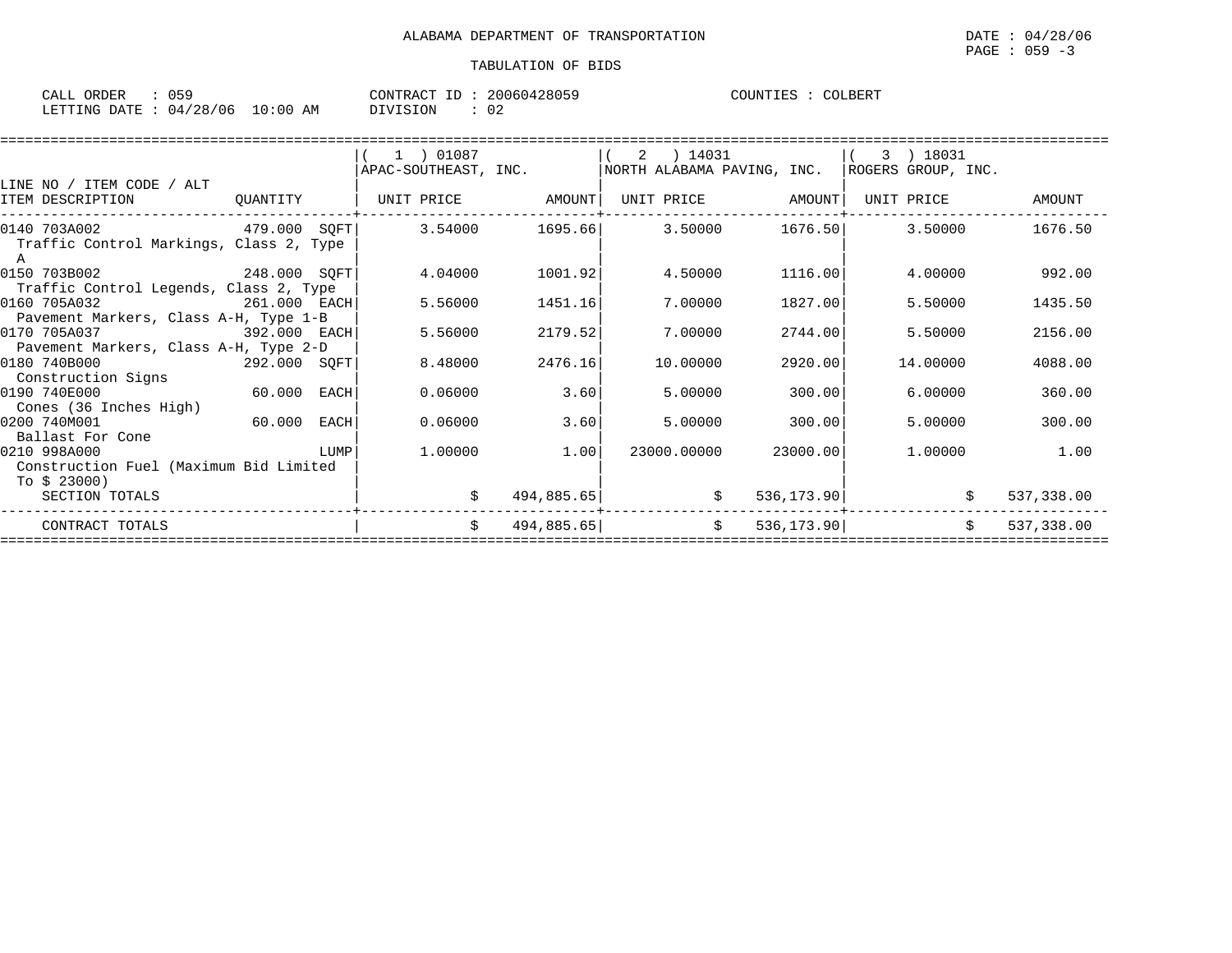### TABULATION OF BIDS

PAGE : 059 -4

| : 059<br>CALL ORDER<br>LETTING DATE : 04/28/06 10:00 AM                                                                           |                |      | CONTRACT ID: 20060428059<br>DIVISION<br>: 02 |           |            | COUNTIES : COLBERT |            |        |
|-----------------------------------------------------------------------------------------------------------------------------------|----------------|------|----------------------------------------------|-----------|------------|--------------------|------------|--------|
|                                                                                                                                   |                |      | 4 ) 11014<br>JOE KEENUM EXCAVATION & CON     |           |            |                    |            |        |
| LINE NO / ITEM CODE / ALT<br>ITEM DESCRIPTION                                                                                     | OUANTITY       |      | UNIT PRICE                                   | AMOUNT    | UNIT PRICE | AMOUNT             | UNIT PRICE | AMOUNT |
| SECTION 0001<br>Total                                                                                                             |                |      |                                              |           |            |                    |            |        |
| 0010 206C010<br>Removing Concrete Driveway                                                                                        | 48.000 SQYD    |      | 20.00000                                     | 960.00    |            |                    |            |        |
| 0020 305B060                                                                                                                      | 1436.000 TON   |      | 12.50000                                     | 17950.00  |            |                    |            |        |
| Crushed Aggregate, Section 825, Type B<br>For Miscellaneous Use                                                                   |                |      |                                              |           |            |                    |            |        |
| 0030 401B108<br>Bituminous Treatment G (With Polymer<br>Additive)                                                                 | 63812.000 SOYD |      | 0.90000                                      | 57430.80  |            |                    |            |        |
| 0040 405A000<br>Tack Coat                                                                                                         | 1914.000 GAL   |      | 2.00000                                      | 3828.00   |            |                    |            |        |
| 0050 429A220<br>Improved Bituminous Concrete Wearing<br>Surface Layer, 1/2" Maximum Aggregate<br>Size Mix, ESAL Range B           | 4886.000 TON   |      | 49.00000                                     | 239414.00 |            |                    |            |        |
| 0060 429A226<br>Improved Bituminous Concrete Wearing<br>Surface Layer, Leveling, 1/2" Maximum<br>Aggregate Size Mix, ESAL Range B | 1400.000 TON   |      | 51.00000                                     | 71400.00  |            |                    |            |        |
| 0070 429A227<br>Improved Bituminous Concrete Wearing<br>Surface Layer, Leveling, 3/4" Maximum                                     | 1200.000 TON   |      | 51.00000                                     | 61200.00  |            |                    |            |        |
| Aggregate Size Mix, ESAL Range B<br>0080 600A000                                                                                  |                | LUMP | 18000.00000                                  | 18000.00  |            |                    |            |        |
| Mobilization<br>0090 701A031<br>Solid White, Class 2, Type A Traffic                                                              | 10.000 MILE    |      | 1250.00000                                   | 12500.00  |            |                    |            |        |
| Stripe (0.06" Thick)<br>0100 701A035<br>Solid Yellow, Class 2, Type A Traffic<br>Stripe (0.09" Thick)                             | 6.000 MILE     |      | 1350.00000                                   | 8100.00   |            |                    |            |        |
| 0110 701A045<br>Broken Yellow, Class 2, Type A Traffic<br>Stripe (0.09" Thick)                                                    | 4.000 MILE     |      | 800.00000                                    | 3200.00   |            |                    |            |        |
| 0120 701C000<br>Broken Temporary Traffic Stripe                                                                                   | 8.000 MILE     |      | 750.00000                                    | 6000.00   |            |                    |            |        |
| 0130 701C001<br>Solid Temporary Traffic Stripe                                                                                    | 12.000 MILE    |      | 800.00000                                    | 9600.00   |            |                    |            |        |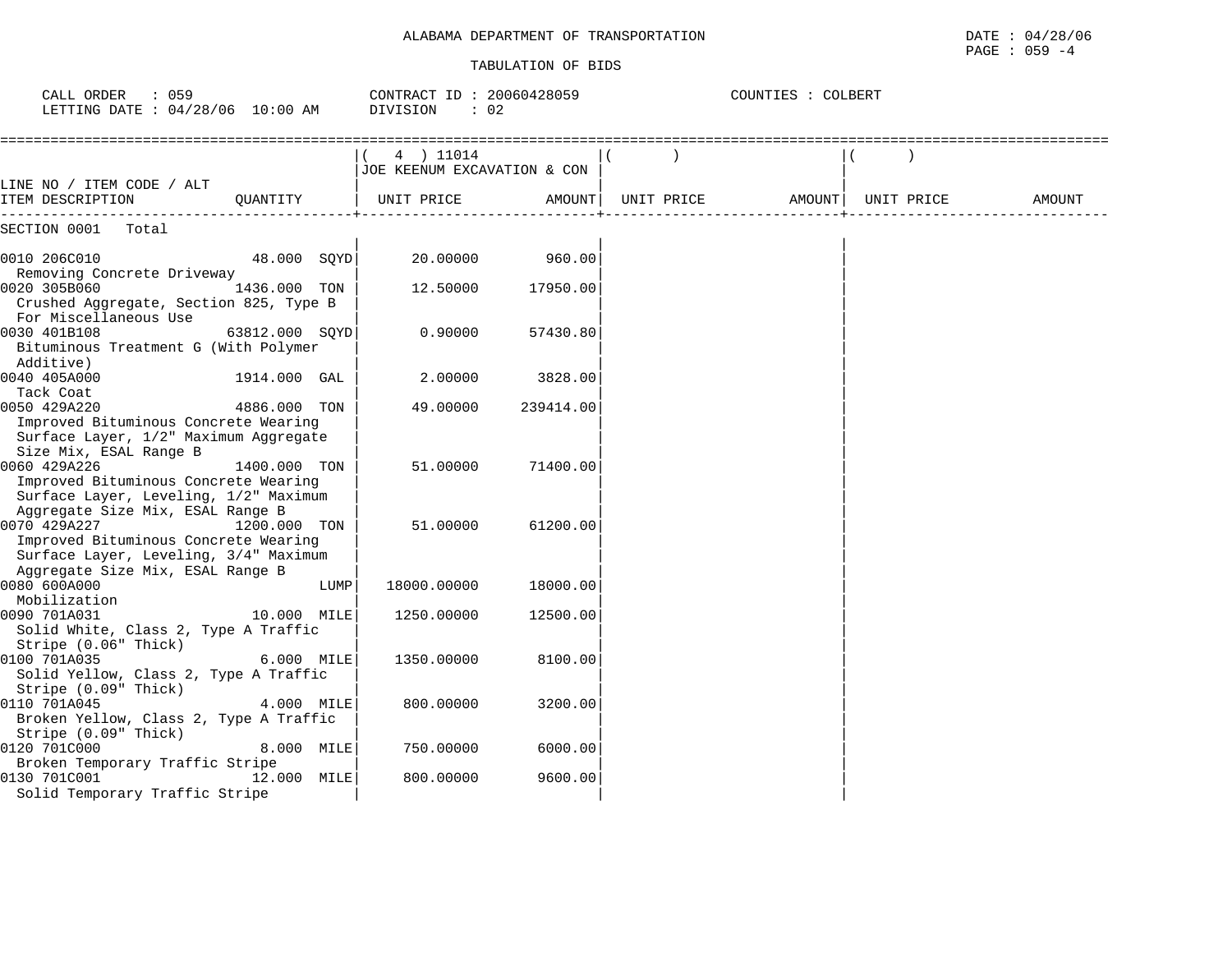| CALL ORDER | 059                             | CONTRACT ID: 20060428059 | COUNTIES : COLBERT |
|------------|---------------------------------|--------------------------|--------------------|
|            | LETTING DATE: 04/28/06 10:00 AM | 02<br>DIVISION           |                    |

|                                                                                             |                | $(4)$ 11014<br>JOE KEENUM EXCAVATION & CON |                      |                     |                   |            |            |
|---------------------------------------------------------------------------------------------|----------------|--------------------------------------------|----------------------|---------------------|-------------------|------------|------------|
| LINE NO / ITEM CODE / ALT<br>ITEM DESCRIPTION                                               |                | QUANTITY   UNIT PRICE AMOUNT               |                      |                     | UNIT PRICE AMOUNT | UNIT PRICE | AMOUNT     |
|                                                                                             |                |                                            |                      |                     |                   |            |            |
| $0140 703A002$ 479.000 SQFT 3.00000 1437.00<br>Traffic Control Markings, Class 2, Type<br>A |                |                                            |                      |                     |                   |            |            |
| 0150 703B002<br>Traffic Control Legends, Class 2, Type                                      | $248.000$ SQFT |                                            | $3.75000$ 930.00     |                     |                   |            |            |
| 0160 705A032<br>Pavement Markers, Class A-H, Type 1-B                                       | 261.000 EACH   | 6.00000                                    | 1566.00              |                     |                   |            |            |
| 0170 705A037<br>Pavement Markers, Class A-H, Type 2-D                                       | 392.000 EACH   | 6.00000                                    | 2352.00              |                     |                   |            |            |
| 0180 740B000<br>Construction Signs                                                          | 292.000 SQFT   | 10.00000                                   | 2920.00              |                     |                   |            |            |
| 0190 740E000<br>Cones (36 Inches High)                                                      | $60.000$ EACH  | 20.00000                                   | 1200.00              |                     |                   |            |            |
| 0200 740M001<br>Ballast For Cone                                                            | $60.000$ EACH  | 5.00000                                    | 300.00               |                     |                   |            |            |
| 0210 998A000<br>Construction Fuel (Maximum Bid Limited<br>To \$ 23000)                      | LUMP           |                                            | 23000.00000 23000.00 |                     |                   |            |            |
| SECTION TOTALS                                                                              |                | \$                                         | 543,287.80           | \$                  | 0.00              |            | \$<br>0.00 |
| CONTRACT TOTALS                                                                             |                | \$                                         | 543,287.80           | $\ddot{\mathsf{S}}$ | 0.00              |            | \$         |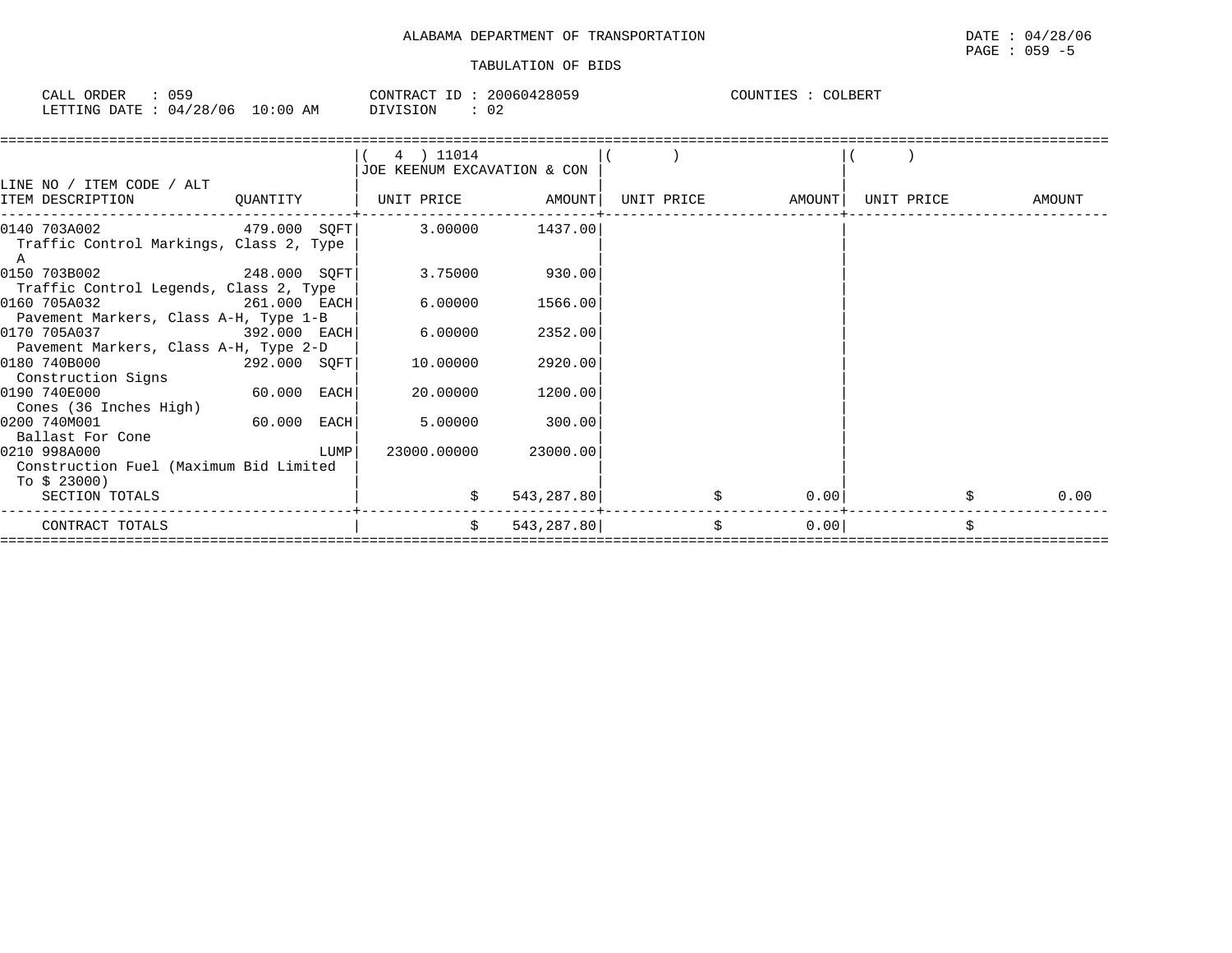# $\texttt{PAGE}$  : 062 -1

## VENDOR RANKING

|                                                                                                                                                                                                                                                                                                                     | : 062<br>CALL ORDER | LETTING DATE: 04/28/06 10:00 AM                  | CONTRACT ID: 20060428062<br>$\therefore$ 07<br>DIVISION |  | COUNTIES : COVINGTON         |  |                        |  |
|---------------------------------------------------------------------------------------------------------------------------------------------------------------------------------------------------------------------------------------------------------------------------------------------------------------------|---------------------|--------------------------------------------------|---------------------------------------------------------|--|------------------------------|--|------------------------|--|
| Working Days<br>(available days)<br>CONTRACT TIME :<br>55<br>$PROJECT(S) : STPSA-0015(513)$<br>CONTRACT DESCRIPTION :<br>for constructing the Planing, Resurfacing and Traffic Stripe<br>$99 - 307 - 203 - 015 - 602$<br>on SR-15 (US-29) from the Escambia County line to just east<br>of SR-137. Length 8.003 mi. |                     |                                                  |                                                         |  |                              |  |                        |  |
| RANK                                                                                                                                                                                                                                                                                                                | VENDOR NO. / NAME   |                                                  |                                                         |  | TOTAL<br><b>BID</b>          |  | % OVER<br>LOW BID      |  |
|                                                                                                                                                                                                                                                                                                                     | 02032<br>01087      | BULLARD EXCAVATING, INC.<br>APAC-SOUTHEAST, INC. |                                                         |  | 1,240,802.41<br>1,432,254.22 |  | 100.0000%<br>115.4297% |  |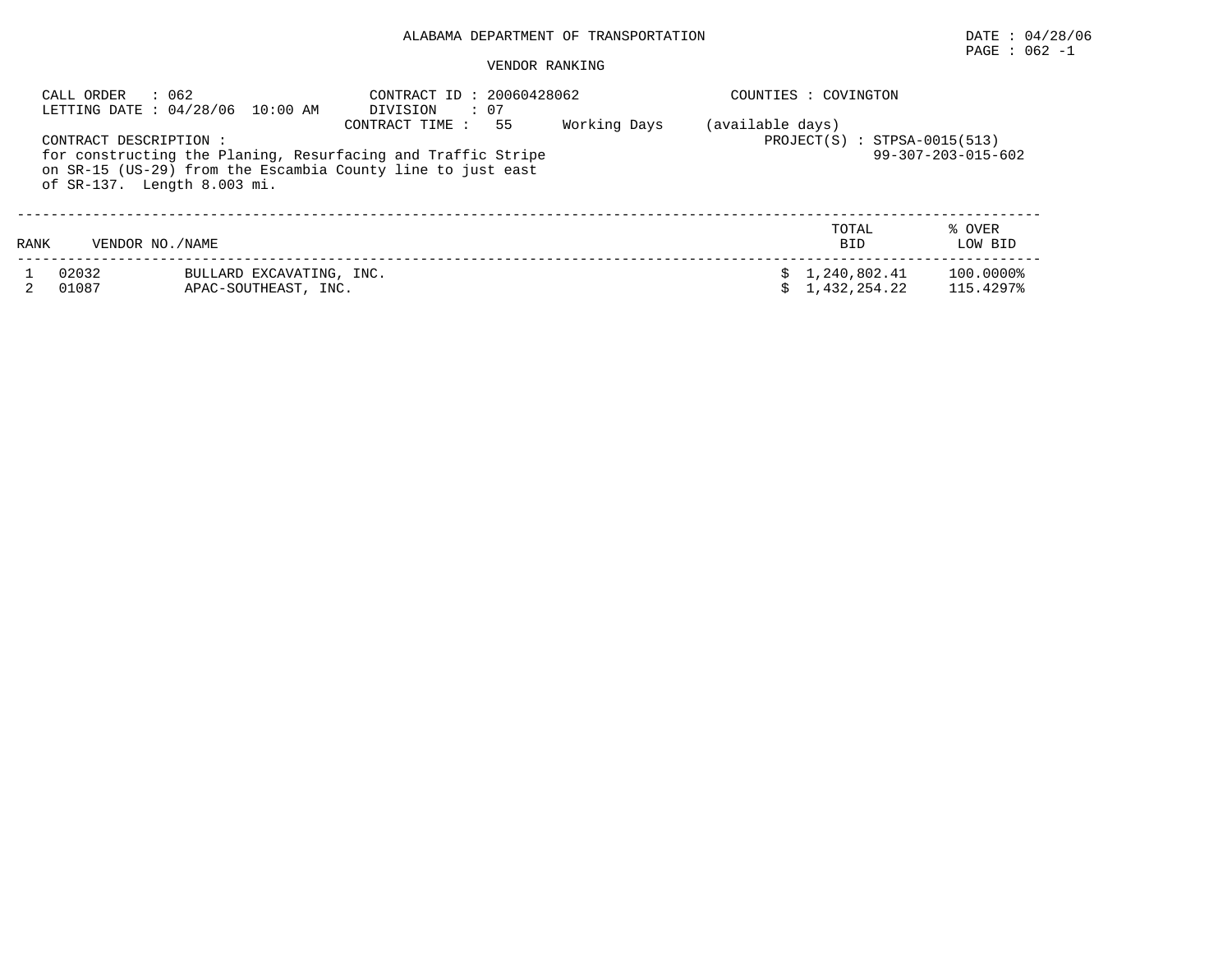| : 062<br>CALL ORDER<br>LETTING DATE : 04/28/06 10:00 AM                                                                     |                 |      | CONTRACT ID: 20060428062<br>DIVISION<br>: 07 |           |                                   | COUNTIES : COVINGTON |            |        |
|-----------------------------------------------------------------------------------------------------------------------------|-----------------|------|----------------------------------------------|-----------|-----------------------------------|----------------------|------------|--------|
| LINE NO / ITEM CODE / ALT                                                                                                   |                 |      | $1$ ) 02032<br>BULLARD EXCAVATING, INC.      |           | 2 ) 01087<br>APAC-SOUTHEAST, INC. |                      |            |        |
| ITEM DESCRIPTION                                                                                                            | OUANTITY        |      | UNIT PRICE                                   | AMOUNT    | UNIT PRICE                        | AMOUNT               | UNIT PRICE | AMOUNT |
| SECTION 0001 Total                                                                                                          |                 |      |                                              |           |                                   |                      |            |        |
| 0010 206C010<br>Removing Concrete Driveway                                                                                  | 32.000 SQYD     |      | 20.00000                                     | 640.00    | 46.21000                          | 1478.72              |            |        |
| 0020 209A000<br>Mailbox Reset, Single                                                                                       | 18.000 EACH     |      | 65.00000                                     | 1170.00   | 72.67000                          | 1308.06              |            |        |
| 0030 209A001<br>Mailbox Reset, Double                                                                                       | 3.000 EACH      |      | 100.00000                                    | 300.00    | 137.49000                         | 412.47               |            |        |
| 0040 209A002<br>Mailbox Reset, Multiple                                                                                     | 1.000 EACH      |      | 200.00000                                    | 200.00    | 310.35000                         | 310.35               |            |        |
| 0050 210D014<br>Borrow Excavation (A-4)                                                                                     | 7825.000 CUYD   |      | 5.00000                                      | 39125.00  | 6.57000                           | 51410.25             |            |        |
| 0060 212A000<br>Machine Grading Shoulders                                                                                   | 843.000 STA     |      | 25.00000                                     | 21075.00  | 50.91000                          | 42917.13             |            |        |
| 0070 401A004<br>Bituminous Treatment E                                                                                      | 126614.000 SQYD |      | 0.94000                                      | 119017.16 | 0.90000                           | 113952.60            |            |        |
| 0080 405A000                                                                                                                | 4162.000 GAL    |      | 1.50000                                      | 6243.00   | 3.07000                           | 12777.34             |            |        |
| Tack Coat<br>0090 408A052                                                                                                   | 134765.000 SQYD |      | 0.58000                                      | 78163.70  | 0.70000                           | 94335.50             |            |        |
| Planing Existing Pavement<br>(Approximately 1.10" Thru 2.0" Thick)<br>0100 424A361<br>Superpave Bituminous Concrete Wearing | 12045.000 TON   |      | 46.64000                                     | 561778.80 | 55.00000                          | 662475.00            |            |        |
| Surface Layer, 3/4" Maximum Aggregate<br>Size Mix, ESAL Range C/D                                                           |                 |      |                                              |           |                                   |                      |            |        |
| 0110 424A366<br>Superpave Bituminous Concrete Wearing<br>Surface Layer, Leveling, 1/2" Maximum                              | 200.000 TON     |      | 75.00000                                     | 15000.00  | 73.00000                          | 14600.00             |            |        |
| Aggregate Size Mix, ESAL Range C/D<br>0120 424B663<br>Superpave Bituminous Concrete Upper                                   | 3253.000 TON    |      | 48.75000                                     | 158583.75 | 52.00000                          | 169156.00            |            |        |
| Binder Layer, Widening, 1 1/2" Maximum<br>Aggregate Size Mix, ESAL Range C/D<br>0130 600A000                                |                 | LUMP | 33000.00000                                  | 33000.00  | 82500.00000                       | 82500.00             |            |        |
| Mobilization<br>0140 652A100                                                                                                | 16.000 ACRE     |      | 500.00000                                    | 8000.00   | 440.00000                         | 7040.00              |            |        |
| Seeding<br>0150 656A010                                                                                                     | 16.000 ACRE     |      | 475.00000                                    | 7600.00   | 400.00000                         | 6400.00              |            |        |
| Mulching                                                                                                                    |                 |      |                                              |           |                                   |                      |            |        |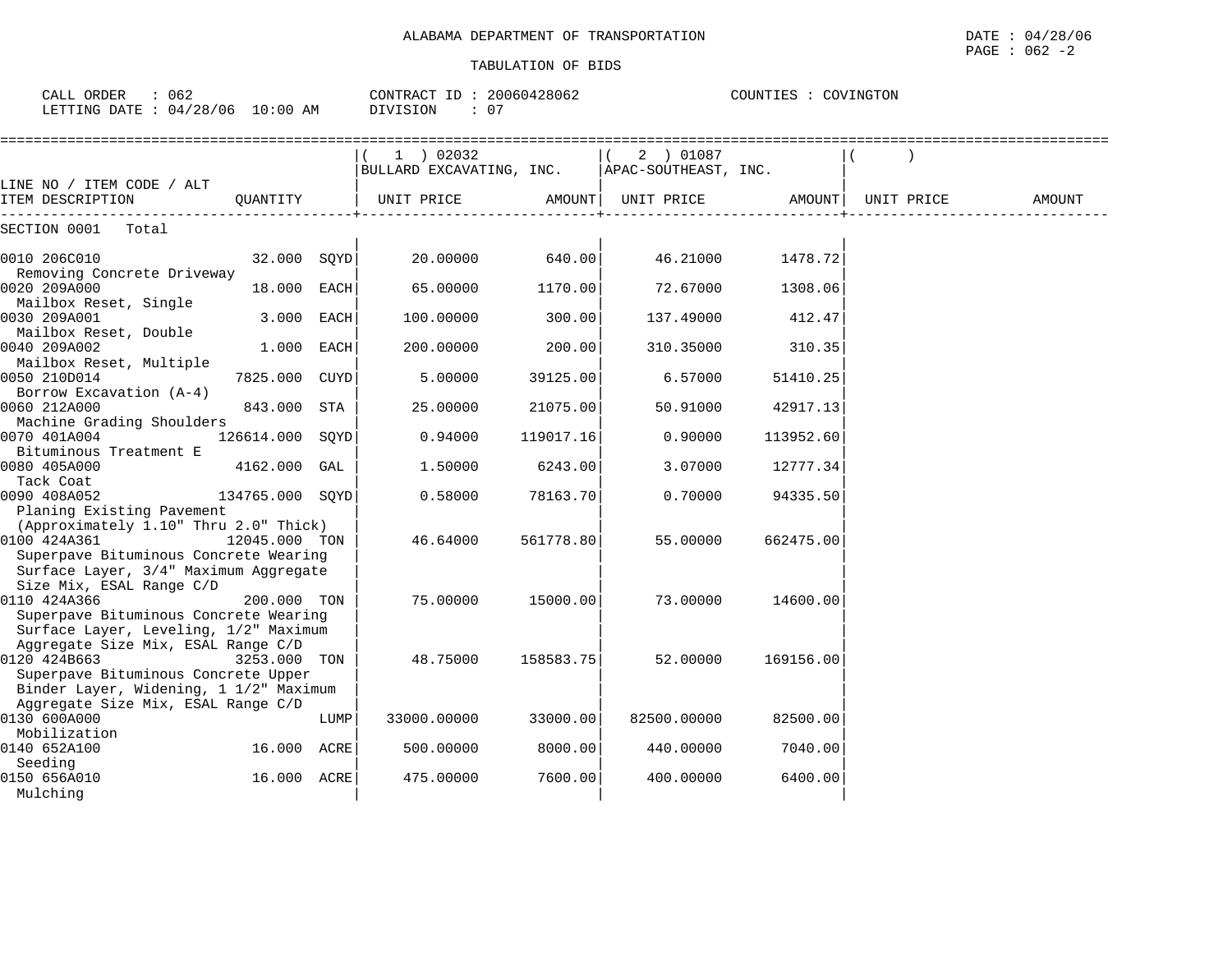|                                                         |                |      | 1 02032                                          |          | 2   01087            |          |            |        |
|---------------------------------------------------------|----------------|------|--------------------------------------------------|----------|----------------------|----------|------------|--------|
|                                                         |                |      | BULLARD EXCAVATING, INC.                         |          | APAC-SOUTHEAST, INC. |          |            |        |
| LINE NO / ITEM CODE / ALT                               |                |      |                                                  |          |                      |          |            |        |
| ITEM DESCRIPTION                                        |                |      | QUANTITY   UNIT PRICE AMOUNT   UNIT PRICE AMOUNT |          |                      |          | UNIT PRICE | AMOUNT |
|                                                         |                |      |                                                  |          |                      |          |            |        |
| 0160 665F000                                            | $500.000$ EACH |      | 8.00000                                          | 4000.00  | 7.75000              | 3875.00  |            |        |
| Hay Bales                                               |                |      |                                                  |          |                      |          |            |        |
| 0170 665J000                                            | 7500.000 LF    |      | 4.40000                                          | 33000.00 | 3.60000              | 27000.00 |            |        |
| Silt Fence, Type A                                      |                |      |                                                  |          |                      |          |            |        |
| 0180 6650001                                            | 7500.000 LF    |      | 0.20000                                          | 1500.00  | 0.30000              | 2250.00  |            |        |
| Silt Fence Removal                                      |                |      |                                                  |          |                      |          |            |        |
| 0190 666A001                                            | 16.000 ACRE    |      | 5.00000                                          | 80.00    | 2,00000              | 32.00    |            |        |
| Pest Control Treatment                                  |                |      |                                                  |          |                      |          |            |        |
| 0200 680A000                                            |                | LUMP | 2500.00000                                       | 2500.00  | 1000.00000           | 1000.00  |            |        |
| Engineering Controls                                    |                |      |                                                  |          |                      |          |            |        |
| 0210 701A028                                            | 17.000 MILE    |      | 1795.00000                                       | 30515.00 | 1795.00000           | 30515.00 |            |        |
| Solid White, Class 2, Type A Traffic                    |                |      |                                                  |          |                      |          |            |        |
| Stripe (0.06" Thick) (6" Wide)                          |                |      |                                                  |          |                      |          |            |        |
| 0220 701A041                                            | 1.000 MILE     |      | 1100.00000                                       | 1100.00  | 1100.00000           | 1100.00  |            |        |
| Broken White, Class 2, Type A Traffic                   |                |      |                                                  |          |                      |          |            |        |
| Stripe (0.09" Thick) (6" Wide)                          |                |      |                                                  |          |                      |          |            |        |
| 0230 701A046                                            | 6.000 MILE     |      | 1050.00000                                       | 6300.00  | 1050.00000           | 6300.00  |            |        |
| Broken Yellow, Class 2, Type A Traffic                  |                |      |                                                  |          |                      |          |            |        |
| Stripe (0.09" Thick) (6" Wide)                          |                |      |                                                  |          |                      |          |            |        |
| 0240 701A048                                            | 11.000 MILE    |      | 1995.00000                                       | 21945.00 | 1995.00000           | 21945.00 |            |        |
| Solid Yellow, Class 2, Type A Traffic                   |                |      |                                                  |          |                      |          |            |        |
| Stripe (0.09" Thick) (6" Wide)                          |                |      |                                                  |          |                      |          |            |        |
| 0250 701B009                                            | 701.000 LF     |      | 1.25000                                          | 876.25   | 1.25000              | 876.25   |            |        |
| Dotted Class 2, Type A Traffic Stripe                   |                |      |                                                  |          |                      |          |            |        |
| $(0.09"$ Thick $)(6"$ Wide $)$                          |                |      |                                                  |          |                      |          |            |        |
| 0260 701C000                                            | 11.000 MILE    |      | 620.00000                                        | 6820.00  | 620.00000            | 6820.00  |            |        |
| Broken Temporary Traffic Stripe                         |                |      |                                                  |          |                      |          |            |        |
| 0270 701C001                                            | 56.000 MILE    |      | 680.00000                                        | 38080.00 | 680.00000            | 38080.00 |            |        |
| Solid Temporary Traffic Stripe                          |                |      |                                                  |          |                      |          |            |        |
|                                                         | 1.000 MILE     |      | 2.00000                                          | 2.00     | 2000.00000           | 2000.00  |            |        |
| Solid Traffic Stripe Removed (Paint)                    |                |      |                                                  |          |                      |          |            |        |
| 0290 701D008                                            | 1.000 MILE     |      | 2.00000                                          | 2.00     | 2000.00000           | 2000.00  |            |        |
| Solid Traffic Stripe Removed (Plastic)                  |                |      |                                                  |          |                      |          |            |        |
| 0300 701D014                                            | 1.000 MILE     |      | 2.00000                                          | 2.00     | 2000.00000           | 2000.00  |            |        |
| Broken Traffic Stripe Removed (Paint)                   |                |      |                                                  |          |                      |          |            |        |
| 0310 701D015                                            | $1.000$ MILE   |      | 2.00000                                          | 2.00     | 2000.00000           | 2000.00  |            |        |
| Broken Traffic Stripe Removed (Plastic)                 |                |      |                                                  |          |                      |          |            |        |
| 0320 703A002<br>Traffic Control Markings, Class 2, Type | 611.000 SQFT   |      | 3.25000                                          | 1985.75  | 3.25000              | 1985.75  |            |        |
|                                                         |                |      |                                                  |          |                      |          |            |        |
| A                                                       |                |      |                                                  |          |                      |          |            |        |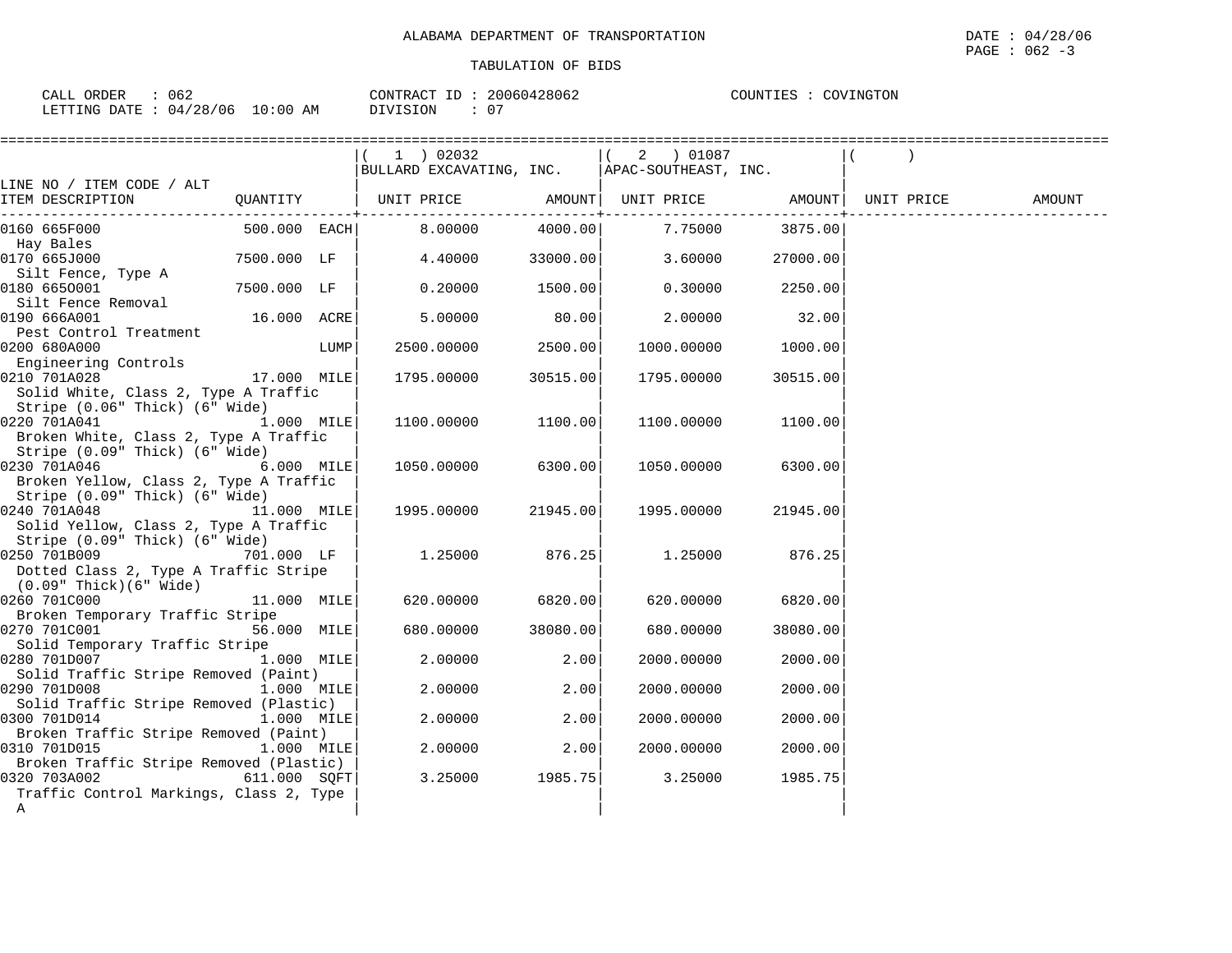| CALL ORDER              | 062 |            | 20060428062<br>CONTRACT ID: | COUNTIES : COVINGTON |
|-------------------------|-----|------------|-----------------------------|----------------------|
| LETTING DATE : 04/28/06 |     | $10:00$ AM | DIVISION                    |                      |

|                                                                                                  |              |      | 1 ) 02032   |                    | $(2)$ 01087                                     |                 |                   |      |
|--------------------------------------------------------------------------------------------------|--------------|------|-------------|--------------------|-------------------------------------------------|-----------------|-------------------|------|
|                                                                                                  |              |      |             |                    | BULLARD EXCAVATING, INC.   APAC-SOUTHEAST, INC. |                 |                   |      |
| LINE NO / ITEM CODE / ALT<br>ITEM DESCRIPTION 6 QUANTITY   UNIT PRICE AMOUNT   UNIT PRICE AMOUNT |              |      |             |                    |                                                 |                 | UNIT PRICE AMOUNT |      |
|                                                                                                  |              |      |             |                    |                                                 |                 |                   |      |
| 45.000 SQFT<br>0330 703B002                                                                      |              |      |             |                    | $5.00000$ 225.00 5.00000                        | 225.00          |                   |      |
| Traffic Control Legends, Class 2, Type                                                           |              |      |             |                    |                                                 |                 |                   |      |
| $142.000$ SQFT<br>0340 703C001                                                                   |              |      |             |                    | $5.00000$ $710.00$ $5.00000$ $710.00$           |                 |                   |      |
| Removal Of Existing Traffic Control<br>Markings Or Legends (Plastic)                             |              |      |             |                    |                                                 |                 |                   |      |
| 0350 703D001                                                                                     | 611.000 SQFT |      |             | 1.50000 916.50     | 1.50000                                         | 916.50          |                   |      |
| Temporary Traffic Control Markings                                                               |              |      |             |                    |                                                 |                 |                   |      |
| 0360 705A030<br>$13.000$ EACH                                                                    |              |      | 5.00000     | 65.00              | 5.00000                                         | 65.00           |                   |      |
| Pavement Markers, Class A-H, Type 2-C                                                            |              |      |             |                    |                                                 |                 |                   |      |
| 0370 705A032<br>$570.000$ EACH                                                                   |              |      | 5.00000     | 2850.00            | 5.00000                                         | 2850.00         |                   |      |
| Pavement Markers, Class A-H, Type 1-B<br>0380 705A037<br>513.000 EACH                            |              |      | 5,00000     | 2565.00            | 5,00000                                         | 2565.00         |                   |      |
| Pavement Markers, Class A-H, Type 2-D                                                            |              |      |             |                    |                                                 |                 |                   |      |
| 152.000 EACH<br>0390 705A038                                                                     |              |      | 5.00000     | 760.00             | 5,00000                                         | 760.00          |                   |      |
| Pavement Markers, Class A-H, Type 2-E                                                            |              |      |             |                    |                                                 |                 |                   |      |
| 1457.000 SQFT<br>0400 740B000                                                                    |              |      | 8.50000     | 12384.50           | 7.90000                                         | 11510.30        |                   |      |
| Construction Signs                                                                               |              |      |             |                    |                                                 |                 |                   |      |
| 0410 740E000<br>Cones (36 Inches High)                                                           | 200.000 EACH |      | 1.00000     | 200.00             | 3,00000                                         | 600.00          |                   |      |
| 0420 740M001                                                                                     | 200.000 EACH |      | 0.10000     | 20.00              | 1.00000                                         | 200.00          |                   |      |
| Ballast For Cone                                                                                 |              |      |             |                    |                                                 |                 |                   |      |
| 0430 7400000                                                                                     | 1.000 EACH   |      |             | 1500.00000 1500.00 | 1000.00000                                      | 1000.00         |                   |      |
| Pilot Car                                                                                        |              |      |             |                    |                                                 |                 |                   |      |
| 0440 998A000                                                                                     |              | LUMP | 20000.00000 | 20000.00           | 0.00000                                         | 0.00            |                   |      |
| Construction Fuel (Maximum Bid Limited<br>To \$ 67,000.00)                                       |              |      |             |                    |                                                 |                 |                   |      |
| SECTION TOTALS                                                                                   |              |      |             |                    | $\sharp$ 1, 240, 802.41                         | \$1,432,254.22] |                   | 0.00 |
| CONTRACT TOTALS                                                                                  |              |      |             |                    | $\frac{1}{240,802.41}$ $\frac{1}{432,254.22}$   |                 |                   |      |
|                                                                                                  |              |      |             |                    |                                                 |                 |                   |      |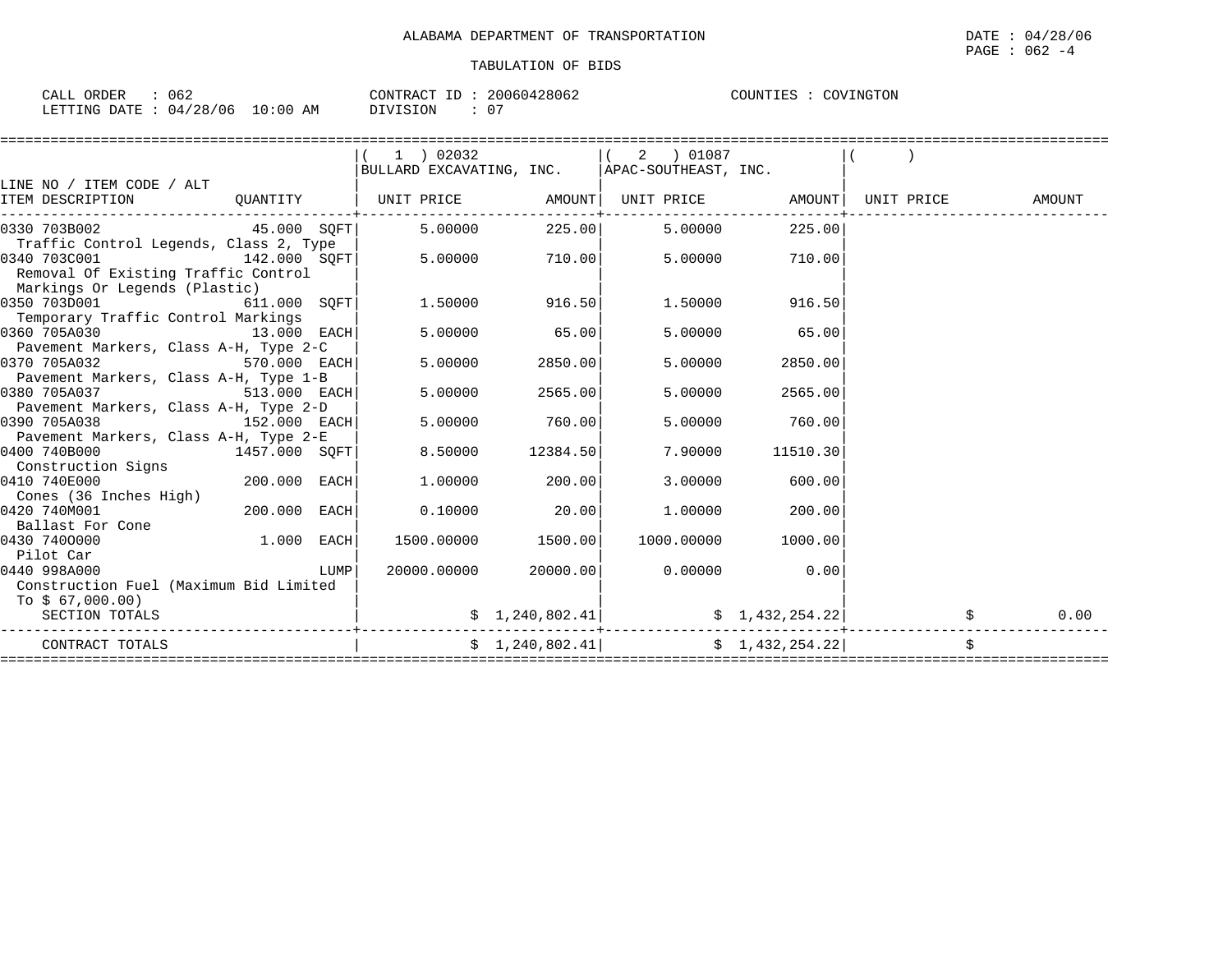# PAGE : 064 -1

## VENDOR RANKING

|      | : 064<br>CALL ORDER<br>LETTING DATE: 04/28/06 10:00 AM |             |                               | CONTRACT ID: 20060428064<br>DIVISION<br>$\cdot$ 05                                                                                                                                                            |              | COUNTIES : HALE  |                          |                                 |  |  |
|------|--------------------------------------------------------|-------------|-------------------------------|---------------------------------------------------------------------------------------------------------------------------------------------------------------------------------------------------------------|--------------|------------------|--------------------------|---------------------------------|--|--|
|      | CONTRACT DESCRIPTION :                                 |             |                               | CONTRACT TIME : 155<br>for constructing the Bridge Replacements (1 Bridge Culvert<br>and 1 Bridge) on CR-16 at tributary to Whitsitt Creek and on<br>CR-21 at Colwell Creek near Greensboro. Length 0.134 mi. | Working Days | (available days) |                          | $PROJECT(S) : ACGBBR-CN06(200)$ |  |  |
| RANK | VENDOR NO. / NAME                                      |             |                               |                                                                                                                                                                                                               |              |                  | TOTAL<br><b>BID</b>      | % OVER<br>LOW BID               |  |  |
|      | 01007<br>18024                                         | RACON, INC. | ALABAMA BRIDGE BUILDERS, INC. |                                                                                                                                                                                                               |              |                  | 704,607.60<br>740,238.60 | 100.0000%<br>105.0569%          |  |  |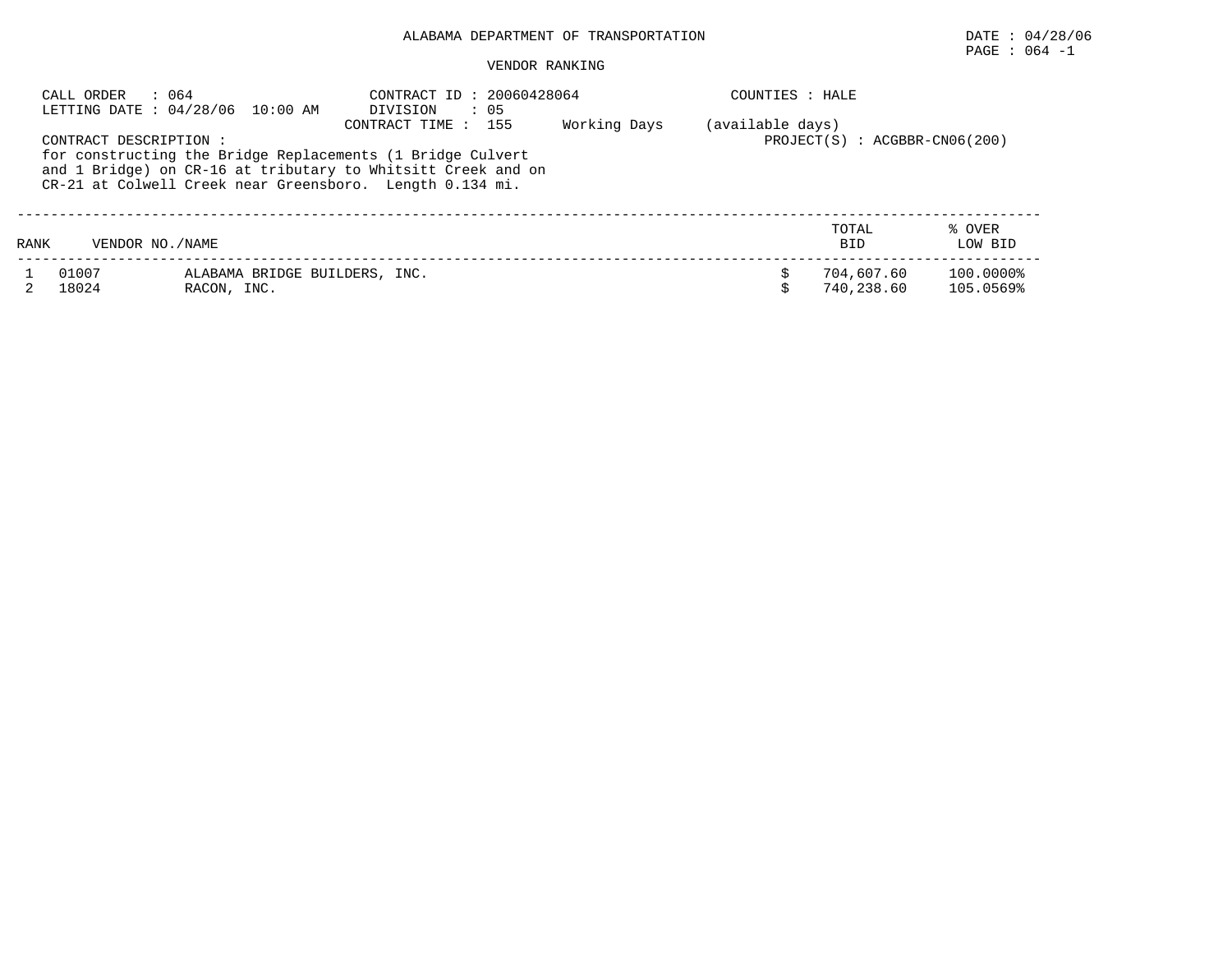| : 064<br>CALL ORDER<br>LETTING DATE : 04/28/06 10:00 AM                                                                                                  |              |      | CONTRACT ID: 20060428064<br>DIVISION                  | : 05     |             | COUNTIES : HALE                |        |
|----------------------------------------------------------------------------------------------------------------------------------------------------------|--------------|------|-------------------------------------------------------|----------|-------------|--------------------------------|--------|
|                                                                                                                                                          |              |      | 1 ) 01007<br>ALABAMA BRIDGE BUILDERS, IN  RACON, INC. |          | 2) 18024    |                                |        |
| LINE NO / ITEM CODE / ALT<br>ITEM DESCRIPTION                                                                                                            | QUANTITY     |      | UNIT PRICE                                            | AMOUNT   |             | UNIT PRICE AMOUNT   UNIT PRICE | AMOUNT |
| SECTION 0001<br>Total                                                                                                                                    |              |      |                                                       |          |             |                                |        |
| 0010 201A002<br>Clearing And Grubbing (Maximum<br>Allowable Bid \$ 4000 Per Acre) (Approx.<br>1 Acre)                                                    |              | LUMP | 4000.00000                                            | 4000.00  | 4000.00000  | 4000.00                        |        |
| 0020 206A000                                                                                                                                             |              | LUMP | 7000.00000                                            | 7000.00  | 30000.00000 | 30000.00                       |        |
| Removal Of Old Bridge, Station 14+97.00<br>0030 206A001<br>Removal Of Old Bridge, Station 16+61.00                                                       |              | LUMP | 40000.00000                                           | 40000.00 | 30000.00000 | 30000.00                       |        |
| 0040 210A000<br>Unclassified Excavation                                                                                                                  | 573.000 CUYD |      | 10.00000                                              | 5730.00  | 19,00000    | 10887.00                       |        |
| 0050 214A000<br>Structure Excavation                                                                                                                     | 366.000 CUYD |      | 22,00000                                              | 8052.00  | 23.00000    | 8418.00                        |        |
| 0060 214B000<br>Foundation Backfill, Local                                                                                                               | 241.000 CUYD |      | 32.00000                                              | 7712.00  | 42.00000    | 10122.00                       |        |
| 0070 502A000<br>Steel Reinforcement                                                                                                                      | 40804.000 LB |      | 0.65000                                               | 26522.60 | 0.90000     | 36723.60                       |        |
| 0080 502B000<br>Steel Reinforcement For Bridge                                                                                                           |              | LUMP | 25000.00000                                           | 25000.00 | 42000.00000 | 42000.00                       |        |
| Superstructure, Sta 16+80.00, 27,810 Lbs<br>0090 505A032<br>Steel Test Piles (HP 12x53) (Maximum Bid<br>Limited To \$2000 Per Each Test Pile)            | 1.000 EACH   |      | 2000.00000                                            | 2000.00  | 2000.00000  | 2000.00                        |        |
| 0100 505A039<br>Steel Test Piles (HP 14 x 102) (Maximum                                                                                                  | 1.000 EACH   |      | 2000.00000                                            | 2000.00  | 2000.00000  | 2000.00                        |        |
| Bid Limited To \$2000 Per Each Test Pile)<br>0110 505B102<br>Static Loading Tests (HP 12X53)<br>(Maximum Bid Limited To \$2000 Per Each<br>Loading Test) | $1.000$ EACH |      | 2000.00000                                            | 2000.00  | 2000.00000  | 2000.00                        |        |
| 0120 505B109<br>Static Loading Tests (HP 14x102)<br>(Maximum Bid Limited To \$2000 Per Each<br>Loading Test)                                             | 1.000 EACH   |      | 2000.00000                                            | 2000.00  | 2000.00000  | 2000.00                        |        |
| 0130 505M002<br>Steel Piling Furnished And Driven (HP<br>12x53)                                                                                          | 568.000 LF   |      | 35.00000                                              | 19880.00 | 55.00000    | 31240.00                       |        |
| 0140 505M011<br>Steel Piling Furnished And Driven (HP<br>14 X 102)                                                                                       | 434.000 LF   |      | 55.00000                                              | 23870.00 | 85.00000    | 36890.00                       |        |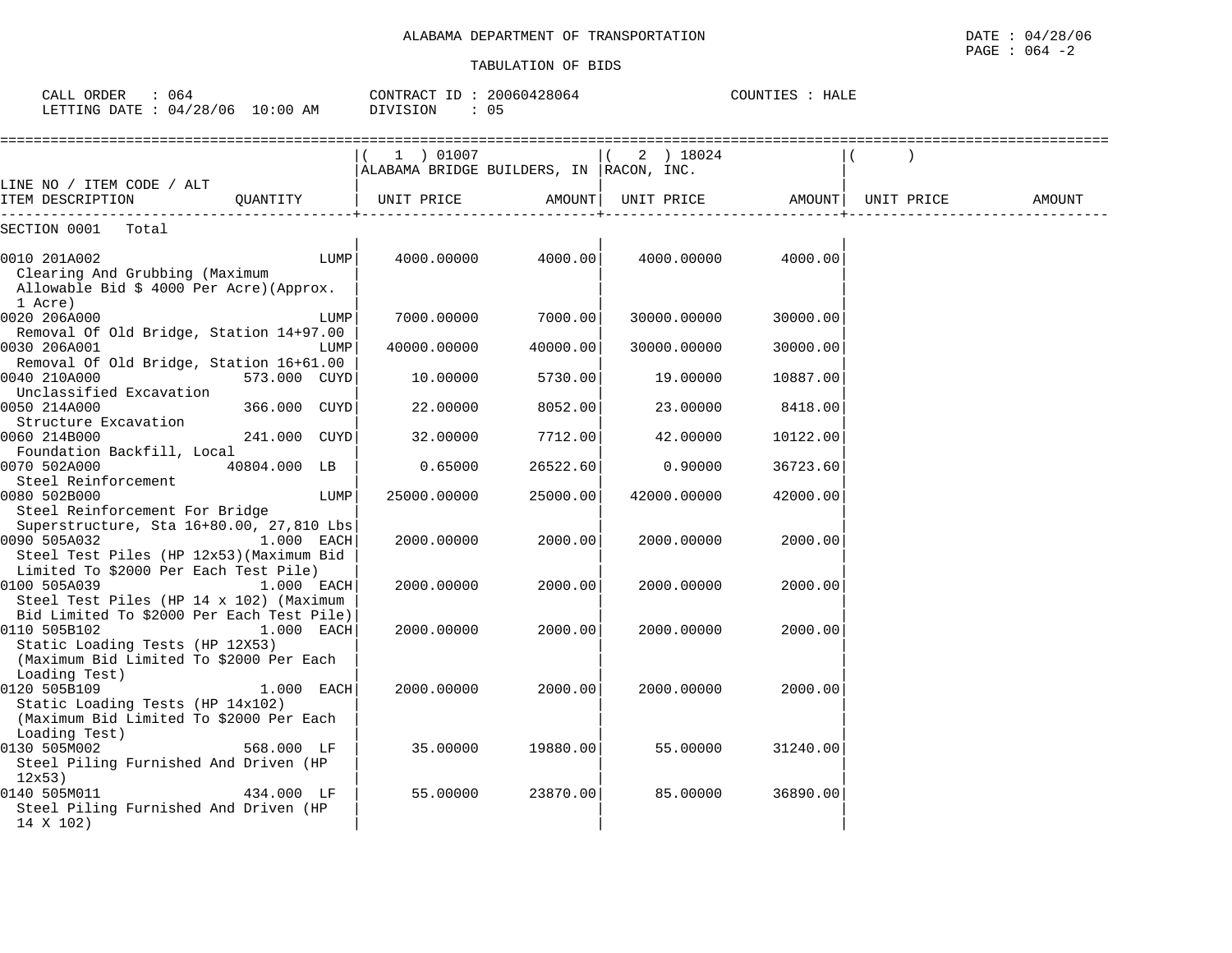| CALL<br><b>ORDER</b><br>U64   |             | CONTRACT<br>$ -$ | 20060428064 | <b>HALE</b><br>COUNTIES |
|-------------------------------|-------------|------------------|-------------|-------------------------|
| /28/06<br>LETTING DATE<br>04/ | 10:00<br>AΜ | DIVISION         | . .<br>◡ ◡  |                         |

|                                                       |                 |      |                                         | ======================== |             |                            |                                |        |
|-------------------------------------------------------|-----------------|------|-----------------------------------------|--------------------------|-------------|----------------------------|--------------------------------|--------|
|                                                       |                 |      | 1 ) 01007                               |                          | $(2)$ 18024 |                            |                                |        |
|                                                       |                 |      | ALABAMA BRIDGE BUILDERS, IN RACON, INC. |                          |             |                            |                                |        |
| LINE NO / ITEM CODE / ALT                             |                 |      |                                         |                          |             |                            |                                |        |
| ITEM DESCRIPTION                                      |                 |      |                                         |                          |             | -------------------------- | UNIT PRICE AMOUNT   UNIT PRICE | AMOUNT |
| 0150 508A000                                          | 5668.000 LB     |      | 5.00000                                 | 28340.00                 | 3.50000     | 19838.00                   |                                |        |
| Structural Steel                                      |                 |      |                                         |                          |             |                            |                                |        |
| 0160 510A000                                          | $62.000$ $CUYD$ |      | 600.00000 37200.00                      |                          | 500.00000   | 31000.00                   |                                |        |
| Bridge Substructure Concrete, Class A                 |                 |      |                                         |                          |             |                            |                                |        |
| 0170 510C051                                          |                 | LUMP |                                         | 105000.00000 105000.00   | 90000.00000 | 90000.00                   |                                |        |
| Bridge Concrete Superstructure, Sta                   |                 |      |                                         |                          |             |                            |                                |        |
| 16+80.00, Approx 106 Cu Yds<br>0180 510E000           | 316.000 SOYD    |      | 10.00000 3160.00                        |                          | 9.00000     | 2844.00                    |                                |        |
| Grooving Concrete Bridge Decks                        |                 |      |                                         |                          |             |                            |                                |        |
| 0190 511A050                                          | $24.000$ EACH   |      | 200.00000                               | 4800.00                  | 120.00000   | 2880.00                    |                                |        |
| Elastomeric Bearing Type 2 (Mark B1)                  |                 |      |                                         |                          |             |                            |                                |        |
| 0200 513B003                                          | 472.000 LF      |      | 120.00000                               | 56640.00                 | 80.00000    | 37760.00                   |                                |        |
| Pretensioned-Prestressed Concrete                     |                 |      |                                         |                          |             |                            |                                |        |
| Girders, Type I (Specialty Item)                      |                 |      |                                         |                          |             |                            |                                |        |
| 0210 524A011                                          | 255.000 CUYD    |      | 450.00000                               | 114750.00                | 465.00000   | 118575.00                  |                                |        |
| Culvert Concrete (Cast In Place)                      |                 |      |                                         |                          |             |                            |                                |        |
| 0220 600A000                                          |                 | LUMP | 65000.00000                             | 65000.00                 | 50000.00000 | 50000.00                   |                                |        |
| Mobilization                                          |                 |      |                                         |                          |             |                            |                                |        |
| 0230 610C001                                          | 1505.000 TON    |      | 25.00000                                | 37625.00                 | 30.00000    | 45150.00                   |                                |        |
| Loose Riprap, Class 2                                 |                 |      |                                         |                          |             |                            |                                |        |
| 0240 610D003                                          | 1188.000 SOYD   |      | 3.00000                                 | 3564.00                  | 2.50000     | 2970.00                    |                                |        |
| Filter Blanket, Geotextile                            |                 |      |                                         |                          |             |                            |                                |        |
| 0250 630A001<br>Steel Beam Guardrail, Class A, Type 2 | 500.000 LF      |      | 38.00000                                | 19000.00                 | 19.00000    | 9500.00                    |                                |        |
| 0260 630C003                                          | 4.000 EACH      |      | 1760.00000                              | 7040.00                  | 1500.00000  | 6000.00                    |                                |        |
| Guardrail End Anchor, Type 13                         |                 |      |                                         |                          |             |                            |                                |        |
| 0270 630C050                                          | 8.000 EACH      |      | 2400.00000                              | 19200.00                 | 2500.00000  | 20000.00                   |                                |        |
| Guardrail End Anchor, Type 20 Series                  |                 |      |                                         |                          |             |                            |                                |        |
| 0280 665F000                                          | 40.000 EACH     |      | 5.00000                                 | 200.00                   | 10.00000    | 400.00                     |                                |        |
| Hay Bales                                             |                 |      |                                         |                          |             |                            |                                |        |
| 0290 665J000                                          | 480.000 LF      |      | 7.50000                                 | 3600.00                  | 6.25000     | 3000.00                    |                                |        |
| Silt Fence, Type A                                    |                 |      |                                         |                          |             |                            |                                |        |
| 0300 680A000                                          |                 | LUMP | 12500.00000                             | 12500.00                 | 25000.00000 | 25000.00                   |                                |        |
| Engineering Controls                                  |                 |      |                                         |                          |             |                            |                                |        |
| 0310 740B000                                          | 282.000 SQFT    |      | 11.00000                                | 3102.00                  | 10.50000    | 2961.00                    |                                |        |
| Construction Signs                                    |                 |      |                                         |                          |             |                            |                                |        |
| 0320 740F002                                          | 16.000 EACH     |      | 250.00000                               | 4000.00                  | 250.00000   | 4000.00                    |                                |        |
| Barricades, Type III                                  |                 |      |                                         |                          |             |                            |                                |        |
| 0330 7401005<br><b>8.000 EACH</b>                     |                 |      | 515,00000                               | 4120.00                  | 510.00000   | 4080.00                    |                                |        |
| Warning Lights, Type B (Detachable Head               |                 |      |                                         |                          |             |                            |                                |        |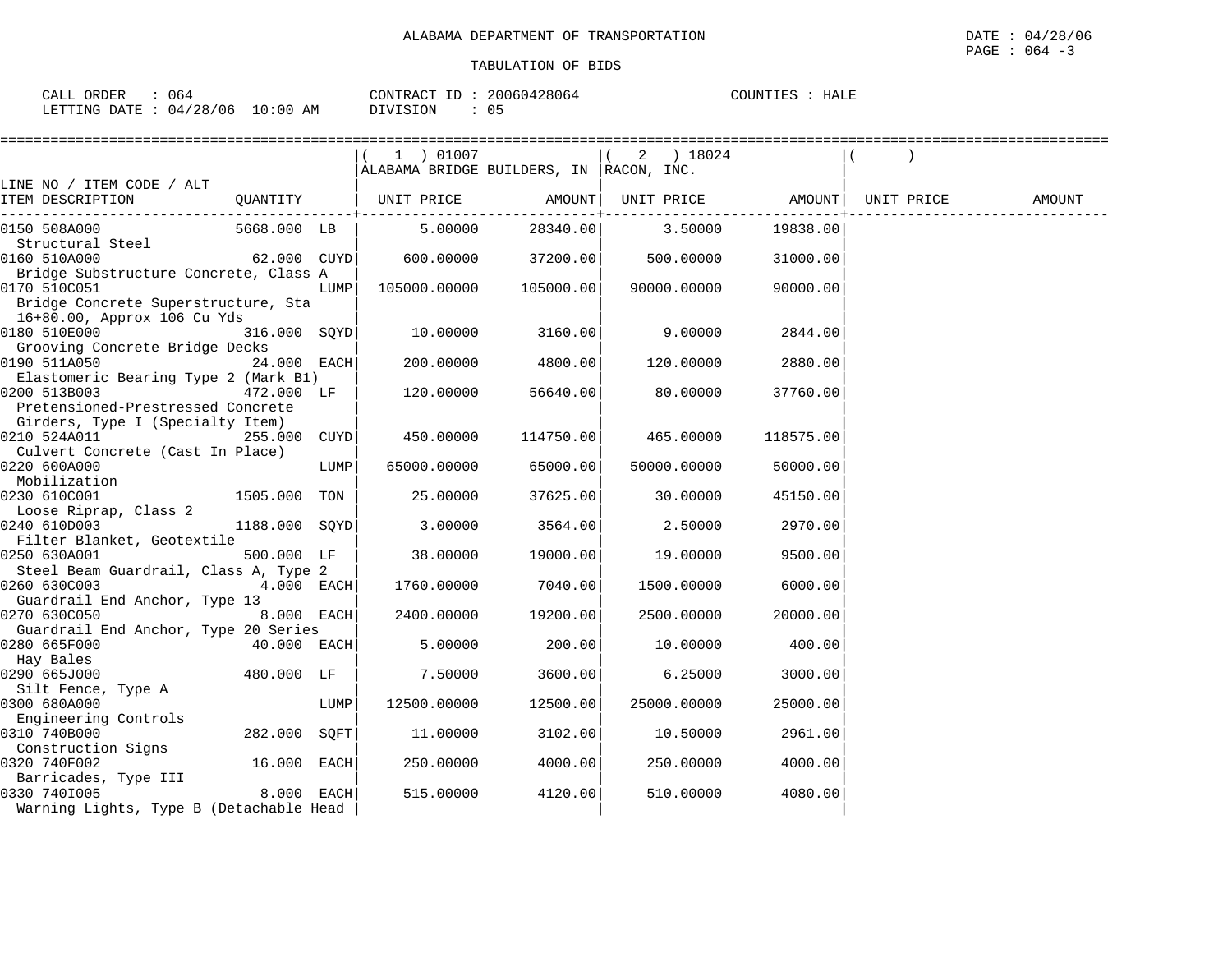| CALL ORDER    | 064      |             | CONTRACT | 20060428064 | COUNTIES | <b>HALE</b> |
|---------------|----------|-------------|----------|-------------|----------|-------------|
| LETTING DATE: | 04/28/06 | 10:00<br>AM | DIVISION | 05          |          |             |

| LINE NO / ITEM CODE / ALT                                                  |          | 01007<br>ALABAMA BRIDGE BUILDERS, IN |            | 18024<br>2<br>RACON, INC. |            |            |        |  |
|----------------------------------------------------------------------------|----------|--------------------------------------|------------|---------------------------|------------|------------|--------|--|
| ITEM DESCRIPTION                                                           | OUANTITY | UNIT PRICE                           | AMOUNT     | UNIT PRICE                | AMOUNT     | UNIT PRICE | AMOUNT |  |
| 0340 998A000<br>Construction Fuel (Maximum Bid Limited<br>To $$16,000.00)$ | LUMP     | 0.00000                              | 0.00       | 16000.00000               | 16000.00   |            |        |  |
| SECTION TOTALS                                                             |          |                                      | 704,607.60 | S                         | 740,238.60 |            | 0.00   |  |
| CONTRACT TOTALS                                                            |          |                                      | 704,607.60 |                           | 740,238.60 |            |        |  |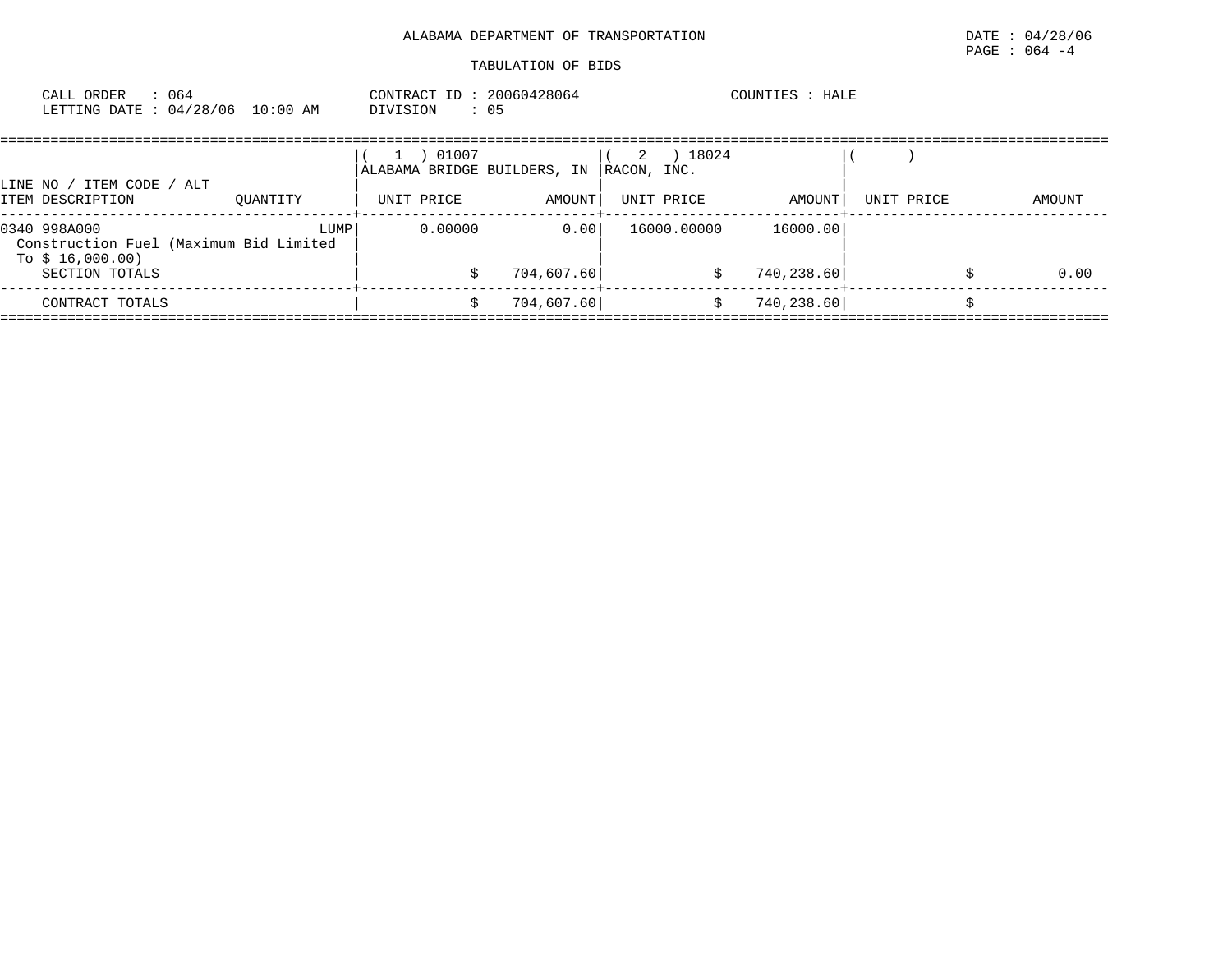# PAGE : 070 -1

### VENDOR RANKING

|      | : 070<br>CALL ORDER<br>LETTING DATE : 04/28/06 10:00 AM |                      | CONTRACT ID: 20060428070<br>DIVISION                                          | : 03 |              |                  | COUNTIES : ST. CLAIR |                                  |
|------|---------------------------------------------------------|----------------------|-------------------------------------------------------------------------------|------|--------------|------------------|----------------------|----------------------------------|
|      | CONTRACT DESCRIPTION:<br>from US-11 to Sanie            |                      | CONTRACT TIME:<br>for constructing the Resurfacing and Traffic Stripe on CR-6 | 60   | Working Days | (available days) |                      | PROJECT(S) : ACGBSTPNU-5823(200) |
|      | Road east of Argo. Length 3.244 mi.                     |                      |                                                                               |      |              |                  |                      |                                  |
| RANK | VENDOR NO. / NAME                                       |                      |                                                                               |      |              |                  | TOTAL<br><b>BID</b>  | % OVER<br>LOW BID                |
|      | 07002                                                   |                      | GOOD HOPE CONTRACTING CO., INC.                                               |      |              |                  | 617,786.19           | 100.0000%                        |
|      | 01087                                                   | APAC-SOUTHEAST, INC. |                                                                               |      |              |                  | 629,503.48           | 101.8967%                        |
|      | 04013                                                   |                      | DUNN CONSTRUCTION COMPANY, INC.                                               |      |              |                  | 644.701.72           | 104.3568%                        |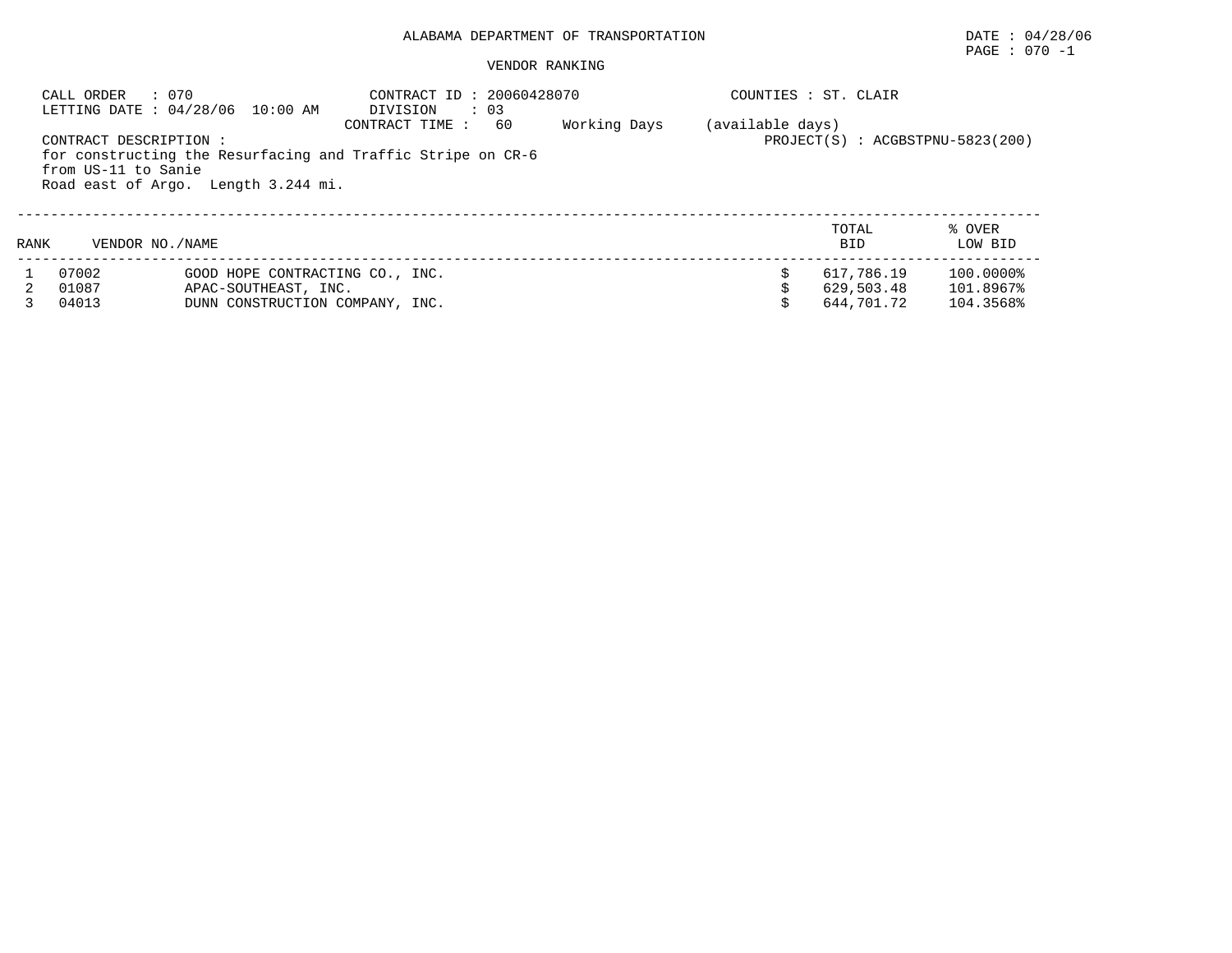| ORDER<br>CALL \                 |          | CONTRACT ID: 20060428070 | COUNTIES :<br>ST<br>CLAIR |
|---------------------------------|----------|--------------------------|---------------------------|
| LETTING DATE: 04/28/06 10:00 AM | DIVISION | υ÷                       |                           |

|                                                                                                                         |               | 1 ) 07002<br>GOOD HOPE CONTRACTING CO.,  APAC-SOUTHEAST, INC. |                   | 2 ) 01087   |           | 3 ) 04013<br>DUNN CONSTRUCTION CO., INC. |           |
|-------------------------------------------------------------------------------------------------------------------------|---------------|---------------------------------------------------------------|-------------------|-------------|-----------|------------------------------------------|-----------|
| LINE NO / ITEM CODE / ALT                                                                                               |               |                                                               |                   |             |           |                                          |           |
| ITEM DESCRIPTION                                                                                                        | OUANTITY      | UNIT PRICE                                                    | AMOUNT            | UNIT PRICE  |           | AMOUNT  UNIT PRICE                       | AMOUNT    |
| SECTION 0001<br>Total                                                                                                   |               |                                                               |                   |             |           |                                          |           |
| 0010 305A000<br>Borrow, Section 210, For Miscellaneous<br>Use                                                           | 1907.000 CUYD |                                                               | 18.00000 34326.00 | 19.52000    | 37224.64  | 16.49000                                 | 31446.43  |
| 0020 405A000<br>Tack Coat                                                                                               | 1400.000 GAL  | 1.60000                                                       | 2240.001          | 1.91000     | 2674.00   | 1.35000                                  | 1890.00   |
| 0030 429A241<br>Improved Bituminous Concrete Wearing<br>Surface Layer, 3/4" Maximum Aggregate<br>Size Mix, ESAL Range C | 3880.000 TON  | 51.50000                                                      | 199820.00         | 48.76000    | 189188.80 | 48.02000                                 | 186317.60 |
| 0040 429B249<br>Improved Bituminous Concrete Binder<br>Layer, Leveling, 1" Maximum Aggregate<br>Size Mix, ESAL Range C  | 5600.000 TON  | 42.40000                                                      | 237440.00         | 44.31000    | 248136.00 | 45.73000                                 | 256088.00 |
| 0050 429C245<br>Improved Bituminous Concrete Base Layer<br>Patching, 1 1/2" Maximum Aggregate Size<br>Mix, ESAL Range C | 850.000 TON   | 55.73000                                                      | 47370.50          | 89.09000    | 75726.50  | 74.04000                                 | 62934.00  |
| 0060 600A000<br>Mobilization                                                                                            | LUMP          | 52550.00000                                                   | 52550.00          | 10419.28000 | 10419.28  | 20162.71000                              | 20162.71  |
| 0070 701A031<br>Solid White, Class 2, Type A Traffic                                                                    | 7.000 MILE    | 1472.08000                                                    | 10304.56          | 1312.50000  | 9187.50   | 1387.89000                               | 9715.23   |
| Stripe (0.06" Thick)<br>0080 701A035<br>Solid Yellow, Class 2, Type A Traffic<br>Stripe (0.09" Thick)                   | 6.000 MILE    | 1659.43000                                                    | 9956.58           | 1522.50000  | 9135.00   | 1609.95000                               | 9659.70   |
| 0090 701A045<br>Broken Yellow, Class 2, Type A Traffic<br>Stripe (0.09" Thick)                                          | 1.000 MILE    | 1017.07000                                                    | 1017.07           | 1050.00000  | 1050.00   | 1110.31000                               | 1110.31   |
| 0100 701C000<br>Broken Temporary Traffic Stripe                                                                         | 2.000 MILE    | 770.83000                                                     | 1541.66           | 630.00000   | 1260.00   | 666.19000                                | 1332.38   |
| 0110 701C001<br>Solid Temporary Traffic Stripe                                                                          | 12.000 MILE   | 845.77000                                                     | 10149.24          | 682.50000   | 8190.00   | 721.70000                                | 8660.40   |
| 0120 703A002<br>Traffic Control Markings, Class 2, Type<br>$\mathbb{A}$                                                 | 482.000 SOFT  | 5.35000                                                       | 2578.70           | 3.15000     | 1518.30   | 3.33000                                  | 1605.06   |
| 0130 703B002<br>Traffic Control Legends, Class 2, Type                                                                  | 137.000 SQFT  | 5.35000                                                       | 732.95            | 3.15000     | 431.55    | 3.33000                                  | 456.21    |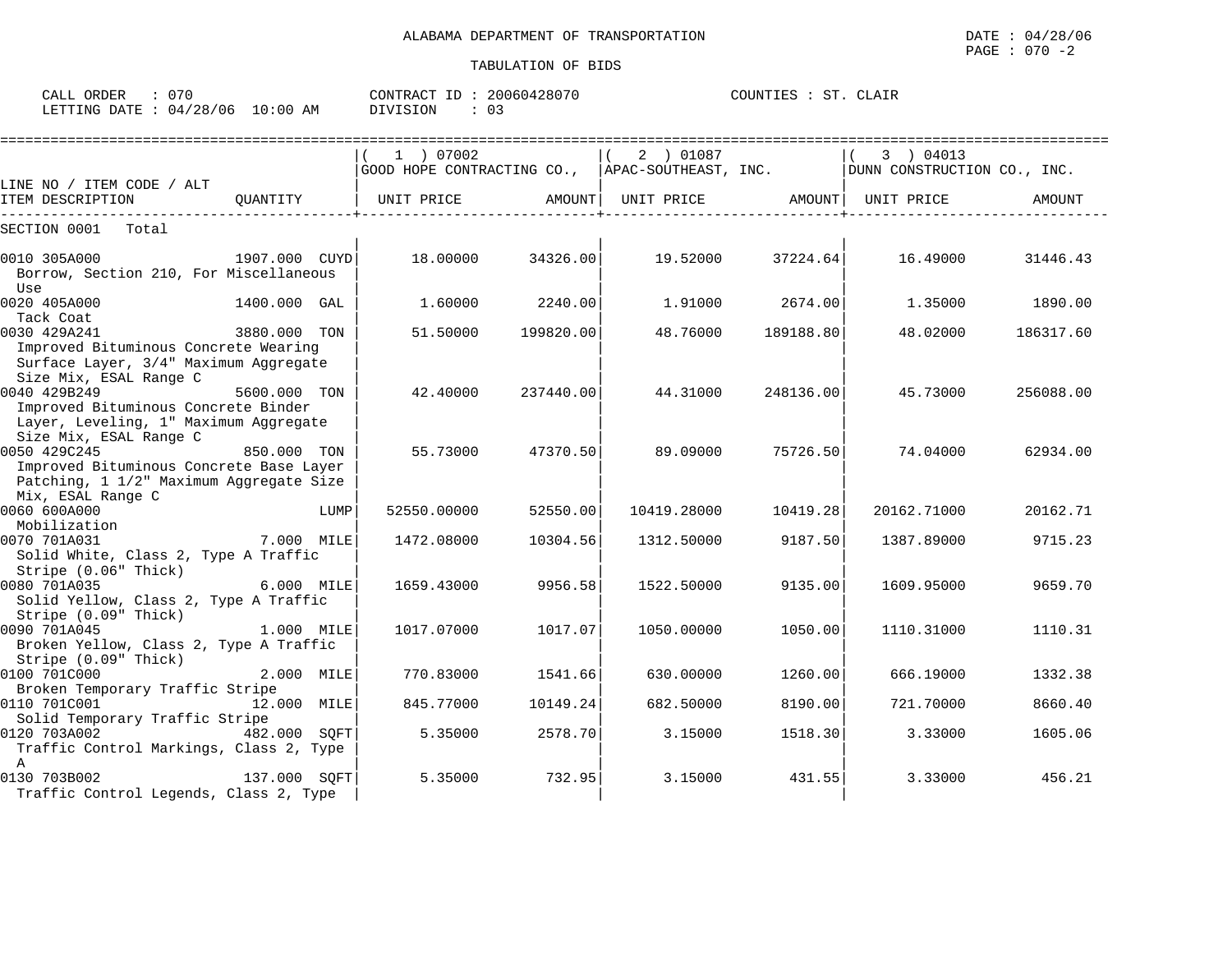| CALL ORDER                      | CONTRACT ID: 20060428070 | COUNTIES : ST.<br>CLAIR |
|---------------------------------|--------------------------|-------------------------|
| LETTING DATE: 04/28/06 10:00 AM | DIVISION                 |                         |

|                                                            |              |      | 1 ) 07002<br>GOOD HOPE CONTRACTING CO., |            | 01087<br>2<br>APAC-SOUTHEAST, INC. |             | 3 ) 04013<br>DUNN CONSTRUCTION CO., INC. |            |
|------------------------------------------------------------|--------------|------|-----------------------------------------|------------|------------------------------------|-------------|------------------------------------------|------------|
| LINE NO / ITEM CODE / ALT                                  |              |      |                                         |            |                                    |             |                                          |            |
| ITEM DESCRIPTION                                           | QUANTITY     |      | UNIT PRICE                              | AMOUNT     | UNIT PRICE                         | AMOUNT      | UNIT PRICE                               | AMOUNT     |
| 0140 705A032                                               | 50.000 EACH  |      | 5.89000                                 | 294.50     | 5.78000                            | 289.00      | 6.11000                                  | 305.50     |
| Pavement Markers, Class A-H, Type 1-B<br>0150 705A037      | 378.000 EACH |      | 5.89000                                 | 2226.42    | 5.78000                            | 2184.84     | 6.11000                                  | 2309.58    |
| Pavement Markers, Class A-H, Type 2-D<br>0160 740B000      | 299.000 SOFT |      | 8.99000                                 | 2688.01    | 8,40000                            | 2511.60     | 9.40000                                  | 2810.60    |
| Construction Signs<br>0170 740E000                         | 50.000 EACH  |      | 1.00000                                 | 50.00      | 16.53000                           | 826.50      | 11.75000                                 | 587.50     |
| Cones (36 Inches High)<br>0180 7400000                     | 1.000        | EACH | 2500.00000                              | 2500.00    | 29549.97000                        | 29549.97    | 21906.51000                              | 21906.51   |
| Pilot Car<br>0190 998A000                                  |              | LUMP | 0.00000                                 | 0.00       | 0.00000                            | 0.00        | 25404.00000                              | 25404.00   |
| Construction Fuel (Maximum Bid Limited<br>To $$41,500.00)$ |              |      |                                         |            |                                    |             |                                          |            |
| SECTION TOTALS                                             |              |      | Ŝ.                                      | 617,786.19 | \$                                 | 629, 503.48 |                                          | 644,701.72 |
| CONTRACT TOTALS                                            |              |      | Ŝ.                                      | 617,786.19 | \$                                 | 629, 503.48 |                                          | 644,701.72 |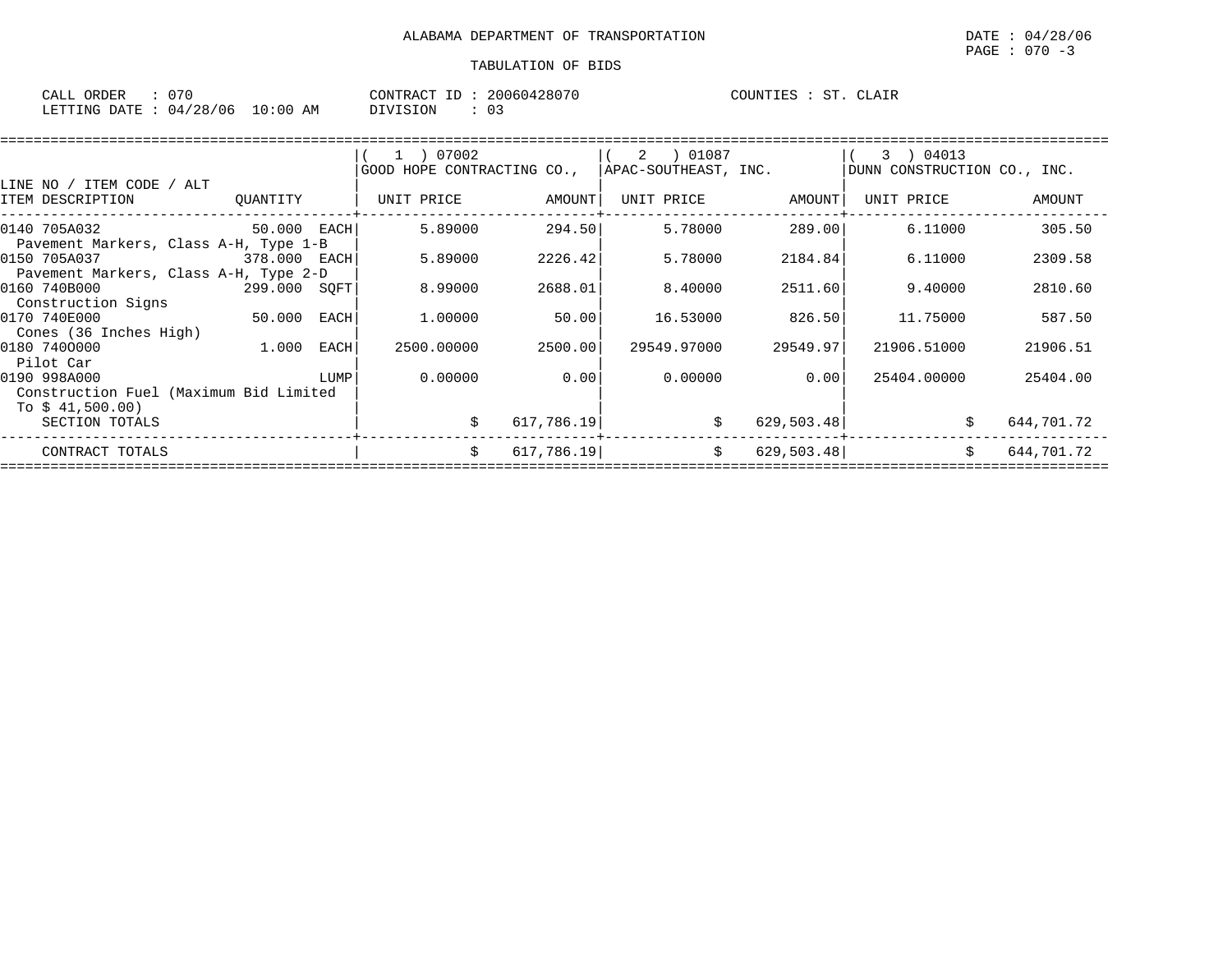### VENDOR RANKING

|      | CALL ORDER : 072<br>CONTRACT DESCRIPTION:<br>in Elba. Length 4.422 mi. | LETTING DATE: 04/28/06 10:00 AM | CONTRACT ID: 20060428072<br>$\cdot$ 07<br>DIVISION<br>CONTRACT TIME : 120<br>RURAL<br>for constructing the Turn Lanes, Resurfacing and Traffic<br>Stripe on CR-404 (Lower Curtis Road) from SR-141 to SR-189 | Working Days | COUNTIES : COFFEE<br>(available days)<br>$PROJECT(S) : IAR-016-000-018$ |                     |                   |
|------|------------------------------------------------------------------------|---------------------------------|--------------------------------------------------------------------------------------------------------------------------------------------------------------------------------------------------------------|--------------|-------------------------------------------------------------------------|---------------------|-------------------|
| RANK | VENDOR NO. / NAME                                                      |                                 |                                                                                                                                                                                                              |              |                                                                         | TOTAL<br><b>BID</b> | % OVER<br>LOW BID |
|      | 02032                                                                  | BULLARD EXCAVATING, INC.        |                                                                                                                                                                                                              |              |                                                                         | \$1,282,742.17      | 100.0000%         |
|      | 23024                                                                  |                                 | WIREGRASS CONSTRUCTION COMPANY, INC.                                                                                                                                                                         |              |                                                                         | 1,387,064.23        | 108.1327%         |
|      | 01087                                                                  | APAC-SOUTHEAST, INC.            |                                                                                                                                                                                                              |              |                                                                         | 1,738,699.51        | 135.5455%         |

PAGE : 072 -1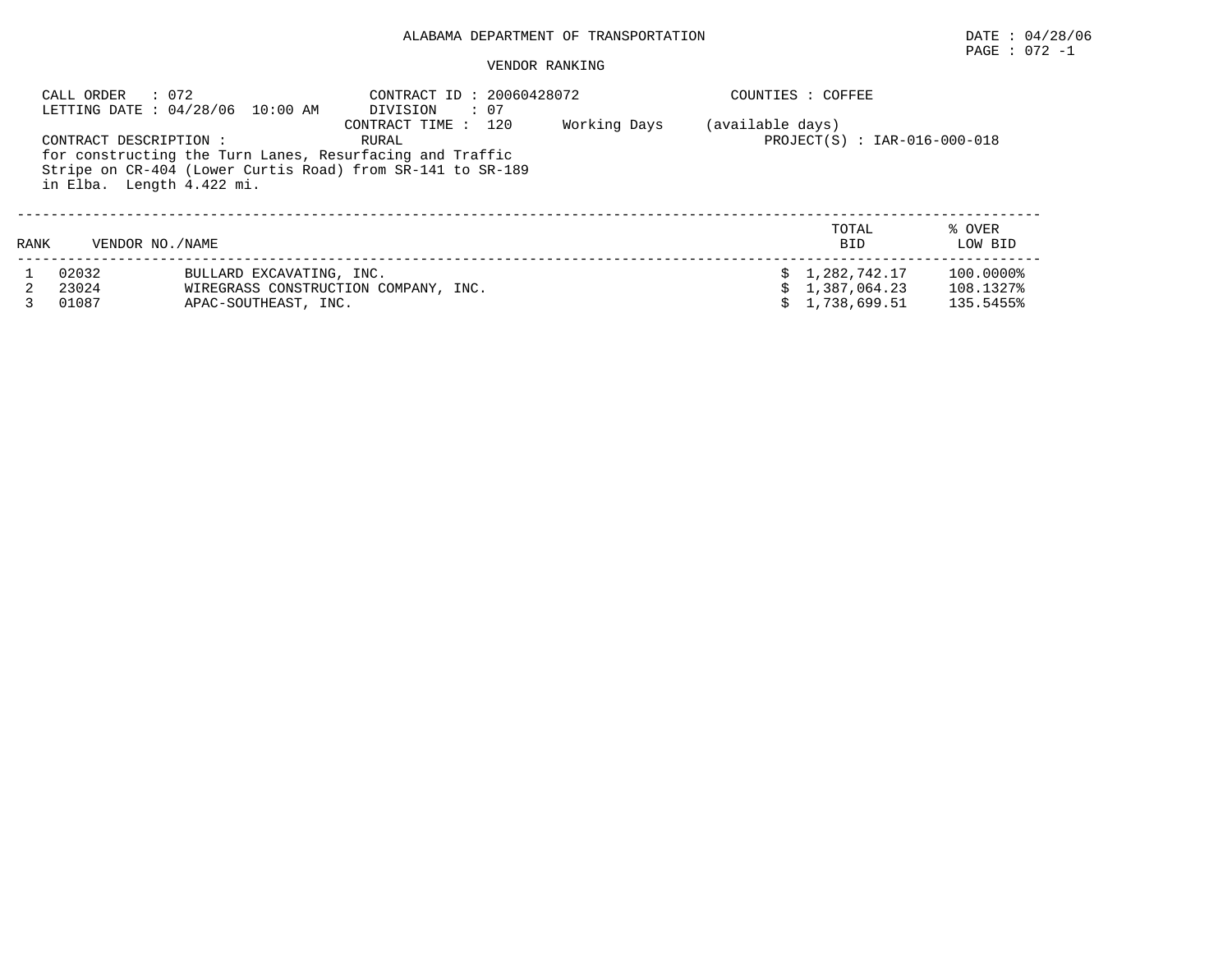| CALL<br>ORDER   | $\sim$ $\sim$ $\sim$ |                  | CONTRA<br>. RACT<br>TD. | ,0428071<br>, 00604           | COUNTIES | COFFEE |
|-----------------|----------------------|------------------|-------------------------|-------------------------------|----------|--------|
| LETTING<br>DATE | /28/06<br>04         | :00<br>L O<br>AΜ | 'VISION                 | $\sim$ $\sim$<br>$\mathbf{U}$ |          |        |

|                                                                   |                                            | $1$ ) 02032                                                                                                                                                                                                                                                                                                                                                                                                                                     |                                                                         | 2 ) 23024                                                                       |                                                                                                                  | 3 ) 01087  |                                                                                                                                                                                                                                                                                                                                     |
|-------------------------------------------------------------------|--------------------------------------------|-------------------------------------------------------------------------------------------------------------------------------------------------------------------------------------------------------------------------------------------------------------------------------------------------------------------------------------------------------------------------------------------------------------------------------------------------|-------------------------------------------------------------------------|---------------------------------------------------------------------------------|------------------------------------------------------------------------------------------------------------------|------------|-------------------------------------------------------------------------------------------------------------------------------------------------------------------------------------------------------------------------------------------------------------------------------------------------------------------------------------|
|                                                                   |                                            |                                                                                                                                                                                                                                                                                                                                                                                                                                                 |                                                                         |                                                                                 |                                                                                                                  |            |                                                                                                                                                                                                                                                                                                                                     |
| LINE NO / ITEM CODE / ALT<br>-------------                        |                                            | UNIT PRICE                                                                                                                                                                                                                                                                                                                                                                                                                                      |                                                                         | UNIT PRICE                                                                      |                                                                                                                  | UNIT PRICE | AMOUNT                                                                                                                                                                                                                                                                                                                              |
|                                                                   |                                            |                                                                                                                                                                                                                                                                                                                                                                                                                                                 |                                                                         |                                                                                 |                                                                                                                  |            |                                                                                                                                                                                                                                                                                                                                     |
| Clearing And Grubbing (Maximum<br>Allowable Bid \$ 4000 Per Acre) | LUMP                                       | 4000.00000                                                                                                                                                                                                                                                                                                                                                                                                                                      |                                                                         | 4000.00000                                                                      |                                                                                                                  |            | 4000.00                                                                                                                                                                                                                                                                                                                             |
|                                                                   |                                            | 10.00000                                                                                                                                                                                                                                                                                                                                                                                                                                        | 3040.00                                                                 | 13.50000                                                                        |                                                                                                                  | 30.00000   | 9120.00                                                                                                                                                                                                                                                                                                                             |
|                                                                   |                                            | 12.00000                                                                                                                                                                                                                                                                                                                                                                                                                                        | 4920.00                                                                 | 15.00000                                                                        |                                                                                                                  | 10,00000   | 4100.00                                                                                                                                                                                                                                                                                                                             |
|                                                                   | EACH                                       | 500.00000                                                                                                                                                                                                                                                                                                                                                                                                                                       | 500.00                                                                  | 550.00000                                                                       |                                                                                                                  | 600.00000  | 600.00                                                                                                                                                                                                                                                                                                                              |
|                                                                   | EACH                                       | 500.00000                                                                                                                                                                                                                                                                                                                                                                                                                                       | 2000.00                                                                 | 550.00000                                                                       |                                                                                                                  | 1500.00000 | 6000.00                                                                                                                                                                                                                                                                                                                             |
| 20385.000                                                         | CUYD                                       | 4.50000                                                                                                                                                                                                                                                                                                                                                                                                                                         | 91732.50                                                                | 4.00000                                                                         |                                                                                                                  | 8.04000    | 163895.40                                                                                                                                                                                                                                                                                                                           |
| Machine Grading Shoulders                                         |                                            |                                                                                                                                                                                                                                                                                                                                                                                                                                                 |                                                                         |                                                                                 |                                                                                                                  |            | 57504.60                                                                                                                                                                                                                                                                                                                            |
|                                                                   |                                            |                                                                                                                                                                                                                                                                                                                                                                                                                                                 |                                                                         |                                                                                 |                                                                                                                  |            | 295.00<br>80.00                                                                                                                                                                                                                                                                                                                     |
| Foundation Backfill, Local                                        |                                            | 300.00000                                                                                                                                                                                                                                                                                                                                                                                                                                       | 8400.00                                                                 | 875.00000                                                                       |                                                                                                                  | 683.33000  | 19133.24                                                                                                                                                                                                                                                                                                                            |
|                                                                   | SOYD                                       | 6.00000                                                                                                                                                                                                                                                                                                                                                                                                                                         | 84726.00                                                                | 6.75000                                                                         |                                                                                                                  | 9.35000    | 132031.35                                                                                                                                                                                                                                                                                                                           |
| Road Mixed, 6" Compacted Thickness                                |                                            |                                                                                                                                                                                                                                                                                                                                                                                                                                                 |                                                                         |                                                                                 |                                                                                                                  |            |                                                                                                                                                                                                                                                                                                                                     |
|                                                                   |                                            |                                                                                                                                                                                                                                                                                                                                                                                                                                                 |                                                                         |                                                                                 |                                                                                                                  |            | 3543.84                                                                                                                                                                                                                                                                                                                             |
|                                                                   |                                            |                                                                                                                                                                                                                                                                                                                                                                                                                                                 |                                                                         |                                                                                 |                                                                                                                  |            | 49632.32                                                                                                                                                                                                                                                                                                                            |
|                                                                   |                                            | 1.75000                                                                                                                                                                                                                                                                                                                                                                                                                                         |                                                                         | 2,00000                                                                         |                                                                                                                  | 1,97000    | 7093.97                                                                                                                                                                                                                                                                                                                             |
|                                                                   |                                            | 51.40000                                                                                                                                                                                                                                                                                                                                                                                                                                        |                                                                         | 51.95000                                                                        |                                                                                                                  | 66.48000   | 326483.28                                                                                                                                                                                                                                                                                                                           |
|                                                                   |                                            | 51.40000                                                                                                                                                                                                                                                                                                                                                                                                                                        |                                                                         | 75.00000                                                                        |                                                                                                                  |            | 9971.00                                                                                                                                                                                                                                                                                                                             |
|                                                                   | 59.000<br>Aggregate Size Mix, ESAL Range B | QUANTITY<br>304.000 SOYD<br>410.000 LF<br>1.000<br>4.000<br>414.000<br>STA<br>CUYD<br>16.000 CUYD<br>28.000 RBST<br>14121.000<br>Soil Aggregate Base Course, Type C,<br>57712.000 SOYD<br>Bituminous Treatment E (With Polymer<br>3601.000 GAL<br>4911.000 TON<br>Improved Bituminous Concrete Wearing<br>Surface Layer, 1/2" Maximum Aggregate<br>100.000 TON<br>Improved Bituminous Concrete Wearing<br>Surface Layer, Leveling, 1/2" Maximum | 25.00000<br>10.00000<br>20.00000<br>5136.000 SOYD<br>0.65000<br>0.86000 | BULLARD EXCAVATING, INC.<br>10350.00<br>590.00<br>320.00<br>3338.40<br>49632.32 | AMOUNT  <br>4000.00<br>35.50000<br>10.00000<br>15.00000<br>0.50000<br>0.94000<br>6301.75<br>252425.40<br>5140.00 |            | WIREGRASS CONSTRUCTION COMP   APAC-SOUTHEAST, INC.<br>AMOUNT<br>4000.00<br>4000.00000<br>4104.00<br>6150.00<br>550.00<br>2200.00<br>81540.00<br>14697.00<br>138.90000<br>590.00<br>5.00000<br>240.00<br>5.00000<br>24500.00<br>95316.75<br>2568.00<br>0.69000<br>54249.28<br>0.86000<br>7202.00<br>255126.45<br>7500.00<br>99.71000 |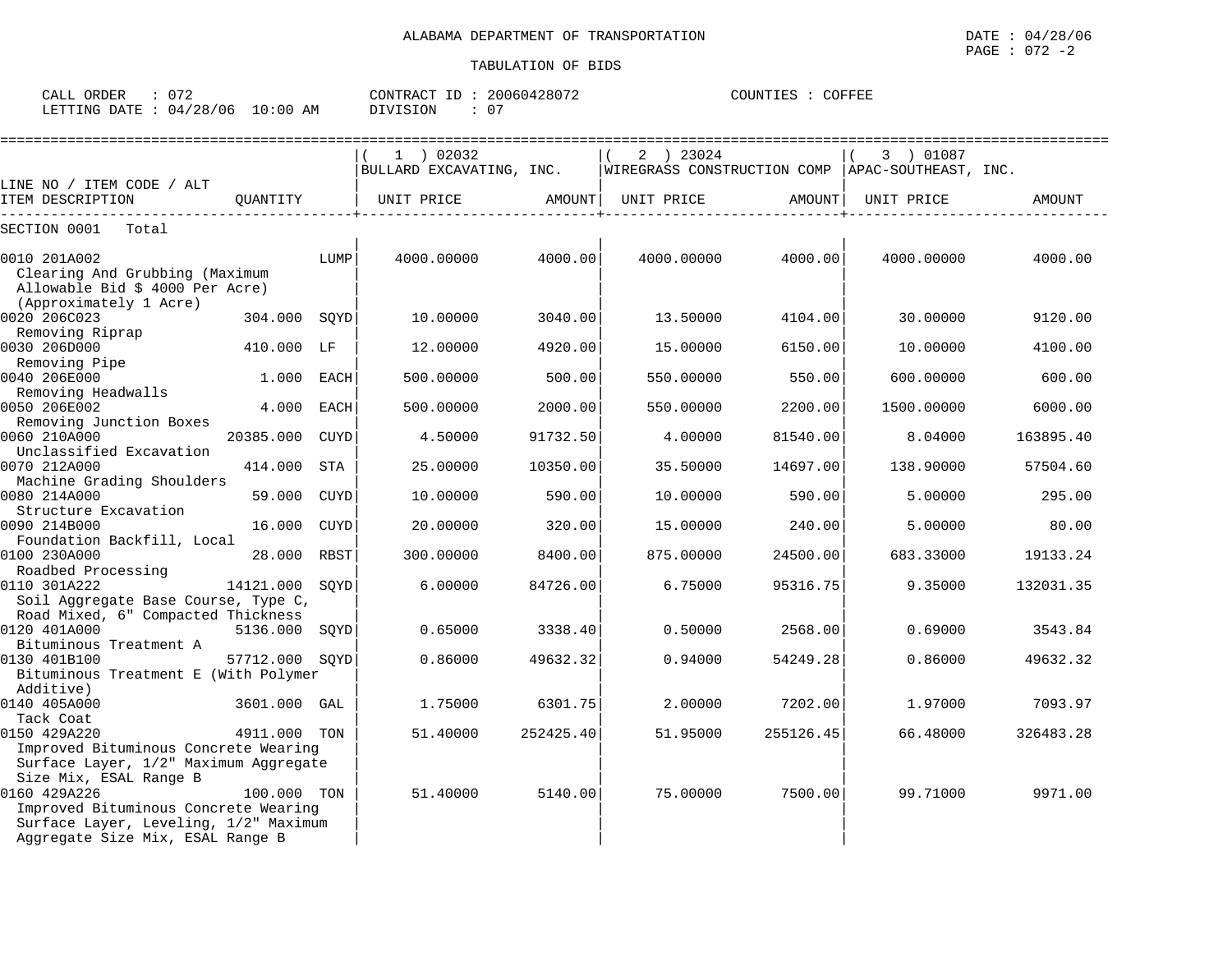| ORDER<br>CALL                    |  | ' ID<br>CONTRACT | 20060428072 | COFFEE<br>COUNTIES |
|----------------------------------|--|------------------|-------------|--------------------|
| LETTING DATE : 04/28/06 10:00 AM |  | DIVISION         | $\sim$ $-$  |                    |

|                                                                                                                        |              |      | $1$ ) 02032                  |           | ) 23024<br>2                                       |           | 3 ) 01087   |           |
|------------------------------------------------------------------------------------------------------------------------|--------------|------|------------------------------|-----------|----------------------------------------------------|-----------|-------------|-----------|
|                                                                                                                        |              |      | BULLARD EXCAVATING, INC.     |           | WIREGRASS CONSTRUCTION COMP   APAC-SOUTHEAST, INC. |           |             |           |
| LINE NO / ITEM CODE / ALT<br>ITEM DESCRIPTION                                                                          |              |      | QUANTITY   UNIT PRICE AMOUNT |           | UNIT PRICE AMOUNT                                  |           | UNIT PRICE  | AMOUNT    |
| 0170 429B221<br>Improved Bituminous Concrete Binder<br>Layer, 1" Maximum Aggregate Size Mix,<br>ESAL Range B           | 9822.000 TON |      | 49.64000                     | 487564.08 | 50.75000                                           | 498466.50 | 60.39000    | 593150.58 |
| 0180 429B225<br>Improved Bituminous Concrete Binder<br>Layer, Patching, 1" Maximum Aggregate<br>Size Mix, ESAL Range B | 75.000 TON   |      | 10.00000                     | 750.00    | 150.00000                                          | 11250.00  | 107.45000   | 8058.75   |
| 0190 530A003<br>30" Roadway Pipe (Class 3 R.C.)                                                                        | 99.000 LF    |      | 88.83000                     | 8794.17   | 75.00000                                           | 7425.00   | 94.50000    | 9355.50   |
| 0200 533A923<br>24" Storm Sewer Pipe (Polyethylene)<br>(Extension)                                                     | 14.000 LF    |      | 50.00000                     | 700.00    | 75.00000                                           | 1050.00   | 80.00000    | 1120.00   |
| 0210 535A001                                                                                                           | 230.000 LF   |      | 40.95000                     | 9418.50   | 37.50000                                           | 8625.00   | 45.00000    | 10350.00  |
| 18" Side Drain Pipe<br>0220 600A000<br>Mobilization                                                                    |              | LUMP | 30000.00000                  | 30000.00  | 35000.00000                                        | 35000.00  | 80000.00000 | 80000.00  |
| 0230 610D003<br>Filter Blanket, Geotextile                                                                             | 300.000 SOYD |      | 2,00000                      | 600.00    | 2.75000                                            | 825.00    | 5.00000     | 1500.00   |
| 0240 614A000<br>Slope Paving                                                                                           | 169.000 CUYD |      | 225.00000                    | 38025.00  | 275.00000                                          | 46475.00  | 289.26000   | 48884.94  |
| 0250 619A002<br>18" Roadway Pipe End Treatment, Class 1                                                                | 1.000 EACH   |      | 525.00000                    | 525.00    | 675.00000                                          | 675.00    | 525.00000   | 525.00    |
| 0260 619A003<br>24" Roadway Pipe End Treatment, Class 1                                                                | 1.000 EACH   |      | 600,00000                    | 600.00    | 875.00000                                          | 875.00    | 600.00000   | 600.00    |
| 0270 619A004<br>30" Roadway Pipe End Treatment, Class 1                                                                | 2.000 EACH   |      | 795.00000                    | 1590.00   | 1250.00000                                         | 2500.00   | 795.00000   | 1590.00   |
| 0280 619A101<br>4.000 EACH<br>18" Side Drain Pipe End Treatment,<br>Class 1                                            |              |      | 600,00000                    | 2400.00   | 675,00000                                          | 2700.00   | 600,00000   | 2400.00   |
| 0290 621C059<br>Inlets, Type P1 Or P3                                                                                  | 1.000 EACH   |      | 2650.00000                   | 2650.00   | 3150.00000                                         | 3150.00   | 2650.00000  | 2650.00   |
| 0300 621D044<br>Inlet Units, Type P1 Or P3                                                                             | $1.000$ EACH |      | 850,00000                    | 850.00    | 400.00000                                          | 400.00    | 850.00000   | 850.00    |
| 0310 650B000                                                                                                           | 1403.000     | CUYD | 8,00000                      | 11224.00  | 5.75000                                            | 8067.25   | 22.43000    | 31469.29  |
| Topsoil From Stockpiles<br>0320 652A100<br>Seeding                                                                     | 8.000 ACRE   |      | 448.00000                    | 3584.00   | 450.00000                                          | 3600.00   | 400.00000   | 3200.00   |
| 0330 654A003<br>11598.000 SOYD<br>Solid Sodding (Centipede)                                                            |              |      | 4.10000                      | 47551.80  | 4.00000                                            | 46392.00  | 4.15000     | 48131.70  |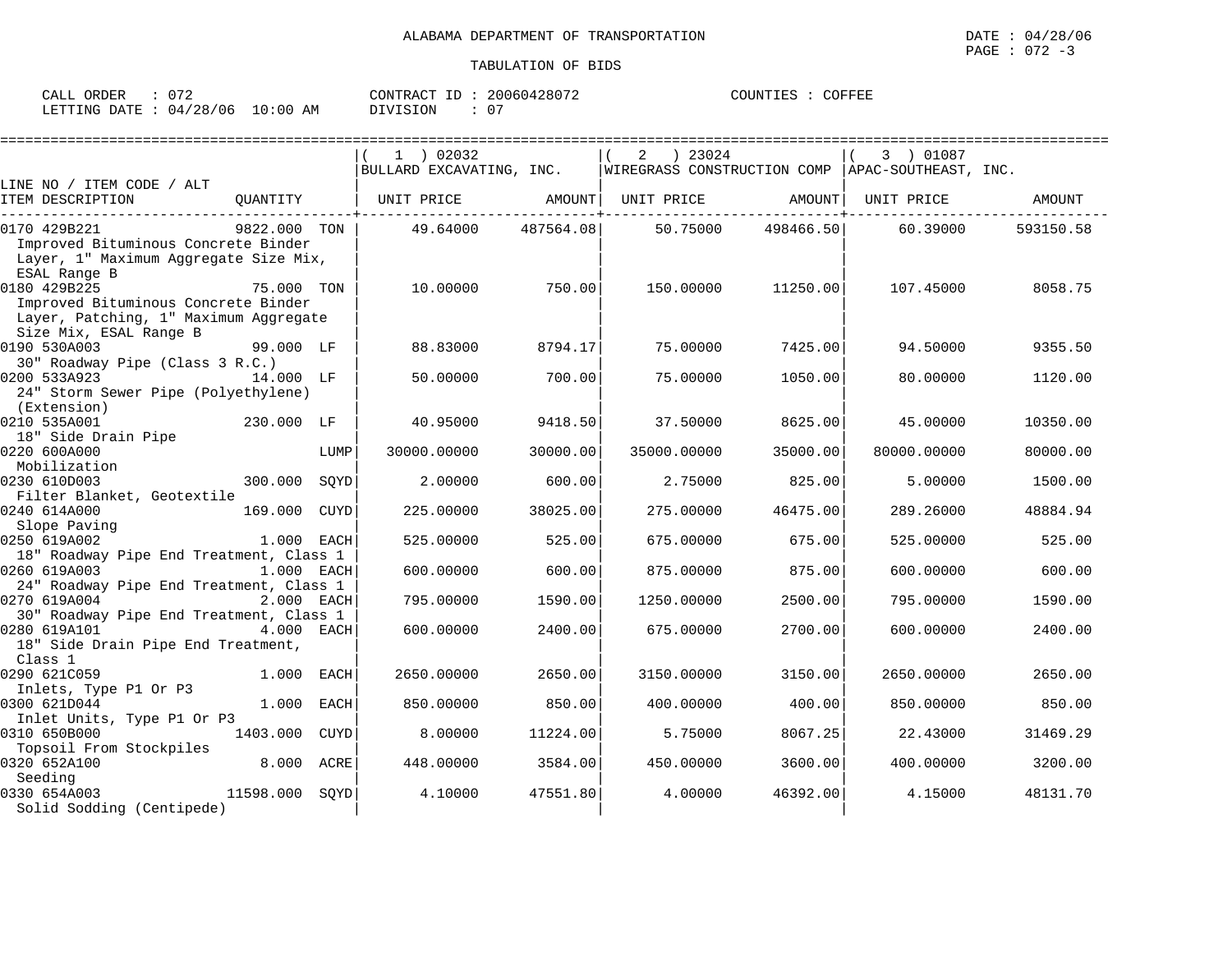| : 072<br>CALL ORDER             | CONTRACT ID: 20060428072 | COUNTIES : COFFEE |
|---------------------------------|--------------------------|-------------------|
| LETTING DATE: 04/28/06 10:00 AM | DIVISION                 |                   |

|                                                                               |               |      | $1$ ) 02032              |          | ) 23024<br>2                                       |          | 3 ) 01087   |          |
|-------------------------------------------------------------------------------|---------------|------|--------------------------|----------|----------------------------------------------------|----------|-------------|----------|
|                                                                               |               |      | BULLARD EXCAVATING, INC. |          | WIREGRASS CONSTRUCTION COMP   APAC-SOUTHEAST, INC. |          |             |          |
| LINE NO / ITEM CODE / ALT<br>ITEM DESCRIPTION                                 | QUANTITY      |      | UNIT PRICE               | AMOUNT   | UNIT PRICE                                         | AMOUNT   | UNIT PRICE  | AMOUNT   |
| 0340 656A010<br>Mulching                                                      | 8.000 ACRE    |      | 365.00000                | 2920.00  | 425.00000                                          | 3400.00  | 390.00000   | 3120.00  |
| 0350 665F000<br>Hay Bales                                                     | 100.000       | EACH | 5.50000                  | 550.00   | 10.00000                                           | 1000.00  | 4.00000     | 400.00   |
| 0360 6651002                                                                  | 150.000       | TON  | 40.00000                 | 6000.00  | 50.00000                                           | 7500.00  | 50.00000    | 7500.00  |
| Temporary Riprap, Class 1<br>0370 665J000                                     | 4830.000 LF   |      | 3.85000                  | 18595.50 | 3.75000                                            | 18112.50 | 3.40000     | 16422.00 |
| Silt Fence, Type A<br>0380 6650001                                            | 4830.000 LF   |      | 0.05000                  | 241.50   | 0.20000                                            | 966.00   | 0.10000     | 483.00   |
| Silt Fence Removal<br>0390 680A000                                            |               | LUMP | 15000.00000              | 15000.00 | 5000.00000                                         | 5000.00  | 10000.00000 | 10000.00 |
| Engineering Controls<br>0400 701A031<br>Solid White, Class 2, Type A Traffic  | 10.000 MILE   |      | 1300.00000               | 13000.00 | 1300.00000                                         | 13000.00 | 1300.00000  | 13000.00 |
| Stripe (0.06" Thick)<br>0410 701A035<br>Solid Yellow, Class 2, Type A Traffic | 7.000 MILE    |      | 1500.00000               | 10500.00 | 1500.00000                                         | 10500.00 | 1500.00000  | 10500.00 |
| Stripe (0.09" Thick)<br>0420 701A045                                          | 3.000 MILE    |      | 875,00000                | 2625.00  | 875.00000                                          | 2625.00  | 875.00000   | 2625.00  |
| Broken Yellow, Class 2, Type A Traffic<br>Stripe (0.09" Thick)                |               |      |                          |          |                                                    |          |             |          |
| 0430 701B005<br>Dotted Class 2, Type A Traffic Stripe<br>$(0.09"$ Thick)      | 1600.000 LF   |      | 0.75000                  | 1200.00  | 0.75000                                            | 1200.00  | 0.75000     | 1200.00  |
| 0440 701C000<br>Broken Temporary Traffic Stripe                               | 7.000 MILE    |      | 620.00000                | 4340.00  | 620.00000                                          | 4340.00  | 620.00000   | 4340.00  |
| 0450 701C001<br>Solid Temporary Traffic Stripe                                | 20.000 MILE   |      | 680,00000                | 13600.00 | 680.00000                                          | 13600.00 | 680,00000   | 13600.00 |
| 0460 701D007<br>Solid Traffic Stripe Removed (Paint)                          | 1.000 MILE    |      | 2500.00000               | 2500.00  | 2500.00000                                         | 2500.00  | 2500.00000  | 2500.00  |
| 0470 703A002<br>Traffic Control Markings, Class 2, Type<br>$\mathbb{A}$       | 2089.000 SOFT |      | 3.00000                  | 6267.00  | 3.00000                                            | 6267.00  | 3.00000     | 6267.00  |
| 0480 703B002<br>Traffic Control Legends, Class 2, Type                        | 247.000 SOFT  |      | 5.00000                  | 1235.00  | 5.00000                                            | 1235.00  | 5.00000     | 1235.00  |
| 0490 703D002<br>Temporary Traffic Control Markings<br>(Paint)                 | 1441.000 SOFT |      | 1.50000                  | 2161.50  | 1.50000                                            | 2161.50  | 1.50000     | 2161.50  |
| 0500 740B000<br>Construction Signs                                            | 221.000       | SOFT | 7.95000                  | 1756.95  | 8,00000                                            | 1768.00  | 8.45000     | 1867.45  |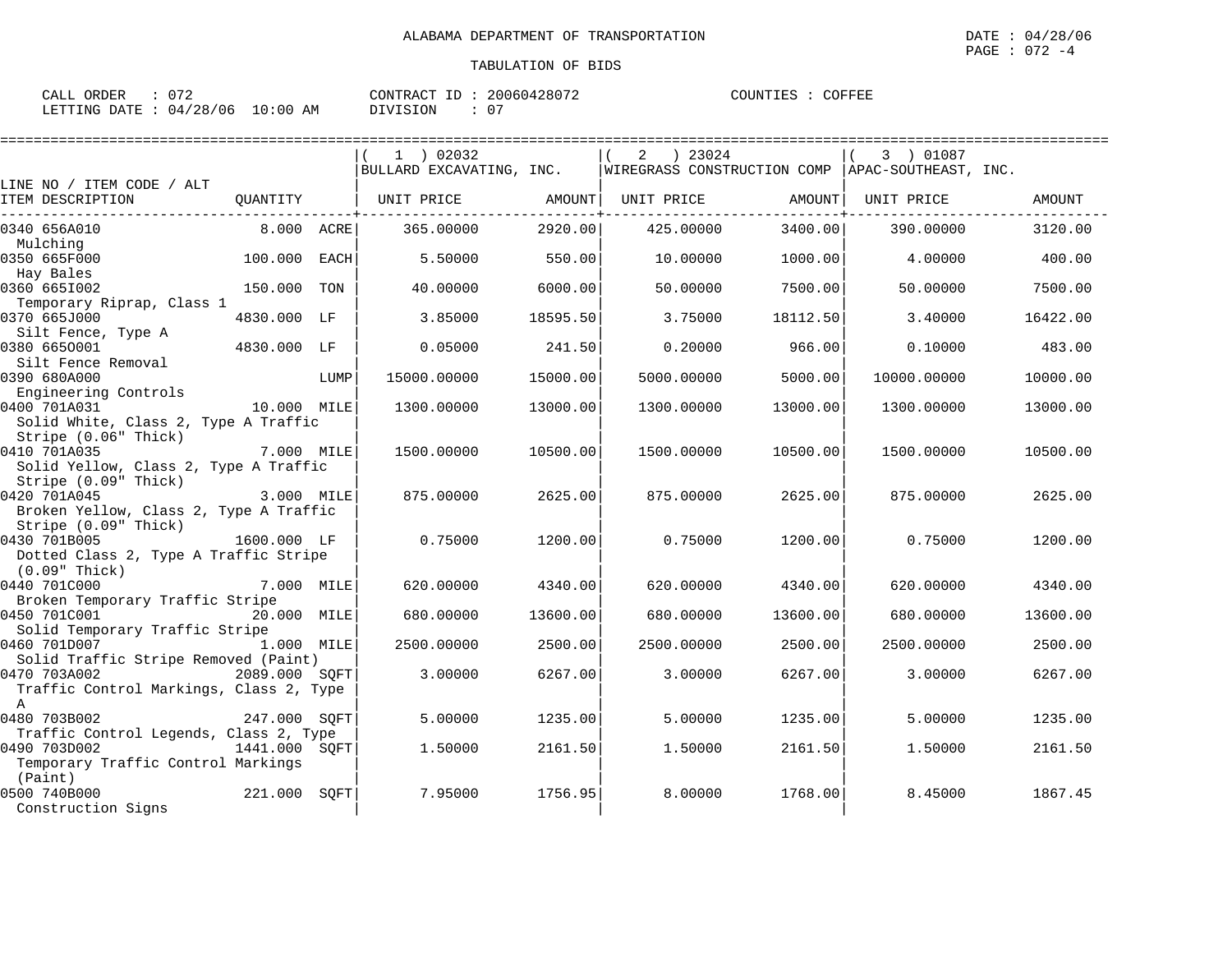| CALL<br>ORDER   | $\sim$ $\sim$ $\sim$ |                  | CONTRA<br>. RACT<br>TD. | ,0428071<br>, 00604           | COUNTIES | COFFEE |
|-----------------|----------------------|------------------|-------------------------|-------------------------------|----------|--------|
| LETTING<br>DATE | /28/06<br>04         | :00<br>L O<br>AΜ | 'VISION                 | $\sim$ $\sim$<br>$\mathbf{U}$ |          |        |

|                                                                             |          |      | 02032<br>$\mathbf{1}$<br>BULLARD EXCAVATING, INC. |                | 2<br>23024<br>WIREGRASS CONSTRUCTION COMP |                 | 01087<br>$3 \rightarrow$<br>APAC-SOUTHEAST, INC. |                |
|-----------------------------------------------------------------------------|----------|------|---------------------------------------------------|----------------|-------------------------------------------|-----------------|--------------------------------------------------|----------------|
| ITEM CODE<br>ALT<br>LINE NO /<br>ITEM DESCRIPTION                           | OUANTITY |      | UNIT PRICE                                        | AMOUNT         | UNIT PRICE                                | AMOUNT          | UNIT PRICE                                       | AMOUNT         |
| 0510 740D000<br>Channelizing Drums                                          | 52.000   | EACH | 68,90000                                          | 3582.80        | 65.00000                                  | 3380.00         | 52.65000                                         | 2737.80        |
| 0520 7401005<br>Warning Lights, Type B (Detachable Head                     | 1.000    | EACH | 424.00000                                         | 424.00         | 500.00000                                 | 500.00          | 421,00000                                        | 421.00         |
| 0530 7400000<br>Pilot Car                                                   | 1.000    | EACH | 2000.00000                                        | 2000.00        | 500.00000                                 | 500.00          | 1000,00000                                       | 1000.00        |
| 0540 998A000<br>Construction Fuel (Maximum Bid Limited<br>To $$72,500.00$ ) |          | LUMP | 0.00000                                           | 0.00           | 49500,00000                               | 49500.00        | 0.00000                                          | 0.00           |
| SECTION TOTALS                                                              |          |      |                                                   | \$1,282,742.17 |                                           | \$1,387,064.23] |                                                  | \$1,738,699.51 |
| CONTRACT TOTALS                                                             |          |      |                                                   | \$1,282,742.17 |                                           | \$1,387,064.23] |                                                  | \$1,738,699.51 |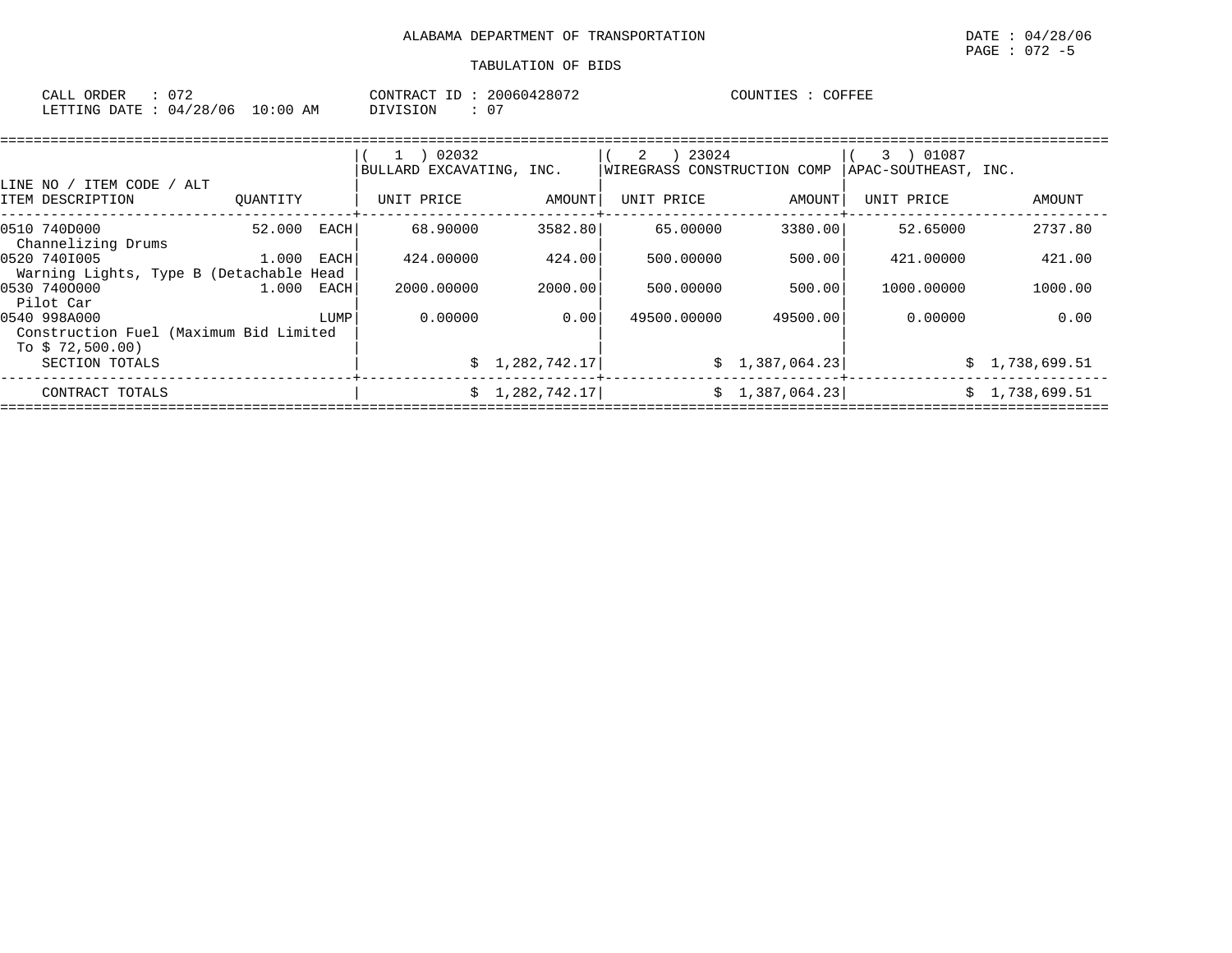### VENDOR RANKING

|      | CALL ORDER<br>: 074<br>CONTRACT DESCRIPTION:<br>mi. | LETTING DATE : 04/28/06 10:00 AM<br>for constructing the Turn Lane (Grade, Drainage and | CONTRACT ID: 20060428074<br>DIVISION<br>. 08<br>CONTRACT TIME : 120<br>RURAL<br>Pavement) on SR-69 at SR-114 near Myrtlewood. Length 0.520 | Working Days | (available days) | COUNTIES : MARENGO<br>$PROJECT(S) : ST-046-069-001$ |                   |
|------|-----------------------------------------------------|-----------------------------------------------------------------------------------------|--------------------------------------------------------------------------------------------------------------------------------------------|--------------|------------------|-----------------------------------------------------|-------------------|
| RANK | VENDOR NO. / NAME                                   |                                                                                         |                                                                                                                                            |              |                  | TOTAL<br><b>BID</b>                                 | % OVER<br>LOW BID |
|      | 03104                                               | CARCEL & G. CONSTRUCTION, LLC                                                           |                                                                                                                                            |              |                  | \$1,565,561.80                                      | 100.0000%         |
|      | 20050                                               | TOMLIN CONSTRUCTION, LLC                                                                |                                                                                                                                            |              |                  | \$1,657,207.66                                      | 105.8539%         |
|      | 10026                                               | JRD CONTRACTING, INC.                                                                   |                                                                                                                                            |              |                  | \$1.694.975.03                                      | 108.2662%         |
|      | 01073                                               | ASPHALT SUPPLY, LLC                                                                     |                                                                                                                                            |              |                  | \$1,812,472.94                                      | 115.7714%         |
|      | 18024                                               | RACON, INC.                                                                             |                                                                                                                                            |              |                  | 1,829,029.85                                        | 116.8290%         |
| 6    | 23056                                               |                                                                                         | JOHN G. WALTON CONSTRUCTION COMPANY, INC.                                                                                                  |              |                  | 2,624,036.20                                        | 167.6099%         |

PAGE : 074 -1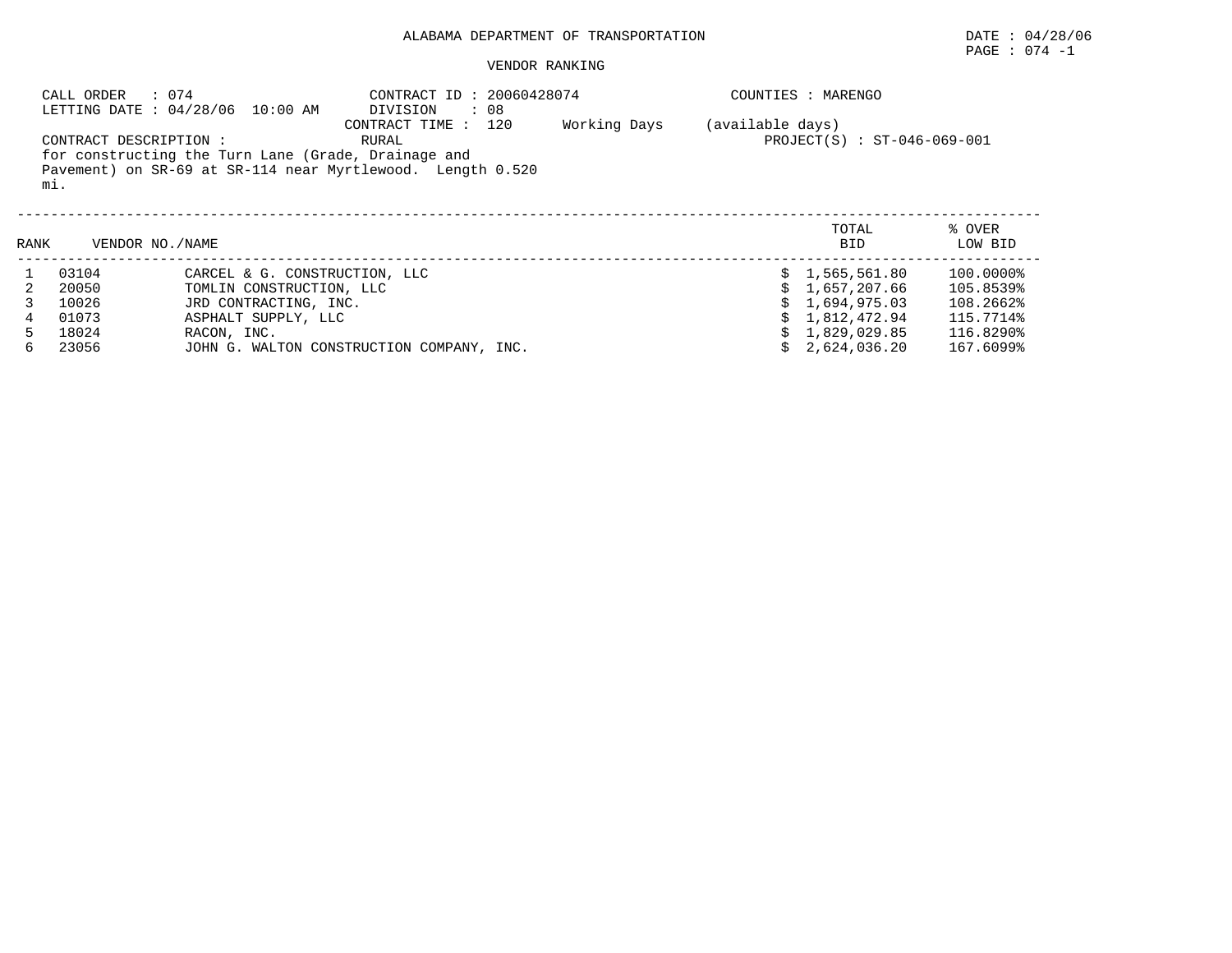| ORDER<br>CALL (                  |  | CONTRACT ID : | 20060428074 | COUNTIES | MARENGO |
|----------------------------------|--|---------------|-------------|----------|---------|
| LETTING DATE : 04/28/06 10:00 AM |  | DIVISION      | 08          |          |         |

|                                       |              |             | 1 ) 03104                                            |           | 2 ) 20050   |           | 3 ) 10026             |           |
|---------------------------------------|--------------|-------------|------------------------------------------------------|-----------|-------------|-----------|-----------------------|-----------|
|                                       |              |             | CARCEL & G. CONSTRUCTION, L TOMLIN CONSTRUCTION, LLC |           |             |           | JRD CONTRACTING, INC. |           |
| LINE NO / ITEM CODE / ALT             |              |             |                                                      |           |             |           |                       |           |
| ITEM DESCRIPTION                      | OUANTITY     |             | UNIT PRICE                                           | AMOUNT    | UNIT PRICE  | AMOUNT    | UNIT PRICE            | AMOUNT    |
| SECTION 0001<br>Total                 |              |             |                                                      |           |             |           |                       |           |
| 0010 201A002                          |              | LUMP        | 51000.00000                                          | 51000.00  | 68000.00000 | 68000.00  | 68000.00000           | 68000.00  |
| Clearing And Grubbing (Maximum        |              |             |                                                      |           |             |           |                       |           |
| Allowable Bid \$ 4000.00 Per Acre)    |              |             |                                                      |           |             |           |                       |           |
| (Approx. 17 Acres)                    |              |             |                                                      |           |             |           |                       |           |
| 0020 210A000                          | 16007.000    | <b>CUYD</b> | 4.00000                                              | 64028.00  | 3.43000     | 54904.01  | 3.00000               | 48021.00  |
| Unclassified Excavation               |              |             |                                                      |           |             |           |                       |           |
| 0030 210D000                          | 16514.000    | <b>CUYD</b> | 5.50000                                              | 90827.00  | 7.75000     | 127983.50 | 6.00000               | 99084.00  |
| Borrow Excavation                     |              |             |                                                      |           |             |           |                       |           |
| 0040 210D011                          | 1000.000     | CUYD        | 7.50000                                              | 7500.00   | 7.75000     | 7750.00   | 6.50000               | 6500.00   |
| Borrow Excavation (A-4 Or Better)     |              |             |                                                      |           |             |           |                       |           |
| 0050 210D025                          | 8142.000     | CUYD        | 6.00000                                              | 48852.00  | 7.75000     | 63100.50  | 7.50000               | 61065.00  |
| Borrow Excavation (Improved Roadbed)  |              |             |                                                      |           |             |           |                       |           |
| 0060 214A000                          | 351.000      | CUYD        | 6.00000                                              | 2106.00   | 15,00000    | 5265.00   | 15.75000              | 5528.25   |
| Structure Excavation                  |              |             |                                                      |           |             |           |                       |           |
| 0070 214B001                          | 64.000       | CUYD        | 37.00000                                             | 2368.00   | 49.88000    | 3192.32   | 47.25000              | 3024.00   |
| Foundation Backfill, Commercial       |              |             |                                                      |           |             |           |                       |           |
| 0080 230A000                          | 84.000       | RBST        | 150.00000                                            | 12600.00  | 280.59000   | 23569.56  | 350.00000             | 29400.00  |
| Roadbed Processing<br>0090 401A047    | 13934.000    | SOYD        | 2.95000                                              | 41105.30  | 2.07000     | 28843.38  | 1.85000               | 25777.90  |
| Bituminous Treatment A, MC-70         |              |             |                                                      |           |             |           |                       |           |
| 0100 405A000                          | 1664.000     | GAL         | 3.50000                                              | 5824.00   | 2.58000     | 4293.12   | 2.56000               | 4259.84   |
| Tack Coat                             |              |             |                                                      |           |             |           |                       |           |
| 0110 424A360                          | 1400.000 TON |             | 68.00000                                             | 95200.00  | 61.46000    | 86044.00  | 63.98000              | 89572.00  |
| Superpave Bituminous Concrete Wearing |              |             |                                                      |           |             |           |                       |           |
| Surface Layer, 1/2" Maximum Aggregate |              |             |                                                      |           |             |           |                       |           |
| Size Mix, ESAL Range C/D              |              |             |                                                      |           |             |           |                       |           |
| 0120 424B650                          | 2458.000 TON |             | 71,00000                                             | 174518.00 | 64.54000    | 158639.32 | 67.28000              | 165374.24 |
| Superpave Bituminous Concrete Upper   |              |             |                                                      |           |             |           |                       |           |
| Binder Layer, 3/4" Maximum Aggregate  |              |             |                                                      |           |             |           |                       |           |
| Size Mix, ESAL Range C/D              |              |             |                                                      |           |             |           |                       |           |
| 0130 424B654                          | 100.000 TON  |             | 85,00000                                             | 8500.00   | 91.04000    | 9104.00   | 67.28000              | 6728.00   |
| Superpave Bituminous Concrete Upper   |              |             |                                                      |           |             |           |                       |           |
| Binder Layer, Patching, 3/4" Maximum  |              |             |                                                      |           |             |           |                       |           |
| Aggregate Size Mix, ESAL Range C/D    |              |             |                                                      |           |             |           |                       |           |
| 0140 424B658                          | 1531.000 TON |             | 71.00000                                             | 108701.00 | 64.54000    | 98810.74  | 67.28000              | 103005.68 |
| Superpave Bituminous Concrete Upper   |              |             |                                                      |           |             |           |                       |           |
| Binder Layer, Leveling, 3/4" Maximum  |              |             |                                                      |           |             |           |                       |           |
| Aggregate Size Mix, ESAL Range C/D    |              |             |                                                      |           |             |           |                       |           |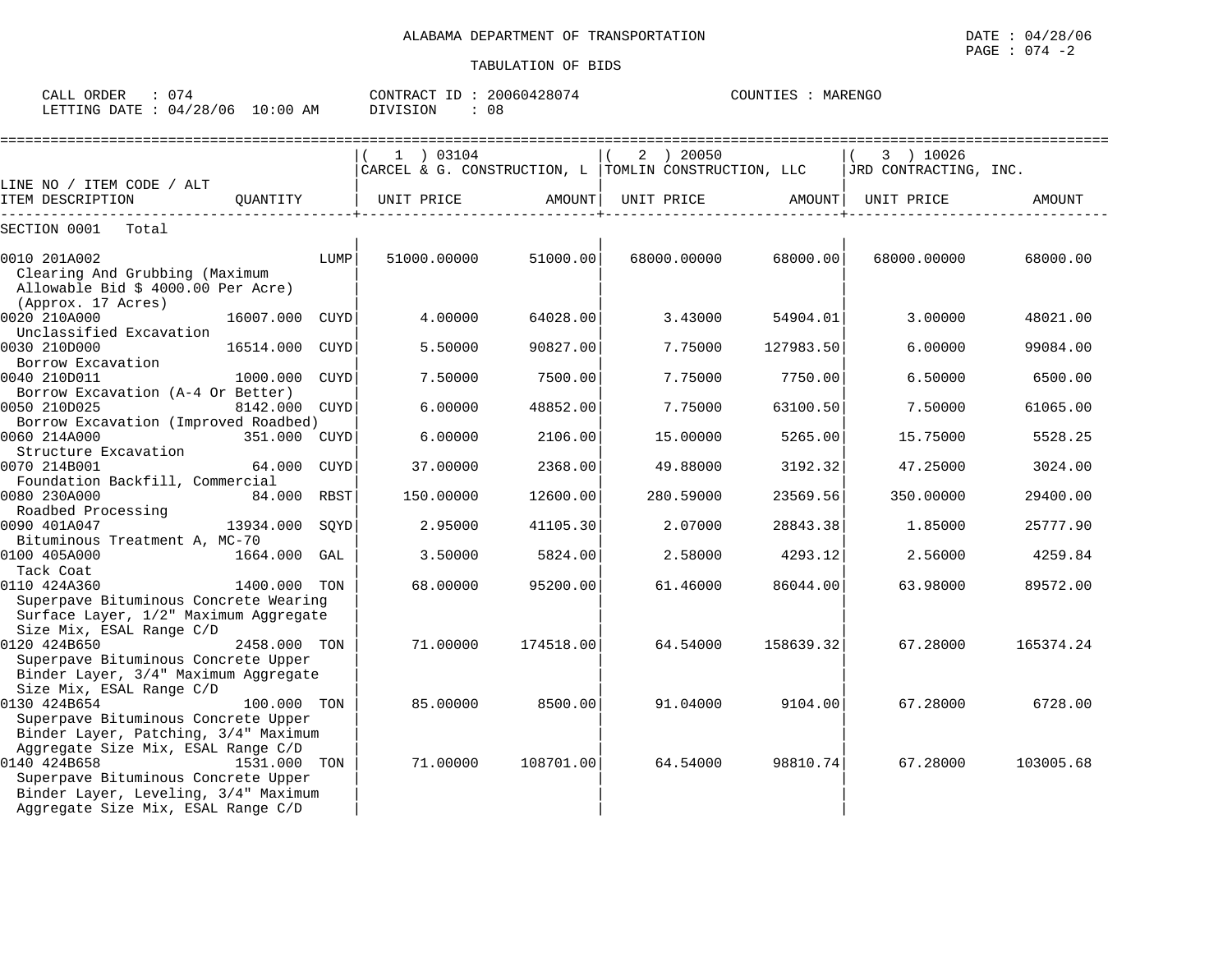| CALL ORDER                      |  |          | CONTRACT ID: 20060428074 | COUNTIES : MARENGO |  |
|---------------------------------|--|----------|--------------------------|--------------------|--|
| LETTING DATE: 04/28/06 10:00 AM |  | DIVISION | 08                       |                    |  |

|                                                                                |              |      |                                                        | ======================        |                   |                    |                       |           |
|--------------------------------------------------------------------------------|--------------|------|--------------------------------------------------------|-------------------------------|-------------------|--------------------|-----------------------|-----------|
|                                                                                |              |      | 1 03104                                                |                               | ) 20050<br>2      |                    | 3 ) 10026             |           |
|                                                                                |              |      | CARCEL & G. CONSTRUCTION, L   TOMLIN CONSTRUCTION, LLC |                               |                   |                    | JRD CONTRACTING, INC. |           |
| LINE NO / ITEM CODE / ALT                                                      |              |      |                                                        |                               |                   |                    |                       |           |
| ITEM DESCRIPTION<br>-----------------------                                    | OUANTITY     |      | UNIT PRICE                                             | AMOUNT<br>------------------- | UNIT PRICE AMOUNT | ------------+----- | UNIT PRICE            | AMOUNT    |
| 0150 424B681                                                                   | 4475.000 TON |      | 63.00000                                               | 281925.00                     | 62.77000          | 280895.75          | 65.41000              | 292709.75 |
| Superpave Bituminous Concrete Lower<br>Binder Layer, 1" Maximum Aggregate Size |              |      |                                                        |                               |                   |                    |                       |           |
| Mix, ESAL Range C/D                                                            |              |      |                                                        |                               |                   |                    |                       |           |
| 0160 428B000<br>Scoring Bituminous Pavement Surface By<br>Rolling              | 8900.000 LF  |      | 1.50000                                                | 13350.00                      | 0.45000           | 4005.00            | 0.28000               | 2492.00   |
| 0170 430B000                                                                   | 300.000 TON  |      | 40.00000                                               | 12000.00                      | 43.65000          | 13095.00           | 30,00000              | 9000.00   |
| Aggregate Surfacing (ALDOT #467 Or #57)                                        |              |      |                                                        |                               |                   |                    |                       |           |
| 0180 502A000                                                                   | 4725.000 LB  |      | 0.70000                                                | 3307.50                       | 1.50000           | 7087.50            | 1.60000               | 7560.00   |
| Steel Reinforcement                                                            |              |      |                                                        |                               |                   |                    |                       |           |
| 0190 524B011                                                                   | 44.000 CUYD  |      | 1000.00000                                             | 44000.00                      | 1200.00000        | 52800.00           | 1264.20000            | 55624.80  |
| Culvert Concrete Extension (Cast In<br>Place)                                  |              |      |                                                        |                               |                   |                    |                       |           |
| 0200 530A002                                                                   | 116.000 LF   |      | 51.00000                                               | 5916.00                       | 48.50000          | 5626.00            | 45.00000              | 5220.00   |
| 24" Roadway Pipe (Class 3 R.C.)                                                |              |      |                                                        |                               |                   |                    |                       |           |
| 0210 530A004                                                                   | 72.000 LF    |      | 71,00000                                               | 5112.00                       | 84.97000          | 6117.84            | 80.00000              | 5760.00   |
| 36" Roadway Pipe (Class 3 R.C.)<br>0220 530B006                                | 80.000 LF    |      | 120.00000                                              | 9600.00                       | 160.57000         | 12845.60           | 150.00000             | 12000.00  |
| 59" Span, 36" Rise Roadway Pipe (Class                                         |              |      |                                                        |                               |                   |                    |                       |           |
| 3 R.C.                                                                         |              |      |                                                        |                               |                   |                    |                       |           |
| 0230 600A000                                                                   |              | LUMP | 104000.00000                                           | 104000.00                     | 80000.00000       | 80000.00           | 101098.51000          | 101098.51 |
| Mobilization                                                                   |              |      |                                                        |                               |                   |                    |                       |           |
| 0240 602A000                                                                   | 29.000 EACH  |      | 150.00000                                              | 4350.00                       | 121.37000         | 3519.73            | 200.00000             | 5800.00   |
| Right Of Way Markers                                                           |              |      |                                                        |                               |                   |                    |                       |           |
| 0250 606A000                                                                   | 500.000 LF   |      | 10.00000                                               | 5000.00                       | 16.96000          | 8480.00            | 15.00000              | 7500.00   |
| 6" Underdrain Pipe                                                             |              |      |                                                        |                               |                   |                    |                       |           |
| 0260 610C001                                                                   | 32.000       | TON  | 50.00000                                               | 1600.00                       | 74.82000          | 2394.24            | 55.00000              | 1760.00   |
| Loose Riprap, Class 2                                                          |              |      |                                                        |                               |                   |                    |                       |           |
| 0270 610D003                                                                   | 25.000       | SOYD | 10.00000                                               | 250.00                        | 7.46000           | 186.50             | 20.00000              | 500.00    |
| Filter Blanket, Geotextile<br>0280 619A003                                     | 1.000 EACH   |      | 1000.00000                                             | 1000.00                       | 1166.42000        | 1166.42            | 684.78000             | 684.78    |
| 24" Roadway Pipe End Treatment, Class 1                                        |              |      |                                                        |                               |                   |                    |                       |           |
| 0290 619A005                                                                   | 2.000 EACH   |      | 1200.00000                                             | 2400.00                       | 1772.00000        | 3544.00            | 1053.50000            | 2107.00   |
| 36" Roadway Pipe End Treatment, Class 1                                        |              |      |                                                        |                               |                   |                    |                       |           |
| 0300 619B021                                                                   | 2.000 EACH   |      | 1500.00000                                             | 3000.00                       | 3296.99000        | 6593.98            | 1527.58000            | 3055.16   |
| 59" Span, 36" Rise Roadway Pipe End                                            |              |      |                                                        |                               |                   |                    |                       |           |
| Treatment, Class 1                                                             |              |      |                                                        |                               |                   |                    |                       |           |
| 0310 621A005                                                                   | 2.000 EACH   |      | 2000.00000                                             | 4000.00                       | 2400.00000        | 4800.00            | 2581.08000            | 5162.16   |
| Junction Boxes, Type 1                                                         |              |      |                                                        |                               |                   |                    |                       |           |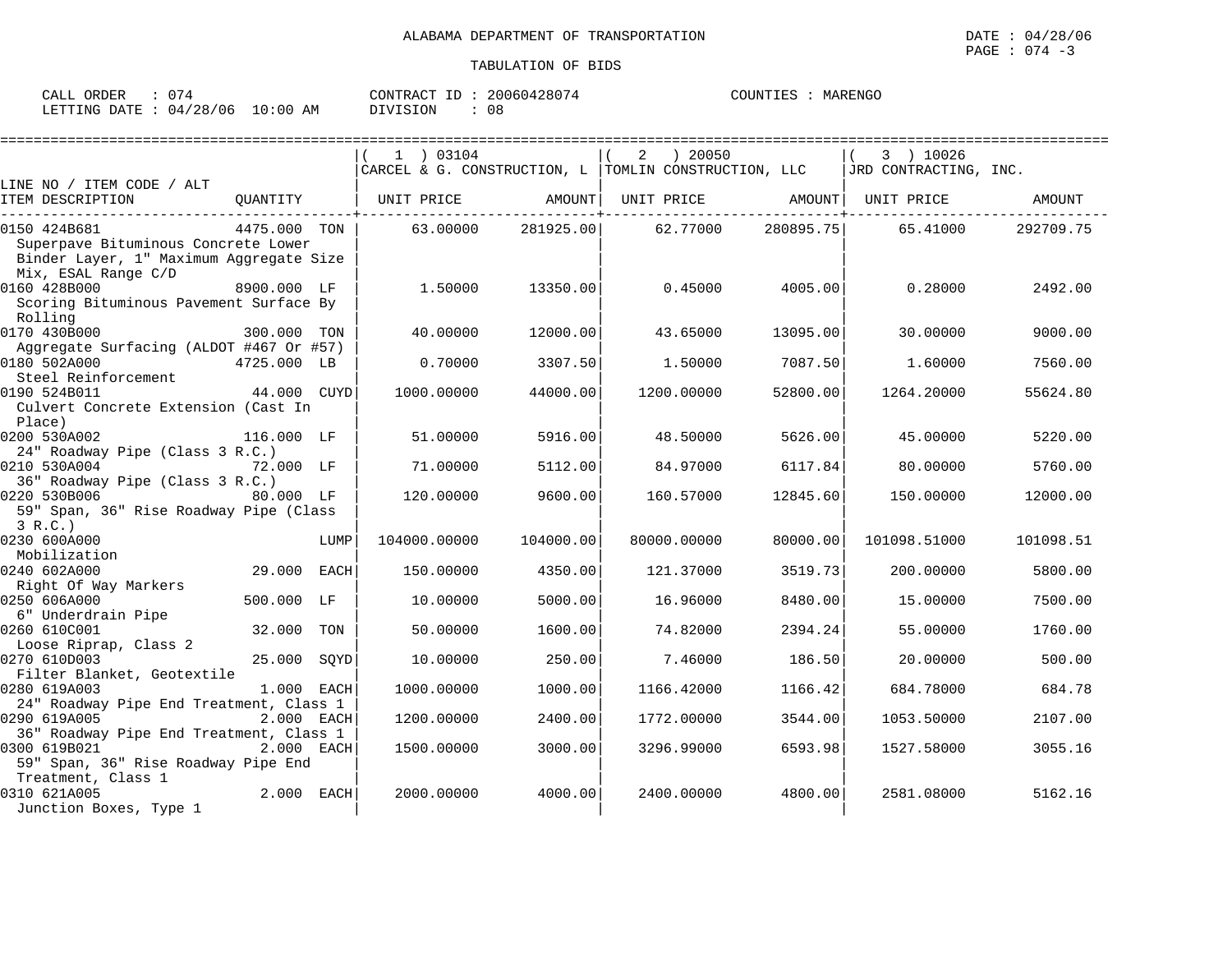| CALL ORDER | : 074                           | CONTRACT ID: 20060428074 | COUNTIES<br>: MARENGO |
|------------|---------------------------------|--------------------------|-----------------------|
|            | LETTING DATE: 04/28/06 10:00 AM | 08<br>DIVISION           |                       |

|                                                                       |              |      | 1 03104    |          | ) 20050<br>2                                         |          | 3 ) 10026             |          |
|-----------------------------------------------------------------------|--------------|------|------------|----------|------------------------------------------------------|----------|-----------------------|----------|
|                                                                       |              |      |            |          | CARCEL & G. CONSTRUCTION, L TOMLIN CONSTRUCTION, LLC |          | JRD CONTRACTING, INC. |          |
| LINE NO / ITEM CODE / ALT<br>ITEM DESCRIPTION                         | OUANTITY     |      | UNIT PRICE | AMOUNT   | UNIT PRICE                                           | AMOUNT   | UNIT PRICE            | AMOUNT   |
| 0320 621A013                                                          | 2.000 EACH   |      | 3100.00000 | 6200.00  | 5000.00000                                           | 10000.00 | 5794.25000            | 11588.50 |
| Junction Boxes, Type Special<br>0330 621B005                          | 2.000 EACH   |      | 250.00000  | 500.00   | 750.00000                                            | 1500.00  | 790.13000             | 1580.26  |
| Junction Box Units, Type 1<br>0340 621I001<br>Stilling Basins, Type 1 | 1.000 EACH   |      | 5200.00000 | 5200.00  | 7000.00000                                           | 7000.00  | 7901.25000            | 7901.25  |
| 0350 641A682<br>6 Inch Ductile Iron Water Main Laid                   | 636.000 LF   |      | 20.00000   | 12720.00 | 45.31000                                             | 28817.16 | 29.89000              | 19010.04 |
| (Restrained Joint)<br>0360 641A742                                    | 196.000 LF   |      | 6.00000    | 1176.00  | 7.47000                                              | 1464.12  | 12.58000              | 2465.68  |
| 3 Inch P.V.C. Water Main Laid<br>0370 641A746                         | 4140.000 LF  |      | 8.00000    | 33120.00 | 13.05000                                             | 54027.00 | 15.17000              | 62803.80 |
| 6 Inch P.V.C. Water Main Laid<br>0380 641C500                         | 1935.000 LB  |      | 6,00000    | 11610.00 | 1,90000                                              | 3676.50  | 3.92000               | 7585.20  |
| Ductile Iron Fittings<br>0390 641D500                                 | 3.000        | EACH | 2400.00000 | 7200.00  | 2627.11000                                           | 7881.33  | 3145.80000            | 9437.40  |
| Fire Hydrant<br>0400 641J512<br>3 Inch Gate Valve With Box            | 1.000        | EACH | 300.00000  | 300.00   | 556.02000                                            | 556.02   | 814.54000             | 814.54   |
| 0410 641J516<br>6 Inch Gate Valve With Box                            | 9.000        | EACH | 450.00000  | 4050.00  | 755.25000                                            | 6797.25  | 1039.24000            | 9353.16  |
| 0420 641L500<br>Concrete for Water Mains (Thrust Blocks               | 6.000 CUYD   |      | 300.00000  | 1800.00  | 223.20000                                            | 1339.20  | 252.79000             | 1516.74  |
| 0430 641M512<br>6 Inch Retainer Gland                                 | 76.000 EACH  |      | 1,00000    | 76.00    | 91.91000                                             | 6985.16  | 63.19000              | 4802.44  |
| 0440 641N510<br>6 Inch x 6 Inch Anchor Tee                            | 4.000        | EACH | 200.00000  | 800.00   | 198.09000                                            | 792.36   | 561.75000             | 2247.00  |
| 0450 649A635<br>12 Inch Steel Encasement Pipe, Type 2<br>Installation | 180.000 LF   |      | 116,00000  | 20880.00 | 187.19000                                            | 33694.20 | 185.38000             | 33368.40 |
| 0460 650A000<br>Topsoil                                               | 200.000      | CUYD | 9.00000    | 1800.00  | 6.02000                                              | 1204.00  | 10.00000              | 2000.00  |
| 0470 650B000<br>Topsoil From Stockpiles                               | 3620.000     | CUYD | 5.00000    | 18100.00 | 4.83000                                              | 17484.60 | 4.00000               | 14480.00 |
| 0480 652A100<br>Seeding                                               | 17.000       | ACRE | 550.00000  | 9350.00  | 602.27000                                            | 10238.59 | 561.75000             | 9549.75  |
| 0490 656A010<br>Mulching                                              | 17.000       | ACRE | 500.00000  | 8500.00  | 481.82000                                            | 8190.94  | 449.40000             | 7639.80  |
| 0500 659A034<br>Rolled Erosion Control Product, Type<br>(2B)          | 350.000 SOYD |      | 4.00000    | 1400.00  | 4.82000                                              | 1687.00  | 4.49000               | 1571.50  |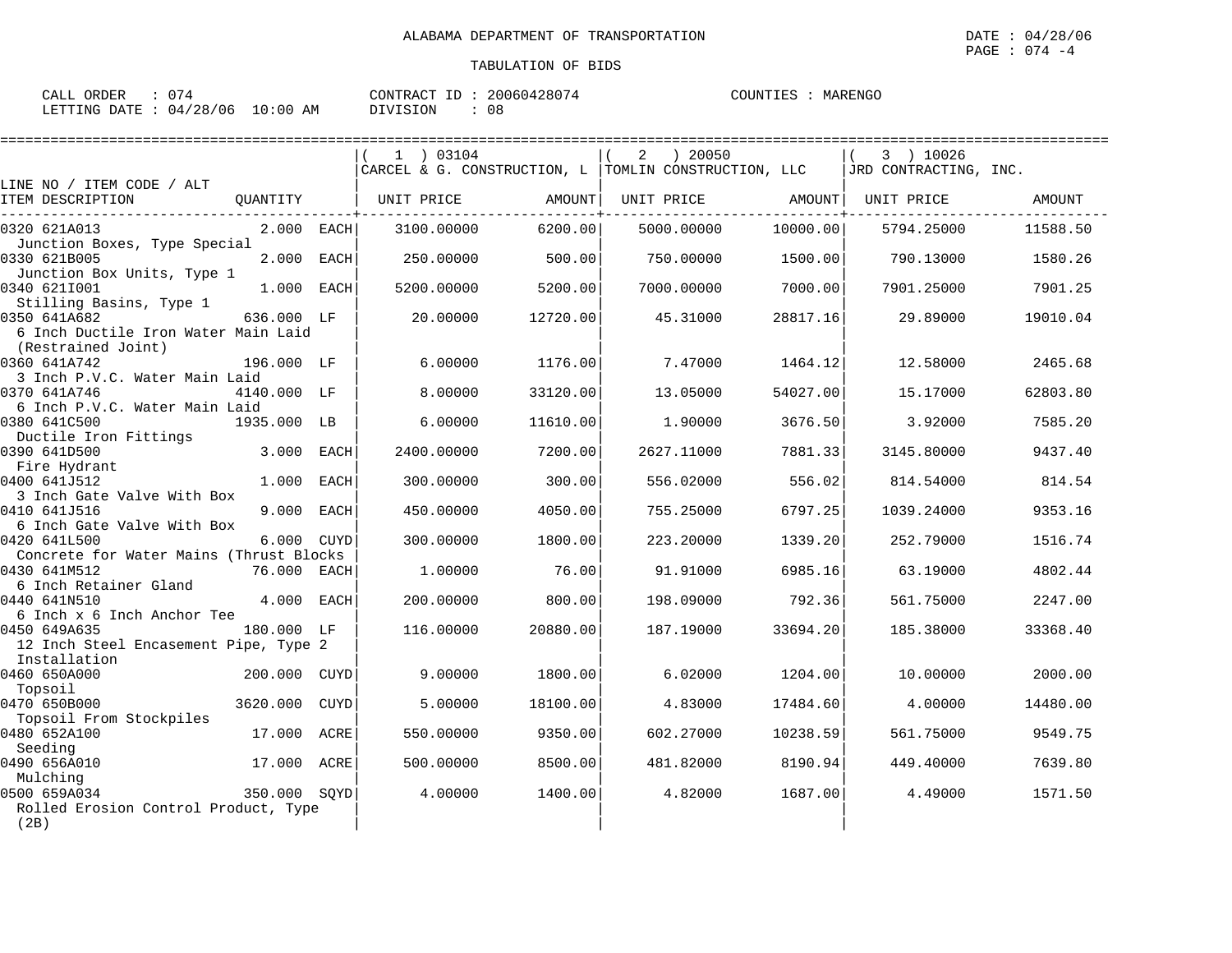| : 074<br>CALL ORDER             | CONTRACT ID: 20060428074 | COUNTIES : MARENGO |
|---------------------------------|--------------------------|--------------------|
| LETTING DATE: 04/28/06 10:00 AM | DIVISION                 |                    |

|                                                                        |             |      | $1$ ) 03104 |          | ) 20050<br>2                                           |          | 3 ) 10026             |               |
|------------------------------------------------------------------------|-------------|------|-------------|----------|--------------------------------------------------------|----------|-----------------------|---------------|
|                                                                        |             |      |             |          | CARCEL & G. CONSTRUCTION, L   TOMLIN CONSTRUCTION, LLC |          | JRD CONTRACTING, INC. |               |
| LINE NO / ITEM CODE / ALT<br>ITEM DESCRIPTION                          | OUANTITY    |      | UNIT PRICE  | AMOUNT   | UNIT PRICE                                             | AMOUNT   | UNIT PRICE            | <b>AMOUNT</b> |
| 0510 665A000                                                           | 13.000 ACRE |      | 550.00000   | 7150.00  | 481.82000                                              | 6263.66  | 449.40000             | 5842.20       |
| Temporary Seeding<br>0520 665B000                                      | 13,000      | ACRE | 450.00000   | 5850.00  | 481.82000                                              | 6263.66  | 449.40000             | 5842.20       |
| Temporary Mulching<br>0530 665C000                                     | 50.000 LF   |      | 35.00000    | 1750.00  | 18.83000                                               | 941.50   | 20.00000              | 1000.00       |
| 15" Temporary Pipe<br>0540 665E000                                     | 500.000     | SOYD | 4.00000     | 2000.00  | 4.82000                                                | 2410.00  | 2.50000               | 1250.00       |
| Polyethylene<br>0550 665F000                                           | 100.000     | EACH | 10,00000    | 1000.00  | 8.43000                                                | 843.00   | 25.00000              | 2500.00       |
| Hay Bales<br>0560 665G000                                              | 100.000     | EACH | 5.00000     | 500.00   | 6.02000                                                | 602.00   | 20.00000              | 2000.00       |
| Sand Bags<br>0570 6651000                                              | 250.000     | TON  | 70.00000    | 17500.00 | 48.86000                                               | 12215.00 | 50.00000              | 12500.00      |
| Temporary Riprap, Class 2<br>0580 665J000                              | 7075.000    | LF   | 4.50000     | 31837.50 | 7.07000                                                | 50020.25 | 3.53000               | 24974.75      |
| Silt Fence, Type A<br>0590 665K000                                     | 1139.000    | CUYD | 7.00000     | 7973.00  | 8.43000                                                | 9601.77  | 5.00000               | 5695.00       |
| Drainage Sump Excavation<br>0600 6650001                               | 7075.000 LF |      | 0.50000     | 3537.50  | 3.61000                                                | 25540.75 | 0.59000               | 4174.25       |
| Silt Fence Removal<br>0610 665Q001                                     | 720.000 LF  |      | 7.00000     | 5040.00  | 6.81000                                                | 4903.20  | 9.42000               | 6782.40       |
| 20 Inch Wattle<br>0620 665T000                                         | 830.000 LF  |      | 1,00000     | 830.00   | 8.43000                                                | 6996.90  | 2.00000               | 1660.00       |
| Temporary Earth Berms<br>0630 666A001                                  | 17.000 ACRE |      | 10.00000    | 170.00   | 21.20000                                               | 360.40   | 23.54000              | 400.18        |
| Pest Control Treatment<br>0640 680A000                                 |             | LUMP | 25000.00000 | 25000.00 | 18068.18000                                            | 18068.18 | 20673.25000           | 20673.25      |
| Engineering Controls<br>0650 701A028                                   | 2.000 MILE  |      | 2300.00000  | 4600.00  | 2120.00000                                             | 4240.00  | 2149.21000            | 4298.42       |
| Solid White, Class 2, Type A Traffic<br>Stripe (0.06" Thick) (6" Wide) |             |      |             |          |                                                        |          |                       |               |
| 0660 701A032<br>Solid Yellow, Class 2, Type A Traffic                  | 4.000 MILE  |      | 2300.00000  | 9200.00  | 2120.00000                                             | 8480.00  | 2149.21000            | 8596.84       |
| Stripe (0.06" Thick) (6" Wide)<br>0670 701B009                         | 1000.000 LF |      | 2.00000     | 2000.00  |                                                        | 1590.00  |                       |               |
| Dotted Class 2, Type A Traffic Stripe<br>$(0.09"$ Thick $)(6"$ Wide)   |             |      |             |          | 1.59000                                                |          | 1.71000               | 1710.00       |
| 0680 701C001<br>Solid Temporary Traffic Stripe                         | 13.000 MILE |      | 700.00000   | 9100.00  | 901.00000                                              | 11713.00 | 913.41000             | 11874.33      |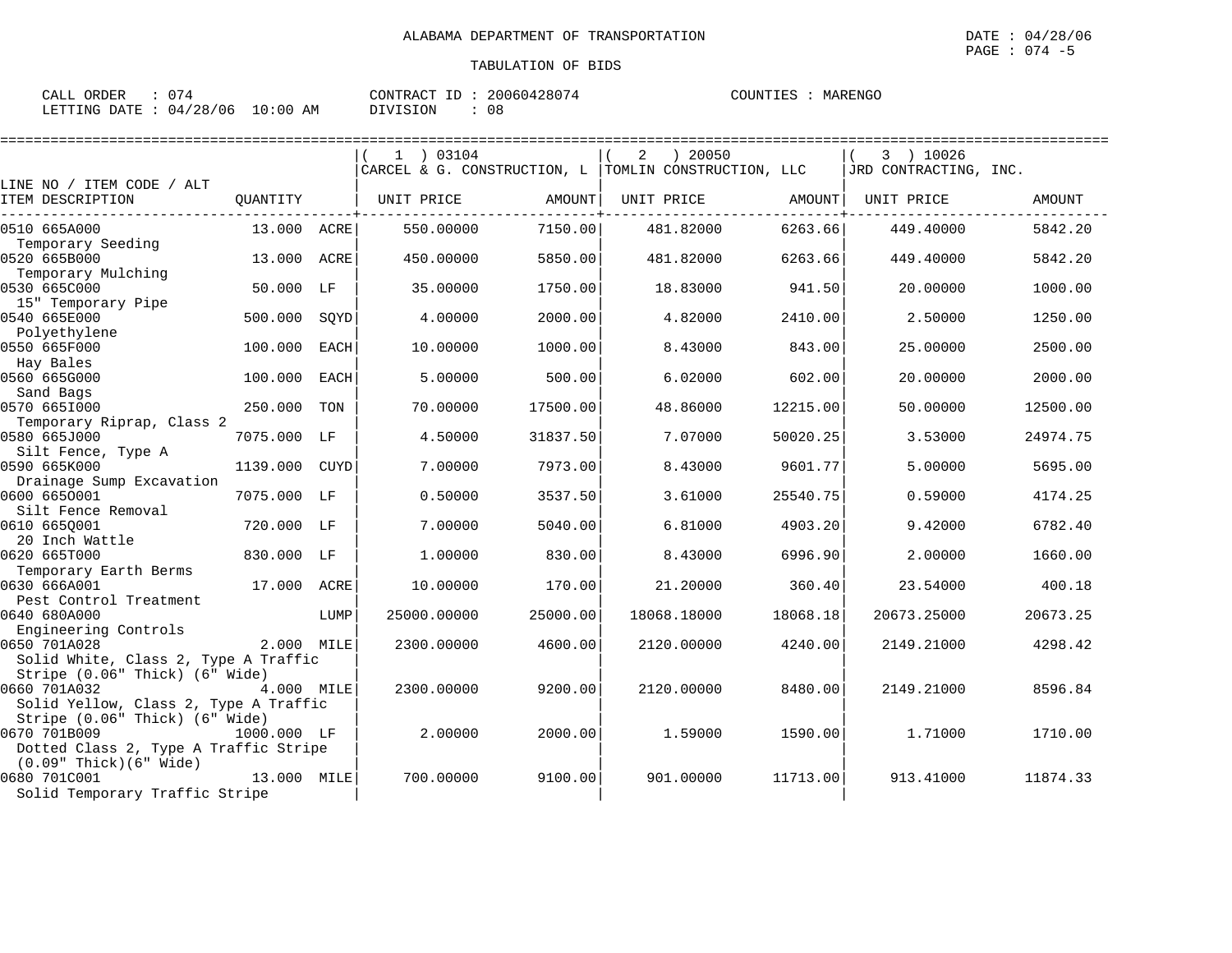| ORDER<br>$\sim$ $\sim$ $\sim$<br>لىلAك<br>, , |             | 20060428074<br>$\tau$<br>CONTRACT<br>200604 | MARENGC<br>ו ידוחדרר<br>1155. |
|-----------------------------------------------|-------------|---------------------------------------------|-------------------------------|
| 04/28/<br>'06<br>DATE<br>LETTING              | 10:00<br>AΜ | ISION<br>$\cdots$<br>UC                     |                               |

|                                                                                                         |               |             | 1 ) 03104                                              |                | ) 20050<br>2 |                 | 3 ) 10026             |                |
|---------------------------------------------------------------------------------------------------------|---------------|-------------|--------------------------------------------------------|----------------|--------------|-----------------|-----------------------|----------------|
|                                                                                                         |               |             | CARCEL & G. CONSTRUCTION, L   TOMLIN CONSTRUCTION, LLC |                |              |                 | JRD CONTRACTING, INC. |                |
| LINE NO / ITEM CODE / ALT<br>ITEM DESCRIPTION                                                           | QUANTITY      |             | UNIT PRICE                                             | AMOUNT         | UNIT PRICE   | AMOUNT          | UNIT PRICE            | AMOUNT         |
| 0690 703A002<br>Traffic Control Markings, Class 2, Type<br>$\mathbb{A}$                                 | 4014.000 SOFT |             | 4,00000                                                | 16056.00       | 3.71000      | 14891.94        | 3.81000               | 15293.34       |
| 0700 703B002                                                                                            | 180.000 SOFT  |             | 5.00000                                                | 900.00         | 5.30000      | 954.00          | 5.39000               | 970.20         |
| Traffic Control Legends, Class 2, Type<br>0710 703D002<br>Temporary Traffic Control Markings<br>(Paint) | 354.000 SOFT  |             | 2.00000                                                | 708.00         | 2.12000      | 750.48          | 2.17000               | 768.18         |
| 0720 705A030<br>Pavement Markers, Class A-H, Type 2-C                                                   | 10.000 EACH   |             | 7.00000                                                | 70.00          | 5.83000      | 58.30           | 5.92000               | 59.20          |
| 0730 705A031                                                                                            | 82.000 EACH   |             | 7.00000                                                | 574.00         | 5.83000      | 478.06          | 5.92000               | 485.44         |
| Pavement Markers, Class A-H, Type 1-A<br>0740 705A032                                                   | 1439.000 EACH |             | 7.00000                                                | 10073.00       | 5.83000      | 8389.37         | 5.92000               | 8518.88        |
| Pavement Markers, Class A-H, Type 1-B<br>0750 705A037<br>103.000 EACH                                   |               |             | 7.00000                                                | 721.00         | 5.83000      | 600.49          | 5.92000               | 609.76         |
| Pavement Markers, Class A-H, Type 2-D<br>0760 705A038                                                   | 504.000 EACH  |             | 7.00000                                                | 3528.00        | 5.83000      | 2938.32         | 5.92000               | 2983.68        |
| Pavement Markers, Class A-H, Type 2-E<br>0770 740B000                                                   | 623.000 SOFT  |             | 14,00000                                               | 8722.00        | 8,48000      | 5283.04         | 10,00000              | 6230.00        |
| Construction Signs<br>0780 740D000                                                                      | 170.000       | <b>EACH</b> | 60.00000                                               | 10200.00       | 56.18000     | 9550.60         | 75.00000              | 12750.00       |
| Channelizing Drums<br>0790 740E000                                                                      | 75.000        | EACH        | 25.00000                                               | 1875.00        | 15,90000     | 1192.50         | 25,00000              | 1875.00        |
| Cones (36 Inches High)<br>0800 740F002                                                                  | 8.000 EACH    |             | 500.00000                                              | 4000.00        | 201.40000    | 1611.20         | 300,00000             | 2400.00        |
| Barricades, Type III<br>0810 7401005                                                                    | 4.000 EACH    |             | 500.00000                                              | 2000.00        | 328.60000    | 1314.40         | 500,00000             | 2000.00        |
| Warning Lights, Type B (Detachable Head<br>0820 740M001                                                 | 75.000        | EACH        | 5.00000                                                | 375.00         | 8.59000      | 644.25          | 0.01000               | 0.75           |
| Ballast For Cone<br>0830 7400000                                                                        | 1.000 EACH    |             | 2000.00000                                             | 2000.00        | 1500.00000   | 1500.00         | 10000.00000           | 10000.00       |
| Pilot Car                                                                                               |               |             |                                                        |                |              |                 |                       |                |
| 0840 998A000                                                                                            |               | LUMP        | 10000.00000                                            | 10000.00       | 5.00000      | 5.00            | 65167.25000           | 65167.25       |
| Construction Fuel (Maximum Bid Limited                                                                  |               |             |                                                        |                |              |                 |                       |                |
| To $$110,000.00)$<br>SECTION TOTALS                                                                     |               |             |                                                        | \$1,565,561.80 |              | \$1,657,207.66] |                       | \$1,694,975.03 |
| CONTRACT TOTALS                                                                                         |               |             |                                                        | \$1,565,561.80 |              | \$1,657,207.66] |                       | \$1,694,975.03 |
|                                                                                                         |               |             |                                                        |                |              |                 |                       |                |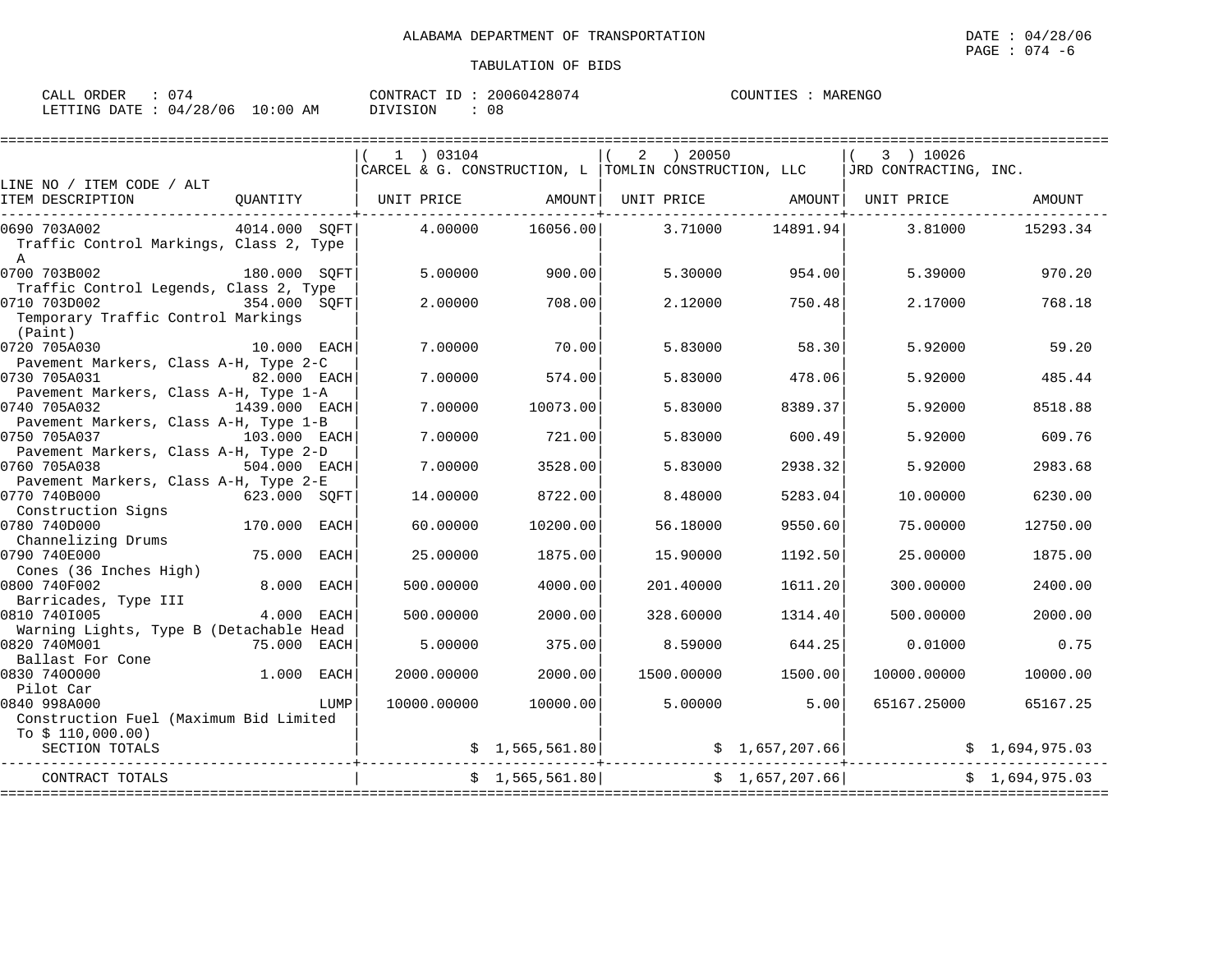| CALL ORDER : 074                |  | CONTRACT ID: 20060428074 |  | COUNTIES : MARENGO |  |
|---------------------------------|--|--------------------------|--|--------------------|--|
| LETTING DATE: 04/28/06 10:00 AM |  | DIVISION : 08            |  |                    |  |

|                                       |              |             | 4 01073             |           | 5           | ) 18024     |           | 6 ) 23056   |                                 |
|---------------------------------------|--------------|-------------|---------------------|-----------|-------------|-------------|-----------|-------------|---------------------------------|
|                                       |              |             | ASPHALT SUPPLY, LLC |           | RACON, INC. |             |           |             | JOHN G. WALTON CONSTRUCTION CO. |
| LINE NO / ITEM CODE / ALT             |              |             |                     |           |             |             |           |             |                                 |
| ITEM DESCRIPTION                      | OUANTITY     |             | UNIT PRICE          | AMOUNT    |             | UNIT PRICE  | AMOUNT    | UNIT PRICE  | AMOUNT                          |
| SECTION 0001<br>Total                 |              |             |                     |           |             |             |           |             |                                 |
| 0010 201A002                          |              | LUMP        | 47977.74000         | 47977.74  |             | 68000.00000 | 68000.00  | 68000.00000 | 68000.00                        |
| Clearing And Grubbing (Maximum        |              |             |                     |           |             |             |           |             |                                 |
| Allowable Bid \$ 4000.00 Per Acre)    |              |             |                     |           |             |             |           |             |                                 |
| (Approx. 17 Acres)                    |              |             |                     |           |             |             |           |             |                                 |
| 0020 210A000                          | 16007.000    | <b>CUYD</b> | 3.39000             | 54263.73  |             | 2.60000     | 41618.20  | 8.25000     | 132057.75                       |
| Unclassified Excavation               |              |             |                     |           |             |             |           |             |                                 |
| 0030 210D000                          | 16514.000    | <b>CUYD</b> | 11.00000            | 181654.00 |             | 5.60000     | 92478.40  | 12.15000    | 200645.10                       |
| Borrow Excavation                     |              |             |                     |           |             |             |           |             |                                 |
| 0040 210D011                          | 1000.000     | CUYD        | 12.42000            | 12420.00  |             | 9.60000     | 9600.00   | 12.23000    | 12230.00                        |
| Borrow Excavation (A-4 Or Better)     |              |             |                     |           |             |             |           |             |                                 |
| 0050 210D025                          | 8142.000     | CUYD        | 12.55000            | 102182.10 |             | 9.60000     | 78163.20  | 17.33000    | 141100.86                       |
| Borrow Excavation (Improved Roadbed)  |              |             |                     |           |             |             |           |             |                                 |
| 0060 214A000                          | 351.000 CUYD |             | 11,29000            | 3962.79   |             | 10.00000    | 3510.00   | 16.80000    | 5896.80                         |
| Structure Excavation                  |              |             |                     |           |             |             |           |             |                                 |
| 0070 214B001                          | 64.000       | <b>CUYD</b> | 33.87000            | 2167.68   |             | 50.00000    | 3200.00   | 88.93000    | 5691.52                         |
| Foundation Backfill, Commercial       |              |             |                     |           |             |             |           |             |                                 |
| 0080 230A000                          | 84.000 RBST  |             | 250.00000           | 21000.00  |             | 594.00000   | 49896.00  | 244.86000   | 20568.24                        |
| Roadbed Processing<br>0090 401A047    | 13934.000    | SOYD        | 1.65000             | 22991.10  |             | 1.92000     | 26753.28  | 2.18000     | 30376.12                        |
| Bituminous Treatment A, MC-70         |              |             |                     |           |             |             |           |             |                                 |
| 0100 405A000                          | 1664.000     | GAL         | 2.28000             | 3793.92   |             | 2.64000     | 4392.96   | 2.72000     | 4526.08                         |
| Tack Coat                             |              |             |                     |           |             |             |           |             |                                 |
| 0110 424A360                          | 1400.000 TON |             | 56.98000            | 79772.00  |             | 66.44000    | 93016.00  | 64.94000    | 90916.00                        |
| Superpave Bituminous Concrete Wearing |              |             |                     |           |             |             |           |             |                                 |
| Surface Layer, 1/2" Maximum Aggregate |              |             |                     |           |             |             |           |             |                                 |
| Size Mix, ESAL Range C/D              |              |             |                     |           |             |             |           |             |                                 |
| 0120 424B650                          | 2458.000 TON |             | 59.89000            | 147209.62 |             | 69.83000    | 171642.14 | 68.20000    | 167635.60                       |
| Superpave Bituminous Concrete Upper   |              |             |                     |           |             |             |           |             |                                 |
| Binder Layer, 3/4" Maximum Aggregate  |              |             |                     |           |             |             |           |             |                                 |
| Size Mix, ESAL Range C/D              |              |             |                     |           |             |             |           |             |                                 |
| 0130 424B654                          | 100.000 TON  |             | 59.89000            | 5989.00   |             | 69.83000    | 6983.00   | 95.20000    | 9520.00                         |
| Superpave Bituminous Concrete Upper   |              |             |                     |           |             |             |           |             |                                 |
| Binder Layer, Patching, 3/4" Maximum  |              |             |                     |           |             |             |           |             |                                 |
| Aggregate Size Mix, ESAL Range C/D    |              |             |                     |           |             |             |           |             |                                 |
| 0140 424B658                          | 1531.000 TON |             | 59.89000            | 91691.59  |             | 69.83000    | 106909.73 | 68.20000    | 104414.20                       |
| Superpave Bituminous Concrete Upper   |              |             |                     |           |             |             |           |             |                                 |
| Binder Layer, Leveling, 3/4" Maximum  |              |             |                     |           |             |             |           |             |                                 |
| Aggregate Size Mix, ESAL Range C/D    |              |             |                     |           |             |             |           |             |                                 |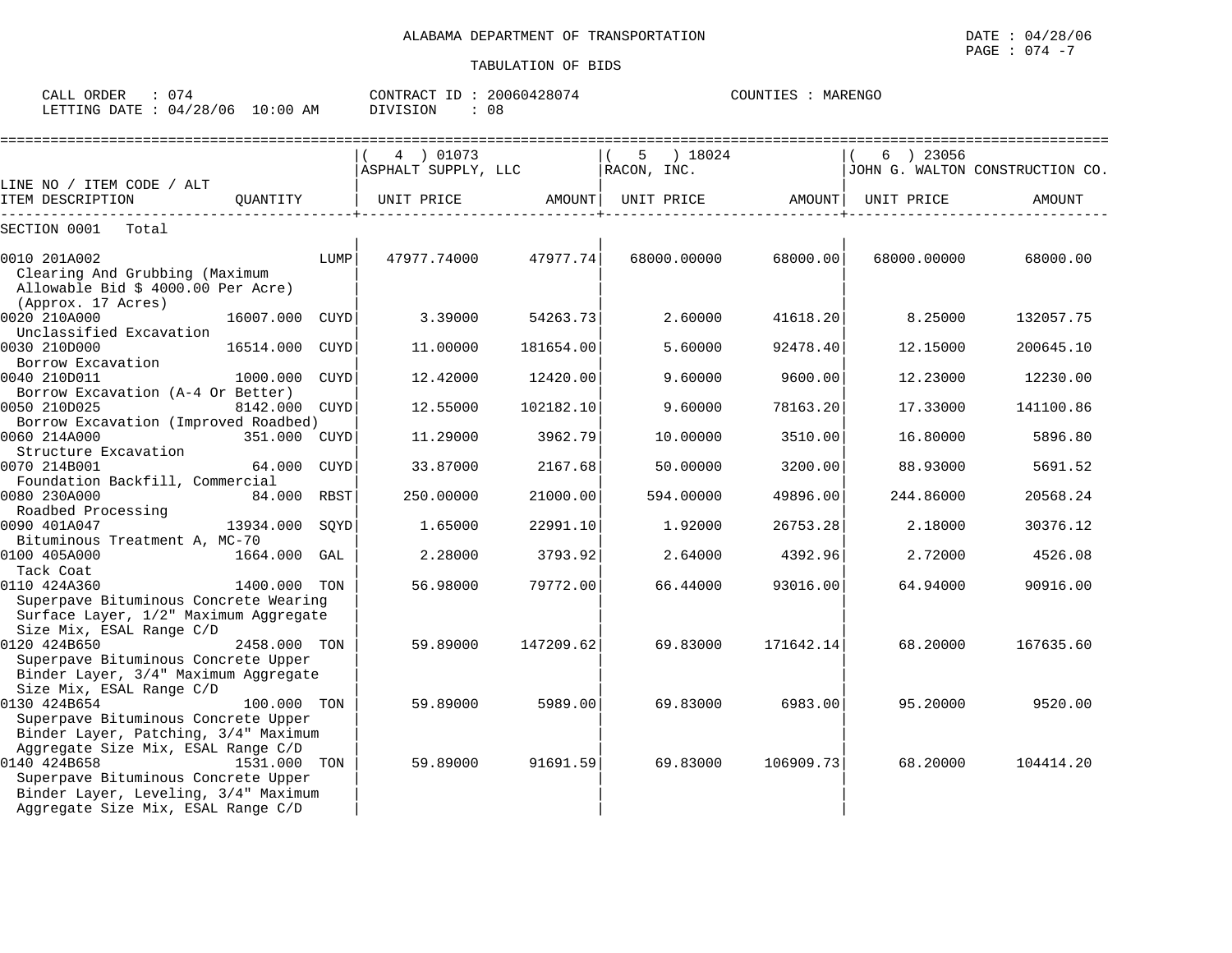| CALL ORDER                      |  | CONTRACT ID | : 20060428074 | COUNTIES | MARENGO |
|---------------------------------|--|-------------|---------------|----------|---------|
| LETTING DATE: 04/28/06 10:00 AM |  | DIVISION    | 08            |          |         |

|                                         |              |      | 4 ) 01073           |           | ) 18024<br>5      |           | 6 ) 23056    |                                 |
|-----------------------------------------|--------------|------|---------------------|-----------|-------------------|-----------|--------------|---------------------------------|
|                                         |              |      | ASPHALT SUPPLY, LLC |           | RACON, INC.       |           |              | JOHN G. WALTON CONSTRUCTION CO. |
| LINE NO / ITEM CODE / ALT               |              |      |                     |           |                   |           |              |                                 |
| ITEM DESCRIPTION                        | OUANTITY     |      | UNIT PRICE          | AMOUNT    | UNIT PRICE AMOUNT |           | UNIT PRICE   | AMOUNT                          |
| 0150 424B681                            | 4475.000 TON |      | 58.23000            | 260579.25 | 67.88000          | 303763.00 | 66.33000     | 296826.75                       |
| Superpave Bituminous Concrete Lower     |              |      |                     |           |                   |           |              |                                 |
| Binder Layer, 1" Maximum Aggregate Size |              |      |                     |           |                   |           |              |                                 |
| Mix, ESAL Range C/D                     |              |      |                     |           |                   |           |              |                                 |
| 0160 428B000                            | 8900.000 LF  |      | 0.17000             | 1513.00   | 0.29000           | 2581.00   | 0.47000      | 4183.00                         |
| Scoring Bituminous Pavement Surface By  |              |      |                     |           |                   |           |              |                                 |
| Rolling                                 |              |      |                     |           |                   |           |              |                                 |
| 0170 430B000                            | 300.000      | TON  | 44.59000            | 13377.00  | 35,00000          | 10500.00  | 52.67000     | 15801.00                        |
| Aggregate Surfacing (ALDOT #467 Or #57) |              |      |                     |           |                   |           |              |                                 |
| 0180 502A000                            | 4725.000 LB  |      | 3.89000             | 18380.25  | 2.00000           | 9450.00   | 1,40000      | 6615.00                         |
| Steel Reinforcement                     |              |      |                     |           |                   |           |              |                                 |
| 0190 524B011                            | 44.000 CUYD  |      | 1050.00000          | 46200.00  | 1250.00000        | 55000.00  | 1344.00000   | 59136.00                        |
| Culvert Concrete Extension (Cast In     |              |      |                     |           |                   |           |              |                                 |
| Place)                                  |              |      |                     |           |                   |           |              |                                 |
| 0200 530A002                            | 116.000 LF   |      | 61.52000            | 7136.32   | 41,00000          | 4756.00   | 51.98000     | 6029.68                         |
| 24" Roadway Pipe (Class 3 R.C.)         |              |      |                     |           |                   |           |              |                                 |
| 0210 530A004                            | 72.000 LF    |      | 71.85000            | 5173.20   | 65.00000          | 4680.00   | 89.07000     | 6413.04                         |
| 36" Roadway Pipe (Class 3 R.C.)         |              |      |                     |           |                   |           |              |                                 |
| 0220 530B006                            | 80.000 LF    |      | 97.08000            | 7766.40   | 115,00000         | 9200.00   | 135.68000    | 10854.40                        |
| 59" Span, 36" Rise Roadway Pipe (Class  |              |      |                     |           |                   |           |              |                                 |
| 3 R.C.<br>0230 600A000                  |              | LUMP | 135000.00000        | 135000.00 | 106500.00000      | 106500.00 | 250000.00000 | 250000.00                       |
| Mobilization                            |              |      |                     |           |                   |           |              |                                 |
| 0240 602A000                            | 29.000       | EACH | 73.38000            | 2128.02   | 96.00000          | 2784.00   | 341.71000    | 9909.59                         |
| Right Of Way Markers                    |              |      |                     |           |                   |           |              |                                 |
| 0250 606A000                            | 500.000 LF   |      | 11,29000            | 5645.00   | 11,60000          | 5800.00   | 20.83000     | 10415.00                        |
| 6" Underdrain Pipe                      |              |      |                     |           |                   |           |              |                                 |
| 0260 610C001                            | 32.000       | TON  | 45.16000            | 1445.12   | 75.00000          | 2400.00   | 71.68000     | 2293.76                         |
| Loose Riprap, Class 2                   |              |      |                     |           |                   |           |              |                                 |
| 0270 610D003                            | 25.000       | SOYD | 3.39000             | 84.75     | 15,00000          | 375.00    | 8.71000      | 217.75                          |
| Filter Blanket, Geotextile              |              |      |                     |           |                   |           |              |                                 |
| 0280 619A003                            | 1.000 EACH   |      | 564.44000           | 564.44    | 971.00000         | 971.00    | 896.00000    | 896.00                          |
| 24" Roadway Pipe End Treatment, Class 1 |              |      |                     |           |                   |           |              |                                 |
| 0290 619A005                            | 2.000 EACH   |      | 564.44000           | 1128.88   | 1400.00000        | 2800.00   | 1344.00000   | 2688.00                         |
| 36" Roadway Pipe End Treatment, Class 1 |              |      |                     |           |                   |           |              |                                 |
| 0300 619B021                            | 2.000 EACH   |      | 1241.78000          | 2483.56   | 2305.00000        | 4610.00   | 2016.00000   | 4032.00                         |
| 59" Span, 36" Rise Roadway Pipe End     |              |      |                     |           |                   |           |              |                                 |
| Treatment, Class 1                      |              |      |                     |           |                   |           |              |                                 |
| 0310 621A005                            | 2.000 EACH   |      | 2822.22000          | 5644.44   | 3175.00000        | 6350.00   | 2800.00000   | 5600.00                         |
| Junction Boxes, Type 1                  |              |      |                     |           |                   |           |              |                                 |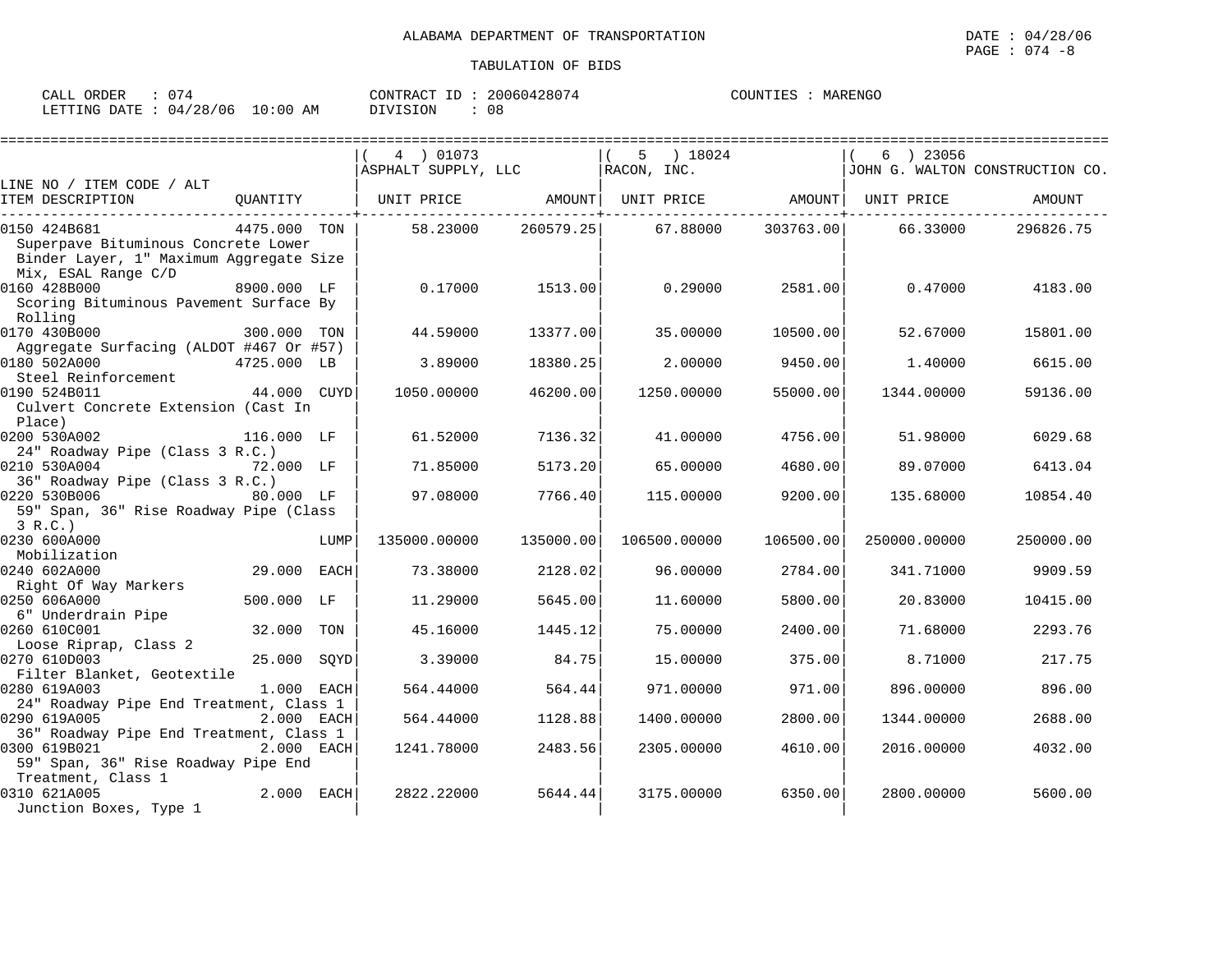| ORDER<br>CALL (                 | 074 |          | CONTRACT ID: 20060428074 | COUNTIES : | MARENGO |
|---------------------------------|-----|----------|--------------------------|------------|---------|
| LETTING DATE: 04/28/06 10:00 AM |     | DIVISION | 08                       |            |         |

|                                                           |               |      |                     |          |             |            |          |             | ============================    |
|-----------------------------------------------------------|---------------|------|---------------------|----------|-------------|------------|----------|-------------|---------------------------------|
|                                                           |               |      | 4 01073             |          | 5           | 18024      |          | $6$ ) 23056 |                                 |
| LINE NO / ITEM CODE / ALT                                 |               |      | ASPHALT SUPPLY, LLC |          | RACON, INC. |            |          |             | JOHN G. WALTON CONSTRUCTION CO. |
| ITEM DESCRIPTION                                          | QUANTITY      |      | UNIT PRICE          | AMOUNT   |             | UNIT PRICE | AMOUNT   | UNIT PRICE  | AMOUNT                          |
| 0320 621A013<br>Junction Boxes, Type Special              | $2.000$ EACH  |      | 2822.22000          | 5644.44  |             | 3665.00000 | 7330.00  | 5040.00000  | 10080.00                        |
| 0330 621B005                                              | 2.000 EACH    |      | 1693.33000          | 3386.66  |             | 550.00000  | 1100.00  | 616.00000   | 1232.00                         |
| Junction Box Units, Type 1<br>0340 6211001                | 1.000 EACH    |      | 6773.33000          | 6773.33  |             | 5200.00000 | 5200.00  | 7280.00000  | 7280.00                         |
| Stilling Basins, Type 1<br>0350 641A682                   | 636.000 LF    |      | 26.60000            | 16917.60 |             | 46.70000   | 29701.20 | 73.82000    | 46949.52                        |
| 6 Inch Ductile Iron Water Main Laid<br>(Restrained Joint) |               |      |                     |          |             |            |          |             |                                 |
| 0360 641A742<br>3 Inch P.V.C. Water Main Laid             | 196.000 LF    |      | 11,20000            | 2195.20  |             | 9.43000    | 1848.28  | 32.79000    | 6426.84                         |
| 0370 641A746<br>6 Inch P.V.C. Water Main Laid             | 4140.000 LF   |      | 13.50000            | 55890.00 |             | 17.96000   | 74354.40 | 55.03000    | 227824.20                       |
| 0380 641C500<br>Ductile Iron Fittings                     | 1935.000 LB   |      | 3.49000             | 6753.15  |             | 2.94000    | 5688.90  | 9.71000     | 18788.85                        |
| 0390 641D500<br>Fire Hydrant                              | 3.000 EACH    |      | 2800.00000          | 8400.00  |             | 2801.78000 | 8405.34  | 3932.54000  | 11797.62                        |
| 0400 641J512                                              | $1.000$ EACH  |      | 725.00000           | 725.00   |             | 737.79000  | 737.79   | 948.29000   | 948.29                          |
| 3 Inch Gate Valve With Box<br>0410 641J516                | 9.000 EACH    |      | 925.00000           | 8325.00  |             | 945.61000  | 8510.49  | 1405.68000  | 12651.12                        |
| 6 Inch Gate Valve With Box<br>0420 641L500                | 6.000         | CUYD | 225.00000           | 1350.00  |             | 209.88000  | 1259.28  | 499.38000   | 2996.28                         |
| Concrete for Water Mains (Thrust Blocks                   |               |      |                     |          |             |            |          |             |                                 |
| 0430 641M512<br>6 Inch Retainer Gland                     | 76.000 EACH   |      | 56.25000            | 4275.00  |             | 50.18000   | 3813.68  | 106.48000   | 8092.48                         |
| 0440 641N510<br>6 Inch x 6 Inch Anchor Tee                | 4.000 EACH    |      | 500.00000           | 2000.00  |             | 225.46000  | 901.84   | 770.76000   | 3083.04                         |
| 0450 649A635<br>12 Inch Steel Encasement Pipe, Type 2     | 180.000 LF    |      | 165,00000           | 29700.00 |             | 175.24000  | 31543.20 | 365.56000   | 65800.80                        |
| Installation                                              |               |      |                     |          |             |            |          |             |                                 |
| 0460 650A000<br>Topsoil                                   | 200.000       | CUYD | 16.93000            | 3386.00  |             | 22.25000   | 4450.00  | 24.62000    | 4924.00                         |
| 0470 650B000<br>Topsoil From Stockpiles                   | 3620.000 CUYD |      | 3.39000             | 12271.80 |             | 6.10000    | 22082.00 | 11.27000    | 40797.40                        |
| 0480 652A100<br>Seeding                                   | 17.000 ACRE   |      | 903.11000           | 15352.87 |             | 517.00000  | 8789.00  | 1354.94000  | 23033.98                        |
| 0490 656A010                                              | 17.000 ACRE   |      | 959.56000           | 16312.52 |             | 495.00000  | 8415.00  | 1335.81000  | 22708.77                        |
| Mulching<br>0500 659A034                                  | 350.000 SOYD  |      | 3.39000             | 1186.50  |             | 2,20000    | 770.00   | 10.76000    | 3766.00                         |
| Rolled Erosion Control Product, Type<br>(2B)              |               |      |                     |          |             |            |          |             |                                 |
|                                                           |               |      |                     |          |             |            |          |             |                                 |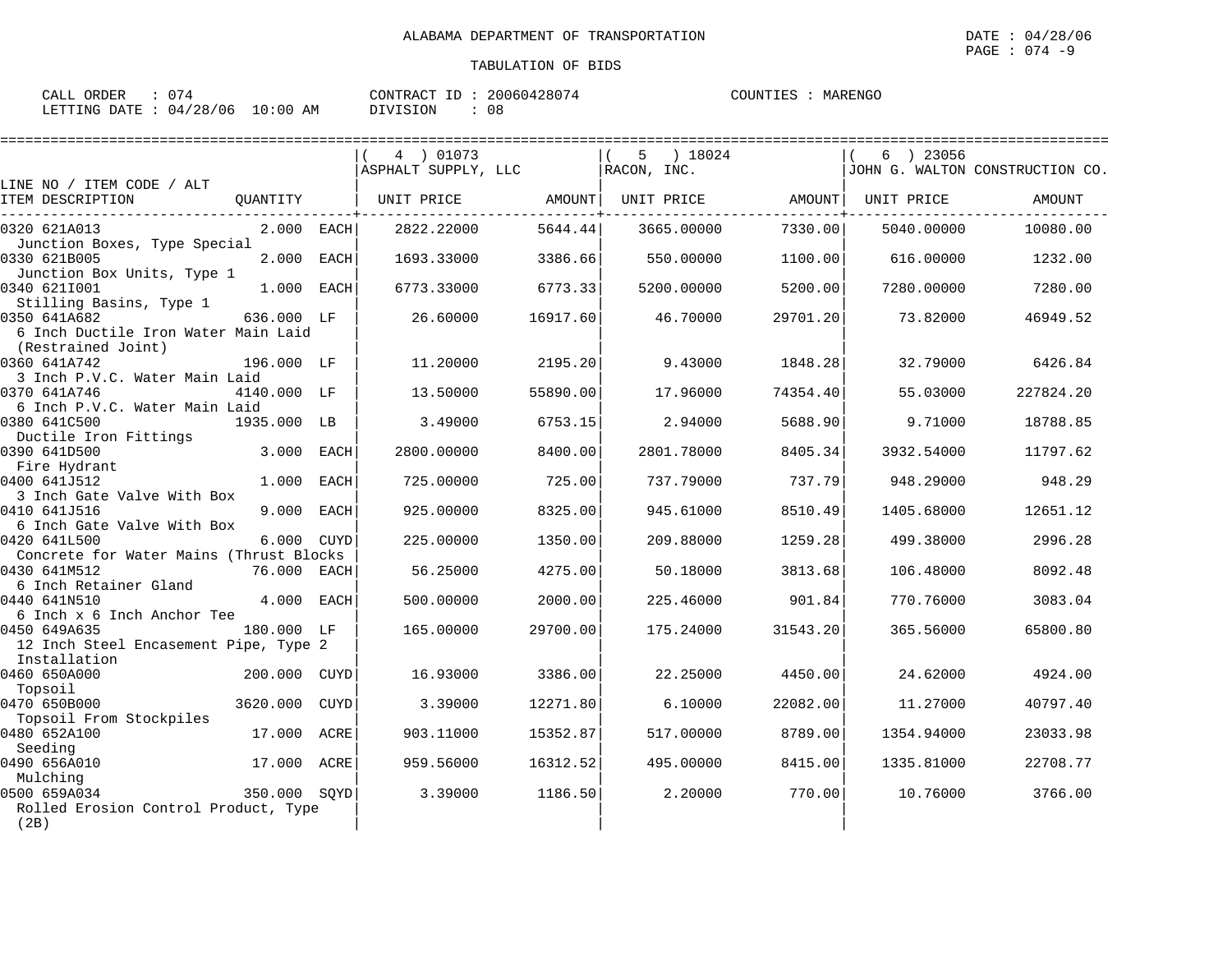| CALL ORDER                      | : 074 |          | CONTRACT ID: 20060428074 | COUNTIES : MARENGO |  |
|---------------------------------|-------|----------|--------------------------|--------------------|--|
| LETTING DATE: 04/28/06 10:00 AM |       | DIVISION | 08                       |                    |  |

|                                                                         |             |      | 4 ) 01073           |          | ) 18024<br>5 |          | 6 ) 23056   |                                 |
|-------------------------------------------------------------------------|-------------|------|---------------------|----------|--------------|----------|-------------|---------------------------------|
| LINE NO / ITEM CODE / ALT                                               |             |      | ASPHALT SUPPLY, LLC |          | RACON, INC.  |          |             | JOHN G. WALTON CONSTRUCTION CO. |
| ITEM DESCRIPTION                                                        | QUANTITY    |      | UNIT PRICE          | AMOUNT   | UNIT PRICE   | AMOUNT   | UNIT PRICE  | AMOUNT                          |
| 0510 665A000                                                            | 13.000 ACRE |      | 790.22000           | 10272.86 | 550.00000    | 7150.00  | 1205.38000  | 15669.94                        |
| Temporary Seeding<br>0520 665B000                                       | 13.000      | ACRE | 790.22000           | 10272.86 | 495.00000    | 6435.00  | 1100.95000  | 14312.35                        |
| Temporary Mulching<br>0530 665C000                                      | 50.000 LF   |      | 33.87000            | 1693.50  | 17.50000     | 875.00   | 96.39000    | 4819.50                         |
| 15" Temporary Pipe<br>0540 665E000                                      | 500.000     | SOYD | 1.41000             | 705.00   | 2.80000      | 1400.00  | 5.17000     | 2585.00                         |
| Polyethylene<br>0550 665F000                                            | 100.000     | EACH | 10.16000            | 1016.00  | 6.50000      | 650.00   | 14.35000    | 1435.00                         |
| Hay Bales<br>0560 665G000                                               | 100.000     | EACH | 9.03000             | 903.00   | 4.20000      | 420.00   | 11.79000    | 1179.00                         |
| Sand Bags<br>0570 6651000                                               | 250.000     |      | 39.51000            | 9877.50  | 50.00000     | 12500.00 | 62.64000    | 15660.00                        |
| Temporary Riprap, Class 2                                               |             | TON  |                     |          |              |          |             |                                 |
| 0580 665J000<br>Silt Fence, Type A                                      | 7075.000 LF |      | 3.67000             | 25965.25 | 3.75000      | 26531.25 | 5.50000     | 38912.50                        |
| 0590 665K000<br>Drainage Sump Excavation                                | 1139.000    | CUYD | 14.68000            | 16720.52 | 8.60000      | 9795.40  | 10.84000    | 12346.76                        |
| 0600 6650001<br>Silt Fence Removal                                      | 7075.000 LF |      | 1.69000             | 11956.75 | 1.60000      | 11320.00 | 1.77000     | 12522.75                        |
| 0610 6650001<br>20 Inch Wattle                                          | 720.000 LF  |      | 7.90000             | 5688.00  | 7.15000      | 5148.00  | 11.24000    | 8092.80                         |
| 0620 665T000                                                            | 830.000 LF  |      | 3.39000             | 2813.70  | 1,00000      | 830.00   | 13.11000    | 10881.30                        |
| Temporary Earth Berms<br>0630 666A001                                   | 17.000 ACRE |      | 1016.00000          | 17272.00 | 2.20000      | 37.40    | 112.00000   | 1904.00                         |
| Pest Control Treatment<br>0640 680A000                                  |             | LUMP | 35000.00000         | 35000.00 | 42000.00000  | 42000.00 | 69119.00000 | 69119.00                        |
| Engineering Controls<br>0650 701A028                                    | 2.000 MILE  |      | 2257.78000          | 4515.56  | 2226.00000   | 4452.00  | 2240.00000  | 4480.00                         |
| Solid White, Class 2, Type A Traffic<br>Stripe (0.06" Thick) (6" Wide)  |             |      |                     |          |              |          |             |                                 |
| 0660 701A032                                                            | 4.000 MILE  |      | 2257.78000          | 9031.12  | 2226.00000   | 8904.00  | 2240.00000  | 8960.00                         |
| Solid Yellow, Class 2, Type A Traffic<br>Stripe (0.06" Thick) (6" Wide) |             |      |                     |          |              |          |             |                                 |
| 0670 701B009<br>Dotted Class 2, Type A Traffic Stripe                   | 1000.000 LF |      | 1.69000             | 1690.00  | 1.67000      | 1670.00  | 1.68000     | 1680.00                         |
| $(0.09"$ Thick $)(6"$ Wide<br>0680 701C001                              | 13.000 MILE |      | 959.56000           | 12474.28 | 946.05000    | 12298.65 | 952.00000   | 12376.00                        |
| Solid Temporary Traffic Stripe                                          |             |      |                     |          |              |          |             |                                 |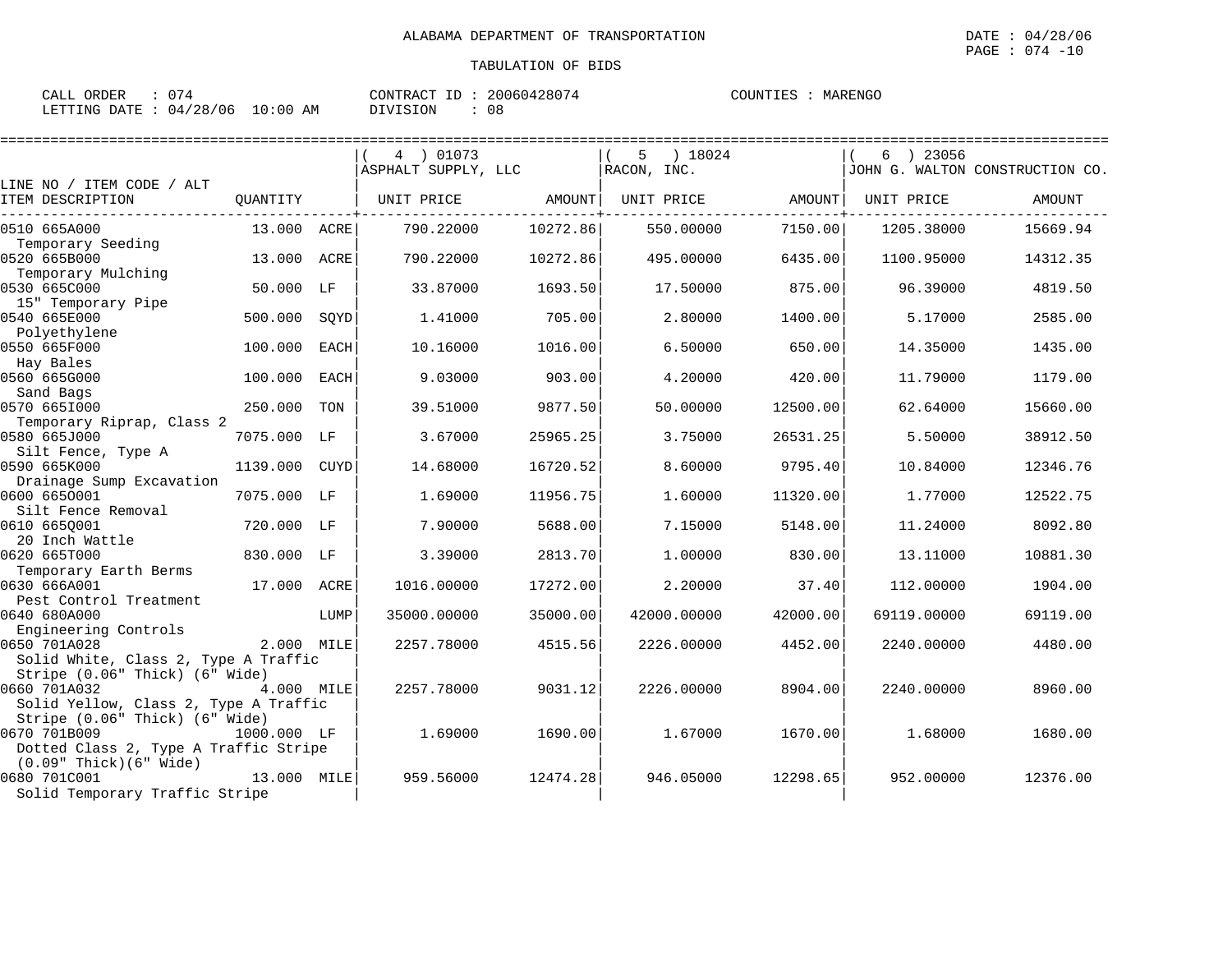| CALL ORDER                      | : 074 |          | CONTRACT ID: 20060428074 | COUNTIES : MARENGO |  |
|---------------------------------|-------|----------|--------------------------|--------------------|--|
| LETTING DATE: 04/28/06 10:00 AM |       | DIVISION | 08                       |                    |  |

| 4 ) 01073 |                                                                                                                                                                                                         | 5.                                        |                                                   | ) 23056<br>6                                                                                                                                                                                         | JOHN G. WALTON CONSTRUCTION CO.                                                                                                                                                                                                                                |
|-----------|---------------------------------------------------------------------------------------------------------------------------------------------------------------------------------------------------------|-------------------------------------------|---------------------------------------------------|------------------------------------------------------------------------------------------------------------------------------------------------------------------------------------------------------|----------------------------------------------------------------------------------------------------------------------------------------------------------------------------------------------------------------------------------------------------------------|
|           |                                                                                                                                                                                                         |                                           |                                                   |                                                                                                                                                                                                      |                                                                                                                                                                                                                                                                |
|           |                                                                                                                                                                                                         |                                           |                                                   |                                                                                                                                                                                                      | AMOUNT                                                                                                                                                                                                                                                         |
|           | 15855.30                                                                                                                                                                                                |                                           |                                                   | 3.92000                                                                                                                                                                                              | 15734.88                                                                                                                                                                                                                                                       |
|           | 1015.20                                                                                                                                                                                                 |                                           |                                                   | 5.60000                                                                                                                                                                                              | 1008.00                                                                                                                                                                                                                                                        |
|           | 800.04                                                                                                                                                                                                  |                                           |                                                   | 2.24000                                                                                                                                                                                              | 792.96                                                                                                                                                                                                                                                         |
|           | 62.10                                                                                                                                                                                                   |                                           |                                                   | 6.16000                                                                                                                                                                                              | 61.60                                                                                                                                                                                                                                                          |
|           | 509.22                                                                                                                                                                                                  |                                           |                                                   | 6.16000                                                                                                                                                                                              | 505.12                                                                                                                                                                                                                                                         |
|           | 8936.19                                                                                                                                                                                                 |                                           |                                                   | 6.16000                                                                                                                                                                                              | 8864.24                                                                                                                                                                                                                                                        |
|           | 639.63                                                                                                                                                                                                  |                                           |                                                   | 6.16000                                                                                                                                                                                              | 634.48                                                                                                                                                                                                                                                         |
|           | 3129.84                                                                                                                                                                                                 |                                           |                                                   | 6.16000                                                                                                                                                                                              | 3104.64                                                                                                                                                                                                                                                        |
|           | 5625.69                                                                                                                                                                                                 |                                           |                                                   | 25.41000                                                                                                                                                                                             | 15830.43                                                                                                                                                                                                                                                       |
|           | 10171.10                                                                                                                                                                                                |                                           |                                                   | 91.89000                                                                                                                                                                                             | 15621.30                                                                                                                                                                                                                                                       |
|           | 1050.00                                                                                                                                                                                                 |                                           |                                                   | 14.14000                                                                                                                                                                                             | 1060.50                                                                                                                                                                                                                                                        |
|           | 1715.92                                                                                                                                                                                                 |                                           |                                                   | 226.19000                                                                                                                                                                                            | 1809.52                                                                                                                                                                                                                                                        |
|           | 1399.84                                                                                                                                                                                                 |                                           |                                                   | 212,05000                                                                                                                                                                                            | 848.20                                                                                                                                                                                                                                                         |
|           | 525.00                                                                                                                                                                                                  |                                           |                                                   | 12.72000                                                                                                                                                                                             | 954.00                                                                                                                                                                                                                                                         |
|           | 6000.00                                                                                                                                                                                                 |                                           |                                                   | 5600.00000                                                                                                                                                                                           | 5600.00                                                                                                                                                                                                                                                        |
|           |                                                                                                                                                                                                         |                                           |                                                   |                                                                                                                                                                                                      |                                                                                                                                                                                                                                                                |
|           |                                                                                                                                                                                                         |                                           |                                                   |                                                                                                                                                                                                      | 110000.00                                                                                                                                                                                                                                                      |
|           |                                                                                                                                                                                                         |                                           |                                                   |                                                                                                                                                                                                      |                                                                                                                                                                                                                                                                |
|           |                                                                                                                                                                                                         |                                           |                                                   |                                                                                                                                                                                                      | \$2,624,036.20                                                                                                                                                                                                                                                 |
|           |                                                                                                                                                                                                         |                                           |                                                   |                                                                                                                                                                                                      | \$2,624,036.20                                                                                                                                                                                                                                                 |
|           | UNIT PRICE<br>3.95000<br>5.64000<br>2.26000<br>6.21000<br>6.21000<br>6.21000<br>6.21000<br>6.21000<br>9.03000<br>59.83000<br>14.00000<br>214.49000<br>349.96000<br>7.00000<br>6000.00000<br>85000.00000 | ASPHALT SUPPLY, LLC<br>AMOUNT<br>85000.00 | RACON, INC.<br>\$1,812,472.94]<br>\$1,812,472.94] | ) 18024<br>3.90000<br>5.56000<br>2.23000<br>6.12000<br>6.12000<br>6.12000<br>6.12000<br>6.12000<br>9.04000<br>60.63000<br>5,00000<br>215.71000<br>396.44000<br>5.00000<br>2500.00000<br>110000.00000 | UNIT PRICE AMOUNT UNIT PRICE<br>15654.60<br>1000.80<br>789.42<br>61.20<br>501.84<br>8806.68<br>630.36<br>3084.48<br>5631.92<br>10307.10<br>375.00<br>1725.68<br>1585.76<br>375.00<br>2500.00<br>110000.00<br>110000.00000<br>\$1,829,029.85<br>\$1,829,029.85] |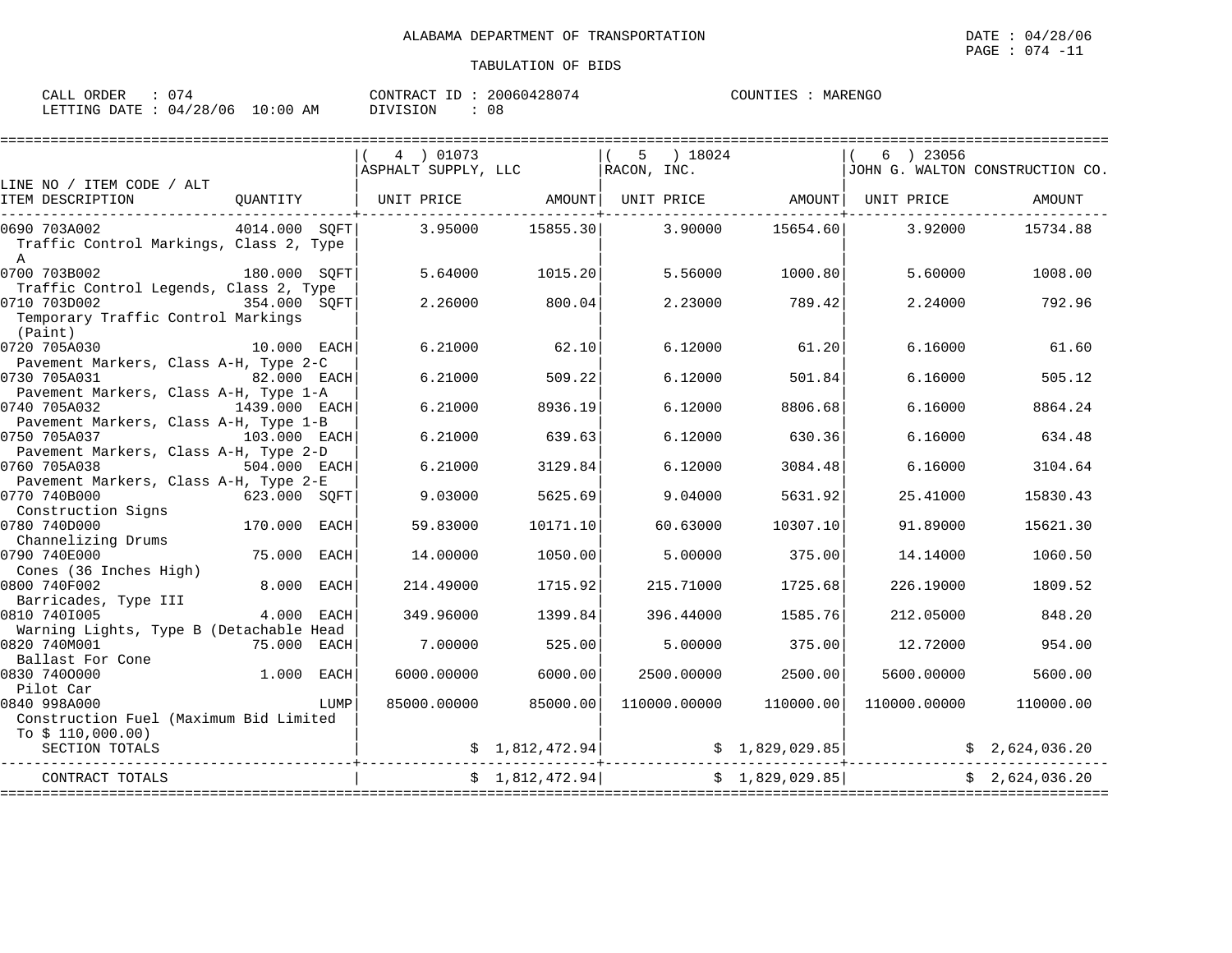# PAGE : 076 -1

# VENDOR RANKING

|      | : 076<br>CALL ORDER<br>CONTRACT DESCRIPTION :<br>mi. | LETTING DATE: 04/28/06 10:00 AM                                                                          | CONTRACT ID: 20060428076<br>: 02<br>DIVISION<br>40<br>CONTRACT TIME :<br>for constructing the Resurfacing and Traffic Stripe on<br>$SR-237$ from $SR-172$ to $SR-13$ in Phil Campbell. Length 4.590 | Working Days | (available days) | COUNTIES : MARION<br>$PROJECT(S)$ : 99-302-302-237-602         | FRANKLIN<br>$99 - 302 - 473 - 237 - 601$         |
|------|------------------------------------------------------|----------------------------------------------------------------------------------------------------------|-----------------------------------------------------------------------------------------------------------------------------------------------------------------------------------------------------|--------------|------------------|----------------------------------------------------------------|--------------------------------------------------|
| RANK | VENDOR NO./NAME                                      |                                                                                                          |                                                                                                                                                                                                     |              |                  | TOTAL<br><b>BID</b>                                            | % OVER<br>LOW BID                                |
|      | 01087<br>19074<br>20011<br>18031                     | APAC-SOUTHEAST, INC.<br>S & M EOUIPMENT CO., INC.<br>TRI-COUNTY CONSTRUCTION, INC.<br>ROGERS GROUP, INC. |                                                                                                                                                                                                     |              |                  | \$1.044.485.47<br>1,158,125.72<br>1,184,623.33<br>1,240,919.00 | 100.0000%<br>110.8800%<br>113.4169%<br>118.8067% |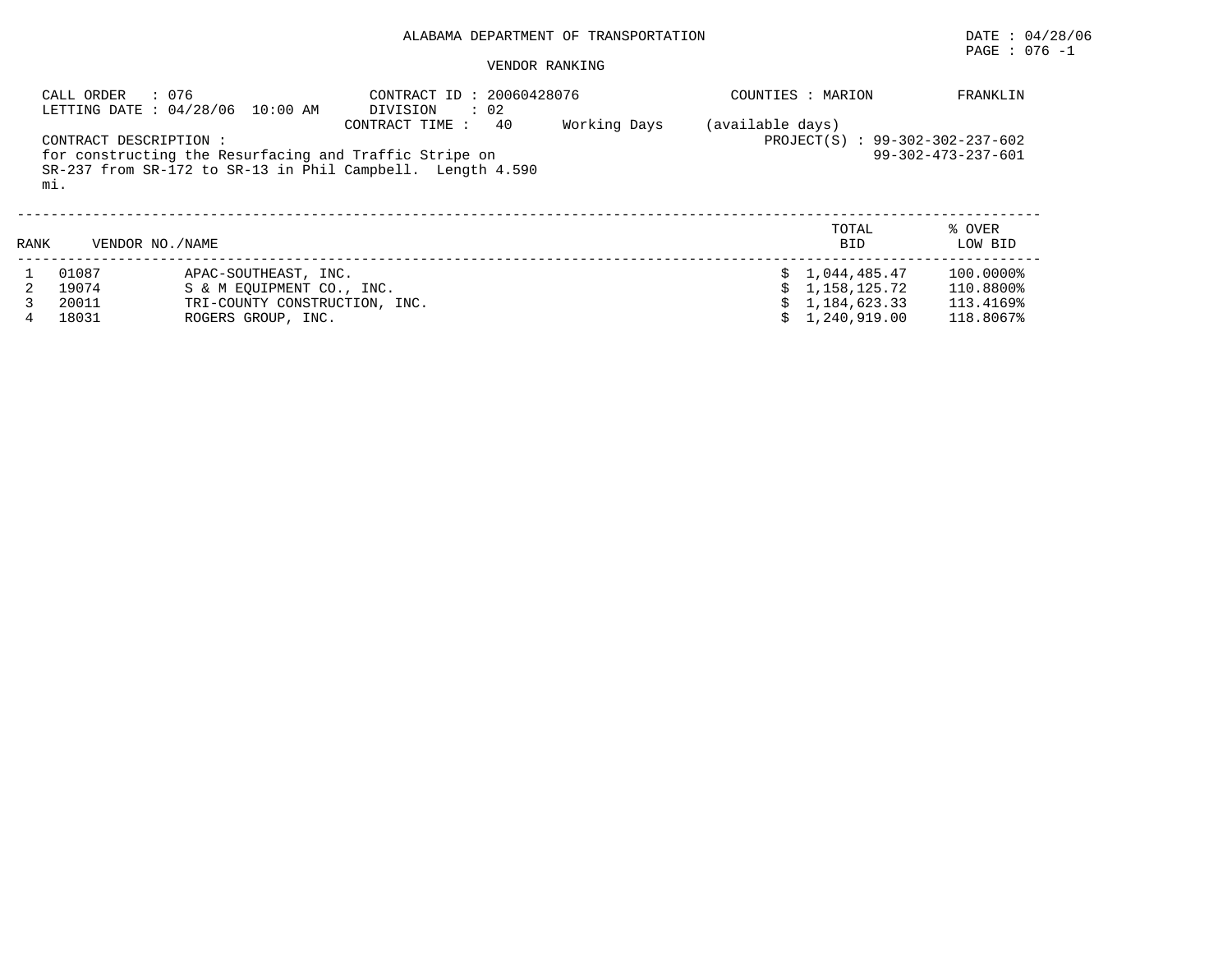| : 076<br>CALL ORDER<br>LETTING DATE : 04/28/06 10:00 AM                                                                                                                   |              |      | CONTRACT ID: 20060428076<br>DIVISION | : 02      |                                         | COUNTIES : MARION |                                            | FRANKLIN  |
|---------------------------------------------------------------------------------------------------------------------------------------------------------------------------|--------------|------|--------------------------------------|-----------|-----------------------------------------|-------------------|--------------------------------------------|-----------|
|                                                                                                                                                                           |              |      | 1 ) 01087<br>APAC-SOUTHEAST, INC.    |           | 2 ) 19074<br> S & M EQUIPMENT CO., INC. |                   | 3 ) 20011<br>TRI-COUNTY CONSTRUCTION, INC. |           |
| LINE NO / ITEM CODE / ALT<br>ITEM DESCRIPTION                                                                                                                             | OUANTITY     |      | UNIT PRICE                           | AMOUNT    | UNIT PRICE                              | AMOUNT            | UNIT PRICE                                 | AMOUNT    |
| SECTION 0001<br>Total                                                                                                                                                     |              |      |                                      |           |                                         |                   |                                            |           |
| 0010 209A000<br>Mailbox Reset, Single                                                                                                                                     | 5.000 EACH   |      | 119.37000                            | 596.85    | 250.00000                               | 1250.00           | 150.00000                                  | 750.00    |
| 0020 305B060<br>Crushed Aggregate, Section 825, Type B,<br>For Miscellaneous Use                                                                                          | 1636.000 TON |      | 20.46000                             | 33472.56  | 15,00000                                | 24540.00          | 18,00000                                   | 29448.00  |
| 0030 405A000<br>Tack Coat                                                                                                                                                 | 4421.000 GAL |      | 1,11000                              | 4907.31   | 2.00000                                 | 8842.00           | 1,25000                                    | 5526.25   |
| 0040 408A051<br>Planing Existing Pavement                                                                                                                                 | 556.000 SQYD |      | 5.07000                              | 2818.92   | 13.00000                                | 7228.00           | 12.23000                                   | 6799.88   |
| (Approximately 0.00" Thru 1.0" Thick)<br>0050 424A340<br>Superpave Bituminous Concrete Wearing<br>Surface Layer, 1/2" Maximum Aggregate                                   | 5632.000 TON |      | 46.49000                             | 261831.68 | 50.00000                                | 281600.00         | 50.58000                                   | 284866.56 |
| Size Mix, ESAL Range A/B<br>0060 424A349<br>Superpave Bituminous Concrete Wearing<br>Surface Layer, Widening, 1/2" Maximum                                                | 79.000 TON   |      | 53.81000                             | 4250.99   | 75.00000                                | 5925.00           | 70.00000                                   | 5530.00   |
| Aggregate Size Mix, ESAL Range A/B<br>0070 424B639<br>Superpave Bituminous Concrete Upper                                                                                 | 1000.000 TON |      | 50.00000                             | 50000.00  | 56.50000                                | 56500.00          | 65.00000                                   | 65000.00  |
| Binder Layer, Patching, 3/4" Maximum<br>Aggregate Size Mix, ESAL Range A/B<br>0080 424B642<br>Superpave Bituminous Concrete Upper<br>Binder Layer, Leveling, 1/2" Maximum | 6651.000 TON |      | 45.22000                             | 300758.22 | 48.50000                                | 322573.50         | 50.89000                                   | 338469.39 |
| Aggregate Size Mix, ESAL Range A/B<br>0090 424B643<br>Superpave Bituminous Concrete Upper<br>Binder Layer, Leveling, 3/4" Maximum                                         | 6437.000 TON |      | 41.97000                             | 270160.89 | 46.50000                                | 299320.50         | 49.16000                                   | 316442.92 |
| Aggregate Size Mix, ESAL Range A/B<br>0100 424B646<br>Superpave Bituminous Concrete Upper<br>Binder Layer, Widening, 3/4" Maximum                                         | 84.000 TON   |      | 51.57000                             | 4331.88   | 75.00000                                | 6300.00           | 70.00000                                   | 5880.00   |
| Aggregate Size Mix, ESAL Range A/B<br>0110 600A000                                                                                                                        |              | LUMP | 11348.32000                          | 11348.32  | 15000.00000                             | 15000.00          | 20000.00000                                | 20000.00  |
| Mobilization<br>0120 665J000<br>Silt Fence, Type A                                                                                                                        | 100.000 LF   |      | 7.89000                              | 789.00    | 10.00000                                | 1000.00           | 10.00000                                   | 1000.00   |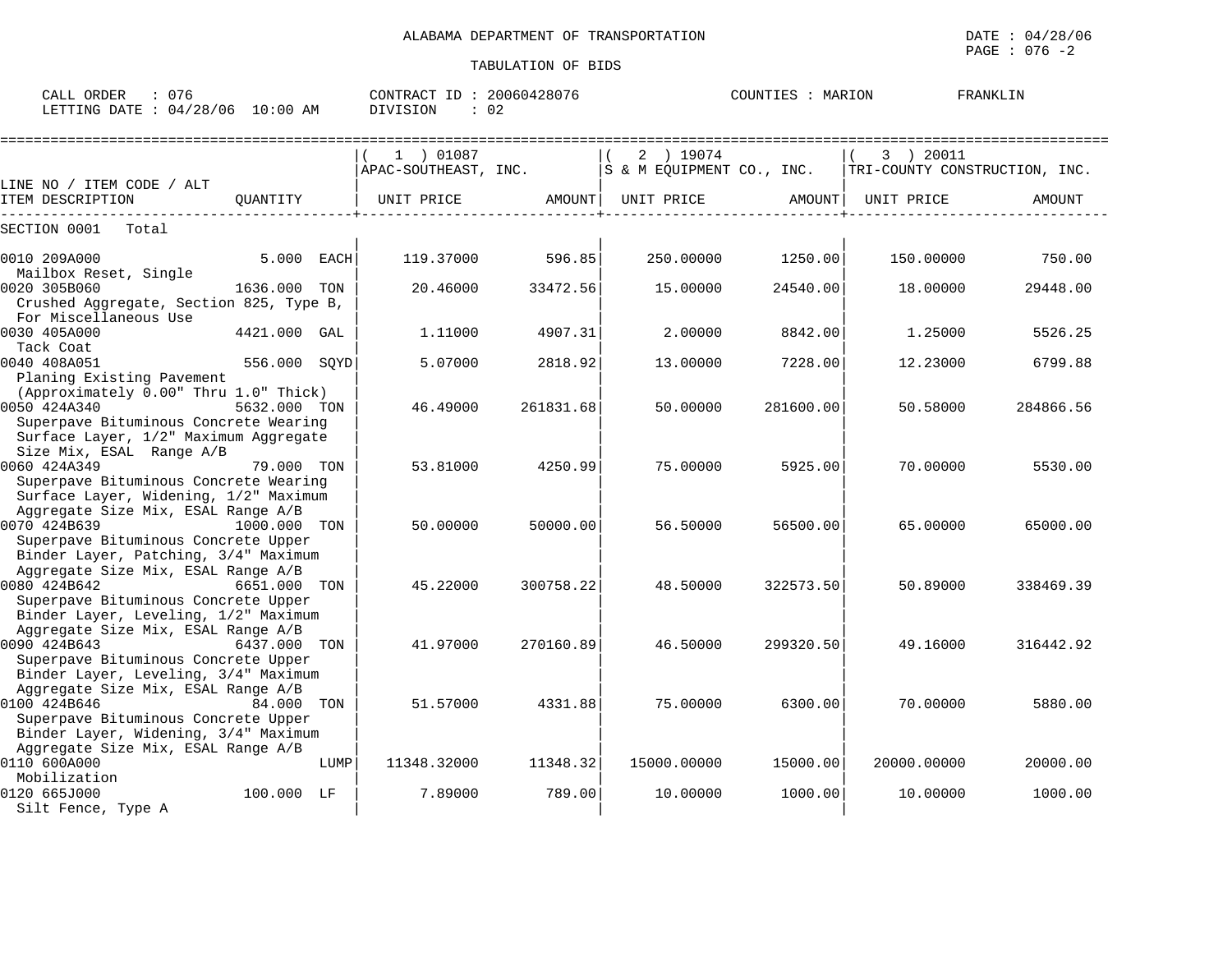| : 076<br>CALL ORDER              | CONTRACT ID: 20060428076 | COUNTIES : MARION | FRANKLIN |
|----------------------------------|--------------------------|-------------------|----------|
| LETTING DATE : 04/28/06 10:00 AM | DIVISION<br>-02          |                   |          |

|                                                                                          |               |             | 1 ) 01087            |          | 2<br>) 19074              |          | 3 ) 20011                     |          |
|------------------------------------------------------------------------------------------|---------------|-------------|----------------------|----------|---------------------------|----------|-------------------------------|----------|
|                                                                                          |               |             | APAC-SOUTHEAST, INC. |          | S & M EQUIPMENT CO., INC. |          | TRI-COUNTY CONSTRUCTION, INC. |          |
| LINE NO / ITEM CODE / ALT<br>ITEM DESCRIPTION                                            | OUANTITY      |             | UNIT PRICE           | AMOUNT   | UNIT PRICE                | AMOUNT   | UNIT PRICE                    | AMOUNT   |
| 0130 6650001<br>Silt Fence Removal                                                       | 100.000 LF    |             | 3.60000              | 360.00   | 5,00000                   | 500.00   | 5.00000                       | 500.00   |
| 0140 6650001<br>20 Inch Wattle                                                           | 300.000 LF    |             | 5.50000              | 1650.00  | 10.00000                  | 3000.00  | 8,00000                       | 2400.00  |
| 0150 680A000<br>Engineering Controls                                                     |               | LUMP        | 4216.02000           | 4216.02  | 10000.00000               | 10000.00 | 942.33000                     | 942.33   |
| 0160 701A028<br>Solid White, Class 2, Type A Traffic<br>Stripe (0.06" Thick) (6" Wide)   | 10.000 MILE   |             | 1818.00000           | 18180.00 | 1980.00000                | 19800.00 | 1800.00000                    | 18000.00 |
| 0170 701A046<br>Broken Yellow, Class 2, Type A Traffic<br>Stripe (0.09" Thick) (6" Wide) | 3.000 MILE    |             | 1111.00000           | 3333.00  | 1210.00000                | 3630.00  | 1100.00000                    | 3300.00  |
| 0180 701A048<br>Solid Yellow, Class 2, Type A Traffic<br>Stripe (0.09" Thick) (6" Wide)  | 7.000 MILE    |             | 2070.50000           | 14493.50 | 2255.00000                | 15785.00 | 2050.00000                    | 14350.00 |
| 0190 701B009<br>Dotted Class 2, Type A Traffic Stripe<br>$(0.09"$ Thick $)(6"$ Wide      | 60.000 LF     |             | 2.02000              | 121.20   | 2,20000                   | 132.00   | 2,00000                       | 120.00   |
| 0200 701C000<br>Broken Temporary Traffic Stripe                                          | 8.000 MILE    |             | 727.20000            | 5817.60  | 792.00000                 | 6336.00  | 720.00000                     | 5760.00  |
| 0210 701C001<br>Solid Temporary Traffic Stripe                                           | 48.000 MILE   |             | 797.90000            | 38299.20 | 869,00000                 | 41712.00 | 790.00000                     | 37920.00 |
| 0220 703A002<br>Traffic Control Markings, Class 2, Type<br>$\mathbb{A}$                  | 362.000 SOFT  |             | 5.05000              | 1828.10  | 5.50000                   | 1991.00  | 5.00000                       | 1810.00  |
| 0230 703D001<br>Temporary Traffic Control Markings                                       | 1086.000 SQFT |             | 1.52000              | 1650.72  | 1.65000                   | 1791.90  | 1.50000                       | 1629.00  |
| 0240 705A032<br>Pavement Markers, Class A-H, Type 1-B                                    | 163.000 EACH  |             | 5.56000              | 906.28   | 6.05000                   | 986.15   | 5.50000                       | 896.50   |
| 0250 705A037<br>Pavement Markers, Class A-H, Type 2-D                                    | 439.000 EACH  |             | 5.56000              | 2440.84  | 6.05000                   | 2655.95  | 5.50000                       | 2414.50  |
| 0260 740B000<br>Construction Signs                                                       | 614.000 SOFT  |             | 8.48000              | 5206.72  | 7.98000                   | 4899.72  | 12.00000                      | 7368.00  |
| 0270 740E000<br>Cones (36 Inches High)                                                   | 100.000       | EACH        | 0.06000              | 6.00     | 14.92000                  | 1492.00  | 15,00000                      | 1500.00  |
| 0280 740M001<br>Ballast For Cone                                                         | 100.000       | <b>EACH</b> | 0.06000              | 6.00     | 8.35000                   | 835.00   | 5.00000                       | 500.00   |
| 0290 7400000<br>Pilot Car                                                                | 1.000         | EACH        | 702.67000            | 702.67   | 2500.00000                | 2500.00  | 2500.00000                    | 2500.00  |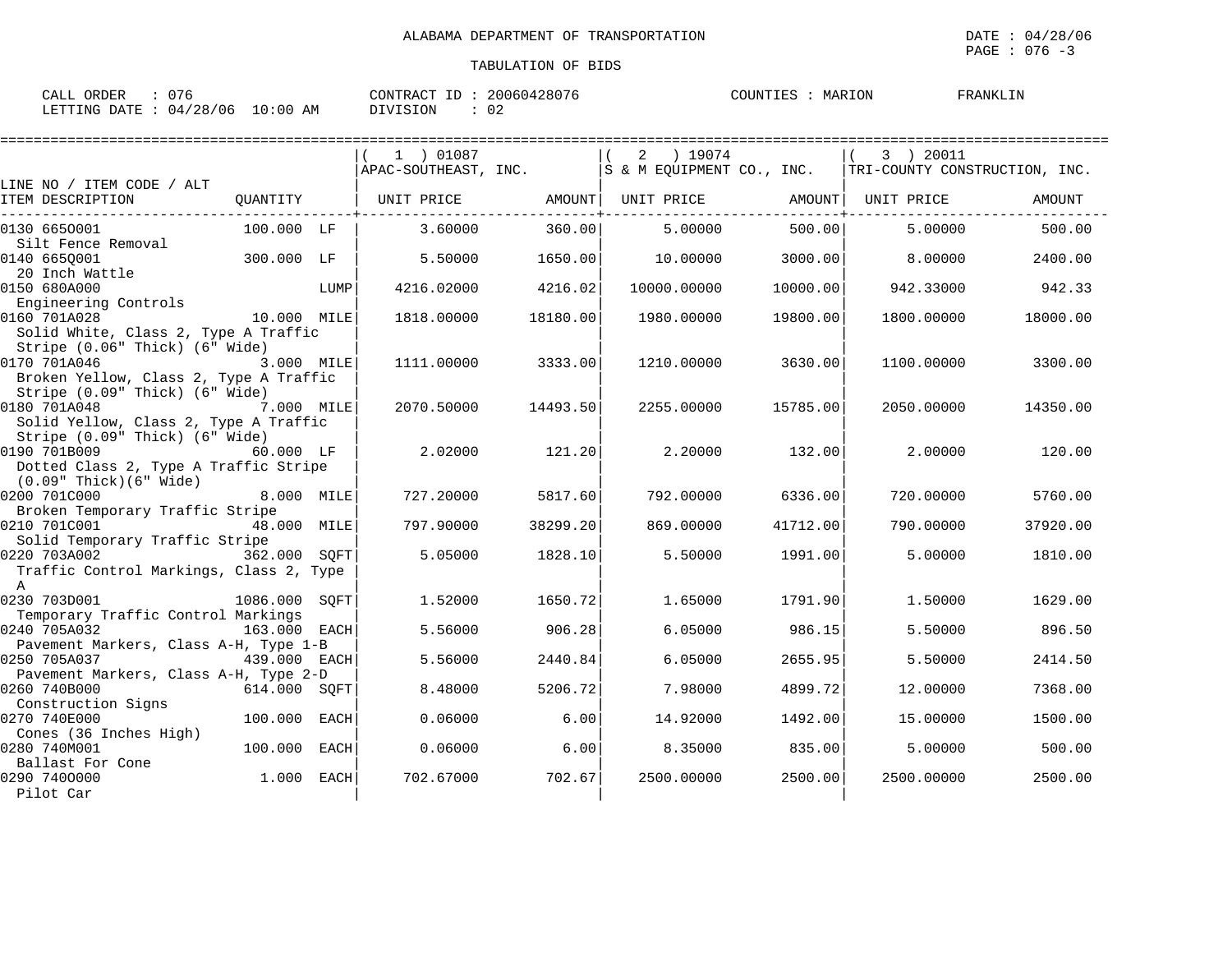# ALABAMA DEPARTMENT OF TRANSPORTATION **Example 2014 120 and 2014** to 04/28/06

| CALL ORDER<br>LETTING DATE: 04/28/06                                                         | : 076 | 10:00 AM | CONTRACT ID: 20060428076<br>DIVISION        | $\therefore$ 02         |                                                       | COUNTIES : MARION           |                                                           | FRANKLIN                |
|----------------------------------------------------------------------------------------------|-------|----------|---------------------------------------------|-------------------------|-------------------------------------------------------|-----------------------------|-----------------------------------------------------------|-------------------------|
| LINE NO / ITEM CODE / ALT<br>ITEM DESCRIPTION                                                |       | OUANTITY | 01087<br>APAC-SOUTHEAST, INC.<br>UNIT PRICE | AMOUNT                  | 19074<br>2<br>S & M EOUIPMENT CO., INC.<br>UNIT PRICE | AMOUNT                      | 20011<br>3<br>TRI-COUNTY CONSTRUCTION, INC.<br>UNIT PRICE | AMOUNT                  |
| 0300 998A000<br>Construction Fuel (Maximum Bid Limited<br>To $$50,000.00)$<br>SECTION TOTALS |       | LUMP     | 1,00000                                     | 1.001<br>\$1,044,485.47 | 10000.00000                                           | 10000.00<br>\$1,158,125.72] | 3000.00000<br>S.                                          | 3000.00<br>1,184,623.33 |
| CONTRACT TOTALS                                                                              |       |          |                                             | \$1,044,485.47          |                                                       | \$1,158,125.72]             | S.                                                        | 1,184,623.33            |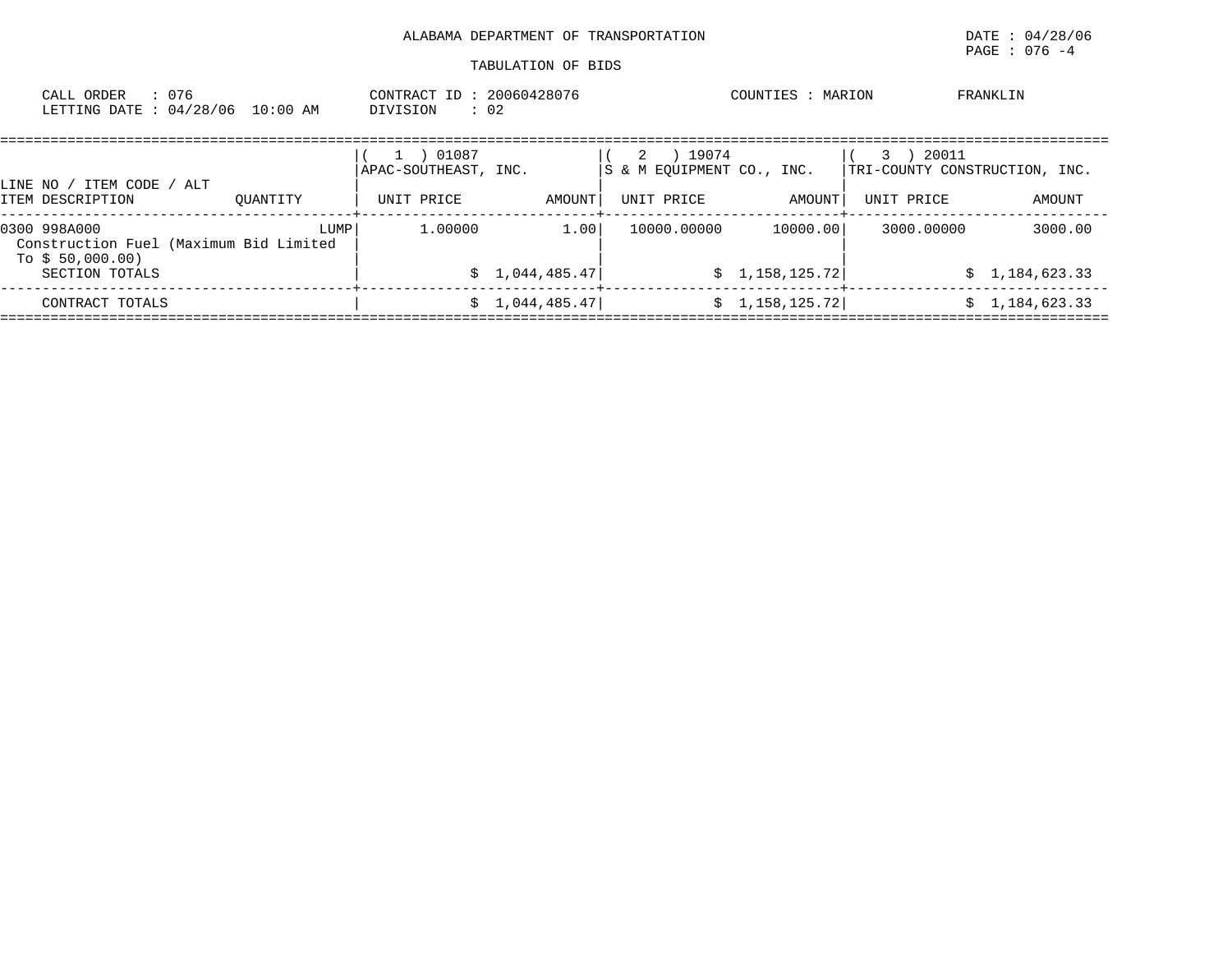| CALL ORDER<br>: 076<br>LETTING DATE : 04/28/06 10:00 AM                                                                           |              |      | CONTRACT ID: 20060428076<br><b>DIVISION</b><br>: 02 |           |            | COUNTIES : MARION |            | FRANKLIN |
|-----------------------------------------------------------------------------------------------------------------------------------|--------------|------|-----------------------------------------------------|-----------|------------|-------------------|------------|----------|
|                                                                                                                                   |              |      | 4 ) 18031<br>ROGERS GROUP, INC.                     |           |            |                   |            |          |
| LINE NO / ITEM CODE / ALT<br>ITEM DESCRIPTION                                                                                     | QUANTITY     |      | UNIT PRICE                                          | AMOUNT    | UNIT PRICE | AMOUNT            | UNIT PRICE | AMOUNT   |
| SECTION 0001<br>Total                                                                                                             |              |      |                                                     |           |            |                   |            |          |
| 0010 209A000                                                                                                                      | 5.000 EACH   |      | 150.00000                                           | 750.00    |            |                   |            |          |
| Mailbox Reset, Single<br>0020 305B060<br>Crushed Aggregate, Section 825, Type B,                                                  | 1636.000 TON |      | 17.50000                                            | 28630.00  |            |                   |            |          |
| For Miscellaneous Use<br>0030 405A000                                                                                             | 4421.000 GAL |      | 2.00000                                             | 8842.00   |            |                   |            |          |
| Tack Coat<br>0040 408A051                                                                                                         | 556.000 SQYD |      | 9.00000                                             | 5004.00   |            |                   |            |          |
| Planing Existing Pavement<br>(Approximately 0.00" Thru 1.0" Thick)<br>0050 424A340<br>Superpave Bituminous Concrete Wearing       | 5632.000 TON |      | 52.00000                                            | 292864.00 |            |                   |            |          |
| Surface Layer, 1/2" Maximum Aggregate<br>Size Mix, ESAL Range A/B                                                                 |              |      |                                                     |           |            |                   |            |          |
| 0060 424A349<br>Superpave Bituminous Concrete Wearing<br>Surface Layer, Widening, 1/2" Maximum                                    | 79.000 TON   |      | 59.00000                                            | 4661.00   |            |                   |            |          |
| Aggregate Size Mix, ESAL Range A/B<br>0070 424B639<br>Superpave Bituminous Concrete Upper                                         | 1000.000     | TON  | 55.00000                                            | 55000.00  |            |                   |            |          |
| Binder Layer, Patching, 3/4" Maximum<br>Aggregate Size Mix, ESAL Range A/B<br>0080 424B642<br>Superpave Bituminous Concrete Upper | 6651.000 TON |      | 54.00000                                            | 359154.00 |            |                   |            |          |
| Binder Layer, Leveling, 1/2" Maximum<br>Aggregate Size Mix, ESAL Range A/B<br>0090 424B643<br>Superpave Bituminous Concrete Upper | 6437.000 TON |      | 54.00000                                            | 347598.00 |            |                   |            |          |
| Binder Layer, Leveling, 3/4" Maximum<br>Aggregate Size Mix, ESAL Range A/B<br>0100 424B646                                        | 84.000 TON   |      | 60.00000                                            | 5040.00   |            |                   |            |          |
| Superpave Bituminous Concrete Upper<br>Binder Layer, Widening, 3/4" Maximum<br>Aggregate Size Mix, ESAL Range A/B                 |              |      |                                                     |           |            |                   |            |          |
| 0110 600A000<br>Mobilization                                                                                                      |              | LUMP | 15979.00000                                         | 15979.00  |            |                   |            |          |
| 0120 665J000<br>Silt Fence, Type A                                                                                                | 100.000 LF   |      | 7.50000                                             | 750.00    |            |                   |            |          |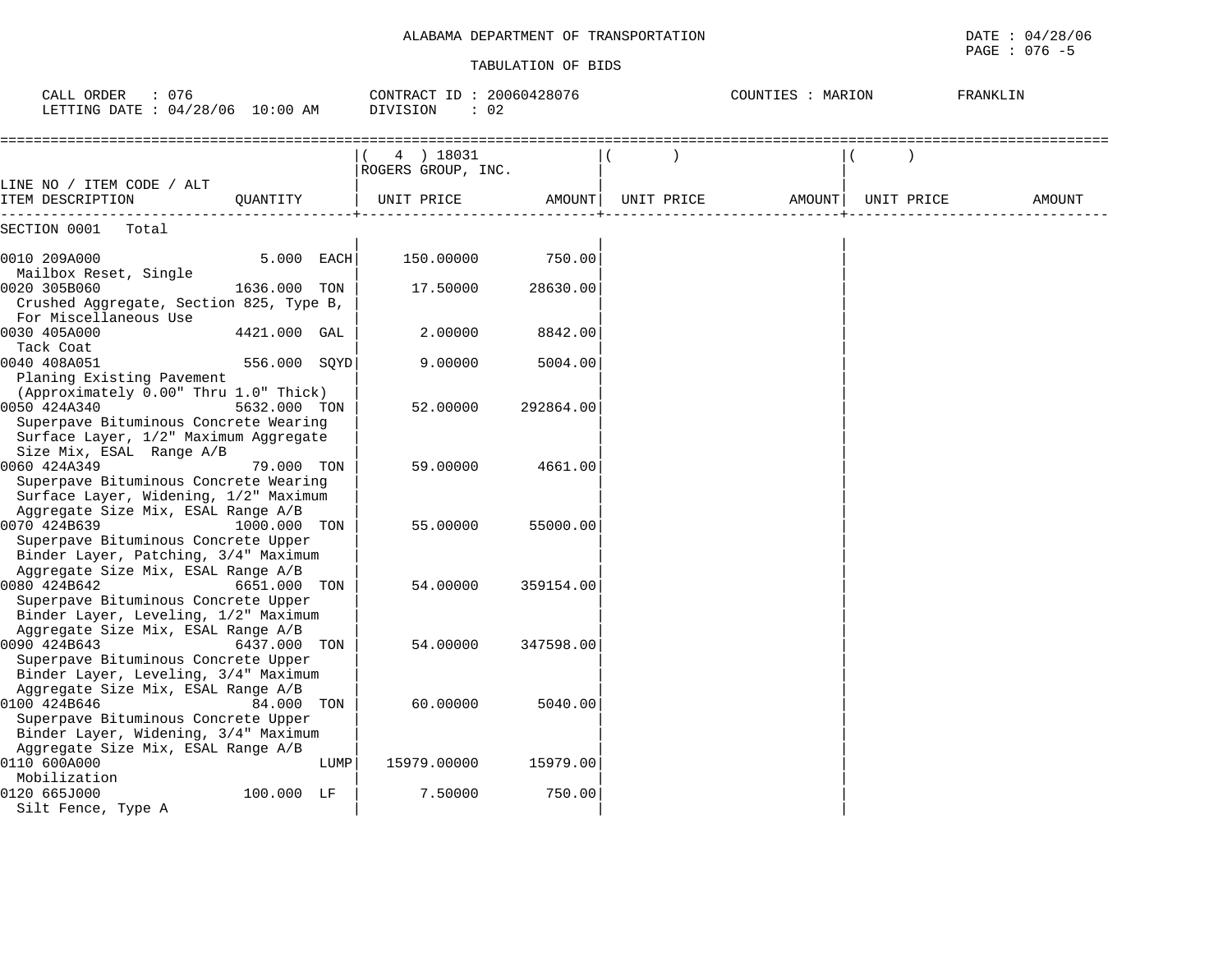# PAGE : 076 -6

| $\cap$<br>$\sim$ $\sim$ $\sim$<br>ORDER<br>$\Delta$<br>U<br>َ سِدِي | 20060428071<br>CONTRACT           | MARION<br>COUNTIES<br>. <u>.</u> | FRANKLI |
|---------------------------------------------------------------------|-----------------------------------|----------------------------------|---------|
| /28/06<br>0:00<br>DATE<br>ΑM<br>五面面<br>04<br>ING                    | ∩∩<br><b>TSION</b><br>1 I V<br>◡▵ |                                  |         |

|                                                                          |               |      | 4 ) 18031<br>ROGERS GROUP, INC. |          |                   |            |        |
|--------------------------------------------------------------------------|---------------|------|---------------------------------|----------|-------------------|------------|--------|
| LINE NO / ITEM CODE / ALT                                                |               |      |                                 |          |                   |            |        |
| ITEM DESCRIPTION                                                         | QUANTITY      |      | UNIT PRICE AMOUNT               |          | UNIT PRICE AMOUNT | UNIT PRICE | AMOUNT |
| 0130 6650001                                                             | 100.000 LF    |      | 4.50000                         | 450.00   |                   |            |        |
| Silt Fence Removal                                                       |               |      |                                 |          |                   |            |        |
| 0140 6650001                                                             | 300.000 LF    |      | 15.00000                        | 4500.00  |                   |            |        |
| 20 Inch Wattle                                                           |               |      |                                 |          |                   |            |        |
| 0150 680A000                                                             |               | LUMP | 7500.00000                      | 7500.00  |                   |            |        |
| Engineering Controls                                                     |               |      |                                 |          |                   |            |        |
| 0160 701A028                                                             | 10.000 MILE   |      | 1800.00000                      | 18000.00 |                   |            |        |
| Solid White, Class 2, Type A Traffic                                     |               |      |                                 |          |                   |            |        |
| Stripe (0.06" Thick) (6" Wide)                                           |               |      |                                 |          |                   |            |        |
| 0170 701A046                                                             | 3.000 MILE    |      | 1100.00000                      | 3300.00  |                   |            |        |
| Broken Yellow, Class 2, Type A Traffic<br>Stripe (0.09" Thick) (6" Wide) |               |      |                                 |          |                   |            |        |
| 0180 701A048                                                             | 7.000 MILE    |      | 2050.00000                      | 14350.00 |                   |            |        |
| Solid Yellow, Class 2, Type A Traffic                                    |               |      |                                 |          |                   |            |        |
| Stripe (0.09" Thick) (6" Wide)                                           |               |      |                                 |          |                   |            |        |
| 0190 701B009                                                             | 60.000 LF     |      | 2.00000                         | 120.00   |                   |            |        |
| Dotted Class 2, Type A Traffic Stripe                                    |               |      |                                 |          |                   |            |        |
| $(0.09"$ Thick $)(6"$ Wide $)$                                           |               |      |                                 |          |                   |            |        |
| 0200 701C000                                                             | 8.000 MILE    |      | 720.00000                       | 5760.00  |                   |            |        |
| Broken Temporary Traffic Stripe                                          |               |      |                                 |          |                   |            |        |
| 0210 701C001                                                             | 48.000 MILE   |      | 790.00000                       | 37920.00 |                   |            |        |
| Solid Temporary Traffic Stripe                                           |               |      |                                 |          |                   |            |        |
| 0220 703A002                                                             | 362.000 SOFT  |      | 5.00000                         | 1810.00  |                   |            |        |
| Traffic Control Markings, Class 2, Type                                  |               |      |                                 |          |                   |            |        |
| $\mathbb{A}$                                                             |               |      |                                 |          |                   |            |        |
| 0230 703D001                                                             | 1086.000 SOFT |      | 1.50000                         | 1629.00  |                   |            |        |
| Temporary Traffic Control Markings                                       |               |      |                                 |          |                   |            |        |
| 0240 705A032                                                             | 163.000 EACH  |      | 5.50000                         | 896.50   |                   |            |        |
| Pavement Markers, Class A-H, Type 1-B                                    |               |      |                                 |          |                   |            |        |
| 0250 705A037                                                             | 439.000 EACH  |      | 5.50000                         | 2414.50  |                   |            |        |
| Pavement Markers, Class A-H, Type 2-D<br>0260 740B000                    |               |      |                                 | 8596.00  |                   |            |        |
| Construction Signs                                                       | 614.000 SOFT  |      | 14.00000                        |          |                   |            |        |
| 0270 740E000                                                             | 100.000 EACH  |      | 6.00000                         | 600.00   |                   |            |        |
| Cones (36 Inches High)                                                   |               |      |                                 |          |                   |            |        |
| 0280 740M001                                                             | 100.000 EACH  |      | 3.00000                         | 300.00   |                   |            |        |
| Ballast For Cone                                                         |               |      |                                 |          |                   |            |        |
| 0290 7400000                                                             | 1.000 EACH    |      | 8500.00000                      | 8500.00  |                   |            |        |
| Pilot Car                                                                |               |      |                                 |          |                   |            |        |
|                                                                          |               |      |                                 |          |                   |            |        |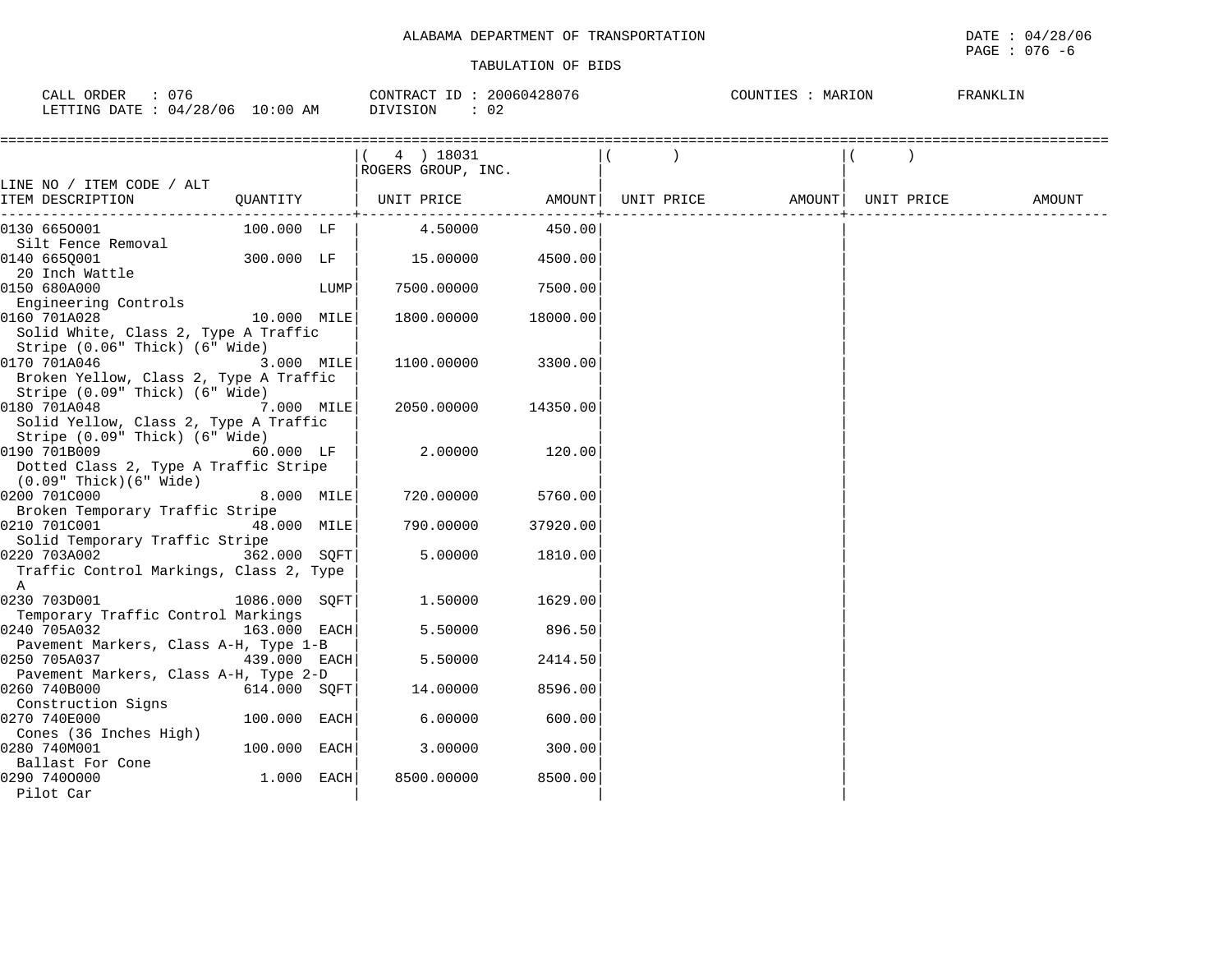|                                                                                                        | ALABAMA DEPARTMENT OF TRANSPORTATION<br>TABULATION OF BIDS |                        | DATE: 04/28/06<br>PAGE : 076 -7 |
|--------------------------------------------------------------------------------------------------------|------------------------------------------------------------|------------------------|---------------------------------|
| CALL ORDER : 076<br>LETTING DATE : 04/28/06 10:00 AM                                                   | CONTRACT ID: 20060428076<br>DIVISION : 02                  | COUNTIES : MARION      | FRANKLIN                        |
| LINE NO / ITEM CODE / ALT<br>ITEM DESCRIPTION<br>OUANTITY                                              | 4 ) 18031<br>ROGERS GROUP, INC.<br>AMOUNT<br>UNIT PRICE    | AMOUNT  <br>UNIT PRICE | UNIT PRICE<br>AMOUNT            |
| 0300 998A000<br>LUMP  <br>Construction Fuel (Maximum Bid Limited<br>To $$50,000.00)$<br>SECTION TOTALS | 1.00<br>1,00000<br>\$1,240,919.00                          | 0.00<br>\$             | 0.00                            |
| CONTRACT TOTALS                                                                                        | \$1,240,919.00                                             | 0.00<br>Ŝ.             |                                 |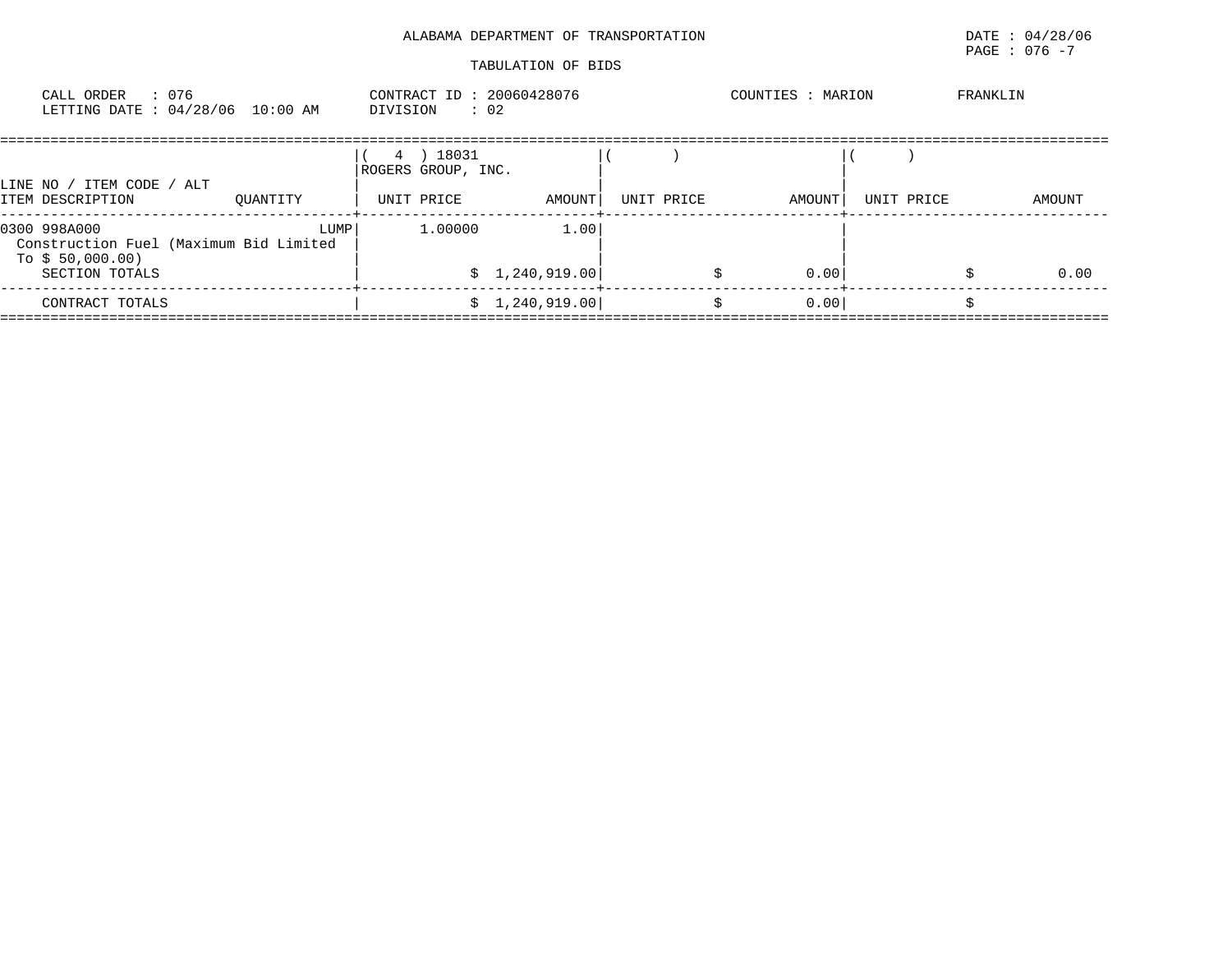#### VENDOR RANKING

|      | : 078<br>CALL ORDER          | LETTING DATE : 04/28/06 10:00 AM                                                                           | CONTRACT ID: 20060428078<br>$\cdot$ 03<br>DIVISION                                                                                                                                                              |              |                  | COUNTIES : BLOUNT                                |                                     |
|------|------------------------------|------------------------------------------------------------------------------------------------------------|-----------------------------------------------------------------------------------------------------------------------------------------------------------------------------------------------------------------|--------------|------------------|--------------------------------------------------|-------------------------------------|
|      | CONTRACT DESCRIPTION:<br>mi. |                                                                                                            | 40<br>CONTRACT TIME:<br>for constructing the Planing, Resurfacing and Traffic Stripe<br>on SR-75 from north of SR-53 (US-231) (MP 32.160) to south<br>of the Whipporwill Creek bridge (MP 41.700). Length 9.540 | Working Days | (available days) | PROJECT(S) : 99-303-052-075-614                  |                                     |
| RANK | VENDOR NO. / NAME            |                                                                                                            |                                                                                                                                                                                                                 |              |                  | TOTAL<br><b>BID</b>                              | % OVER<br>LOW BID                   |
|      | 23009<br>10011<br>07002      | WHITAKER CONTRACTING CORPORATION<br>JACKSON PAVING & CONSTRUCTION, INC.<br>GOOD HOPE CONTRACTING CO., INC. |                                                                                                                                                                                                                 |              |                  | \$1,145,335.83<br>\$1.198.861.19<br>1,351,955.34 | 100.0000%<br>104.6733%<br>118.0401% |

PAGE : 078 -1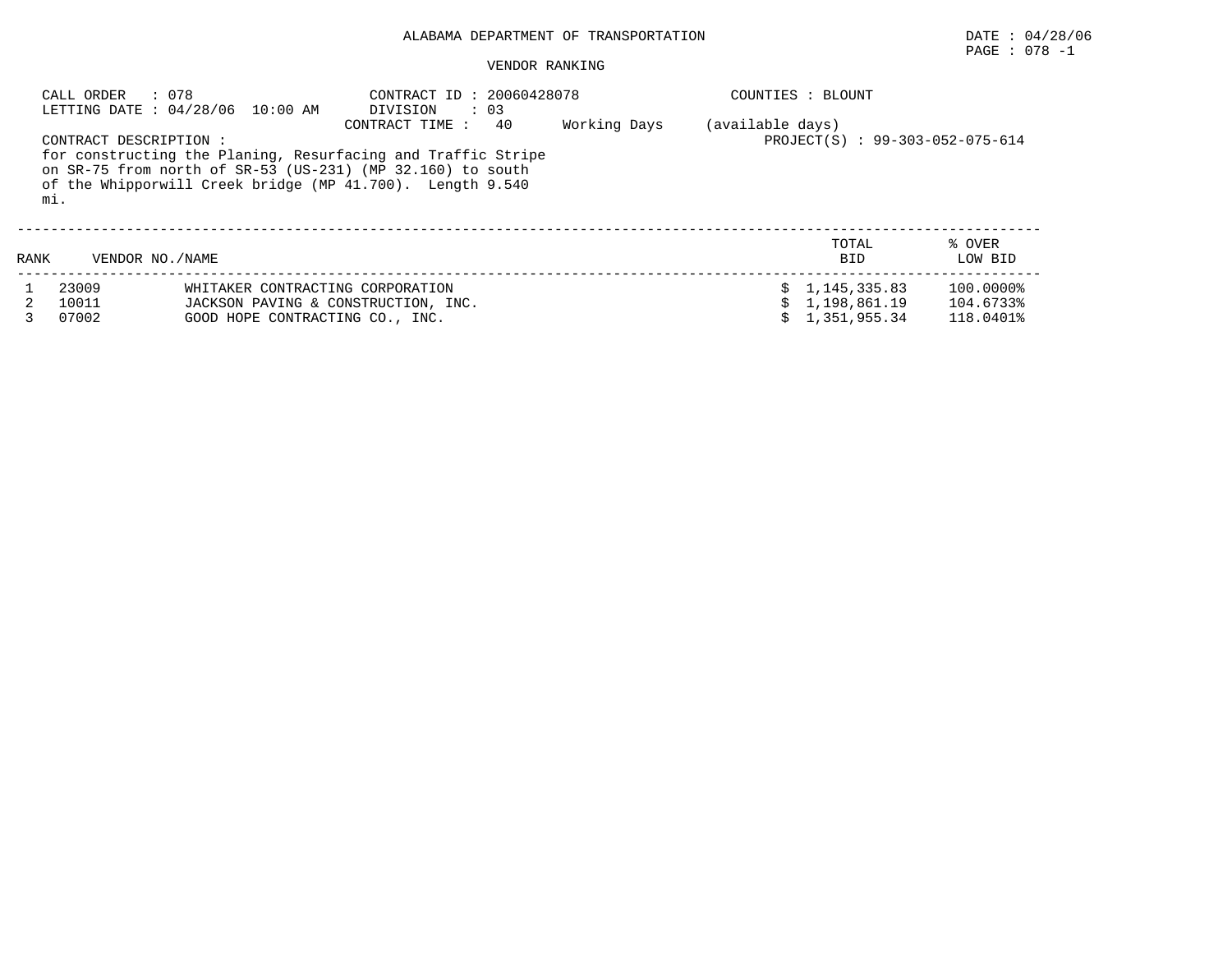| CALL<br>ORDER   | $\cap$ $\Box$ $\cap$<br>. .   |                  | CONTRA<br>. RACT | TD. | 30060428078 | COUNTIES | <b>BLOUNT</b> |
|-----------------|-------------------------------|------------------|------------------|-----|-------------|----------|---------------|
| LETTING<br>DATE | 128<br>706<br>04<br>$\lambda$ | :00<br>L O<br>AΜ | 'VISION          |     | ◡-          |          |               |

|                                                                                                                                                                          |                       | $1$ ) 23009 |           | 2 ) 10011  |           | 3 ) 07002   | WHITAKER CONTRACTING CORPOR   JACKSON PAVING & CONSTRUCTI   GOOD HOPE CONTRACTING CO., INC. |
|--------------------------------------------------------------------------------------------------------------------------------------------------------------------------|-----------------------|-------------|-----------|------------|-----------|-------------|---------------------------------------------------------------------------------------------|
| LINE NO / ITEM CODE / ALT                                                                                                                                                |                       |             |           |            |           |             |                                                                                             |
| ITEM DESCRIPTION                                                                                                                                                         | OUANTITY              | UNIT PRICE  | AMOUNT    | UNIT PRICE | AMOUNT    | UNIT PRICE  | AMOUNT                                                                                      |
| SECTION 0001<br>Total                                                                                                                                                    |                       |             |           |            |           |             |                                                                                             |
| 0010 206C025<br>Removing Bituminous Pavement On                                                                                                                          | 1086.000<br>SOYD      | 14.00000    | 15204.00  | 8.82000    | 9578.52   | 10,00000    | 10860.00                                                                                    |
| Concrete Surfaces<br>0020 209A000<br>Mailbox Reset, Single                                                                                                               | 15.000<br>EACH        | 150.00000   | 2250.00   | 102.61000  | 1539.15   | 150.00000   | 2250.00                                                                                     |
| 0030 209A001<br>Mailbox Reset, Double                                                                                                                                    | 1.000<br>EACH         | 200.00000   | 200.00    | 143.13000  | 143.13    | 200.00000   | 200.00                                                                                      |
| 0040 305B060<br>Crushed Aggregate, Section 825, Crusher                                                                                                                  | 500.000 TON           | 16.25000    | 8125.00   | 18.43000   | 9215.00   | 23.00000    | 11500.00                                                                                    |
| Run Stone, $1 \frac{1}{2}$ ,<br>0050 405A000<br>Tack Coat                                                                                                                | 4995.000 GAL          | 1.75000     | 8741.25   | 1.81000    | 9040.95   | 1.60000     | 7992.00                                                                                     |
| 0060 407A000<br>Joint Sealant For Hot Mix Asphalt                                                                                                                        | 584.000 GAL           | 14.40000    | 8409.60   | 31.64000   | 18477.76  | 30,00000    | 17520.00                                                                                    |
| Pavement<br>0070 408A052<br>Planing Existing Pavement                                                                                                                    | 166488.000 SOYD       | 0.65000     | 108217.20 | 0.50000    | 83244.00  | 1.25000     | 208110.00                                                                                   |
| (Approximately 1.10" Thru 2.0" Thick)<br>0080 424A361                                                                                                                    | 13736.000 TON         | 48.48000    | 665921.28 | 56.19000   | 771825.84 | 55.00000    | 755480.00                                                                                   |
| Superpave Bituminous Concrete Wearing<br>Surface Layer, 3/4" Maximum Aggregate<br>Size Mix, ESAL Range C/D                                                               |                       |             |           |            |           |             |                                                                                             |
| 0090 424A366<br>Superpave Bituminous Concrete Wearing                                                                                                                    | 750.000 TON           | 56.28000    | 42210.00  | 55.77000   | 41827.50  | 51.14000    | 38355.00                                                                                    |
| Surface Layer, Leveling, 1/2" Maximum<br>Aggregate Size Mix, ESAL Range C/D<br>0100 424B685<br>Superpave Bituminous Concrete Lower<br>Binder Layer, Patching, 1" Maximum | 2000.000 TON          | 57.64000    | 115280.00 | 58.57000   | 117140.00 | 52.32000    | 104640.00                                                                                   |
| Aggregate Size Mix, ESAL Range C/D<br>0110 600A000<br>Mobilization                                                                                                       | LUMP                  | 32000.00000 | 32000.00  | 9500.00000 | 9500.00   | 64950.00000 | 64950.00                                                                                    |
| 0120 665F000                                                                                                                                                             | 50.000<br><b>EACH</b> | 8.00000     | 400.00    | 9.31000    | 465.50    | 10.00000    | 500.00                                                                                      |
| Hay Bales<br>0130 665J000                                                                                                                                                | 150.000 LF            | 2.50000     | 375.00    | 6.27000    | 940.50    | 4.00000     | 600.00                                                                                      |
| Silt Fence, Type A<br>0140 6650001<br>Silt Fence Removal                                                                                                                 | 150.000 LF            | 1,00000     | 150.00    | 1.61000    | 241.50    | 1,00000     | 150.00                                                                                      |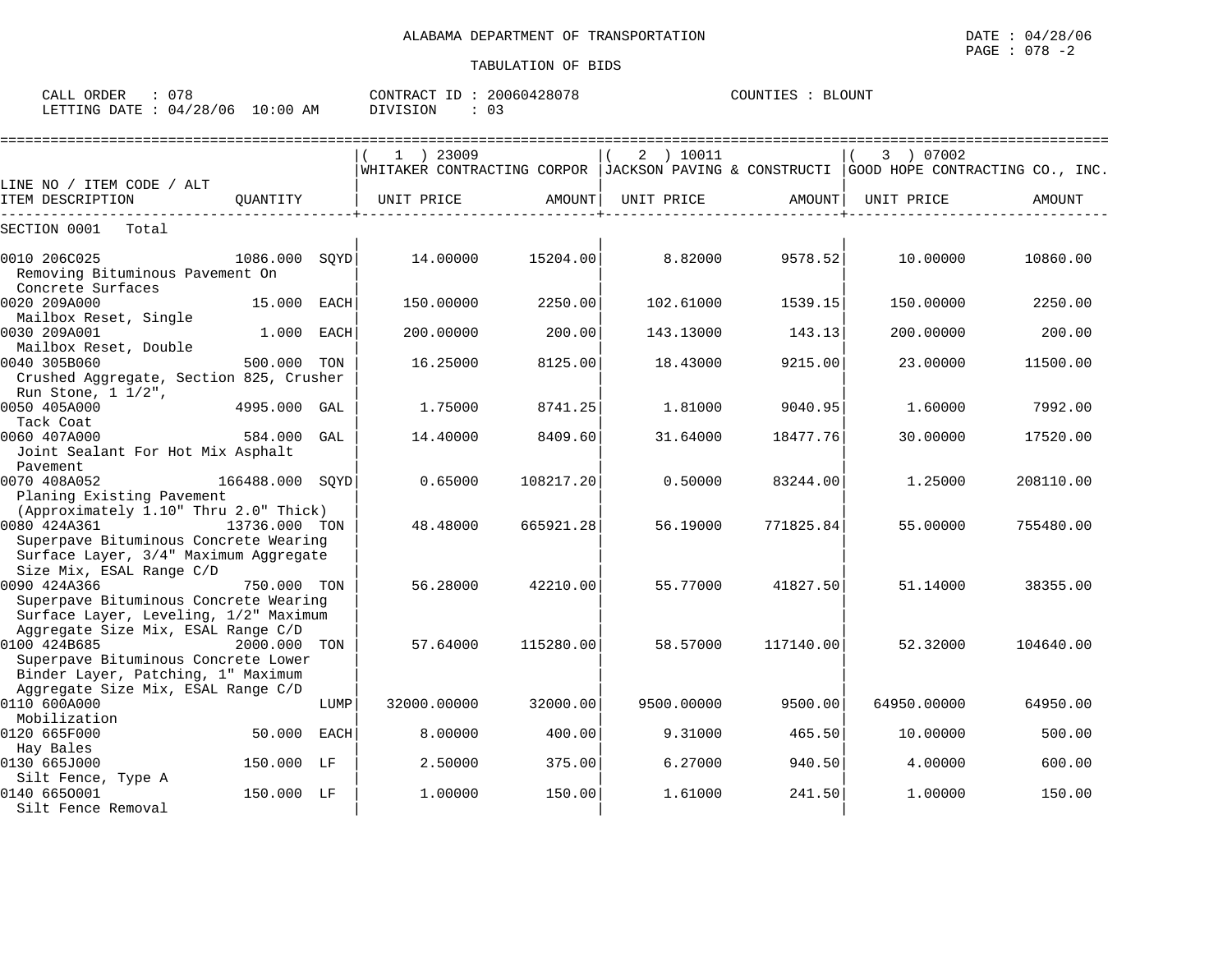| CALL ORDER : 078                |          | CONTRACT ID: 20060428078 | COUNTIES : BLOUNT |  |
|---------------------------------|----------|--------------------------|-------------------|--|
| LETTING DATE: 04/28/06 10:00 AM | DIVISION |                          |                   |  |

|                                                             |              | 1 ) 23009                                                                                       |          | 2 ) 10011         |          | 3 ) 07002  |          |
|-------------------------------------------------------------|--------------|-------------------------------------------------------------------------------------------------|----------|-------------------|----------|------------|----------|
|                                                             |              | WHITAKER CONTRACTING CORPOR $ $ JACKSON PAVING & CONSTRUCTI $ $ GOOD HOPE CONTRACTING CO., INC. |          |                   |          |            |          |
| LINE NO / ITEM CODE / ALT                                   |              |                                                                                                 |          |                   |          |            |          |
| ITEM DESCRIPTION                                            |              | QUANTITY   UNIT PRICE AMOUNT                                                                    |          | UNIT PRICE AMOUNT |          | UNIT PRICE | AMOUNT   |
| 0150 701A028                                                | 20.000 MILE  | 1800.00000                                                                                      | 36000.00 | 1800.00000        | 36000.00 | 1927.08000 | 38541.60 |
| Solid White, Class 2, Type A Traffic                        |              |                                                                                                 |          |                   |          |            |          |
| Stripe (0.06" Thick) (6" Wide)                              |              |                                                                                                 |          |                   |          |            |          |
| 0160 701A046                                                | $7.000$ MILE | 1075.00000                                                                                      | 7525.00  | 1100.00000        | 7700.00  | 1150.90000 | 8056.30  |
| Broken Yellow, Class 2, Type A Traffic                      |              |                                                                                                 |          |                   |          |            |          |
| Stripe (0.09" Thick) (6" Wide)                              |              |                                                                                                 |          |                   |          |            |          |
| 0170 701A048                                                | 11.000 MILE  | 2050.00000                                                                                      | 22550.00 | 2000.00000        | 22000.00 | 2194.73000 | 24142.03 |
| Solid Yellow, Class 2, Type A Traffic                       |              |                                                                                                 |          |                   |          |            |          |
| Stripe (0.09" Thick) (6" Wide)                              |              |                                                                                                 |          |                   |          |            |          |
| 0180 701B009                                                | 740.000 LF   | 1,25000                                                                                         | 925.00   | 1.00000           | 740.00   | 1.34000    | 991.60   |
| Dotted Class 2, Type A Traffic Stripe                       |              |                                                                                                 |          |                   |          |            |          |
| (0.09" Thick)(6" Wide)                                      |              |                                                                                                 |          |                   |          |            |          |
| 0190 701C000                                                | 14.000 MILE  | 650.00000                                                                                       | 9100.00  | 750.00000         | 10500.00 | 695.89000  | 9742.46  |
| Broken Temporary Traffic Stripe                             |              |                                                                                                 |          |                   |          |            |          |
| 0200 701C001                                                | 21.000 MILE  | 750.00000                                                                                       | 15750.00 | 800.00000         | 16800.00 | 802.95000  | 16861.95 |
| Solid Temporary Traffic Stripe                              |              |                                                                                                 |          |                   |          |            |          |
| 0210 701G125                                                | 740.000 LF   | 5.00000                                                                                         | 3700.00  | 4.50000           | 3330.00  | 5.35000    | 3959.00  |
| Solid White, Class 3W, Type A Traffic                       |              |                                                                                                 |          |                   |          |            |          |
| Stripe (6" Wide)                                            |              |                                                                                                 |          |                   |          |            |          |
| 0220 701G129                                                | 264.000 LF   | 5.00000                                                                                         | 1320.00  | 2,00000           | 528.00   | 5.30000    | 1399.20  |
| Broken Yellow, Class 3W, Type A Traffic<br>Stripe (6" Wide) |              |                                                                                                 |          |                   |          |            |          |
| 0230 701G133<br>$476.000$ LF                                |              | 5.00000                                                                                         | 2380.00  | 4.50000           | 2142.00  | 5.35000    | 2546.60  |
| Solid Yellow, Class 3W, Type A Traffic                      |              |                                                                                                 |          |                   |          |            |          |
| Stripe (6" Wide)                                            |              |                                                                                                 |          |                   |          |            |          |
| 0240 703A002                                                | 373.000 SOFT | 5.00000                                                                                         | 1865.00  | 3.00000           | 1119.00  | 5.35000    | 1995.55  |
| Traffic Control Markings, Class 2, Type                     |              |                                                                                                 |          |                   |          |            |          |
| $\overline{A}$                                              |              |                                                                                                 |          |                   |          |            |          |
| 0250 703B002                                                | 68.000 SOFT  | 5.00000                                                                                         | 340.00   | 4.00000           | 272.00   | 5.35000    | 363.80   |
| Traffic Control Legends, Class 2, Type                      |              |                                                                                                 |          |                   |          |            |          |
| 0260 703D001                                                | 592.000 SOFT | 2.00000                                                                                         | 1184.00  | 2,00000           | 1184.00  | 2.14000    | 1266.88  |
| Temporary Traffic Control Markings                          |              |                                                                                                 |          |                   |          |            |          |
| 0270 705A032                                                | 520.000 EACH | 5.50000                                                                                         | 2860.00  | 6.00000           | 3120.00  | 5.89000    | 3062.80  |
| Pavement Markers, Class A-H, Type 1-B                       |              |                                                                                                 |          |                   |          |            |          |
| 0280 705A037<br>974.000 EACH                                |              | 5.50000                                                                                         | 5357.00  | 6.00000           | 5844.00  | 5.89000    | 5736.86  |
| Pavement Markers, Class A-H, Type 2-D                       |              |                                                                                                 |          |                   |          |            |          |
| 0290 705A038                                                | 118.000 EACH | 5.50000                                                                                         | 649.00   | 6,00000           | 708.00   | 5.89000    | 695.02   |
| Pavement Markers, Class A-H, Type 2-E                       |              |                                                                                                 |          |                   |          |            |          |
| 0300 740B000                                                | 431.000 SOFT | 8.50000                                                                                         | 3663.50  | 8.87000           | 3822.97  | 8.99000    | 3874.69  |
| Construction Signs                                          |              |                                                                                                 |          |                   |          |            |          |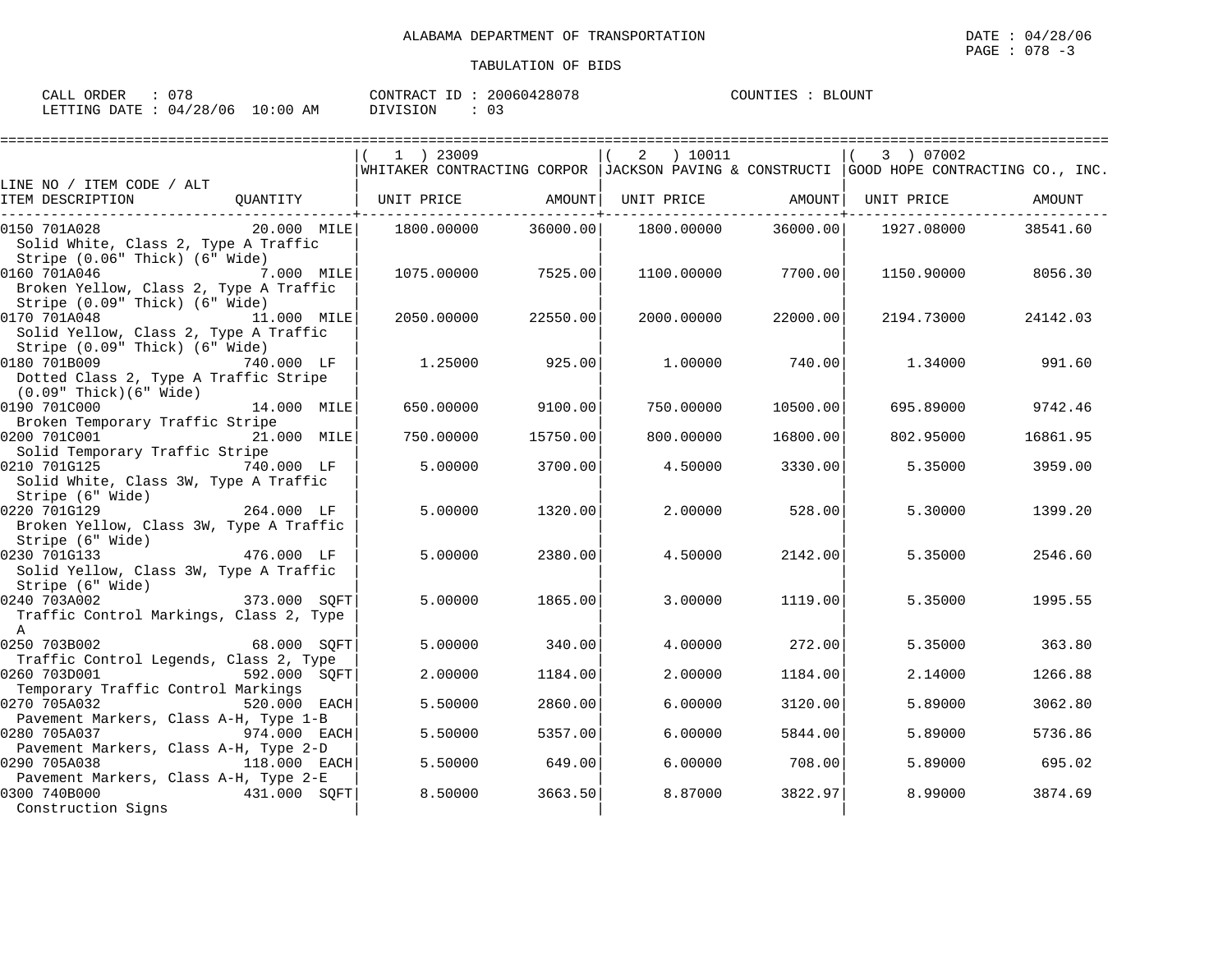| CALL (<br>ORDER | U 7 8    |             | CONTRACT ID   | 20060428078 | <b>BLOUNT</b><br>COUNTIES |
|-----------------|----------|-------------|---------------|-------------|---------------------------|
| LETTING DATE :  | 04/28/06 | 10:00<br>ΑM | TSION<br>DIVI |             |                           |

|                                                        |          |      | 23009                       |                | 10011<br>2                  |                    | 07002<br>3                      |                |
|--------------------------------------------------------|----------|------|-----------------------------|----------------|-----------------------------|--------------------|---------------------------------|----------------|
| LINE NO / ITEM CODE /<br>ALT                           |          |      | WHITAKER CONTRACTING CORPOR |                | JACKSON PAVING & CONSTRUCTI |                    | GOOD HOPE CONTRACTING CO., INC. |                |
| ITEM DESCRIPTION                                       | OUANTITY |      | UNIT PRICE                  | AMOUNT         | UNIT PRICE                  | AMOUNT             | UNIT PRICE                      | AMOUNT         |
| 0310 740E000<br>Cones (36 Inches High)                 | 244.000  | EACH | 10.00000                    | 2440.00        | 1.44000                     | 351.36             | 15,00000                        | 3660.00        |
| 0320 740M001<br>Ballast For Cone                       | 244.000  | EACH | 1,00000                     | 244.00         | 0.72000                     | 175.68             | 8.00000                         | 1952.00        |
| 0330 998A000<br>Construction Fuel (Maximum Bid Limited |          | LUMP | 20000.00000                 | 20000.00       | 9344.83000                  | 9344.83            | 0.00000                         | 0.00           |
| To $$53,000.00)$<br>SECTION TOTALS                     |          |      |                             | \$1,145,335.83 |                             | \$1,198,861.19     |                                 | \$1,351,955.34 |
| CONTRACT TOTALS                                        |          |      |                             | \$1,145,335.83 |                             | 1,198,861.19<br>Ŝ. | Ŝ.                              | 1,351,955.34   |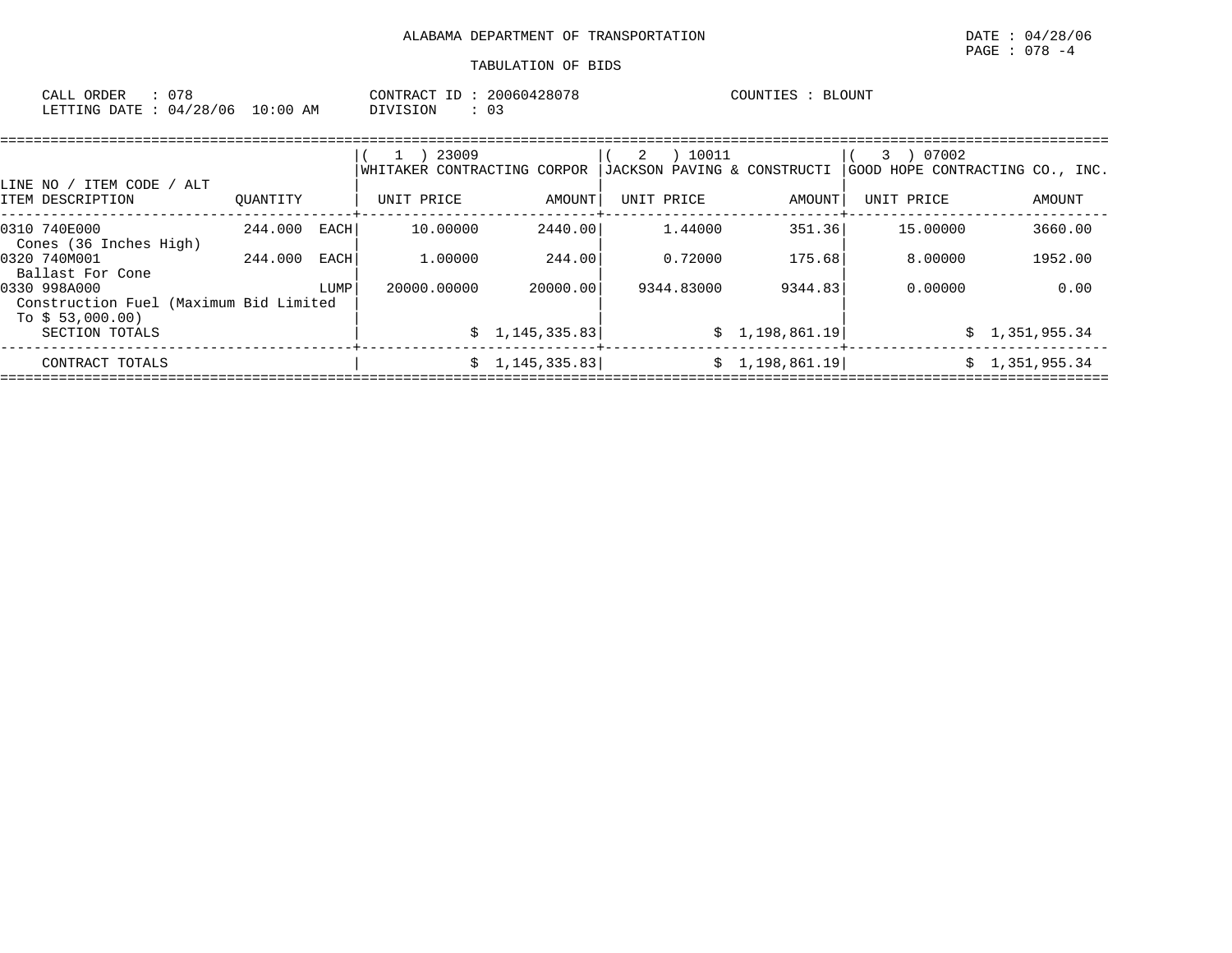# PAGE : 084 -1

### VENDOR RANKING

|      | : 084<br>CALL ORDER    | LETTING DATE: 04/28/06 10:00 AM           | CONTRACT ID: 20060428084<br>DIVISION<br>: 09                 |              |                  | COUNTIES : ESCAMBIA             |                              |
|------|------------------------|-------------------------------------------|--------------------------------------------------------------|--------------|------------------|---------------------------------|------------------------------|
|      | CONTRACT DESCRIPTION : |                                           | 100<br>CONTRACT TIME:<br>MOBILE                              | Working Days | (available days) | PROJECT(S) : 99-309-273-003-603 |                              |
|      |                        |                                           | for constructing the Planing, Resurfacing and Traffic Stripe |              |                  |                                 | $99 - 309 - 273 - 041 - 602$ |
|      |                        | indicated on the plans. Length 11.049 mi. | on SR-3 (US-31) and on SR-41 at locations near Brewton as    |              |                  |                                 |                              |
|      |                        |                                           |                                                              |              |                  |                                 |                              |
|      |                        |                                           |                                                              |              |                  | TOTAL                           | % OVER                       |
| RANK | VENDOR NO. / NAME      |                                           |                                                              |              |                  | <b>BID</b>                      | LOW BID                      |
|      | 02032                  | BULLARD EXCAVATING, INC.                  |                                                              |              |                  | \$1.812.311.90                  | 100.0000%                    |
|      | 23011                  | HOSEA O. WEAVER & SONS, INC.              |                                                              |              |                  | $\text{S}$ 2.105.853.33         | 116.1971%                    |
|      | 01087                  | APAC-SOUTHEAST, INC.                      |                                                              |              |                  | 2,490,031.36                    | 137.3953%                    |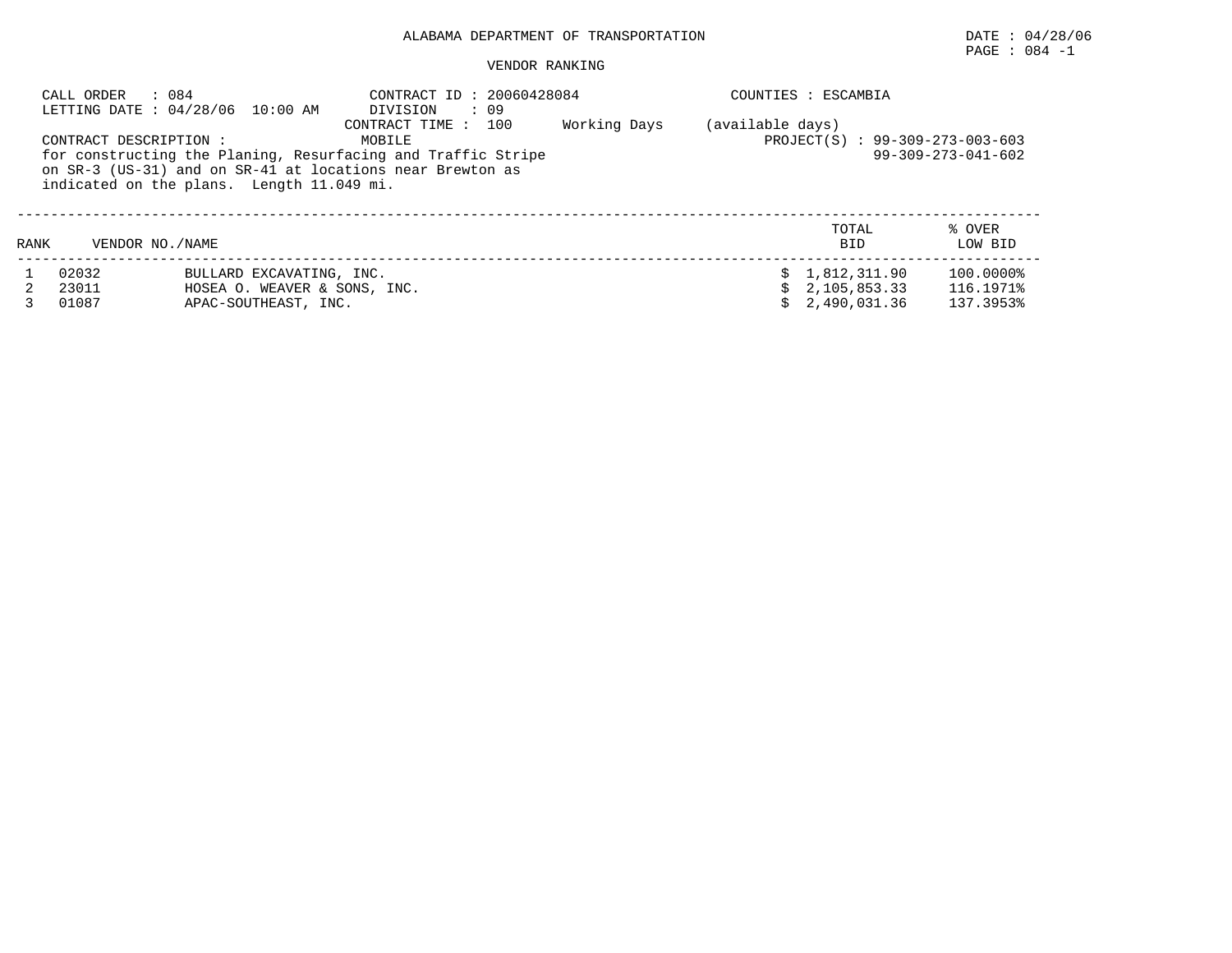| CALL ORDER                      | : 084 |          | CONTRACT ID: 20060428084 | COUNTIES : ESCAMBIA |
|---------------------------------|-------|----------|--------------------------|---------------------|
| LETTING DATE: 04/28/06 10:00 AM |       | DIVISION |                          |                     |

|                                                                                                                                                                            |                |     | =========================== |           |             | ================= |                                                    |            |
|----------------------------------------------------------------------------------------------------------------------------------------------------------------------------|----------------|-----|-----------------------------|-----------|-------------|-------------------|----------------------------------------------------|------------|
|                                                                                                                                                                            |                |     | $1$ ) 02032                 |           | $2$ ) 23011 |                   | 3 ) 01087                                          |            |
|                                                                                                                                                                            |                |     | BULLARD EXCAVATING, INC.    |           |             |                   | HOSEA O. WEAVER & SONS, INC   APAC-SOUTHEAST, INC. |            |
| LINE NO / ITEM CODE / ALT                                                                                                                                                  |                |     |                             |           |             |                   |                                                    |            |
| ITEM DESCRIPTION                                                                                                                                                           | QUANTITY       |     | UNIT PRICE                  | AMOUNT    | UNIT PRICE  | AMOUNT            | UNIT PRICE                                         | AMOUNT     |
| Total<br>SECTION 0001                                                                                                                                                      |                |     |                             |           |             |                   |                                                    |            |
| 0010 206D001<br>Removing Guardrail                                                                                                                                         | 213.000 LF     |     | 3.50000                     | 745.50    | 3.00000     | 639.00            | 1.50000                                            | 319.50     |
| 0020 206E013<br>Removing Guardrail End Anchor (Type 13)                                                                                                                    | 7.000 EACH     |     | 250.00000                   | 1750.00   | 100.00000   | 700.00            | 150.00000                                          | 1050.00    |
| 0030 206E016<br>Removing Guardrail End Anchor (Type 8)                                                                                                                     | $1.000$ EACH   |     | 250.00000                   | 250.00    | 50.00000    | 50.00             | 100,00000                                          | 100.00     |
| 0040 206E027<br>Removing Guardrail End Anchor (Type 10<br>Series)                                                                                                          | 9.000 EACH     |     | 250.00000                   | 2250.00   | 100.00000   | 900.00            | 150.00000                                          | 1350.00    |
| 0050 210D012<br>Borrow Excavation $(A-2-4(0)$ Or $A-4(0)$                                                                                                                  | 1060.000 CUYD  |     | 8.50000                     | 9010.00   | 18.29000    | 19387.40          | 27.65000                                           | 29309.00   |
| 0060 210D022<br>Borrow Excavation (Loose Truckbed<br>Measurement) $(A-2-4(0)$ Or $A-4(0)$                                                                                  | 50.000 CUYD    |     | 8.00000                     | 400.00    | 36.67000    | 1833.50           | 50.00000                                           | 2500.00    |
| 0070 405A000<br>Tack Coat                                                                                                                                                  | 9926.000       | GAL | 1.75000                     | 17370.50  | 1,80000     | 17866.80          | 3.39000                                            | 33649.14   |
| 0080 407A000<br>Joint Sealant For Hot Mix Asphalt<br>Pavement                                                                                                              | 439.000        | GAL | 20.00000                    | 8780.00   | 24.35000    | 10689.65          | 33.06000                                           | 14513.34   |
| 0090 408A052<br>Planing Existing Pavement                                                                                                                                  | 21079.000 SQYD |     | 1.30000                     | 27402.70  | 1,40000     | 29510.60          | 1.53000                                            | 32250.87   |
| (Approximately 1.10" Thru 2.0" Thick)<br>0100 408A053<br>Planing Existing Pavement                                                                                         | 78168.000 SQYD |     | 1.30000                     | 101618.40 | 1.31000     | 102400.08         | 1.53000                                            | 119597.04  |
| (Approximately 2.10" Thru 3.0" Thick)<br>0110 424A361<br>Superpave Bituminous Concrete Wearing<br>Surface Layer, 3/4" Maximum Aggregate                                    | 18320.000 TON  |     | 49.76000                    | 911603.20 | 60.54000    | 1109092.80        | 74.35000                                           | 1362092.00 |
| Size Mix, ESAL Range C/D<br>0120 424A364<br>Superpave Bituminous Concrete Wearing<br>Surface Layer, Patching, 3/4" Maximum                                                 | 100.000 TON    |     | 55.25000                    | 5525.00   | 96.70000    | 9670.00           | 100.00000                                          | 10000.00   |
| Aggregate Size Mix, ESAL Range C/D<br>0130 424A367<br>Superpave Bituminous Concrete Wearing<br>Surface Layer, Leveling, 3/4" Maximum<br>Aggregate Size Mix, ESAL Range C/D | 4228.000 TON   |     | 55.25000                    | 233597.00 | 59.83000    | 252961.24         | 73.58000                                           | 311096.24  |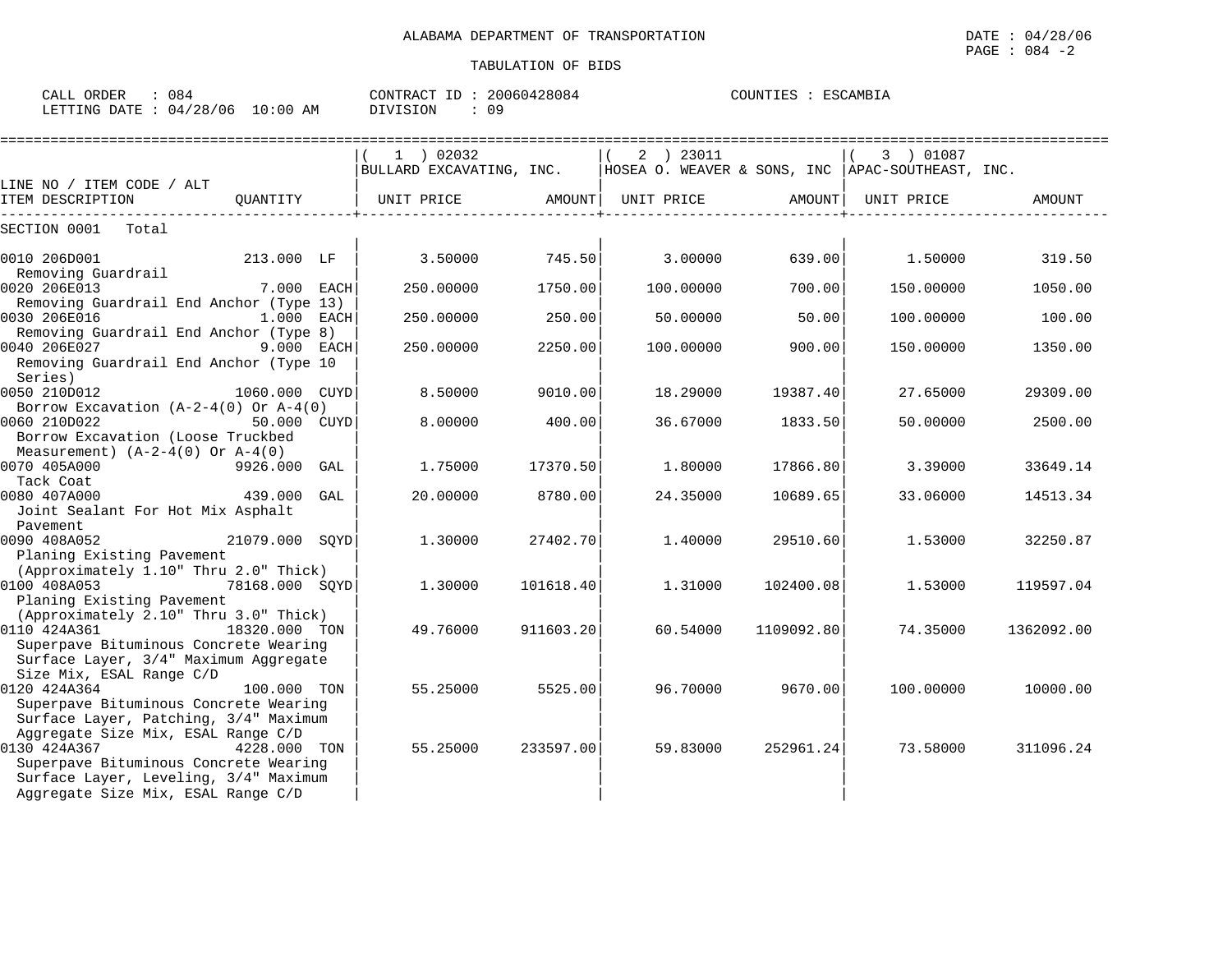| 084<br>CALL ORDER                | CONTRACT ID: 20060428084 |  | COUNTIES : ESCAMBIA |
|----------------------------------|--------------------------|--|---------------------|
| LETTING DATE : 04/28/06 10:00 AM | DIVISION                 |  |                     |

|                                                           |      | 1 ) 02032                |          | ) 23011<br>2                                       |          | 3 ) 01087    |           |
|-----------------------------------------------------------|------|--------------------------|----------|----------------------------------------------------|----------|--------------|-----------|
|                                                           |      | BULLARD EXCAVATING, INC. |          | HOSEA O. WEAVER & SONS, INC   APAC-SOUTHEAST, INC. |          |              |           |
| LINE NO / ITEM CODE / ALT<br>ITEM DESCRIPTION<br>OUANTITY |      | UNIT PRICE AMOUNT        |          | UNIT PRICE                                         | AMOUNT   | UNIT PRICE   | AMOUNT    |
|                                                           |      |                          |          |                                                    |          |              |           |
| 0140 424B654<br>400.000 TON                               |      | 55.25000                 | 22100.00 | 96.70000                                           | 38680.00 | 100.00000    | 40000.00  |
| Superpave Bituminous Concrete Upper                       |      |                          |          |                                                    |          |              |           |
| Binder Layer, Patching, 3/4" Maximum                      |      |                          |          |                                                    |          |              |           |
| Aggregate Size Mix, ESAL Range C/D                        |      |                          |          |                                                    |          |              |           |
| 0150 428B000<br>63288.000 LF                              |      | 0.20000                  | 12657.60 | 0.14000                                            | 8860.32  | 0.13000      | 8227.44   |
| Scoring Bituminous Pavement Surface By                    |      |                          |          |                                                    |          |              |           |
| Rolling                                                   |      |                          |          |                                                    |          |              |           |
| 0160 600A000                                              | LUMP | 65000.00000              | 65000.00 | 87926.54000                                        | 87926.54 | 116900.00000 | 116900.00 |
| Mobilization                                              |      |                          |          |                                                    |          |              |           |
| 0170 630A033<br>2267.000 LF                               |      | 20.25000                 | 45906.75 | 19.75000                                           | 44773.25 | 18.00000     | 40806.00  |
| Steel Beam Guardrail, Class A, Type 2                     |      |                          |          |                                                    |          |              |           |
| $(7'-0" Post)$                                            |      |                          |          |                                                    |          |              |           |
| 0180 630C000<br>$1.000$ EACH                              |      | 1600.00000               | 1600.00  | 1700.00000                                         | 1700.00  | 1500.00000   | 1500.00   |
| Guardrail End Anchor, Type 10                             |      |                          |          |                                                    |          |              |           |
| 0190 630C001<br>1.000 EACH                                |      | 1000.00000               | 1000.00  | 700.00000                                          | 700.00   | 900.00000    | 900.00    |
| Guardrail End Anchor, Type 8                              |      |                          |          |                                                    |          |              |           |
| 0200 630C003<br>7.000 EACH                                |      | 1425.00000               | 9975.00  | 1400.00000                                         | 9800.00  | 1400.00000   | 9800.00   |
| Guardrail End Anchor, Type 13                             |      |                          |          |                                                    |          |              |           |
| 11.000 EACH<br>0210 630C050                               |      | 1875.00000               | 20625.00 | 1900.00000                                         | 20900.00 | 2000.00000   | 22000.00  |
| Guardrail End Anchor, Type 20 Series                      |      |                          |          |                                                    |          |              |           |
| 0220 630C055<br>2.000 EACH                                |      | 1200.00000               | 2400.00  | 1100.00000                                         | 2200.00  | 250.00000    | 500.00    |
| Guardrail End Anchor, Type 2A (Retrofit                   |      |                          |          |                                                    |          |              |           |
| 0230 630C070<br>1.000 EACH                                |      | 1600.00000               | 1600.00  | 1700.00000                                         | 1700.00  | 1600.00000   | 1600.00   |
| Guardrail End Anchor, Type 10 Series                      |      |                          |          |                                                    |          |              |           |
| 0240 641S500<br>11.000 EACH<br>Valve Box Reset            |      | 300.00000                | 3300.00  | 200.00000                                          | 2200.00  | 204.40000    | 2248.40   |
| 0250 645K500<br>34.000 EACH                               |      | 700.00000                | 23800.00 | 400.00000                                          | 13600.00 | 507.72000    | 17262.48  |
| Manhole Frame And Cover Reset                             |      |                          |          |                                                    |          |              |           |
| 0260 650A000<br>3522.000                                  | CUYD | 8,00000                  | 28176.00 | 11,98000                                           | 42193.56 | 15.88000     | 55929.36  |
| Topsoil                                                   |      |                          |          |                                                    |          |              |           |
| 0270 652A100<br>7.000 ACRE                                |      | 550.00000                | 3850.00  | 550.00000                                          | 3850.00  | 500.00000    | 3500.00   |
| Seeding                                                   |      |                          |          |                                                    |          |              |           |
| 0280 654A000<br>413.000                                   | SOYD | 6.00000                  | 2478.00  | 6.00000                                            | 2478.00  | 5.00000      | 2065.00   |
| Solid Sodding                                             |      |                          |          |                                                    |          |              |           |
| 0290 654A001<br>35.000                                    | SOYD | 6.50000                  | 227.50   | 6.50000                                            | 227.50   | 5.00000      | 175.00    |
| Solid Sodding (Bermuda)                                   |      |                          |          |                                                    |          |              |           |
| 0300 656A010<br>7.000                                     | ACRE | 500.00000                | 3500.00  | 500.00000                                          | 3500.00  | 500.00000    | 3500.00   |
| Mulching                                                  |      |                          |          |                                                    |          |              |           |
| 0310 665J000<br>1000.000 LF                               |      | 4.00000                  | 4000.00  | 4.15000                                            | 4150.00  | 3.50000      | 3500.00   |
| Silt Fence, Type A                                        |      |                          |          |                                                    |          |              |           |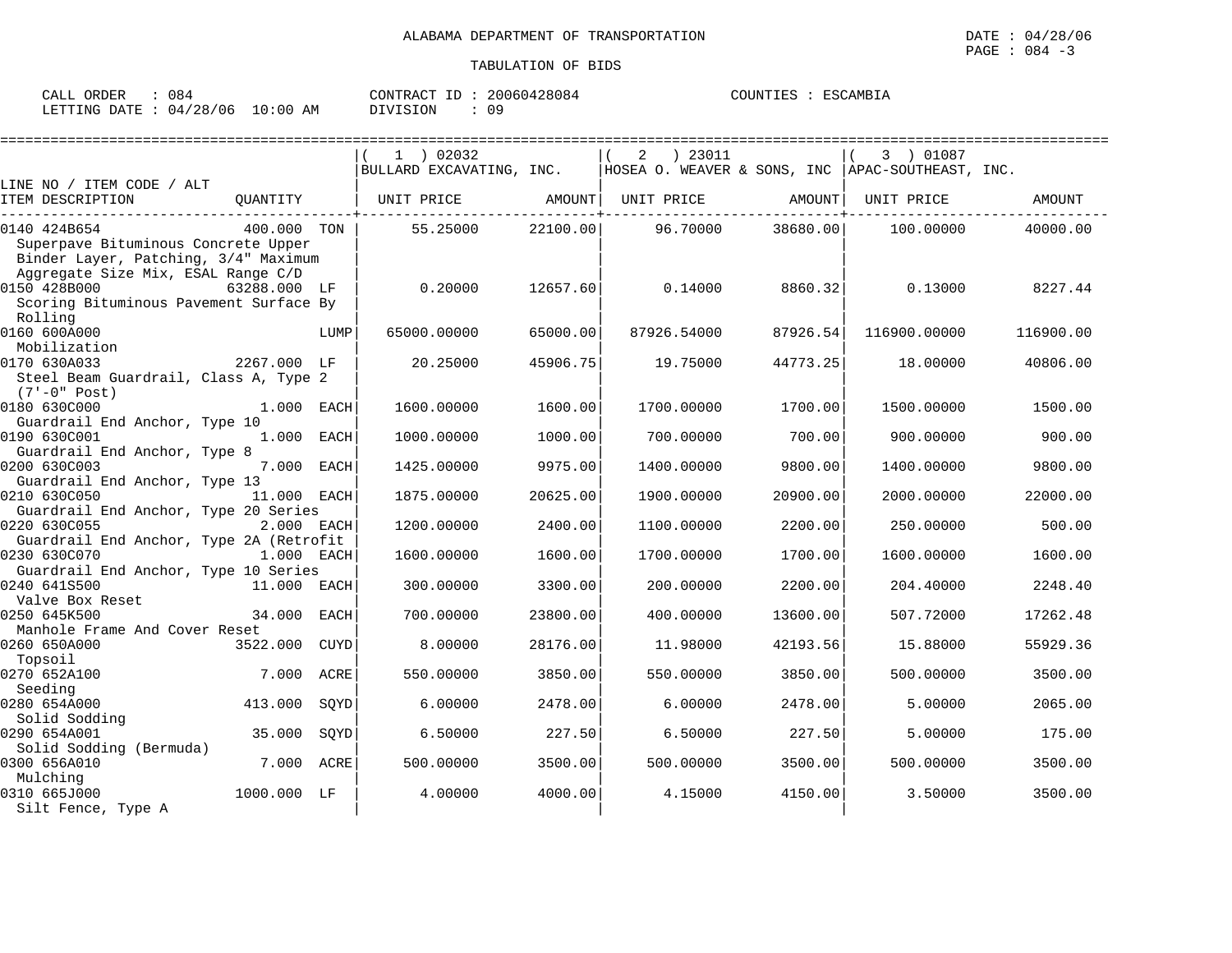| ORDER<br>CALL | 084      |             | $\tau$<br>CONTRACT<br>⊥⊥ | 20060428084 | COUNTIES | ESCAMBIA |
|---------------|----------|-------------|--------------------------|-------------|----------|----------|
| LETTING DATE  | 04/28/06 | 10:00<br>AM | DIVISION                 | 09          |          |          |

|                                                |             |      | 1 ) 02032                                                                     |          | 2   23011  |          | 3 ) 01087  |          |
|------------------------------------------------|-------------|------|-------------------------------------------------------------------------------|----------|------------|----------|------------|----------|
|                                                |             |      | BULLARD EXCAVATING, INC.   HOSEA O. WEAVER & SONS, INC   APAC-SOUTHEAST, INC. |          |            |          |            |          |
| LINE NO / ITEM CODE / ALT<br>ITEM DESCRIPTION  | QUANTITY    |      | UNIT PRICE                                                                    | AMOUNT   | UNIT PRICE | AMOUNT   | UNIT PRICE | AMOUNT   |
|                                                |             |      |                                                                               |          |            |          |            |          |
| 0320 6650001                                   | 1000.000 LF |      | 0.25000                                                                       | 250.00   | 2.07000    | 2070.00  | 0.25000    | 250.00   |
| Silt Fence Removal                             |             |      |                                                                               |          |            |          |            |          |
| 0330 6650001                                   | 500.000 LF  |      | 6.50000                                                                       | 3250.00  | 10.03000   | 5015.00  | 7.00000    | 3500.00  |
| 20 Inch Wattle                                 |             |      |                                                                               |          |            |          |            |          |
| 0340 680A000                                   |             | LUMP | 2500.00000                                                                    | 2500.00  | 4694.24000 | 4694.24  | 6000,00000 | 6000.00  |
| Engineering Controls                           |             |      |                                                                               |          |            |          |            |          |
| 0350 701A028                                   | 23.000 MILE |      | 1775.00000                                                                    | 40825.00 | 1775.00000 | 40825.00 | 1775.00000 | 40825.00 |
| Solid White, Class 2, Type A Traffic           |             |      |                                                                               |          |            |          |            |          |
| Stripe (0.06" Thick) (6" Wide)                 |             |      |                                                                               |          |            |          |            |          |
| 0360 701A041                                   | 1.000 MILE  |      | 1100.00000                                                                    | 1100.00  | 1100.00000 | 1100.00  | 1100.00000 | 1100.00  |
| Broken White, Class 2, Type A Traffic          |             |      |                                                                               |          |            |          |            |          |
| Stripe (0.09" Thick) (6" Wide)<br>0370 701A046 |             |      |                                                                               |          |            |          |            | 10000.00 |
| Broken Yellow, Class 2, Type A Traffic         | 10.000 MILE |      | 1000.00000                                                                    | 10000.00 | 1000.00000 | 10000.00 | 1000.00000 |          |
| Stripe (0.09" Thick) (6" Wide)                 |             |      |                                                                               |          |            |          |            |          |
| 0380 701A048                                   | 16.000 MILE |      | 1995.00000                                                                    | 31920.00 | 1995.00000 | 31920.00 | 1995.00000 | 31920.00 |
| Solid Yellow, Class 2, Type A Traffic          |             |      |                                                                               |          |            |          |            |          |
| Stripe (0.09" Thick) (6" Wide)                 |             |      |                                                                               |          |            |          |            |          |
| 0390 701B009                                   | 2154.000 LF |      | 1,25000                                                                       | 2692.50  | 1.25000    | 2692.50  | 1.25000    | 2692.50  |
| Dotted Class 2, Type A Traffic Stripe          |             |      |                                                                               |          |            |          |            |          |
| $(0.09"$ Thick $)(6"$ Wide $)$                 |             |      |                                                                               |          |            |          |            |          |
| 0400 701C000                                   | 11.000 MILE |      | 620.00000                                                                     | 6820.00  | 620.00000  | 6820.00  | 620.00000  | 6820.00  |
| Broken Temporary Traffic Stripe                |             |      |                                                                               |          |            |          |            |          |
| 0410 701C001                                   | 38.000 MILE |      | 680,00000                                                                     | 25840.00 | 680,00000  | 25840.00 | 680,00000  | 25840.00 |
| Solid Temporary Traffic Stripe                 |             |      |                                                                               |          |            |          |            |          |
| 0420 701G121<br>1067.000 LF                    |             |      | 2.00000                                                                       | 2134.00  | 2.00000    | 2134.00  | 2,00000    | 2134.00  |
| Broken White, Class 3W, Type A Traffic         |             |      |                                                                               |          |            |          |            |          |
| Stripe (6" Wide)                               |             |      |                                                                               |          |            |          |            |          |
| 0430 701G125                                   | 4658.000 LF |      | 3.75000                                                                       | 17467.50 | 3.75000    | 17467.50 | 3.75000    | 17467.50 |
| Solid White, Class 3W, Type A Traffic          |             |      |                                                                               |          |            |          |            |          |
| Stripe (6" Wide)                               |             |      |                                                                               |          |            |          |            |          |
| 0440 701G129                                   | 1542.000 LF |      | 2.00000                                                                       | 3084.00  | 2,00000    | 3084.00  | 2,00000    | 3084.00  |
| Broken Yellow, Class 3W, Type A Traffic        |             |      |                                                                               |          |            |          |            |          |
| Stripe (6" Wide)                               |             |      |                                                                               |          |            |          |            |          |
| 0450 701G133                                   | 3095.000 LF |      | 3.90000                                                                       | 12070.50 | 3.90000    | 12070.50 | 3.90000    | 12070.50 |
| Solid Yellow, Class 3W, Type A Traffic         |             |      |                                                                               |          |            |          |            |          |
| Stripe (6" Wide)                               |             |      |                                                                               |          |            |          |            |          |
| 0460 701H001                                   | 7752.000 LF |      | 0.50000                                                                       | 3876.00  | 0.50000    | 3876.00  | 0.50000    | 3876.00  |
| Solid Traffic Stripe Removed (Plastic)         |             |      |                                                                               |          |            |          |            |          |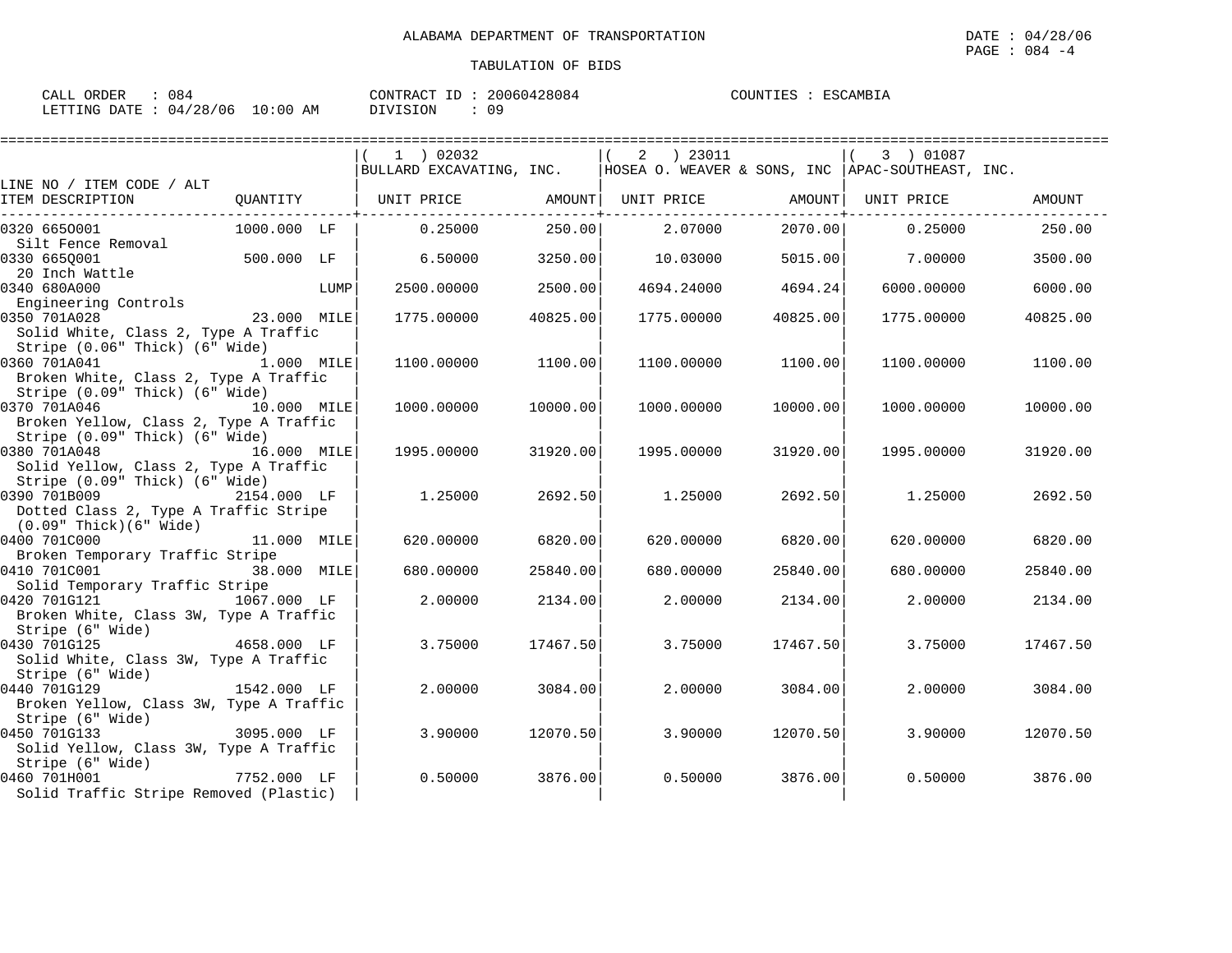| ORDER<br>CALL                | 084 | 20060428084<br>CONTRACT ID | COUNTIES<br>ESCAMBIA |
|------------------------------|-----|----------------------------|----------------------|
| LETTING DATE: 04/28/06 10:00 | AΜ  | 09<br>DIVISION             |                      |

|                                                                                                                 | $1$ ) 02032            |                | ) 23011<br>2 |                              | 3 ) 01087                                                                     |                |
|-----------------------------------------------------------------------------------------------------------------|------------------------|----------------|--------------|------------------------------|-------------------------------------------------------------------------------|----------------|
|                                                                                                                 |                        |                |              |                              | BULLARD EXCAVATING, INC.   HOSEA O. WEAVER & SONS, INC   APAC-SOUTHEAST, INC. |                |
| LINE NO / ITEM CODE / ALT<br>ITEM DESCRIPTION<br>OUANTITY                                                       | UNIT PRICE             | AMOUNT         | UNIT PRICE   | AMOUNT                       | UNIT PRICE                                                                    | <b>AMOUNT</b>  |
| 0470 701H006<br>2609.000 LF<br>Broken Traffic Stripe Removed (Plastic)                                          | 0.50000                | 1304.50        | 0.50000      | 1304.50                      | 0.50000                                                                       | 1304.50        |
| 0480 703A002<br>4719.000 SOFT<br>Traffic Control Markings, Class 2, Type<br>$\mathbb{A}$                        | 3.00000                | 14157.00       | 3.00000      | 14157.00                     | 3,00000                                                                       | 14157.00       |
| 0490 703A010<br>470.000 SOFT<br>Traffic Control Markings, Class 3W,<br>Type A                                   | 21,00000               | 9870.00        | 21.00000     | 9870.00                      | 21,00000                                                                      | 9870.00        |
| 0500 703B002<br>2861.000 SQFT<br>Traffic Control Legends, Class 2, Type                                         | 3.75000                | 10728.75       | 3.75000      | 10728.75                     | 3.75000                                                                       | 10728.75       |
| 0510 703C001<br>470.000 SOFT<br>Removal Of Existing Traffic Control                                             | 3.50000                | 1645.00        | 3.50000      | 1645.00                      | 3.50000                                                                       | 1645.00        |
| Markings Or Legends (Plastic)<br>0520 703D001<br>3565.000                                                       | SOFT<br>1,00000        | 3565.00        | 1,00000      | 3565.00                      | 1,00000                                                                       | 3565.00        |
| Temporary Traffic Control Markings<br>0530 703E001<br>2458.000                                                  | SOFT<br>1.00000        | 2458.00        | 1,00000      | 2458.00                      | 1,00000                                                                       | 2458.00        |
| Temporary Traffic Control Legends<br>0540 705A030<br>108.000 EACH                                               | 5.00000                | 540.00         | 5.00000      | 540.00                       | 5,00000                                                                       | 540.00         |
| Pavement Markers, Class A-H, Type 2-C<br>0550 705A031<br>72.000 EACH                                            | 5.00000                | 360.00         | 5.00000      | 360.00                       | 5,00000                                                                       | 360.00         |
| Pavement Markers, Class A-H, Type 1-A<br>0560 705A032<br>362.000 EACH                                           | 5.00000                | 1810.00        | 5.00000      | 1810.00                      | 5.00000                                                                       | 1810.00        |
| Pavement Markers, Class A-H, Type 1-B<br>0570 705A037<br>1353.000 EACH<br>Pavement Markers, Class A-H, Type 2-D | 5.00000                | 6765.00        | 5.00000      | 6765.00                      | 5.00000                                                                       | 6765.00        |
| 0580 705A038<br>75.000 EACH<br>Pavement Markers, Class A-H, Type 2-E                                            | 5.00000                | 375.00         | 5.00000      | 375.00                       | 5.00000                                                                       | 375.00         |
| 0590 740B000<br>1582.000 SOFT<br>Construction Signs                                                             | 8,00000                | 12656.00       | 10.87000     | 17196.34                     | 7.90000                                                                       | 12497.80       |
| 0600 740D000<br>50.000<br>Channelizing Drums                                                                    | 65.00000<br>EACH       | 3250.00        | 78.80000     | 3940.00                      | 40.00000                                                                      | 2000.00        |
| 0610 740E000<br>500.000<br>Cones (36 Inches High)                                                               | EACH<br>10.00000       | 5000.00        | 16.98000     | 8490.00                      | 5.00000                                                                       | 2500.00        |
| 0620 740M001<br>500.000<br>Ballast For Cone                                                                     | 1.00000<br><b>EACH</b> | 500.00         | 9.51000      | 4755.00                      | 2.00000                                                                       | 1000.00        |
| 0630 741C010<br>1.000 EACH<br>Portable Sequential Arrow And Chevron                                             | 1000.00000             | 1000.00        | 3144.76000   | 3144.76                      | 2635.00000                                                                    | 2635.00        |
| Sign Unit<br>0640 998A000<br>Construction Fuel (Maximum Bid Limited                                             | 0.00000<br>LUMP        | 0.00           | 0.00000      | 0.00                         | 0.00000                                                                       | 0.00           |
| To $$86,500.00)$<br>SECTION TOTALS                                                                              |                        | \$1,812,311.90 |              | $\frac{1}{5}$ 2, 105, 853.33 |                                                                               | \$2,490,031.36 |
| CONTRACT TOTALS                                                                                                 |                        | \$1,812,311.90 |              | \$2,105,853.33]              |                                                                               | \$2,490,031.36 |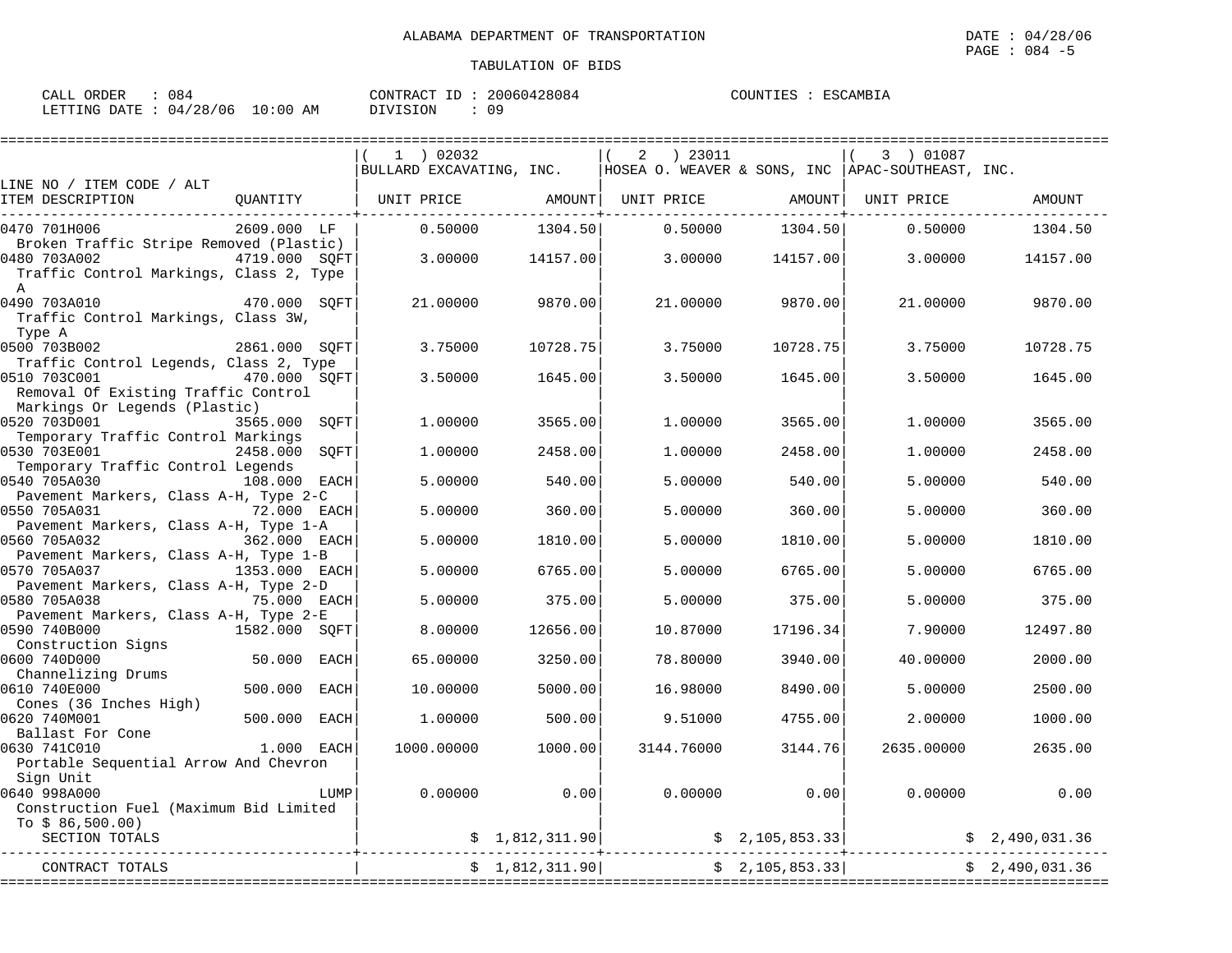# $\texttt{PAGE}$  : 086 -1

# VENDOR RANKING

| : 086<br>CALL ORDER<br>LETTING DATE: 04/28/06 10:00 AM |                                                        | CONTRACT ID: 20060428086<br>: 05<br>DIVISION                                                      |              | COUNTIES : TUSCALOOSA |                                 |                   |  |  |
|--------------------------------------------------------|--------------------------------------------------------|---------------------------------------------------------------------------------------------------|--------------|-----------------------|---------------------------------|-------------------|--|--|
| CONTRACT DESCRIPTION :                                 | River Bridge over Lake Tuscaloosa north of Tuscaloosa. | 100<br>CONTRACT TIME :<br>TUSCALOOSA<br>for constructing the Bridge Coating on SR-69 at the North | Working Days | (available days)      | PROJECT(S) : 99-505-999-950-501 |                   |  |  |
| RANK                                                   | VENDOR NO. / NAME                                      |                                                                                                   |              |                       | TOTAL<br><b>BID</b>             | % OVER<br>LOW BID |  |  |
| 16052                                                  | POSEIDON CONSTRUCTION, INC.                            |                                                                                                   |              |                       | 474.967.00                      | 100.0000%         |  |  |

2 19118 SEMINOLE EQUIPMENT, INC. \$ 484,900.00 102.0913%